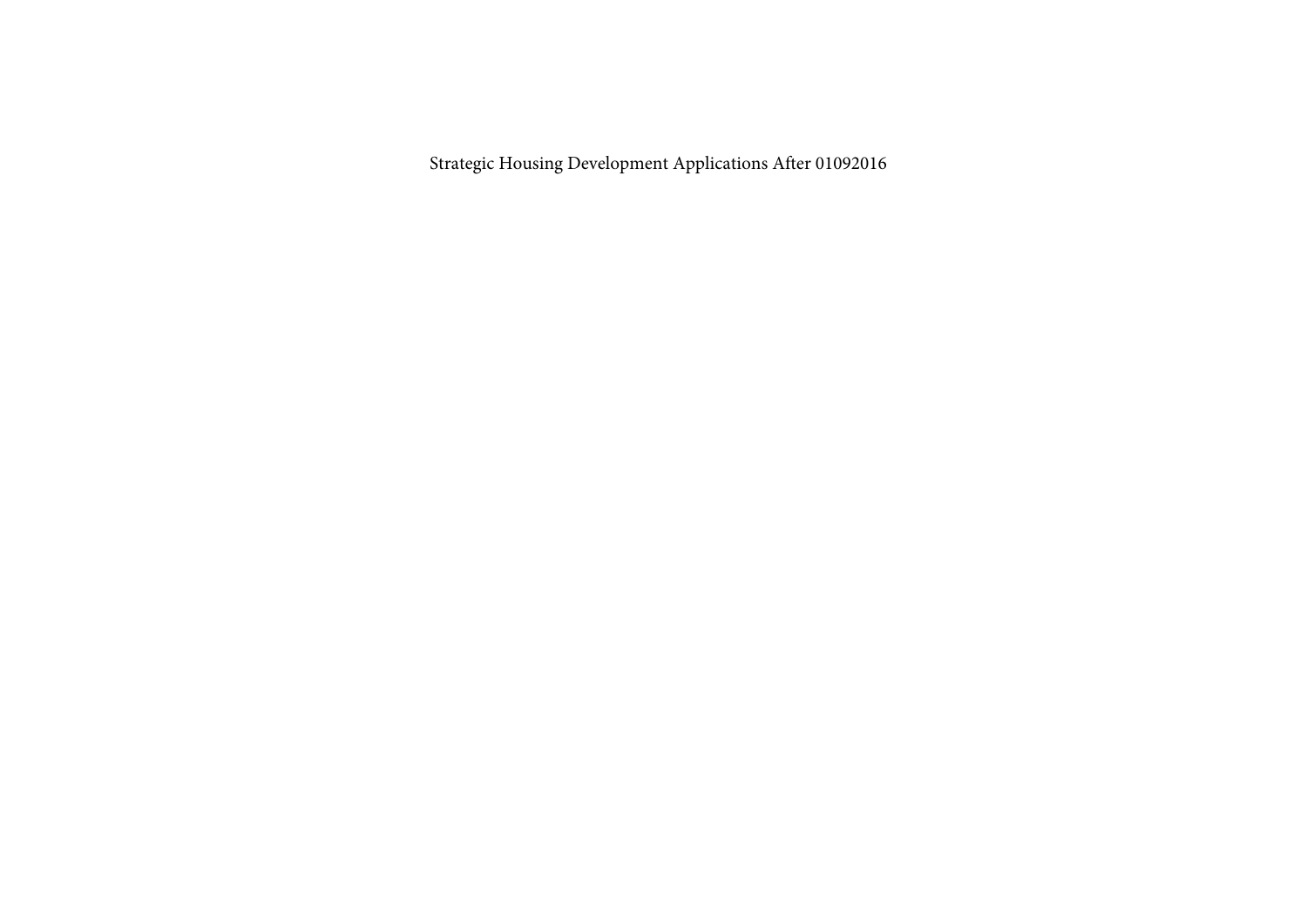| <b>ABP Case Number</b> | <b>Development Description</b>                                                                                                                             | <b>Address</b>                                                                                          | <b>Decision</b>          |
|------------------------|------------------------------------------------------------------------------------------------------------------------------------------------------------|---------------------------------------------------------------------------------------------------------|--------------------------|
|                        | Amendments to part of a permitted residential development under Req. Ref: F17A/0113 to                                                                     |                                                                                                         |                          |
|                        | replace 35 no. houses and 62 no. apartments with 174 no. apartments and associated site                                                                    |                                                                                                         |                          |
| ABP-304289-19          | works.                                                                                                                                                     | Hearse Road, Donabate, Co. Dublin.                                                                      | Refuse Perm.             |
|                        | 450. no residential units (81 no. houses and 369 no. apartments), creche and associated                                                                    |                                                                                                         |                          |
| ABP-305110-19          | site works.                                                                                                                                                | Newtown, Marsh Road & McGraths Lane Railway Terrace, Drogheda, Co. Louth.                               | Decision Quashed         |
|                        | 1,030 no. apartments (352 no. residential, 678 no. Build to Rent units), 2 no. creches, 10                                                                 | Plots 6, 8, 11, 17, 25, 26, 27, 28 and 29 All to the North and South of Main Street,                    |                          |
| ABP-305316-19          | no. retail units and all associated site works.                                                                                                            | Clongriffin, Dublin 13.                                                                                 | Grant Perm. w Conditions |
|                        | 153 no. residential units (113 no. houses and 40 no. apartments), 3 no. retail units, cafe,                                                                | Station Road, Portmarnock, Townlands of Portmarnock, Co. Dublin.                                        |                          |
| ABP-305619-19          | restaurant. medical unit and associated site works.                                                                                                        | (www.portmarnocksouthphase1c.com)                                                                       | Grant Perm. w Conditions |
|                        | Demolition of 4 no. structures, construction 741 no. build to rent apartments, retail space                                                                | Lands to the Rear of Connolly Station, Connolly Station car park, Sheriff Street                        |                          |
| ABP-305676-19          | and associated site works.                                                                                                                                 | Lower, Dublin 1. (https://theconnollyquartershd1.ie/)                                                   | Grant Perm. w Conditions |
|                        | 357 no. residential units (169 no. houses and 188 no. apartments), a childcare facility and                                                                |                                                                                                         |                          |
| ABP-305703-19          | associated site works.                                                                                                                                     | Colp West, Drogheda, Co. Meath. (www.colpwestshd.ie)                                                    | Refuse Perm.             |
|                        | Demolition of structures on site, construction of 512 no. apartments, childcare facility and                                                               | Former Techrete Site, Beshoff Motors amd Garden Centre, Howth Road, Howth,                              |                          |
| ABP-306102-19          | associated site works.                                                                                                                                     | Dublin 13.(https://claremontshd.ie)                                                                     | Grant Perm. w Conditions |
|                        |                                                                                                                                                            | Lands adjacent to the existing residential development known as 'The Gallery',                          |                          |
| ABP-306794-20          | 144 no. apartments and associated site works.                                                                                                              | Turvey Walk, off Turvey Avenue, To the west of Donabate Train Station,                                  | Grant Perm. w Conditions |
|                        | 357 no. residential units (169 no. houses, 188 no. apartments), childcare facilities and                                                                   | Townlands of Colp West, Colp East, Stameen and Mornington, Drogheda, Co.                                | Application withdrawn    |
| ABP-308116-20          | associated site works.                                                                                                                                     | Meath.(www.colpwestshd2.ie)                                                                             | (applicant)              |
|                        | Demolition of 4 no. existing dwellings, workshop and other ancillary structures, construction                                                              |                                                                                                         |                          |
| ABP-308552-20          | of 105 no. apartments and associated site works.                                                                                                           | [52, 54, 56, 58 Station Road, Raheny, Dublin 5. (www.stationroadrahenyshd.com)                          | Grant Perm. w Conditions |
| ABP-310413-21          | 162 no. apartments and associated site works.                                                                                                              | Deer Park, Howth, Co. Dublin. (www.kenelmshdhowth.ie)                                                   | Grant Perm. w Conditions |
|                        | Alterations of previously permitted Fingal County Council Register Reference number                                                                        |                                                                                                         |                          |
|                        | F16A/0412 (An Bord Pleanala Reference Number PL06F.248970) as amended by                                                                                   |                                                                                                         |                          |
|                        | F20A/0258 and F221A0046) for 882 no. residential units (135 no. houses and 747 no.                                                                         |                                                                                                         |                          |
| ABP-310418-21          | apartments), creche and associated site works.                                                                                                             | Lands formerly known as the Coast, Baldoyle, Dublin 13. (www.shoreline1shd.ie) Grant Perm. w Conditions |                          |
|                        |                                                                                                                                                            | GA03 Lands at Baldoyle and Stapolin (adjacent lands formerly known as the                               |                          |
| ABP-311016-21          | 1221 no. apartments, creche and associated site works.                                                                                                     | Coast), Baldoyle, Dublin 13. (www.shoreline2shd.ie)                                                     |                          |
|                        |                                                                                                                                                            |                                                                                                         |                          |
| ABP-311059-21          | 1,365 no. units (346 no. houses, 1,019 no. apartments), creche and associated site works.  Corballis East, Donabate, Co. Dublin. (www.corballiseastshd.ie) |                                                                                                         |                          |
|                        | Demolition of existing buildings, construction of 101 no. Build to Rent apartments and                                                                     | The former Mall Shopping Centre, Quay Street and High Street, Balbriggan, Co.                           |                          |
| ABP-311095-21          | associated site works.                                                                                                                                     | Dublin. (www.templarplaceshd.ie)                                                                        |                          |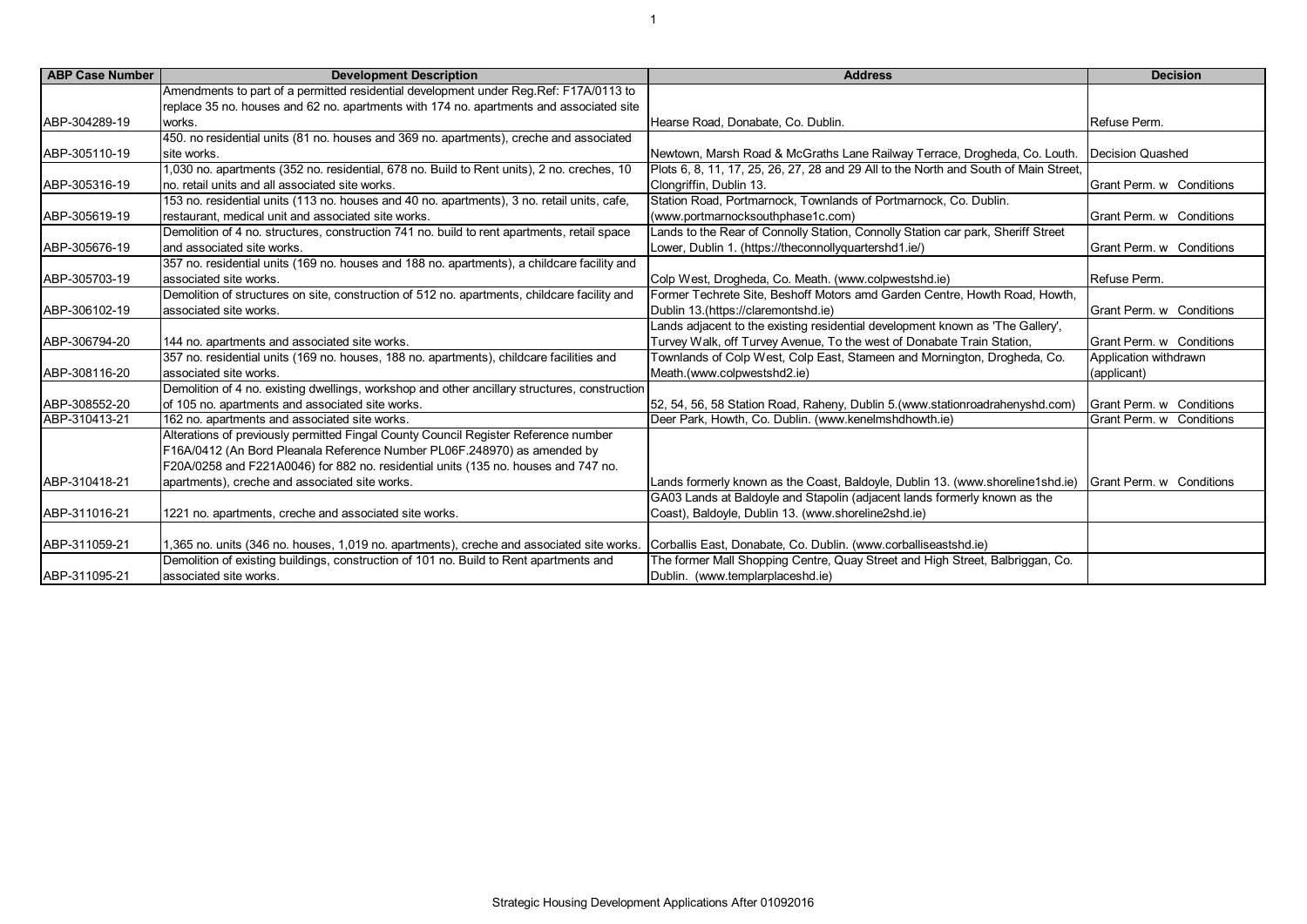Strategic Infrastructure Development Applications After 01092016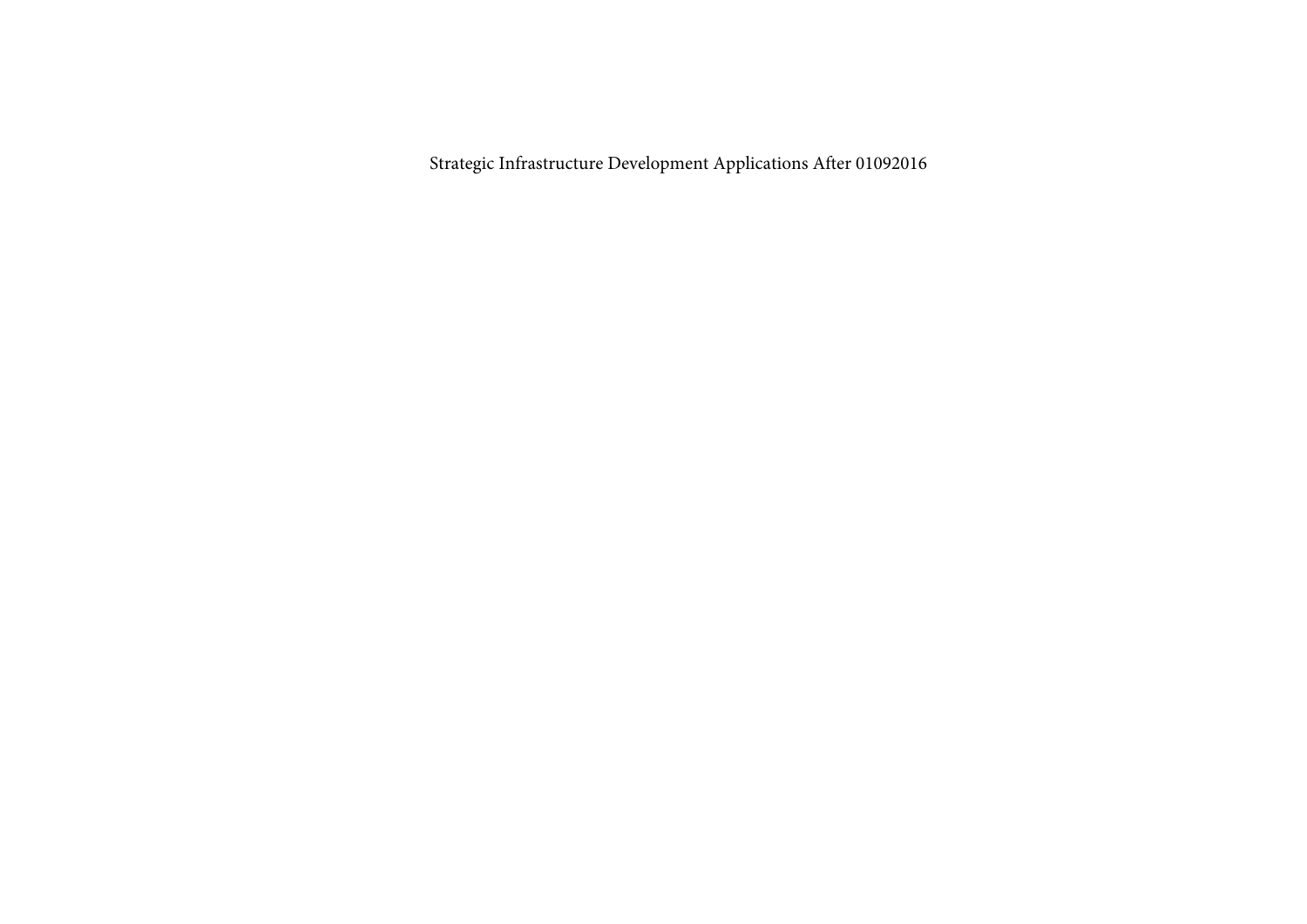| <b>ABP Case Number I</b> | <b>Development Description</b>                                                                                                                                                  | <b>Address</b>                                       | <b>Decision</b>     |
|--------------------------|---------------------------------------------------------------------------------------------------------------------------------------------------------------------------------|------------------------------------------------------|---------------------|
| ABP-311315-21            | <b>Park development project at the Racecourse Park</b>                                                                                                                          | Located between Baldoyle and Portmarnock, Co. Dublin |                     |
|                          | Construction of the Boyne Greenway, pedestrian and cycleway linking Drogheda Town in Co. Townlands at Ship Street in Drogheda, Co. Louth to Mornington Village in               |                                                      |                     |
| ABP-307652-20            | Louth to Mornington Village in Co. Meath                                                                                                                                        | Co. Meath                                            |                     |
|                          | [Greater Dublin Drainage Project consisting of a new wastewater treatment plant, sludge hub [Townlands of Clonshagh, Dubber and Newtown, County Fingal and Dublin [Grant Perm.] |                                                      |                     |
| ABP-301908-18            | centre, orbital sewer, outfall pipeline and regional biosolids storage facility.                                                                                                | <b>ICit</b>                                          | <b>W</b> Conditions |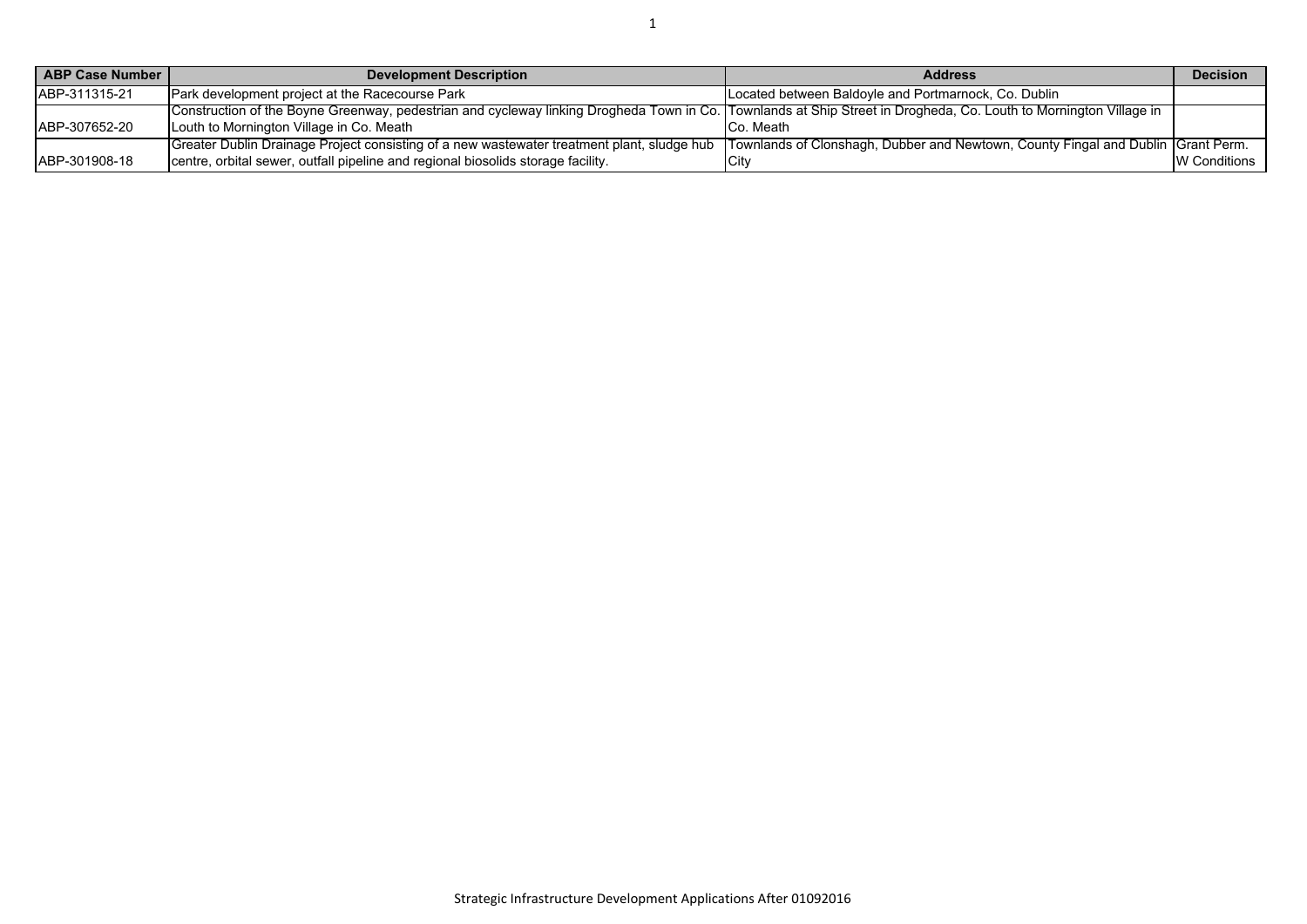National Planning Applications After 01092016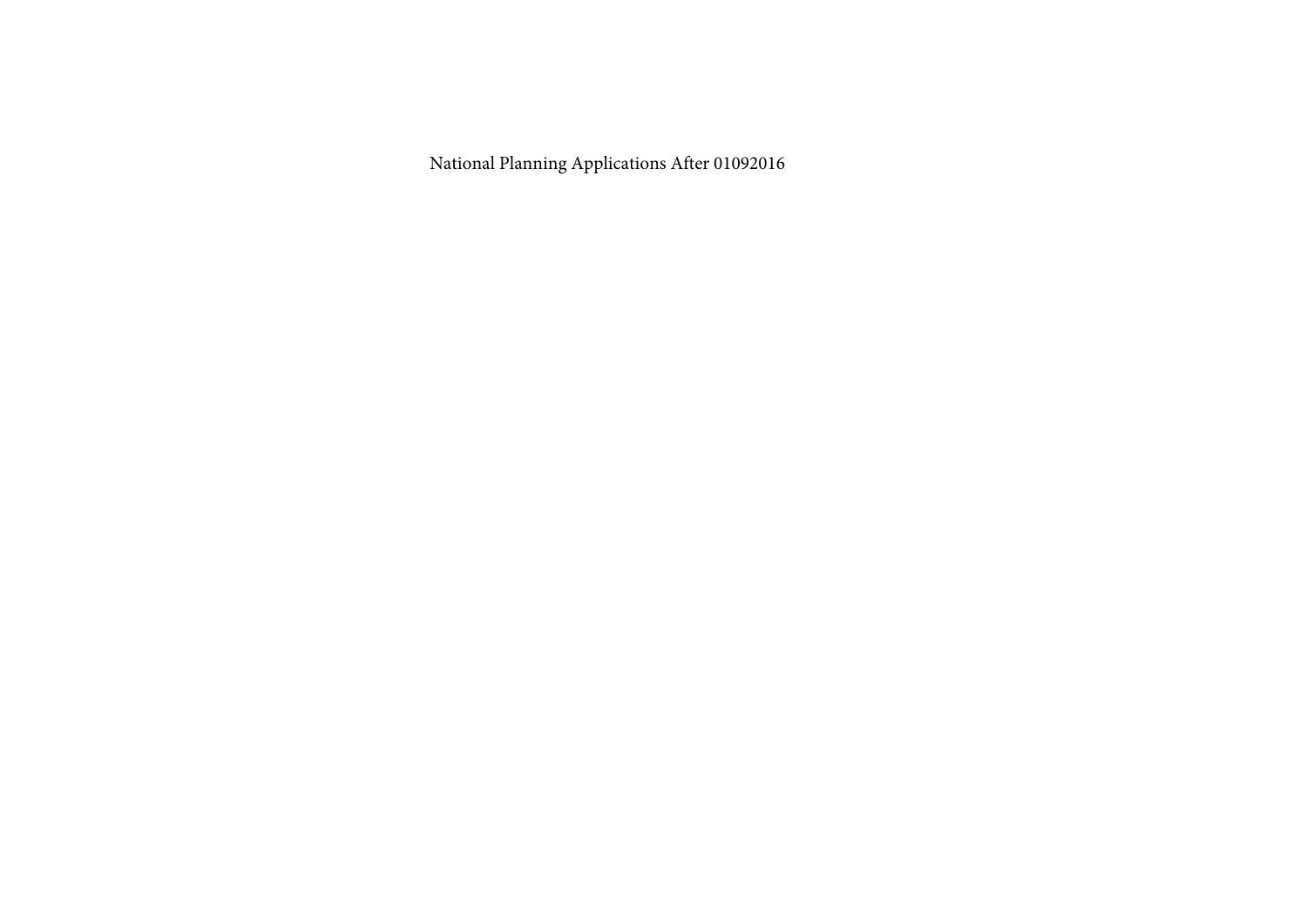1

| ID No. | <b>Planning Authority</b>      | <b>Application No.</b> | <b>Development Description</b>                                                                                                                              | <b>Address</b>                                                                              | <b>Decision</b>                                  | <b>Decision Date</b> |
|--------|--------------------------------|------------------------|-------------------------------------------------------------------------------------------------------------------------------------------------------------|---------------------------------------------------------------------------------------------|--------------------------------------------------|----------------------|
|        |                                |                        | Alterations to approved planning permission Reg. Ref. no. 4066/18 to provide (1)                                                                            |                                                                                             |                                                  |                      |
|        |                                |                        | New zinc clad dormer window to approved main roof on south east elevation to                                                                                |                                                                                             |                                                  |                      |
|        |                                |                        | charlemont lane to habitable attic space (2) New zinc clad flat roof to approved                                                                            | Charlemont Lane, Rear of No. 11 Howth Road, Clontarf,                                       |                                                  |                      |
|        | Dublin City Council            | 4089/19                | porch on south                                                                                                                                              | Dublin 3                                                                                    | <b>GRANT PERMISSION</b>                          | 2019-11-21           |
|        |                                |                        | Demolition of a single-storey attached domestic store and construction of a new                                                                             |                                                                                             |                                                  |                      |
|        |                                |                        | single-storey, flat roof granny flat extension to side of existing dwelling, with 1                                                                         |                                                                                             |                                                  |                      |
|        | 2 Dublin City Council          | 3712/16                | no. roof light on flat roof; new pedestrian gate on Ennafort Road; landscaping;<br>SuDs drain                                                               | 8, Ennafort Grove, Raheny, Dublin 5 (a corner site with<br>Ennafort Road, Raheny, Dublin 5) | <b>GRANT PERMISSION</b>                          | 2016-11-02           |
|        |                                |                        |                                                                                                                                                             | Suttonians Rugby Club, John McDowell Memorial Grounds,                                      |                                                  |                      |
|        | 3 Fingal County Council        | F19A/0015              | New primary school opening in September 2019                                                                                                                | Station Road, S                                                                             | <b>WITHDRAW APPLICATION</b>                      | 2019-03-13           |
|        | <b>Fingal County Council</b>   | F19B/0171              | Permission for attic conversion and provision of roof lights.                                                                                               | 16 Hamilton Hill, Barnageeragh Cove, Skerries, Co Dublin                                    | <b>GRANT PERMISSION</b>                          | 2019-08-19           |
|        |                                |                        | PERMISSION & RETENTION: Aoife Davey seeks permission for retention and                                                                                      |                                                                                             |                                                  |                      |
|        |                                |                        | completion of a vehicular entrance and provision of 2 no. private off street car                                                                            |                                                                                             |                                                  |                      |
|        |                                |                        | parking space to existing front garden and permission for dishing of public                                                                                 |                                                                                             |                                                  |                      |
|        | 5 Dublin City Council          | WEB1021/18             | footpath. Including permis                                                                                                                                  | 23, Howth Road, Clontarf, Dublin 3                                                          | <b>REFUSE PERMISSION</b>                         | 2018-03-13           |
|        | 6 Dublin City Council          | WEB1069/17             | Single storey extension to rear.                                                                                                                            | 504A, Howth Road, Raheny, Dublin 5                                                          | <b>GRANT PERMISSION</b>                          | 2017-03-31           |
|        | <b>7 Fingal County Council</b> | F19B/0152              | Single storey tiled roof extension at the side and rear of the house                                                                                        | 24 Verbena Lawn, Bayside, Dublin 13                                                         | <b>GRANT PERMISSION</b>                          | 2019-07-26           |
|        | 8 Fingal County Council        | F20A/0491              | Permission for a part two - part one storey extension to side and rear                                                                                      | 17 St Margarets Road, Malahide, Co. Dublin                                                  | <b>GRANT PERMISSION</b>                          | 2021-04-08           |
|        |                                |                        | The development will consist of the following: the partial demolition of a single<br>storey element to the side & rear; demolition of a two storey chimney; |                                                                                             |                                                  |                      |
|        |                                |                        | construction of a single storey extension to the side & rear; construction of new                                                                           |                                                                                             |                                                  |                      |
|        | 9 Dublin City Council          | 2752/20                | porch to the front;                                                                                                                                         | 25, Ennafort Park, Raheny, Dublin 5                                                         | <b>GRANT PERMISSION</b>                          | 2020-07-16           |
|        | 10 Fingal County Council       | F17B/0176              | A single storey extension to rear and side of the existing dwelling an                                                                                      | 37A The Crescent, Binn Eadair View, Sutton, Dublin 13.                                      | <b>GRANT PERMISSION</b>                          | 2017-09-20           |
|        | 11 Fingal County Council       | F19A/0236              | For a new single storey 2 bedroom dwelling in the rear garden, off str                                                                                      | 50 Selskar Avenue, Skerries, Co. Dublin                                                     | <b>REFUSE PERMISSION</b>                         | 2019-07-24           |
|        |                                |                        | Extension and alterations to existing two storey dwelling and all associated site                                                                           |                                                                                             |                                                  |                      |
|        |                                |                        | works at 72 Leinster Avenue, North Strand, Dublin 3.                                                                                                        |                                                                                             |                                                  |                      |
|        |                                |                        | Development will consist of (i) removal of existing single storey rear extension                                                                            |                                                                                             |                                                  |                      |
|        | 12 Dublin City Council         | WEB1067/21             | (ii) the erection of new 11.5m2 groun                                                                                                                       | 72, Leinster Avenue, North Strand, Dublin 3                                                 | <b>GRANT PERMISSION</b>                          | 2021-03-23           |
|        |                                |                        | The proposed development will consist of (1) the demolition of existing flat roof,                                                                          |                                                                                             |                                                  |                      |
|        |                                |                        | two storey extension to side and flat roof, single storey porch to front of existing                                                                        |                                                                                             |                                                  |                      |
|        |                                |                        | dwelling house, (2) construction of a new two storey extension to side and single                                                                           |                                                                                             |                                                  |                      |
|        | 13 Dublin City Council         | WEB1678/19             | stor                                                                                                                                                        | , Ennafort Avenue, Raheny, Dublin 5                                                         | <b>GRANT PERMISSION</b>                          | 2020-01-22           |
|        | 14 Fingal County Council       | F18A/0549              | Permission for retention of a single storey Log Cabin                                                                                                       | 16 St. Sylvester's Villas, Malahide, Co. Dublin                                             | <b>REFUSE PERMISSION</b><br><b>FOR RETENTION</b> | 2018-11-26           |
|        |                                |                        | PROTECTED STRUCTURE: The development will consist of (a) partial                                                                                            |                                                                                             |                                                  |                      |
|        |                                |                        | demolition and reconstruction and and extension (7.5 sq m) of an existing single-                                                                           |                                                                                             |                                                  |                      |
|        |                                |                        | story annexe to the rear, (b) removal of existing internal WC at second floor                                                                               |                                                                                             |                                                  |                      |
|        | 15 Dublin City Council         | 4420/18                | level, with restoration of ori                                                                                                                              | 2, Preston Street, Dublin 1                                                                 | <b>GRANT PERMISSION</b>                          | 2019-01-18           |
|        |                                |                        | PROTECTED STRUCTURE: Planning permission is sought at No. 4 Preston                                                                                         |                                                                                             |                                                  |                      |
|        |                                |                        | Street, Dublin 1 (a protected structure) for a development consisting of: (i) the                                                                           |                                                                                             |                                                  |                      |
|        |                                |                        | renovation of an existing dilapidated building (as previously approved under                                                                                |                                                                                             |                                                  |                      |
|        | 16 Dublin City Council         | 2292/18                | Reg. Ref. 5471/08) to inclu                                                                                                                                 | 4, Preston Street, Dublin 1                                                                 | <b>REFUSE PERMISSION</b>                         | 2018-04-09           |
|        |                                |                        | Permission is sought for dormer attic extension to rear at 47 Grange Park                                                                                   |                                                                                             | <b>APPLICATION DECLARED</b>                      |                      |
|        | 17 Dublin City Council         | 3509/19                | Crescent, Raheny, Dublin 5.                                                                                                                                 | 47, Grange Park Crescent, Raheny, Dublin 5                                                  | <b>INVALID</b>                                   | 2019-07-23           |
|        |                                |                        | The development consists of demolition of existing shed (area 15.1sqm),                                                                                     |                                                                                             |                                                  |                      |
|        |                                |                        | construction of a new single storey structure (area 28.125sqm) for Physical<br>Therapy and Sports Performance Clinic to the rear of existing dwelling and   |                                                                                             |                                                  |                      |
|        | 18 Dublin City Council         | 3466/20                | associated site works.                                                                                                                                      | 3 Briarfield Villas, Greendale Road, Kilbarrack, Dublin 5                                   | <b>REFUSE PERMISSION</b>                         | 2020-11-24           |
|        |                                |                        |                                                                                                                                                             | Lands at Turvey Avenue, (200m west of Donabate Railway                                      |                                                  |                      |
|        | 19 Fingal County Council       | F19A/0353              | Permission for a 3 storey mixed use development in lieu of the granted                                                                                      | Station), Donab                                                                             | <b>REFUSE PERMISSION</b>                         | 2019-09-30           |
|        |                                |                        | PROTECTED STRUCTURE: Permission is sought for alterations to previously                                                                                     |                                                                                             |                                                  |                      |
|        |                                |                        | approved development Reg. Ref. 2533/15 at 'Block C' of The North Star, 27                                                                                   |                                                                                             |                                                  |                      |
|        |                                |                        | Amiens Street, Dublin 1. The proposed alterations are as follows: (i) the                                                                                   |                                                                                             | <b>APPLICATION DECLARED</b>                      |                      |
|        | 20 Dublin City Council         | 2638/19                | construction of 2 no. addition                                                                                                                              | The North Star Hotel, 27, Amiens Street, Dublin 1                                           | <b>INVALID</b>                                   | 2019-04-11           |
|        |                                |                        | Detached two storey three bedroom dwelling house and associated landscaping,                                                                                |                                                                                             |                                                  |                      |
|        | 21 Dublin City Council         | 3808/17                | boundary and site development works.                                                                                                                        | The side of 98, Briarfield Road, Kilbarrack, Dublin 5                                       | <b>REFUSE PERMISSION</b>                         | 2017-10-31           |
|        | 22 Fingal County Council       | F18B/0246              | Conversion of attic space to storage space                                                                                                                  | 29 Verbena Grove, Kilbarrack Lower, Dublin 13, D13 W8C1                                     | <b>GRANT PERMISSION</b>                          | 2018-10-17           |
|        |                                |                        |                                                                                                                                                             |                                                                                             | <b>GRANT PERMISSION &amp;</b>                    |                      |
|        | 23 Fingal County Council       | F21A/0056              | The proposed development consists of amendments to the northern portio                                                                                      | Semple Woods, Hearse Road, Donabate, Dublin                                                 | <b>GRANT RETENTION</b>                           | 2021-07-23           |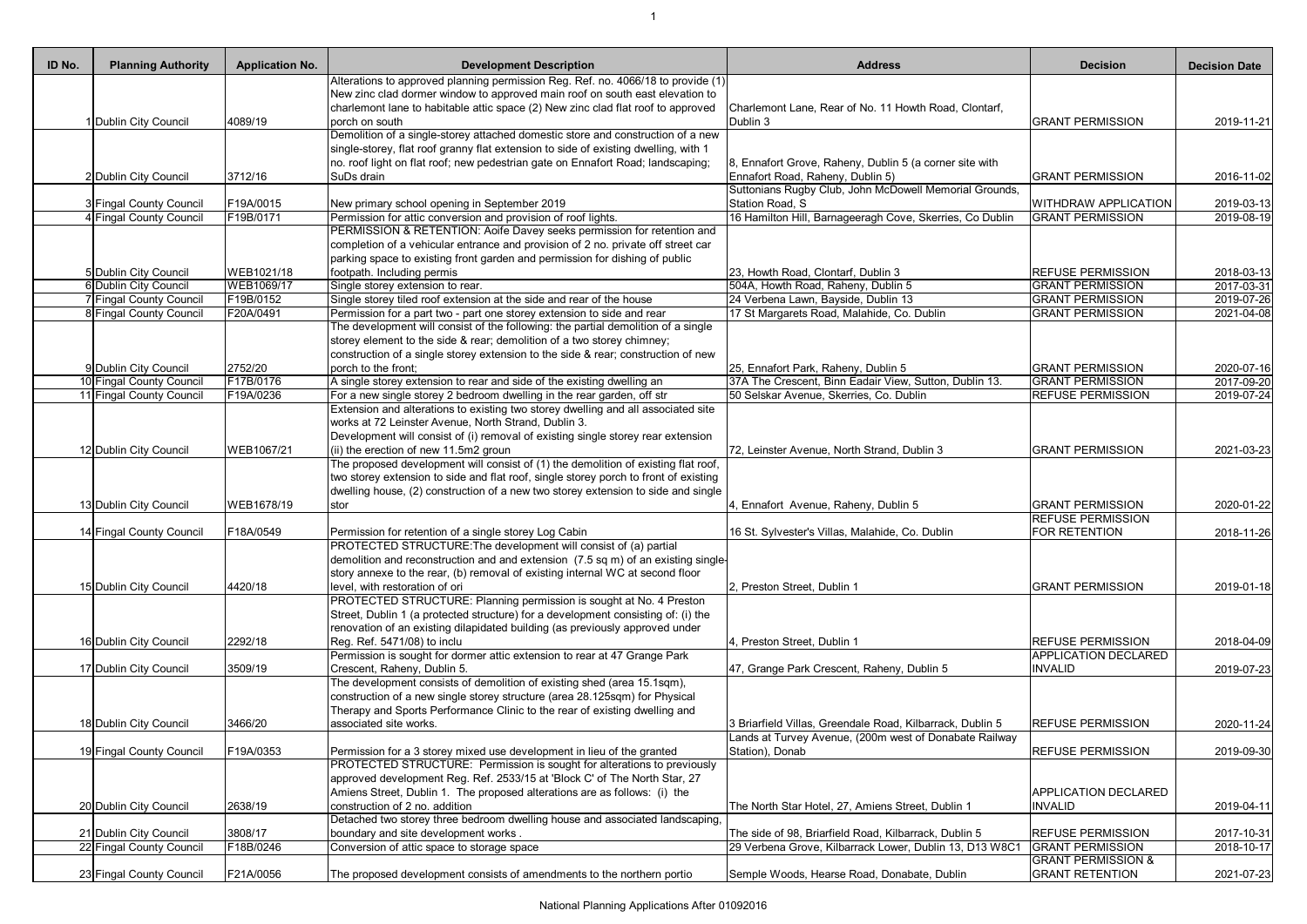| 24 Fingal County Council<br>1) Demolition of existing single-storey shed to rear (total area 15 sq.M). 2)<br>Construction of 1.no single-storey, 1 bedroom dwelling house to rear (area: 50<br>sqm), to be served by existing vehicular access, off Foxfield Road. 3) New<br>APPLICATION DECLARED<br>25 Dublin City Council<br>WEB1432/20<br>vehicular access to fr<br><b>INVALID</b><br>2A, Cedar Walk, Raheny, Dublin 5, D05 NH57.<br><b>GRANT PERMISSION</b><br>3 Killeen Terrace, Malahide, Co. Dublin.<br>26 Fingal County Council<br>F17A/0607<br>Demolition of existing single storey and two storey extensions at rear<br>27 Fingal County Council<br>F17A/0710<br>Demolition of an existing single storey cottage and the construction o<br>The Beaver, Beaverstown Road, Donabate, Co. Dublin.<br><b>GRANT PERMISSION</b><br>PROTECTED STRUCTURE: The development consists of: Permission for new<br>advertisement signage at front fascia elevation and to the glazed window side at Unit 6, Connolly Station, Amiens Street, North Dock, Dublin<br>28 Dublin City Council<br>2957/19<br>Amiens Street, all associated site and ancillary works.<br><b>GRANT PERMISSION</b><br><b>GRANT PERMISSION FOR</b><br>29 Fingal County Council<br>F20A/0696<br>Retention of a single storey kitchen extension to rear of existing tak<br>3 Harbour Road, Howth, Co Dublin<br><b>RETENTION</b><br>30 Fingal County Council<br>F20B/0131<br><b>GRANT PERMISSION</b><br>Amendment to a previously approved planning permission which will now<br>I Beverton Walk, Donabate, Co Dublin<br>Construct new part single storey part 2 storey flat roof extension to rear, new<br>single storey extension to front, and widen front entrance driveway and pave<br>3758/17<br>31 Dublin City Council<br>garden, and associated works including part block front existing garage<br><b>GRANT PERMISSION</b><br>2. Hollybrook Grove, Clontarf, Dublin 3<br>F20A/0605<br>Change of use from retail ancillary storage use (63.7 sq. m) to retail<br>Supervalu, Sutton Cross, Sutton, Co Dublin<br><b>GRANT PERMISSION</b><br>32 Fingal County Council<br>F20B/0276<br>The development will consist of; (A) A single storey extension with as<br>No. 18B, Claremount Road, Howth, Co Dublin, D13 KW32<br><b>GRANT PERMISSION</b><br>33 Fingal County Council<br>The development consists of (1) The extension of the existing garage to<br>34 Fingal County Council<br>F17B/0242<br>San Jose, Malahide, Co. Dublin, K36 VY26<br><b>GRANT PERMISSION</b><br>F19B/0331<br>Demolition of single storey flat roof extension and conservatory exten<br><b>GRANT PERMISSION</b><br>35 Fingal County Council<br>35 Ashleigh Lawn, Malahide, Co. Dublin.<br>F16A/0602<br><b>WITHDRAW APPLICATION</b><br>36 Fingal County Council<br>Development of a petrol filling station on a site of 0.68 ha. with veh<br>Barnageeragh Cove, Skerries, Co.Dublin.<br>. Construction of a two-storey flat roof side extension to consist of a new hall,<br>toilet and dining room at ground floor, a landing and bathroom at first floor.<br>2. Construction of a two-storey flat roof rear extension to consist of a kitchen at<br>37 Dublin City Council<br>WEB1804/21<br>66, Seaview Avenue, East Wall, Dublin 3<br><b>GRANT PERMISSION</b><br>ground fl<br>Planning Permission is sought for alterations to previously granted planning<br>application, Reg. Ref: WEB1300/13. Alterations to comprise the relocation of<br>new vehicular entrance serving new dwelling from Howth Road to Access Road<br>38 Dublin City Council<br>serving the Venetian Hall<br><b>GRANT PERMISSION</b><br>WEB1010/17<br>288, Howth Road, Killester, Dublin 5<br>New 2 storey attached 2 bedroom dwelling to side of existing dwelling with re-<br>location of entrance door and new tiled canopy/porch area to existing dwelling,<br>with associated modifications to existing dwelling, with provision of new<br>39 Dublin City Council<br>WEB1504/16<br><b>REFUSE PERMISSION</b><br>vehicular access to ne<br>20, Ribh Road, Artane, Dublin 5<br>RETENTION PERMISSION; Amendments to Reg. Ref. Nos. 3329/14 & 2094/17,<br>consisting of revised elevational treatment at ground floor level, inclusive of new<br><b>GRANT RETENTION</b><br>4179/17<br>shop-front and second door opening, and removal of previous ATM.<br><b>PERMISSION</b><br>40 Dublin City Council<br>49, Talbot Street, Dublin 1<br>Planning permission for 2no. 3 storey, 3 bedroom semi-detached dwellings with<br>balconies/roof gardens at second floor level, 2no. new vehicular entrances off<br>3743/16<br>Charlemont Lane and all ancillary works.<br>41 Dublin City Council<br>Rear of 57, Howth Road, Clontarf, Dublin 3<br><b>REFUSE PERMISSION</b><br>Replacement of the facades of the existing station concourse with new<br>42 Fingal County Council<br>F20A/0599<br>Station Way, Clongriffin, Dublin 13<br><b>GRANT PERMISSION</b><br>Retention of (1) front porch c.4.5sqm, (2) rear ground floor extension c.6.9sqm,<br><b>GRANT RETENTION</b><br>43 Dublin City Council<br>WEB1781/21<br>$(3)$ rear first floor extension c.17.8sqm and (4) shed to the rear c.19.2sqm<br>91, Briarfield Grove, Kilbarrack, Dublin 5<br><b>PERMISSION</b><br><b>GRANT PERMISSION FOR</b><br>F17B/0095<br>44 Fingal County Council<br>Retention permission for replacement windows at rear of 7 Castle Terra<br><b>RETENTION</b><br>7 Castle Terrace, Malahide, Co Dublin<br>F16A/0583<br>The development of a 5 storey over-basement building consisting of 23<br>Gas Yard Lane, Malahide, Co. Dublin<br><b>GRANT PERMISSION</b><br>45 Fingal County Council<br><b>INVALID APPLICATION</b><br>F19A/0440<br>46 Fingal County Council<br>The development will consist of two storey extension over the rear of<br>Mornington, Seapoint, Balbriggan, Co Dublin<br>DUE TO SITE NOTICE<br>An extension to the existing dwelling at 217 Howth Road, Dublin 5, D05 HD89.<br>The proposed works will consist of a 30m2 single storey, parapeted flat roof<br>extension to the rear of the property and a 22.6m2 first floor parapeted flat roof<br>47 Dublin City Council<br>WEB1172/20<br><b>GRANT PERMISSION</b><br>extension over th<br>217, Howth Road, Clontarf East, Dublin 5<br>The development will consist of Application for planning permission is sought for<br>the construction of a single storey extension with pitched and gable roof to the<br>48 Dublin City Council<br>WEB1852/20<br>front to include new porch and extended living room to existing terraced house.<br>, Lough Derg Road, Raheny, Dublin 5<br><b>GRANT PERMISSION</b><br>An extension of the temporary planning permission (Reg. Ref.:3307/08 and Reg.<br>Ref.: 2320/13) for another 5 years, for the continuation of an already permitted<br>Church Grounds Of Our Lady Mother Of Divine Grace<br><b>APPLICATION DECLARED</b><br>use of a single storey temporary prefabricated public office accommodation to<br>Church, Howth Road, Raheny, Dublin 5<br>49 Dublin City Council<br>3153/18<br><b>INVALID</b><br>include: car parki | ID No. | <b>Planning Authority</b> | <b>Application No.</b> | <b>Development Description</b>                                         | <b>Address</b>                                | <b>Decision</b>          | <b>Decision Date</b> |
|-----------------------------------------------------------------------------------------------------------------------------------------------------------------------------------------------------------------------------------------------------------------------------------------------------------------------------------------------------------------------------------------------------------------------------------------------------------------------------------------------------------------------------------------------------------------------------------------------------------------------------------------------------------------------------------------------------------------------------------------------------------------------------------------------------------------------------------------------------------------------------------------------------------------------------------------------------------------------------------------------------------------------------------------------------------------------------------------------------------------------------------------------------------------------------------------------------------------------------------------------------------------------------------------------------------------------------------------------------------------------------------------------------------------------------------------------------------------------------------------------------------------------------------------------------------------------------------------------------------------------------------------------------------------------------------------------------------------------------------------------------------------------------------------------------------------------------------------------------------------------------------------------------------------------------------------------------------------------------------------------------------------------------------------------------------------------------------------------------------------------------------------------------------------------------------------------------------------------------------------------------------------------------------------------------------------------------------------------------------------------------------------------------------------------------------------------------------------------------------------------------------------------------------------------------------------------------------------------------------------------------------------------------------------------------------------------------------------------------------------------------------------------------------------------------------------------------------------------------------------------------------------------------------------------------------------------------------------------------------------------------------------------------------------------------------------------------------------------------------------------------------------------------------------------------------------------------------------------------------------------------------------------------------------------------------------------------------------------------------------------------------------------------------------------------------------------------------------------------------------------------------------------------------------------------------------------------------------------------------------------------------------------------------------------------------------------------------------------------------------------------------------------------------------------------------------------------------------------------------------------------------------------------------------------------------------------------------------------------------------------------------------------------------------------------------------------------------------------------------------------------------------------------------------------------------------------------------------------------------------------------------------------------------------------------------------------------------------------------------------------------------------------------------------------------------------------------------------------------------------------------------------------------------------------------------------------------------------------------------------------------------------------------------------------------------------------------------------------------------------------------------------------------------------------------------------------------------------------------------------------------------------------------------------------------------------------------------------------------------------------------------------------------------------------------------------------------------------------------------------------------------------------------------------------------------------------------------------------------------------------------------------------------------------------------------------------------------------------------------------------------------------------------------------------------------------------------------------------------------------------------------------------------------------------------------------------------------------------------------------------------------------------------------------------------------------------------------------------------------------------------------------------------------------------------------------------------------------------------------------------------------------------------------------------------------------------------------------------------------------------------------------------------------------------------------------------------------------------------------------------------------------------------------------------------------------------------------------------------------------------------------------------------------------------------------------------------------------------------------------------------------------------------------------------------------------------------------------------------------------------------------------------------------------------------------------------------------------------------------------------------------------------------------------------------------------------------------------------------------------------------------------------------------------------------------------------------------------------------------------------------------------------------------------------------------------------------------------------------------------------------------------------------------------------------------------------------------------------------------------------------------------------|--------|---------------------------|------------------------|------------------------------------------------------------------------|-----------------------------------------------|--------------------------|----------------------|
|                                                                                                                                                                                                                                                                                                                                                                                                                                                                                                                                                                                                                                                                                                                                                                                                                                                                                                                                                                                                                                                                                                                                                                                                                                                                                                                                                                                                                                                                                                                                                                                                                                                                                                                                                                                                                                                                                                                                                                                                                                                                                                                                                                                                                                                                                                                                                                                                                                                                                                                                                                                                                                                                                                                                                                                                                                                                                                                                                                                                                                                                                                                                                                                                                                                                                                                                                                                                                                                                                                                                                                                                                                                                                                                                                                                                                                                                                                                                                                                                                                                                                                                                                                                                                                                                                                                                                                                                                                                                                                                                                                                                                                                                                                                                                                                                                                                                                                                                                                                                                                                                                                                                                                                                                                                                                                                                                                                                                                                                                                                                                                                                                                                                                                                                                                                                                                                                                                                                                                                                                                                                                                                                                                                                                                                                                                                                                                                                                                                                                                                                                                                                                                                                                                                                                                                                                                                                                                                                                                                                                                                                                                                                               |        |                           | F20A/0218              | The construction of:- A) A petrol filling station incorporating canopy | Milverton and Townparks, Skerries, Co. Dublin | <b>REFUSE PERMISSION</b> | 2020-07-20           |
| 2020-07-14<br>2017-11-27<br>$2018 - 05 - 08$<br>2019-08-28<br>2021-02-22<br>2020-08-12<br>2017-10-24<br>2021-01-21<br>2020-12-17<br>2017-12-11<br>2020-02-12<br>2017-05-30<br>2021-09-22<br>2017-02-03<br>2018-01-05<br>2016-11-11<br>2021-01-19<br>2021-09-14<br>2017-06-12<br>2017-08-25<br>2019-10-14<br>2020-07-10<br>2021-01-26<br>2018-07-09                                                                                                                                                                                                                                                                                                                                                                                                                                                                                                                                                                                                                                                                                                                                                                                                                                                                                                                                                                                                                                                                                                                                                                                                                                                                                                                                                                                                                                                                                                                                                                                                                                                                                                                                                                                                                                                                                                                                                                                                                                                                                                                                                                                                                                                                                                                                                                                                                                                                                                                                                                                                                                                                                                                                                                                                                                                                                                                                                                                                                                                                                                                                                                                                                                                                                                                                                                                                                                                                                                                                                                                                                                                                                                                                                                                                                                                                                                                                                                                                                                                                                                                                                                                                                                                                                                                                                                                                                                                                                                                                                                                                                                                                                                                                                                                                                                                                                                                                                                                                                                                                                                                                                                                                                                                                                                                                                                                                                                                                                                                                                                                                                                                                                                                                                                                                                                                                                                                                                                                                                                                                                                                                                                                                                                                                                                                                                                                                                                                                                                                                                                                                                                                                                                                                                                                            |        |                           |                        |                                                                        |                                               |                          |                      |
|                                                                                                                                                                                                                                                                                                                                                                                                                                                                                                                                                                                                                                                                                                                                                                                                                                                                                                                                                                                                                                                                                                                                                                                                                                                                                                                                                                                                                                                                                                                                                                                                                                                                                                                                                                                                                                                                                                                                                                                                                                                                                                                                                                                                                                                                                                                                                                                                                                                                                                                                                                                                                                                                                                                                                                                                                                                                                                                                                                                                                                                                                                                                                                                                                                                                                                                                                                                                                                                                                                                                                                                                                                                                                                                                                                                                                                                                                                                                                                                                                                                                                                                                                                                                                                                                                                                                                                                                                                                                                                                                                                                                                                                                                                                                                                                                                                                                                                                                                                                                                                                                                                                                                                                                                                                                                                                                                                                                                                                                                                                                                                                                                                                                                                                                                                                                                                                                                                                                                                                                                                                                                                                                                                                                                                                                                                                                                                                                                                                                                                                                                                                                                                                                                                                                                                                                                                                                                                                                                                                                                                                                                                                                               |        |                           |                        |                                                                        |                                               |                          |                      |
|                                                                                                                                                                                                                                                                                                                                                                                                                                                                                                                                                                                                                                                                                                                                                                                                                                                                                                                                                                                                                                                                                                                                                                                                                                                                                                                                                                                                                                                                                                                                                                                                                                                                                                                                                                                                                                                                                                                                                                                                                                                                                                                                                                                                                                                                                                                                                                                                                                                                                                                                                                                                                                                                                                                                                                                                                                                                                                                                                                                                                                                                                                                                                                                                                                                                                                                                                                                                                                                                                                                                                                                                                                                                                                                                                                                                                                                                                                                                                                                                                                                                                                                                                                                                                                                                                                                                                                                                                                                                                                                                                                                                                                                                                                                                                                                                                                                                                                                                                                                                                                                                                                                                                                                                                                                                                                                                                                                                                                                                                                                                                                                                                                                                                                                                                                                                                                                                                                                                                                                                                                                                                                                                                                                                                                                                                                                                                                                                                                                                                                                                                                                                                                                                                                                                                                                                                                                                                                                                                                                                                                                                                                                                               |        |                           |                        |                                                                        |                                               |                          |                      |
|                                                                                                                                                                                                                                                                                                                                                                                                                                                                                                                                                                                                                                                                                                                                                                                                                                                                                                                                                                                                                                                                                                                                                                                                                                                                                                                                                                                                                                                                                                                                                                                                                                                                                                                                                                                                                                                                                                                                                                                                                                                                                                                                                                                                                                                                                                                                                                                                                                                                                                                                                                                                                                                                                                                                                                                                                                                                                                                                                                                                                                                                                                                                                                                                                                                                                                                                                                                                                                                                                                                                                                                                                                                                                                                                                                                                                                                                                                                                                                                                                                                                                                                                                                                                                                                                                                                                                                                                                                                                                                                                                                                                                                                                                                                                                                                                                                                                                                                                                                                                                                                                                                                                                                                                                                                                                                                                                                                                                                                                                                                                                                                                                                                                                                                                                                                                                                                                                                                                                                                                                                                                                                                                                                                                                                                                                                                                                                                                                                                                                                                                                                                                                                                                                                                                                                                                                                                                                                                                                                                                                                                                                                                                               |        |                           |                        |                                                                        |                                               |                          |                      |
|                                                                                                                                                                                                                                                                                                                                                                                                                                                                                                                                                                                                                                                                                                                                                                                                                                                                                                                                                                                                                                                                                                                                                                                                                                                                                                                                                                                                                                                                                                                                                                                                                                                                                                                                                                                                                                                                                                                                                                                                                                                                                                                                                                                                                                                                                                                                                                                                                                                                                                                                                                                                                                                                                                                                                                                                                                                                                                                                                                                                                                                                                                                                                                                                                                                                                                                                                                                                                                                                                                                                                                                                                                                                                                                                                                                                                                                                                                                                                                                                                                                                                                                                                                                                                                                                                                                                                                                                                                                                                                                                                                                                                                                                                                                                                                                                                                                                                                                                                                                                                                                                                                                                                                                                                                                                                                                                                                                                                                                                                                                                                                                                                                                                                                                                                                                                                                                                                                                                                                                                                                                                                                                                                                                                                                                                                                                                                                                                                                                                                                                                                                                                                                                                                                                                                                                                                                                                                                                                                                                                                                                                                                                                               |        |                           |                        |                                                                        |                                               |                          |                      |
|                                                                                                                                                                                                                                                                                                                                                                                                                                                                                                                                                                                                                                                                                                                                                                                                                                                                                                                                                                                                                                                                                                                                                                                                                                                                                                                                                                                                                                                                                                                                                                                                                                                                                                                                                                                                                                                                                                                                                                                                                                                                                                                                                                                                                                                                                                                                                                                                                                                                                                                                                                                                                                                                                                                                                                                                                                                                                                                                                                                                                                                                                                                                                                                                                                                                                                                                                                                                                                                                                                                                                                                                                                                                                                                                                                                                                                                                                                                                                                                                                                                                                                                                                                                                                                                                                                                                                                                                                                                                                                                                                                                                                                                                                                                                                                                                                                                                                                                                                                                                                                                                                                                                                                                                                                                                                                                                                                                                                                                                                                                                                                                                                                                                                                                                                                                                                                                                                                                                                                                                                                                                                                                                                                                                                                                                                                                                                                                                                                                                                                                                                                                                                                                                                                                                                                                                                                                                                                                                                                                                                                                                                                                                               |        |                           |                        |                                                                        |                                               |                          |                      |
|                                                                                                                                                                                                                                                                                                                                                                                                                                                                                                                                                                                                                                                                                                                                                                                                                                                                                                                                                                                                                                                                                                                                                                                                                                                                                                                                                                                                                                                                                                                                                                                                                                                                                                                                                                                                                                                                                                                                                                                                                                                                                                                                                                                                                                                                                                                                                                                                                                                                                                                                                                                                                                                                                                                                                                                                                                                                                                                                                                                                                                                                                                                                                                                                                                                                                                                                                                                                                                                                                                                                                                                                                                                                                                                                                                                                                                                                                                                                                                                                                                                                                                                                                                                                                                                                                                                                                                                                                                                                                                                                                                                                                                                                                                                                                                                                                                                                                                                                                                                                                                                                                                                                                                                                                                                                                                                                                                                                                                                                                                                                                                                                                                                                                                                                                                                                                                                                                                                                                                                                                                                                                                                                                                                                                                                                                                                                                                                                                                                                                                                                                                                                                                                                                                                                                                                                                                                                                                                                                                                                                                                                                                                                               |        |                           |                        |                                                                        |                                               |                          |                      |
|                                                                                                                                                                                                                                                                                                                                                                                                                                                                                                                                                                                                                                                                                                                                                                                                                                                                                                                                                                                                                                                                                                                                                                                                                                                                                                                                                                                                                                                                                                                                                                                                                                                                                                                                                                                                                                                                                                                                                                                                                                                                                                                                                                                                                                                                                                                                                                                                                                                                                                                                                                                                                                                                                                                                                                                                                                                                                                                                                                                                                                                                                                                                                                                                                                                                                                                                                                                                                                                                                                                                                                                                                                                                                                                                                                                                                                                                                                                                                                                                                                                                                                                                                                                                                                                                                                                                                                                                                                                                                                                                                                                                                                                                                                                                                                                                                                                                                                                                                                                                                                                                                                                                                                                                                                                                                                                                                                                                                                                                                                                                                                                                                                                                                                                                                                                                                                                                                                                                                                                                                                                                                                                                                                                                                                                                                                                                                                                                                                                                                                                                                                                                                                                                                                                                                                                                                                                                                                                                                                                                                                                                                                                                               |        |                           |                        |                                                                        |                                               |                          |                      |
|                                                                                                                                                                                                                                                                                                                                                                                                                                                                                                                                                                                                                                                                                                                                                                                                                                                                                                                                                                                                                                                                                                                                                                                                                                                                                                                                                                                                                                                                                                                                                                                                                                                                                                                                                                                                                                                                                                                                                                                                                                                                                                                                                                                                                                                                                                                                                                                                                                                                                                                                                                                                                                                                                                                                                                                                                                                                                                                                                                                                                                                                                                                                                                                                                                                                                                                                                                                                                                                                                                                                                                                                                                                                                                                                                                                                                                                                                                                                                                                                                                                                                                                                                                                                                                                                                                                                                                                                                                                                                                                                                                                                                                                                                                                                                                                                                                                                                                                                                                                                                                                                                                                                                                                                                                                                                                                                                                                                                                                                                                                                                                                                                                                                                                                                                                                                                                                                                                                                                                                                                                                                                                                                                                                                                                                                                                                                                                                                                                                                                                                                                                                                                                                                                                                                                                                                                                                                                                                                                                                                                                                                                                                                               |        |                           |                        |                                                                        |                                               |                          |                      |
|                                                                                                                                                                                                                                                                                                                                                                                                                                                                                                                                                                                                                                                                                                                                                                                                                                                                                                                                                                                                                                                                                                                                                                                                                                                                                                                                                                                                                                                                                                                                                                                                                                                                                                                                                                                                                                                                                                                                                                                                                                                                                                                                                                                                                                                                                                                                                                                                                                                                                                                                                                                                                                                                                                                                                                                                                                                                                                                                                                                                                                                                                                                                                                                                                                                                                                                                                                                                                                                                                                                                                                                                                                                                                                                                                                                                                                                                                                                                                                                                                                                                                                                                                                                                                                                                                                                                                                                                                                                                                                                                                                                                                                                                                                                                                                                                                                                                                                                                                                                                                                                                                                                                                                                                                                                                                                                                                                                                                                                                                                                                                                                                                                                                                                                                                                                                                                                                                                                                                                                                                                                                                                                                                                                                                                                                                                                                                                                                                                                                                                                                                                                                                                                                                                                                                                                                                                                                                                                                                                                                                                                                                                                                               |        |                           |                        |                                                                        |                                               |                          |                      |
|                                                                                                                                                                                                                                                                                                                                                                                                                                                                                                                                                                                                                                                                                                                                                                                                                                                                                                                                                                                                                                                                                                                                                                                                                                                                                                                                                                                                                                                                                                                                                                                                                                                                                                                                                                                                                                                                                                                                                                                                                                                                                                                                                                                                                                                                                                                                                                                                                                                                                                                                                                                                                                                                                                                                                                                                                                                                                                                                                                                                                                                                                                                                                                                                                                                                                                                                                                                                                                                                                                                                                                                                                                                                                                                                                                                                                                                                                                                                                                                                                                                                                                                                                                                                                                                                                                                                                                                                                                                                                                                                                                                                                                                                                                                                                                                                                                                                                                                                                                                                                                                                                                                                                                                                                                                                                                                                                                                                                                                                                                                                                                                                                                                                                                                                                                                                                                                                                                                                                                                                                                                                                                                                                                                                                                                                                                                                                                                                                                                                                                                                                                                                                                                                                                                                                                                                                                                                                                                                                                                                                                                                                                                                               |        |                           |                        |                                                                        |                                               |                          |                      |
|                                                                                                                                                                                                                                                                                                                                                                                                                                                                                                                                                                                                                                                                                                                                                                                                                                                                                                                                                                                                                                                                                                                                                                                                                                                                                                                                                                                                                                                                                                                                                                                                                                                                                                                                                                                                                                                                                                                                                                                                                                                                                                                                                                                                                                                                                                                                                                                                                                                                                                                                                                                                                                                                                                                                                                                                                                                                                                                                                                                                                                                                                                                                                                                                                                                                                                                                                                                                                                                                                                                                                                                                                                                                                                                                                                                                                                                                                                                                                                                                                                                                                                                                                                                                                                                                                                                                                                                                                                                                                                                                                                                                                                                                                                                                                                                                                                                                                                                                                                                                                                                                                                                                                                                                                                                                                                                                                                                                                                                                                                                                                                                                                                                                                                                                                                                                                                                                                                                                                                                                                                                                                                                                                                                                                                                                                                                                                                                                                                                                                                                                                                                                                                                                                                                                                                                                                                                                                                                                                                                                                                                                                                                                               |        |                           |                        |                                                                        |                                               |                          |                      |
|                                                                                                                                                                                                                                                                                                                                                                                                                                                                                                                                                                                                                                                                                                                                                                                                                                                                                                                                                                                                                                                                                                                                                                                                                                                                                                                                                                                                                                                                                                                                                                                                                                                                                                                                                                                                                                                                                                                                                                                                                                                                                                                                                                                                                                                                                                                                                                                                                                                                                                                                                                                                                                                                                                                                                                                                                                                                                                                                                                                                                                                                                                                                                                                                                                                                                                                                                                                                                                                                                                                                                                                                                                                                                                                                                                                                                                                                                                                                                                                                                                                                                                                                                                                                                                                                                                                                                                                                                                                                                                                                                                                                                                                                                                                                                                                                                                                                                                                                                                                                                                                                                                                                                                                                                                                                                                                                                                                                                                                                                                                                                                                                                                                                                                                                                                                                                                                                                                                                                                                                                                                                                                                                                                                                                                                                                                                                                                                                                                                                                                                                                                                                                                                                                                                                                                                                                                                                                                                                                                                                                                                                                                                                               |        |                           |                        |                                                                        |                                               |                          |                      |
|                                                                                                                                                                                                                                                                                                                                                                                                                                                                                                                                                                                                                                                                                                                                                                                                                                                                                                                                                                                                                                                                                                                                                                                                                                                                                                                                                                                                                                                                                                                                                                                                                                                                                                                                                                                                                                                                                                                                                                                                                                                                                                                                                                                                                                                                                                                                                                                                                                                                                                                                                                                                                                                                                                                                                                                                                                                                                                                                                                                                                                                                                                                                                                                                                                                                                                                                                                                                                                                                                                                                                                                                                                                                                                                                                                                                                                                                                                                                                                                                                                                                                                                                                                                                                                                                                                                                                                                                                                                                                                                                                                                                                                                                                                                                                                                                                                                                                                                                                                                                                                                                                                                                                                                                                                                                                                                                                                                                                                                                                                                                                                                                                                                                                                                                                                                                                                                                                                                                                                                                                                                                                                                                                                                                                                                                                                                                                                                                                                                                                                                                                                                                                                                                                                                                                                                                                                                                                                                                                                                                                                                                                                                                               |        |                           |                        |                                                                        |                                               |                          |                      |
|                                                                                                                                                                                                                                                                                                                                                                                                                                                                                                                                                                                                                                                                                                                                                                                                                                                                                                                                                                                                                                                                                                                                                                                                                                                                                                                                                                                                                                                                                                                                                                                                                                                                                                                                                                                                                                                                                                                                                                                                                                                                                                                                                                                                                                                                                                                                                                                                                                                                                                                                                                                                                                                                                                                                                                                                                                                                                                                                                                                                                                                                                                                                                                                                                                                                                                                                                                                                                                                                                                                                                                                                                                                                                                                                                                                                                                                                                                                                                                                                                                                                                                                                                                                                                                                                                                                                                                                                                                                                                                                                                                                                                                                                                                                                                                                                                                                                                                                                                                                                                                                                                                                                                                                                                                                                                                                                                                                                                                                                                                                                                                                                                                                                                                                                                                                                                                                                                                                                                                                                                                                                                                                                                                                                                                                                                                                                                                                                                                                                                                                                                                                                                                                                                                                                                                                                                                                                                                                                                                                                                                                                                                                                               |        |                           |                        |                                                                        |                                               |                          |                      |
|                                                                                                                                                                                                                                                                                                                                                                                                                                                                                                                                                                                                                                                                                                                                                                                                                                                                                                                                                                                                                                                                                                                                                                                                                                                                                                                                                                                                                                                                                                                                                                                                                                                                                                                                                                                                                                                                                                                                                                                                                                                                                                                                                                                                                                                                                                                                                                                                                                                                                                                                                                                                                                                                                                                                                                                                                                                                                                                                                                                                                                                                                                                                                                                                                                                                                                                                                                                                                                                                                                                                                                                                                                                                                                                                                                                                                                                                                                                                                                                                                                                                                                                                                                                                                                                                                                                                                                                                                                                                                                                                                                                                                                                                                                                                                                                                                                                                                                                                                                                                                                                                                                                                                                                                                                                                                                                                                                                                                                                                                                                                                                                                                                                                                                                                                                                                                                                                                                                                                                                                                                                                                                                                                                                                                                                                                                                                                                                                                                                                                                                                                                                                                                                                                                                                                                                                                                                                                                                                                                                                                                                                                                                                               |        |                           |                        |                                                                        |                                               |                          |                      |
|                                                                                                                                                                                                                                                                                                                                                                                                                                                                                                                                                                                                                                                                                                                                                                                                                                                                                                                                                                                                                                                                                                                                                                                                                                                                                                                                                                                                                                                                                                                                                                                                                                                                                                                                                                                                                                                                                                                                                                                                                                                                                                                                                                                                                                                                                                                                                                                                                                                                                                                                                                                                                                                                                                                                                                                                                                                                                                                                                                                                                                                                                                                                                                                                                                                                                                                                                                                                                                                                                                                                                                                                                                                                                                                                                                                                                                                                                                                                                                                                                                                                                                                                                                                                                                                                                                                                                                                                                                                                                                                                                                                                                                                                                                                                                                                                                                                                                                                                                                                                                                                                                                                                                                                                                                                                                                                                                                                                                                                                                                                                                                                                                                                                                                                                                                                                                                                                                                                                                                                                                                                                                                                                                                                                                                                                                                                                                                                                                                                                                                                                                                                                                                                                                                                                                                                                                                                                                                                                                                                                                                                                                                                                               |        |                           |                        |                                                                        |                                               |                          |                      |
|                                                                                                                                                                                                                                                                                                                                                                                                                                                                                                                                                                                                                                                                                                                                                                                                                                                                                                                                                                                                                                                                                                                                                                                                                                                                                                                                                                                                                                                                                                                                                                                                                                                                                                                                                                                                                                                                                                                                                                                                                                                                                                                                                                                                                                                                                                                                                                                                                                                                                                                                                                                                                                                                                                                                                                                                                                                                                                                                                                                                                                                                                                                                                                                                                                                                                                                                                                                                                                                                                                                                                                                                                                                                                                                                                                                                                                                                                                                                                                                                                                                                                                                                                                                                                                                                                                                                                                                                                                                                                                                                                                                                                                                                                                                                                                                                                                                                                                                                                                                                                                                                                                                                                                                                                                                                                                                                                                                                                                                                                                                                                                                                                                                                                                                                                                                                                                                                                                                                                                                                                                                                                                                                                                                                                                                                                                                                                                                                                                                                                                                                                                                                                                                                                                                                                                                                                                                                                                                                                                                                                                                                                                                                               |        |                           |                        |                                                                        |                                               |                          |                      |
|                                                                                                                                                                                                                                                                                                                                                                                                                                                                                                                                                                                                                                                                                                                                                                                                                                                                                                                                                                                                                                                                                                                                                                                                                                                                                                                                                                                                                                                                                                                                                                                                                                                                                                                                                                                                                                                                                                                                                                                                                                                                                                                                                                                                                                                                                                                                                                                                                                                                                                                                                                                                                                                                                                                                                                                                                                                                                                                                                                                                                                                                                                                                                                                                                                                                                                                                                                                                                                                                                                                                                                                                                                                                                                                                                                                                                                                                                                                                                                                                                                                                                                                                                                                                                                                                                                                                                                                                                                                                                                                                                                                                                                                                                                                                                                                                                                                                                                                                                                                                                                                                                                                                                                                                                                                                                                                                                                                                                                                                                                                                                                                                                                                                                                                                                                                                                                                                                                                                                                                                                                                                                                                                                                                                                                                                                                                                                                                                                                                                                                                                                                                                                                                                                                                                                                                                                                                                                                                                                                                                                                                                                                                                               |        |                           |                        |                                                                        |                                               |                          |                      |
|                                                                                                                                                                                                                                                                                                                                                                                                                                                                                                                                                                                                                                                                                                                                                                                                                                                                                                                                                                                                                                                                                                                                                                                                                                                                                                                                                                                                                                                                                                                                                                                                                                                                                                                                                                                                                                                                                                                                                                                                                                                                                                                                                                                                                                                                                                                                                                                                                                                                                                                                                                                                                                                                                                                                                                                                                                                                                                                                                                                                                                                                                                                                                                                                                                                                                                                                                                                                                                                                                                                                                                                                                                                                                                                                                                                                                                                                                                                                                                                                                                                                                                                                                                                                                                                                                                                                                                                                                                                                                                                                                                                                                                                                                                                                                                                                                                                                                                                                                                                                                                                                                                                                                                                                                                                                                                                                                                                                                                                                                                                                                                                                                                                                                                                                                                                                                                                                                                                                                                                                                                                                                                                                                                                                                                                                                                                                                                                                                                                                                                                                                                                                                                                                                                                                                                                                                                                                                                                                                                                                                                                                                                                                               |        |                           |                        |                                                                        |                                               |                          |                      |
|                                                                                                                                                                                                                                                                                                                                                                                                                                                                                                                                                                                                                                                                                                                                                                                                                                                                                                                                                                                                                                                                                                                                                                                                                                                                                                                                                                                                                                                                                                                                                                                                                                                                                                                                                                                                                                                                                                                                                                                                                                                                                                                                                                                                                                                                                                                                                                                                                                                                                                                                                                                                                                                                                                                                                                                                                                                                                                                                                                                                                                                                                                                                                                                                                                                                                                                                                                                                                                                                                                                                                                                                                                                                                                                                                                                                                                                                                                                                                                                                                                                                                                                                                                                                                                                                                                                                                                                                                                                                                                                                                                                                                                                                                                                                                                                                                                                                                                                                                                                                                                                                                                                                                                                                                                                                                                                                                                                                                                                                                                                                                                                                                                                                                                                                                                                                                                                                                                                                                                                                                                                                                                                                                                                                                                                                                                                                                                                                                                                                                                                                                                                                                                                                                                                                                                                                                                                                                                                                                                                                                                                                                                                                               |        |                           |                        |                                                                        |                                               |                          |                      |
|                                                                                                                                                                                                                                                                                                                                                                                                                                                                                                                                                                                                                                                                                                                                                                                                                                                                                                                                                                                                                                                                                                                                                                                                                                                                                                                                                                                                                                                                                                                                                                                                                                                                                                                                                                                                                                                                                                                                                                                                                                                                                                                                                                                                                                                                                                                                                                                                                                                                                                                                                                                                                                                                                                                                                                                                                                                                                                                                                                                                                                                                                                                                                                                                                                                                                                                                                                                                                                                                                                                                                                                                                                                                                                                                                                                                                                                                                                                                                                                                                                                                                                                                                                                                                                                                                                                                                                                                                                                                                                                                                                                                                                                                                                                                                                                                                                                                                                                                                                                                                                                                                                                                                                                                                                                                                                                                                                                                                                                                                                                                                                                                                                                                                                                                                                                                                                                                                                                                                                                                                                                                                                                                                                                                                                                                                                                                                                                                                                                                                                                                                                                                                                                                                                                                                                                                                                                                                                                                                                                                                                                                                                                                               |        |                           |                        |                                                                        |                                               |                          |                      |
|                                                                                                                                                                                                                                                                                                                                                                                                                                                                                                                                                                                                                                                                                                                                                                                                                                                                                                                                                                                                                                                                                                                                                                                                                                                                                                                                                                                                                                                                                                                                                                                                                                                                                                                                                                                                                                                                                                                                                                                                                                                                                                                                                                                                                                                                                                                                                                                                                                                                                                                                                                                                                                                                                                                                                                                                                                                                                                                                                                                                                                                                                                                                                                                                                                                                                                                                                                                                                                                                                                                                                                                                                                                                                                                                                                                                                                                                                                                                                                                                                                                                                                                                                                                                                                                                                                                                                                                                                                                                                                                                                                                                                                                                                                                                                                                                                                                                                                                                                                                                                                                                                                                                                                                                                                                                                                                                                                                                                                                                                                                                                                                                                                                                                                                                                                                                                                                                                                                                                                                                                                                                                                                                                                                                                                                                                                                                                                                                                                                                                                                                                                                                                                                                                                                                                                                                                                                                                                                                                                                                                                                                                                                                               |        |                           |                        |                                                                        |                                               |                          |                      |
|                                                                                                                                                                                                                                                                                                                                                                                                                                                                                                                                                                                                                                                                                                                                                                                                                                                                                                                                                                                                                                                                                                                                                                                                                                                                                                                                                                                                                                                                                                                                                                                                                                                                                                                                                                                                                                                                                                                                                                                                                                                                                                                                                                                                                                                                                                                                                                                                                                                                                                                                                                                                                                                                                                                                                                                                                                                                                                                                                                                                                                                                                                                                                                                                                                                                                                                                                                                                                                                                                                                                                                                                                                                                                                                                                                                                                                                                                                                                                                                                                                                                                                                                                                                                                                                                                                                                                                                                                                                                                                                                                                                                                                                                                                                                                                                                                                                                                                                                                                                                                                                                                                                                                                                                                                                                                                                                                                                                                                                                                                                                                                                                                                                                                                                                                                                                                                                                                                                                                                                                                                                                                                                                                                                                                                                                                                                                                                                                                                                                                                                                                                                                                                                                                                                                                                                                                                                                                                                                                                                                                                                                                                                                               |        |                           |                        |                                                                        |                                               |                          |                      |
|                                                                                                                                                                                                                                                                                                                                                                                                                                                                                                                                                                                                                                                                                                                                                                                                                                                                                                                                                                                                                                                                                                                                                                                                                                                                                                                                                                                                                                                                                                                                                                                                                                                                                                                                                                                                                                                                                                                                                                                                                                                                                                                                                                                                                                                                                                                                                                                                                                                                                                                                                                                                                                                                                                                                                                                                                                                                                                                                                                                                                                                                                                                                                                                                                                                                                                                                                                                                                                                                                                                                                                                                                                                                                                                                                                                                                                                                                                                                                                                                                                                                                                                                                                                                                                                                                                                                                                                                                                                                                                                                                                                                                                                                                                                                                                                                                                                                                                                                                                                                                                                                                                                                                                                                                                                                                                                                                                                                                                                                                                                                                                                                                                                                                                                                                                                                                                                                                                                                                                                                                                                                                                                                                                                                                                                                                                                                                                                                                                                                                                                                                                                                                                                                                                                                                                                                                                                                                                                                                                                                                                                                                                                                               |        |                           |                        |                                                                        |                                               |                          |                      |
|                                                                                                                                                                                                                                                                                                                                                                                                                                                                                                                                                                                                                                                                                                                                                                                                                                                                                                                                                                                                                                                                                                                                                                                                                                                                                                                                                                                                                                                                                                                                                                                                                                                                                                                                                                                                                                                                                                                                                                                                                                                                                                                                                                                                                                                                                                                                                                                                                                                                                                                                                                                                                                                                                                                                                                                                                                                                                                                                                                                                                                                                                                                                                                                                                                                                                                                                                                                                                                                                                                                                                                                                                                                                                                                                                                                                                                                                                                                                                                                                                                                                                                                                                                                                                                                                                                                                                                                                                                                                                                                                                                                                                                                                                                                                                                                                                                                                                                                                                                                                                                                                                                                                                                                                                                                                                                                                                                                                                                                                                                                                                                                                                                                                                                                                                                                                                                                                                                                                                                                                                                                                                                                                                                                                                                                                                                                                                                                                                                                                                                                                                                                                                                                                                                                                                                                                                                                                                                                                                                                                                                                                                                                                               |        |                           |                        |                                                                        |                                               |                          |                      |
|                                                                                                                                                                                                                                                                                                                                                                                                                                                                                                                                                                                                                                                                                                                                                                                                                                                                                                                                                                                                                                                                                                                                                                                                                                                                                                                                                                                                                                                                                                                                                                                                                                                                                                                                                                                                                                                                                                                                                                                                                                                                                                                                                                                                                                                                                                                                                                                                                                                                                                                                                                                                                                                                                                                                                                                                                                                                                                                                                                                                                                                                                                                                                                                                                                                                                                                                                                                                                                                                                                                                                                                                                                                                                                                                                                                                                                                                                                                                                                                                                                                                                                                                                                                                                                                                                                                                                                                                                                                                                                                                                                                                                                                                                                                                                                                                                                                                                                                                                                                                                                                                                                                                                                                                                                                                                                                                                                                                                                                                                                                                                                                                                                                                                                                                                                                                                                                                                                                                                                                                                                                                                                                                                                                                                                                                                                                                                                                                                                                                                                                                                                                                                                                                                                                                                                                                                                                                                                                                                                                                                                                                                                                                               |        |                           |                        |                                                                        |                                               |                          | 2017-03-03           |
|                                                                                                                                                                                                                                                                                                                                                                                                                                                                                                                                                                                                                                                                                                                                                                                                                                                                                                                                                                                                                                                                                                                                                                                                                                                                                                                                                                                                                                                                                                                                                                                                                                                                                                                                                                                                                                                                                                                                                                                                                                                                                                                                                                                                                                                                                                                                                                                                                                                                                                                                                                                                                                                                                                                                                                                                                                                                                                                                                                                                                                                                                                                                                                                                                                                                                                                                                                                                                                                                                                                                                                                                                                                                                                                                                                                                                                                                                                                                                                                                                                                                                                                                                                                                                                                                                                                                                                                                                                                                                                                                                                                                                                                                                                                                                                                                                                                                                                                                                                                                                                                                                                                                                                                                                                                                                                                                                                                                                                                                                                                                                                                                                                                                                                                                                                                                                                                                                                                                                                                                                                                                                                                                                                                                                                                                                                                                                                                                                                                                                                                                                                                                                                                                                                                                                                                                                                                                                                                                                                                                                                                                                                                                               |        |                           |                        |                                                                        |                                               |                          |                      |
|                                                                                                                                                                                                                                                                                                                                                                                                                                                                                                                                                                                                                                                                                                                                                                                                                                                                                                                                                                                                                                                                                                                                                                                                                                                                                                                                                                                                                                                                                                                                                                                                                                                                                                                                                                                                                                                                                                                                                                                                                                                                                                                                                                                                                                                                                                                                                                                                                                                                                                                                                                                                                                                                                                                                                                                                                                                                                                                                                                                                                                                                                                                                                                                                                                                                                                                                                                                                                                                                                                                                                                                                                                                                                                                                                                                                                                                                                                                                                                                                                                                                                                                                                                                                                                                                                                                                                                                                                                                                                                                                                                                                                                                                                                                                                                                                                                                                                                                                                                                                                                                                                                                                                                                                                                                                                                                                                                                                                                                                                                                                                                                                                                                                                                                                                                                                                                                                                                                                                                                                                                                                                                                                                                                                                                                                                                                                                                                                                                                                                                                                                                                                                                                                                                                                                                                                                                                                                                                                                                                                                                                                                                                                               |        |                           |                        |                                                                        |                                               |                          |                      |
|                                                                                                                                                                                                                                                                                                                                                                                                                                                                                                                                                                                                                                                                                                                                                                                                                                                                                                                                                                                                                                                                                                                                                                                                                                                                                                                                                                                                                                                                                                                                                                                                                                                                                                                                                                                                                                                                                                                                                                                                                                                                                                                                                                                                                                                                                                                                                                                                                                                                                                                                                                                                                                                                                                                                                                                                                                                                                                                                                                                                                                                                                                                                                                                                                                                                                                                                                                                                                                                                                                                                                                                                                                                                                                                                                                                                                                                                                                                                                                                                                                                                                                                                                                                                                                                                                                                                                                                                                                                                                                                                                                                                                                                                                                                                                                                                                                                                                                                                                                                                                                                                                                                                                                                                                                                                                                                                                                                                                                                                                                                                                                                                                                                                                                                                                                                                                                                                                                                                                                                                                                                                                                                                                                                                                                                                                                                                                                                                                                                                                                                                                                                                                                                                                                                                                                                                                                                                                                                                                                                                                                                                                                                                               |        |                           |                        |                                                                        |                                               |                          |                      |
|                                                                                                                                                                                                                                                                                                                                                                                                                                                                                                                                                                                                                                                                                                                                                                                                                                                                                                                                                                                                                                                                                                                                                                                                                                                                                                                                                                                                                                                                                                                                                                                                                                                                                                                                                                                                                                                                                                                                                                                                                                                                                                                                                                                                                                                                                                                                                                                                                                                                                                                                                                                                                                                                                                                                                                                                                                                                                                                                                                                                                                                                                                                                                                                                                                                                                                                                                                                                                                                                                                                                                                                                                                                                                                                                                                                                                                                                                                                                                                                                                                                                                                                                                                                                                                                                                                                                                                                                                                                                                                                                                                                                                                                                                                                                                                                                                                                                                                                                                                                                                                                                                                                                                                                                                                                                                                                                                                                                                                                                                                                                                                                                                                                                                                                                                                                                                                                                                                                                                                                                                                                                                                                                                                                                                                                                                                                                                                                                                                                                                                                                                                                                                                                                                                                                                                                                                                                                                                                                                                                                                                                                                                                                               |        |                           |                        |                                                                        |                                               |                          |                      |
|                                                                                                                                                                                                                                                                                                                                                                                                                                                                                                                                                                                                                                                                                                                                                                                                                                                                                                                                                                                                                                                                                                                                                                                                                                                                                                                                                                                                                                                                                                                                                                                                                                                                                                                                                                                                                                                                                                                                                                                                                                                                                                                                                                                                                                                                                                                                                                                                                                                                                                                                                                                                                                                                                                                                                                                                                                                                                                                                                                                                                                                                                                                                                                                                                                                                                                                                                                                                                                                                                                                                                                                                                                                                                                                                                                                                                                                                                                                                                                                                                                                                                                                                                                                                                                                                                                                                                                                                                                                                                                                                                                                                                                                                                                                                                                                                                                                                                                                                                                                                                                                                                                                                                                                                                                                                                                                                                                                                                                                                                                                                                                                                                                                                                                                                                                                                                                                                                                                                                                                                                                                                                                                                                                                                                                                                                                                                                                                                                                                                                                                                                                                                                                                                                                                                                                                                                                                                                                                                                                                                                                                                                                                                               |        |                           |                        |                                                                        |                                               |                          |                      |
|                                                                                                                                                                                                                                                                                                                                                                                                                                                                                                                                                                                                                                                                                                                                                                                                                                                                                                                                                                                                                                                                                                                                                                                                                                                                                                                                                                                                                                                                                                                                                                                                                                                                                                                                                                                                                                                                                                                                                                                                                                                                                                                                                                                                                                                                                                                                                                                                                                                                                                                                                                                                                                                                                                                                                                                                                                                                                                                                                                                                                                                                                                                                                                                                                                                                                                                                                                                                                                                                                                                                                                                                                                                                                                                                                                                                                                                                                                                                                                                                                                                                                                                                                                                                                                                                                                                                                                                                                                                                                                                                                                                                                                                                                                                                                                                                                                                                                                                                                                                                                                                                                                                                                                                                                                                                                                                                                                                                                                                                                                                                                                                                                                                                                                                                                                                                                                                                                                                                                                                                                                                                                                                                                                                                                                                                                                                                                                                                                                                                                                                                                                                                                                                                                                                                                                                                                                                                                                                                                                                                                                                                                                                                               |        |                           |                        |                                                                        |                                               |                          |                      |
|                                                                                                                                                                                                                                                                                                                                                                                                                                                                                                                                                                                                                                                                                                                                                                                                                                                                                                                                                                                                                                                                                                                                                                                                                                                                                                                                                                                                                                                                                                                                                                                                                                                                                                                                                                                                                                                                                                                                                                                                                                                                                                                                                                                                                                                                                                                                                                                                                                                                                                                                                                                                                                                                                                                                                                                                                                                                                                                                                                                                                                                                                                                                                                                                                                                                                                                                                                                                                                                                                                                                                                                                                                                                                                                                                                                                                                                                                                                                                                                                                                                                                                                                                                                                                                                                                                                                                                                                                                                                                                                                                                                                                                                                                                                                                                                                                                                                                                                                                                                                                                                                                                                                                                                                                                                                                                                                                                                                                                                                                                                                                                                                                                                                                                                                                                                                                                                                                                                                                                                                                                                                                                                                                                                                                                                                                                                                                                                                                                                                                                                                                                                                                                                                                                                                                                                                                                                                                                                                                                                                                                                                                                                                               |        |                           |                        |                                                                        |                                               |                          |                      |
|                                                                                                                                                                                                                                                                                                                                                                                                                                                                                                                                                                                                                                                                                                                                                                                                                                                                                                                                                                                                                                                                                                                                                                                                                                                                                                                                                                                                                                                                                                                                                                                                                                                                                                                                                                                                                                                                                                                                                                                                                                                                                                                                                                                                                                                                                                                                                                                                                                                                                                                                                                                                                                                                                                                                                                                                                                                                                                                                                                                                                                                                                                                                                                                                                                                                                                                                                                                                                                                                                                                                                                                                                                                                                                                                                                                                                                                                                                                                                                                                                                                                                                                                                                                                                                                                                                                                                                                                                                                                                                                                                                                                                                                                                                                                                                                                                                                                                                                                                                                                                                                                                                                                                                                                                                                                                                                                                                                                                                                                                                                                                                                                                                                                                                                                                                                                                                                                                                                                                                                                                                                                                                                                                                                                                                                                                                                                                                                                                                                                                                                                                                                                                                                                                                                                                                                                                                                                                                                                                                                                                                                                                                                                               |        |                           |                        |                                                                        |                                               |                          |                      |
|                                                                                                                                                                                                                                                                                                                                                                                                                                                                                                                                                                                                                                                                                                                                                                                                                                                                                                                                                                                                                                                                                                                                                                                                                                                                                                                                                                                                                                                                                                                                                                                                                                                                                                                                                                                                                                                                                                                                                                                                                                                                                                                                                                                                                                                                                                                                                                                                                                                                                                                                                                                                                                                                                                                                                                                                                                                                                                                                                                                                                                                                                                                                                                                                                                                                                                                                                                                                                                                                                                                                                                                                                                                                                                                                                                                                                                                                                                                                                                                                                                                                                                                                                                                                                                                                                                                                                                                                                                                                                                                                                                                                                                                                                                                                                                                                                                                                                                                                                                                                                                                                                                                                                                                                                                                                                                                                                                                                                                                                                                                                                                                                                                                                                                                                                                                                                                                                                                                                                                                                                                                                                                                                                                                                                                                                                                                                                                                                                                                                                                                                                                                                                                                                                                                                                                                                                                                                                                                                                                                                                                                                                                                                               |        |                           |                        |                                                                        |                                               |                          |                      |
|                                                                                                                                                                                                                                                                                                                                                                                                                                                                                                                                                                                                                                                                                                                                                                                                                                                                                                                                                                                                                                                                                                                                                                                                                                                                                                                                                                                                                                                                                                                                                                                                                                                                                                                                                                                                                                                                                                                                                                                                                                                                                                                                                                                                                                                                                                                                                                                                                                                                                                                                                                                                                                                                                                                                                                                                                                                                                                                                                                                                                                                                                                                                                                                                                                                                                                                                                                                                                                                                                                                                                                                                                                                                                                                                                                                                                                                                                                                                                                                                                                                                                                                                                                                                                                                                                                                                                                                                                                                                                                                                                                                                                                                                                                                                                                                                                                                                                                                                                                                                                                                                                                                                                                                                                                                                                                                                                                                                                                                                                                                                                                                                                                                                                                                                                                                                                                                                                                                                                                                                                                                                                                                                                                                                                                                                                                                                                                                                                                                                                                                                                                                                                                                                                                                                                                                                                                                                                                                                                                                                                                                                                                                                               |        |                           |                        |                                                                        |                                               |                          |                      |
|                                                                                                                                                                                                                                                                                                                                                                                                                                                                                                                                                                                                                                                                                                                                                                                                                                                                                                                                                                                                                                                                                                                                                                                                                                                                                                                                                                                                                                                                                                                                                                                                                                                                                                                                                                                                                                                                                                                                                                                                                                                                                                                                                                                                                                                                                                                                                                                                                                                                                                                                                                                                                                                                                                                                                                                                                                                                                                                                                                                                                                                                                                                                                                                                                                                                                                                                                                                                                                                                                                                                                                                                                                                                                                                                                                                                                                                                                                                                                                                                                                                                                                                                                                                                                                                                                                                                                                                                                                                                                                                                                                                                                                                                                                                                                                                                                                                                                                                                                                                                                                                                                                                                                                                                                                                                                                                                                                                                                                                                                                                                                                                                                                                                                                                                                                                                                                                                                                                                                                                                                                                                                                                                                                                                                                                                                                                                                                                                                                                                                                                                                                                                                                                                                                                                                                                                                                                                                                                                                                                                                                                                                                                                               |        |                           |                        |                                                                        |                                               |                          |                      |
|                                                                                                                                                                                                                                                                                                                                                                                                                                                                                                                                                                                                                                                                                                                                                                                                                                                                                                                                                                                                                                                                                                                                                                                                                                                                                                                                                                                                                                                                                                                                                                                                                                                                                                                                                                                                                                                                                                                                                                                                                                                                                                                                                                                                                                                                                                                                                                                                                                                                                                                                                                                                                                                                                                                                                                                                                                                                                                                                                                                                                                                                                                                                                                                                                                                                                                                                                                                                                                                                                                                                                                                                                                                                                                                                                                                                                                                                                                                                                                                                                                                                                                                                                                                                                                                                                                                                                                                                                                                                                                                                                                                                                                                                                                                                                                                                                                                                                                                                                                                                                                                                                                                                                                                                                                                                                                                                                                                                                                                                                                                                                                                                                                                                                                                                                                                                                                                                                                                                                                                                                                                                                                                                                                                                                                                                                                                                                                                                                                                                                                                                                                                                                                                                                                                                                                                                                                                                                                                                                                                                                                                                                                                                               |        |                           |                        |                                                                        |                                               |                          |                      |
|                                                                                                                                                                                                                                                                                                                                                                                                                                                                                                                                                                                                                                                                                                                                                                                                                                                                                                                                                                                                                                                                                                                                                                                                                                                                                                                                                                                                                                                                                                                                                                                                                                                                                                                                                                                                                                                                                                                                                                                                                                                                                                                                                                                                                                                                                                                                                                                                                                                                                                                                                                                                                                                                                                                                                                                                                                                                                                                                                                                                                                                                                                                                                                                                                                                                                                                                                                                                                                                                                                                                                                                                                                                                                                                                                                                                                                                                                                                                                                                                                                                                                                                                                                                                                                                                                                                                                                                                                                                                                                                                                                                                                                                                                                                                                                                                                                                                                                                                                                                                                                                                                                                                                                                                                                                                                                                                                                                                                                                                                                                                                                                                                                                                                                                                                                                                                                                                                                                                                                                                                                                                                                                                                                                                                                                                                                                                                                                                                                                                                                                                                                                                                                                                                                                                                                                                                                                                                                                                                                                                                                                                                                                                               |        |                           |                        |                                                                        |                                               |                          |                      |
|                                                                                                                                                                                                                                                                                                                                                                                                                                                                                                                                                                                                                                                                                                                                                                                                                                                                                                                                                                                                                                                                                                                                                                                                                                                                                                                                                                                                                                                                                                                                                                                                                                                                                                                                                                                                                                                                                                                                                                                                                                                                                                                                                                                                                                                                                                                                                                                                                                                                                                                                                                                                                                                                                                                                                                                                                                                                                                                                                                                                                                                                                                                                                                                                                                                                                                                                                                                                                                                                                                                                                                                                                                                                                                                                                                                                                                                                                                                                                                                                                                                                                                                                                                                                                                                                                                                                                                                                                                                                                                                                                                                                                                                                                                                                                                                                                                                                                                                                                                                                                                                                                                                                                                                                                                                                                                                                                                                                                                                                                                                                                                                                                                                                                                                                                                                                                                                                                                                                                                                                                                                                                                                                                                                                                                                                                                                                                                                                                                                                                                                                                                                                                                                                                                                                                                                                                                                                                                                                                                                                                                                                                                                                               |        |                           |                        |                                                                        |                                               |                          |                      |
|                                                                                                                                                                                                                                                                                                                                                                                                                                                                                                                                                                                                                                                                                                                                                                                                                                                                                                                                                                                                                                                                                                                                                                                                                                                                                                                                                                                                                                                                                                                                                                                                                                                                                                                                                                                                                                                                                                                                                                                                                                                                                                                                                                                                                                                                                                                                                                                                                                                                                                                                                                                                                                                                                                                                                                                                                                                                                                                                                                                                                                                                                                                                                                                                                                                                                                                                                                                                                                                                                                                                                                                                                                                                                                                                                                                                                                                                                                                                                                                                                                                                                                                                                                                                                                                                                                                                                                                                                                                                                                                                                                                                                                                                                                                                                                                                                                                                                                                                                                                                                                                                                                                                                                                                                                                                                                                                                                                                                                                                                                                                                                                                                                                                                                                                                                                                                                                                                                                                                                                                                                                                                                                                                                                                                                                                                                                                                                                                                                                                                                                                                                                                                                                                                                                                                                                                                                                                                                                                                                                                                                                                                                                                               |        |                           |                        |                                                                        |                                               |                          |                      |
|                                                                                                                                                                                                                                                                                                                                                                                                                                                                                                                                                                                                                                                                                                                                                                                                                                                                                                                                                                                                                                                                                                                                                                                                                                                                                                                                                                                                                                                                                                                                                                                                                                                                                                                                                                                                                                                                                                                                                                                                                                                                                                                                                                                                                                                                                                                                                                                                                                                                                                                                                                                                                                                                                                                                                                                                                                                                                                                                                                                                                                                                                                                                                                                                                                                                                                                                                                                                                                                                                                                                                                                                                                                                                                                                                                                                                                                                                                                                                                                                                                                                                                                                                                                                                                                                                                                                                                                                                                                                                                                                                                                                                                                                                                                                                                                                                                                                                                                                                                                                                                                                                                                                                                                                                                                                                                                                                                                                                                                                                                                                                                                                                                                                                                                                                                                                                                                                                                                                                                                                                                                                                                                                                                                                                                                                                                                                                                                                                                                                                                                                                                                                                                                                                                                                                                                                                                                                                                                                                                                                                                                                                                                                               |        |                           |                        |                                                                        |                                               |                          |                      |
|                                                                                                                                                                                                                                                                                                                                                                                                                                                                                                                                                                                                                                                                                                                                                                                                                                                                                                                                                                                                                                                                                                                                                                                                                                                                                                                                                                                                                                                                                                                                                                                                                                                                                                                                                                                                                                                                                                                                                                                                                                                                                                                                                                                                                                                                                                                                                                                                                                                                                                                                                                                                                                                                                                                                                                                                                                                                                                                                                                                                                                                                                                                                                                                                                                                                                                                                                                                                                                                                                                                                                                                                                                                                                                                                                                                                                                                                                                                                                                                                                                                                                                                                                                                                                                                                                                                                                                                                                                                                                                                                                                                                                                                                                                                                                                                                                                                                                                                                                                                                                                                                                                                                                                                                                                                                                                                                                                                                                                                                                                                                                                                                                                                                                                                                                                                                                                                                                                                                                                                                                                                                                                                                                                                                                                                                                                                                                                                                                                                                                                                                                                                                                                                                                                                                                                                                                                                                                                                                                                                                                                                                                                                                               |        |                           |                        |                                                                        |                                               |                          |                      |
|                                                                                                                                                                                                                                                                                                                                                                                                                                                                                                                                                                                                                                                                                                                                                                                                                                                                                                                                                                                                                                                                                                                                                                                                                                                                                                                                                                                                                                                                                                                                                                                                                                                                                                                                                                                                                                                                                                                                                                                                                                                                                                                                                                                                                                                                                                                                                                                                                                                                                                                                                                                                                                                                                                                                                                                                                                                                                                                                                                                                                                                                                                                                                                                                                                                                                                                                                                                                                                                                                                                                                                                                                                                                                                                                                                                                                                                                                                                                                                                                                                                                                                                                                                                                                                                                                                                                                                                                                                                                                                                                                                                                                                                                                                                                                                                                                                                                                                                                                                                                                                                                                                                                                                                                                                                                                                                                                                                                                                                                                                                                                                                                                                                                                                                                                                                                                                                                                                                                                                                                                                                                                                                                                                                                                                                                                                                                                                                                                                                                                                                                                                                                                                                                                                                                                                                                                                                                                                                                                                                                                                                                                                                                               |        |                           |                        |                                                                        |                                               |                          |                      |
|                                                                                                                                                                                                                                                                                                                                                                                                                                                                                                                                                                                                                                                                                                                                                                                                                                                                                                                                                                                                                                                                                                                                                                                                                                                                                                                                                                                                                                                                                                                                                                                                                                                                                                                                                                                                                                                                                                                                                                                                                                                                                                                                                                                                                                                                                                                                                                                                                                                                                                                                                                                                                                                                                                                                                                                                                                                                                                                                                                                                                                                                                                                                                                                                                                                                                                                                                                                                                                                                                                                                                                                                                                                                                                                                                                                                                                                                                                                                                                                                                                                                                                                                                                                                                                                                                                                                                                                                                                                                                                                                                                                                                                                                                                                                                                                                                                                                                                                                                                                                                                                                                                                                                                                                                                                                                                                                                                                                                                                                                                                                                                                                                                                                                                                                                                                                                                                                                                                                                                                                                                                                                                                                                                                                                                                                                                                                                                                                                                                                                                                                                                                                                                                                                                                                                                                                                                                                                                                                                                                                                                                                                                                                               |        |                           |                        |                                                                        |                                               |                          |                      |
|                                                                                                                                                                                                                                                                                                                                                                                                                                                                                                                                                                                                                                                                                                                                                                                                                                                                                                                                                                                                                                                                                                                                                                                                                                                                                                                                                                                                                                                                                                                                                                                                                                                                                                                                                                                                                                                                                                                                                                                                                                                                                                                                                                                                                                                                                                                                                                                                                                                                                                                                                                                                                                                                                                                                                                                                                                                                                                                                                                                                                                                                                                                                                                                                                                                                                                                                                                                                                                                                                                                                                                                                                                                                                                                                                                                                                                                                                                                                                                                                                                                                                                                                                                                                                                                                                                                                                                                                                                                                                                                                                                                                                                                                                                                                                                                                                                                                                                                                                                                                                                                                                                                                                                                                                                                                                                                                                                                                                                                                                                                                                                                                                                                                                                                                                                                                                                                                                                                                                                                                                                                                                                                                                                                                                                                                                                                                                                                                                                                                                                                                                                                                                                                                                                                                                                                                                                                                                                                                                                                                                                                                                                                                               |        |                           |                        |                                                                        |                                               |                          |                      |
|                                                                                                                                                                                                                                                                                                                                                                                                                                                                                                                                                                                                                                                                                                                                                                                                                                                                                                                                                                                                                                                                                                                                                                                                                                                                                                                                                                                                                                                                                                                                                                                                                                                                                                                                                                                                                                                                                                                                                                                                                                                                                                                                                                                                                                                                                                                                                                                                                                                                                                                                                                                                                                                                                                                                                                                                                                                                                                                                                                                                                                                                                                                                                                                                                                                                                                                                                                                                                                                                                                                                                                                                                                                                                                                                                                                                                                                                                                                                                                                                                                                                                                                                                                                                                                                                                                                                                                                                                                                                                                                                                                                                                                                                                                                                                                                                                                                                                                                                                                                                                                                                                                                                                                                                                                                                                                                                                                                                                                                                                                                                                                                                                                                                                                                                                                                                                                                                                                                                                                                                                                                                                                                                                                                                                                                                                                                                                                                                                                                                                                                                                                                                                                                                                                                                                                                                                                                                                                                                                                                                                                                                                                                                               |        |                           |                        |                                                                        |                                               |                          |                      |
|                                                                                                                                                                                                                                                                                                                                                                                                                                                                                                                                                                                                                                                                                                                                                                                                                                                                                                                                                                                                                                                                                                                                                                                                                                                                                                                                                                                                                                                                                                                                                                                                                                                                                                                                                                                                                                                                                                                                                                                                                                                                                                                                                                                                                                                                                                                                                                                                                                                                                                                                                                                                                                                                                                                                                                                                                                                                                                                                                                                                                                                                                                                                                                                                                                                                                                                                                                                                                                                                                                                                                                                                                                                                                                                                                                                                                                                                                                                                                                                                                                                                                                                                                                                                                                                                                                                                                                                                                                                                                                                                                                                                                                                                                                                                                                                                                                                                                                                                                                                                                                                                                                                                                                                                                                                                                                                                                                                                                                                                                                                                                                                                                                                                                                                                                                                                                                                                                                                                                                                                                                                                                                                                                                                                                                                                                                                                                                                                                                                                                                                                                                                                                                                                                                                                                                                                                                                                                                                                                                                                                                                                                                                                               |        |                           |                        |                                                                        |                                               |                          |                      |
|                                                                                                                                                                                                                                                                                                                                                                                                                                                                                                                                                                                                                                                                                                                                                                                                                                                                                                                                                                                                                                                                                                                                                                                                                                                                                                                                                                                                                                                                                                                                                                                                                                                                                                                                                                                                                                                                                                                                                                                                                                                                                                                                                                                                                                                                                                                                                                                                                                                                                                                                                                                                                                                                                                                                                                                                                                                                                                                                                                                                                                                                                                                                                                                                                                                                                                                                                                                                                                                                                                                                                                                                                                                                                                                                                                                                                                                                                                                                                                                                                                                                                                                                                                                                                                                                                                                                                                                                                                                                                                                                                                                                                                                                                                                                                                                                                                                                                                                                                                                                                                                                                                                                                                                                                                                                                                                                                                                                                                                                                                                                                                                                                                                                                                                                                                                                                                                                                                                                                                                                                                                                                                                                                                                                                                                                                                                                                                                                                                                                                                                                                                                                                                                                                                                                                                                                                                                                                                                                                                                                                                                                                                                                               |        |                           |                        |                                                                        |                                               |                          |                      |
|                                                                                                                                                                                                                                                                                                                                                                                                                                                                                                                                                                                                                                                                                                                                                                                                                                                                                                                                                                                                                                                                                                                                                                                                                                                                                                                                                                                                                                                                                                                                                                                                                                                                                                                                                                                                                                                                                                                                                                                                                                                                                                                                                                                                                                                                                                                                                                                                                                                                                                                                                                                                                                                                                                                                                                                                                                                                                                                                                                                                                                                                                                                                                                                                                                                                                                                                                                                                                                                                                                                                                                                                                                                                                                                                                                                                                                                                                                                                                                                                                                                                                                                                                                                                                                                                                                                                                                                                                                                                                                                                                                                                                                                                                                                                                                                                                                                                                                                                                                                                                                                                                                                                                                                                                                                                                                                                                                                                                                                                                                                                                                                                                                                                                                                                                                                                                                                                                                                                                                                                                                                                                                                                                                                                                                                                                                                                                                                                                                                                                                                                                                                                                                                                                                                                                                                                                                                                                                                                                                                                                                                                                                                                               |        |                           |                        |                                                                        |                                               |                          |                      |
|                                                                                                                                                                                                                                                                                                                                                                                                                                                                                                                                                                                                                                                                                                                                                                                                                                                                                                                                                                                                                                                                                                                                                                                                                                                                                                                                                                                                                                                                                                                                                                                                                                                                                                                                                                                                                                                                                                                                                                                                                                                                                                                                                                                                                                                                                                                                                                                                                                                                                                                                                                                                                                                                                                                                                                                                                                                                                                                                                                                                                                                                                                                                                                                                                                                                                                                                                                                                                                                                                                                                                                                                                                                                                                                                                                                                                                                                                                                                                                                                                                                                                                                                                                                                                                                                                                                                                                                                                                                                                                                                                                                                                                                                                                                                                                                                                                                                                                                                                                                                                                                                                                                                                                                                                                                                                                                                                                                                                                                                                                                                                                                                                                                                                                                                                                                                                                                                                                                                                                                                                                                                                                                                                                                                                                                                                                                                                                                                                                                                                                                                                                                                                                                                                                                                                                                                                                                                                                                                                                                                                                                                                                                                               |        |                           |                        |                                                                        |                                               |                          |                      |
|                                                                                                                                                                                                                                                                                                                                                                                                                                                                                                                                                                                                                                                                                                                                                                                                                                                                                                                                                                                                                                                                                                                                                                                                                                                                                                                                                                                                                                                                                                                                                                                                                                                                                                                                                                                                                                                                                                                                                                                                                                                                                                                                                                                                                                                                                                                                                                                                                                                                                                                                                                                                                                                                                                                                                                                                                                                                                                                                                                                                                                                                                                                                                                                                                                                                                                                                                                                                                                                                                                                                                                                                                                                                                                                                                                                                                                                                                                                                                                                                                                                                                                                                                                                                                                                                                                                                                                                                                                                                                                                                                                                                                                                                                                                                                                                                                                                                                                                                                                                                                                                                                                                                                                                                                                                                                                                                                                                                                                                                                                                                                                                                                                                                                                                                                                                                                                                                                                                                                                                                                                                                                                                                                                                                                                                                                                                                                                                                                                                                                                                                                                                                                                                                                                                                                                                                                                                                                                                                                                                                                                                                                                                                               |        |                           |                        |                                                                        |                                               |                          |                      |
|                                                                                                                                                                                                                                                                                                                                                                                                                                                                                                                                                                                                                                                                                                                                                                                                                                                                                                                                                                                                                                                                                                                                                                                                                                                                                                                                                                                                                                                                                                                                                                                                                                                                                                                                                                                                                                                                                                                                                                                                                                                                                                                                                                                                                                                                                                                                                                                                                                                                                                                                                                                                                                                                                                                                                                                                                                                                                                                                                                                                                                                                                                                                                                                                                                                                                                                                                                                                                                                                                                                                                                                                                                                                                                                                                                                                                                                                                                                                                                                                                                                                                                                                                                                                                                                                                                                                                                                                                                                                                                                                                                                                                                                                                                                                                                                                                                                                                                                                                                                                                                                                                                                                                                                                                                                                                                                                                                                                                                                                                                                                                                                                                                                                                                                                                                                                                                                                                                                                                                                                                                                                                                                                                                                                                                                                                                                                                                                                                                                                                                                                                                                                                                                                                                                                                                                                                                                                                                                                                                                                                                                                                                                                               |        |                           |                        |                                                                        |                                               |                          |                      |
|                                                                                                                                                                                                                                                                                                                                                                                                                                                                                                                                                                                                                                                                                                                                                                                                                                                                                                                                                                                                                                                                                                                                                                                                                                                                                                                                                                                                                                                                                                                                                                                                                                                                                                                                                                                                                                                                                                                                                                                                                                                                                                                                                                                                                                                                                                                                                                                                                                                                                                                                                                                                                                                                                                                                                                                                                                                                                                                                                                                                                                                                                                                                                                                                                                                                                                                                                                                                                                                                                                                                                                                                                                                                                                                                                                                                                                                                                                                                                                                                                                                                                                                                                                                                                                                                                                                                                                                                                                                                                                                                                                                                                                                                                                                                                                                                                                                                                                                                                                                                                                                                                                                                                                                                                                                                                                                                                                                                                                                                                                                                                                                                                                                                                                                                                                                                                                                                                                                                                                                                                                                                                                                                                                                                                                                                                                                                                                                                                                                                                                                                                                                                                                                                                                                                                                                                                                                                                                                                                                                                                                                                                                                                               |        |                           |                        |                                                                        |                                               |                          |                      |
|                                                                                                                                                                                                                                                                                                                                                                                                                                                                                                                                                                                                                                                                                                                                                                                                                                                                                                                                                                                                                                                                                                                                                                                                                                                                                                                                                                                                                                                                                                                                                                                                                                                                                                                                                                                                                                                                                                                                                                                                                                                                                                                                                                                                                                                                                                                                                                                                                                                                                                                                                                                                                                                                                                                                                                                                                                                                                                                                                                                                                                                                                                                                                                                                                                                                                                                                                                                                                                                                                                                                                                                                                                                                                                                                                                                                                                                                                                                                                                                                                                                                                                                                                                                                                                                                                                                                                                                                                                                                                                                                                                                                                                                                                                                                                                                                                                                                                                                                                                                                                                                                                                                                                                                                                                                                                                                                                                                                                                                                                                                                                                                                                                                                                                                                                                                                                                                                                                                                                                                                                                                                                                                                                                                                                                                                                                                                                                                                                                                                                                                                                                                                                                                                                                                                                                                                                                                                                                                                                                                                                                                                                                                                               |        |                           |                        |                                                                        |                                               |                          |                      |
|                                                                                                                                                                                                                                                                                                                                                                                                                                                                                                                                                                                                                                                                                                                                                                                                                                                                                                                                                                                                                                                                                                                                                                                                                                                                                                                                                                                                                                                                                                                                                                                                                                                                                                                                                                                                                                                                                                                                                                                                                                                                                                                                                                                                                                                                                                                                                                                                                                                                                                                                                                                                                                                                                                                                                                                                                                                                                                                                                                                                                                                                                                                                                                                                                                                                                                                                                                                                                                                                                                                                                                                                                                                                                                                                                                                                                                                                                                                                                                                                                                                                                                                                                                                                                                                                                                                                                                                                                                                                                                                                                                                                                                                                                                                                                                                                                                                                                                                                                                                                                                                                                                                                                                                                                                                                                                                                                                                                                                                                                                                                                                                                                                                                                                                                                                                                                                                                                                                                                                                                                                                                                                                                                                                                                                                                                                                                                                                                                                                                                                                                                                                                                                                                                                                                                                                                                                                                                                                                                                                                                                                                                                                                               |        |                           |                        |                                                                        |                                               |                          |                      |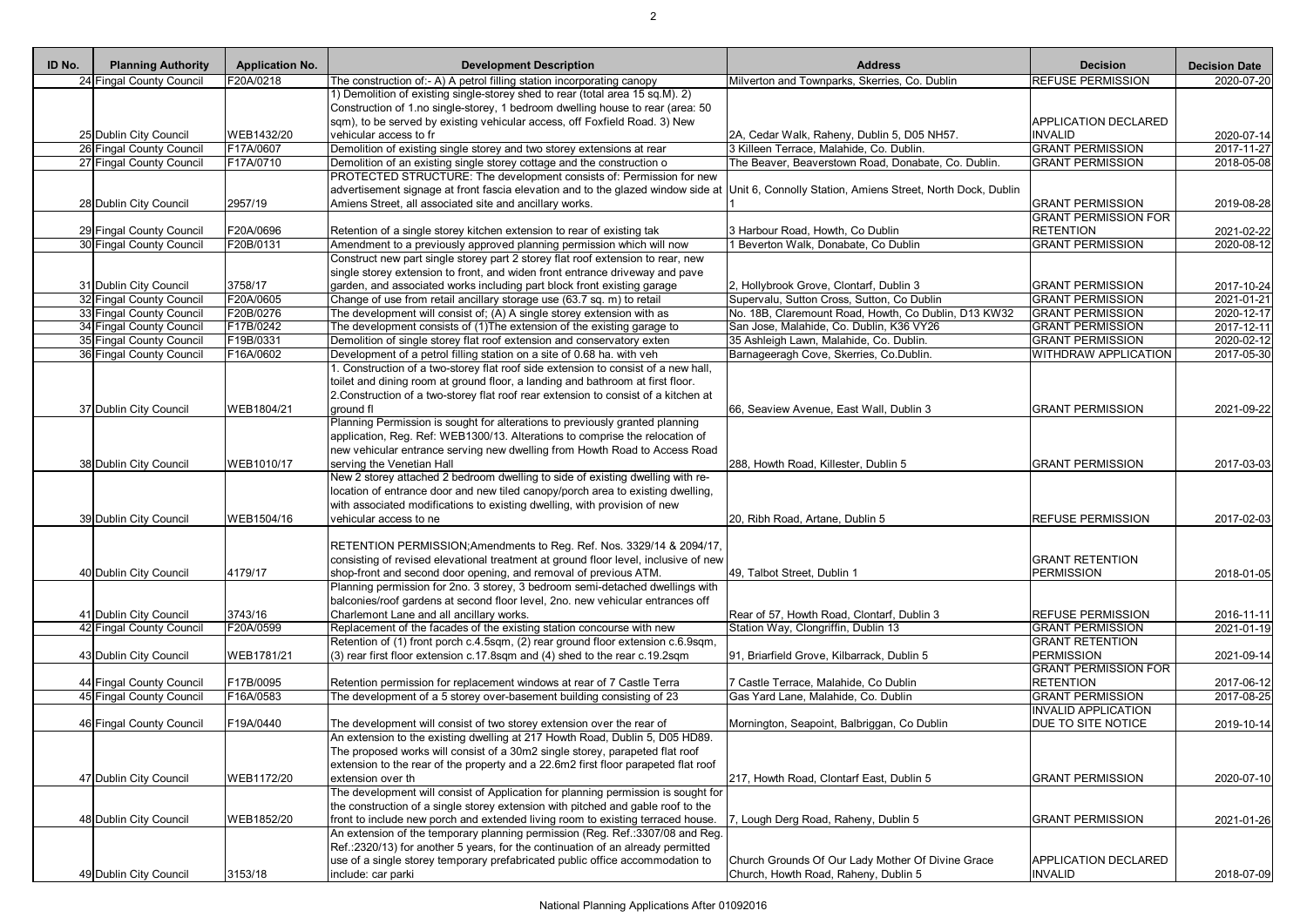| ID No. | <b>Planning Authority</b> | <b>Application No.</b> | <b>Development Description</b>                                                      | <b>Address</b>                                                                 | <b>Decision</b>                  | <b>Decision Date</b> |
|--------|---------------------------|------------------------|-------------------------------------------------------------------------------------|--------------------------------------------------------------------------------|----------------------------------|----------------------|
|        | 50 Fingal County Council  | F18A/0244              | The construction of a two storey dwelling and associated site works.                | Beaverstown, Donabate, Co. Dublin.                                             | <b>GRANT PERMISSION</b>          | 2018-07-03           |
|        |                           |                        | alterations to the existing dwelling involving the demolition of a small extension, |                                                                                |                                  |                      |
|        |                           |                        | elevational changes, construction of a new single storey extension to rear and      |                                                                                |                                  |                      |
|        | 51 Meath County Council   | LB180823               | conversion of adjacent outbuilding, together with all associated site works         | Bridge Cottage, Laytown, Co. Meath                                             | <b>CONDITIONAL</b>               | 2018-09-14           |
|        |                           |                        | Permission for development between a site previously granted under planning         |                                                                                |                                  |                      |
|        |                           |                        | ref: 17387. The development will consist of the construction of a link footpath     |                                                                                |                                  |                      |
|        |                           |                        | and cyclepath - from the Marsh road site to McGraths Lane, new public lighting      |                                                                                |                                  |                      |
|        | 52 Louth County Council   | 17723                  | and all associated                                                                  | McGrath's Lane, Newtown, Drogheda                                              | N/A                              |                      |
|        |                           |                        | Demolish a ground floor shower room at the rear of the house and construct a        |                                                                                |                                  |                      |
|        |                           |                        | two storey extension (total area 65.7) at the side and rear containing a kitchen /  |                                                                                |                                  |                      |
|        |                           |                        | living area at ground floor, new stairs to first floor at side and a bedroom and    |                                                                                |                                  |                      |
|        | 53 Dublin City Council    | 3605/17                | shower room                                                                         | 26, The Orchard, Killester, Dublin 5                                           | <b>GRANT PERMISSION</b>          | 2017-10-02           |
|        |                           |                        | Proposed amendments to approved plans, Reg. Ref. No. 4019/19. The approved          |                                                                                |                                  |                      |
|        |                           |                        | plans were for: a) Demolition of existing house, b) Construction of a part two-     |                                                                                |                                  |                      |
|        |                           |                        | storey and part single -storey detached house with rooflights, all with ancillary   |                                                                                |                                  |                      |
|        | 54 Dublin City Council    | WEB1839/21             | site works at No.                                                                   | 312, Howth Road, Killester, Dublin 5                                           |                                  |                      |
|        |                           |                        | (1) construction of a single storey extension to side, (2) construction of bay      |                                                                                |                                  |                      |
|        |                           |                        | window to the front, (3) relocation of main entrance from side to front elevation,  |                                                                                |                                  |                      |
|        | 55 Dublin City Council    | WEB1012/21             | and (4) widened vehicular access to 3.6m                                            | 67, Grange Park Road, Raheny, Dublin 5                                         | <b>GRANT PERMISSION</b>          | 2021-03-04           |
|        | 56 Fingal County Council  | F18A/0446              | Change of use from retail to estate agency branch                                   | Unit 6 New Street Mall, New Street, Malahide, Co. Dublin                       | <b>GRANT PERMISSION</b>          | 2018-09-19           |
|        |                           |                        | Planning permission for development at Block B, Joyce's Court, Joyce's Walk,        |                                                                                |                                  |                      |
|        |                           |                        | Talbot Street, Dublin 1. The application site is located to the north of Talbot     |                                                                                |                                  |                      |
|        |                           |                        | Street, south of Foley Street and east of Joyce's Walk. The proposed                |                                                                                |                                  |                      |
|        | 57 Dublin City Council    | 3145/18                | development will consist of                                                         | Block B, Joyce's Court, Joyce's Walk, Talbot Street, Dublin 1 GRANT PERMISSION |                                  | 2018-07-25           |
|        |                           |                        | Substantial changes to previously approved application Reg. Ref. 2232/13            |                                                                                |                                  |                      |
|        |                           |                        | consisting of a simplified house design, two storey 3 bedroom detached dwelling     |                                                                                |                                  |                      |
|        |                           |                        | with living, kitchen, dining to ground floor and 3 no. bedrooms to first floor and  |                                                                                | <b>APPLICATION DECLARED</b>      |                      |
|        | 58 Dublin City Council    | WEB1501/18             | associated bathroo                                                                  | 201, Howth Road, Clontarf, Dublin 3                                            | <b>INVALID</b>                   | 2018-10-05           |
|        |                           |                        | Construction of a new two storey three bedroom dwelling with pitched roof on the    |                                                                                |                                  |                      |
|        |                           |                        | corner site of existing dwelling and the formation of a new vehicular entrance      |                                                                                |                                  |                      |
|        |                           |                        | with dished kerb onto Springdale Road and all associated site works necessary       |                                                                                |                                  |                      |
|        | 59 Dublin City Council    | 3602/17                | to facilitate th                                                                    | 23, Springdale Road, Raheny, Dublin 5                                          | <b>GRANT PERMISSION</b>          | 2017-09-28           |
|        |                           |                        | Permission for development that will consist of the construction of a               |                                                                                |                                  |                      |
|        |                           |                        | conservatory to the rear and first floor side extension containing bedroom and      |                                                                                |                                  |                      |
|        |                           |                        | bathroom. The demolition of existing sunroom to the rear with ancillary works to    |                                                                                |                                  |                      |
|        | 60 Louth County Council   | 21466                  | accommodate same                                                                    | 208 Meadow View, Drogheda, Co Louth                                            | CONDITIONAL                      | 2021-06-18           |
|        |                           |                        | a STRATEGIC HOUSING DEVELOPMENT APPLICATION, 357 residential                        |                                                                                |                                  |                      |
|        |                           |                        | units (169 no. houses & 188 no. apartments), childcare facilities and associated    |                                                                                |                                  |                      |
|        |                           |                        | site works. SUBMISSIONS TO BE MADE DIRECTLY TO AN BORD                              | Colp West Colp East Stameen, Mornington Drogheda, Co.                          |                                  |                      |
|        | 61 Meath County Council   | SH308116               | PLEANALA. Details available also on www.colpwestshd.ie w                            | Meath.                                                                         | N/A                              |                      |
|        |                           |                        | Permission for alterations and extensions to our dwelling to include for            |                                                                                |                                  |                      |
|        |                           |                        | demolition of a rear lean-to extension approx. 3sqm and for the erection of a two   |                                                                                | <b>SPLIT</b>                     |                      |
|        |                           |                        | storey rear extension approx. 22sqm with 2nd floor roof garden/terrace together     |                                                                                | <b>DECISION(PERMISSION &amp;</b> |                      |
|        | 62 Dublin City Council    | WEB1194/17             | with raising the ex                                                                 | 6. Northbrook Terrace, North Strand, Dublin 3                                  | <b>REFUSAL)</b>                  | 2017-08-17           |
|        |                           |                        | RETENTION: Retention permission sought for alterations to previously approved       |                                                                                |                                  |                      |
|        |                           |                        | development under Reg. Ref 4074/16 and Reg. Ref 3281/18. Alterations to rear        |                                                                                |                                  |                      |
|        |                           |                        | dwellings, units 4,5, 6 and 7 only. These alterations consist of ;                  |                                                                                | <b>GRANT RETENTION</b>           |                      |
|        | 63 Dublin City Council    | 3610/20                | (a) Changes to the front elevati                                                    | 63 Howth Road, Clontarf, Dublin 3.                                             | <b>PERMISSION</b>                | 2021-02-01           |
|        |                           |                        | Planning permission for the construction of a single storey flat roof extension to  |                                                                                |                                  |                      |
|        |                           |                        | the rear and side of the existing semi-detached house, construction of a new        |                                                                                |                                  |                      |
|        |                           |                        | pitched roof porch to the front of the existing house, extension of the existing    |                                                                                |                                  |                      |
|        | 64 Dublin City Council    | 3158/17                | roof, alterat                                                                       | 58, Ennafort Park, Raheny, Dublin 5                                            | <b>GRANT PERMISSION</b>          | 2017-08-09           |
|        | 65 Fingal County Council  | F20A/0412              | Permission to replace entrance lobby with a two storey pitched roof ex              | Baltray, 92, Howth Road, Howth, Co. Dublin, D13 EY28                           | <b>GRANT PERMISSION</b>          | 2020-10-08           |
|        |                           | F17A/0696              |                                                                                     | 26 & 33, Malahide Marina Village, Malahide, County Dublin                      | <b>GRANT PERMISSION</b>          |                      |
|        | 66 Fingal County Council  |                        | Internal alterations within an existing dwelling previously approved u              | 'Fragrance House', Malahide Marina Village, Malahide, Co.                      | <b>GRANT PERMISSION FOR</b>      | 2018-01-17           |
|        |                           |                        |                                                                                     | Dublin                                                                         | <b>RETENTION</b>                 |                      |
|        | 67 Fingal County Council  | F16A/0386              | Retention of the following modifications to the approved development (              |                                                                                |                                  | 2016-10-27           |
|        | 68 Fingal County Council  | F18A/0725              | Extensions to existing garage and change of use to residential to form              | Seapoint, Balbriggan, Co. Dublin                                               | <b>REFUSE PERMISSION</b>         | 2019-02-14           |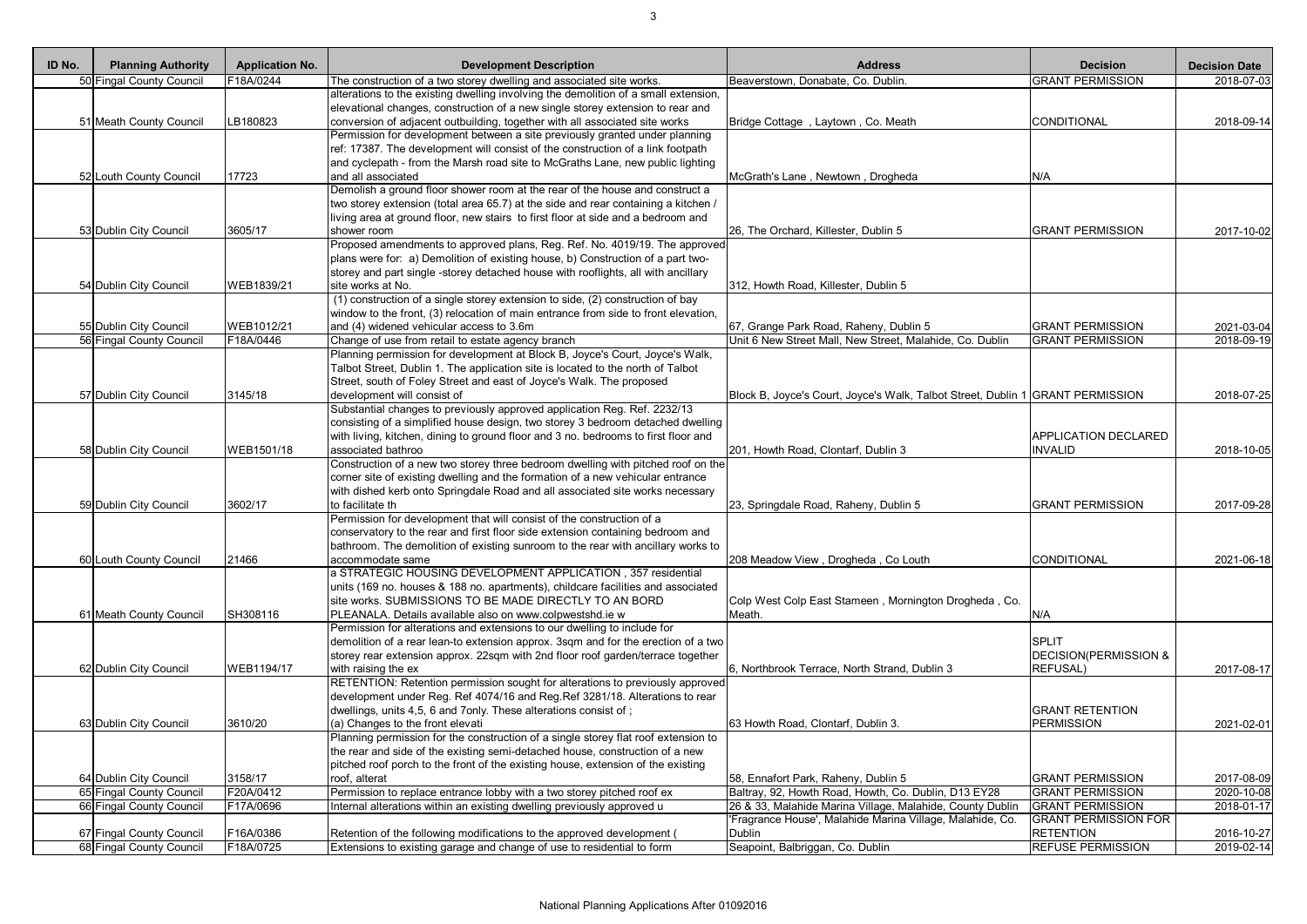| ID No. | <b>Planning Authority</b> | <b>Application No.</b> | <b>Development Description</b>                                                                                                                                        | <b>Address</b>                                             | <b>Decision</b>                  | <b>Decision Date</b> |
|--------|---------------------------|------------------------|-----------------------------------------------------------------------------------------------------------------------------------------------------------------------|------------------------------------------------------------|----------------------------------|----------------------|
|        |                           |                        | Permission for development at this site, c 0.165ha at 96-99 Amiens Street,                                                                                            |                                                            |                                  |                      |
|        |                           |                        | Dublin 1. The development consists of: The demolition of all structures on site                                                                                       |                                                            |                                  |                      |
|        |                           |                        | (total floor area of 478.4 sqm); The construction of a part four, six and seven                                                                                       |                                                            |                                  |                      |
|        | 69 Dublin City Council    | 3996/18                | storey building ove                                                                                                                                                   | 96-99, Amiens Street, Dublin 1                             | <b>GRANT PERMISSION</b>          | 2019-02-27           |
|        |                           |                        | The development will consist of the refurbishment and extension of existing 2                                                                                         |                                                            |                                  |                      |
|        |                           |                        | storey semi detached property including the removal of single storey extension<br>to the side and rear, the construction of a new kitchen and dining area to the rear |                                                            | APPLICATION DECLARED             |                      |
|        | 70 Dublin City Council    | WEB1502/19             | on ground flo                                                                                                                                                         | 11, Copeland Grove, Clontarf, Dublin 3                     | <b>INVALID</b>                   | 2019-08-23           |
|        |                           |                        | Permission to widen existing pedestrian entrance to create a vehicular                                                                                                |                                                            |                                  |                      |
|        | 71 Dublin City Council    | 2869/20                | access/driveway.                                                                                                                                                      | 48 St. Assams Road West, Raheny, Dublin 5                  | <b>GRANT PERMISSION</b>          | 2020-08-07           |
|        | 72 Fingal County Council  | F21B/0006              | (a) The removal of the existing front sliding porch door and front ent                                                                                                | 926 Sarto Lawn, Bayside, Co Dublin                         | <b>GRANT PERMISSION</b>          | 2021-02-25           |
|        | 73 Fingal County Council  | F17B/0070              | The demolition of the existing conservatory to the side of the house a                                                                                                | Glencorr, Claremont Road, Howth, Dublin 13.                | <b>GRANT PERMISSION</b>          | 2017-05-22           |
|        | 74 Fingal County Council  | F18A/0669              | Permission for a new two storey dwelling on an infill site to the rear                                                                                                | 9b Parnell Cottages, Malahide, Co Dublin                   | <b>REFUSE PERMISSION</b>         | 2019-01-25           |
|        |                           |                        |                                                                                                                                                                       |                                                            | <b>REFUSE PERMISSION</b>         |                      |
|        | 75 Fingal County Council  | F17A/0287              | Retention permission to retain the existing 24m high telecommunication                                                                                                | CIE Skerries, Railway Stations Lands, Skerries, Co. Dublin | FOR RETENTION                    | 2017-07-12           |
|        |                           |                        | Permission for the construction of two number two storey two bedroom                                                                                                  |                                                            |                                  |                      |
|        | 76 Louth County Council   | 18702                  | dwellinghouses and associated site develoment works.                                                                                                                  | 9 Carmelite Cottages, Marsh Road, Drogheda                 | CONDITIONAL                      | 2019-03-14           |
|        |                           |                        |                                                                                                                                                                       | Links Creche Building, Seabrook Manor, Station Road,       | <b>GRANT PERMISSION FOR</b>      |                      |
|        | 77 Fingal County Council  | F19A/0618              | Retention permission for a change of use to portion of building                                                                                                       | Portmarnock, Co.                                           | <b>RETENTION</b>                 | 2020-02-18           |
|        | 78 Fingal County Council  | F17A/0477              | The change of use of an existing building from commercial & cafe to re                                                                                                | 10 Old Street, Malahide, Co. Dublin.                       | <b>GRANT PERMISSION</b>          | 2017-10-02           |
|        |                           |                        |                                                                                                                                                                       |                                                            | <b>REQUEST ADDITIONAL</b>        |                      |
|        | 79 Fingal County Council  | F21B/0245              | Construction of a new single storey flat roof extension, with balcony                                                                                                 | 4 Seabanks, Bath Road, Balbriggan, Co Dublin, K32 VK22     | <b>INFORMATION</b>               | 2021-08-17           |
|        |                           |                        | RETENTION: Retention permission sought for amendments to dormer roof at                                                                                               |                                                            |                                  |                      |
|        |                           |                        | rear (approved Plan Reg Ref NO. 2516/16.) amendments include mono pitch                                                                                               |                                                            | <b>REFUSE RETENTION</b>          |                      |
|        | 80 Dublin City Council    | 4333/16                | style roof, increase in internal & external dimensions.                                                                                                               | No. 26 Moy Elta Road, East Wall, Dublin 3                  | <b>PERMISSION</b>                | 2017-02-15           |
|        |                           |                        | RETENTION: Retention is sought for change of use from former car showroom                                                                                             |                                                            |                                  |                      |
|        |                           |                        | to retail use associated with a petrol filling station (gfa. 295.47sqm). All                                                                                          | Applegreen, Clontarf Service Station, 54-56 Howth Road,    | <b>GRANT RETENTION</b>           |                      |
|        | 81 Dublin City Council    | 3961/20                | associated site works.                                                                                                                                                | Clontarf, Dublin 3                                         | <b>PERMISSION</b>                | 2021-02-19           |
|        |                           |                        | The development will consist of the following: The demolition of the existing                                                                                         |                                                            |                                  |                      |
|        |                           |                        | single storey garage, conservatory and shed to the side and rear; construction of                                                                                     |                                                            |                                  |                      |
|        |                           |                        | a one storey extension to the side and rear; internal alterations; new rooflights to                                                                                  |                                                            |                                  |                      |
|        | 82 Dublin City Council    | 3721/19                | the exist                                                                                                                                                             | 31, Hollybrook Grove, Clontarf, Dublin 3                   | <b>GRANT PERMISSION</b>          | 2019-10-04           |
|        | 83 Fingal County Council  | F19A/0257              | Permission consisting of a new outdoor seating area of 20 seat positio                                                                                                | 32-36 Main Street, Malahide, Co. Dublin                    | <b>REFUSE PERMISSION</b>         | 2019-08-09           |
|        |                           |                        | Permission sought to demolish existing rear garage, to build 1No. one bedroom,<br>two storey, detached dwelling. Together with change of use and alterations to       |                                                            | <b>SPLIT</b>                     |                      |
|        |                           |                        |                                                                                                                                                                       |                                                            | <b>DECISION(PERMISSION &amp;</b> |                      |
|        |                           | 4593/18                | existing house (No.12). Change of use from Pre'63 multi-unit dwelling, to<br>domestic four bedroom                                                                    | 12, Killarney Street, Dublin 1                             |                                  |                      |
|        | 84 Dublin City Council    |                        | The development will consist of alterations to the existing two-storey, three                                                                                         |                                                            | <b>REFUSAL)</b>                  | 2019-02-13           |
|        |                           |                        | bedroom, semi-detached dwelling comprising the construction of a part single,                                                                                         |                                                            |                                  |                      |
|        |                           |                        | part two-storey extension to the front, side and rear elevations including feature                                                                                    |                                                            |                                  |                      |
|        | 85 Dublin City Council    | 2079/20                | canopy to front                                                                                                                                                       | 50, Hollybrook Grove, Clontarf, Dublin 3                   | <b>GRANT PERMISSION</b>          | 2020-03-16           |
|        |                           |                        | Planning Permission is sought for construction of a boundary wall and pillar to                                                                                       |                                                            |                                  |                      |
|        | 86 Dublin City Council    | WEB1490/21             | the front boundary of No.15 Rosemount Avenue, Artane, Dublin 5                                                                                                        | 15, Rosemount Avenue, Artane, Dublin 5, D05 A034           | <b>GRANT PERMISSION</b>          | 2021-06-28           |
|        |                           |                        | The development consists of a single storey extension to the rear of the existing                                                                                     |                                                            | <b>APPLICATION DECLARED</b>      |                      |
|        | 87 Dublin City Council    | WEB1045/21             | dwelling and all associated site works.                                                                                                                               | 27, Beaupark Square, Clongriffin, Dublin 13                | <b>INVALID</b>                   | 2021-01-22           |
|        | 88 Fingal County Council  | F21B/0079              | Single storey extension at side and rear of the house containing an ex                                                                                                | 70 Verbena Lawn, Sutton, Dublin 13.                        | <b>GRANT PERMISSION</b>          | 2021-04-29           |
|        |                           |                        | The development will consist of demolishing a ground floor only commercial                                                                                            |                                                            |                                  |                      |
|        |                           |                        | business and change of use to build a proposed 1 No. (1 No. bedroom                                                                                                   |                                                            |                                  |                      |
|        |                           |                        | apartment) at ground floor & a proposed new 1 no. (1 no. bedroom apartment) at                                                                                        |                                                            |                                  |                      |
|        | 89 Dublin City Council    | 3170/18                | first floor and all ancillary wo                                                                                                                                      | 49C, Middle Third, Killester, Dublin 5                     | <b>GRANT PERMISSION</b>          | 2018-09-11           |
|        |                           |                        | RETENTION: Retention permission is sought to retain the following: (i) A single                                                                                       |                                                            |                                  |                      |
|        |                           |                        | storey ground floor extension to the rear of existing dwelling with pitched roof (ii)                                                                                 |                                                            |                                  |                      |
|        |                           |                        | A two storey extension to the side of existing dwelling with pitched roof (iii)                                                                                       |                                                            | <b>GRANT RETENTION</b>           |                      |
|        | 90 Dublin City Council    | 3999/19                | Alterat                                                                                                                                                               | 153, Brookwood Avenue, Artane, Dublin 5                    | <b>PERMISSION</b>                | 2019-11-07           |
|        |                           |                        | Planning permission for an attic conversion to a habitable bedroom, with a new                                                                                        |                                                            |                                  |                      |
|        | 91 Dublin City Council    | 3073/17                | dormer window to the rear.                                                                                                                                            | 34, Brookwood Crescent, Artane, Dublin 5                   | <b>GRANT PERMISSION</b>          | 2017-07-27           |
|        | 92 Fingal County Council  | F20B/0037              | Construction of A. porch to front, B. ground and first floor extension                                                                                                | 51 Bayside Walk, Sutton, Dublin 13.                        | <b>GRANT PERMISSION</b>          | 2020-04-09           |
|        |                           |                        |                                                                                                                                                                       |                                                            | <b>GRANT PERMISSION &amp;</b>    |                      |
|        | 93 Fingal County Council  | F18A/0125              | Permission sought for new balcony & railings to the rear at first floo                                                                                                | Drinaghan, 1 The Grange, Malahide, Co. Dublin              | <b>GRANT RETENTION</b>           | 2018-05-09           |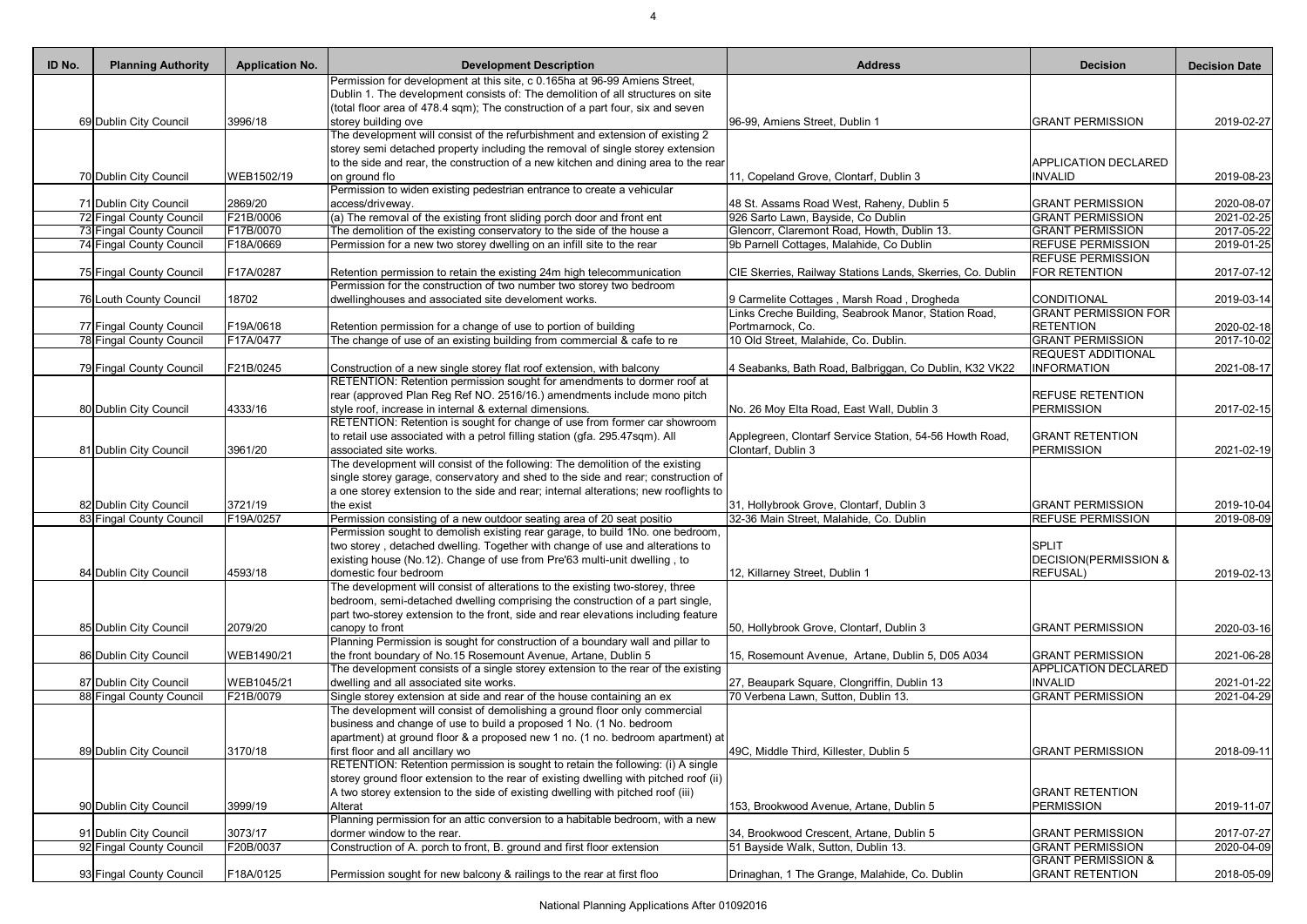5

| ID No. | <b>Planning Authority</b> | <b>Application No.</b> | <b>Development Description</b>                                                                                                                                | <b>Address</b>                                                            | <b>Decision</b>             | <b>Decision Date</b> |
|--------|---------------------------|------------------------|---------------------------------------------------------------------------------------------------------------------------------------------------------------|---------------------------------------------------------------------------|-----------------------------|----------------------|
|        |                           |                        | The development will consist of the change of use from office to café/restaurant                                                                              |                                                                           |                             |                      |
|        |                           |                        | including a single storey extension to rear for storage purposes and all related                                                                              |                                                                           |                             |                      |
|        | 94 Dublin City Council    | 3642/17                | works and signage.                                                                                                                                            | 93A, Howth Road, Dublin 3                                                 | <b>GRANT PERMISSION</b>     | 2018-04-25           |
|        |                           |                        | The development will consist of: Change of use of ground floor (12 sq.m) and                                                                                  |                                                                           |                             |                      |
|        |                           |                        | first floor (157 sq.m) from office/ storage to restaurant use; a 207 sq.m single                                                                              |                                                                           |                             |                      |
|        |                           |                        | storey extension at first floor level to the rear (south and east) for restaurant use; Harry Byrne's Public House, 107-109, Howth Road, Clontarf,             |                                                                           |                             |                      |
|        | 95 Dublin City Council    | 4466/17                | a 12 sq.m                                                                                                                                                     | Dublin 3                                                                  | <b>GRANT PERMISSION</b>     | 2018-02-09           |
|        |                           |                        | (i) A two storey extension to side with pitched roof, (ii) part single part two storey                                                                        |                                                                           |                             |                      |
|        |                           |                        | extension to rear with pitched and flat roofs including roof lights (iii) dormer attic                                                                        |                                                                           |                             |                      |
|        | 96 Dublin City Council    | WEB1347/18             | window to rear (iv) single storey porch extension to front elevation with flat r                                                                              | 24, Brookwood Park, Artane, Dublin 5, D05 W282                            | <b>GRANT PERMISSION</b>     | 2018-08-30           |
|        | 97 Fingal County Council  | F17A/0344              | A single storey extension (187m <sup>2</sup> ) to the north east of the existing sc                                                                           | Pobalscoil Neasáin, School Lane, Baldoyle, Dublin 13.                     | <b>GRANT PERMISSION</b>     | 2017-08-09           |
|        | 98 Fingal County Council  | F20A/0319              | Permission to widen existing vehicular entrance.                                                                                                              | 1B Station Road, Baldoyle, Dublin 13                                      | <b>GRANT PERMISSION</b>     | 2020-08-26           |
|        |                           |                        | Permission for development will consist of demolition of an existing three storey                                                                             |                                                                           |                             |                      |
|        | 99 Louth County Council   | 17483                  | building, ancillary outbuildings and associated site development works.                                                                                       | St Mary's Hospital Complex, Dublin Road, Drogheda                         | CONDITIONAL                 | 2017-08-11           |
|        |                           |                        | Construction of a 2 storey rear extension and rear roof dormer extension; ground                                                                              |                                                                           |                             |                      |
|        |                           |                        | floor to consist of a kitchen/dining room with 1No. rooflight, first floor to consist                                                                         |                                                                           | <b>APPLICATION DECLARED</b> |                      |
|        | 100 Dublin City Council   | WEB1358/21             | of a WC and bathroom with 1No. rooflight                                                                                                                      | 28, Northbrook Terrace, North Strand, Dublin 3                            | <b>INVALID</b>              | 2021-04-12           |
|        |                           |                        | The development on an overall site of 0.175 hectares (0.432 acres) consisting of                                                                              |                                                                           |                             |                      |
|        |                           |                        | (i) demolition of the existing two storey dormer style detached house, domestic                                                                               |                                                                           |                             |                      |
|        |                           |                        | garage and all outbuildings; (ii) the construction of 3 no. two storey dwellings                                                                              |                                                                           |                             |                      |
|        | 101 Dublin City Council   | 4280/18                | comprising 1                                                                                                                                                  | Derwent, 106, Howth Road, Dublin 3                                        | <b>GRANT PERMISSION</b>     | 2019-06-14           |
|        |                           |                        | Planning permission for (a) single storey extension to existing kitchen extension                                                                             |                                                                           |                             |                      |
|        |                           |                        | at lower ground floor level and (b) to extend the ground floor annex Northwards                                                                               |                                                                           |                             |                      |
|        |                           |                        | and Eastwards and (c) to construct a first floor extension over the new ground                                                                                |                                                                           |                             |                      |
|        | 102 Dublin City Council   | 3866/19                | floor annex a                                                                                                                                                 | 22, Howth Road, Clontarf, Dublin 3, D03 NW93                              | <b>GRANT PERMISSION</b>     | 2020-03-05           |
|        | 103 Dublin City Council   | 4003/17                | Change of use from retail to veterinary surgery.                                                                                                              | 5, Main Street, Clongriffin, Dublin 13                                    | <b>GRANT PERMISSION</b>     | 2018-04-17           |
|        | 104 Fingal County Council | F20B/0067              | Demolition of existing single storey rear extension. Construction of s                                                                                        | 15 Burrowfield Road, Sutton, Dublin 13                                    | <b>GRANT PERMISSION</b>     | 2020-07-02           |
|        |                           |                        | Permission to construct a single storey extension at front elevation and to apply                                                                             |                                                                           |                             |                      |
|        |                           |                        | for retention planning permission for single storey extension adjoining existing                                                                              |                                                                           |                             |                      |
|        | 105 Louth County Council  | 17765                  | extension at side elevation.                                                                                                                                  | 1 Ricardo Terrace, Bredin Street, Drogheda                                | CONDITIONAL                 | 2017-11-17           |
|        |                           |                        | The development will consist of:                                                                                                                              |                                                                           |                             |                      |
|        |                           |                        | A.) The partial demolition of the existing eastern boundary wall facing the                                                                                   |                                                                           |                             |                      |
|        |                           |                        | adjacent lane way.                                                                                                                                            |                                                                           |                             |                      |
|        |                           |                        | B.) A new vehicular access onto the existing laneway situated on the eastern                                                                                  |                                                                           |                             |                      |
|        | 106 Dublin City Council   | WEB1351/20             | boundary of No.71 Collins Avenue east and disch                                                                                                               | 71, Collins Avenue East, Donnycarney, Dublin 5                            | <b>GRANT PERMISSION</b>     | 2020-09-25           |
|        |                           |                        | Permission sought for amendments to previously granted permission reg ref:<br>2058/20. The development will consist of alterations to the granted rear south- |                                                                           |                             |                      |
|        |                           |                        | east extension and covered external courtyard area to include: increase to the                                                                                |                                                                           |                             |                      |
|        | 107 Dublin City Council   | 3892/20                | height and floor area                                                                                                                                         | The Presbytery', 287, Howth Road, Killester, Dublin 5, D05<br><b>XW21</b> | <b>GRANT PERMISSION</b>     | 2021-02-10           |
|        | 108 Fingal County Council | F20A/0120              | (i) Erection of a Micro Vert axis wind turbine; (ii) new solar panels                                                                                         | Ard Na Greine, 2 Seapoint Lane, Balbriggan, Co. Dublin.                   | <b>GRANT PERMISSION</b>     | 2020-06-30           |
|        |                           |                        | the development consists of the construction of a single storey extension to the                                                                              |                                                                           |                             |                      |
|        | 109 Meath County Council  | LB170421               | side of the existing house.                                                                                                                                   | 12 The Grove, Inse Bay, Laytown                                           | N/A                         |                      |
|        |                           |                        | RETENTION & PERMISSION: At Unit 1, Gaelic Street, Dublin 3. The                                                                                               |                                                                           |                             |                      |
|        |                           |                        | development will consist of retention permission of existing alterations to the                                                                               |                                                                           |                             |                      |
|        |                           |                        | facade and existing signage, planning permission for alterations to previously                                                                                |                                                                           | <b>GRANT PERMISSION AND</b> |                      |
|        | 110 Dublin City Council   | 4202/18                | approved application register                                                                                                                                 | Unit 1, Gaelic Street, Dublin 3                                           | <b>RETENTION PERMISSION</b> | 2019-02-14           |
|        |                           |                        | Planning permission for works to the existing dwelling comprising the demolition                                                                              |                                                                           |                             |                      |
|        |                           |                        | of an existing side extension and shed, construction of a new single storey                                                                                   |                                                                           |                             |                      |
|        |                           |                        | extension to the southeast, alterations to an existing roof light to attic storage                                                                            |                                                                           |                             |                      |
|        | 111 Dublin City Council   | WEB1094/20             | space, provisi                                                                                                                                                | 27, The Demesne, Killester, Dublin 5                                      | <b>GRANT PERMISSION</b>     | 2020-06-16           |
|        |                           |                        | The development will consist of: The construction of a new single storey dining                                                                               |                                                                           |                             |                      |
|        |                           |                        | room extension with pitched roof to rear of existing dwelling plus the widening of                                                                            |                                                                           |                             |                      |
|        | 112 Dublin City Council   | 3195/21                | the existing vehicular entrance and all associated works.                                                                                                     | 2, Saint Assam's Avenue, Raheny, Dublin 5, D05 RD45                       | <b>GRANT PERMISSION</b>     | 2021-09-14           |
|        |                           |                        |                                                                                                                                                               |                                                                           | <b>REQUEST ADDITIONAL</b>   |                      |
|        | 113 Fingal County Council | F21A/0378              | The demolition of the existing no. 3 Station Road (a habitable house)                                                                                         | Nos. 1,2 and 3 Station Road, Portmarnock, Co Dublin                       | <b>INFORMATION</b>          | 2021-09-02           |
|        | 114 Fingal County Council | F20A/0003              | First floor side extension, new pitched roof over existing single stor                                                                                        | 46A Howth Road, Sutton, Dublin 13                                         | <b>GRANT PERMISSION</b>     | 2020-02-28           |
|        |                           |                        |                                                                                                                                                               | Bus Stop No 3780, Main Street (outside St. Patrick's                      |                             |                      |
|        | 115 Fingal County Council | F21A/0339              | Erect a 5.2m x1.85m x 2.8m high stainless steel and glass bus shelter                                                                                         | Church), Donabate                                                         | <b>GRANT PERMISSION</b>     | 2021-08-10           |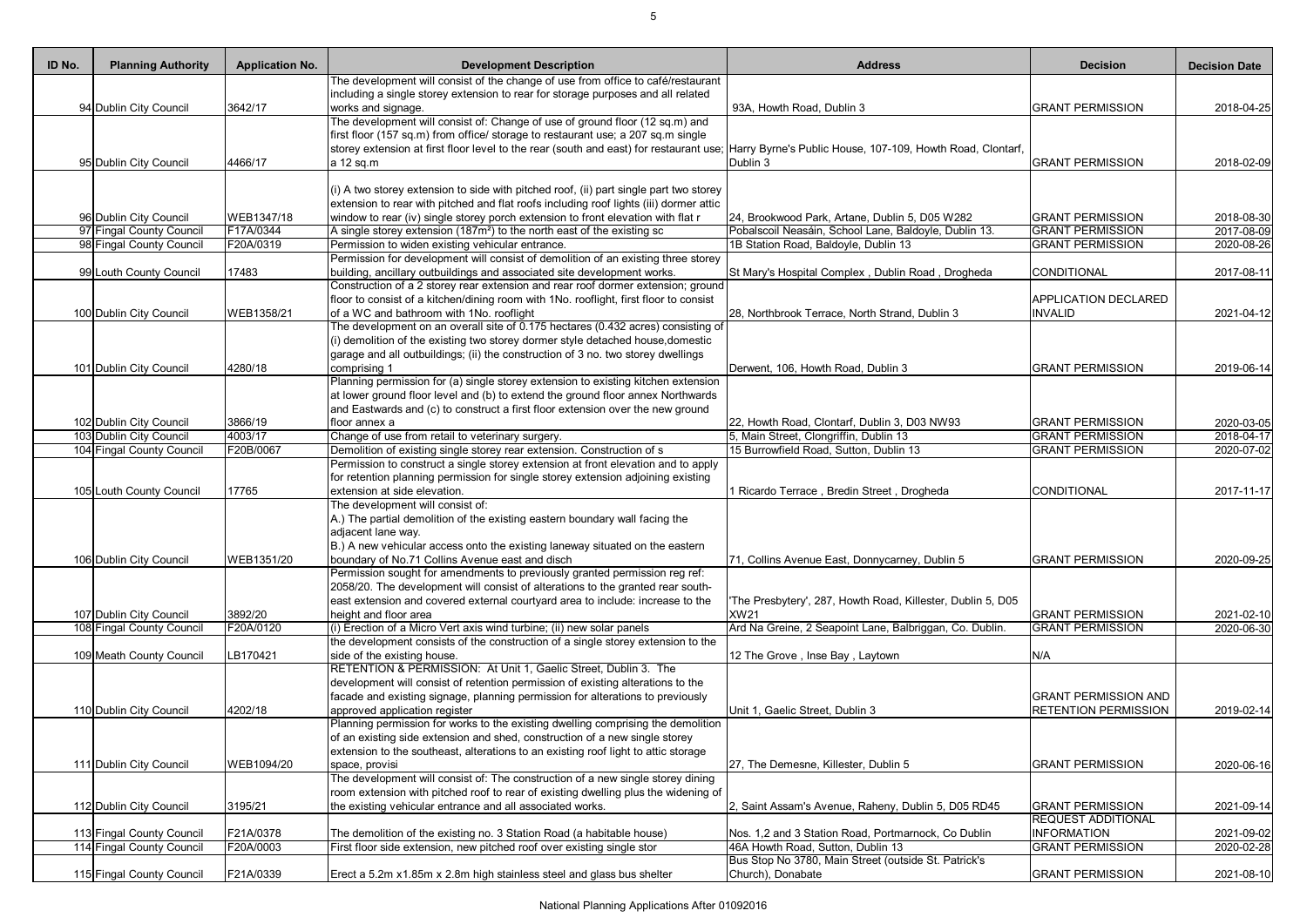| F17A/0456<br>The conversion of the existing ground floor retail unit to a one bedro<br>The Bakery, George's Hill, Balbriggan, Co. Dublin.<br><b>REFUSE PERMISSION</b><br>116 Fingal County Council<br>Permission is sought for 2 storey (3-bed & study) detached dwelling to the rear<br>of existing house with amended landscaping, 2 no. vehicular parking spaces &<br>Site at Charlemont Lane to rear of 23, Howth Road, Dublin 3,<br><b>D03 VF82</b><br>117 Dublin City Council<br>2150/21<br>new boundaries and associated site works.<br><b>GRANT PERMISSION</b><br>35, Hollybrook Mews, Hollybrook Park, Clontarf, Dublin, D03<br>118 Dublin City Council<br>Planning permission is sought for a single-storey extension to the rear.<br><b>GRANT PERMISSION</b><br>3604/19<br><b>HN35</b><br>RETENTION: Retention permission for as constructed rear single storey<br><b>GRANT RETENTION</b><br>4501/19<br>119 Dublin City Council<br>extension at 33 Briarfield Grove, Kilbarrack, Dublin 5.<br>33, Briarfield Grove, Kilbarrack, Dublin 5<br><b>PERMISSION</b><br>120 Fingal County Council<br>F21A/0140<br>Permission to erect new 5 bedroom, 3 storey detached dwelling house in<br>136A, Sutton Park, Dublin 13, Co. Dublin<br><b>WITHDRAW APPLICATION</b><br>33 St. Margaret's Road, Malahide, Co. Dublin.<br><b>GRANT PERMISSION</b><br>121 Fingal County Council<br>F16A/0546<br>A domestic extension and alterations to existing two-storey semi-detac<br>The development will consist of the replacement of the existing telephone kiosks<br>with a new Telephone Kiosk with integral Communication Unit and a 1.53 sq.<br>metre Digital Display Screen. The proposed structure has an overall height<br>On the public footpath at Talbot Street, (near junction with<br>APPLICATION DECLARED<br>122 Dublin City Council<br>3778/19<br>$2.43m$ , a depth of 0.762<br>Amiens Street), Dublin 1<br><b>INVALID</b><br>RETENTION & PERMISSION: (i) Retention permission for dormer window on<br>western side roof slope and permission for alterations to the material finishes on<br>the ridgeline of both the main roofslope and hipped roofslope and side dormer<br><b>REFUSE RETENTION</b><br><b>PERMISSION</b><br>4205/16<br>for which retention per<br>123 Dublin City Council<br>198, Howth Road, Killester, Dublin 3<br>The development will consist of: The construction of a single story 3 bedroom<br><b>APPLICATION DECLARED</b><br>3588/20<br>dwelling. This development will be located to the rear of the existing property.<br>124 Dublin City Council<br><b>INVALID</b><br>25, Ribh Road, Artane, Dublin 5 D05 VX01<br>The development will consist of the construction of a two-storey extension to the<br>4696/19<br>rear, internal refurbishment to existing dwelling and all associated site works.<br><b>GRANT PERMISSION</b><br>125 Dublin City Council<br>83a Ashcroft, Raheny, Dublin 5<br>126 Fingal County Council<br>F16A/0475<br>Development comprises of the demolition of existing glasshouses<br>Beaverstown Road, Donabate, Co. Dublin.<br><b>GRANT PERMISSION</b><br>Replacement of existing static type advertising boards on both sides of existing<br>railway bridge with a new static 18 m x 2 m LED display to the south-easterly<br>127 Dublin City Council<br>4639/17<br>elevation of the bridge.<br>Railway Bridge over Amiens Street, Dublin 1<br><b>GRANT PERMISSION</b><br>PROTECTED STRUCTURE: Permission for development consisting of the<br>proposed demolition of the existing wall onto no. 4 Mabbot Lane and the<br>construction of a five storey over basement guesthouse building, linking into 76<br>128 Dublin City Council<br>3871/16<br>Rear of 76, Gardiner Street Lower/ 4 Mabbot Lane, Dublin 1<br><b>GRANT PERMISSION</b><br>Gardiner Street Lower at ground flo<br>129 Fingal County Council<br>F16A/0318<br>Demolition of existing single storey extension and construction of a n<br>8, Station Road Cottages, Station Road, Sutton, Dublin 13<br><b>GRANT PERMISSION</b><br>EXTENSION OF DURATION OF PLANNING PERMISSION SA/130328 -<br>LB181330<br>Extension to side of existing house, rear shed & assoc. works<br><b>UNCONDITIONAL</b><br>130 Meath County Council<br>26 The Green, Inse Bay, Laytown Co. Meath<br>Planning permission for removal of existing rainscreen cladding and the<br>installation of replacement rendered external wall insulation system to include<br>replacement of sections of existing rendered external wall insulation to<br>3201/20<br>131 Dublin City Council<br>elevations of Blocks B, C &<br><b>GRANT PERMISSION</b><br>Blocks B, C, & E, The Steelworks, Foley Street, Dublin 1<br>Planning permission is sought for the construction of 1 Nr. 2 storey domestic<br>Proposed site location is at the existing carpark at the<br>dwelling house with a total floor area of 137m2, a screened courtyard garden,<br>junction of Hollybrook Park and Hollybrook Mews. The site<br>Nr. balcony & 1 Nr. Screened level deck, a carport (for 1 vehicle) and a bin<br>lies between Nos. 13-19 Hollybrook Manor, Hollybrook Park,<br>and 38 Hollybrook Road, Clontarf, Dublin 3.<br><b>REFUSE PERMISSION</b><br>132 Dublin City Council<br>3618/17<br>store, the construc<br>Site to the side & rear of family home & farmyard at,<br>F18A/0142<br><b>GRANT PERMISSION</b><br>133 Fingal County Council<br>Planning permission for a storey and half detached dwelling and granny<br>Baldungan, Lusk,<br>EXTENSION OF DURATION on Planning Ref: 12/510046 - Permission for<br>demolition of existing outbuildings, construction of a 2 storey dwelling in the<br>garden of existing house together with the provision of a new vehicular entrance<br>17846<br>onto Cromwell's Lane & all<br>134 Louth County Council<br><b>CONDITIONAL</b><br>Monza, Sunnyside Villas, Drogheda<br>Permission for development that will consist of the following: 1. Construction of<br>28no. apartments within 2no. new apartment blocks: - 1no. 5-storey<br>block(consisting of 9no. one bed apartments, 9no. two bed apartments and 4no. Knockmount, Dublin Road Bryanstown, Drogheda Co<br>three bed apartments) and -<br>N/A<br>135 Louth County Council<br>20914<br>Louth<br>RETENTION: The removal of 1 large window unit and installation of 2 smaller<br><b>APPLICATION DECLARED</b><br>windows, all at ground floor to front.<br><b>INVALID</b><br>136 Dublin City Council<br>WEB1257/19<br>9, Leinster Street East, Dublin 3<br>137 Fingal County Council<br>F19A/0010<br>1) Single storey, 2 bedroom, detached dwelling to rear<br>Dunrath, 6 Station Road, Sutton, Dublin 13<br><b>GRANT PERMISSION</b><br>F18A/0474<br>Addition of a new plant room located on the rear roof of the existing<br><b>REFUSE PERMISSION</b><br>138 Fingal County Council<br>Corner of Old Street/Strand Street, Malahide, Co. Dublin.<br>Merriman Solutions Chartered Building Surveyors on behalf of Linham Limited<br>intend to apply to Dublin City Council for permission for development adjacent to<br>protected structures.<br>175-176, North Strand Road, and 115 Seville Place Dublin 1<br>139 Dublin City Council<br>4344/17<br>This application comprises of: Alteration, revision and extension to ex<br>D01 DX80 and D01 YX96 & D01 H2F9<br><b>GRANT PERMISSION</b> | ID No. | <b>Planning Authority</b> | <b>Application No.</b> | <b>Development Description</b> | <b>Address</b> | <b>Decision</b> | <b>Decision Date</b> |
|-----------------------------------------------------------------------------------------------------------------------------------------------------------------------------------------------------------------------------------------------------------------------------------------------------------------------------------------------------------------------------------------------------------------------------------------------------------------------------------------------------------------------------------------------------------------------------------------------------------------------------------------------------------------------------------------------------------------------------------------------------------------------------------------------------------------------------------------------------------------------------------------------------------------------------------------------------------------------------------------------------------------------------------------------------------------------------------------------------------------------------------------------------------------------------------------------------------------------------------------------------------------------------------------------------------------------------------------------------------------------------------------------------------------------------------------------------------------------------------------------------------------------------------------------------------------------------------------------------------------------------------------------------------------------------------------------------------------------------------------------------------------------------------------------------------------------------------------------------------------------------------------------------------------------------------------------------------------------------------------------------------------------------------------------------------------------------------------------------------------------------------------------------------------------------------------------------------------------------------------------------------------------------------------------------------------------------------------------------------------------------------------------------------------------------------------------------------------------------------------------------------------------------------------------------------------------------------------------------------------------------------------------------------------------------------------------------------------------------------------------------------------------------------------------------------------------------------------------------------------------------------------------------------------------------------------------------------------------------------------------------------------------------------------------------------------------------------------------------------------------------------------------------------------------------------------------------------------------------------------------------------------------------------------------------------------------------------------------------------------------------------------------------------------------------------------------------------------------------------------------------------------------------------------------------------------------------------------------------------------------------------------------------------------------------------------------------------------------------------------------------------------------------------------------------------------------------------------------------------------------------------------------------------------------------------------------------------------------------------------------------------------------------------------------------------------------------------------------------------------------------------------------------------------------------------------------------------------------------------------------------------------------------------------------------------------------------------------------------------------------------------------------------------------------------------------------------------------------------------------------------------------------------------------------------------------------------------------------------------------------------------------------------------------------------------------------------------------------------------------------------------------------------------------------------------------------------------------------------------------------------------------------------------------------------------------------------------------------------------------------------------------------------------------------------------------------------------------------------------------------------------------------------------------------------------------------------------------------------------------------------------------------------------------------------------------------------------------------------------------------------------------------------------------------------------------------------------------------------------------------------------------------------------------------------------------------------------------------------------------------------------------------------------------------------------------------------------------------------------------------------------------------------------------------------------------------------------------------------------------------------------------------------------------------------------------------------------------------------------------------------------------------------------------------------------------------------------------------------------------------------------------------------------------------------------------------------------------------------------------------------------------------------------------------------------------------------------------------------------------------------------------------------------------------------------------------------------------------------------------------------------------------------------------------------------------------------------------------------------------------------------------------------------------------------------------------------------------------------------------------------------------------------------------------------------------------------------------------------------------------------------------------------------------------------------------------------------------------------------------------------------------------------------------------------------------------------------------------------------------------------------------------------------------------------------------------------------------------------------------------------------------------------------------------------------------------------------------------------------------------------|--------|---------------------------|------------------------|--------------------------------|----------------|-----------------|----------------------|
|                                                                                                                                                                                                                                                                                                                                                                                                                                                                                                                                                                                                                                                                                                                                                                                                                                                                                                                                                                                                                                                                                                                                                                                                                                                                                                                                                                                                                                                                                                                                                                                                                                                                                                                                                                                                                                                                                                                                                                                                                                                                                                                                                                                                                                                                                                                                                                                                                                                                                                                                                                                                                                                                                                                                                                                                                                                                                                                                                                                                                                                                                                                                                                                                                                                                                                                                                                                                                                                                                                                                                                                                                                                                                                                                                                                                                                                                                                                                                                                                                                                                                                                                                                                                                                                                                                                                                                                                                                                                                                                                                                                                                                                                                                                                                                                                                                                                                                                                                                                                                                                                                                                                                                                                                                                                                                                                                                                                                                                                                                                                                                                                                                                                                                                                                                                                                                                                                                                                                                                                                                                                                                                                                                                                                                                                                                                                                                                                                                                                                                                                                                                                                                                                                                                                                                                                                                                                                                                                                                                                                                                                                                                                                                                                                                                                                                                                                                             |        |                           |                        |                                |                |                 | 2017-09-19           |
|                                                                                                                                                                                                                                                                                                                                                                                                                                                                                                                                                                                                                                                                                                                                                                                                                                                                                                                                                                                                                                                                                                                                                                                                                                                                                                                                                                                                                                                                                                                                                                                                                                                                                                                                                                                                                                                                                                                                                                                                                                                                                                                                                                                                                                                                                                                                                                                                                                                                                                                                                                                                                                                                                                                                                                                                                                                                                                                                                                                                                                                                                                                                                                                                                                                                                                                                                                                                                                                                                                                                                                                                                                                                                                                                                                                                                                                                                                                                                                                                                                                                                                                                                                                                                                                                                                                                                                                                                                                                                                                                                                                                                                                                                                                                                                                                                                                                                                                                                                                                                                                                                                                                                                                                                                                                                                                                                                                                                                                                                                                                                                                                                                                                                                                                                                                                                                                                                                                                                                                                                                                                                                                                                                                                                                                                                                                                                                                                                                                                                                                                                                                                                                                                                                                                                                                                                                                                                                                                                                                                                                                                                                                                                                                                                                                                                                                                                                             |        |                           |                        |                                |                |                 |                      |
| 2021-09-22<br>2019-09-19<br>2020-07-29<br>2021-03-22<br>2017-01-31<br>2019-09-24<br>2017-01-26<br>2020-10-27<br>2020-02-14<br>2017-02-21<br>2018-02-23<br>2017-01-18<br>2017-01-18<br>2019-01-08<br>2020-10-08<br>2017-10-04<br>2018-09-17<br>2018-02-08<br>2019-05-09<br>2019-03-06<br>2018-10-03<br>2018-01-25                                                                                                                                                                                                                                                                                                                                                                                                                                                                                                                                                                                                                                                                                                                                                                                                                                                                                                                                                                                                                                                                                                                                                                                                                                                                                                                                                                                                                                                                                                                                                                                                                                                                                                                                                                                                                                                                                                                                                                                                                                                                                                                                                                                                                                                                                                                                                                                                                                                                                                                                                                                                                                                                                                                                                                                                                                                                                                                                                                                                                                                                                                                                                                                                                                                                                                                                                                                                                                                                                                                                                                                                                                                                                                                                                                                                                                                                                                                                                                                                                                                                                                                                                                                                                                                                                                                                                                                                                                                                                                                                                                                                                                                                                                                                                                                                                                                                                                                                                                                                                                                                                                                                                                                                                                                                                                                                                                                                                                                                                                                                                                                                                                                                                                                                                                                                                                                                                                                                                                                                                                                                                                                                                                                                                                                                                                                                                                                                                                                                                                                                                                                                                                                                                                                                                                                                                                                                                                                                                                                                                                                            |        |                           |                        |                                |                |                 |                      |
|                                                                                                                                                                                                                                                                                                                                                                                                                                                                                                                                                                                                                                                                                                                                                                                                                                                                                                                                                                                                                                                                                                                                                                                                                                                                                                                                                                                                                                                                                                                                                                                                                                                                                                                                                                                                                                                                                                                                                                                                                                                                                                                                                                                                                                                                                                                                                                                                                                                                                                                                                                                                                                                                                                                                                                                                                                                                                                                                                                                                                                                                                                                                                                                                                                                                                                                                                                                                                                                                                                                                                                                                                                                                                                                                                                                                                                                                                                                                                                                                                                                                                                                                                                                                                                                                                                                                                                                                                                                                                                                                                                                                                                                                                                                                                                                                                                                                                                                                                                                                                                                                                                                                                                                                                                                                                                                                                                                                                                                                                                                                                                                                                                                                                                                                                                                                                                                                                                                                                                                                                                                                                                                                                                                                                                                                                                                                                                                                                                                                                                                                                                                                                                                                                                                                                                                                                                                                                                                                                                                                                                                                                                                                                                                                                                                                                                                                                                             |        |                           |                        |                                |                |                 |                      |
|                                                                                                                                                                                                                                                                                                                                                                                                                                                                                                                                                                                                                                                                                                                                                                                                                                                                                                                                                                                                                                                                                                                                                                                                                                                                                                                                                                                                                                                                                                                                                                                                                                                                                                                                                                                                                                                                                                                                                                                                                                                                                                                                                                                                                                                                                                                                                                                                                                                                                                                                                                                                                                                                                                                                                                                                                                                                                                                                                                                                                                                                                                                                                                                                                                                                                                                                                                                                                                                                                                                                                                                                                                                                                                                                                                                                                                                                                                                                                                                                                                                                                                                                                                                                                                                                                                                                                                                                                                                                                                                                                                                                                                                                                                                                                                                                                                                                                                                                                                                                                                                                                                                                                                                                                                                                                                                                                                                                                                                                                                                                                                                                                                                                                                                                                                                                                                                                                                                                                                                                                                                                                                                                                                                                                                                                                                                                                                                                                                                                                                                                                                                                                                                                                                                                                                                                                                                                                                                                                                                                                                                                                                                                                                                                                                                                                                                                                                             |        |                           |                        |                                |                |                 |                      |
|                                                                                                                                                                                                                                                                                                                                                                                                                                                                                                                                                                                                                                                                                                                                                                                                                                                                                                                                                                                                                                                                                                                                                                                                                                                                                                                                                                                                                                                                                                                                                                                                                                                                                                                                                                                                                                                                                                                                                                                                                                                                                                                                                                                                                                                                                                                                                                                                                                                                                                                                                                                                                                                                                                                                                                                                                                                                                                                                                                                                                                                                                                                                                                                                                                                                                                                                                                                                                                                                                                                                                                                                                                                                                                                                                                                                                                                                                                                                                                                                                                                                                                                                                                                                                                                                                                                                                                                                                                                                                                                                                                                                                                                                                                                                                                                                                                                                                                                                                                                                                                                                                                                                                                                                                                                                                                                                                                                                                                                                                                                                                                                                                                                                                                                                                                                                                                                                                                                                                                                                                                                                                                                                                                                                                                                                                                                                                                                                                                                                                                                                                                                                                                                                                                                                                                                                                                                                                                                                                                                                                                                                                                                                                                                                                                                                                                                                                                             |        |                           |                        |                                |                |                 |                      |
|                                                                                                                                                                                                                                                                                                                                                                                                                                                                                                                                                                                                                                                                                                                                                                                                                                                                                                                                                                                                                                                                                                                                                                                                                                                                                                                                                                                                                                                                                                                                                                                                                                                                                                                                                                                                                                                                                                                                                                                                                                                                                                                                                                                                                                                                                                                                                                                                                                                                                                                                                                                                                                                                                                                                                                                                                                                                                                                                                                                                                                                                                                                                                                                                                                                                                                                                                                                                                                                                                                                                                                                                                                                                                                                                                                                                                                                                                                                                                                                                                                                                                                                                                                                                                                                                                                                                                                                                                                                                                                                                                                                                                                                                                                                                                                                                                                                                                                                                                                                                                                                                                                                                                                                                                                                                                                                                                                                                                                                                                                                                                                                                                                                                                                                                                                                                                                                                                                                                                                                                                                                                                                                                                                                                                                                                                                                                                                                                                                                                                                                                                                                                                                                                                                                                                                                                                                                                                                                                                                                                                                                                                                                                                                                                                                                                                                                                                                             |        |                           |                        |                                |                |                 |                      |
|                                                                                                                                                                                                                                                                                                                                                                                                                                                                                                                                                                                                                                                                                                                                                                                                                                                                                                                                                                                                                                                                                                                                                                                                                                                                                                                                                                                                                                                                                                                                                                                                                                                                                                                                                                                                                                                                                                                                                                                                                                                                                                                                                                                                                                                                                                                                                                                                                                                                                                                                                                                                                                                                                                                                                                                                                                                                                                                                                                                                                                                                                                                                                                                                                                                                                                                                                                                                                                                                                                                                                                                                                                                                                                                                                                                                                                                                                                                                                                                                                                                                                                                                                                                                                                                                                                                                                                                                                                                                                                                                                                                                                                                                                                                                                                                                                                                                                                                                                                                                                                                                                                                                                                                                                                                                                                                                                                                                                                                                                                                                                                                                                                                                                                                                                                                                                                                                                                                                                                                                                                                                                                                                                                                                                                                                                                                                                                                                                                                                                                                                                                                                                                                                                                                                                                                                                                                                                                                                                                                                                                                                                                                                                                                                                                                                                                                                                                             |        |                           |                        |                                |                |                 |                      |
|                                                                                                                                                                                                                                                                                                                                                                                                                                                                                                                                                                                                                                                                                                                                                                                                                                                                                                                                                                                                                                                                                                                                                                                                                                                                                                                                                                                                                                                                                                                                                                                                                                                                                                                                                                                                                                                                                                                                                                                                                                                                                                                                                                                                                                                                                                                                                                                                                                                                                                                                                                                                                                                                                                                                                                                                                                                                                                                                                                                                                                                                                                                                                                                                                                                                                                                                                                                                                                                                                                                                                                                                                                                                                                                                                                                                                                                                                                                                                                                                                                                                                                                                                                                                                                                                                                                                                                                                                                                                                                                                                                                                                                                                                                                                                                                                                                                                                                                                                                                                                                                                                                                                                                                                                                                                                                                                                                                                                                                                                                                                                                                                                                                                                                                                                                                                                                                                                                                                                                                                                                                                                                                                                                                                                                                                                                                                                                                                                                                                                                                                                                                                                                                                                                                                                                                                                                                                                                                                                                                                                                                                                                                                                                                                                                                                                                                                                                             |        |                           |                        |                                |                |                 |                      |
|                                                                                                                                                                                                                                                                                                                                                                                                                                                                                                                                                                                                                                                                                                                                                                                                                                                                                                                                                                                                                                                                                                                                                                                                                                                                                                                                                                                                                                                                                                                                                                                                                                                                                                                                                                                                                                                                                                                                                                                                                                                                                                                                                                                                                                                                                                                                                                                                                                                                                                                                                                                                                                                                                                                                                                                                                                                                                                                                                                                                                                                                                                                                                                                                                                                                                                                                                                                                                                                                                                                                                                                                                                                                                                                                                                                                                                                                                                                                                                                                                                                                                                                                                                                                                                                                                                                                                                                                                                                                                                                                                                                                                                                                                                                                                                                                                                                                                                                                                                                                                                                                                                                                                                                                                                                                                                                                                                                                                                                                                                                                                                                                                                                                                                                                                                                                                                                                                                                                                                                                                                                                                                                                                                                                                                                                                                                                                                                                                                                                                                                                                                                                                                                                                                                                                                                                                                                                                                                                                                                                                                                                                                                                                                                                                                                                                                                                                                             |        |                           |                        |                                |                |                 |                      |
|                                                                                                                                                                                                                                                                                                                                                                                                                                                                                                                                                                                                                                                                                                                                                                                                                                                                                                                                                                                                                                                                                                                                                                                                                                                                                                                                                                                                                                                                                                                                                                                                                                                                                                                                                                                                                                                                                                                                                                                                                                                                                                                                                                                                                                                                                                                                                                                                                                                                                                                                                                                                                                                                                                                                                                                                                                                                                                                                                                                                                                                                                                                                                                                                                                                                                                                                                                                                                                                                                                                                                                                                                                                                                                                                                                                                                                                                                                                                                                                                                                                                                                                                                                                                                                                                                                                                                                                                                                                                                                                                                                                                                                                                                                                                                                                                                                                                                                                                                                                                                                                                                                                                                                                                                                                                                                                                                                                                                                                                                                                                                                                                                                                                                                                                                                                                                                                                                                                                                                                                                                                                                                                                                                                                                                                                                                                                                                                                                                                                                                                                                                                                                                                                                                                                                                                                                                                                                                                                                                                                                                                                                                                                                                                                                                                                                                                                                                             |        |                           |                        |                                |                |                 |                      |
|                                                                                                                                                                                                                                                                                                                                                                                                                                                                                                                                                                                                                                                                                                                                                                                                                                                                                                                                                                                                                                                                                                                                                                                                                                                                                                                                                                                                                                                                                                                                                                                                                                                                                                                                                                                                                                                                                                                                                                                                                                                                                                                                                                                                                                                                                                                                                                                                                                                                                                                                                                                                                                                                                                                                                                                                                                                                                                                                                                                                                                                                                                                                                                                                                                                                                                                                                                                                                                                                                                                                                                                                                                                                                                                                                                                                                                                                                                                                                                                                                                                                                                                                                                                                                                                                                                                                                                                                                                                                                                                                                                                                                                                                                                                                                                                                                                                                                                                                                                                                                                                                                                                                                                                                                                                                                                                                                                                                                                                                                                                                                                                                                                                                                                                                                                                                                                                                                                                                                                                                                                                                                                                                                                                                                                                                                                                                                                                                                                                                                                                                                                                                                                                                                                                                                                                                                                                                                                                                                                                                                                                                                                                                                                                                                                                                                                                                                                             |        |                           |                        |                                |                |                 |                      |
|                                                                                                                                                                                                                                                                                                                                                                                                                                                                                                                                                                                                                                                                                                                                                                                                                                                                                                                                                                                                                                                                                                                                                                                                                                                                                                                                                                                                                                                                                                                                                                                                                                                                                                                                                                                                                                                                                                                                                                                                                                                                                                                                                                                                                                                                                                                                                                                                                                                                                                                                                                                                                                                                                                                                                                                                                                                                                                                                                                                                                                                                                                                                                                                                                                                                                                                                                                                                                                                                                                                                                                                                                                                                                                                                                                                                                                                                                                                                                                                                                                                                                                                                                                                                                                                                                                                                                                                                                                                                                                                                                                                                                                                                                                                                                                                                                                                                                                                                                                                                                                                                                                                                                                                                                                                                                                                                                                                                                                                                                                                                                                                                                                                                                                                                                                                                                                                                                                                                                                                                                                                                                                                                                                                                                                                                                                                                                                                                                                                                                                                                                                                                                                                                                                                                                                                                                                                                                                                                                                                                                                                                                                                                                                                                                                                                                                                                                                             |        |                           |                        |                                |                |                 |                      |
|                                                                                                                                                                                                                                                                                                                                                                                                                                                                                                                                                                                                                                                                                                                                                                                                                                                                                                                                                                                                                                                                                                                                                                                                                                                                                                                                                                                                                                                                                                                                                                                                                                                                                                                                                                                                                                                                                                                                                                                                                                                                                                                                                                                                                                                                                                                                                                                                                                                                                                                                                                                                                                                                                                                                                                                                                                                                                                                                                                                                                                                                                                                                                                                                                                                                                                                                                                                                                                                                                                                                                                                                                                                                                                                                                                                                                                                                                                                                                                                                                                                                                                                                                                                                                                                                                                                                                                                                                                                                                                                                                                                                                                                                                                                                                                                                                                                                                                                                                                                                                                                                                                                                                                                                                                                                                                                                                                                                                                                                                                                                                                                                                                                                                                                                                                                                                                                                                                                                                                                                                                                                                                                                                                                                                                                                                                                                                                                                                                                                                                                                                                                                                                                                                                                                                                                                                                                                                                                                                                                                                                                                                                                                                                                                                                                                                                                                                                             |        |                           |                        |                                |                |                 |                      |
|                                                                                                                                                                                                                                                                                                                                                                                                                                                                                                                                                                                                                                                                                                                                                                                                                                                                                                                                                                                                                                                                                                                                                                                                                                                                                                                                                                                                                                                                                                                                                                                                                                                                                                                                                                                                                                                                                                                                                                                                                                                                                                                                                                                                                                                                                                                                                                                                                                                                                                                                                                                                                                                                                                                                                                                                                                                                                                                                                                                                                                                                                                                                                                                                                                                                                                                                                                                                                                                                                                                                                                                                                                                                                                                                                                                                                                                                                                                                                                                                                                                                                                                                                                                                                                                                                                                                                                                                                                                                                                                                                                                                                                                                                                                                                                                                                                                                                                                                                                                                                                                                                                                                                                                                                                                                                                                                                                                                                                                                                                                                                                                                                                                                                                                                                                                                                                                                                                                                                                                                                                                                                                                                                                                                                                                                                                                                                                                                                                                                                                                                                                                                                                                                                                                                                                                                                                                                                                                                                                                                                                                                                                                                                                                                                                                                                                                                                                             |        |                           |                        |                                |                |                 |                      |
|                                                                                                                                                                                                                                                                                                                                                                                                                                                                                                                                                                                                                                                                                                                                                                                                                                                                                                                                                                                                                                                                                                                                                                                                                                                                                                                                                                                                                                                                                                                                                                                                                                                                                                                                                                                                                                                                                                                                                                                                                                                                                                                                                                                                                                                                                                                                                                                                                                                                                                                                                                                                                                                                                                                                                                                                                                                                                                                                                                                                                                                                                                                                                                                                                                                                                                                                                                                                                                                                                                                                                                                                                                                                                                                                                                                                                                                                                                                                                                                                                                                                                                                                                                                                                                                                                                                                                                                                                                                                                                                                                                                                                                                                                                                                                                                                                                                                                                                                                                                                                                                                                                                                                                                                                                                                                                                                                                                                                                                                                                                                                                                                                                                                                                                                                                                                                                                                                                                                                                                                                                                                                                                                                                                                                                                                                                                                                                                                                                                                                                                                                                                                                                                                                                                                                                                                                                                                                                                                                                                                                                                                                                                                                                                                                                                                                                                                                                             |        |                           |                        |                                |                |                 |                      |
|                                                                                                                                                                                                                                                                                                                                                                                                                                                                                                                                                                                                                                                                                                                                                                                                                                                                                                                                                                                                                                                                                                                                                                                                                                                                                                                                                                                                                                                                                                                                                                                                                                                                                                                                                                                                                                                                                                                                                                                                                                                                                                                                                                                                                                                                                                                                                                                                                                                                                                                                                                                                                                                                                                                                                                                                                                                                                                                                                                                                                                                                                                                                                                                                                                                                                                                                                                                                                                                                                                                                                                                                                                                                                                                                                                                                                                                                                                                                                                                                                                                                                                                                                                                                                                                                                                                                                                                                                                                                                                                                                                                                                                                                                                                                                                                                                                                                                                                                                                                                                                                                                                                                                                                                                                                                                                                                                                                                                                                                                                                                                                                                                                                                                                                                                                                                                                                                                                                                                                                                                                                                                                                                                                                                                                                                                                                                                                                                                                                                                                                                                                                                                                                                                                                                                                                                                                                                                                                                                                                                                                                                                                                                                                                                                                                                                                                                                                             |        |                           |                        |                                |                |                 |                      |
|                                                                                                                                                                                                                                                                                                                                                                                                                                                                                                                                                                                                                                                                                                                                                                                                                                                                                                                                                                                                                                                                                                                                                                                                                                                                                                                                                                                                                                                                                                                                                                                                                                                                                                                                                                                                                                                                                                                                                                                                                                                                                                                                                                                                                                                                                                                                                                                                                                                                                                                                                                                                                                                                                                                                                                                                                                                                                                                                                                                                                                                                                                                                                                                                                                                                                                                                                                                                                                                                                                                                                                                                                                                                                                                                                                                                                                                                                                                                                                                                                                                                                                                                                                                                                                                                                                                                                                                                                                                                                                                                                                                                                                                                                                                                                                                                                                                                                                                                                                                                                                                                                                                                                                                                                                                                                                                                                                                                                                                                                                                                                                                                                                                                                                                                                                                                                                                                                                                                                                                                                                                                                                                                                                                                                                                                                                                                                                                                                                                                                                                                                                                                                                                                                                                                                                                                                                                                                                                                                                                                                                                                                                                                                                                                                                                                                                                                                                             |        |                           |                        |                                |                |                 |                      |
|                                                                                                                                                                                                                                                                                                                                                                                                                                                                                                                                                                                                                                                                                                                                                                                                                                                                                                                                                                                                                                                                                                                                                                                                                                                                                                                                                                                                                                                                                                                                                                                                                                                                                                                                                                                                                                                                                                                                                                                                                                                                                                                                                                                                                                                                                                                                                                                                                                                                                                                                                                                                                                                                                                                                                                                                                                                                                                                                                                                                                                                                                                                                                                                                                                                                                                                                                                                                                                                                                                                                                                                                                                                                                                                                                                                                                                                                                                                                                                                                                                                                                                                                                                                                                                                                                                                                                                                                                                                                                                                                                                                                                                                                                                                                                                                                                                                                                                                                                                                                                                                                                                                                                                                                                                                                                                                                                                                                                                                                                                                                                                                                                                                                                                                                                                                                                                                                                                                                                                                                                                                                                                                                                                                                                                                                                                                                                                                                                                                                                                                                                                                                                                                                                                                                                                                                                                                                                                                                                                                                                                                                                                                                                                                                                                                                                                                                                                             |        |                           |                        |                                |                |                 |                      |
|                                                                                                                                                                                                                                                                                                                                                                                                                                                                                                                                                                                                                                                                                                                                                                                                                                                                                                                                                                                                                                                                                                                                                                                                                                                                                                                                                                                                                                                                                                                                                                                                                                                                                                                                                                                                                                                                                                                                                                                                                                                                                                                                                                                                                                                                                                                                                                                                                                                                                                                                                                                                                                                                                                                                                                                                                                                                                                                                                                                                                                                                                                                                                                                                                                                                                                                                                                                                                                                                                                                                                                                                                                                                                                                                                                                                                                                                                                                                                                                                                                                                                                                                                                                                                                                                                                                                                                                                                                                                                                                                                                                                                                                                                                                                                                                                                                                                                                                                                                                                                                                                                                                                                                                                                                                                                                                                                                                                                                                                                                                                                                                                                                                                                                                                                                                                                                                                                                                                                                                                                                                                                                                                                                                                                                                                                                                                                                                                                                                                                                                                                                                                                                                                                                                                                                                                                                                                                                                                                                                                                                                                                                                                                                                                                                                                                                                                                                             |        |                           |                        |                                |                |                 |                      |
|                                                                                                                                                                                                                                                                                                                                                                                                                                                                                                                                                                                                                                                                                                                                                                                                                                                                                                                                                                                                                                                                                                                                                                                                                                                                                                                                                                                                                                                                                                                                                                                                                                                                                                                                                                                                                                                                                                                                                                                                                                                                                                                                                                                                                                                                                                                                                                                                                                                                                                                                                                                                                                                                                                                                                                                                                                                                                                                                                                                                                                                                                                                                                                                                                                                                                                                                                                                                                                                                                                                                                                                                                                                                                                                                                                                                                                                                                                                                                                                                                                                                                                                                                                                                                                                                                                                                                                                                                                                                                                                                                                                                                                                                                                                                                                                                                                                                                                                                                                                                                                                                                                                                                                                                                                                                                                                                                                                                                                                                                                                                                                                                                                                                                                                                                                                                                                                                                                                                                                                                                                                                                                                                                                                                                                                                                                                                                                                                                                                                                                                                                                                                                                                                                                                                                                                                                                                                                                                                                                                                                                                                                                                                                                                                                                                                                                                                                                             |        |                           |                        |                                |                |                 |                      |
|                                                                                                                                                                                                                                                                                                                                                                                                                                                                                                                                                                                                                                                                                                                                                                                                                                                                                                                                                                                                                                                                                                                                                                                                                                                                                                                                                                                                                                                                                                                                                                                                                                                                                                                                                                                                                                                                                                                                                                                                                                                                                                                                                                                                                                                                                                                                                                                                                                                                                                                                                                                                                                                                                                                                                                                                                                                                                                                                                                                                                                                                                                                                                                                                                                                                                                                                                                                                                                                                                                                                                                                                                                                                                                                                                                                                                                                                                                                                                                                                                                                                                                                                                                                                                                                                                                                                                                                                                                                                                                                                                                                                                                                                                                                                                                                                                                                                                                                                                                                                                                                                                                                                                                                                                                                                                                                                                                                                                                                                                                                                                                                                                                                                                                                                                                                                                                                                                                                                                                                                                                                                                                                                                                                                                                                                                                                                                                                                                                                                                                                                                                                                                                                                                                                                                                                                                                                                                                                                                                                                                                                                                                                                                                                                                                                                                                                                                                             |        |                           |                        |                                |                |                 |                      |
|                                                                                                                                                                                                                                                                                                                                                                                                                                                                                                                                                                                                                                                                                                                                                                                                                                                                                                                                                                                                                                                                                                                                                                                                                                                                                                                                                                                                                                                                                                                                                                                                                                                                                                                                                                                                                                                                                                                                                                                                                                                                                                                                                                                                                                                                                                                                                                                                                                                                                                                                                                                                                                                                                                                                                                                                                                                                                                                                                                                                                                                                                                                                                                                                                                                                                                                                                                                                                                                                                                                                                                                                                                                                                                                                                                                                                                                                                                                                                                                                                                                                                                                                                                                                                                                                                                                                                                                                                                                                                                                                                                                                                                                                                                                                                                                                                                                                                                                                                                                                                                                                                                                                                                                                                                                                                                                                                                                                                                                                                                                                                                                                                                                                                                                                                                                                                                                                                                                                                                                                                                                                                                                                                                                                                                                                                                                                                                                                                                                                                                                                                                                                                                                                                                                                                                                                                                                                                                                                                                                                                                                                                                                                                                                                                                                                                                                                                                             |        |                           |                        |                                |                |                 |                      |
|                                                                                                                                                                                                                                                                                                                                                                                                                                                                                                                                                                                                                                                                                                                                                                                                                                                                                                                                                                                                                                                                                                                                                                                                                                                                                                                                                                                                                                                                                                                                                                                                                                                                                                                                                                                                                                                                                                                                                                                                                                                                                                                                                                                                                                                                                                                                                                                                                                                                                                                                                                                                                                                                                                                                                                                                                                                                                                                                                                                                                                                                                                                                                                                                                                                                                                                                                                                                                                                                                                                                                                                                                                                                                                                                                                                                                                                                                                                                                                                                                                                                                                                                                                                                                                                                                                                                                                                                                                                                                                                                                                                                                                                                                                                                                                                                                                                                                                                                                                                                                                                                                                                                                                                                                                                                                                                                                                                                                                                                                                                                                                                                                                                                                                                                                                                                                                                                                                                                                                                                                                                                                                                                                                                                                                                                                                                                                                                                                                                                                                                                                                                                                                                                                                                                                                                                                                                                                                                                                                                                                                                                                                                                                                                                                                                                                                                                                                             |        |                           |                        |                                |                |                 |                      |
|                                                                                                                                                                                                                                                                                                                                                                                                                                                                                                                                                                                                                                                                                                                                                                                                                                                                                                                                                                                                                                                                                                                                                                                                                                                                                                                                                                                                                                                                                                                                                                                                                                                                                                                                                                                                                                                                                                                                                                                                                                                                                                                                                                                                                                                                                                                                                                                                                                                                                                                                                                                                                                                                                                                                                                                                                                                                                                                                                                                                                                                                                                                                                                                                                                                                                                                                                                                                                                                                                                                                                                                                                                                                                                                                                                                                                                                                                                                                                                                                                                                                                                                                                                                                                                                                                                                                                                                                                                                                                                                                                                                                                                                                                                                                                                                                                                                                                                                                                                                                                                                                                                                                                                                                                                                                                                                                                                                                                                                                                                                                                                                                                                                                                                                                                                                                                                                                                                                                                                                                                                                                                                                                                                                                                                                                                                                                                                                                                                                                                                                                                                                                                                                                                                                                                                                                                                                                                                                                                                                                                                                                                                                                                                                                                                                                                                                                                                             |        |                           |                        |                                |                |                 |                      |
|                                                                                                                                                                                                                                                                                                                                                                                                                                                                                                                                                                                                                                                                                                                                                                                                                                                                                                                                                                                                                                                                                                                                                                                                                                                                                                                                                                                                                                                                                                                                                                                                                                                                                                                                                                                                                                                                                                                                                                                                                                                                                                                                                                                                                                                                                                                                                                                                                                                                                                                                                                                                                                                                                                                                                                                                                                                                                                                                                                                                                                                                                                                                                                                                                                                                                                                                                                                                                                                                                                                                                                                                                                                                                                                                                                                                                                                                                                                                                                                                                                                                                                                                                                                                                                                                                                                                                                                                                                                                                                                                                                                                                                                                                                                                                                                                                                                                                                                                                                                                                                                                                                                                                                                                                                                                                                                                                                                                                                                                                                                                                                                                                                                                                                                                                                                                                                                                                                                                                                                                                                                                                                                                                                                                                                                                                                                                                                                                                                                                                                                                                                                                                                                                                                                                                                                                                                                                                                                                                                                                                                                                                                                                                                                                                                                                                                                                                                             |        |                           |                        |                                |                |                 |                      |
|                                                                                                                                                                                                                                                                                                                                                                                                                                                                                                                                                                                                                                                                                                                                                                                                                                                                                                                                                                                                                                                                                                                                                                                                                                                                                                                                                                                                                                                                                                                                                                                                                                                                                                                                                                                                                                                                                                                                                                                                                                                                                                                                                                                                                                                                                                                                                                                                                                                                                                                                                                                                                                                                                                                                                                                                                                                                                                                                                                                                                                                                                                                                                                                                                                                                                                                                                                                                                                                                                                                                                                                                                                                                                                                                                                                                                                                                                                                                                                                                                                                                                                                                                                                                                                                                                                                                                                                                                                                                                                                                                                                                                                                                                                                                                                                                                                                                                                                                                                                                                                                                                                                                                                                                                                                                                                                                                                                                                                                                                                                                                                                                                                                                                                                                                                                                                                                                                                                                                                                                                                                                                                                                                                                                                                                                                                                                                                                                                                                                                                                                                                                                                                                                                                                                                                                                                                                                                                                                                                                                                                                                                                                                                                                                                                                                                                                                                                             |        |                           |                        |                                |                |                 |                      |
|                                                                                                                                                                                                                                                                                                                                                                                                                                                                                                                                                                                                                                                                                                                                                                                                                                                                                                                                                                                                                                                                                                                                                                                                                                                                                                                                                                                                                                                                                                                                                                                                                                                                                                                                                                                                                                                                                                                                                                                                                                                                                                                                                                                                                                                                                                                                                                                                                                                                                                                                                                                                                                                                                                                                                                                                                                                                                                                                                                                                                                                                                                                                                                                                                                                                                                                                                                                                                                                                                                                                                                                                                                                                                                                                                                                                                                                                                                                                                                                                                                                                                                                                                                                                                                                                                                                                                                                                                                                                                                                                                                                                                                                                                                                                                                                                                                                                                                                                                                                                                                                                                                                                                                                                                                                                                                                                                                                                                                                                                                                                                                                                                                                                                                                                                                                                                                                                                                                                                                                                                                                                                                                                                                                                                                                                                                                                                                                                                                                                                                                                                                                                                                                                                                                                                                                                                                                                                                                                                                                                                                                                                                                                                                                                                                                                                                                                                                             |        |                           |                        |                                |                |                 |                      |
|                                                                                                                                                                                                                                                                                                                                                                                                                                                                                                                                                                                                                                                                                                                                                                                                                                                                                                                                                                                                                                                                                                                                                                                                                                                                                                                                                                                                                                                                                                                                                                                                                                                                                                                                                                                                                                                                                                                                                                                                                                                                                                                                                                                                                                                                                                                                                                                                                                                                                                                                                                                                                                                                                                                                                                                                                                                                                                                                                                                                                                                                                                                                                                                                                                                                                                                                                                                                                                                                                                                                                                                                                                                                                                                                                                                                                                                                                                                                                                                                                                                                                                                                                                                                                                                                                                                                                                                                                                                                                                                                                                                                                                                                                                                                                                                                                                                                                                                                                                                                                                                                                                                                                                                                                                                                                                                                                                                                                                                                                                                                                                                                                                                                                                                                                                                                                                                                                                                                                                                                                                                                                                                                                                                                                                                                                                                                                                                                                                                                                                                                                                                                                                                                                                                                                                                                                                                                                                                                                                                                                                                                                                                                                                                                                                                                                                                                                                             |        |                           |                        |                                |                |                 |                      |
|                                                                                                                                                                                                                                                                                                                                                                                                                                                                                                                                                                                                                                                                                                                                                                                                                                                                                                                                                                                                                                                                                                                                                                                                                                                                                                                                                                                                                                                                                                                                                                                                                                                                                                                                                                                                                                                                                                                                                                                                                                                                                                                                                                                                                                                                                                                                                                                                                                                                                                                                                                                                                                                                                                                                                                                                                                                                                                                                                                                                                                                                                                                                                                                                                                                                                                                                                                                                                                                                                                                                                                                                                                                                                                                                                                                                                                                                                                                                                                                                                                                                                                                                                                                                                                                                                                                                                                                                                                                                                                                                                                                                                                                                                                                                                                                                                                                                                                                                                                                                                                                                                                                                                                                                                                                                                                                                                                                                                                                                                                                                                                                                                                                                                                                                                                                                                                                                                                                                                                                                                                                                                                                                                                                                                                                                                                                                                                                                                                                                                                                                                                                                                                                                                                                                                                                                                                                                                                                                                                                                                                                                                                                                                                                                                                                                                                                                                                             |        |                           |                        |                                |                |                 |                      |
|                                                                                                                                                                                                                                                                                                                                                                                                                                                                                                                                                                                                                                                                                                                                                                                                                                                                                                                                                                                                                                                                                                                                                                                                                                                                                                                                                                                                                                                                                                                                                                                                                                                                                                                                                                                                                                                                                                                                                                                                                                                                                                                                                                                                                                                                                                                                                                                                                                                                                                                                                                                                                                                                                                                                                                                                                                                                                                                                                                                                                                                                                                                                                                                                                                                                                                                                                                                                                                                                                                                                                                                                                                                                                                                                                                                                                                                                                                                                                                                                                                                                                                                                                                                                                                                                                                                                                                                                                                                                                                                                                                                                                                                                                                                                                                                                                                                                                                                                                                                                                                                                                                                                                                                                                                                                                                                                                                                                                                                                                                                                                                                                                                                                                                                                                                                                                                                                                                                                                                                                                                                                                                                                                                                                                                                                                                                                                                                                                                                                                                                                                                                                                                                                                                                                                                                                                                                                                                                                                                                                                                                                                                                                                                                                                                                                                                                                                                             |        |                           |                        |                                |                |                 |                      |
|                                                                                                                                                                                                                                                                                                                                                                                                                                                                                                                                                                                                                                                                                                                                                                                                                                                                                                                                                                                                                                                                                                                                                                                                                                                                                                                                                                                                                                                                                                                                                                                                                                                                                                                                                                                                                                                                                                                                                                                                                                                                                                                                                                                                                                                                                                                                                                                                                                                                                                                                                                                                                                                                                                                                                                                                                                                                                                                                                                                                                                                                                                                                                                                                                                                                                                                                                                                                                                                                                                                                                                                                                                                                                                                                                                                                                                                                                                                                                                                                                                                                                                                                                                                                                                                                                                                                                                                                                                                                                                                                                                                                                                                                                                                                                                                                                                                                                                                                                                                                                                                                                                                                                                                                                                                                                                                                                                                                                                                                                                                                                                                                                                                                                                                                                                                                                                                                                                                                                                                                                                                                                                                                                                                                                                                                                                                                                                                                                                                                                                                                                                                                                                                                                                                                                                                                                                                                                                                                                                                                                                                                                                                                                                                                                                                                                                                                                                             |        |                           |                        |                                |                |                 |                      |
|                                                                                                                                                                                                                                                                                                                                                                                                                                                                                                                                                                                                                                                                                                                                                                                                                                                                                                                                                                                                                                                                                                                                                                                                                                                                                                                                                                                                                                                                                                                                                                                                                                                                                                                                                                                                                                                                                                                                                                                                                                                                                                                                                                                                                                                                                                                                                                                                                                                                                                                                                                                                                                                                                                                                                                                                                                                                                                                                                                                                                                                                                                                                                                                                                                                                                                                                                                                                                                                                                                                                                                                                                                                                                                                                                                                                                                                                                                                                                                                                                                                                                                                                                                                                                                                                                                                                                                                                                                                                                                                                                                                                                                                                                                                                                                                                                                                                                                                                                                                                                                                                                                                                                                                                                                                                                                                                                                                                                                                                                                                                                                                                                                                                                                                                                                                                                                                                                                                                                                                                                                                                                                                                                                                                                                                                                                                                                                                                                                                                                                                                                                                                                                                                                                                                                                                                                                                                                                                                                                                                                                                                                                                                                                                                                                                                                                                                                                             |        |                           |                        |                                |                |                 |                      |
|                                                                                                                                                                                                                                                                                                                                                                                                                                                                                                                                                                                                                                                                                                                                                                                                                                                                                                                                                                                                                                                                                                                                                                                                                                                                                                                                                                                                                                                                                                                                                                                                                                                                                                                                                                                                                                                                                                                                                                                                                                                                                                                                                                                                                                                                                                                                                                                                                                                                                                                                                                                                                                                                                                                                                                                                                                                                                                                                                                                                                                                                                                                                                                                                                                                                                                                                                                                                                                                                                                                                                                                                                                                                                                                                                                                                                                                                                                                                                                                                                                                                                                                                                                                                                                                                                                                                                                                                                                                                                                                                                                                                                                                                                                                                                                                                                                                                                                                                                                                                                                                                                                                                                                                                                                                                                                                                                                                                                                                                                                                                                                                                                                                                                                                                                                                                                                                                                                                                                                                                                                                                                                                                                                                                                                                                                                                                                                                                                                                                                                                                                                                                                                                                                                                                                                                                                                                                                                                                                                                                                                                                                                                                                                                                                                                                                                                                                                             |        |                           |                        |                                |                |                 |                      |
|                                                                                                                                                                                                                                                                                                                                                                                                                                                                                                                                                                                                                                                                                                                                                                                                                                                                                                                                                                                                                                                                                                                                                                                                                                                                                                                                                                                                                                                                                                                                                                                                                                                                                                                                                                                                                                                                                                                                                                                                                                                                                                                                                                                                                                                                                                                                                                                                                                                                                                                                                                                                                                                                                                                                                                                                                                                                                                                                                                                                                                                                                                                                                                                                                                                                                                                                                                                                                                                                                                                                                                                                                                                                                                                                                                                                                                                                                                                                                                                                                                                                                                                                                                                                                                                                                                                                                                                                                                                                                                                                                                                                                                                                                                                                                                                                                                                                                                                                                                                                                                                                                                                                                                                                                                                                                                                                                                                                                                                                                                                                                                                                                                                                                                                                                                                                                                                                                                                                                                                                                                                                                                                                                                                                                                                                                                                                                                                                                                                                                                                                                                                                                                                                                                                                                                                                                                                                                                                                                                                                                                                                                                                                                                                                                                                                                                                                                                             |        |                           |                        |                                |                |                 |                      |
|                                                                                                                                                                                                                                                                                                                                                                                                                                                                                                                                                                                                                                                                                                                                                                                                                                                                                                                                                                                                                                                                                                                                                                                                                                                                                                                                                                                                                                                                                                                                                                                                                                                                                                                                                                                                                                                                                                                                                                                                                                                                                                                                                                                                                                                                                                                                                                                                                                                                                                                                                                                                                                                                                                                                                                                                                                                                                                                                                                                                                                                                                                                                                                                                                                                                                                                                                                                                                                                                                                                                                                                                                                                                                                                                                                                                                                                                                                                                                                                                                                                                                                                                                                                                                                                                                                                                                                                                                                                                                                                                                                                                                                                                                                                                                                                                                                                                                                                                                                                                                                                                                                                                                                                                                                                                                                                                                                                                                                                                                                                                                                                                                                                                                                                                                                                                                                                                                                                                                                                                                                                                                                                                                                                                                                                                                                                                                                                                                                                                                                                                                                                                                                                                                                                                                                                                                                                                                                                                                                                                                                                                                                                                                                                                                                                                                                                                                                             |        |                           |                        |                                |                |                 |                      |
|                                                                                                                                                                                                                                                                                                                                                                                                                                                                                                                                                                                                                                                                                                                                                                                                                                                                                                                                                                                                                                                                                                                                                                                                                                                                                                                                                                                                                                                                                                                                                                                                                                                                                                                                                                                                                                                                                                                                                                                                                                                                                                                                                                                                                                                                                                                                                                                                                                                                                                                                                                                                                                                                                                                                                                                                                                                                                                                                                                                                                                                                                                                                                                                                                                                                                                                                                                                                                                                                                                                                                                                                                                                                                                                                                                                                                                                                                                                                                                                                                                                                                                                                                                                                                                                                                                                                                                                                                                                                                                                                                                                                                                                                                                                                                                                                                                                                                                                                                                                                                                                                                                                                                                                                                                                                                                                                                                                                                                                                                                                                                                                                                                                                                                                                                                                                                                                                                                                                                                                                                                                                                                                                                                                                                                                                                                                                                                                                                                                                                                                                                                                                                                                                                                                                                                                                                                                                                                                                                                                                                                                                                                                                                                                                                                                                                                                                                                             |        |                           |                        |                                |                |                 |                      |
|                                                                                                                                                                                                                                                                                                                                                                                                                                                                                                                                                                                                                                                                                                                                                                                                                                                                                                                                                                                                                                                                                                                                                                                                                                                                                                                                                                                                                                                                                                                                                                                                                                                                                                                                                                                                                                                                                                                                                                                                                                                                                                                                                                                                                                                                                                                                                                                                                                                                                                                                                                                                                                                                                                                                                                                                                                                                                                                                                                                                                                                                                                                                                                                                                                                                                                                                                                                                                                                                                                                                                                                                                                                                                                                                                                                                                                                                                                                                                                                                                                                                                                                                                                                                                                                                                                                                                                                                                                                                                                                                                                                                                                                                                                                                                                                                                                                                                                                                                                                                                                                                                                                                                                                                                                                                                                                                                                                                                                                                                                                                                                                                                                                                                                                                                                                                                                                                                                                                                                                                                                                                                                                                                                                                                                                                                                                                                                                                                                                                                                                                                                                                                                                                                                                                                                                                                                                                                                                                                                                                                                                                                                                                                                                                                                                                                                                                                                             |        |                           |                        |                                |                |                 |                      |
|                                                                                                                                                                                                                                                                                                                                                                                                                                                                                                                                                                                                                                                                                                                                                                                                                                                                                                                                                                                                                                                                                                                                                                                                                                                                                                                                                                                                                                                                                                                                                                                                                                                                                                                                                                                                                                                                                                                                                                                                                                                                                                                                                                                                                                                                                                                                                                                                                                                                                                                                                                                                                                                                                                                                                                                                                                                                                                                                                                                                                                                                                                                                                                                                                                                                                                                                                                                                                                                                                                                                                                                                                                                                                                                                                                                                                                                                                                                                                                                                                                                                                                                                                                                                                                                                                                                                                                                                                                                                                                                                                                                                                                                                                                                                                                                                                                                                                                                                                                                                                                                                                                                                                                                                                                                                                                                                                                                                                                                                                                                                                                                                                                                                                                                                                                                                                                                                                                                                                                                                                                                                                                                                                                                                                                                                                                                                                                                                                                                                                                                                                                                                                                                                                                                                                                                                                                                                                                                                                                                                                                                                                                                                                                                                                                                                                                                                                                             |        |                           |                        |                                |                |                 |                      |
|                                                                                                                                                                                                                                                                                                                                                                                                                                                                                                                                                                                                                                                                                                                                                                                                                                                                                                                                                                                                                                                                                                                                                                                                                                                                                                                                                                                                                                                                                                                                                                                                                                                                                                                                                                                                                                                                                                                                                                                                                                                                                                                                                                                                                                                                                                                                                                                                                                                                                                                                                                                                                                                                                                                                                                                                                                                                                                                                                                                                                                                                                                                                                                                                                                                                                                                                                                                                                                                                                                                                                                                                                                                                                                                                                                                                                                                                                                                                                                                                                                                                                                                                                                                                                                                                                                                                                                                                                                                                                                                                                                                                                                                                                                                                                                                                                                                                                                                                                                                                                                                                                                                                                                                                                                                                                                                                                                                                                                                                                                                                                                                                                                                                                                                                                                                                                                                                                                                                                                                                                                                                                                                                                                                                                                                                                                                                                                                                                                                                                                                                                                                                                                                                                                                                                                                                                                                                                                                                                                                                                                                                                                                                                                                                                                                                                                                                                                             |        |                           |                        |                                |                |                 |                      |
|                                                                                                                                                                                                                                                                                                                                                                                                                                                                                                                                                                                                                                                                                                                                                                                                                                                                                                                                                                                                                                                                                                                                                                                                                                                                                                                                                                                                                                                                                                                                                                                                                                                                                                                                                                                                                                                                                                                                                                                                                                                                                                                                                                                                                                                                                                                                                                                                                                                                                                                                                                                                                                                                                                                                                                                                                                                                                                                                                                                                                                                                                                                                                                                                                                                                                                                                                                                                                                                                                                                                                                                                                                                                                                                                                                                                                                                                                                                                                                                                                                                                                                                                                                                                                                                                                                                                                                                                                                                                                                                                                                                                                                                                                                                                                                                                                                                                                                                                                                                                                                                                                                                                                                                                                                                                                                                                                                                                                                                                                                                                                                                                                                                                                                                                                                                                                                                                                                                                                                                                                                                                                                                                                                                                                                                                                                                                                                                                                                                                                                                                                                                                                                                                                                                                                                                                                                                                                                                                                                                                                                                                                                                                                                                                                                                                                                                                                                             |        |                           |                        |                                |                |                 |                      |
|                                                                                                                                                                                                                                                                                                                                                                                                                                                                                                                                                                                                                                                                                                                                                                                                                                                                                                                                                                                                                                                                                                                                                                                                                                                                                                                                                                                                                                                                                                                                                                                                                                                                                                                                                                                                                                                                                                                                                                                                                                                                                                                                                                                                                                                                                                                                                                                                                                                                                                                                                                                                                                                                                                                                                                                                                                                                                                                                                                                                                                                                                                                                                                                                                                                                                                                                                                                                                                                                                                                                                                                                                                                                                                                                                                                                                                                                                                                                                                                                                                                                                                                                                                                                                                                                                                                                                                                                                                                                                                                                                                                                                                                                                                                                                                                                                                                                                                                                                                                                                                                                                                                                                                                                                                                                                                                                                                                                                                                                                                                                                                                                                                                                                                                                                                                                                                                                                                                                                                                                                                                                                                                                                                                                                                                                                                                                                                                                                                                                                                                                                                                                                                                                                                                                                                                                                                                                                                                                                                                                                                                                                                                                                                                                                                                                                                                                                                             |        |                           |                        |                                |                |                 |                      |
|                                                                                                                                                                                                                                                                                                                                                                                                                                                                                                                                                                                                                                                                                                                                                                                                                                                                                                                                                                                                                                                                                                                                                                                                                                                                                                                                                                                                                                                                                                                                                                                                                                                                                                                                                                                                                                                                                                                                                                                                                                                                                                                                                                                                                                                                                                                                                                                                                                                                                                                                                                                                                                                                                                                                                                                                                                                                                                                                                                                                                                                                                                                                                                                                                                                                                                                                                                                                                                                                                                                                                                                                                                                                                                                                                                                                                                                                                                                                                                                                                                                                                                                                                                                                                                                                                                                                                                                                                                                                                                                                                                                                                                                                                                                                                                                                                                                                                                                                                                                                                                                                                                                                                                                                                                                                                                                                                                                                                                                                                                                                                                                                                                                                                                                                                                                                                                                                                                                                                                                                                                                                                                                                                                                                                                                                                                                                                                                                                                                                                                                                                                                                                                                                                                                                                                                                                                                                                                                                                                                                                                                                                                                                                                                                                                                                                                                                                                             |        |                           |                        |                                |                |                 |                      |
|                                                                                                                                                                                                                                                                                                                                                                                                                                                                                                                                                                                                                                                                                                                                                                                                                                                                                                                                                                                                                                                                                                                                                                                                                                                                                                                                                                                                                                                                                                                                                                                                                                                                                                                                                                                                                                                                                                                                                                                                                                                                                                                                                                                                                                                                                                                                                                                                                                                                                                                                                                                                                                                                                                                                                                                                                                                                                                                                                                                                                                                                                                                                                                                                                                                                                                                                                                                                                                                                                                                                                                                                                                                                                                                                                                                                                                                                                                                                                                                                                                                                                                                                                                                                                                                                                                                                                                                                                                                                                                                                                                                                                                                                                                                                                                                                                                                                                                                                                                                                                                                                                                                                                                                                                                                                                                                                                                                                                                                                                                                                                                                                                                                                                                                                                                                                                                                                                                                                                                                                                                                                                                                                                                                                                                                                                                                                                                                                                                                                                                                                                                                                                                                                                                                                                                                                                                                                                                                                                                                                                                                                                                                                                                                                                                                                                                                                                                             |        |                           |                        |                                |                |                 |                      |
|                                                                                                                                                                                                                                                                                                                                                                                                                                                                                                                                                                                                                                                                                                                                                                                                                                                                                                                                                                                                                                                                                                                                                                                                                                                                                                                                                                                                                                                                                                                                                                                                                                                                                                                                                                                                                                                                                                                                                                                                                                                                                                                                                                                                                                                                                                                                                                                                                                                                                                                                                                                                                                                                                                                                                                                                                                                                                                                                                                                                                                                                                                                                                                                                                                                                                                                                                                                                                                                                                                                                                                                                                                                                                                                                                                                                                                                                                                                                                                                                                                                                                                                                                                                                                                                                                                                                                                                                                                                                                                                                                                                                                                                                                                                                                                                                                                                                                                                                                                                                                                                                                                                                                                                                                                                                                                                                                                                                                                                                                                                                                                                                                                                                                                                                                                                                                                                                                                                                                                                                                                                                                                                                                                                                                                                                                                                                                                                                                                                                                                                                                                                                                                                                                                                                                                                                                                                                                                                                                                                                                                                                                                                                                                                                                                                                                                                                                                             |        |                           |                        |                                |                |                 |                      |
|                                                                                                                                                                                                                                                                                                                                                                                                                                                                                                                                                                                                                                                                                                                                                                                                                                                                                                                                                                                                                                                                                                                                                                                                                                                                                                                                                                                                                                                                                                                                                                                                                                                                                                                                                                                                                                                                                                                                                                                                                                                                                                                                                                                                                                                                                                                                                                                                                                                                                                                                                                                                                                                                                                                                                                                                                                                                                                                                                                                                                                                                                                                                                                                                                                                                                                                                                                                                                                                                                                                                                                                                                                                                                                                                                                                                                                                                                                                                                                                                                                                                                                                                                                                                                                                                                                                                                                                                                                                                                                                                                                                                                                                                                                                                                                                                                                                                                                                                                                                                                                                                                                                                                                                                                                                                                                                                                                                                                                                                                                                                                                                                                                                                                                                                                                                                                                                                                                                                                                                                                                                                                                                                                                                                                                                                                                                                                                                                                                                                                                                                                                                                                                                                                                                                                                                                                                                                                                                                                                                                                                                                                                                                                                                                                                                                                                                                                                             |        |                           |                        |                                |                |                 |                      |
|                                                                                                                                                                                                                                                                                                                                                                                                                                                                                                                                                                                                                                                                                                                                                                                                                                                                                                                                                                                                                                                                                                                                                                                                                                                                                                                                                                                                                                                                                                                                                                                                                                                                                                                                                                                                                                                                                                                                                                                                                                                                                                                                                                                                                                                                                                                                                                                                                                                                                                                                                                                                                                                                                                                                                                                                                                                                                                                                                                                                                                                                                                                                                                                                                                                                                                                                                                                                                                                                                                                                                                                                                                                                                                                                                                                                                                                                                                                                                                                                                                                                                                                                                                                                                                                                                                                                                                                                                                                                                                                                                                                                                                                                                                                                                                                                                                                                                                                                                                                                                                                                                                                                                                                                                                                                                                                                                                                                                                                                                                                                                                                                                                                                                                                                                                                                                                                                                                                                                                                                                                                                                                                                                                                                                                                                                                                                                                                                                                                                                                                                                                                                                                                                                                                                                                                                                                                                                                                                                                                                                                                                                                                                                                                                                                                                                                                                                                             |        |                           |                        |                                |                |                 |                      |
|                                                                                                                                                                                                                                                                                                                                                                                                                                                                                                                                                                                                                                                                                                                                                                                                                                                                                                                                                                                                                                                                                                                                                                                                                                                                                                                                                                                                                                                                                                                                                                                                                                                                                                                                                                                                                                                                                                                                                                                                                                                                                                                                                                                                                                                                                                                                                                                                                                                                                                                                                                                                                                                                                                                                                                                                                                                                                                                                                                                                                                                                                                                                                                                                                                                                                                                                                                                                                                                                                                                                                                                                                                                                                                                                                                                                                                                                                                                                                                                                                                                                                                                                                                                                                                                                                                                                                                                                                                                                                                                                                                                                                                                                                                                                                                                                                                                                                                                                                                                                                                                                                                                                                                                                                                                                                                                                                                                                                                                                                                                                                                                                                                                                                                                                                                                                                                                                                                                                                                                                                                                                                                                                                                                                                                                                                                                                                                                                                                                                                                                                                                                                                                                                                                                                                                                                                                                                                                                                                                                                                                                                                                                                                                                                                                                                                                                                                                             |        |                           |                        |                                |                |                 |                      |
|                                                                                                                                                                                                                                                                                                                                                                                                                                                                                                                                                                                                                                                                                                                                                                                                                                                                                                                                                                                                                                                                                                                                                                                                                                                                                                                                                                                                                                                                                                                                                                                                                                                                                                                                                                                                                                                                                                                                                                                                                                                                                                                                                                                                                                                                                                                                                                                                                                                                                                                                                                                                                                                                                                                                                                                                                                                                                                                                                                                                                                                                                                                                                                                                                                                                                                                                                                                                                                                                                                                                                                                                                                                                                                                                                                                                                                                                                                                                                                                                                                                                                                                                                                                                                                                                                                                                                                                                                                                                                                                                                                                                                                                                                                                                                                                                                                                                                                                                                                                                                                                                                                                                                                                                                                                                                                                                                                                                                                                                                                                                                                                                                                                                                                                                                                                                                                                                                                                                                                                                                                                                                                                                                                                                                                                                                                                                                                                                                                                                                                                                                                                                                                                                                                                                                                                                                                                                                                                                                                                                                                                                                                                                                                                                                                                                                                                                                                             |        |                           |                        |                                |                |                 |                      |
|                                                                                                                                                                                                                                                                                                                                                                                                                                                                                                                                                                                                                                                                                                                                                                                                                                                                                                                                                                                                                                                                                                                                                                                                                                                                                                                                                                                                                                                                                                                                                                                                                                                                                                                                                                                                                                                                                                                                                                                                                                                                                                                                                                                                                                                                                                                                                                                                                                                                                                                                                                                                                                                                                                                                                                                                                                                                                                                                                                                                                                                                                                                                                                                                                                                                                                                                                                                                                                                                                                                                                                                                                                                                                                                                                                                                                                                                                                                                                                                                                                                                                                                                                                                                                                                                                                                                                                                                                                                                                                                                                                                                                                                                                                                                                                                                                                                                                                                                                                                                                                                                                                                                                                                                                                                                                                                                                                                                                                                                                                                                                                                                                                                                                                                                                                                                                                                                                                                                                                                                                                                                                                                                                                                                                                                                                                                                                                                                                                                                                                                                                                                                                                                                                                                                                                                                                                                                                                                                                                                                                                                                                                                                                                                                                                                                                                                                                                             |        |                           |                        |                                |                |                 |                      |
|                                                                                                                                                                                                                                                                                                                                                                                                                                                                                                                                                                                                                                                                                                                                                                                                                                                                                                                                                                                                                                                                                                                                                                                                                                                                                                                                                                                                                                                                                                                                                                                                                                                                                                                                                                                                                                                                                                                                                                                                                                                                                                                                                                                                                                                                                                                                                                                                                                                                                                                                                                                                                                                                                                                                                                                                                                                                                                                                                                                                                                                                                                                                                                                                                                                                                                                                                                                                                                                                                                                                                                                                                                                                                                                                                                                                                                                                                                                                                                                                                                                                                                                                                                                                                                                                                                                                                                                                                                                                                                                                                                                                                                                                                                                                                                                                                                                                                                                                                                                                                                                                                                                                                                                                                                                                                                                                                                                                                                                                                                                                                                                                                                                                                                                                                                                                                                                                                                                                                                                                                                                                                                                                                                                                                                                                                                                                                                                                                                                                                                                                                                                                                                                                                                                                                                                                                                                                                                                                                                                                                                                                                                                                                                                                                                                                                                                                                                             |        |                           |                        |                                |                |                 |                      |
|                                                                                                                                                                                                                                                                                                                                                                                                                                                                                                                                                                                                                                                                                                                                                                                                                                                                                                                                                                                                                                                                                                                                                                                                                                                                                                                                                                                                                                                                                                                                                                                                                                                                                                                                                                                                                                                                                                                                                                                                                                                                                                                                                                                                                                                                                                                                                                                                                                                                                                                                                                                                                                                                                                                                                                                                                                                                                                                                                                                                                                                                                                                                                                                                                                                                                                                                                                                                                                                                                                                                                                                                                                                                                                                                                                                                                                                                                                                                                                                                                                                                                                                                                                                                                                                                                                                                                                                                                                                                                                                                                                                                                                                                                                                                                                                                                                                                                                                                                                                                                                                                                                                                                                                                                                                                                                                                                                                                                                                                                                                                                                                                                                                                                                                                                                                                                                                                                                                                                                                                                                                                                                                                                                                                                                                                                                                                                                                                                                                                                                                                                                                                                                                                                                                                                                                                                                                                                                                                                                                                                                                                                                                                                                                                                                                                                                                                                                             |        |                           |                        |                                |                |                 |                      |
|                                                                                                                                                                                                                                                                                                                                                                                                                                                                                                                                                                                                                                                                                                                                                                                                                                                                                                                                                                                                                                                                                                                                                                                                                                                                                                                                                                                                                                                                                                                                                                                                                                                                                                                                                                                                                                                                                                                                                                                                                                                                                                                                                                                                                                                                                                                                                                                                                                                                                                                                                                                                                                                                                                                                                                                                                                                                                                                                                                                                                                                                                                                                                                                                                                                                                                                                                                                                                                                                                                                                                                                                                                                                                                                                                                                                                                                                                                                                                                                                                                                                                                                                                                                                                                                                                                                                                                                                                                                                                                                                                                                                                                                                                                                                                                                                                                                                                                                                                                                                                                                                                                                                                                                                                                                                                                                                                                                                                                                                                                                                                                                                                                                                                                                                                                                                                                                                                                                                                                                                                                                                                                                                                                                                                                                                                                                                                                                                                                                                                                                                                                                                                                                                                                                                                                                                                                                                                                                                                                                                                                                                                                                                                                                                                                                                                                                                                                             |        |                           |                        |                                |                |                 |                      |
|                                                                                                                                                                                                                                                                                                                                                                                                                                                                                                                                                                                                                                                                                                                                                                                                                                                                                                                                                                                                                                                                                                                                                                                                                                                                                                                                                                                                                                                                                                                                                                                                                                                                                                                                                                                                                                                                                                                                                                                                                                                                                                                                                                                                                                                                                                                                                                                                                                                                                                                                                                                                                                                                                                                                                                                                                                                                                                                                                                                                                                                                                                                                                                                                                                                                                                                                                                                                                                                                                                                                                                                                                                                                                                                                                                                                                                                                                                                                                                                                                                                                                                                                                                                                                                                                                                                                                                                                                                                                                                                                                                                                                                                                                                                                                                                                                                                                                                                                                                                                                                                                                                                                                                                                                                                                                                                                                                                                                                                                                                                                                                                                                                                                                                                                                                                                                                                                                                                                                                                                                                                                                                                                                                                                                                                                                                                                                                                                                                                                                                                                                                                                                                                                                                                                                                                                                                                                                                                                                                                                                                                                                                                                                                                                                                                                                                                                                                             |        |                           |                        |                                |                |                 |                      |
|                                                                                                                                                                                                                                                                                                                                                                                                                                                                                                                                                                                                                                                                                                                                                                                                                                                                                                                                                                                                                                                                                                                                                                                                                                                                                                                                                                                                                                                                                                                                                                                                                                                                                                                                                                                                                                                                                                                                                                                                                                                                                                                                                                                                                                                                                                                                                                                                                                                                                                                                                                                                                                                                                                                                                                                                                                                                                                                                                                                                                                                                                                                                                                                                                                                                                                                                                                                                                                                                                                                                                                                                                                                                                                                                                                                                                                                                                                                                                                                                                                                                                                                                                                                                                                                                                                                                                                                                                                                                                                                                                                                                                                                                                                                                                                                                                                                                                                                                                                                                                                                                                                                                                                                                                                                                                                                                                                                                                                                                                                                                                                                                                                                                                                                                                                                                                                                                                                                                                                                                                                                                                                                                                                                                                                                                                                                                                                                                                                                                                                                                                                                                                                                                                                                                                                                                                                                                                                                                                                                                                                                                                                                                                                                                                                                                                                                                                                             |        |                           |                        |                                |                |                 |                      |
|                                                                                                                                                                                                                                                                                                                                                                                                                                                                                                                                                                                                                                                                                                                                                                                                                                                                                                                                                                                                                                                                                                                                                                                                                                                                                                                                                                                                                                                                                                                                                                                                                                                                                                                                                                                                                                                                                                                                                                                                                                                                                                                                                                                                                                                                                                                                                                                                                                                                                                                                                                                                                                                                                                                                                                                                                                                                                                                                                                                                                                                                                                                                                                                                                                                                                                                                                                                                                                                                                                                                                                                                                                                                                                                                                                                                                                                                                                                                                                                                                                                                                                                                                                                                                                                                                                                                                                                                                                                                                                                                                                                                                                                                                                                                                                                                                                                                                                                                                                                                                                                                                                                                                                                                                                                                                                                                                                                                                                                                                                                                                                                                                                                                                                                                                                                                                                                                                                                                                                                                                                                                                                                                                                                                                                                                                                                                                                                                                                                                                                                                                                                                                                                                                                                                                                                                                                                                                                                                                                                                                                                                                                                                                                                                                                                                                                                                                                             |        |                           |                        |                                |                |                 |                      |
|                                                                                                                                                                                                                                                                                                                                                                                                                                                                                                                                                                                                                                                                                                                                                                                                                                                                                                                                                                                                                                                                                                                                                                                                                                                                                                                                                                                                                                                                                                                                                                                                                                                                                                                                                                                                                                                                                                                                                                                                                                                                                                                                                                                                                                                                                                                                                                                                                                                                                                                                                                                                                                                                                                                                                                                                                                                                                                                                                                                                                                                                                                                                                                                                                                                                                                                                                                                                                                                                                                                                                                                                                                                                                                                                                                                                                                                                                                                                                                                                                                                                                                                                                                                                                                                                                                                                                                                                                                                                                                                                                                                                                                                                                                                                                                                                                                                                                                                                                                                                                                                                                                                                                                                                                                                                                                                                                                                                                                                                                                                                                                                                                                                                                                                                                                                                                                                                                                                                                                                                                                                                                                                                                                                                                                                                                                                                                                                                                                                                                                                                                                                                                                                                                                                                                                                                                                                                                                                                                                                                                                                                                                                                                                                                                                                                                                                                                                             |        |                           |                        |                                |                |                 |                      |
|                                                                                                                                                                                                                                                                                                                                                                                                                                                                                                                                                                                                                                                                                                                                                                                                                                                                                                                                                                                                                                                                                                                                                                                                                                                                                                                                                                                                                                                                                                                                                                                                                                                                                                                                                                                                                                                                                                                                                                                                                                                                                                                                                                                                                                                                                                                                                                                                                                                                                                                                                                                                                                                                                                                                                                                                                                                                                                                                                                                                                                                                                                                                                                                                                                                                                                                                                                                                                                                                                                                                                                                                                                                                                                                                                                                                                                                                                                                                                                                                                                                                                                                                                                                                                                                                                                                                                                                                                                                                                                                                                                                                                                                                                                                                                                                                                                                                                                                                                                                                                                                                                                                                                                                                                                                                                                                                                                                                                                                                                                                                                                                                                                                                                                                                                                                                                                                                                                                                                                                                                                                                                                                                                                                                                                                                                                                                                                                                                                                                                                                                                                                                                                                                                                                                                                                                                                                                                                                                                                                                                                                                                                                                                                                                                                                                                                                                                                             |        |                           |                        |                                |                |                 |                      |
|                                                                                                                                                                                                                                                                                                                                                                                                                                                                                                                                                                                                                                                                                                                                                                                                                                                                                                                                                                                                                                                                                                                                                                                                                                                                                                                                                                                                                                                                                                                                                                                                                                                                                                                                                                                                                                                                                                                                                                                                                                                                                                                                                                                                                                                                                                                                                                                                                                                                                                                                                                                                                                                                                                                                                                                                                                                                                                                                                                                                                                                                                                                                                                                                                                                                                                                                                                                                                                                                                                                                                                                                                                                                                                                                                                                                                                                                                                                                                                                                                                                                                                                                                                                                                                                                                                                                                                                                                                                                                                                                                                                                                                                                                                                                                                                                                                                                                                                                                                                                                                                                                                                                                                                                                                                                                                                                                                                                                                                                                                                                                                                                                                                                                                                                                                                                                                                                                                                                                                                                                                                                                                                                                                                                                                                                                                                                                                                                                                                                                                                                                                                                                                                                                                                                                                                                                                                                                                                                                                                                                                                                                                                                                                                                                                                                                                                                                                             |        |                           |                        |                                |                |                 |                      |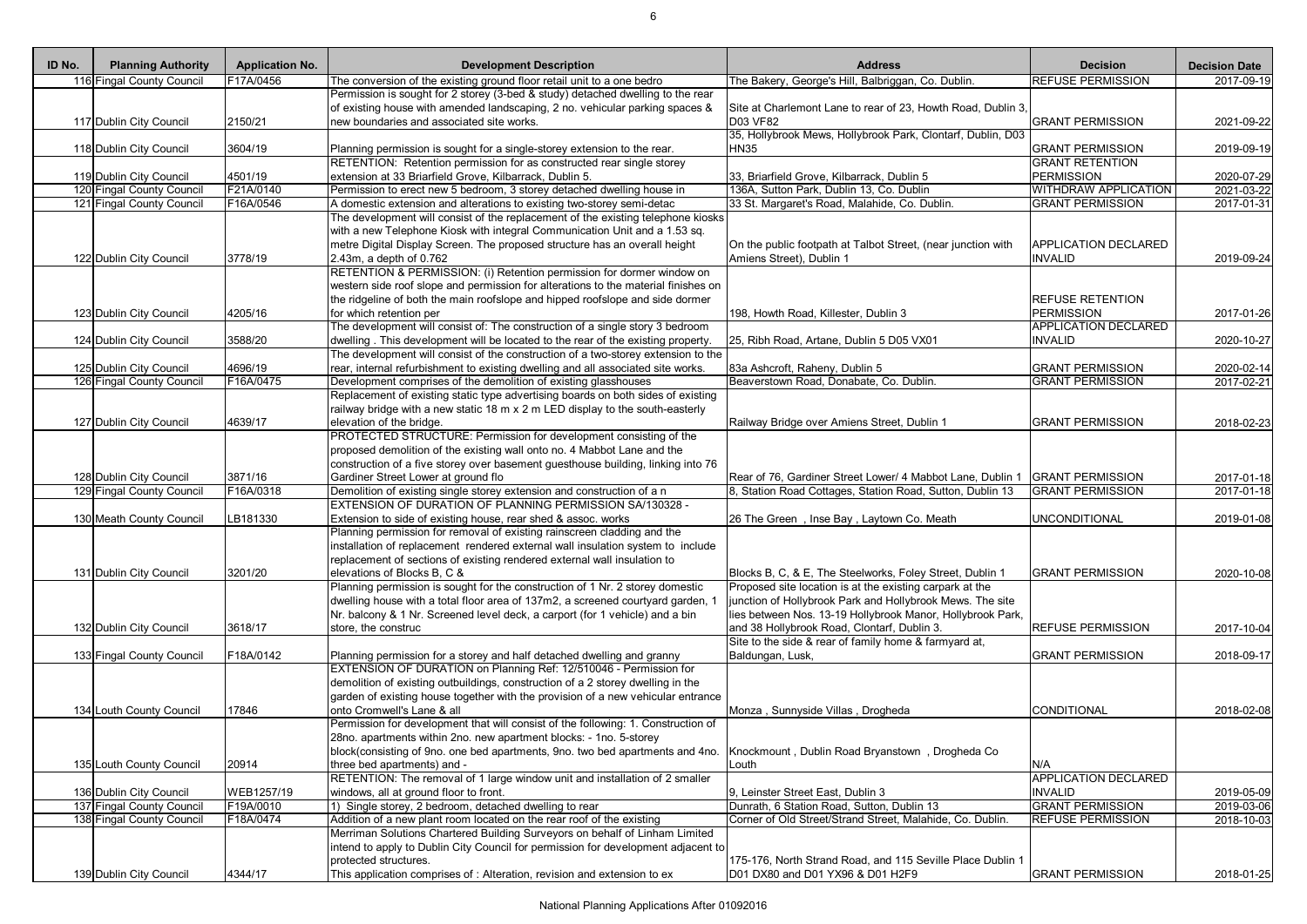| ID No. | <b>Planning Authority</b> | <b>Application No.</b> | <b>Development Description</b>                                                                                                                                             | <b>Address</b>                                        | <b>Decision</b>                  | <b>Decision Date</b>        |
|--------|---------------------------|------------------------|----------------------------------------------------------------------------------------------------------------------------------------------------------------------------|-------------------------------------------------------|----------------------------------|-----------------------------|
|        |                           |                        | Permission is sought for change of use of existing ground floor premises from                                                                                              |                                                       |                                  |                             |
|        |                           |                        | bank to community day activity centre to include revised shop front to front                                                                                               |                                                       |                                  |                             |
|        |                           |                        | elevation, outdoor seating area to rear, provision of additional skylights and all                                                                                         |                                                       |                                  |                             |
|        | 140 Dublin City Council   | 2426/17                | ancillary works.                                                                                                                                                           | 181B, Howth Road, Killester, Dublin 3                 | <b>GRANT PERMISSION</b>          | 2017-05-02                  |
|        |                           |                        | Permission to extend the gable and roof of the house to the party wall with half-                                                                                          |                                                       |                                  |                             |
|        |                           |                        | hip over to create bedroom over garage and a studio in the attic space, also it is                                                                                         |                                                       |                                  |                             |
|        | 141 Dublin City Council   | 2367/17                | proposed to provide a 2.85m. single storey extension to the rear using a 15 deg.<br>mono pitc                                                                              | 46, Cill Eanna, Raheny, Dublin 5                      | <b>GRANT PERMISSION</b>          | 2017-06-13                  |
|        | 142 Fingal County Council | F16A/0428              | The demolition of the existing glasshouses on site, subdivision of the                                                                                                     | Youngers, Beaverstown Road, Donabate, Co. Dublin.     | <b>GRANT PERMISSION</b>          | $\overline{2017} - 02 - 20$ |
|        |                           |                        | 38 no. residential units, 2-3 storeys in height with 78 no. car parking spaces and                                                                                         |                                                       |                                  |                             |
|        |                           |                        | all associated ancillary infrastructure and site works on a Site of 0.945 Ha. The                                                                                          |                                                       |                                  |                             |
|        |                           |                        | proposed residential development will incorporate the following residential units;                                                                                         |                                                       |                                  |                             |
|        | 143 Meath County Council  | LB190215               | $(a)$ 10                                                                                                                                                                   | Ardmore Avenue, Bettystown, Co. Meath                 | CONDITIONAL                      | 2019-09-26                  |
|        |                           |                        | Planning permission is sought for the following proposed works:                                                                                                            |                                                       |                                  |                             |
|        |                           |                        | $(1)$ Erect a single storey extension at the rear of the dwelling and all                                                                                                  |                                                       |                                  |                             |
|        |                           |                        | consequential alterations and site works.                                                                                                                                  |                                                       |                                  |                             |
|        | 144 Dublin City Council   | 3869/16                | (2) Form dished pavement and vehicular entrance on Ennafort Park boundary                                                                                                  | 69A, Ennafort Park, Raheny, Dublin 5                  | <b>GRANT PERMISSION</b>          | 2016-11-29                  |
|        |                           |                        | Planning permission is sought a) A single storey extension at first floor level to                                                                                         |                                                       |                                  |                             |
|        |                           | 4008/19                | the side of dwelling with a hipped roof to match existing. b) New rooflights to the<br>rear. c) Widening of existing vehicular entrance. d) All with ancillary site works. |                                                       | <b>GRANT PERMISSION</b>          |                             |
|        | 145 Dublin City Council   |                        | The development will consist of a proposed new dormer roof to the rear of the                                                                                              | 374, Howth Road, Raheny, Dublin 5                     |                                  | 2019-11-07                  |
|        |                           |                        | existing house roof creating new attic space. A proposed new ground floor only                                                                                             |                                                       |                                  |                             |
|        |                           |                        | extension to the front and side of the existing house. Replacing the existing rear 144, Grange Abbey Drive, Donaghmede, Dublin 13, D13                                     |                                                       |                                  |                             |
|        | 146 Dublin City Council   | 2875/21                | ground floor e                                                                                                                                                             | F2X3                                                  | <b>GRANT PERMISSION</b>          | 2021-07-27                  |
|        |                           |                        |                                                                                                                                                                            |                                                       | <b>INVALID APPLICATION</b>       |                             |
|        | 147 Fingal County Council | F19A/0017              | Demolish existing detached garage/stores and constuct a new two storey                                                                                                     | 63, Hampton Cove, Balbriggan, Co. Dublin              | <b>DUE TO SITE NOTICE</b>        | 2019-02-06                  |
|        |                           |                        | The 4 to 7 storey development will consist of: (i) 47 no. apartments dwellings                                                                                             |                                                       |                                  |                             |
|        |                           |                        | comprising; (a) 10 No. 3 bedroom apartments (five of which are duplex), (b) 27                                                                                             |                                                       |                                  |                             |
|        |                           |                        | No. 2 bedrooms apartments, and (c) 10 No. 1 bedroom apartments. (ii)                                                                                                       |                                                       |                                  |                             |
|        | 148 Dublin City Council   | 4265/18                | Community meeting room and                                                                                                                                                 | Railway Street, Dublin 1                              | <b>GRANT PERMISSION</b>          | 2019-07-12                  |
|        |                           |                        | RETENTION: A ground floor kitchen, living, dining room extension and a roof                                                                                                |                                                       | <b>SPLIT</b>                     |                             |
|        |                           |                        | dormer bedroom extension to the rear, a roof window to the side, alterations and                                                                                           |                                                       | <b>DECISION(PERMISSION &amp;</b> |                             |
|        | 149 Dublin City Council   | 2548/17                | associated site works.<br>The development consists of the demolition of the existing single storey kitchen                                                                 | , Killester Avenue, Middle Third, Killester, Dublin 5 | <b>REFUSAL)</b>                  | 2017-05-15                  |
|        |                           |                        | extension to the rear of the property, demolition of the existing non-original side                                                                                        |                                                       |                                  |                             |
|        |                           |                        | shed lean to roof, demolition of existing non original front entrance porch lean to                                                                                        |                                                       | <b>APPLICATION DECLARED</b>      |                             |
|        | 150 Dublin City Council   | WEB1369/19             | $8$ col                                                                                                                                                                    | 78, Carndonagh Road, Donaghmede, Dublin, D13 WF50     | <b>INVALID</b>                   | 2019-07-03                  |
|        |                           |                        | Planning permission for the construction of a detached 2 storey dwelling                                                                                                   |                                                       |                                  |                             |
|        |                           |                        | including all associated site works, landscaping and SUDs drainage details, the                                                                                            |                                                       |                                  |                             |
|        |                           |                        | proposal will include a new vehicular access exiting onto Briarfield Road, Dublin                                                                                          |                                                       |                                  |                             |
|        | 151 Dublin City Council   | 3901/20                |                                                                                                                                                                            | Site Between 24 & 26, Briarfield Road, Dublin 5       | <b>GRANT PERMISSION</b>          | 2021-02-12                  |
|        |                           |                        | The development consists of: A) the demolition of an existing shed to the rear                                                                                             |                                                       |                                  |                             |
|        |                           |                        | and removal of the existing chimney to the front. B) alterations to the existing                                                                                           |                                                       |                                  |                             |
|        |                           |                        | single storey extension to the side(east). C) a new single storey extension to the                                                                                         |                                                       |                                  |                             |
|        | 152 Dublin City Council   | WEB1276/20             | rear(north)                                                                                                                                                                | 232, Howth Road, Dublin 5                             | <b>GRANT PERMISSION</b>          | 2020-09-29                  |
|        |                           |                        | Demolition of an existing single storey side extension and rear shed structures                                                                                            |                                                       |                                  |                             |
|        |                           |                        | and the construction of a new detached dwelling to the side of the existing<br>dwelling. The new 2 storey dwelling with attic conversion to comprise living                | , Grange Abbey Grove, Donaghmede, Grange Abbey,       |                                  |                             |
|        | 153 Dublin City Council   | 2521/18                | accommodation at gro                                                                                                                                                       | Dublin 13                                             | <b>GRANT PERMISSION</b>          | 2018-07-03                  |
|        |                           |                        |                                                                                                                                                                            |                                                       | <b>INVALID APPLICATION</b>       |                             |
|        | 154 Fingal County Council | F19A/0616              | Single storey extensions to rear of retail units No. 1 (10 sq.m) and N                                                                                                     | Howth Market, 3A Harbour Road, Howth, Co. Dublin.     | <b>DUE TO SITE NOTICE</b>        | 2020-02-18                  |
|        | 155 Fingal County Council | F21B/0276              | Permission for conversion of their attic to storage including changing                                                                                                     | 5 Beverton Walk, Donabate, Co Dublin, K36 E397        | <b>GRANT PERMISSION</b>          | 2021-09-10                  |
|        |                           |                        | SHD Stage 3: Application lodged with An Bord Pleanala for a strategic housing                                                                                              |                                                       |                                  |                             |
|        |                           |                        | development at Newtown, Marsh Road (R150) and McGrath's Lane/Railway                                                                                                       |                                                       |                                  |                             |
|        |                           |                        | Terrace, Drogheda, Co.Louth on a site extending to c.9.68 hectares including                                                                                               | Newtown Marsh Road &, McGraths Lane/Railway Tce,      |                                  |                             |
|        | 156 Louth County Council  | 19643                  | lands under the control of                                                                                                                                                 | Drogheda                                              | N/A                              |                             |
|        |                           |                        | RETENTION: The development will consist of the change of use from the                                                                                                      |                                                       | <b>GRANT RETENTION</b>           |                             |
|        | 157 Dublin City Council   | 4542/19                | permitted retail use to chiropractor use.                                                                                                                                  | , Station Hill, Clongriffin, Dublin 13                | <b>PERMISSION</b>                | 2020-01-27                  |
|        | 158 Fingal County Council | F19A/0198              | Permission for demolition of existing side and rear extensions, minor                                                                                                      | 30 Howth Road, Sutton, Dublin 13                      | <b>REFUSE PERMISSION</b>         | $\overline{20}19-07-01$     |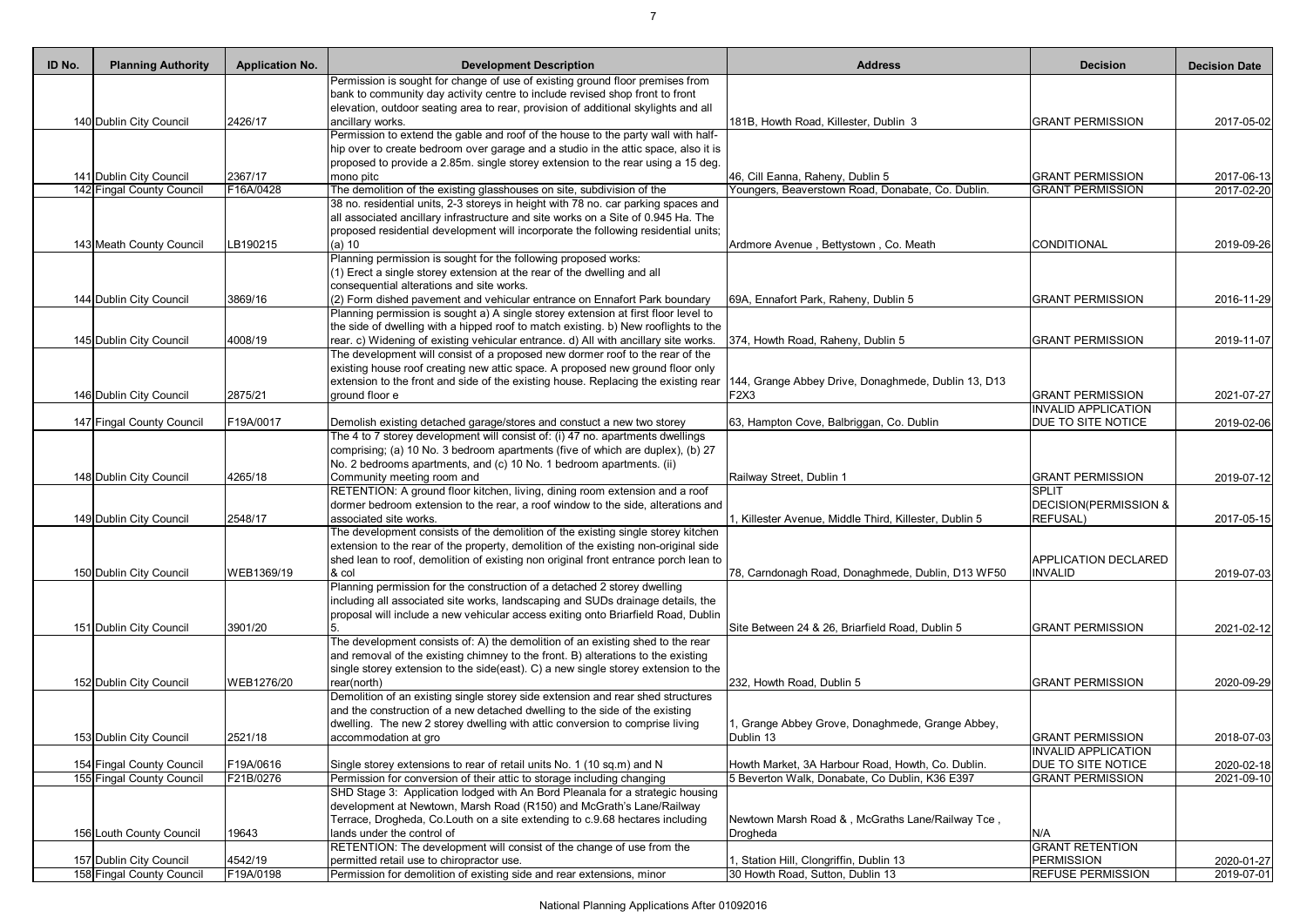| ID No. | <b>Planning Authority</b> | <b>Application No.</b> | <b>Development Description</b>                                                                        | <b>Address</b>                                                                 | <b>Decision</b>               | <b>Decision Date</b> |
|--------|---------------------------|------------------------|-------------------------------------------------------------------------------------------------------|--------------------------------------------------------------------------------|-------------------------------|----------------------|
|        |                           |                        |                                                                                                       | Sites 37-03 and 37-05, Claremount Industrial Estate, West                      |                               |                      |
|        | 159 Fingal County Council | F17A/0313              | Permission for 1) construction of 1,391 square metre (approximately) t                                | Pier, Howth                                                                    | <b>GRANT PERMISSION</b>       | 2017-07-26           |
|        | 160 Fingal County Council | F18B/0021              | Convert garage at front into play and recreation room, replace its gar                                | 1 d'Alton Mews, Malahide, Co. Dublin, K36 WF64.                                | <b>GRANT PERMISSION</b>       | 2018-04-04           |
|        | 161 Fingal County Council | F17B/0313              | Attic conversion and dormer extension at roof level to rear of the exi                                | 1 The Priory, Malahide, Co Dublin                                              | <b>REFUSE PERMISSION</b>      | 2018-02-07           |
|        | 162 Fingal County Council | F18B/0304              | A proposed 1 No. dormer attic roof to the side & 1 No. dormer attic ro                                | 25 Beverton Way, Donabate, Co. Dublin, K36 R624.                               | <b>GRANT PERMISSION</b>       | 2018-12-14           |
|        | 163 Fingal County Council | F19B/0059              | The development will consist of (i) Removing the single storey hipped                                 | Seapoint, Seapoint Road, Balbriggan, Co. Dublin                                | <b>GRANT PERMISSION</b>       | 2019-05-07           |
|        |                           |                        | Retention of existing outbuildings to form part of a new house extension and                          |                                                                                |                               |                      |
|        |                           |                        | permission for a new link hall between the existing house and the existing                            |                                                                                | <b>APPLICATION DECLARED</b>   |                      |
|        |                           |                        | outbuildings. Also included is the creation of a green flat roof and terrace space                    | 45, Strandville Avenue, North Strand Road, Dublin 3                            | <b>INVALID</b>                |                      |
|        | 164 Dublin City Council   | WEB1512/21             | with screening over<br>Single storey extension to the side & rear of existing house. New 1.8m wall to |                                                                                | <b>APPLICATION DECLARED</b>   | 2021-05-12           |
|        |                           | WEB1495/20             |                                                                                                       |                                                                                | <b>INVALID</b>                |                      |
|        | 165 Dublin City Council   | F19B/0108              | part of front boundary & widened driveway.                                                            | 1, Ribh Road, Artane, Dublin 5<br>132 Drumnigh Woods, Portmarnock, Co. Dublin  | <b>GRANT PERMISSION</b>       | 2020-08-04           |
|        | 166 Fingal County Council |                        | Conversion of existing garage to gym and home office (32.5sq.m.) floor                                |                                                                                |                               | 2019-06-13           |
|        | 167 Fingal County Council | F16B/0159              | A proposed single storey extension to rear of dwelling (34 sq.m.), new                                | 9 Fancourt Road, Balbriggan, Co. Dublin.                                       | <b>GRANT PERMISSION</b>       | 2017-01-20           |
|        |                           |                        | The development consists of the widening of the existing vehicular access to the                      |                                                                                |                               |                      |
|        |                           |                        | front of existing house exiting on Gracefield Avenue and to move the existing                         |                                                                                |                               |                      |
|        |                           |                        | pedestrian access to the lane to the rear of existing house and for the                               |                                                                                |                               |                      |
|        | 168 Dublin City Council   | WEB1105/21             | construction of a singl                                                                               | 14, Gracefield Avenue, Artane, Dublin 5                                        | <b>GRANT PERMISSION</b>       | 2021-04-06           |
|        |                           |                        | Planning permission is sought for construction of new single storey porch,                            |                                                                                |                               |                      |
|        |                           |                        | kitchen, and living room extension to front of existing dwelling house, and                           |                                                                                |                               |                      |
|        | 169 Dublin City Council   | 3251/19                | associated site works.                                                                                | 40, Ribh Avenue, Artane, Dublin 5                                              | <b>GRANT PERMISSION</b>       | 2019-10-15           |
|        | 170 Fingal County Council | F21A/0036              | Permission for the construction of a 62m2 link between the existing sc                                | Burrow National School, Howth Road, Sutton, Dublin 13                          | <b>GRANT PERMISSION</b>       | 2021-03-15           |
|        | 171 Fingal County Council | F18A/0379              | Alterations to already approved development Reg. Ref. F17A/0760, compr                                | 55 St Margarets Road, Malahide, Co Dublin                                      | <b>GRANT PERMISSION</b>       | 2018-08-27           |
|        | 172 Fingal County Council | F16A/0585              | Revised access previously permitted under planning reference F16A/0133                                | Barnageeragh Cove, Skerries, Co.Dublin.                                        | <b>GRANT PERMISSION</b>       | 2017-02-21           |
|        |                           |                        | Permission for construction of a first floor extension to provide 2 bedrooms to                       |                                                                                |                               |                      |
|        | 173 Dublin City Council   | WEB1016/18             | the rear of the above property.                                                                       | 9, Saint Brigid's Avenue, North Strand, Dublin 3                               | <b>GRANT PERMISSION</b>       | 2018-03-09           |
|        |                           |                        | Permission is sought for the following works: (i) Construction of a new dormer                        |                                                                                |                               |                      |
|        |                           |                        | window to the front elevation. (ii) Removal of existing dormer window and                             |                                                                                |                               |                      |
|        |                           |                        | replacement with new larger dormer window to the rear elevation. (iii) Installation                   |                                                                                |                               |                      |
|        | 174 Dublin City Council   | 3639/19                | of new velux roof                                                                                     | 18, Saint Assam's Park, Raheny, Dublin 5                                       | <b>GRANT PERMISSION</b>       | 2019-09-23           |
|        |                           |                        |                                                                                                       | Murdocks Builders Merchants, Kilbarrack Industrial Estate,                     | <b>GRANT PERMISSION &amp;</b> |                      |
|        | 175 Fingal County Council | F17A/0630              | Alterations to previously approved builders merchant yard (Reg. Ref. F                                | Kilbarrack                                                                     | <b>GRANT RETENTION</b>        | 2018-06-11           |
|        |                           |                        |                                                                                                       | Donnybrook Fair, at junction with New Street and The Green.                    | <b>REFUSE PERMISSION</b>      |                      |
|        | 176 Fingal County Council | F17A/0504              | Retention of the enclosure and canopy constructed at the outdoor seati                                | Malahide,                                                                      | <b>FOR RETENTION</b>          | 2017-10-12           |
|        | 177 Fingal County Council | F19B/0019              | Proposed build-up of existing gable wall to meet newly extended ridge                                 | 2 Kellys Bay Weir, Skerries, Co. Dublin.                                       | <b>GRANT PERMISSION</b>       | 2019-03-21           |
|        |                           |                        | The application site is located to the north of Talbot Street, south of Foley Street                  |                                                                                |                               |                      |
|        |                           |                        | and west of Joyce's Walk. The proposed development comprises 2 no. signs at                           |                                                                                |                               |                      |
|        |                           |                        | the corner of the southern and eastern elevations of the building which front onto                    |                                                                                |                               |                      |
|        | 178 Dublin City Council   | 4512/18                | <b>Talbot Str</b>                                                                                     | Block A, Joyce's Court, Joyce's Walk, Talbot Street, Dublin 1 GRANT PERMISSION |                               | 2019-01-31           |
|        |                           |                        | Permission sought for replacement of existing 6m high totem sign with new 6m                          |                                                                                |                               |                      |
|        | 179 Dublin City Council   | 2169/17                | high totem sign in new location at side of entrance to Centre.                                        | Raheny Shopping Centre, Howth Road, Raheny, Dublin 5                           | <b>GRANT PERMISSION</b>       | 2017-03-28           |
|        |                           |                        | Attic conversion including dormer window to side & 2 No. roof lights to rear, a                       |                                                                                | <b>APPLICATION DECLARED</b>   |                      |
|        | 180 Dublin City Council   | WEB1075/20             | single storey rear extension with associated site works.                                              | 70, Foxfield Road, Raheny, Dublin 5                                            | <b>INVALID</b>                | 2020-02-25           |
|        |                           |                        |                                                                                                       | Suttonians Rugby Club, John McDowell Memorial Grounds,                         |                               |                      |
|        | 181 Fingal County Council | F19A/0120              | New primary school opening in September 2019                                                          | Station Road, S                                                                | <b>GRANT PERMISSION</b>       | 2019-05-02           |
|        | 182 Fingal County Council | F20A/0578              | Permission for the change of use from dance studio unit to physiothera                                | Unit 3, Bissetts Loft, Strand Street, Malahide, Co Dublin                      | <b>GRANT PERMISSION</b>       | 2021-03-08           |
|        | 183 Fingal County Council | F18B/0009              | Replace existing hipped roof with a Dutch gable roof with dormer to re                                | 58 The Vale, Skerries Rock Estate, Skerries, Co. Dublin                        | <b>GRANT PERMISSION</b>       | 2018-03-12           |
|        |                           |                        | PROTECTED STRUCTURE: Planning Permission is sought for the demolition of                              |                                                                                |                               |                      |
|        |                           |                        | a previously constructed gable wall, pier and gate, to the north east elevation of                    |                                                                                |                               |                      |
|        |                           |                        | Block A to allow for an extension of an existing restaurant via a new 33.5 sq.m.                      |                                                                                |                               |                      |
|        | 184 Dublin City Council   | 3807/16                | glazed extension                                                                                      | The North Star Hotel, 27, Amiens Street, Dublin 1                              | <b>GRANT PERMISSION</b>       | 2017-06-06           |
|        |                           |                        |                                                                                                       |                                                                                | <b>APPLICATION DECLARED</b>   |                      |
|        | 185 Dublin City Council   | 2589/19                | Planning permission consisting of 3 Velux windows to the front of the house.                          | 6, Bessborough Avenue, North Strand, Dublin 3                                  | <b>INVALID</b>                | 2019-04-04           |
|        |                           |                        | RETENTION: Retention Permission will consist of the demolishing of an existing                        |                                                                                |                               |                      |
|        |                           |                        | ground floor only building at 146 Harmonstown Road and replacing with a new                           |                                                                                | <b>GRANT RETENTION</b>        |                      |
|        | 186 Dublin City Council   | 3445/20                | carpark. Area of new carpark is 0.07 Hectares.                                                        | 146, Harmonstown Road, Dublin 5 D05 H0C7                                       | <b>PERMISSION</b>             | 2021-01-21           |
|        |                           |                        | A new bay window (2.5m2) to the front, and a single storey wet room/utility flat                      |                                                                                | <b>APPLICATION DECLARED</b>   |                      |
|        | 187 Dublin City Council   | WEB1006/21             | roof extension (13m2) to the side.                                                                    | 80, Grange Park Road, Raheny, Dublin 5                                         | <b>INVALID</b>                | 2021-01-08           |
|        | 188 Fingal County Council | F20B/0168              | Proposed single -storey extension to side.                                                            | 4 Offington Park, Sutton, Dublin 13.                                           | <b>GRANT PERMISSION</b>       | 2020-09-10           |
|        |                           |                        |                                                                                                       |                                                                                |                               |                      |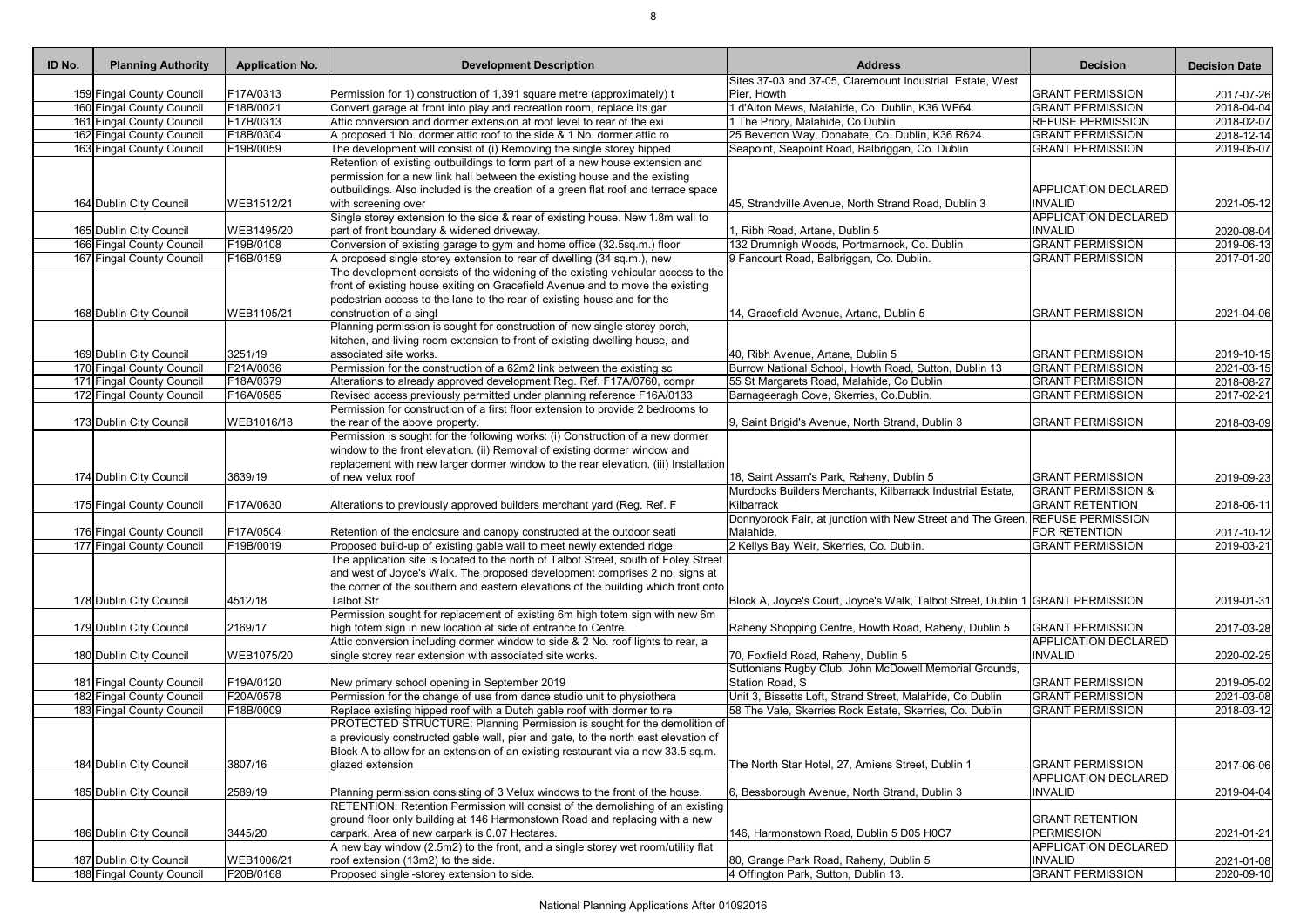| ID No. | <b>Planning Authority</b> | <b>Application No.</b> | <b>Development Description</b>                                                                                                                                                                                                                                                                                                                                                      | <b>Address</b>                                                                                                                                                                                                                       | <b>Decision</b>                               | <b>Decision Date</b> |
|--------|---------------------------|------------------------|-------------------------------------------------------------------------------------------------------------------------------------------------------------------------------------------------------------------------------------------------------------------------------------------------------------------------------------------------------------------------------------|--------------------------------------------------------------------------------------------------------------------------------------------------------------------------------------------------------------------------------------|-----------------------------------------------|----------------------|
|        | 189 Fingal County Council | F20A/0713              | Permission for the construction of a part single, part two storey exte                                                                                                                                                                                                                                                                                                              | 29 St Margaret's Road, Malahide, Co Dublin, K36 XV80                                                                                                                                                                                 | <b>GRANT PERMISSION</b>                       | 2021-05-10           |
|        | 190 Fingal County Council | F17B/0292              | The renovation and extension of an existing two-storey 4 bedroom house                                                                                                                                                                                                                                                                                                              | 41 Dublin Road, Skerries, Co. Dublin.                                                                                                                                                                                                | <b>REFUSE PERMISSION</b>                      | 2018-02-07           |
|        | 191 Dublin City Council   | 3008/19                | Planning permission is sought for a) The provision of dormer window to the rear<br>of dwelling<br>b) Conversion of attic space for home office/storage use<br>c) New rooflight to rear all with ancillary works.                                                                                                                                                                    | 34, Grange Park Crescent, Raheny, Dublin 5, D05 AX28                                                                                                                                                                                 | <b>GRANT PERMISSION</b>                       | 2019-07-10           |
|        |                           |                        | RETENTION: permission is sought for the retention of the vehicle entrance<br>gates to the rear garden of No.45 Carndonagh Road with access off Carndonagh                                                                                                                                                                                                                           |                                                                                                                                                                                                                                      | <b>GRANT RETENTION</b>                        |                      |
|        | 192 Dublin City Council   | 3150/19                | Drive.                                                                                                                                                                                                                                                                                                                                                                              | 45, Carndonagh Road, Donaghmede, Dublin 13                                                                                                                                                                                           | <b>PERMISSION</b>                             | 2019-07-24           |
|        |                           |                        |                                                                                                                                                                                                                                                                                                                                                                                     | Former Sea Mills Hosiery Factory, Baths Road, Balbriggan,                                                                                                                                                                            |                                               |                      |
|        | 193 Fingal County Council | F21A/0020              | Permission for amendments to the Nursing Home development granted unde                                                                                                                                                                                                                                                                                                              | Co Dublin                                                                                                                                                                                                                            | <b>GRANT PERMISSION</b>                       | 2021-03-15           |
|        |                           |                        | 1. Minor demolitions to the existing semi-detached dwelling and removal of the<br>existing shed,<br>2. The construction of ground floor extension of 34m2 to the rear and side,<br>3. The addition of a dormer bedroom extension of 15m2 at first-floor level to th                                                                                                                 | , Saint Barnabas Gardens, East Wall, Dublin 3                                                                                                                                                                                        | <b>GRANT PERMISSION</b>                       |                      |
|        | 194 Dublin City Council   | WEB1323/20             | Alterations & extension to existing end of terrace house. New (16.5m2) single<br>storey side and front porch extension including new stove flue/rooflights and<br>modifications to existing boundary wall and modifications to existing boundary<br>wall. Modifications                                                                                                             |                                                                                                                                                                                                                                      | <b>GRANT PERMISSION</b>                       | 2020-07-29           |
|        | 195 Dublin City Council   | 3224/18                |                                                                                                                                                                                                                                                                                                                                                                                     | 71, Collins Avenue East, Donnycarney, Dublin 5                                                                                                                                                                                       |                                               | 2018-08-03           |
|        | 196 Dublin City Council   | WEB1640/17             | Proposed (a) Conversion of existing garage to granny flat, (b) One and two<br>storey extension to front and side.                                                                                                                                                                                                                                                                   | 133, Harmonstown Road, Harmonstown, Dublin 5<br>Site No's 152-182, 187-217 & 248-278, Drumnigh Manor,                                                                                                                                | <b>GRANT PERMISSION</b>                       | 2018-02-16           |
|        | 197 Fingal County Council | F21A/0384              | Permission for amendments to previously approved residential developme                                                                                                                                                                                                                                                                                                              | Drumnigh Road, P                                                                                                                                                                                                                     | <b>GRANT PERMISSION</b>                       | 2021-08-23           |
|        | 198 Fingal County Council | F20A/0464              | Permission for development consisting of works within the curtilage of                                                                                                                                                                                                                                                                                                              | 18 Burrow Road, Sutton, Dublin 13, D13 W7X6                                                                                                                                                                                          | <b>GRANT PERMISSION</b>                       | 2021-06-21           |
|        |                           |                        | Permission for development consisting of demolition of single storey boiler<br>house & replacement with new single storey flat roof extension comprising<br>Kitchen / Dining / Family room to rear & side of existing two storey detached                                                                                                                                           |                                                                                                                                                                                                                                      |                                               |                      |
|        | 199 Louth County Council  | 20111                  | dwelling together with ass                                                                                                                                                                                                                                                                                                                                                          | Newtown Lodge, Mc Grath's Lane, Newtown Drogheda                                                                                                                                                                                     | N/A                                           |                      |
|        | 200 Fingal County Council | F19B/0301              | Demolition of existing single storey rear extension. Construction of<br>The proposed development will consist of the demolition of an existing 3 no.<br>storey industrial building with a gross floor area of 1,052sq.m., and construction<br>of a 7 no. storey office building over 1 no. basement level containing plant and                                                      | 15 Burrowfield Road, Baldoyle, Dublin13<br>17-21, Foley Street, Dublin 1The application site is located<br>north of block B, Joyce's Court, south of Foley St., east of<br>Joyce's Walk & west of Ulysses House, andf has an area of | <b>REFUSE PERMISSION</b>                      | 2020-01-17           |
|        | 201 Dublin City Council   | 3752/18                | ancillary fac                                                                                                                                                                                                                                                                                                                                                                       | approx. 0.08 hectares                                                                                                                                                                                                                | <b>GRANT PERMISSION</b>                       | 2018-10-12           |
|        | 202 Dublin City Council   | WEB1461/18             | Substantial changes to previously approved application reg ref 2232/13.<br>Consisting of a simplified house design, two storey 3 bedroom detached dwelling<br>with living, kitchen, dining to ground floor and 3 no. bedrooms to first floor and<br>associated bathroom<br>Planning permission for development comprising:<br>(i) demolition of the existing three storey dwelling; | 201, Howth Road, Clontarf, Dublin 3                                                                                                                                                                                                  | <b>APPLICATION DECLARED</b><br><b>INVALID</b> | 2018-09-20           |
|        | 203 Dublin City Council   | 3501/20                | (ii) construction of a 3-5 storey over basement apartment development<br>comprising 38 no. apartments (1 no. studio, 11 no. 1-bedroom apartments and                                                                                                                                                                                                                                | 174 Howth Road, Clontarf, Dublin 3 (D03 X8C6).                                                                                                                                                                                       | <b>GRANT PERMISSION</b>                       | 2021-07-20           |
|        |                           |                        | Permission is sought for construction of a new semi-detached two-storey house                                                                                                                                                                                                                                                                                                       | Charlemont Lane, to the rear of, 3, Howth Road, Clontarf,                                                                                                                                                                            |                                               |                      |
|        | 204 Dublin City Council   | 3124/18                | with attic accommodation and a balcony to the front.<br>The development will consist of alterations to an existing office premises<br>(granted planning permission ref. 2207/08) as follows, 1. Entrance relocated to<br>south side, 2. New single storey extension to existing front bay window/entrance,                                                                          | Dublin 3                                                                                                                                                                                                                             | <b>GRANT PERMISSION</b>                       | 2019-01-24           |
|        | 205 Dublin City Council   | 3198/19                | and to front elev                                                                                                                                                                                                                                                                                                                                                                   | Newcourt House, Strandville Avenue East, Clontarf, Dublin 3 GRANT PERMISSION                                                                                                                                                         |                                               | 2019-08-01           |
|        | 206 Fingal County Council | F18B/0285              | New part single storey, part two storey extension to the rear of exist                                                                                                                                                                                                                                                                                                              | 8 Old Street, Malahide, Co. Dublin.                                                                                                                                                                                                  | <b>GRANT PERMISSION</b>                       | 2019-02-26           |
|        | 207 Fingal County Council | F16A/0133              | Change of house types, layout and reduction in unit numbers from 105 n<br>The development will consist of the refurbishment and extension of existing two<br>storey semi detached property including the removal of single storey extension                                                                                                                                         | Barnageeragh Cove, Kellys Bay, Skerries, Co. Dublin.                                                                                                                                                                                 | <b>GRANT PERMISSION</b>                       | 2016-09-28           |
|        |                           |                        | to the side and rear, the construction of a new two storey extension to the side<br>and the rear w                                                                                                                                                                                                                                                                                  |                                                                                                                                                                                                                                      | <b>GRANT PERMISSION</b>                       | 2020-04-17           |
|        | 208 Dublin City Council   | WEB1073/20             | Planning permission sought for alterations and additions to existing house to<br>include 2 storey extension to side, single storey bay window and new porch to<br>front, attic conversion with new dormer window to the front and rear to make                                                                                                                                      | 11, Copeland Grove, Clontarf, Dublin 3                                                                                                                                                                                               | APPLICATION DECLARED                          |                      |
|        | 209 Dublin City Council   | 2920/21                | habitable and comply                                                                                                                                                                                                                                                                                                                                                                | 9, Loughderg Road, Raheny, Dublin 5                                                                                                                                                                                                  | <b>INVALID</b>                                | 2021-06-14           |
|        | 210 Fingal County Council | F21A/0189              | Permission for 1) part demolition of an existing extension to the side                                                                                                                                                                                                                                                                                                              | 18A, Parnell Cottages, Malahide, Dublin                                                                                                                                                                                              | <b>REFUSE PERMISSION</b>                      | 2021-05-27           |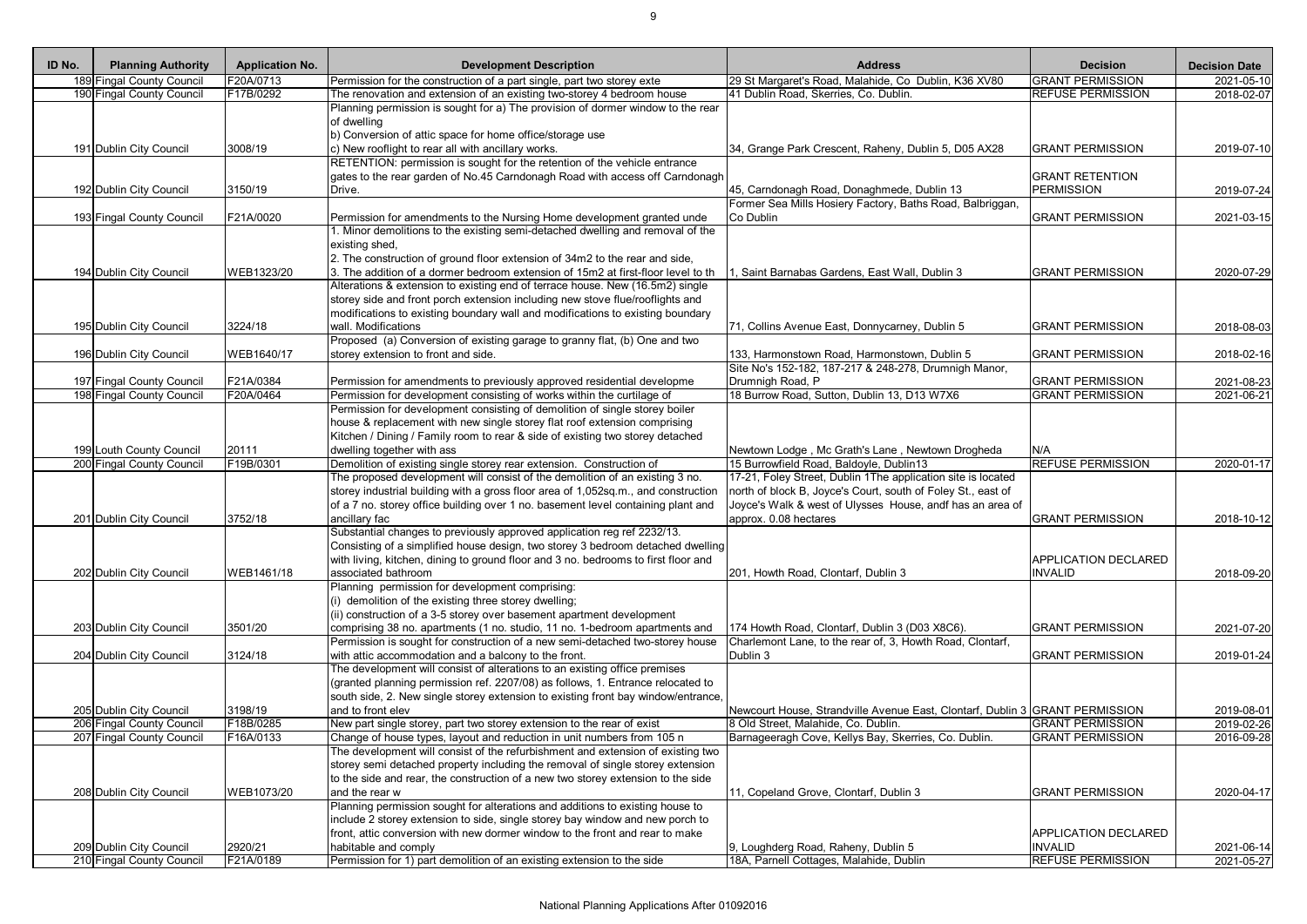| ID No. | <b>Planning Authority</b> | <b>Application No.</b> | <b>Development Description</b>                                                                                                                                         | <b>Address</b>                                            | <b>Decision</b>                                 | <b>Decision Date</b> |
|--------|---------------------------|------------------------|------------------------------------------------------------------------------------------------------------------------------------------------------------------------|-----------------------------------------------------------|-------------------------------------------------|----------------------|
|        |                           |                        | Construction of a rear attic dormer to existing attic conversion and associated                                                                                        |                                                           |                                                 |                      |
|        | 211 Dublin City Council   | WEB1440/19             | works<br>Permission for change of use from hardware shop to beauty salon together with                                                                                 | [53, Howth Road, Clontarf, Dublin 3                       | <b>GRANT PERMISSION</b>                         | 2019-09-16           |
|        | 212 Dublin City Council   | 2397/17                | shop front modifications to include remodelled entrance for disabled access.                                                                                           | 38, Brookwood Rise, Artane, Dublin 5                      | <b>GRANT PERMISSION</b>                         | 2017-06-29           |
|        |                           |                        |                                                                                                                                                                        | The Scotch Bonnet, Junction St Margarets Avenue/ Church   |                                                 |                      |
|        | 213 Fingal County Council | F18A/0229              | Placement of an awning to the gable side premises                                                                                                                      | Road, Malahide                                            | <b>GRANT PERMISSION</b>                         | 2018-06-26           |
|        |                           |                        | RETENTION & PERMISSION: The development will consist/consists of                                                                                                       |                                                           |                                                 |                      |
|        |                           |                        | RETENTION PERMISSION for an existing small rear ground floor extension                                                                                                 |                                                           |                                                 |                      |
|        |                           |                        | currently serving as the bathroom. PERMISSION for 1) construction of dormer                                                                                            |                                                           | <b>APPLICATION DECLARED</b>                     |                      |
|        | 214 Dublin City Council   | WEB1521/17             | window to rear elevation and attic convers<br>Planning permission to replace an existing 22 metre monople                                                              | 12, Ossory Road, North Strand, Dublin 3                   | <b>INVALID</b>                                  | 2017-10-18           |
|        |                           |                        | telecommunications support structure with a new 24 metre multiuser monopole                                                                                            |                                                           |                                                 |                      |
|        |                           |                        | telecommunications support structure, carrying antenna and dishes together with                                                                                        |                                                           |                                                 |                      |
|        | 215 Dublin City Council   | 2359/21                | associated equipment and cabinets and                                                                                                                                  | Collins Avenue East, Killester, Dublin 5.                 | <b>GRANT PERMISSION</b>                         | 2021-04-30           |
|        |                           |                        | The development will consist of the proposed construction of a new two storey 1-                                                                                       |                                                           |                                                 |                      |
|        |                           |                        | bedroom dwelling to side of existing dwelling. A new single storey flat roof                                                                                           |                                                           |                                                 |                      |
|        |                           |                        | extension to side and front of new dwelling. Open roof terrace located above                                                                                           |                                                           | <b>APPLICATION DECLARED</b>                     |                      |
|        | 216 Dublin City Council   | 3560/20                | single storey extens                                                                                                                                                   | 20, Ribh Road, Artane, Dublin 5, D05 HW97                 | <b>INVALID</b>                                  | 2020-10-22           |
|        | 217 Fingal County Council | F16A/0067              | A two storey 4-bed detached dwelling, a single storey detached garage,                                                                                                 | Lands at Grange House, The Grange, Malahide, Co. Dublin.  | <b>GRANT PERMISSION</b>                         | 2016-10-10           |
|        | 218 Fingal County Council | F20A/0276              | Permission for 2 no. single storey telecommunicationcabins, together w                                                                                                 | Rogerstown, Co Dublin                                     | <b>GRANT PERMISSION</b>                         | 2020-08-06           |
|        |                           |                        | Permission for development to consist of demolition of existing garage, and                                                                                            |                                                           |                                                 |                      |
|        |                           |                        | construction of single storey extension comprising a family room, utility room                                                                                         |                                                           |                                                 |                      |
|        | 219 Louth County Council  | 20465                  | and garage, to side and rear of existing dwelling                                                                                                                      | 45 Castlewood, Drogheda, Co Louth                         | CONDITIONAL                                     | 2020-08-07           |
|        |                           |                        | The development will consist of a two storey extension with pitched roof to the                                                                                        |                                                           |                                                 |                      |
|        |                           |                        | side and two storey extension with flat roof to the rear of the existing detached<br>house. It will also include widening the existing vehicular entrance to the front |                                                           | <b>APPLICATION DECLARED</b>                     |                      |
|        | 220 Dublin City Council   | WEB1367/17             | and the de                                                                                                                                                             | 84, Howth Road, Clontarf, Dublin 3                        | <b>INVALID</b>                                  | 2017-08-01           |
|        |                           |                        | The proposed development will consist of revisions to existing shop and                                                                                                |                                                           |                                                 |                      |
|        |                           |                        | forecourt including: (i) Change of use and internal alterations to ground floor to                                                                                     |                                                           |                                                 |                      |
|        |                           |                        | provide additional retail floorspace of 8 sq.m and ancillary facility for sales of hot Petrol Filling Station 338-340, Howth Road, Raheny, Dublin                      |                                                           |                                                 |                      |
|        | 221 Dublin City Council   | 4353/16                | food for co                                                                                                                                                            |                                                           | <b>GRANT PERMISSION</b>                         | 2017-02-17           |
|        |                           |                        | A single-storey extension of the existing veterinary clinic to the side and rear                                                                                       |                                                           |                                                 |                      |
|        |                           |                        | with rooflights, replacement of existing windows and doors to front and side,                                                                                          |                                                           |                                                 |                      |
|        |                           |                        | application of external insulated render and raising existing parapet 50cm, and                                                                                        |                                                           |                                                 |                      |
|        | 222 Dublin City Council   | WEB1767/20             | associated land                                                                                                                                                        | 1a, Furry Park Road, Clontarf East, Dublin 5 D05 A2V3     | <b>GRANT PERMISSION</b>                         | 2021-01-07           |
|        |                           |                        | Planning Permission for (1) conversion of existing attic space to storage use, (2)                                                                                     |                                                           |                                                 |                      |
|        |                           |                        | attic dormer roof extension to the rear, (3) first floor bedroom extension over                                                                                        |                                                           |                                                 |                      |
|        |                           |                        | existing garage, (4) to extend hipped roof over proposed first floor bedroom                                                                                           |                                                           |                                                 |                      |
|        | 223 Dublin City Council   | 3367/20                | with roofli                                                                                                                                                            | 285, Howth Road, Dublin 5                                 | <b>GRANT PERMISSION</b>                         | 2020-11-02           |
|        |                           |                        | RETENTION: Planning permission is sought for retention of an existing single                                                                                           |                                                           | <b>GRANT RETENTION</b>                          |                      |
|        | 224 Dublin City Council   | 4020/19                | storey extension to the rear of an existing two-storey semi-detached house<br>(alterations to approved plans Reg. Ref. No.: 596/75).                                   | 2, Cill Eanna, Raheny, Dublin 5                           | <b>PERMISSION</b>                               | 2019-11-07           |
|        |                           |                        |                                                                                                                                                                        | Unit 4, Skillings House, Raheny Shopping Centre, Howth    |                                                 |                      |
|        | 225 Dublin City Council   | 3848/17                | Change of use from offices to dental surgery.                                                                                                                          | Road, Raheny, Dublin 5                                    | <b>GRANT PERMISSION</b>                         | 2017-11-08           |
|        |                           |                        |                                                                                                                                                                        | 7 The Walk, St. Marnock's Bay, Station Road, Portmarnock, |                                                 |                      |
|        | 226 Fingal County Council | F21B/0197              | One & two storey extension to side and rear.                                                                                                                           | Co Dublin,                                                | <b>GRANT PERMISSION</b>                         | 2021-07-12           |
|        | 227 Fingal County Council | F20B/0063              | A two-storey, five-bedroom detached dwelling. Development to consist                                                                                                   | 38 Beaverbrook, Donabate, Co Dublin, K36 KD98             | <b>GRANT PERMISSION</b>                         | 2020-06-18           |
|        | 228 Fingal County Council | F21A/0124              | Permission for part off-licence use in the existing retail unit.                                                                                                       | 3 Drogheda Street & 2 Mill Street, Balbriggan, Co. Dublin | <b>GRANT PERMISSION</b>                         | 2021-04-28           |
|        |                           |                        | Planning permission is sought for development works. The proposed works will                                                                                           |                                                           |                                                 |                      |
|        |                           |                        | involve the demolition of existing workshop and workshop store, construction of                                                                                        |                                                           |                                                 |                      |
|        |                           |                        | three apartments in 2 no. two storey buildings forming a continuation of the                                                                                           | Junction of Leinster Street East and Stoney Road (Eircode |                                                 |                      |
|        | 229 Dublin City Council   | 2910/18                | terrace on Leinster                                                                                                                                                    | D03 FP89), North Strand, Dublin 3                         | <b>GRANT PERMISSION</b>                         | 2018-06-27           |
|        |                           |                        | Planning Permission is sought for the following: (i) Construction of a new ground                                                                                      |                                                           |                                                 |                      |
|        |                           |                        | floor single storey extension to the north elevation of the dwelling with part                                                                                         |                                                           |                                                 |                      |
|        |                           |                        | pitched roof and part flat roof; (ii) Construction of a new ground floor single                                                                                        |                                                           |                                                 |                      |
|        | 230 Dublin City Council   | 3803/18                | storey ext                                                                                                                                                             | 43, Middle Third, Killester, Dublin 5                     | <b>GRANT PERMISSION</b><br><b>GRANT OUTLINE</b> | 2019-06-05           |
|        | 231 Dublin City Council   | WEB1096/20             | Construction of a 2 storey detached dwelling to side of existing dwelling & all<br>associated siteworks to facilitate the development                                  | 12, Ribh Road, Harmonstown, Dublin 5                      | <b>PERMISSION</b>                               | 2020-10-15           |
|        |                           |                        |                                                                                                                                                                        |                                                           |                                                 |                      |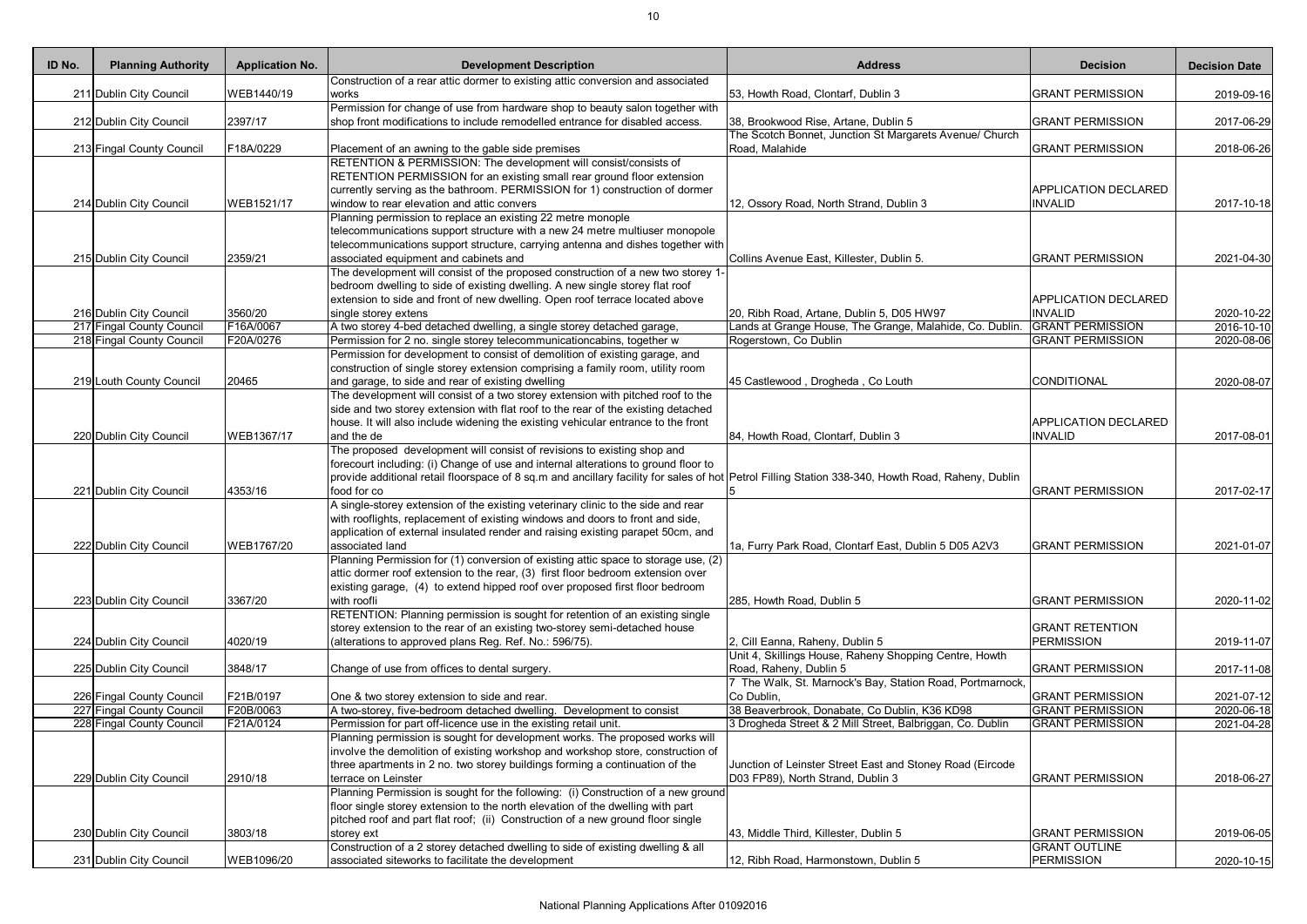| ID No. | <b>Planning Authority</b> | <b>Application No.</b> | <b>Development Description</b>                                                                                                                         | <b>Address</b>                                                            | <b>Decision</b>             | <b>Decision Date</b> |
|--------|---------------------------|------------------------|--------------------------------------------------------------------------------------------------------------------------------------------------------|---------------------------------------------------------------------------|-----------------------------|----------------------|
|        |                           |                        |                                                                                                                                                        | Site opposite No. 30 The Bawn Cottages, The Hill, Malahide,               |                             |                      |
|        | 232 Fingal County Council | F16A/0413              | A 3 bedroom, singled storey residence including off-street parking<br>Permission for demolition of existing single storey extension, construction of a | Co. Dublin                                                                | <b>GRANT PERMISSION</b>     | 2016-11-11           |
|        |                           |                        | new two storey extension, re-roofing and renovation of existing dwelling,                                                                              |                                                                           |                             |                      |
|        | 233 Dublin City Council   | 3433/21                | incorporating two bedrooms, plus all associated site works.                                                                                            | 4, Strandville Place, North Strand, Dublin 3 D03 P402                     |                             |                      |
|        |                           |                        | Planning permission for the demolition of the existing "Leech Papers" factory,                                                                         |                                                                           |                             |                      |
|        |                           |                        | site clearance and construction of a new six storey over partial basement                                                                              |                                                                           |                             |                      |
|        |                           |                        | apartment scheme. The scheme consists of: 33 one bedroom apartments; 8                                                                                 |                                                                           |                             |                      |
|        | 234 Dublin City Council   | 4524/19                | two bedroom apartments; priv                                                                                                                           | Leech Papers, 1A - 1C, Shamrock Place, Dublin 1 D01 NV67 GRANT PERMISSION |                             | 2020-08-25           |
|        | 235 Fingal County Council | F16A/0597              | Demolition of the existing detached house; lowering of site levels to                                                                                  | 38 Saint Margaret's Road, Malahide, Co. Dublin                            | <b>GRANT PERMISSION</b>     | 2017-09-15           |
|        |                           |                        | The development will consist of the construction of a first floor extension over                                                                       |                                                                           |                             |                      |
|        |                           |                        | the existing dining room to the side containing a bedroom and bathroom with                                                                            |                                                                           |                             |                      |
|        |                           |                        | structural alterations to accommodate same and a new door to the side of the                                                                           |                                                                           |                             |                      |
|        | 236 Louth County Council  | 18683                  | dinning room.                                                                                                                                          | 34 Maple Drive, Drogheda, Co Louth                                        | <b>CONDITIONAL</b>          | 2018-10-11           |
|        |                           |                        | Planning Permission for construction of new flat roofed timber frame garden                                                                            |                                                                           |                             |                      |
|        | 237 Dublin City Council   | 2388/20                | room to the rear of existing dwelling.                                                                                                                 | 226, Howth Road, Dublin 3                                                 | <b>REFUSE PERMISSION</b>    | 2020-06-09           |
|        | 238 Fingal County Council | F21B/0172              | Permission to extend the existing house to the front at ground floor I                                                                                 | Seabanks, Balbriggan, Co. Dublin                                          | <b>GRANT PERMISSION</b>     | 2021-07-01           |
|        |                           |                        | 1st floor extension over existing ground floor extension to side, Conversion of                                                                        |                                                                           |                             |                      |
|        |                           |                        | existing attic space to un-inhabitable storage/ office area with new revised roof                                                                      |                                                                           |                             |                      |
|        |                           |                        | profile (from hipped to half hipped gable end) to side/ rear, with 2 No. of Velux                                                                      |                                                                           |                             |                      |
|        | 239 Dublin City Council   | WEB1705/20             | rooflights                                                                                                                                             | 151, Brookwood Avenue, Killester, Dublin 5                                | <b>GRANT PERMISSION</b>     | 2020-11-30           |
|        |                           |                        |                                                                                                                                                        |                                                                           | <b>GRANT PERMISSION FOR</b> |                      |
|        | 240 Fingal County Council | F17B/0220              | Single storey conservatory extension to side of existing dwelling.                                                                                     | 40 Dublin Road, Skerries, Co. Dublin.                                     | <b>RETENTION</b>            | 2017-11-15           |
|        |                           |                        | development will consist of the construction of a side and rear extension and                                                                          |                                                                           |                             |                      |
|        |                           |                        | containing a bedroom and office area with internal alterations and ancillary                                                                           |                                                                           |                             |                      |
|        | 241 Meath County Council  | LB202014               | works                                                                                                                                                  | 11 Beach Grove, Laytown, Co. Meath                                        | <b>CONDITIONAL</b>          | 2021-02-18           |
|        |                           |                        | Permission and RETENTION required. Permission of development to consist of                                                                             |                                                                           |                             |                      |
|        |                           |                        | the construction of a new single storey extension to side of existing house and to                                                                     |                                                                           |                             |                      |
|        |                           |                        | carry out minor interior alterations to existing house and retention permission for                                                                    |                                                                           |                             |                      |
|        | 242 Louth County Council  | 17879                  | access gates                                                                                                                                           | 8 Legavoureen Park, Drogheda, Co. Louth                                   | CONDITIONAL                 | 2018-01-26           |
|        |                           |                        | Planning permission is sought for the construction of a new detached 3 storeys 3-                                                                      |                                                                           |                             |                      |
|        |                           |                        | bedroom mews dwelling; along with pedestrian & vehicular entrance with off-                                                                            |                                                                           |                             |                      |
|        |                           |                        | street car port accessible from adjacent laneway 'Hollybrook Mews' (between                                                                            | site to rear of existing property at 25, Hollybrook Road,                 |                             |                      |
|        | 243 Dublin City Council   | 4770/19                | Hollybrook Park & Holl                                                                                                                                 | Clontarf, Dublin 3                                                        | <b>GRANT PERMISSION</b>     | 2020-07-07           |
|        |                           |                        | Permission for the conversion of the attic space to a storage and lounge area,                                                                         |                                                                           |                             |                      |
|        |                           |                        | velux roof lights to the rear, dormer roof construction to the side, internal                                                                          |                                                                           |                             |                      |
|        | 244 Dublin City Council   | 3929/20                | modifications and all associated site works.                                                                                                           | 263, Howth Road, Killester, Dublin 5                                      | <b>GRANT PERMISSION</b>     | 2021-02-16           |
|        |                           |                        | Permission is sought for development of a new hotel, located at the site known                                                                         |                                                                           |                             |                      |
|        |                           |                        | as Block 19, Station Square, Clongriffin, Dublin 13. The site is located on the                                                                        |                                                                           |                             |                      |
|        |                           |                        | south side of Station Square, Clongriffin, Dublin 13 and is bounded by station                                                                         |                                                                           |                             |                      |
|        | 245 Dublin City Council   | 2569/17                | square to the No                                                                                                                                       | Block 19, Station Square, Clongriffin, Dublin 13                          | <b>GRANT PERMISSION</b>     | 2017-05-18           |
|        | 246 Fingal County Council | F20A/0612              | The development will consist of construction of 3 no. detatched contem                                                                                 | Seafield House, Claremont Road, Howth, Co. Dublin                         | <b>REFUSE PERMISSION</b>    | 2021-01-28           |
|        | 247 Fingal County Council | F20B/0150              | The installation of 3 no. rooflights to the front elevation and 3 no.                                                                                  | 50 The Vale, Skerries, Co Dublin, K34 V402                                | <b>GRANT PERMISSION</b>     | 2020-08-27           |
|        |                           |                        | for the development consists of a 13.4 square meter front bedroom extension                                                                            |                                                                           |                             |                      |
|        | 248 Meath County Council  | LB170788               | with alterations to the roof to accommodate same                                                                                                       | The Kennel, The Narroways, Bettystown Co. Meath                           | CONDITIONAL                 | 2017-08-25           |
|        |                           |                        | EXTENSION OF DURATION OF 15/478: Permission for development to                                                                                         |                                                                           |                             |                      |
|        |                           |                        | consist of the extension, renovation and modification of existing dwelling                                                                             |                                                                           |                             |                      |
|        | 249 Louth County Council  | 2160                   | including all site development works. ** SFI Revised Plans received 16/02/16**                                                                         | 34 Hand Street, Drogheda, Co Louth                                        | <b>CONDITIONAL</b>          | 2021-03-11           |
|        |                           |                        | PROTECTED STRUCTURE: The development will consist of: the construction                                                                                 |                                                                           |                             |                      |
|        |                           |                        | of a new predominantly 3 storey 1000 pupil Post Primary School building, with                                                                          |                                                                           |                             |                      |
|        |                           |                        | roof mounted photovoltaic panel arrays, an external store; an ESB substation                                                                           | Mount Temple Comprehensive School, Malahide Road,                         |                             |                      |
|        | 250 Dublin City Council   | 4498/19                | and switchroom, 47 car par                                                                                                                             | Clontarf. Dublin 3                                                        | <b>GRANT PERMISSION</b>     | 2020-01-24           |
|        |                           |                        |                                                                                                                                                        | Former An Post Depot, Kilbarrack Industrial Estate,                       |                             |                      |
|        | 251 Fingal County Council | F16A/0529              | (i) The change of use of an existing light industrial building to prov                                                                                 | Kilbarrack Parade,                                                        | <b>GRANT PERMISSION</b>     | 2017-01-23           |
|        |                           |                        |                                                                                                                                                        |                                                                           |                             |                      |
|        |                           |                        | Proposed development consisting of extension at first floor level to side of                                                                           |                                                                           |                             |                      |
|        | 252 Louth County Council  | 21511                  | existing semi detached two storey dwelling together with all associated siteworks 78 Maple Drive, Drogheda, County Louth                               |                                                                           | CONDITIONAL                 | 2021-06-18           |
|        |                           |                        |                                                                                                                                                        |                                                                           |                             |                      |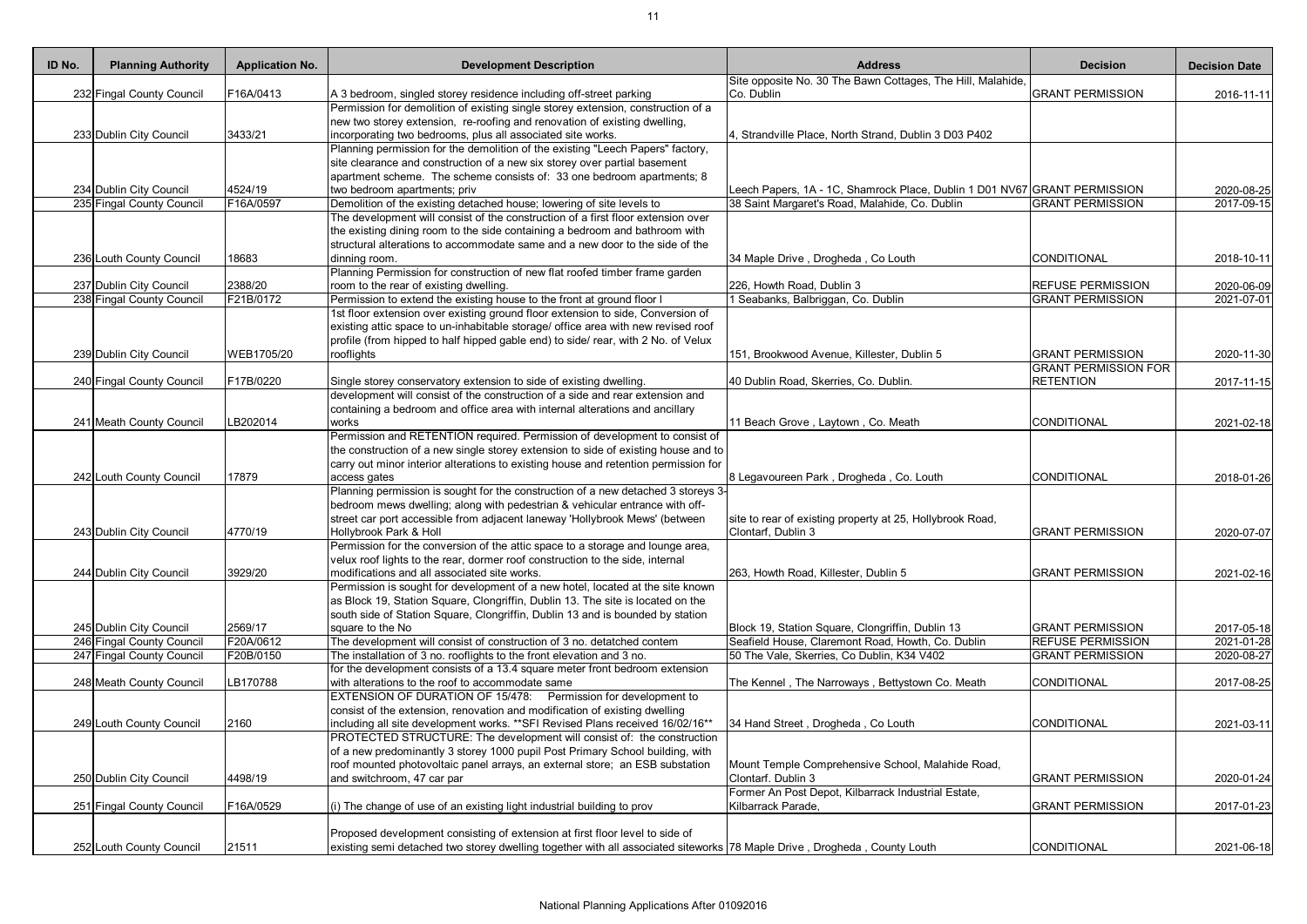| ID No. | <b>Planning Authority</b> | <b>Application No.</b> | <b>Development Description</b>                                                       | <b>Address</b>                                        | <b>Decision</b>               | <b>Decision Date</b>     |
|--------|---------------------------|------------------------|--------------------------------------------------------------------------------------|-------------------------------------------------------|-------------------------------|--------------------------|
|        |                           |                        | Permission is sought to convert existing garage to a play room and all               |                                                       |                               |                          |
|        |                           |                        | associated site development works at no.64 Howth Road, Dublin 3, D03 VA48 by         |                                                       |                               |                          |
|        | 253 Dublin City Council   | WEB1143/20             | Clare ODonoghue.                                                                     | 64, Howth Road, Dublin 3                              | <b>GRANT PERMISSION</b>       | 2020-06-23               |
|        |                           |                        |                                                                                      |                                                       | <b>REFUSE RETENTION</b>       |                          |
|        | 254 Dublin City Council   | 3715/17                | RETENTION: Retention permission for existing basement workshop at the rear.          | 37, Grange Park Rise, Raheny, Dublin 5                | <b>PERMISSION</b>             | 2017-10-19               |
|        | 255 Fingal County Council | F19B/0281              | Construction of part single, part two storey extension to the side                   | 18 James McCormack Gardens, Burrow, Dublin 13         | <b>GRANT PERMISSION</b>       | $2019 - 12 - 18$         |
|        | 256 Fingal County Council | F19A/0325              | Demolition of the existing detachedc two storey house and single store               | 10 St. Margaret's Park, Malahide, Co. Dublin          | <b>GRANT PERMISSION</b>       | 2019-09-17               |
|        | 257 Fingal County Council | F21A/0186              | New four bedroom detached storey and half house with wastewater treatm               | Bramble Lodge, Tyrellstown, Lusk, Co Dublin           | <b>REFUSE PERMISSION</b>      | 2021-05-24               |
|        |                           |                        |                                                                                      |                                                       | <b>INVALID APPLICATION</b>    |                          |
|        | 258 Fingal County Council | F20A/0441              | Permission to construct a 27 meter multi-user lattice mobile and broad               | Drumlattery, Skerries, Co. Dublin.                    | DUE TO SITE NOTICE            | 2020-10-16               |
|        |                           |                        | Permission for development that will consist of a single storey extension to side    |                                                       |                               |                          |
|        |                           |                        | of house for an accessible bedroom with en-suite and including all ancillary site    |                                                       |                               |                          |
|        | 259 Louth County Council  | 20496                  | works                                                                                | 22 Fox Hill, Wheaton Hall, Drogheda Co Louth          | CONDITIONAL                   | 2020-08-21               |
|        |                           |                        | For attic conversion (24sq.M) to include dormer window to rear and 1 No:             |                                                       |                               |                          |
|        | 260 Dublin City Council   | WEB1027/17             | rooflight to front, and 1 No: rooflight to side.                                     | 28, Middle Third, Killester, Dublin 5                 | <b>GRANT PERMISSION</b>       | 2017-03-07               |
|        | 261 Fingal County Council | F18B/0109              | Construction of a new single storey, flat roof extension with roof-lig               | 143 Drumnigh Wood, Portmarnock, Co. Dublin, D13 KN76  | <b>GRANT PERMISSION</b>       | 2018-06-26               |
|        |                           |                        |                                                                                      |                                                       | <b>GRANT PERMISSION FOR</b>   |                          |
|        | 262 Fingal County Council | F21A/0129              | retention for widening of entrance gate to public road & all associate               | No. 2, Fancourt Road, Balbriggan, Co. Dublin          | <b>RETENTION</b>              | 2021-04-29               |
|        |                           |                        | Planning permission is being sought 1) Demolition of existing two storey return      |                                                       |                               |                          |
|        |                           |                        | and single storey garage to rear (total area 80sqm). 2) Construction of a three      |                                                       |                               |                          |
|        |                           |                        | storey extension to rear (third storey to be set back from existing building lines   |                                                       |                               |                          |
|        | 263 Dublin City Council   | 3366/17                | on all side                                                                          | 174 North Strand Road, Dublin 1                       | <b>REFUSE PERMISSION</b>      | 2017-09-01               |
|        |                           |                        | The development will consist of i) Change of use from cafe/restaurant to off-        |                                                       |                               |                          |
|        |                           |                        | icence, ii) Amalgamation of No.'s 169 and 169a Howth Road to include the             |                                                       |                               |                          |
|        |                           |                        | extension of existing off-licence from number 169 into number 169a and               |                                                       |                               |                          |
|        | 264 Dublin City Council   | 3446/20                | associated works, iii) alteratio                                                     | 169A, Howth Road, Killester, Dublin 3, D03 RH60       | <b>GRANT PERMISSION</b>       | 2021-01-08               |
|        |                           |                        | The development will consist of the construction of a new 2 storey dwelling          |                                                       |                               |                          |
|        |                           |                        | house and associated site works and services adjacent to the existing house at       |                                                       |                               |                          |
|        |                           |                        | this address. The development will include the provision of new site entrances       |                                                       |                               |                          |
|        | 265 Dublin City Council   | WEB1120/19             | from Foxfield Height                                                                 | 74, Foxfield Road, Raheny, Dublin 5                   | <b>GRANT PERMISSION</b>       | 2019-04-29               |
|        | 266 Fingal County Council | F21B/0101              | Single storey ground floor porch extension to the existing side entran               | 41 Verbena Lawn, Bayside, Dublin 13                   | <b>GRANT PERMISSION</b>       | 2021-05-13               |
|        |                           |                        | a new dwelling mainly one and a half storeys and part single storey. The             |                                                       |                               |                          |
|        |                           |                        | proposed dwelling will be 295m2 built in traditional construction with dormer style  |                                                       |                               |                          |
|        |                           |                        | windows to upper floor. The accommodation will consist of 4No. Ensuite               | Site Behind Mystic Cottage, Narroway Road, Bettystown |                               |                          |
|        | 267 Meath County Council  | LB191718               | Bedrooms, open plan Family                                                           | Co. Meath                                             | N/A                           |                          |
|        |                           |                        | RETENTION: Retention permission for raised timber decking area and                   |                                                       | <b>GRANT RETENTION</b>        |                          |
|        | 268 Dublin City Council   | 4055/17                | supporting frame in garden at rear and all associated site works.                    | 85, Belmont Park, Raheny, Dublin 5                    | <b>PERMISSION</b>             |                          |
|        |                           |                        |                                                                                      |                                                       | <b>GRANT PERMISSION &amp;</b> | 2018-02-27               |
|        |                           |                        |                                                                                      |                                                       |                               |                          |
|        | 269 Fingal County Council | F21A/0347              | Permission is being sought for a period of 5 years for a market use t                | 3A Harbour Road, Howth, Co. Dublin.                   | <b>GRANT RETENTION</b>        | 2021-08-05               |
|        |                           |                        |                                                                                      | The public footpath at Main Street, O/S Paddy Powers  |                               |                          |
|        | 270 Fingal County Council | F20A/0350              | Permission for upgrade of the phone kiosk.                                           | Bookmakers, Malah                                     | <b>GRANT PERMISSION</b>       | 2020-09-10               |
|        |                           |                        |                                                                                      |                                                       | <b>GRANT PERMISSION FOR</b>   |                          |
|        | 271 Fingal County Council | F18A/0149              | Retention permission is sought for retention of existing detached bung               | Carina, 5 Bissets Strand, Malahide, Co Dublin         | <b>RETENTION</b>              | 2018-05-17               |
|        | 272 Fingal County Council | F19A/0406              | A new single storey, two-bedroom detached dwelling with new vehicular                | site at Prospect Hill, Donabate, Co. Dublin           | <b>GRANT PERMISSION</b>       | 2020-03-24               |
|        |                           |                        | PERMISSION for the partial demolition of the existing garage & utility room to       |                                                       |                               |                          |
|        |                           |                        | the side of the existing house and the full demolition of the existing single storey |                                                       |                               |                          |
|        |                           |                        | extension to the rear of the existing house. The construction of replacement         |                                                       |                               |                          |
|        | 273 Dublin City Council   | 3532/18                | single store                                                                         | 50, The Demesne, Killester, Dublin 5                  | <b>GRANT PERMISSION</b>       | 2019-04-03               |
|        |                           |                        | Permission sought for new driveway and vehicular entrance and associated site        |                                                       |                               |                          |
|        | 274 Dublin City Council   | 2808/20                | works.                                                                               | 25, Furry Park Road, Killester, Dublin 5              | <b>GRANT PERMISSION</b>       | 2020-07-27               |
|        |                           |                        | Planning Permission to widen an existing pedestrian access and create a              |                                                       |                               |                          |
|        |                           |                        | vehicular access exiting onto Rathmore Park, Raheny, Dublin 5, with all              |                                                       |                               |                          |
|        | 275 Dublin City Council   | 4546/19                | associated site works, all to the front garden of 54 Rathmore Park.                  | 54, Rathmore Park, Raheny, Dublin 5                   | <b>GRANT PERMISSION</b>       | 2020-01-29               |
|        | 276 Fingal County Council | F18B/0078              | Demolition of the existing single storey extension                                   | 65 Alden Road, Sutton, Dublin 13                      | <b>GRANT PERMISSION</b>       | $\overline{2018}$ -05-31 |
|        |                           |                        | RETENTION: Retention permission is sought for corporate signage as follows: 2        |                                                       |                               |                          |
|        |                           |                        | No. 6.65m x .89m signs, 1 No. 6.77m x .89m sign and 1 No. small projecting           |                                                       |                               |                          |
|        |                           |                        | sign (.72m diameter) on front (Talbot Street) elevation, 2 No. 6.65m x .89m          |                                                       | <b>REFUSE RETENTION</b>       |                          |
|        | 277 Dublin City Council   | 3654/18                | signs on side (James Joyc                                                            | Supervalu, 27-32, Talbot Street, Dublin 1             | <b>PERMISSION</b>             | 2018-09-27               |
|        |                           |                        |                                                                                      |                                                       |                               |                          |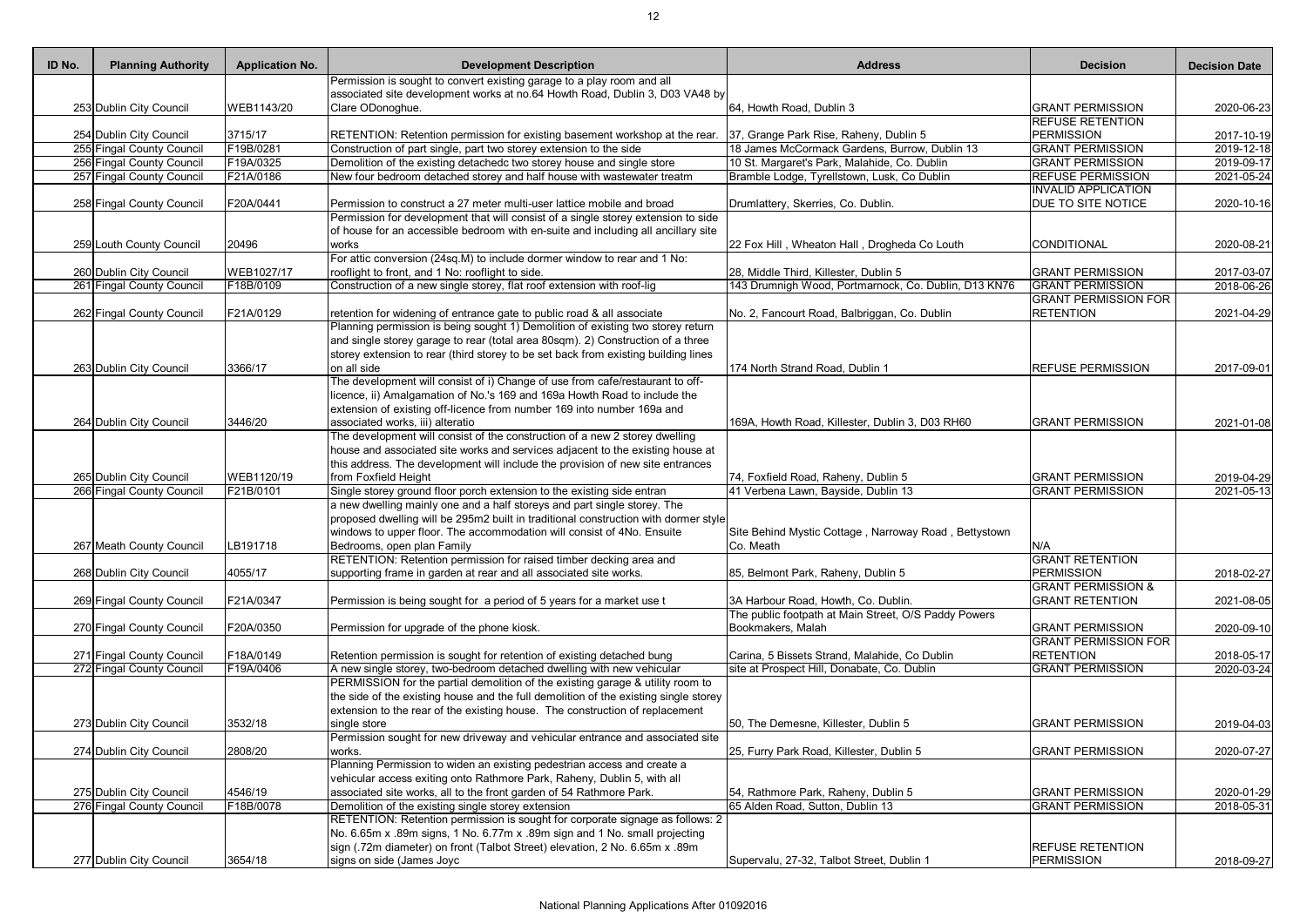| ID No. | <b>Planning Authority</b> | <b>Application No.</b> | <b>Development Description</b>                                                                                                                                      | <b>Address</b>                                                | <b>Decision</b>             | <b>Decision Date</b>    |
|--------|---------------------------|------------------------|---------------------------------------------------------------------------------------------------------------------------------------------------------------------|---------------------------------------------------------------|-----------------------------|-------------------------|
|        |                           |                        | First floor side extension over existing single storey side extension with attic                                                                                    |                                                               |                             |                         |
|        |                           |                        | space over new extension to be used as a storage space, dormer window on                                                                                            |                                                               |                             |                         |
|        |                           |                        | new rear elevation roof, Solar Panels on new front elevation roof, new side                                                                                         |                                                               |                             |                         |
|        | 278 Dublin City Council   | 3891/17                | entrance on ground floor                                                                                                                                            | 8, Brookwood Glen, Raheny, Dublin 5                           | <b>GRANT PERMISSION</b>     | 2017-11-14              |
|        |                           |                        | The development will consist of demolition of small rear extension, construction                                                                                    |                                                               |                             |                         |
|        |                           |                        | of 1 two storey pitched roof extension to side & one storey extension to rear,<br>total area 68 sq.m, to provide kitchen and living at ground level & 2 bedrooms at |                                                               |                             |                         |
|        | 279 Dublin City Council   | WEB1082/17             | first floor                                                                                                                                                         | 130, Brookwood Avenue, Artane, Dublin 5                       | <b>GRANT PERMISSION</b>     | 2017-04-12              |
|        | 280 Fingal County Council | F19B/0072              | Proposed single-storey extension to front                                                                                                                           | 62 Abbey Park, Baldoyle, Dublin 13.                           | <b>GRANT PERMISSION</b>     | 2019-05-13              |
|        | 281 Fingal County Council | F18A/0257              | Permission for a 527m <sup>2</sup> two storey restaurant with a drive through coll                                                                                  | Skerries Point, Barnageeragh Road, Skerries, Co Dublin        | <b>WITHDRAW APPLICATION</b> | 2018-05-30              |
|        |                           |                        | The development will consist of the replacement of the existing telephone kiosks                                                                                    |                                                               |                             |                         |
|        |                           |                        | with a new telephone kiosk with integral communication unit and a 1.53 sq.metre                                                                                     |                                                               |                             |                         |
|        |                           |                        | Digital Display Screen. The proposed structure has an overall height 2.43m, a                                                                                       | On the public footpath at Howth Road, Killester, Dublin 5     | <b>APPLICATION DECLARED</b> |                         |
|        | 282 Dublin City Council   | 3787/19                | depth of 0.762m                                                                                                                                                     | (West of the junction with Castle Avenue)                     | <b>INVALID</b>              | 2019-09-25              |
|        |                           |                        | Planning permission for 1) Removal of hipped end of roof and the construction                                                                                       |                                                               |                             |                         |
|        |                           |                        | of a jerkinhead hipped roof. 2) Loft conversion including the construction of a flat                                                                                |                                                               |                             |                         |
|        | 283 Dublin City Council   | 3009/20                | roof dormer structure with windows to rear roof profile.                                                                                                            | 144, Foxfield Grove, Raheny, Dublin 5                         | <b>GRANT PERMISSION</b>     | 2020-09-04              |
|        | 284 Fingal County Council | F17A/0588              | The demolition of the existing 6-bedroom dormer dwelling and the const                                                                                              | Youngers, Beaverstown Road, Donabate, Co. Dublin.             | <b>GRANT PERMISSION</b>     | 2018-01-19              |
|        |                           |                        | Planning permission 4533/18 for a 2 storey end of terrace (1 bed) dwelling to                                                                                       |                                                               |                             |                         |
|        |                           |                        | side of 18 Leinster Street East and 2 no. semi detached part 2 storey / part                                                                                        | Site adjoining 18 Leinster Street East, North Strand, Dublin  |                             |                         |
|        |                           |                        | single storey (1 bed) dwellings and associated works is now under construction                                                                                      | 3, D03 PE02 and to the rear of 17 Leinster Street East, North |                             |                         |
|        | 285 Dublin City Council   | 3320/21                | on site. Permission                                                                                                                                                 | Strand, Dublin 3, D03 X793.                                   |                             |                         |
|        |                           |                        | 25.6sqm flat roof extension with rooflight to the rear, 6.2sqm flat roof extension                                                                                  |                                                               |                             |                         |
|        |                           |                        | to the front, the conversion of an existing 10.8sqm garage to habitable space                                                                                       |                                                               |                             |                         |
|        |                           |                        | and a 14.9sqm first floor hipped roof extension to the side with tiled finish to                                                                                    |                                                               | <b>APPLICATION DECLARED</b> |                         |
|        | 286 Dublin City Council   | WEB1215/19             | match existi                                                                                                                                                        | 34, Hollybrook Grove, Clontarf, Dublin 3, D03 DK25            | <b>INVALID</b>              | 2019-04-26              |
|        | 287 Fingal County Council | F17A/0205              | Alterations and revisions of previously approved permission (Reg. Ref.                                                                                              | 32-36 Main Street, Malahide, Co. Dublin.                      | <b>GRANT PERMISSION</b>     | 2017-06-02              |
|        |                           |                        | RETENTION & PERMISSION: Retention of existing outbuildings to form part of                                                                                          |                                                               |                             |                         |
|        |                           |                        | a new house extension and permission for a new link hall between the existing                                                                                       |                                                               |                             |                         |
|        |                           |                        | house and the existing outbuildings. Also included is the creation of a green flat                                                                                  |                                                               | <b>APPLICATION DECLARED</b> |                         |
|        | 288 Dublin City Council   | WEB1550/21             | roof and terrace s                                                                                                                                                  | 45, Strandville Avenue, North Strand Road, Dublin 3           | <b>INVALID</b>              | 2021-05-20              |
|        | 289 Fingal County Council | F18B/0041              | The development will consist of proposed ground floor rear extension o                                                                                              | 3 Millers Lane, Hillside Estate, Skerries, Co Dublin          | <b>GRANT PERMISSION</b>     | 2018-10-05              |
|        |                           |                        | Permission for the construction of a first floor side extension to the existing                                                                                     |                                                               |                             |                         |
|        |                           |                        | house and for the construction of two number two storey bedroom dwelling                                                                                            |                                                               |                             |                         |
|        | 290 Louth County Council  | 20183                  | houses and all ancillary site development works                                                                                                                     | No. 9 Carmelite Cottages, Marsh Road Drogheda, Co Louth N/A   |                             |                         |
|        |                           |                        | Permission for construction of a single storey toilet with verandah and all                                                                                         |                                                               |                             |                         |
|        | 291 Dublin City Council   | 4434/16                | ancillary site works.                                                                                                                                               | Hubert Fuller Park, Off Strangford Road, Dublin 3             | <b>GRANT PERMISSION</b>     | 2017-02-24              |
|        |                           |                        | Construction of a double storey extension with single storey element to rear of                                                                                     |                                                               |                             |                         |
|        |                           |                        | the house, also porch extension to gable end of house, single storey element at                                                                                     |                                                               |                             |                         |
|        | 292 Dublin City Council   | 2950/18                | rear of house for use as ancillary accommodation for family members                                                                                                 | 27, Killester Avenue, The Orchard, Killester, Dublin 5        | <b>GRANT PERMISSION</b>     | 2018-07-02              |
|        | 293 Fingal County Council | F21A/0144              | Permission is sought for alterations to previously approved applicatio                                                                                              | Tyrrellstown, Lusk, Co. Dublin, K45 YD53                      | <b>GRANT PERMISSION</b>     | 2021-05-05              |
|        |                           |                        | RETENTION: The removal of 1 large window unit and installation of 2 smaller                                                                                         |                                                               | <b>GRANT RETENTION</b>      |                         |
|        | 294 Dublin City Council   | WEB1279/19             | units, all at ground floor to front.                                                                                                                                | 9, Leinster Street East, North Strand, Dublin 3               | <b>PERMISSION</b>           | 2019-07-04              |
|        | 295 Fingal County Council | F21B/0139              | Conversion of existing attic space comprising of modification of exist                                                                                              | 10 Kelly's Bay Cliffs, Townparks, Skerries, Co Dublin         | <b>GRANT PERMISSION</b>     | 2021-06-14              |
|        |                           |                        | Works include, a Dormer Window to the rear of the property, a double and single                                                                                     |                                                               |                             |                         |
|        |                           |                        | rooflight to the front of the property, to allow space and light in attic for a                                                                                     |                                                               |                             |                         |
|        | 296 Dublin City Council   | WEB1466/21             | Playroom, En-Suite and Storage.                                                                                                                                     | 96, Brookwood Avenue, Dublin 5                                | <b>GRANT PERMISSION</b>     | 2021-06-21              |
|        | 297 Fingal County Council | F20A/0043              | Demolition of existing side and rear extensions, minor alterations to                                                                                               | 30 Howth Road, Sutton, Dublin 13                              | <b>REFUSE PERMISSION</b>    | $\overline{2020-03-23}$ |
|        |                           |                        | Permission is sought for construction of single storey extension to rear and side                                                                                   |                                                               |                             |                         |
|        | 298 Dublin City Council   | 2478/18                | of existing two storey end of terrace house.                                                                                                                        | 30, Brookwood Crescent, Artane, Dublin 5                      | <b>GRANT PERMISSION</b>     | 2018-05-03              |
|        |                           |                        | Planning permission for alterations and additions to existing house to include                                                                                      |                                                               |                             |                         |
|        |                           |                        | new single storey porch to front (cira 7.2m2), 2 storey extension to rear (cira                                                                                     |                                                               |                             |                         |
|        |                           |                        | 20.1m2) with attic conversion including 6 velux roof windows, 2 to front of                                                                                         |                                                               |                             |                         |
|        | 299 Dublin City Council   | 3330/21                | existing roof, 2 t                                                                                                                                                  | 20 Lough Derg Road, Raheny, Dublin 5, D05 P767                |                             |                         |
|        |                           |                        | Permission sought (a) demolition of two no rere sheds (1.7msq & 6.5msq) (b)                                                                                         |                                                               |                             |                         |
|        |                           |                        | construction of porch, side, and rear extension to 3-bedroom house (partially in                                                                                    |                                                               |                             |                         |
|        |                           |                        | place of converted garage) to provide ancillary family accommodation (c)                                                                                            |                                                               |                             |                         |
|        | 300 Dublin City Council   | WEB1126/19             | alteration to existing                                                                                                                                              | 32, St. Assam's Road West, Raheny, Dublin 5                   | <b>GRANT PERMISSION</b>     | 2019-04-24              |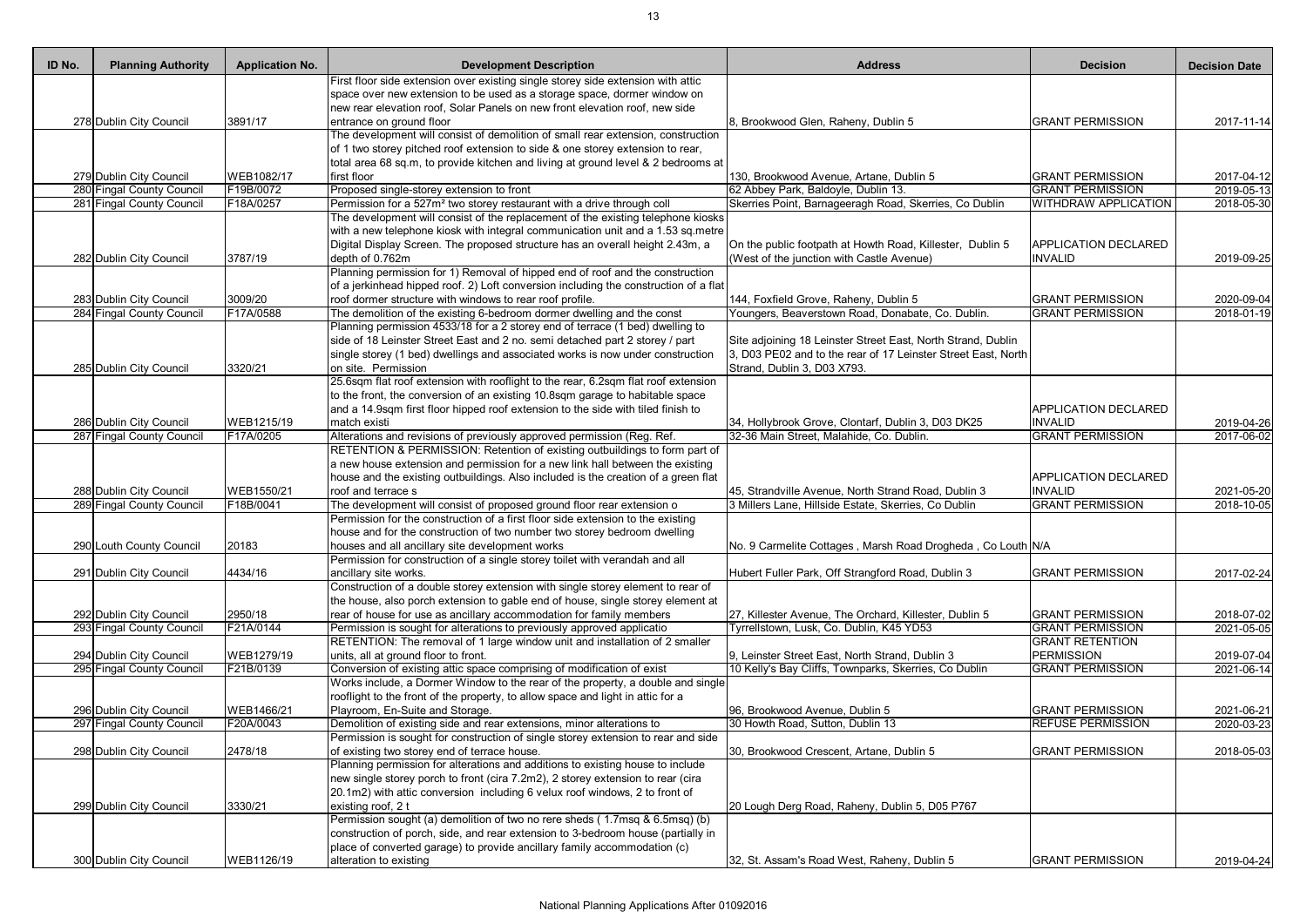| ID No. | <b>Planning Authority</b> | <b>Application No.</b> | <b>Development Description</b>                                                                                                                  | <b>Address</b>                                                                                     | <b>Decision</b>             | <b>Decision Date</b> |
|--------|---------------------------|------------------------|-------------------------------------------------------------------------------------------------------------------------------------------------|----------------------------------------------------------------------------------------------------|-----------------------------|----------------------|
|        |                           |                        |                                                                                                                                                 | Beshoff Bros., Unit 2, New Street Mall, Malahide, Co.                                              | <b>GRANT PERMISSION FOR</b> |                      |
|        | 301 Fingal County Council | F17A/0037              | Retention planning permission for revisions to the existing shopfront                                                                           | Dublin.                                                                                            | <b>RETENTION</b>            | 2017-03-22           |
|        | 302 Fingal County Council | F19A/0416              | Alterations and extensions to existing two storey dwelling.<br>The development will consist of the replacement of the existing telephone kiosks | 21 St Margarets Road, Malahide, Co Dublin, K36 KF97                                                | <b>GRANT PERMISSION</b>     | 2019-10-29           |
|        |                           |                        | with a new Telephone Kiosk with integral communication unit and a                                                                               |                                                                                                    |                             |                      |
|        |                           |                        | 1.53sq.metre digital advertising display. The proposed structure has an overall                                                                 | On the public footpath at Talbot Street, (near the junction                                        |                             |                      |
|        | 303 Dublin City Council   | 4394/19                | height 2.43m, a depth of 0.                                                                                                                     | with Amiens Street), Dublin 1                                                                      | <b>GRANT PERMISSION</b>     | 2020-01-10           |
|        |                           |                        | Planning permission is being sought for: 1) Demolition of existing single-storey                                                                |                                                                                                    |                             |                      |
|        |                           |                        | shed to rear (total area 15sqm). 2) Construction of 1 no. single-storey, 1                                                                      |                                                                                                    |                             |                      |
|        |                           |                        | bedroom dwelling house to rear (area: 48 sqm), to be served by existing                                                                         |                                                                                                    |                             |                      |
|        | 304 Dublin City Council   | 4837/19                | vehicular access, off Foxfi                                                                                                                     | 2A, Cedar Walk, Raheny, Dublin 5                                                                   | <b>REFUSE PERMISSION</b>    | 2020-02-25           |
|        |                           |                        |                                                                                                                                                 |                                                                                                    |                             |                      |
|        |                           |                        | Attic conversion including a dormer window to side with 2 No. roof lights to rear,                                                              |                                                                                                    |                             |                      |
|        |                           |                        | a single storey rear extension, existing roof to front porch changed from flat to                                                               |                                                                                                    | <b>GRANT RETENTION</b>      |                      |
|        | 305 Dublin City Council   | WEB1091/20             | hipped roof, removal of pedestrian front gate / pier and all associated site works. 70, Foxfield Road, Raheny, Dublin 5                         |                                                                                                    | <b>PERMISSION</b>           | 2020-06-15           |
|        | 306 Fingal County Council | F21A/0131              | The development will consist of (i) demolition of existing single-stor                                                                          | No. 5, Gasyard Lane, Malahide, Co. Dublin                                                          | <b>REFUSE PERMISSION</b>    | 2021-08-05           |
|        | 307 Fingal County Council | F17A/0760              | Alterations and extensions to existing two storey house comprising:<br>PROTECTED STRUCTURE: Planning permission is sought for development at    | 55 St. Margaret's Road, Malahide, Co. Dublin                                                       | <b>GRANT PERMISSION</b>     | 2018-02-21           |
|        |                           |                        | 'Block B' of the North Star Hotel involving (i) the construction of 2 no. additional                                                            |                                                                                                    |                             |                      |
|        |                           |                        | floors (1254 sqm) over the existing 7 storey building bringing it to 9 stories high                                                             |                                                                                                    |                             |                      |
|        | 308 Dublin City Council   | 2323/18                | and a total bui                                                                                                                                 | The North Star Hotel, 27, Amiens Street, Dublin 1                                                  | <b>REFUSE PERMISSION</b>    | 2018-04-12           |
|        |                           |                        | New Bay Window (2.5m2) to the front, and a single storey wet room/utility flat                                                                  |                                                                                                    |                             |                      |
|        | 309 Dublin City Council   | WEB1060/21             | roof extension (13m2) to the side.                                                                                                              | 80, Grange Park Road, Raheny, Dublin 5                                                             | <b>GRANT PERMISSION</b>     | 2021-03-19           |
|        |                           |                        | Declan Kavanagh of 58 Mount Olive Grove. Dublin 5 is applying for permission                                                                    |                                                                                                    |                             |                      |
|        |                           |                        | for the construction of a single storey ground floor detached 'Granny Flat'                                                                     |                                                                                                    |                             |                      |
|        |                           |                        | accommodation to the side to the existing dwelling, 45sqm floor area to                                                                         |                                                                                                    | <b>APPLICATION DECLARED</b> |                      |
|        | 310 Dublin City Council   | WEB1332/19             | comprise entrance storm porch                                                                                                                   | 58, Mount Olive Grove, Dublin 5                                                                    | <b>INVALID</b>              | 2019-06-06           |
|        | 311 Fingal County Council | F20B/0233              | Permission for development to consist of an attic conversion with dorm                                                                          | 6, Kelly's Bay Tower, Skerries, Co. Dublin                                                         | <b>GRANT PERMISSION</b>     | 2020-11-18           |
|        |                           |                        | PROTECTED STRUCTURE: Planning permission is sought for the works                                                                                |                                                                                                    |                             |                      |
|        |                           |                        | consisting of; General internal repairs, renovations and modifications to the main                                                              |                                                                                                    |                             |                      |
|        |                           |                        | house, which include the additions of an en-suite bathroom and conservation                                                                     |                                                                                                    |                             |                      |
|        | 312 Dublin City Council   | 3233/18                | velux roof lights. The demolit                                                                                                                  | 6, Seville Place, Dublin 1, D01 C6X2                                                               | <b>GRANT PERMISSION</b>     | 2018-08-03           |
|        | 313 Fingal County Council | F19B/0029              | Attic conversion including the construction of a dormer window                                                                                  | 53 Bayside Park, Sutton, Dublin 13<br>1 Killeen Terrace, Main Street, Malahide, County Dublin, K36 | <b>REFUSE PERMISSION</b>    | 2019-03-29           |
|        | 314 Fingal County Council | F19A/0524              | (a) Alterations to house in apartments; renovation of the building,                                                                             | KV57                                                                                               | <b>GRANT PERMISSION</b>     | 2020-06-18           |
|        |                           |                        |                                                                                                                                                 | Lands at Turvey Avenue, (200m west of Donabate Railway                                             |                             |                      |
|        | 315 Fingal County Council | F21A/0402              | 2 storey residential block comprising 6 no. apartments (4 no. 2 beds a                                                                          | Station), Donab                                                                                    | <b>REFUSE PERMISSION</b>    | 2021-09-16           |
|        |                           |                        | The development will consist of the erection of telecommunications antenna and                                                                  |                                                                                                    |                             |                      |
|        | 316 Dublin City Council   | 4425/19                | ancillary equipment and cabinet at roof level.                                                                                                  | Two Gateway, East Wall Road, East Wall, Dublin 3                                                   | <b>GRANT PERMISSION</b>     | 2020-01-10           |
|        |                           |                        | The development consists of the demolition of existing single storey extension to                                                               |                                                                                                    |                             |                      |
|        |                           |                        | the rear, and to remove the existing chimney to the side, and for the construction                                                              |                                                                                                    |                             |                      |
|        |                           |                        | of a single storey extension to the rear of existing house with provision for a 2no.                                                            |                                                                                                    |                             |                      |
|        | 317 Dublin City Council   | WEB1317/21             | wind                                                                                                                                            | 213, Howth Road, Killester, Dublin 5                                                               | <b>GRANT PERMISSION</b>     | 2021-05-24           |
|        | 318 Fingal County Council | F21A/0053              | Permission for modifications to previously permitted (Reg. Ref. F16A/0                                                                          | Lands at Grange House, The Grange, Malahide, Co. Dublin.                                           | <b>GRANT PERMISSION</b>     | 2021-03-30           |
|        |                           |                        | Permission for development to consist of the construction of a total of 133 no.                                                                 |                                                                                                    |                             |                      |
|        |                           |                        | two storey residential dwellings in a mix of detached, semi-detached and                                                                        |                                                                                                    |                             |                      |
|        |                           |                        | terraced form. Vehicular access is from the Marsh Road (R150). The                                                                              |                                                                                                    |                             |                      |
|        | 319 Louth County Council  | 17387                  | development also provides for all<br>Revisions to development permitted under Reg.Ref.: 5945/04. Revisions consist                              | Marsh Road, Newtown, Lagavooren                                                                    | CONDITIONAL                 | 2017-07-07           |
|        |                           |                        | of change of use (136 sq.m) from a retail unit use to use as a Community                                                                        |                                                                                                    |                             |                      |
|        |                           |                        | Meeting Room with a total floor area of 136 sq.m, and all ancillary works to                                                                    |                                                                                                    |                             |                      |
|        | 320 Dublin City Council   | 2955/17                | facilitate this proposed u                                                                                                                      | 11, Station Square, Clongriffin, Dublin 13                                                         | <b>GRANT PERMISSION</b>     | 2017-07-13           |
|        | 321 Fingal County Council | F16B/0102              | First floor side extension over existing ans an attic conversion wit                                                                            | 312, Sutton Park, Sutton, Dublin 13                                                                | <b>GRANT PERMISSION</b>     | 2017-01-12           |
|        | 322 Fingal County Council | F18A/0018              | Demolition of existing outbuildings of 68 sq.m. and the construction o                                                                          | Tree Tops, Claremont Road, Howth, Co. Dublin.                                                      | <b>GRANT PERMISSION</b>     | 2018-03-08           |
|        |                           |                        | Permission for development on a site of c. 0.08 ha at 17-21 Foley Street, Dublin                                                                |                                                                                                    |                             |                      |
|        |                           |                        | 1. The application site is located north of Block B, Joyce's Court, south of Foley                                                              |                                                                                                    |                             |                      |
|        |                           |                        | Street, east of Joyce's Walk and west of Ulysses House.                                                                                         |                                                                                                    |                             |                      |
|        | 323 Dublin City Council   | 3966/20                | The proposed development seeks pe                                                                                                               | Site of c. 0.08 ha at 17-21 Foley Street, Dublin 1                                                 | <b>REFUSE PERMISSION</b>    | 2021-02-19           |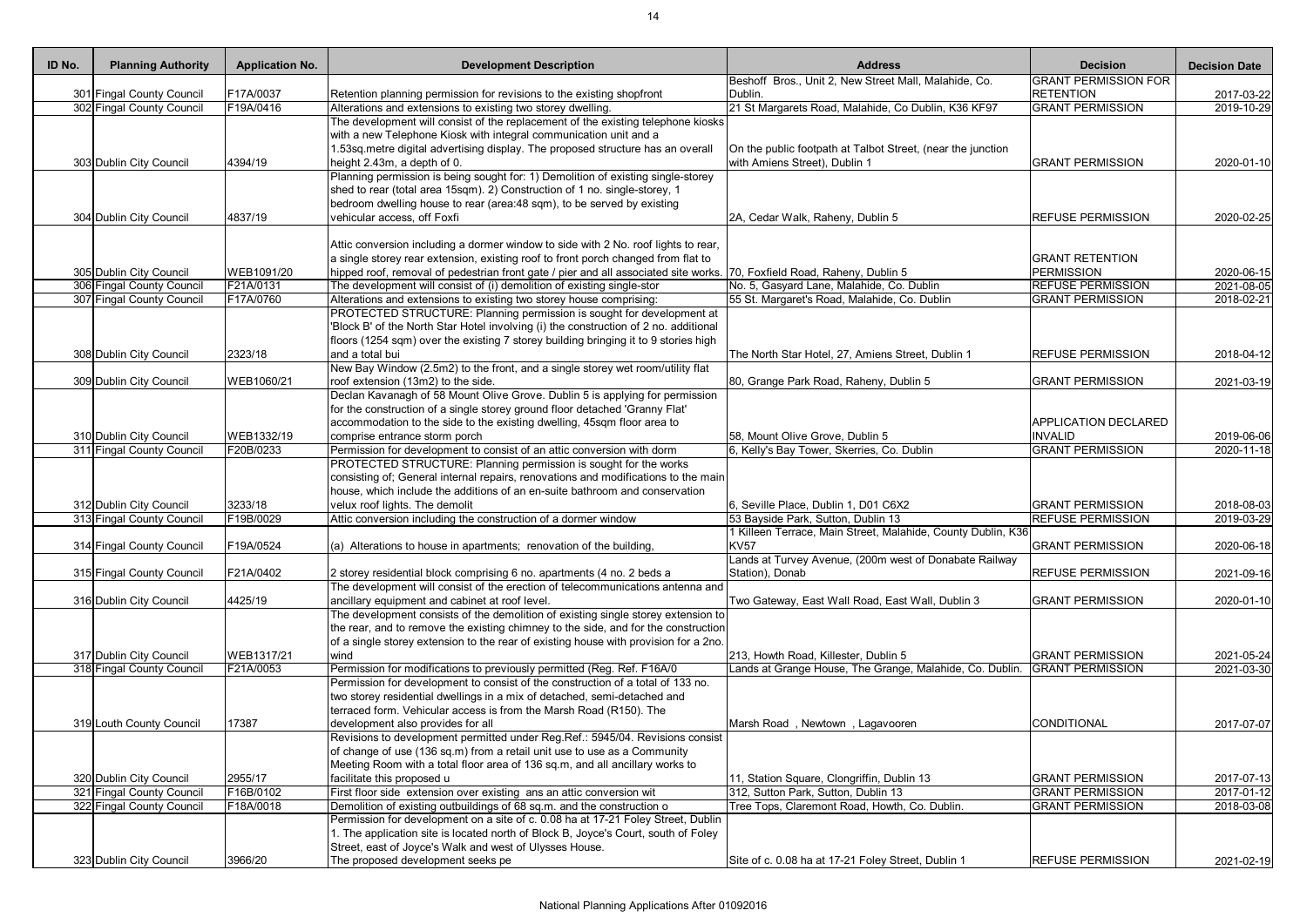| ID No. | <b>Planning Authority</b> | <b>Application No.</b> | <b>Development Description</b>                                                                                                                               | <b>Address</b>                                             | <b>Decision</b>               | <b>Decision Date</b> |
|--------|---------------------------|------------------------|--------------------------------------------------------------------------------------------------------------------------------------------------------------|------------------------------------------------------------|-------------------------------|----------------------|
|        |                           |                        | To erect a 3.5 m high single storey extension to rear of house comprising:                                                                                   |                                                            |                               |                      |
|        |                           |                        | demolition of single storey rear bedroom, demolition of single storey kitchen                                                                                |                                                            |                               |                      |
|        |                           |                        | extension, provision of 44 sq.m 'Granny flat' annex linked to main house, new 50                                                                             |                                                            |                               |                      |
|        | 324 Dublin City Council   | 4175/17                | sq.m rear extension                                                                                                                                          | 59, Howth Road, Clontarf, Dublin 3                         | <b>GRANT PERMISSION</b>       | 2018-01-04           |
|        |                           |                        | New 2 storey attached 2 bedroom dwelling to side of existing dwelling with re-                                                                               |                                                            |                               |                      |
|        |                           |                        | location of entrance door and new tiled canopy/porch area to existing dwelling,<br>with associated modifications to existing dwelling, with provision of new |                                                            | APPLICATION DECLARED          |                      |
|        | 325 Dublin City Council   | WEB1430/16             | vehicular access to ne                                                                                                                                       | 20, Ribh Road, Artane, Dublin 5                            | <b>INVALID</b>                | 2016-11-22           |
|        | 326 Fingal County Council | F18A/0465              | Permission for an amendment ot part (approximately 2,97 ha) of a previ                                                                                       | Hearse Road, Donabate, Co Dublin                           | <b>WITHDRAW APPLICATION</b>   | 2018-09-05           |
|        | 327 Fingal County Council | F17A/0612              | Demolition of existing fire damaged house and construction of new repl                                                                                       | 9 Beaverbrook, Donabate, Co. Dublin.                       | <b>GRANT PERMISSION</b>       | 2017-11-30           |
|        |                           |                        | the proposed development will consist of the demolition of the existing habitable                                                                            |                                                            |                               |                      |
|        |                           |                        | house and construction of 1 no. 4 storey office building consisting of 2 no. blocks                                                                          |                                                            |                               |                      |
|        |                           |                        | with a shared corner entrance/reception area and a screened plant area, solar                                                                                |                                                            |                               |                      |
|        | 328 Meath County Council  | LB180620               | panels and                                                                                                                                                   | Colpe Road, Colpe West, Drogheda Co. Meath                 | <b>CONDITIONAL</b>            | 2018-07-31           |
|        |                           |                        |                                                                                                                                                              |                                                            |                               |                      |
|        |                           |                        | RETENTION: Planning permission is sought of pedestrian gate to the rear                                                                                      |                                                            |                               |                      |
|        |                           |                        | giving access to the public laneway to the rear of 113-127 Furry Park Road,                                                                                  | 49, Furry Park Court, Howth Road, Killester, Dublin 5, D05 | <b>GRANT RETENTION</b>        |                      |
|        | 329 Dublin City Council   | 3842/20                | 259A Howth Road and Nos 47-49 Furry Park Court for Matt & Maureen Hedigan.│V9T4                                                                              |                                                            | <b>PERMISSION</b>             | 2021-02-03           |
|        | 330 Dublin City Council   | 3614/19                | Permission is sought for dormer attic extension to rear.                                                                                                     | 47, Grange Park Crescent, Raheny, Dublin 5                 | <b>GRANT PERMISSION</b>       | 2019-09-19           |
|        | 331 Fingal County Council | F20A/0316              | Permission for change of use from an existing warehouse to use 2 no.co                                                                                       | Unit 62, Baldoyle Industrial Estate, Baldoyle, Dublin 13   | <b>REFUSE PERMISSION</b>      | 2020-08-27           |
|        |                           |                        | The development will consist of modifications to external elevations and internal                                                                            |                                                            |                               |                      |
|        | 332 Louth County Council  | 18715                  | modifications to the existing dwelling house and all associated site works.                                                                                  | Cord Terrace, Drogheda, Co.Louth                           | CONDITIONAL                   | 2018-10-24           |
|        |                           |                        | PROTECTED STRUCTURE: Planning Permission is sought at Nos. 49, 50 & 51                                                                                       |                                                            |                               |                      |
|        |                           |                        | Amiens Street, Dublin 1 (No. 51 Amiens Street is a protected structure), for the                                                                             |                                                            |                               |                      |
|        |                           |                        | following works: (i) restoration of No. 51 Amiens Street to provide 4 no.                                                                                    |                                                            |                               |                      |
|        | 333 Dublin City Council   | 2612/20                | apartments (1 no. studio                                                                                                                                     | 49,50 & 51 Amiens Street, Dublin 1.                        | <b>GRANT PERMISSION</b>       | 2020-07-17           |
|        |                           |                        | The development consists of: A proposed new single storey 25sq.m garden shed 111 (previously known as 113a Howth Road), Howth Road,                          |                                                            |                               |                      |
|        | 334 Dublin City Council   | WEB1536/20             | to the west side with associated landscaping and site works.<br>Planning permission sought for alterations and additions to existing house to                | Clontarf, Dublin 3                                         | <b>GRANT PERMISSION</b>       | 2020-10-01           |
|        |                           |                        | include 2 storey extension to side, single storey bay window and new porch to                                                                                |                                                            |                               |                      |
|        |                           |                        | front, attic conversion with new dormer window to the front and rear to make                                                                                 |                                                            |                               |                      |
|        | 335 Dublin City Council   | 3053/21                | habitable and comply                                                                                                                                         | 9, Loughderg Road, Raheny, Dublin 5                        | <b>GRANT PERMISSION</b>       | 2021-08-23           |
|        |                           |                        |                                                                                                                                                              |                                                            | <b>GRANT PERMISSION &amp;</b> |                      |
|        | 336 Fingal County Council | F18A/0065              | Retention permission for an existing vehicle entrance to the front                                                                                           | 10 Verbena Lawns, Sutton, Dublin 13                        | <b>GRANT RETENTION</b>        | 2018-04-05           |
|        |                           |                        |                                                                                                                                                              | Turvey Avenue (200m west of Donabate Railway Station),     |                               |                      |
|        | 337 Fingal County Council | F16A/0605              | A mixed use development comprising 1 no. 2 storey commercial unit with                                                                                       | Donabate, Co. D                                            | <b>GRANT PERMISSION</b>       | 2017-12-18           |
|        |                           |                        | conversion of existing single storey garage to side of existing dwelling including                                                                           |                                                            |                               |                      |
|        |                           |                        | internal and external alterations and construction of a new first floor extension                                                                            |                                                            |                               |                      |
|        | 338 Meath County Council  | LB180829               | over same for use as a granny flat associated with main dwelling                                                                                             | Corballis, Laytown, Co. Meath                              | CONDITIONAL                   | 2019-03-11           |
|        |                           |                        |                                                                                                                                                              |                                                            | <b>GRANT RETENTION &amp;</b>  |                      |
|        | 339 Fingal County Council | F16B/0237              | Retention Permission for external modifications to previously approved                                                                                       | 38 Burrowfield Road, Sutton, Dublin 13                     | <b>REFUSE PERMISSION</b>      | 2016-11-07           |
|        | 340 Fingal County Council | F17A/0542              | Revised permission is sought for change of house type and site alterat                                                                                       | Barnageeragh Cove, Kellys Bay, Skerries, Co. Dublin.       | <b>GRANT PERMISSION</b>       | 2017-10-27           |
|        |                           |                        | The development will consist of the installation of an ATM machine to the                                                                                    |                                                            | <b>APPLICATION DECLARED</b>   |                      |
|        | 341 Dublin City Council   | WEB1514/20             | existing shop front to the south elevation.                                                                                                                  | 47 & 48, Talbot Street, Dublin 1, D01 H798                 | <b>INVALID</b>                | 2020-08-11           |
|        |                           |                        | The development will consist of the proposed construction of a new two storey 1-                                                                             |                                                            |                               |                      |
|        |                           |                        | bedroom dwelling to side of existing dwelling. A new single storey flat roof                                                                                 |                                                            |                               |                      |
|        |                           |                        | extension to side and front of new dwelling. Open roof terrace located above                                                                                 | Site to side of no 20 Ribh Road & 20 Ribh Road Artane,     |                               |                      |
|        | 342 Dublin City Council   | 3750/20                | single storey extens                                                                                                                                         | Dublin 5 D05 HW97                                          | <b>GRANT PERMISSION</b>       | 2021-01-20           |
|        | 343 Fingal County Council | F21B/0070              | The construction of a detached, single storey garage for domestic use.                                                                                       | Hillcrest, Rogerstown Lane, Lusk, Co. Dublin               | <b>GRANT PERMISSION</b>       | 2021-05-05           |
|        |                           |                        | The development will consist of: The addition of a dormer roof extension to the                                                                              |                                                            |                               |                      |
|        |                           |                        | existing dwelling, at first floor level, to the rear and side of the existing main                                                                           |                                                            |                               |                      |
|        |                           |                        | pitched roof structure, with habitable accommodation within and roof windows to                                                                              |                                                            | APPLICATION DECLARED          |                      |
|        | 344 Dublin City Council   | 2573/19                | the side. A                                                                                                                                                  | 12, Middle Third, Killester, Dublin 5                      | <b>INVALID</b>                | 2019-04-17           |
|        |                           |                        | The development consists of the demolition of the existing single storey kitchen                                                                             |                                                            |                               |                      |
|        |                           |                        | extension to the rear of the property, demolition of the existing non-original side                                                                          |                                                            |                               |                      |
|        |                           |                        | shed lean to roof, demolition of existing non original front entrance porch lean to                                                                          |                                                            |                               |                      |
|        | 345 Dublin City Council   | WEB1448/19             | $8$ col                                                                                                                                                      | 78, Carndonagh Road, Donaghmede, Dublin, D13 WF50          | <b>GRANT PERMISSION</b>       | 2019-09-18           |
|        |                           |                        |                                                                                                                                                              |                                                            | <b>GRANT PERMISSION FOR</b>   |                      |
|        | 346 Fingal County Council | F19B/0333              | Retention permission for 1st floor shower room extension (4.7sq.m) to                                                                                        | 7 Old Street, Malahide, Co Dublin                          | <b>RETENTION</b>              | 2020-02-12           |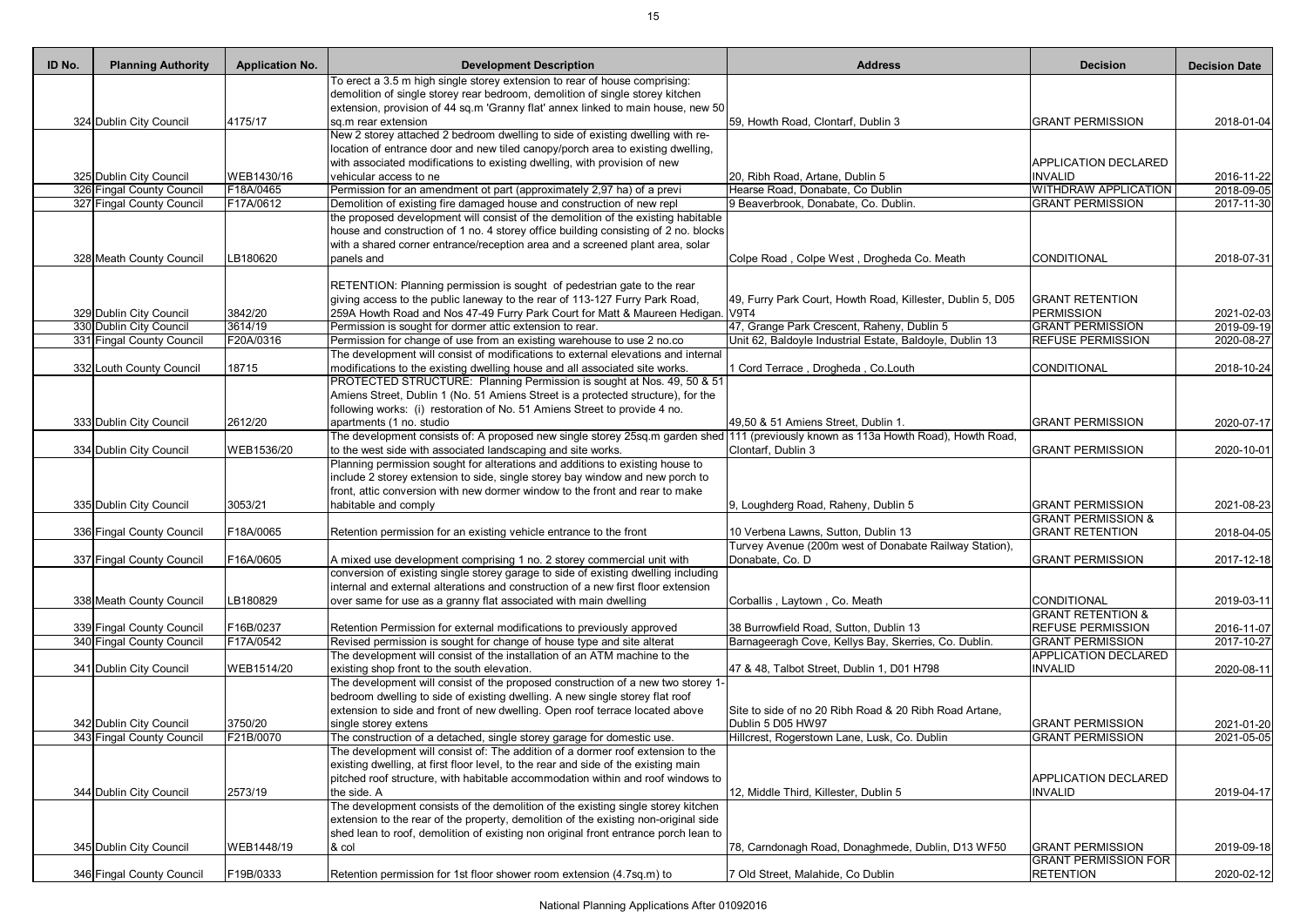| ID No. | <b>Planning Authority</b>                              | <b>Application No.</b> | <b>Development Description</b>                                                                                                                                                                                                                                          | <b>Address</b>                                                                                | <b>Decision</b>                                    | <b>Decision Date</b>     |
|--------|--------------------------------------------------------|------------------------|-------------------------------------------------------------------------------------------------------------------------------------------------------------------------------------------------------------------------------------------------------------------------|-----------------------------------------------------------------------------------------------|----------------------------------------------------|--------------------------|
|        | 347 Fingal County Council                              | F19A/0593              | Retention of a single-storey building to the rear of existing two-stor                                                                                                                                                                                                  | Sunshine House, Church Street, Balbriggan, Co Dublin                                          | <b>GRANT PERMISSION FOR</b><br><b>RETENTION</b>    | 2020-08-19               |
|        |                                                        |                        | Permission for the development of A) The partial demolition of existing boundary                                                                                                                                                                                        |                                                                                               |                                                    |                          |
|        | 348 Dublin City Council                                | 4531/19                | wall facing the adjacent lane way. B) The construction of 1 no. new two<br>bedroom, two storey dwelling. C) The provision of 1 no. new parking space and<br>bin store. D) All                                                                                           | 71, Collins Avenue East, Donnycarney, Dublin 5                                                | <b>REFUSE PERMISSION</b>                           | 2020-03-03               |
|        | 349 Dublin City Council                                | 2802/17                | The development will consist of a detached dwelling house, ground floor over<br>basement, positioned to the rear of existing dwelling at 20 Howth Road with<br>vehicular access via Crescent House car park and pedestrian access via<br>Crescent Place. The developmen | 20, Howth Road, Clontarf, Dublin 3                                                            | <b>GRANT PERMISSION</b>                            | 2017-11-23               |
|        |                                                        |                        | Proposed conversion of an existing detached garage to rere, together with a                                                                                                                                                                                             |                                                                                               |                                                    |                          |
|        |                                                        |                        | single-storey extension to North side of existing dwelling to form ancillary family                                                                                                                                                                                     |                                                                                               |                                                    |                          |
|        | 350 Dublin City Council                                | WEB1119/19             | accommodation.                                                                                                                                                                                                                                                          | 259A, Howth Road, Dublin 5                                                                    | <b>GRANT PERMISSION</b>                            | 2019-04-24               |
|        | 351 Fingal County Council                              | F17A/0042              |                                                                                                                                                                                                                                                                         |                                                                                               | <b>GRANT PERMISSION FOR</b><br><b>RETENTION</b>    | 2017-03-15               |
|        | 352 Fingal County Council                              | F18A/0760              | The retention of an existing single storey entrance porch with a store<br>For new single-storey dwellinghouse accessed via existing entrance, ne                                                                                                                        | 28 Tramway Court, Sutton, Dublin 13.<br>Ballykea, Skerries, Co Dublin                         | <b>REFUSE PERMISSION</b>                           | 2019-02-25               |
|        | 353 Dublin City Council                                | WEB1134/21             | Proposed demolition of existing single extension to rear and proposed<br>construction of a new partial single storey, partial two storey extension to the<br>rear and new rooflight to rear of main roof with associated internal modifications<br>and site works.      | 32, Moy Elta Road, East Wall, Dublin 3                                                        | <b>GRANT PERMISSION</b>                            | 2021-06-23               |
|        | 354 Dublin City Council                                | WEB1090/19             | The demolition of existing rear ground floor extension, the construction of a rear<br>extension at ground and first floor level, including new windows to the rear and<br>side elevation of existing and proposed dwelling, and all other associated<br>renovation and  | 16, West Road, East Wall, Dublin 3, D03 K288                                                  | <b>GRANT PERMISSION</b>                            | 2019-04-15               |
|        |                                                        |                        | A kitchen/ bedroom two-storey extension to the rear and all associated site                                                                                                                                                                                             |                                                                                               |                                                    |                          |
|        | 355 Dublin City Council                                | 2060/21                | works.                                                                                                                                                                                                                                                                  | 40, Lein Gardens, Raheny, Dublin 5                                                            | <b>GRANT PERMISSION</b>                            | 2021-03-16               |
|        | 356 Fingal County Council<br>357 Fingal County Council | F21A/0193<br>F18A/0267 | Permission to construct a detached log cabin with pitched roof over to<br>Construction of two number ground level industrial buildings                                                                                                                                  | Taobh Coille, 21a Claremont Road, Howth, Co Dublin<br>Claremont, West Pier, Howth, Co. Dublin | <b>GRANT PERMISSION</b><br><b>GRANT PERMISSION</b> | 2021-06-01<br>2018-10-03 |
|        | 358 Fingal County Council                              | F20A/0175              | Demolition of existing kitchen garage and outhouses at rear, revamp of                                                                                                                                                                                                  | 33 The Bawn, Malahide, Co Dublin                                                              | <b>GRANT PERMISSION</b>                            | 2020-09-21               |
|        | 359 Louth County Council                               | 19238                  | Permission for a new single storey extension to the rear and a new first floor<br>extension to the side of the existing dwelling house, along with all associated site<br>and drainage works.                                                                           | 100 Maple Drive, Drogheda, Co Louth                                                           | CONDITIONAL                                        | 2019-05-10               |
|        | 360 Dublin City Council                                | 3757/16                | The conversion of attic space to storage space with dormer window to the north<br>facing roof elevation and 3 No. roof lights to the rear roof elevation with all the<br>associated internal alterations.                                                               | 52, Brookwood Crescent, Artane, Dublin 5                                                      | <b>APPLICATION DECLARED</b><br><b>INVALID</b>      | 2016-09-29               |
|        | 361 Dublin City Council                                | 2370/17                | For the conversion of and extension to existing two storey ancillary<br>office/storage building to provide staff and trainee visitor canteen at ground floor<br>level and seminar/training facility with additional toilet accommodation at first<br>floor level at th  | Davies, Plumbing and Heating Suppliers, 150 Harmonstown<br>Road, Raheny, Dublin 5             | <b>GRANT PERMISSION</b>                            | 2017-04-25               |
|        |                                                        |                        |                                                                                                                                                                                                                                                                         | Station Road, Portmarnock in the townland of Portmarnock,                                     | <b>GRANT PERMISSION FOR</b>                        |                          |
|        | 362 Fingal County Council                              | F18A/0324              | Retention permission (for a period of 3 years) of 1 no. advertising V-                                                                                                                                                                                                  | Co Dublin                                                                                     | <b>RETENTION</b>                                   | 2018-08-03               |
|        | 363 Fingal County Council                              | F20B/0112              | Proposed increased ridge height to provide first floor accommodation o                                                                                                                                                                                                  | 8 Ashleigh Lawn, Malahide, Co Dublin, K36 TW96                                                | <b>GRANT PERMISSION</b>                            | 2020-07-20               |
|        | 364 Fingal County Council                              | F19A/0643              | Permisson for the partial demolition of the existing derelict structur<br>Planning permission for internal modifications and single storey extension (60.5                                                                                                              | Bedford House, Church Street, Balbriggan, Co Dublin                                           | <b>GRANT PERMISSION</b>                            | 2020-09-07               |
|        | 365 Dublin City Council                                | 2175/18                | sq.m.) with mono-pitch roof to side and rear of the semi-detached house.                                                                                                                                                                                                | 30, Hollybrook Grove, Clontarf, Dublin 3                                                      | <b>GRANT PERMISSION</b>                            | 2018-03-26               |
|        | 366 Fingal County Council                              | F18B/0120              | Works to existing semi-detached dwelling to include:                                                                                                                                                                                                                    | 35 St. Margaret's Road, Malahide, Co. Dublin, K36 D868                                        | <b>GRANT PERMISSION</b>                            | 2018-07-05               |
|        | 367 Fingal County Council                              | F18B/0210              | (a) Demolition of existing kitchen/study extension at north side                                                                                                                                                                                                        | 40 Dublin Road, Skerries, Co. Dublin.                                                         | <b>GRANT PERMISSION</b>                            | 2018-09-18               |
|        | 368 Meath County Council                               | 21166                  | development will consist of 1 no. Two storey 2 bed Terraced House with private<br>open space including new boundary wall fence and all associated works and<br>services. The proposed development will also consist of relocation of existing<br>pedestrian access at t | 70 Alverno Heights, Laytown, Co. Meath                                                        | CONDITIONAL                                        | 2021-03-24               |
|        | 369 Louth County Council                               | 2131                   | Permission for (1) to construct new single storey extension to side and rear of<br>existing house; (2) to create new window opening to side of existing house at<br>ground floor level; (3) to apply napped plaster render finish to entire existing<br>house together  | 13 Foxhill, Wheaton Hall, Drogheda Co Louth                                                   | CONDITIONAL                                        | 2021-03-04               |
|        | 370 Dublin City Council                                | 3751/17                | The proposed development will incorporate<br>(a) Dormer extension to the rear and new pitched roof extension to side of the<br>house incorporating an associated extension at ground floor level.<br>(b) Elevational alterations including new exterior finishes, win   | 47, The Demesne, Killester, Dublin 5                                                          | <b>GRANT PERMISSION</b>                            | 2017-10-24               |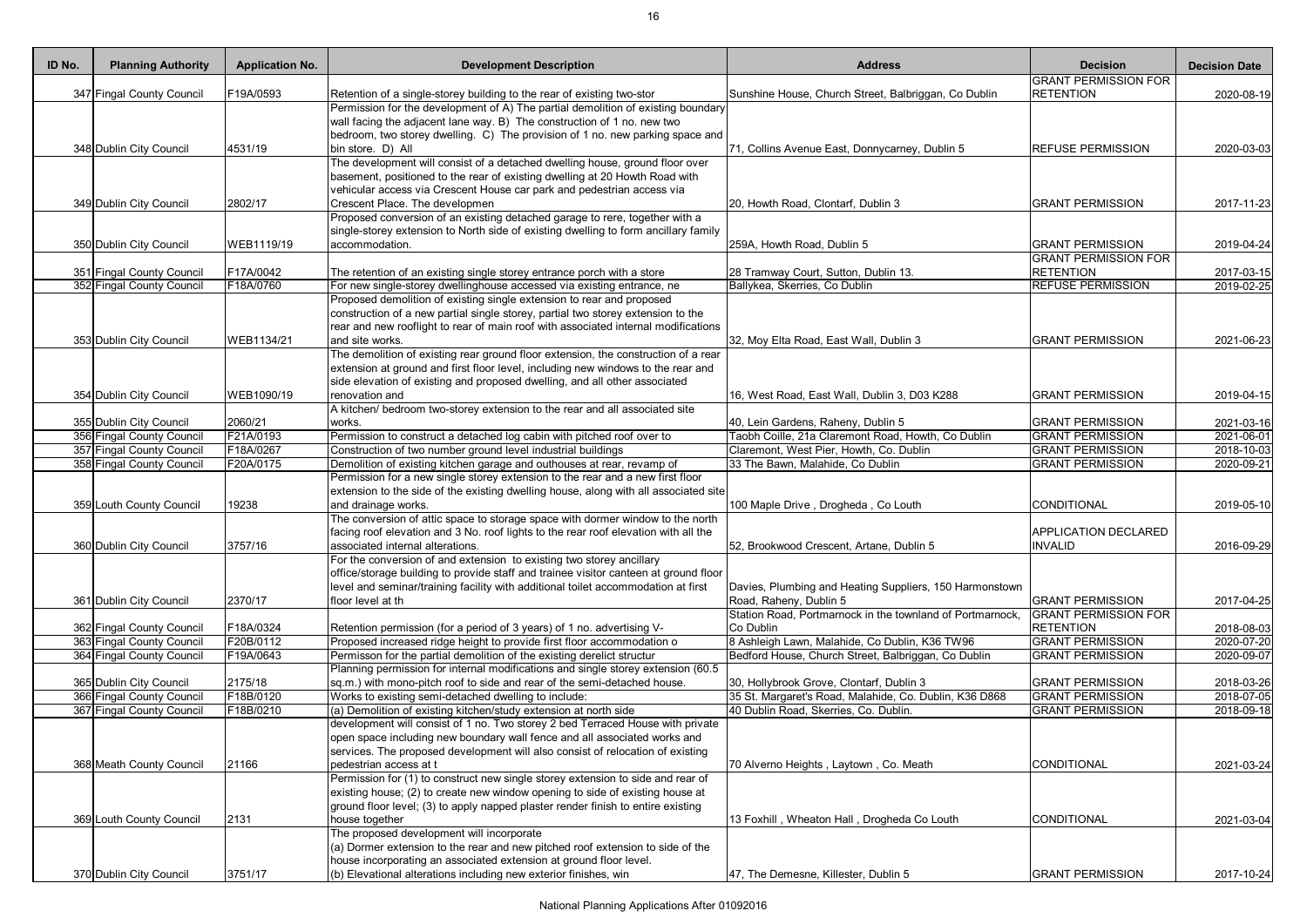| ID No. | <b>Planning Authority</b>                              | <b>Application No.</b> | <b>Development Description</b>                                                                                                                 | <b>Address</b>                                                                                                   | <b>Decision</b>                                        | <b>Decision Date</b>                   |
|--------|--------------------------------------------------------|------------------------|------------------------------------------------------------------------------------------------------------------------------------------------|------------------------------------------------------------------------------------------------------------------|--------------------------------------------------------|----------------------------------------|
|        |                                                        |                        | RETENTION: Retention permission for a ground floor side extension (42 sq.m)                                                                    |                                                                                                                  |                                                        |                                        |
|        |                                                        |                        | as constructed to existing 2 storey semi-detached dwelling, consisting of a new                                                                |                                                                                                                  |                                                        |                                        |
|        |                                                        |                        | kitchen / family room and utility room on the footprint of existing garage &                                                                   |                                                                                                                  | <b>GRANT RETENTION</b>                                 |                                        |
|        | 371 Dublin City Council                                | WEB1081/18             | outhouses, alterations                                                                                                                         | 2, Furry Park Road, Killester, Dublin 5                                                                          | <b>PERMISSION</b>                                      | 2018-04-13                             |
|        |                                                        |                        | Planning permission for 1. To replace the existing hip with side gable 2. To                                                                   |                                                                                                                  |                                                        |                                        |
|        |                                                        |                        | increase the existing ridge line to match the adjoining property. 3. To raise the                                                              |                                                                                                                  |                                                        |                                        |
|        |                                                        |                        | existing soffit level to front elevation to match the adjoining property. 4. To                                                                |                                                                                                                  |                                                        |                                        |
|        | 372 Dublin City Council                                | 2041/19<br>F19A/0057   | construct a fir                                                                                                                                | 65, Ashbrook, Clontarf, Dublin 3                                                                                 | <b>GRANT PERMISSION</b><br><b>WITHDRAW APPLICATION</b> | 2019-03-04<br>$\overline{20}$ 19-02-21 |
|        | 373 Fingal County Council<br>374 Fingal County Council | F20B/0014              | (a) Widening of the existing vehicular entrance; (b) part demolition<br>(i) Extension of 3.2 sqm to side of existing dwelling and (ii) Extensi | Ketelby, 40 Howth Road, Sutton, Dublin 13, D13 C3F2<br>36 The Vale, Skerries Rock, Skerries, Co Dublin, K34 YD58 | <b>GRANT PERMISSION</b>                                |                                        |
|        |                                                        |                        | Planning permission is sought for the change of use of existing single storey                                                                  |                                                                                                                  |                                                        | 2020-04-24                             |
|        | 375 Dublin City Council                                | 3839/16                | building from Off-Licence to Take-Away, including new signage.                                                                                 | 46, Brookwood Rise, Artane, Dublin 5                                                                             | <b>REFUSE PERMISSION</b>                               | 2016-11-22                             |
|        |                                                        |                        | Construction of a new flat roof single storey extension to the rear, covered                                                                   |                                                                                                                  |                                                        |                                        |
|        |                                                        |                        | external courtyard area to rear, 4 no. dormer roof extension at roof level to                                                                  |                                                                                                                  |                                                        |                                        |
|        |                                                        |                        | existing attic space, removal of existing chimney to rear elevation, minor internal                                                            |                                                                                                                  | APPLICATION DECLARED                                   |                                        |
|        | 376 Dublin City Council                                | 4794/19                | alterations, al                                                                                                                                | The Presbytery', No.287, Howth Road, Killester, Dublin 5                                                         | <b>INVALID</b>                                         | 2020-01-13                             |
|        |                                                        |                        | Applying for Planning Permission for Demolition of existing single storey                                                                      |                                                                                                                  |                                                        |                                        |
|        |                                                        |                        | extension and construction of new single storey 33sqm extension to rear                                                                        |                                                                                                                  |                                                        |                                        |
|        |                                                        |                        | including internal and external alterations, new canopy to front elevation and                                                                 |                                                                                                                  |                                                        |                                        |
|        | 377 Dublin City Council                                | WEB1451/21             | associated site works.                                                                                                                         | 47, Ennafort Road, Raheny, Dublin 5                                                                              | <b>GRANT PERMISSION</b>                                | 2021-06-18                             |
|        |                                                        |                        | Planning permission is sought for a development consisting of 28 one bedroom,                                                                  |                                                                                                                  |                                                        |                                        |
|        |                                                        |                        | 97 two bedroom and 14 three bedroom apartments with ancillary common                                                                           |                                                                                                                  |                                                        |                                        |
|        |                                                        |                        | facilities including meeting rooms, gym, cycle park, concierge, entrance                                                                       |                                                                                                                  |                                                        |                                        |
|        | 378 Dublin City Council                                | 3634/16                | courtyard and roof gardens; 5 reta                                                                                                             | Block 17, Station Square, Clongriffin, Dublin 13                                                                 | <b>GRANT PERMISSION</b>                                | 2017-05-23                             |
|        | 379 Fingal County Council                              | F16B/0345              | Demolition of the existing single sotrey extensions and outhouses to t                                                                         | 52 Strand Road, Baldoyle, Dublin 13.                                                                             | <b>GRANT PERMISSION</b>                                | 2017-02-16                             |
|        |                                                        |                        |                                                                                                                                                | 0.0861. Ha. site, Ashwood Hall, Back Road, Malahide,                                                             |                                                        |                                        |
|        | 380 Fingal County Council                              | F19A/0580              | Permission for a) Construction of a 288sq.m. part two storey, part si                                                                          | County Dublin                                                                                                    | <b>GRANT PERMISSION</b>                                | 2020-02-05                             |
|        |                                                        |                        | Permission to remove a section of the existing railing to form off-street parking                                                              |                                                                                                                  |                                                        |                                        |
|        |                                                        |                        | in the front garden and to form a vehicular access from the public road including                                                              |                                                                                                                  |                                                        |                                        |
|        |                                                        |                        | the realignment of the public footpath. Significant Further information lodged                                                                 |                                                                                                                  |                                                        |                                        |
|        | 381 Louth County Council                               | 1783                   | 13/04/17. T                                                                                                                                    | 16 Lagavoureen Park, Drogheda, Co Louth                                                                          | CONDITIONAL                                            | 2017-05-05                             |
|        |                                                        |                        | Construction of 2 no. 3-storey dwelling houses, creation of parking areas and all                                                              |                                                                                                                  |                                                        |                                        |
|        |                                                        |                        | ancillary works including the demolition of existing single storey buildings and                                                               |                                                                                                                  |                                                        |                                        |
|        | 382 Dublin City Council                                | 3738/17                | walls to the side and rear of the semi-detached house.                                                                                         | 12, Strangford Gardens, East Wall, Dublin 3                                                                      | <b>REFUSE PERMISSION</b>                               | 2017-10-23                             |
|        |                                                        |                        | Permission for the construction of an extension to the side with an apex roof to                                                               |                                                                                                                  |                                                        |                                        |
|        |                                                        |                        | side to include access to a conversion of the existing attic with dormer windows                                                               |                                                                                                                  |                                                        |                                        |
|        |                                                        |                        | to the rear, amendments to front elevation window layout, with associated site                                                                 |                                                                                                                  |                                                        |                                        |
|        | 383 Dublin City Council                                | 4030/16                | works to incl                                                                                                                                  | 53, The Demesne, Killester, Dublin 5                                                                             | <b>GRANT PERMISSION</b>                                | 2016-12-13                             |
|        |                                                        |                        | Planning permission for change of use from single storey childcare facility to                                                                 |                                                                                                                  |                                                        |                                        |
|        |                                                        |                        | neighbourhood convenience store with ancillary storage, including removal of                                                                   |                                                                                                                  |                                                        |                                        |
|        | 384 Dublin City Council                                | 2684/21                | part of front boundary wall.                                                                                                                   | 11, Station Road, Raheny, Dublin 5                                                                               | <b>GRANT PERMISSION</b>                                | 2021-09-01                             |
|        | 385 Fingal County Council                              | F17A/0558              | Demolish existing dwelling and construct 2 no. semi-detached dwellings                                                                         | 151 Howth Road, Sutton, Dublin 13                                                                                | <b>GRANT PERMISSION</b>                                | 2018-02-22                             |
|        |                                                        |                        |                                                                                                                                                | No. 19 and Apartment 19A Old Street, Malahide, Co. Dublin,                                                       | <b>REQUEST ADDITIONAL</b>                              |                                        |
|        | 386 Fingal County Council                              | F20A/0074              | A change of use from parking to restaurant at rear; change of use from                                                                         | K36 AE95.                                                                                                        | <b>INFORMATION</b>                                     | 2020-04-09                             |
|        | 387 Fingal County Council                              | F20B/0194              | Permission for proposed single storey sunroom, (15.95 sq.m. gross) to                                                                          | 85A Hampton Cove, Balbriggan, Co Dublin                                                                          | <b>GRANT PERMISSION</b>                                | 2020-10-07                             |
|        |                                                        |                        | The development will consist of alterations to existing semi-detached dwelling                                                                 |                                                                                                                  |                                                        |                                        |
|        |                                                        |                        | including (1) Upgrading of existing porch and dormer; (2) Alterations to porch                                                                 |                                                                                                                  |                                                        |                                        |
|        |                                                        |                        | fenestration; (3) New dormer to rear 9m2; (4) Upgrading of windows; (5) New                                                                    |                                                                                                                  |                                                        |                                        |
|        | 388 Dublin City Council                                | 3686/18                | ground floo                                                                                                                                    | 36, Middle Third, Killester, Dublin 5                                                                            | <b>GRANT PERMISSION</b>                                | 2018-10-01                             |
|        |                                                        |                        | Permission for the construction of a two storey detached dwelling consisting of                                                                |                                                                                                                  |                                                        |                                        |
|        |                                                        |                        | ground floor over basement, including 3m x 6m pool, garage parking for 2 no.                                                                   |                                                                                                                  |                                                        |                                        |
|        |                                                        |                        | cars, accessed utilising existing vehicular access to Hollybrook Park through                                                                  |                                                                                                                  | APPLICATION DECLARED                                   |                                        |
|        | 389 Dublin City Council                                | 3439/21                | archway of existing                                                                                                                            | Rear of 18, Hollybrook Park, Clontarf, Dublin 3                                                                  | <b>INVALID</b>                                         | 2021-09-09                             |
|        | 390 Fingal County Council                              | F18A/0264              | 1/ Demolition of existing garage, 2/ Construction of 2 no. detached do                                                                         | Ballisk, Donabate, Co. Dublin.                                                                                   | <b>GRANT PERMISSION</b>                                | 2018-11-09                             |
|        | 391 Fingal County Council                              | F19A/0499              | To build new four bedroom dormer bungalow with wast-water treatment sy                                                                         | Bramble Lodge, Tyrellstown, Lusk, Co Dublin                                                                      | <b>REFUSE PERMISSION</b>                               | 2019-12-11                             |
|        |                                                        |                        | The development will consist of a safety enhancement to the gas network                                                                        |                                                                                                                  |                                                        |                                        |
|        |                                                        |                        | comprising of a free standing vent stack (overall height up to 3.5m to tip of vent                                                             | Site located on the footpath on the south west side of cross                                                     |                                                        |                                        |
|        |                                                        |                        | stack) to an existing and associated underground district regulating installation                                                              | roads of Abbeyfield and Middle Third, north west of 34                                                           |                                                        |                                        |
|        | 392 Dublin City Council                                | 3519/17                | (DRI) including                                                                                                                                | Middle Third, Killester, Dublin 5                                                                                | <b>GRANT PERMISSION</b>                                | 2017-09-20                             |
|        |                                                        |                        |                                                                                                                                                |                                                                                                                  |                                                        |                                        |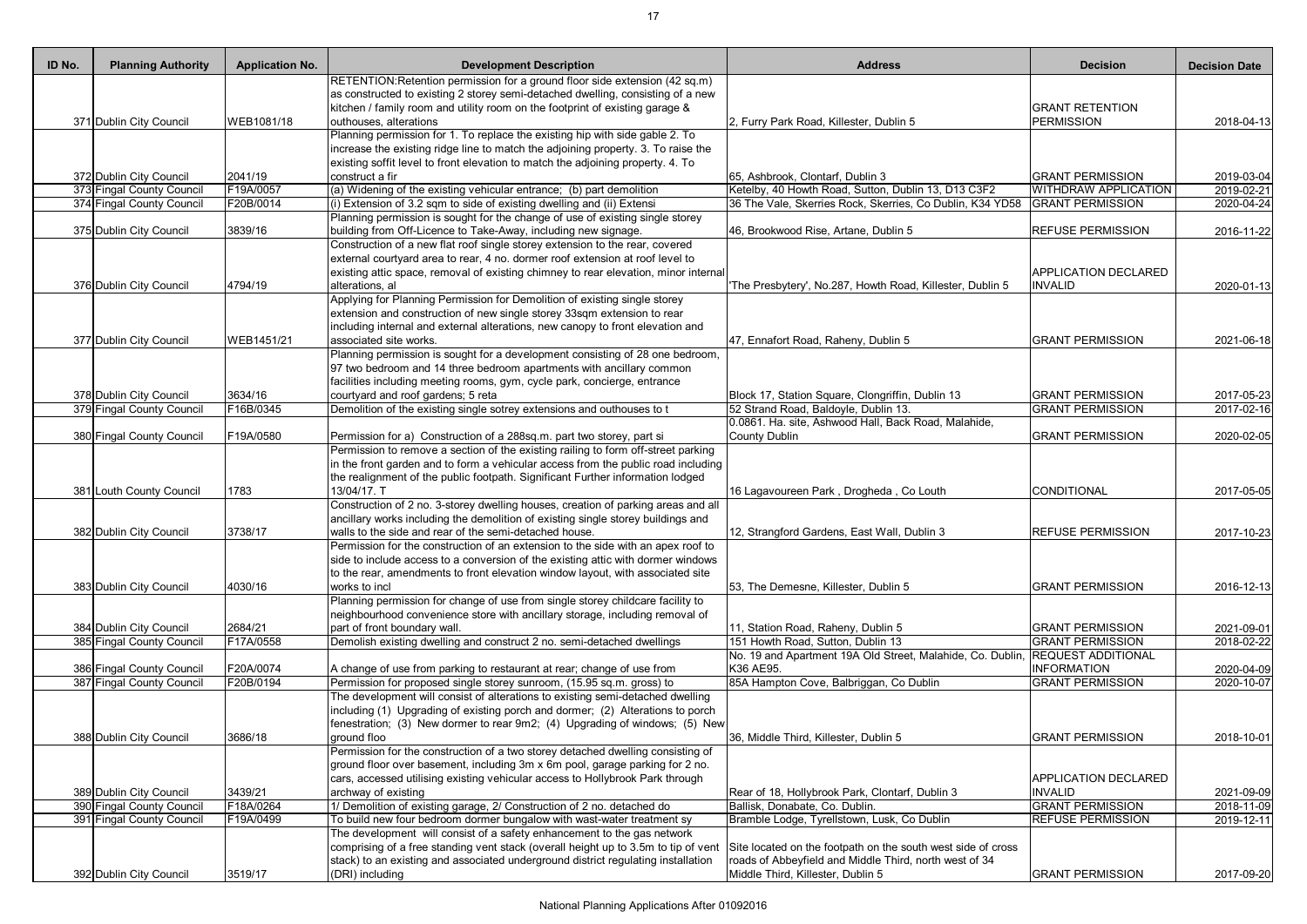| ID No. | <b>Planning Authority</b> | <b>Application No.</b> | <b>Development Description</b>                                                      | <b>Address</b>                                                               | <b>Decision</b>               | <b>Decision Date</b> |
|--------|---------------------------|------------------------|-------------------------------------------------------------------------------------|------------------------------------------------------------------------------|-------------------------------|----------------------|
|        |                           |                        | PERMISSION & RETENTION: Planning permission is sought for retention of an           |                                                                              |                               |                      |
|        |                           |                        | attic/storage conversion with dormer roof and rooflights to rear, minor alterations |                                                                              |                               |                      |
|        |                           |                        | to existing bay window and first floor window to front elevation, demolition of     |                                                                              | <b>GRANT PERMISSION AND</b>   |                      |
|        | 393 Dublin City Council   | 2784/20                | existing single                                                                     | 106 Grange Park Road, Raheny, Dublin 5, D05 WK80                             | <b>RETENTION PERMISSION</b>   | 2020-07-27           |
|        | 394 Fingal County Council | F17B/0275              | Permission to replace the existing conservatory at the rear, erecting               | 55 Strand Road, Baldoyle, Dublin 13                                          | <b>GRANT PERMISSION</b>       | 2018-01-17           |
|        | 395 Fingal County Council | F18B/0030              | New single storey first floor extension over the existing single store              | 48 Burrowfield Road, Dublin 13                                               | <b>GRANT PERMISSION</b>       | 2018-04-09           |
|        |                           |                        | Planning permission for a material change of use from previously approved           |                                                                              |                               |                      |
|        |                           |                        | retail use to use as a gymnasium with associated ancillary facilities, to include   |                                                                              | <b>APPLICATION DECLARED</b>   |                      |
|        | 396 Dublin City Council   | 3235/17                | the fit out of same and provision of new external signage at the ground floor.      | 110 - 114, Amiens Street, Dublin 1                                           | <b>INVALID</b>                | 2017-07-03           |
|        |                           |                        | 1. Modifications to existing vehicular access exiting onto Rathmore Park,           |                                                                              |                               |                      |
|        |                           |                        | Raheny, Dublin 5;                                                                   |                                                                              |                               |                      |
|        |                           |                        | 2. A new porch entrance to front of dwelling.                                       |                                                                              |                               |                      |
|        |                           |                        | 3. A new single storey side extension to consist of a kitchen dining area.          |                                                                              |                               |                      |
|        | 397 Dublin City Council   | 3509/17                | 4. Internal remodel of walls at ground                                              | 59, Rathmore Park, Raheny, Dublin 5                                          | <b>GRANT PERMISSION</b>       | 2017-09-15           |
|        |                           |                        | The development will consist of the construction of a new 2 storey dwelling         |                                                                              |                               |                      |
|        |                           |                        | house and associated site works and services adjacent to the existing house at      |                                                                              |                               |                      |
|        |                           |                        | this address. The development will include the provision of new site entrances      |                                                                              |                               |                      |
|        | 398 Dublin City Council   | WEB1296/19             | from Foxfield Height                                                                | 74, Foxfield Road, Raheny, Dublin 5                                          | <b>GRANT PERMISSION</b>       | 2019-07-11           |
|        | 399 Fingal County Council | F17A/0369              | Change of use from commercial premises to self contained residential u              | 6 Linnen Court, Georges Hill, Balbriggan, Co. Dublin.                        | <b>REFUSE PERMISSION</b>      | 2017-08-23           |
|        |                           |                        | Permission for development that will consist of demolition of existing side         |                                                                              |                               |                      |
|        |                           |                        | extension to dwelling house, construction of new two storey side extension,         |                                                                              |                               |                      |
|        |                           |                        | construction of new first floor rear extension. *Further Information received on    |                                                                              |                               |                      |
|        | 400 Louth County Council  | 21769                  | 06/09/2021*                                                                         | 28 Maple Drive, Drogheda Co Louth                                            | N/A                           |                      |
|        |                           |                        | Planning permission is sought consisting of the following proposed works: (1)       |                                                                              |                               |                      |
|        |                           |                        | demolish existing domestic garage in rear garden of 11 Howth Road and erect         |                                                                              |                               |                      |
|        |                           |                        | new two storey mews house with access from Charlemont Lane (2) provide off          |                                                                              |                               |                      |
|        | 401 Dublin City Council   | 2229/17                | street parking in new fro                                                           | Charlemont Lane, Rear of 11 Howth Road, Clontarf, Dublin 3 REFUSE PERMISSION |                               | 2017-04-05           |
|        |                           |                        | RETENTION: Retention permission is sought for the vehicular entrance onto           |                                                                              |                               |                      |
|        |                           |                        | Ennafort Road and the retention of amendments to the existing vehicular             |                                                                              | <b>GRANT RETENTION</b>        |                      |
|        | 402 Dublin City Council   | WEB1278/18             | entrance to form a pedestrian entrance and all ancillary site works.                | 65, Ennafort Road, Raheny, Dublin 5                                          | <b>PERMISSION</b>             | 2018-08-03           |
|        |                           |                        | Planning permission is sought for a) Widening of existing vehicular access. b)      |                                                                              |                               |                      |
|        |                           |                        | Conversion of garage to living accommodation. c) Construction of a first-floor      |                                                                              |                               |                      |
|        | 403 Dublin City Council   | 2038/19                | extension at the side. d) New rooflights to the rear. All ancillary works.          | 4, Brookwood Glen, Killester, Dublin 5                                       | <b>GRANT PERMISSION</b>       | 2019-03-04           |
|        |                           |                        |                                                                                     | 'Harbour View House', Church Street, Howth, Co Dublin, D13                   |                               |                      |
|        | 404 Fingal County Council | F18B/0232              | Construction of a new 6.5 meter high stepped retaining wall set back f              | IEY20                                                                        | <b>GRANT PERMISSION</b>       | 2018-12-14           |
|        |                           |                        |                                                                                     |                                                                              | <b>GRANT PERMISSION &amp;</b> |                      |
|        | 405 Fingal County Council | F20B/0080              | Retention and completion of alterations and extension to my existing d              | 39 St. Margaret's Road, Malahide, Co. Dublin, K36 D292                       | <b>GRANT RETENTION</b>        | 2020-07-07           |
|        |                           |                        | The development will consist of creating a vehicular access to the front of the     |                                                                              |                               |                      |
|        |                           |                        | site, exiting on to the Demesne and also the removal of the current vehicular       |                                                                              |                               |                      |
|        |                           |                        | access at the front corner of the site which exists on to the corner of the         |                                                                              |                               |                      |
|        | 406 Dublin City Council   | 2696/18                | Demesne and the pu                                                                  | 26, The Demesne, Killester, Dublin 5                                         | <b>GRANT PERMISSION</b>       | 2018-06-01           |
|        |                           |                        | The development will consist of the replacement of the existing telephone kiosks    |                                                                              |                               |                      |
|        |                           |                        | with a new Telephone Kiosk with integral communication unit and a                   |                                                                              |                               |                      |
|        |                           |                        | 1.53sq.metre digital advertising display. The proposed structure has an overall     | On the public footpath at Howth Road, Killester, (west of                    |                               |                      |
|        | 407 Dublin City Council   | 4387/19                | height 2.43m, a depth of 0.                                                         | junction with Castle Avenue), Dublin 5                                       | <b>GRANT PERMISSION</b>       | 2020-01-09           |
|        | 408 Fingal County Council | F20B/0079              | Conversion of attic to storage including changing the existing hipped               | 47 Verbena Avenue, Sutton, Dublin 13, D13 V078.                              | <b>GRANT PERMISSION</b>       | 2020-07-02           |
|        | 409 Fingal County Council | F17A/0410              | A new single storey extension to infill existing lobby and internal/ex              | Brass Monkey, 12 West Pier, Howth, Co. Dublin.                               | <b>GRANT PERMISSION</b>       | 2017-08-30           |
|        |                           |                        | Planning Permission Notice for a Mural on 11-13 Stoney Road, Dublin 3. Stoney       |                                                                              |                               |                      |
|        |                           |                        | Road Press intends to apply for permission for development at a site, which         |                                                                              |                               |                      |
|        |                           |                        | generally comprises a section of wall external to Stoney Road Press (11 - 13        | Stoney Road Press, 11-13 Stoney Road, North Strand,                          | <b>APPLICATION DECLARED</b>   |                      |
|        | 410 Dublin City Council   | WEB1361/21             | Stoney Road, North Str                                                              | Dublin 3, D03 K651                                                           | <b>INVALID</b>                | 2021-04-12           |
|        |                           |                        | The construction of a single storey entrance porch and bedroom extension to the     |                                                                              |                               |                      |
|        |                           |                        | front elevation. A two storey extension to the side/rear elevations comprising      |                                                                              |                               |                      |
|        |                           |                        | accessible bathroom/utility room and stair alterations at ground floor level and a  |                                                                              | <b>APPLICATION DECLARED</b>   |                      |
|        | 411 Dublin City Council   | WEB1267/19             | new first fl                                                                        | 26, Middle Third, Dublin 5, D05 YD81                                         | <b>INVALID</b>                | 2019-05-09           |
|        |                           |                        | Permission to (1) convert existing garage at ground floor to family room with new   |                                                                              |                               |                      |
|        |                           |                        | pitched roof over, (2) single storey extension at ground floor to rear, (3) attic   |                                                                              |                               |                      |
|        |                           |                        | conversion with new flat roof dormer and window to rear and new dormer with         |                                                                              |                               |                      |
|        | 412 Dublin City Council   | 2853/21                | window to side                                                                      | 19, Cedar Walk, Raheny, Dublin 5                                             | <b>GRANT PERMISSION</b>       | 2021-07-23           |

| <b>Address</b>                                                                               | <b>Decision</b>                                     | <b>Decision Date</b>     |
|----------------------------------------------------------------------------------------------|-----------------------------------------------------|--------------------------|
|                                                                                              |                                                     |                          |
|                                                                                              | <b>GRANT PERMISSION AND</b>                         |                          |
| 106 Grange Park Road, Raheny, Dublin 5, D05 WK80                                             | <b>RETENTION PERMISSION</b>                         | 2020-07-27               |
| 55 Strand Road, Baldoyle, Dublin 13                                                          | <b>GRANT PERMISSION</b>                             | 2018-01-17               |
| 48 Burrowfield Road, Dublin 13                                                               | <b>GRANT PERMISSION</b>                             | 2018-04-09               |
|                                                                                              | <b>APPLICATION DECLARED</b>                         |                          |
| 110 - 114, Amiens Street, Dublin 1                                                           | <b>INVALID</b>                                      | 2017-07-03               |
|                                                                                              |                                                     |                          |
|                                                                                              |                                                     |                          |
|                                                                                              |                                                     |                          |
| 59, Rathmore Park, Raheny, Dublin 5                                                          | <b>GRANT PERMISSION</b>                             | 2017-09-15               |
|                                                                                              |                                                     |                          |
|                                                                                              |                                                     |                          |
|                                                                                              |                                                     |                          |
| 74, Foxfield Road, Raheny, Dublin 5<br>6 Linnen Court, Georges Hill, Balbriggan, Co. Dublin. | <b>GRANT PERMISSION</b><br><b>REFUSE PERMISSION</b> | 2019-07-11<br>2017-08-23 |
|                                                                                              |                                                     |                          |
|                                                                                              |                                                     |                          |
|                                                                                              |                                                     |                          |
| 28 Maple Drive, Drogheda Co Louth                                                            | N/A                                                 |                          |
|                                                                                              |                                                     |                          |
|                                                                                              |                                                     |                          |
| Charlemont Lane, Rear of 11 Howth Road, Clontarf, Dublin 3 REFUSE PERMISSION                 |                                                     | 2017-04-05               |
|                                                                                              |                                                     |                          |
| 65, Ennafort Road, Raheny, Dublin 5                                                          | <b>GRANT RETENTION</b><br><b>PERMISSION</b>         | 2018-08-03               |
|                                                                                              |                                                     |                          |
|                                                                                              |                                                     |                          |
| 4, Brookwood Glen, Killester, Dublin 5                                                       | <b>GRANT PERMISSION</b>                             | 2019-03-04               |
| 'Harbour View House', Church Street, Howth, Co Dublin, D13<br><b>EY20</b>                    | <b>GRANT PERMISSION</b>                             | 2018-12-14               |
|                                                                                              | <b>GRANT PERMISSION &amp;</b>                       |                          |
| 39 St. Margaret's Road, Malahide, Co. Dublin, K36 D292                                       | <b>GRANT RETENTION</b>                              | 2020-07-07               |
|                                                                                              |                                                     |                          |
|                                                                                              |                                                     |                          |
| 26, The Demesne, Killester, Dublin 5                                                         | <b>GRANT PERMISSION</b>                             | 2018-06-01               |
|                                                                                              |                                                     |                          |
|                                                                                              |                                                     |                          |
| On the public footpath at Howth Road, Killester, (west of                                    |                                                     |                          |
| junction with Castle Avenue), Dublin 5<br>47 Verbena Avenue, Sutton, Dublin 13, D13 V078.    | <b>GRANT PERMISSION</b><br><b>GRANT PERMISSION</b>  | 2020-01-09<br>2020-07-02 |
| Brass Monkey, 12 West Pier, Howth, Co. Dublin.                                               | <b>GRANT PERMISSION</b>                             | 2017-08-30               |
|                                                                                              |                                                     |                          |
|                                                                                              |                                                     |                          |
| Stoney Road Press, 11-13 Stoney Road, North Strand,                                          | <b>APPLICATION DECLARED</b><br><b>INVALID</b>       |                          |
| Dublin 3, D03 K651                                                                           |                                                     | 2021-04-12               |
|                                                                                              |                                                     |                          |
|                                                                                              | <b>APPLICATION DECLARED</b>                         |                          |
| 26, Middle Third, Dublin 5, D05 YD81                                                         | <b>INVALID</b>                                      | 2019-05-09               |
|                                                                                              |                                                     |                          |
|                                                                                              |                                                     |                          |
| 19, Cedar Walk, Raheny, Dublin 5                                                             | <b>GRANT PERMISSION</b>                             | 2021-07-23               |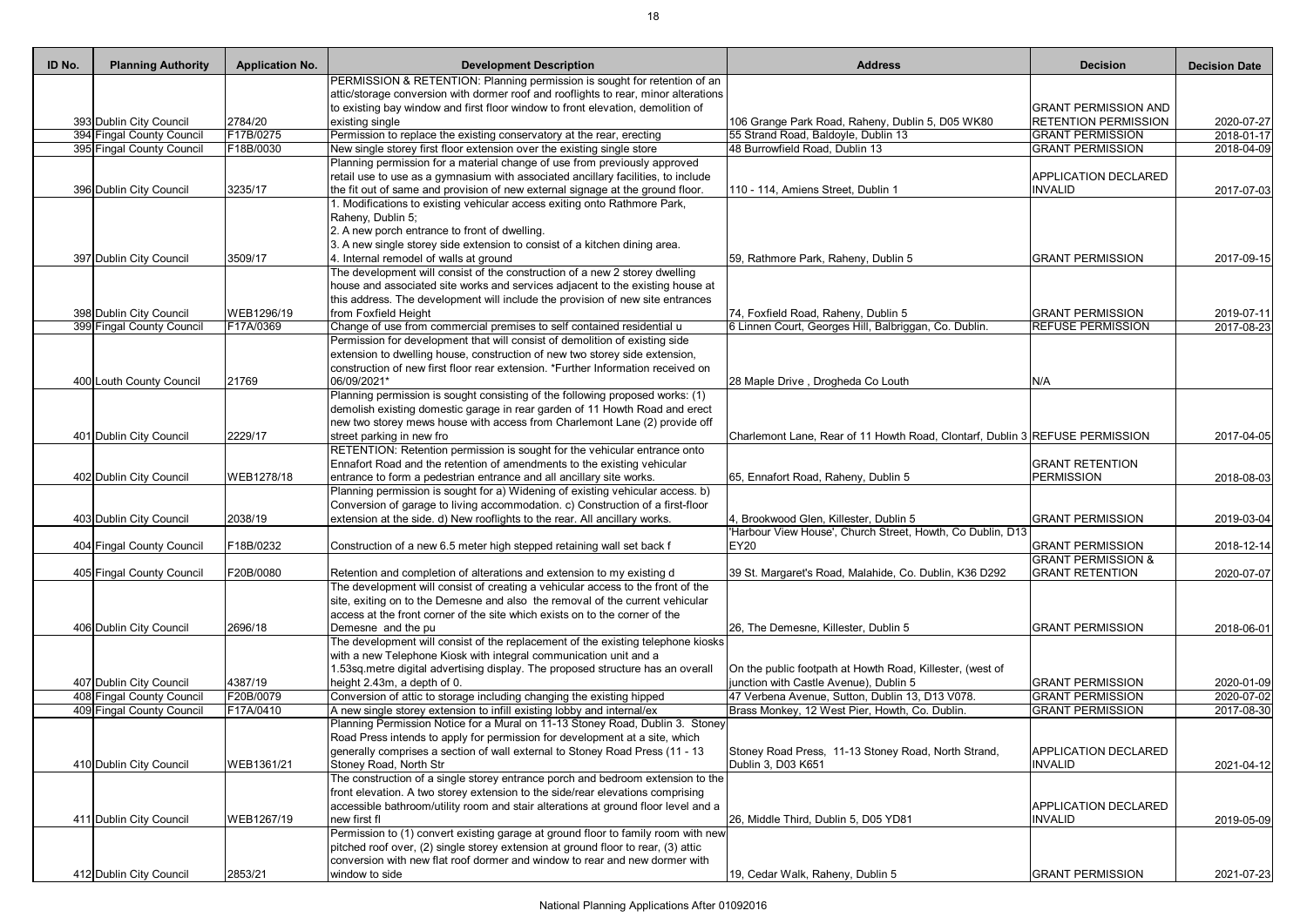| ID No. | <b>Planning Authority</b> | <b>Application No.</b> | <b>Development Description</b>                                                       | <b>Address</b>                                              | <b>Decision</b>               | <b>Decision Date</b> |
|--------|---------------------------|------------------------|--------------------------------------------------------------------------------------|-------------------------------------------------------------|-------------------------------|----------------------|
|        | 413 Fingal County Council | F20B/0304              | Permission sought to construct new single storey extension to side, n                | 67 A Seagrange Rd, Baldoyle, Dublin 13                      | <b>GRANT PERMISSION</b>       | 2021-02-02           |
|        | 414 Fingal County Council | F17A/0514              | Alterations and revisions of previously approved permission (Reg. Ref.               | 32-36 Main Street, Malahide, Co. Dublin                     | <b>GRANT PERMISSION</b>       | 2017-10-20           |
|        | 415 Fingal County Council | F18B/0012              | The development will consist of proposed build up of existing gable wa               | 16 Kelly's Bay Weir, Skerries, Co Dublin                    | <b>GRANT PERMISSION</b>       | 2018-03-20           |
|        |                           |                        | PROTECTED STRUCTURE: Planning Permission for works to 115 Amiens                     |                                                             |                               |                      |
|        |                           |                        | Street, Dublin D01 NP44, a former station hall and vaults located within the         |                                                             |                               |                      |
|        |                           |                        | curtilage of Connolly Station, a Protected Structure. The development consists       | 115, Amiens Street, Former Dart Station Hall, Connolly      |                               |                      |
|        | 416 Dublin City Council   | 2848/20                | of: the change of use from vac                                                       | Station, Dublin 1                                           | <b>GRANT PERMISSION</b>       | 2020-10-12           |
|        |                           |                        | The development will consist of alterations to existing single storey porch to the   |                                                             |                               |                      |
|        | 417 Dublin City Council   | 4510/17                | front elevation to include a new glazed entrance door & apex roof above.             | 18, Cill Eanna, Raheny, Dublin 5                            | <b>GRANT PERMISSION</b>       | 2018-02-14           |
|        |                           |                        |                                                                                      |                                                             | <b>GRANT PERMISSION FOR</b>   |                      |
|        | 418 Fingal County Council | F18A/0435              | Retention permission for temporary period of 3 years                                 | St. Marnock's Bay, Station Road, Portmarnock, Co. Dublin    | <b>RETENTION</b>              | 2018-09-18           |
|        |                           |                        | a two storey detached house with new access onto existing estate road and            |                                                             |                               |                      |
|        |                           |                        | ancillary works for car parking, boundary walls, landscaping and site works for      | On Lands In Side Garden Of 19 The Health, Inse Bay,         |                               |                      |
|        | 419 Meath County Council  | LB191006               | drainage and services connection to existing public drainage and services            | Laytown Co. Meath                                           | N/A                           |                      |
|        |                           |                        | Permission for development that will consist of demolition of existing porch,        |                                                             |                               |                      |
|        |                           |                        | chimney breast and side garage. Construction of part single part two storey flat     |                                                             |                               |                      |
|        |                           |                        | roof extension to the rear (west) and side (north). Construction of first floor flat |                                                             |                               |                      |
|        | 420 Louth County Council  | 21875                  | roof exten                                                                           | Moza 1 Blackbush Lane Sunnyside, Drogheda Co Louth          | CONDITIONAL                   | 2021-09-01           |
|        |                           |                        | The development will consist of the refurbishment and extension of existing 2        |                                                             |                               |                      |
|        |                           |                        | storey semi detached property including the removal of single storey extension       |                                                             |                               |                      |
|        |                           |                        | to the side and rear, the construction of a new kitchen and dining area to the rear  |                                                             | <b>APPLICATION DECLARED</b>   |                      |
|        | 421 Dublin City Council   | WEB1508/19             | on ground flo                                                                        | 11, Copeland Grove, Clontarf, Dublin 3                      | <b>INVALID</b>                | 2019-10-09           |
|        |                           |                        |                                                                                      | 105 Grange Way, Baldoyle Industrial Estate, Baldoyle,       |                               |                      |
|        | 422 Fingal County Council | F20A/0179              | Demolition of 65 sq.m. mezzanine and 68 sq.m first floor office area;                | Dublin 13                                                   | <b>GRANT PERMISSION</b>       | 2020-08-26           |
|        | 423 Fingal County Council | F21B/0007              | Conversion of attic to non-habitable space and the construction of 2 n               | 22 Fancourt Road, Balbriggan, Co Dublin, K32 X628           | <b>GRANT PERMISSION</b>       | $2021 - 03 - 05$     |
|        | 424 Meath County Council  | 211194                 | a first floor bedroom extension to rear                                              | Shangrila, Laytown, Co. Meath                               | N/A                           |                      |
|        |                           |                        | Permission sought for the construction of 1 Nr. 3 storey domestic dwelling house     | Site at existing carpark between Nos. 13-19, Hollybrook     |                               |                      |
|        |                           |                        | with a total floor area of 227m2, a screened winter garden & 2 balconies, an         | Manor, Hollybrook Park(the former Hollybrook Hotel),        |                               |                      |
|        |                           |                        | integrated garage (33m2), including the construction of a new vehicular and          | Clontarf West, Dublin 3 and 38 Hollybrook Road (a Protected |                               |                      |
|        | 425 Dublin City Council   | 2020/17                | pedestrian entrance                                                                  | Structure), Clontarf West, Dublin 3                         | <b>REFUSE PERMISSION</b>      | 2017-03-01           |
|        |                           |                        | Planning permission is sought for the widening of an existing pedestrian access      |                                                             |                               |                      |
|        | 426 Dublin City Council   | 2472/20                | to create a vehicular access to the front.                                           | 19, Rathmore Park, Raheny, Dublin 5                         | <b>GRANT PERMISSION</b>       | 2020-07-01           |
|        | 427 Fingal County Council | F17A/0433              | Permission for the subdivision of the site to provide for the construc               | Glenomera, No. 17 Burrow Road, Dublin 13                    | <b>GRANT PERMISSION</b>       | 2017-11-09           |
|        |                           |                        |                                                                                      | The White House, The Harbour, Seapoint Lane, Balbriggan,    |                               |                      |
|        | 428 Fingal County Council | F19A/0540              | The development will consist of the removal of the existing structure,               | Co Dublin                                                   | <b>GRANT PERMISSION</b>       | 2020-01-13           |
|        |                           |                        | Demolition of the existing single and 2-storey buildings, previously used as         |                                                             |                               |                      |
|        |                           |                        | garage repair premises and provision of a new, single storey, 3 bedrooms             |                                                             |                               |                      |
|        | 429 Dublin City Council   | 2887/17                | detached dwelling house with all ancillary works and site services.                  | 31A, Leinster Avenue, North Strand, Dublin 3                | <b>GRANT PERMISSION</b>       | 2017-07-04           |
|        |                           |                        | RETENTION: Retention permission for change of use of first floor from office         | The Strand House, 172 North Strand Road, Aldborough         | <b>APPLICATION DECLARED</b>   |                      |
|        | 430 Dublin City Council   | 2280/18                | use, granted under Planning Permission ref 1977/02, to 3 no. apartments.             | Parade, Dublin 1                                            | <b>INVALID</b>                | 2018-03-21           |
|        |                           |                        | The development will consist of: the demolition of the existing commercial           |                                                             |                               |                      |
|        |                           |                        | garage/workshop building (553 sq m) and the provision of an 8 No. unit               |                                                             |                               |                      |
|        |                           |                        | residential development comprising 6 No. three-storey terraced and semi-             |                                                             |                               |                      |
|        | 431 Dublin City Council   | 4074/16                | detached dwelling houses (ranging in                                                 | 63, Howth Road, Clontarf, Dublin 3                          | <b>GRANT PERMISSION</b>       | 2017-03-14           |
|        |                           |                        | Planning Permission for development at this site 43 Ennafort Park, Raheny,           |                                                             |                               |                      |
|        |                           |                        | Dublin 5, D05 T682. Development will consist of a proposed new ground floor          |                                                             |                               |                      |
|        |                           |                        | extension connected to the existing side extension & a proposed first floor          |                                                             |                               |                      |
|        | 432 Dublin City Council   | 4118/18                | extension to the side of t                                                           | 43, Ennafort Park, Raheny, Dublin 5                         | <b>GRANT PERMISSION</b>       | 2018-11-29           |
|        |                           |                        |                                                                                      |                                                             | <b>GRANT PERMISSION &amp;</b> |                      |
|        | 433 Fingal County Council | F19A/0115              | Permission for 1) The retention of a relocated single storey Log Cabi                | 16 St. Sylvester's Villas, Malahide, Co. Dublin             | <b>GRANT RETENTION</b>        | 2019-05-03           |
|        |                           |                        |                                                                                      |                                                             | <b>INVALID APPLICATION</b>    |                      |
|        | 434 Fingal County Council | F17B/0020              | Proposed conversion of attic space with new dormer roof to the side an               | 2 Kellys Bay Weir, Skerries, Co. Dublin.                    | DUE TO SITE NOTICE            |                      |
|        |                           |                        |                                                                                      |                                                             |                               | 2017-03-08           |
|        |                           |                        | The development will consist of: internal layout modifications to the existing       |                                                             |                               |                      |
|        |                           |                        | terraced house, providing additional bathroom / utility space; the demolition of     |                                                             |                               |                      |
|        |                           |                        | an existing single-storey kitchen / bathroom extension to the rear of the property;  |                                                             |                               |                      |
|        | 435 Dublin City Council   | 3010/18                | and the co                                                                           | 45, West Road, Dublin 3, D03 FT95                           | <b>GRANT PERMISSION</b>       | 2019-02-05           |
|        |                           |                        | Removal of existing boundary wall, gates & shed fronting Charlemont Lane and         |                                                             |                               |                      |
|        |                           |                        | the construction of 4 no. dwelling all at site at rear of Nos. 47 & 49 Howth Road    | Site on Charlemont Lane at rear of 47 & 49, Howth Road,     | <b>APPLICATION DECLARED</b>   |                      |
|        | 436 Dublin City Council   | 3189/18                | Dublin 3                                                                             | Clontarf, Dublin 3                                          | <b>INVALID</b>                | 2018-06-21           |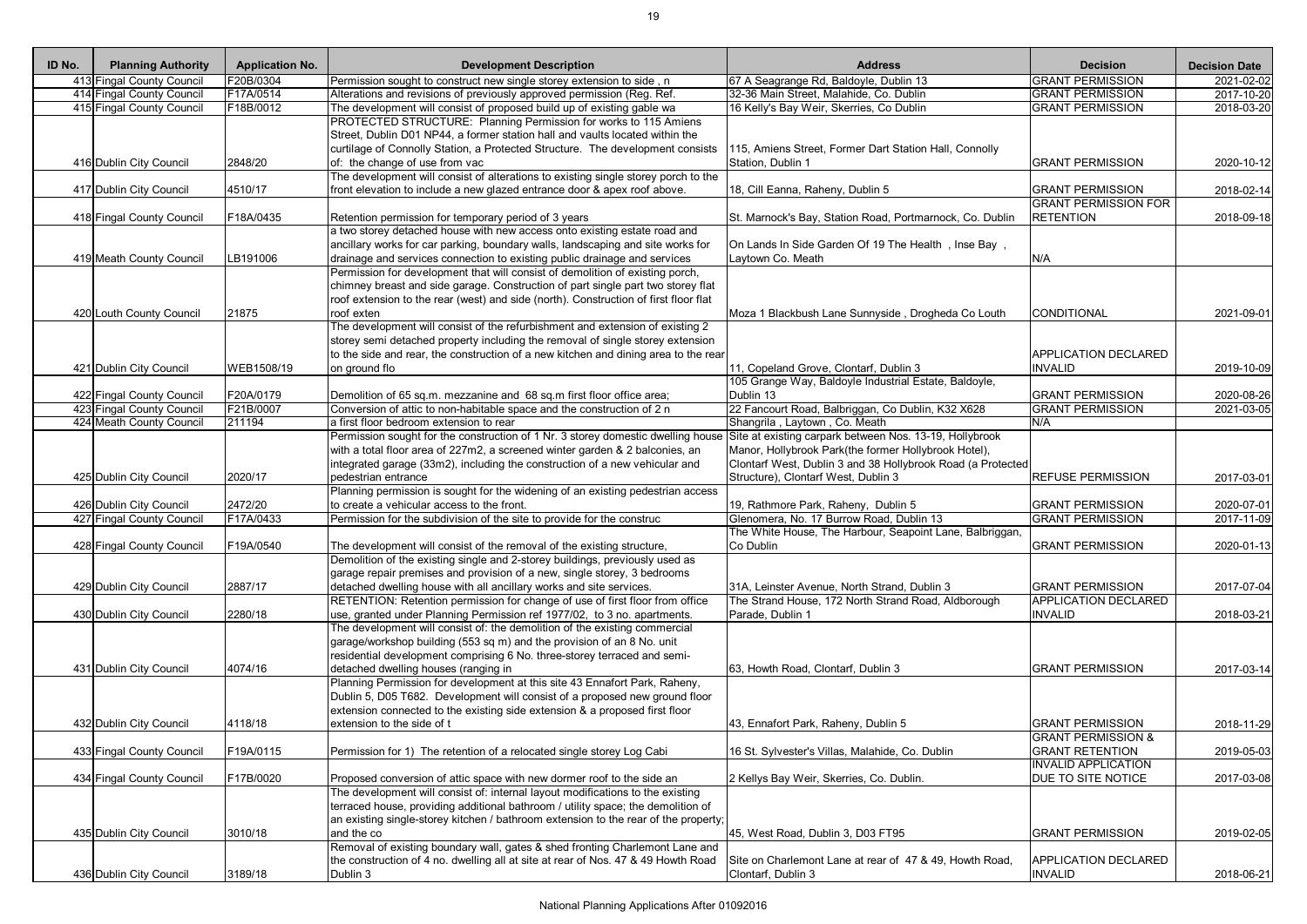| ID No. | <b>Planning Authority</b> | <b>Application No.</b> | <b>Development Description</b>                                                       | <b>Address</b>                                                    | <b>Decision</b>             | <b>Decision Date</b> |
|--------|---------------------------|------------------------|--------------------------------------------------------------------------------------|-------------------------------------------------------------------|-----------------------------|----------------------|
|        |                           |                        |                                                                                      |                                                                   | <b>INVALID APPLICATION</b>  |                      |
|        | 437 Fingal County Council | -16B/0249              | First floor extension over previously converted garage                               | 96 Sutton Park, Sutton, Dublin 13.                                | <b>DUE TO SITE NOTICE</b>   | 2016-10-10           |
|        | 438 Fingal County Council | F18B/0188              | The development will sonsist of single storey utility room extension t               | 14 Hamilton Hill, Barnageeragh, Skerries, Co Dublin               | <b>GRANT PERMISSION</b>     | 2018-11-08           |
|        | 439 Fingal County Council | F18A/0703              |                                                                                      | Howth Presbyterian Church, Howth Road Quarry, Howth,<br>Dublin 13 | <b>GRANT PERMISSION</b>     |                      |
|        |                           |                        | Replace area of grass / lawn with stone pebble at front of Church                    |                                                                   | <b>GRANT PERMISSION FOR</b> | 2019-02-08           |
|        | 440 Fingal County Council | F21B/0224              | A/ Permission for retention of a single storey detached garage/worksho               | Ashlea, Hazelbrook, Old Road, Portmarnock, Co. Dublin.            | <b>RETENTION</b>            | 2021-07-13           |
|        | 441 Fingal County Council | F21A/0388              | Permission for the first phase development at the Milverton and Townpa               | Milverton and Townparks, Skerries, Co. Dublin                     | <b>REFUSE PERMISSION</b>    | 2021-09-08           |
|        |                           |                        | PROTECTED STRUCTURE: The development will consist of: (i) the renovation             |                                                                   |                             |                      |
|        |                           |                        | of an existing dilapidated building (as previously approved under Reg.Ref.           |                                                                   |                             |                      |
|        |                           |                        | 5471/08 to include a change of use from office building to residential               |                                                                   |                             |                      |
|        | 442 Dublin City Council   | 4513/18                | accommodation consisting of 4. No                                                    | 4, Preston Street, Dublin 1                                       | <b>REFUSE PERMISSION</b>    | 2019-02-01           |
|        |                           |                        | RETENTION & PERMISSION: The development will comprise - Retention of                 |                                                                   |                             |                      |
|        |                           |                        | existing single storey extension (7 sq.m) to rear of existing dwelling, single       |                                                                   |                             |                      |
|        |                           |                        | storey front porch (2 sq.m) and change of use of garage to habitable                 |                                                                   | <b>GRANT PERMISSION AND</b> |                      |
|        | 443 Dublin City Council   | 2267/19                | accommodation; and Permission for fir                                                | 7, Ennafort Park, Raheny, Dublin 5                                | <b>RETENTION PERMISSION</b> | 2019-04-08           |
|        |                           |                        | RETENTION: The development will consist of the retention of permission for           |                                                                   | <b>GRANT RETENTION</b>      |                      |
|        | 444 Dublin City Council   | WEB1130/20             | brick piers and modification to the front wall and a widened vehicular entrance.     | 51, Briarfield Road, Kilbarrack, Dublin 5                         | <b>PERMISSION</b>           | 2020-06-30           |
|        | 445 Fingal County Council | F20A/0155              | New single storey two-bedroom dwelling in the rear garden of the exist               | 50 Selskar Avenue, Skerries, Co. Dublin.                          | <b>REFUSE PERMISSION</b>    | 2020-07-13           |
|        | 446 Dublin City Council   | 2645/17                | Change of use of the fourth floor offices to an Educational facility.                | Ulysses House, 23 & 24, Foley Street, Dublin 1                    | <b>GRANT PERMISSION</b>     | 2017-05-31           |
|        |                           |                        | RETENTION & PERMISSION: The development will consist of 1 one storey                 |                                                                   |                             |                      |
|        |                           |                        | extension to rear, total area 30 sq.m, to provide dining, sitting & studio at ground |                                                                   |                             |                      |
|        |                           |                        | level. Retention permission is for garage conversion on existing planning            |                                                                   | <b>GRANT PERMISSION AND</b> |                      |
|        | 447 Dublin City Council   | WEB1439/17             | permission 2357/97 & drive                                                           | 125, Brookwood Avenue, Artane, Dublin 5                           | <b>RETENTION PERMISSION</b> | 2017-10-19           |
|        |                           |                        | Proposed one & two-storey extension to rere, & the insertion of a dormer to rere     |                                                                   |                             |                      |
|        | 448 Dublin City Council   | WEB1635/17             | existing roof.                                                                       | 60, Belmont Park, Raheny, Dublin 5                                | <b>GRANT PERMISSION</b>     | 2018-03-26           |
|        |                           |                        | The development will consist of alterations to an existing house including the       |                                                                   |                             |                      |
|        |                           |                        | demolition of an existing single storey rear extension and the construction of a     |                                                                   |                             |                      |
|        |                           |                        | part single storey and part two storey extension to the rear and the construction    |                                                                   |                             |                      |
|        | 449 Dublin City Council   | 3101/18                | of a single                                                                          | 13, Howth Junction Cottages, Dublin 5                             | <b>GRANT PERMISSION</b>     | 2018-07-18           |
|        | 450 Fingal County Council | F19B/0038              | Construction of new two storey extension to the side of existing dwell               | 21 Beaverstown Orchard, Donabate, Co Dublin                       | <b>GRANT PERMISSION</b>     | 2019-04-12           |
|        |                           |                        |                                                                                      | Lands to the South of Main Street, Corballis East, Donabate,      |                             |                      |
|        | 451 Fingal County Council | F20A/0204              | Development will consist of 55 no residential units, 3 no. retail unit               | Co Dubli                                                          | <b>GRANT PERMISSION</b>     | 2020-09-21           |
|        |                           |                        | 1) Demolition of existing single-storey shed to rear (total area 15 sq.M). 2)        |                                                                   |                             |                      |
|        |                           |                        | Construction of 1.no single-storey, 1 bedroom dwelling house to rear (area: 50       |                                                                   |                             |                      |
|        |                           |                        | sqm), to be served by existing vehicular access, off Foxfield Road. 3) New           |                                                                   |                             |                      |
|        | 452 Dublin City Council   | WEB1449/20             | vehicular access to fr                                                               | 2A, Cedar Walk, Raheny, Dublin 5, D03 DX93                        | <b>REFUSE PERMISSION</b>    | 2020-09-08           |
|        | 453 Fingal County Council | F16A/0573              | Construction of new agricultural poly-tunnels, rainwater harvesting sy               | Tyrrellstown, Lusk, Co. Dublin.                                   | <b>GRANT PERMISSION</b>     | 2017-05-22           |
|        |                           |                        | PROTECTED STRUCTURE: The proposed development will consist of the                    |                                                                   |                             |                      |
|        |                           |                        | rebuilding of no's 49 & 50 as new 3 storey over basement structure, with             |                                                                   |                             |                      |
|        |                           |                        | additional 4th storey penthouse level setback from the front building line, and      |                                                                   | APPLICATION DECLARED        |                      |
|        | 454 Dublin City Council   | 2131/17                | also to refurbish and repair No. 51                                                  | 49, 50 & 51 Amiens Street, Dublin 1.                              | <b>INVALID</b>              | 2017-02-01           |
|        |                           |                        | The development will consist of the installation of an ATM machine to the            |                                                                   | <b>APPLICATION DECLARED</b> |                      |
|        | 455 Dublin City Council   | WEB1517/19             | existing shop front to the North Elevation.                                          | 73, Talbot Street, Dublin 1, D01 TW28                             | <b>INVALID</b>              | 2019-09-04           |
|        |                           |                        | The development will consist of the demolition of existing single storey garage,     |                                                                   |                             |                      |
|        |                           |                        | storage areas, utility and family room extensions to the side and rear of my         |                                                                   |                             |                      |
|        |                           |                        | existing dwelling and to construct a new part single storey, part two storey         |                                                                   |                             |                      |
|        | 456 Dublin City Council   | WEB1487/16             | extension to the si                                                                  | 7, Copeland Grove, Clontarf, Dublin 3                             | <b>GRANT PERMISSION</b>     | 2017-03-07           |
|        |                           |                        | Permission is sought for alterations comprising an extension of the existing         |                                                                   |                             |                      |
|        |                           |                        | bathroom at first floor level, above an existing flat roof area to the rear of an    |                                                                   |                             |                      |
|        | 457 Dublin City Council   | 2554/18                | existing 2 storey semidetached dwelling.                                             | 14, Copeland Grove, Clontarf, Dublin 3                            | <b>GRANT PERMISSION</b>     | 2018-05-11           |
|        |                           |                        | Planning permission for: 1. Construction of a part single and part two storey        |                                                                   |                             |                      |
|        |                           |                        | extension to the side of existing dwelling; 2. New roof lights to existing flat roof |                                                                   |                             |                      |
|        |                           |                        | and minor internal alterations to the existing dwelling; 3. New landscaping,         |                                                                   |                             |                      |
|        | 458 Dublin City Council   | 2874/19                | drainage and a                                                                       | 502, Howth Road, Dublin 5                                         | <b>GRANT PERMISSION</b>     | 2019-06-21           |
|        |                           |                        | Permission to construct two front pillars with front side boundary walls and also    |                                                                   | <b>APPLICATION DECLARED</b> |                      |
|        | 459 Dublin City Council   | 4245/18                | to extend the dishing of the footpath at the front of our property                   | 9, Lough Derg Road, Raheny, Dublin 5                              | <b>INVALID</b>              | 2018-11-01           |
|        | 460 Fingal County Council | F20B/0316              | Construction of new games room in rear garden.                                       | 43 Bayside Walk, Sutton, Dublin 13                                | <b>GRANT PERMISSION</b>     | 2021-02-04           |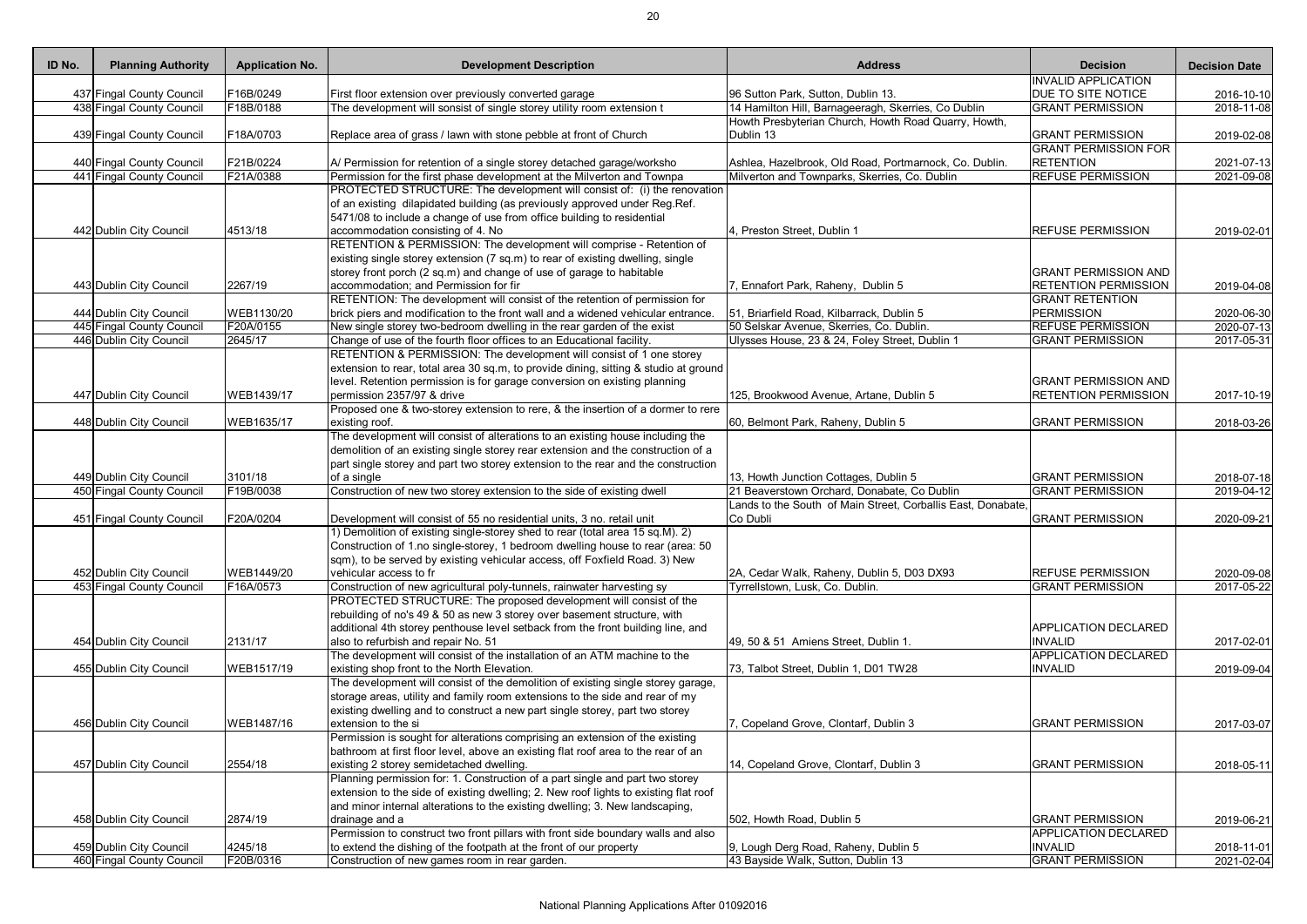| ID No. | <b>Planning Authority</b> | <b>Application No.</b> | <b>Development Description</b>                                                                                                                                             | <b>Address</b>                                                | <b>Decision</b>               | <b>Decision Date</b> |
|--------|---------------------------|------------------------|----------------------------------------------------------------------------------------------------------------------------------------------------------------------------|---------------------------------------------------------------|-------------------------------|----------------------|
|        |                           |                        | Planning permission for 2no. 3 bedroom semi-detached dwellings and all                                                                                                     |                                                               | <b>APPLICATION DECLARED</b>   |                      |
|        | 461 Dublin City Council   | 2341/17                | ancillary works.<br>The development will consist of planning permission for the creating a new                                                                             | Rear of 57, Howth Road, Clontarf, Dublin 3                    | <b>INVALID</b>                | 2017-03-06           |
|        |                           |                        | vehicular access at the front of 18 Kilbride Road, Dublin 5 exiting onto Kilbride                                                                                          |                                                               |                               |                      |
|        | 462 Dublin City Council   | WEB1856/21             | Road.                                                                                                                                                                      | 18, Kilbride Road, Dublin 5                                   |                               |                      |
|        |                           |                        |                                                                                                                                                                            |                                                               | <b>GRANT PERMISSION &amp;</b> |                      |
|        | 463 Fingal County Council | F20A/0417              | (i) ground floor extension to the front, rear and side (east side); fi                                                                                                     | Crag Lodge, Claremont Road, Howth, Dublin 13.                 | <b>GRANT RETENTION</b>        | 2020-10-13           |
|        | 464 Fingal County Council | F21A/0174              | Change of use from retail premises to food retail premises/coffee shop                                                                                                     | 12 New Street (ground floor level), Malahide, Co Dublin       | <b>GRANT PERMISSION</b>       | 2021-05-17           |
|        | 465 Fingal County Council | F17A/0310              | Permission for the renovation and extension at ground and first floor                                                                                                      | 4 The Priory, Malahide, Co Dublin                             | <b>GRANT PERMISSION</b>       | 2017-07-17           |
|        | 466 Fingal County Council | F19A/0496              | Permission for two storey extension over the rear of existing dwelling                                                                                                     | Mornington, Seapoint, Balbrigan, Co Dublin                    | <b>GRANT PERMISSION</b>       | 2020-01-28           |
|        |                           |                        | The development will consist of renovation & extension of existing dwelling to                                                                                             |                                                               |                               |                      |
|        |                           |                        | include; 1) part demolition of existing dwelling and conversion of hipped roof to                                                                                          |                                                               |                               |                      |
|        |                           |                        | gable roof, 2) demolition of existing chimney, 3) proposed single storey                                                                                                   |                                                               | <b>APPLICATION DECLARED</b>   |                      |
|        | 467 Dublin City Council   | WEB1755/21             | extension to the sid                                                                                                                                                       | 39, The Demense, Killester, Dublin 5, D05KX45                 | <b>INVALID</b>                | 2021-07-15           |
|        |                           |                        | Retention permission is sought for a single storey side extension to existing                                                                                              |                                                               |                               |                      |
|        | 468 Louth County Council  | 19924                  | dwelling house<br>Planning permission is sought for the construction of a single storey extension                                                                          | 8 Leafy Haven, Wheaton Hall, Drogheda                         | CONDITIONAL                   | 2019-12-17           |
|        |                           |                        | with pitched and gable roof to the front, single storey sunroom to the rear and a                                                                                          |                                                               |                               |                      |
|        |                           |                        | first floor extension with flat roof over the existing kitchen area to the rear of the                                                                                     |                                                               |                               |                      |
|        | 469 Dublin City Council   | WEB1645/18             | exist                                                                                                                                                                      | 13, Springdale Road, Dublin 5                                 | <b>GRANT PERMISSION</b>       | 2019-02-07           |
|        | 470 Fingal County Council | F17A/0202              | Residential development at Gas Yard Lane, Malahide, Co. Dublin, the de                                                                                                     | Gas Yard Lane, Malahide, Co. Dublin                           | <b>GRANT PERMISSION</b>       | 2017-08-10           |
|        |                           |                        | The proposed development consists of amendments to parent permission                                                                                                       |                                                               |                               |                      |
|        |                           |                        | PA.Reg. Ref. 3996/18. The amendments include: The provision of an                                                                                                          |                                                               |                               |                      |
|        |                           |                        | additional floor resulting in an increase from the permitted 4-storey front block on                                                                                       |                                                               |                               |                      |
|        | 471 Dublin City Council   | 3840/19                | Amiens Street with 5th and 6th s                                                                                                                                           | 96-99, Amiens Street, Dublin 1                                | <b>REFUSE PERMISSION</b>      | 2019-10-15           |
|        |                           |                        | The development will consist of an attic conversion at roof level to the existing                                                                                          |                                                               |                               |                      |
|        |                           |                        | two storey semi-detached house. It will include a new hipped and pitched dormer                                                                                            |                                                               |                               |                      |
|        |                           |                        | roof to the side and velux windows to the rear of the existing roof, a new stairs                                                                                          |                                                               |                               |                      |
|        | 472 Dublin City Council   | WEB1598/20             | and landin                                                                                                                                                                 | 5, Cill Eanna, Rahney, Dublin 5                               | <b>GRANT PERMISSION</b>       | 2020-10-27           |
|        | 473 Fingal County Council | F18A/0506              | Permission to 1) Demolish the existing attached single storey garage                                                                                                       | 58 Howth Road, Howth, Co. Dublin                              | <b>REFUSE PERMISSION</b>      | 2018-10-31           |
|        |                           |                        |                                                                                                                                                                            | Willow View, Hazelbrook, The Grange, Malahide, Co. Dublin,    |                               |                      |
|        | 474 Fingal County Council | F19B/0011              | 1. The construction of a new single storey extension to the rear of ex                                                                                                     | K36 R863                                                      | <b>GRANT PERMISSION</b>       | 2019-05-13           |
|        |                           |                        | Full planning permission for alterations and extensions to our dwelling to include                                                                                         |                                                               |                               |                      |
|        |                           |                        | alteration/extension to existing roof to the rear together with raising the existing<br>roof line to the front and the rear as well as second floor roof garden/terrace to |                                                               |                               |                      |
|        | 475 Dublin City Council   | WEB1002/18             | the                                                                                                                                                                        | 6, Northbrook Terrace, North Strand, Dublin 3                 | <b>GRANT PERMISSION</b>       | 2018-02-26           |
|        |                           |                        | Permission for single storey extension to front and garage conversion and                                                                                                  |                                                               |                               |                      |
|        |                           |                        | replace existing flat roof to side with new tiled roof. Replace existing flat roof on                                                                                      |                                                               |                               |                      |
|        |                           |                        | two storey element to side with new tiled roof and two number velux roof                                                                                                   |                                                               |                               |                      |
|        | 476 Dublin City Council   | 2314/20                | windows in main roof                                                                                                                                                       | 30, Brookwood Rise, Artane, Dublin 5                          | <b>GRANT PERMISSION</b>       | 2020-04-17           |
|        |                           |                        | Planning permission sought for demolition of the existing garage to the side of                                                                                            |                                                               |                               |                      |
|        |                           |                        | No. 75 Grange Park Road, Raheny, Dublin 5, and the construction of 2 semi-                                                                                                 |                                                               |                               |                      |
|        |                           |                        | detached, 2 storey, 2 bedroom houses in the side garden, with 1 vehicular and                                                                                              |                                                               |                               |                      |
|        | 477 Dublin City Council   | 2148/20                | pedestrian access fro                                                                                                                                                      | 75, Grange Park Road, Raheny, Dublin 5                        | <b>GRANT PERMISSION</b>       | 2020-06-19           |
|        |                           |                        | Construction of a single storey, flat roofed extension to the rear and (b)                                                                                                 |                                                               | <b>APPLICATION DECLARED</b>   |                      |
|        | 478 Dublin City Council   | 3317/18                | construction of a first floor dormer extension to rear.                                                                                                                    | 15, Hyacinth Street, North Strand, Dublin 3                   | <b>INVALID</b>                | 2018-07-09           |
|        |                           |                        | The development will consist of the following: Provision of a new dormer window                                                                                            |                                                               |                               |                      |
|        | 479 Dublin City Council   | 4096/19                | & two rooflights to the front of the house.                                                                                                                                | 216, Howth Road, Killester, Dublin 3                          | <b>REFUSE PERMISSION</b>      | 2019-11-21           |
|        |                           |                        | A new part 2 storey/part single storey attached 2 bedroom dwelling to side of                                                                                              |                                                               |                               |                      |
|        |                           |                        | existing dwelling with re-location of entrance door and new tiled canopy/porch<br>area to existing dwelling, with associated modifications to existing dwelling, with      |                                                               | <b>APPLICATION DECLARED</b>   |                      |
|        | 480 Dublin City Council   | WEB1239/18             | provision of                                                                                                                                                               | 20, Ribh Road, Artane, Dublin 5                               | <b>INVALID</b>                | 2018-05-25           |
|        |                           |                        | 3 residential blocks: Block 25 (B25), Block 26 (B26) and Block 27 (B27) and all                                                                                            |                                                               |                               |                      |
|        |                           |                        | associated works required, including 181 car parking spaces over the 3 sites at                                                                                            |                                                               |                               |                      |
|        |                           |                        | Marsfield Crescent, Clongriffin, Dublin 13.                                                                                                                                | Blocks 25, 26 and 27, Marsfield Crescent, Clongriffin, Dublin |                               |                      |
|        | 481 Dublin City Council   | 2648/17                | Block 25 consists of 48 units over 7 stories at a                                                                                                                          | 13                                                            | <b>GRANT PERMISSION</b>       | 2017-11-16           |
|        |                           |                        |                                                                                                                                                                            |                                                               |                               |                      |

| <b>Planning Authority</b> | <b>Application No.</b> | <b>Development Description</b>                                                                                                                                             | <b>Address</b>                                                | <b>Decision</b>                                        | <b>Decision Date</b>        |
|---------------------------|------------------------|----------------------------------------------------------------------------------------------------------------------------------------------------------------------------|---------------------------------------------------------------|--------------------------------------------------------|-----------------------------|
|                           |                        | Planning permission for 2no. 3 bedroom semi-detached dwellings and all                                                                                                     |                                                               | <b>APPLICATION DECLARED</b>                            |                             |
| 461 Dublin City Council   | 2341/17                | ancillary works.<br>The development will consist of planning permission for the creating a new                                                                             | Rear of 57, Howth Road, Clontarf, Dublin 3                    | <b>INVALID</b>                                         | 2017-03-06                  |
|                           |                        | vehicular access at the front of 18 Kilbride Road, Dublin 5 exiting onto Kilbride                                                                                          |                                                               |                                                        |                             |
| 462 Dublin City Council   | WEB1856/21             | Road.                                                                                                                                                                      | 18, Kilbride Road, Dublin 5                                   |                                                        |                             |
|                           |                        |                                                                                                                                                                            |                                                               | <b>GRANT PERMISSION &amp;</b>                          |                             |
| 463 Fingal County Council | F20A/0417              | (i) ground floor extension to the front, rear and side (east side); fi                                                                                                     | Crag Lodge, Claremont Road, Howth, Dublin 13.                 | <b>GRANT RETENTION</b>                                 | 2020-10-13                  |
| 464 Fingal County Council | F21A/0174              | Change of use from retail premises to food retail premises/coffee shop                                                                                                     | 12 New Street (ground floor level), Malahide, Co Dublin       | <b>GRANT PERMISSION</b>                                | 2021-05-17                  |
| 465 Fingal County Council | F17A/0310              | Permission for the renovation and extension at ground and first floor                                                                                                      | 4 The Priory, Malahide, Co Dublin                             | <b>GRANT PERMISSION</b>                                | 2017-07-17                  |
| 466 Fingal County Council | F19A/0496              | Permission for two storey extension over the rear of existing dwelling                                                                                                     | Mornington, Seapoint, Balbrigan, Co Dublin                    | <b>GRANT PERMISSION</b>                                | 2020-01-28                  |
|                           |                        | The development will consist of renovation & extension of existing dwelling to<br>include; 1) part demolition of existing dwelling and conversion of hipped roof to        |                                                               |                                                        |                             |
|                           |                        | gable roof, 2) demolition of existing chimney, 3) proposed single storey                                                                                                   |                                                               | <b>APPLICATION DECLARED</b>                            |                             |
| 467 Dublin City Council   | WEB1755/21             | extension to the sid                                                                                                                                                       | 39, The Demense, Killester, Dublin 5, D05KX45                 | <b>INVALID</b>                                         | 2021-07-15                  |
|                           |                        | Retention permission is sought for a single storey side extension to existing                                                                                              |                                                               |                                                        |                             |
| 468 Louth County Council  | 19924                  | dwelling house                                                                                                                                                             | 8 Leafy Haven, Wheaton Hall, Drogheda                         | <b>CONDITIONAL</b>                                     | 2019-12-17                  |
|                           |                        | Planning permission is sought for the construction of a single storey extension                                                                                            |                                                               |                                                        |                             |
|                           |                        | with pitched and gable roof to the front, single storey sunroom to the rear and a                                                                                          |                                                               |                                                        |                             |
|                           |                        | first floor extension with flat roof over the existing kitchen area to the rear of the                                                                                     |                                                               |                                                        |                             |
| 469 Dublin City Council   | WEB1645/18             | exist                                                                                                                                                                      | 13, Springdale Road, Dublin 5                                 | <b>GRANT PERMISSION</b>                                | 2019-02-07                  |
| 470 Fingal County Council | F17A/0202              | Residential development at Gas Yard Lane, Malahide, Co. Dublin, the de                                                                                                     | Gas Yard Lane, Malahide, Co. Dublin                           | <b>GRANT PERMISSION</b>                                | $\overline{2017} - 08 - 10$ |
|                           |                        | The proposed development consists of amendments to parent permission<br>PA.Reg. Ref. 3996/18. The amendments include: The provision of an                                  |                                                               |                                                        |                             |
|                           |                        | additional floor resulting in an increase from the permitted 4-storey front block on                                                                                       |                                                               |                                                        |                             |
| 471 Dublin City Council   | 3840/19                | Amiens Street with 5th and 6th s                                                                                                                                           | 96-99, Amiens Street, Dublin 1                                | <b>REFUSE PERMISSION</b>                               | 2019-10-15                  |
|                           |                        | The development will consist of an attic conversion at roof level to the existing                                                                                          |                                                               |                                                        |                             |
|                           |                        | two storey semi-detached house. It will include a new hipped and pitched dormer                                                                                            |                                                               |                                                        |                             |
|                           |                        | roof to the side and velux windows to the rear of the existing roof, a new stairs                                                                                          |                                                               |                                                        |                             |
| 472 Dublin City Council   | WEB1598/20             | and landin                                                                                                                                                                 | 5, Cill Eanna, Rahney, Dublin 5                               | <b>GRANT PERMISSION</b>                                | 2020-10-27                  |
| 473 Fingal County Council | F18A/0506              | Permission to 1) Demolish the existing attached single storey garage                                                                                                       | 58 Howth Road, Howth, Co. Dublin                              | <b>REFUSE PERMISSION</b>                               | 2018-10-31                  |
|                           |                        |                                                                                                                                                                            | Willow View, Hazelbrook, The Grange, Malahide, Co. Dublin,    |                                                        |                             |
| 474 Fingal County Council | F19B/0011              | . The construction of a new single storey extension to the rear of ex                                                                                                      | K36 R863                                                      | <b>GRANT PERMISSION</b>                                | 2019-05-13                  |
|                           |                        | Full planning permission for alterations and extensions to our dwelling to include                                                                                         |                                                               |                                                        |                             |
|                           |                        | alteration/extension to existing roof to the rear together with raising the existing<br>roof line to the front and the rear as well as second floor roof garden/terrace to |                                                               |                                                        |                             |
| 475 Dublin City Council   | WEB1002/18             |                                                                                                                                                                            | 6, Northbrook Terrace, North Strand, Dublin 3                 | <b>GRANT PERMISSION</b>                                | 2018-02-26                  |
|                           |                        | Permission for single storey extension to front and garage conversion and                                                                                                  |                                                               |                                                        |                             |
|                           |                        | replace existing flat roof to side with new tiled roof. Replace existing flat roof on                                                                                      |                                                               |                                                        |                             |
|                           |                        | two storey element to side with new tiled roof and two number velux roof                                                                                                   |                                                               |                                                        |                             |
| 476 Dublin City Council   | 2314/20                | windows in main roof                                                                                                                                                       | 30, Brookwood Rise, Artane, Dublin 5                          | <b>GRANT PERMISSION</b>                                | 2020-04-17                  |
|                           |                        | Planning permission sought for demolition of the existing garage to the side of                                                                                            |                                                               |                                                        |                             |
|                           |                        | No. 75 Grange Park Road, Raheny, Dublin 5, and the construction of 2 semi-                                                                                                 |                                                               |                                                        |                             |
|                           |                        | detached, 2 storey, 2 bedroom houses in the side garden, with 1 vehicular and                                                                                              |                                                               |                                                        |                             |
| 477 Dublin City Council   | 2148/20                | pedestrian access fro<br>Construction of a single storey, flat roofed extension to the rear and (b)                                                                        | 75, Grange Park Road, Raheny, Dublin 5                        | <b>GRANT PERMISSION</b><br><b>APPLICATION DECLARED</b> | 2020-06-19                  |
| 478 Dublin City Council   | 3317/18                | construction of a first floor dormer extension to rear.                                                                                                                    | 15, Hyacinth Street, North Strand, Dublin 3                   | <b>INVALID</b>                                         | 2018-07-09                  |
|                           |                        | The development will consist of the following: Provision of a new dormer window                                                                                            |                                                               |                                                        |                             |
| 479 Dublin City Council   | 4096/19                | & two rooflights to the front of the house.                                                                                                                                | 216, Howth Road, Killester, Dublin 3                          | <b>REFUSE PERMISSION</b>                               | 2019-11-21                  |
|                           |                        | A new part 2 storey/part single storey attached 2 bedroom dwelling to side of                                                                                              |                                                               |                                                        |                             |
|                           |                        | existing dwelling with re-location of entrance door and new tiled canopy/porch                                                                                             |                                                               |                                                        |                             |
|                           |                        | area to existing dwelling, with associated modifications to existing dwelling, with                                                                                        |                                                               | <b>APPLICATION DECLARED</b>                            |                             |
| 480 Dublin City Council   | WEB1239/18             | provision of                                                                                                                                                               | 20, Ribh Road, Artane, Dublin 5                               | <b>INVALID</b>                                         | 2018-05-25                  |
|                           |                        | 3 residential blocks: Block 25 (B25), Block 26 (B26) and Block 27 (B27) and all                                                                                            |                                                               |                                                        |                             |
|                           |                        | associated works required, including 181 car parking spaces over the 3 sites at                                                                                            |                                                               |                                                        |                             |
|                           |                        | Marsfield Crescent, Clongriffin, Dublin 13.                                                                                                                                | Blocks 25, 26 and 27, Marsfield Crescent, Clongriffin, Dublin | <b>GRANT PERMISSION</b>                                |                             |
| 481 Dublin City Council   | 2648/17                | Block 25 consists of 48 units over 7 stories at a                                                                                                                          | 13                                                            | <b>INVALID APPLICATION</b>                             | 2017-11-16                  |
| 482 Fingal County Council | F19B/0028              | First floor extension to side over existing with addition of new dorme                                                                                                     | 39 Beaverbrook, Donabate, Co Dublin                           | <b>DUE TO SITE NOTICE</b>                              | 2019-02-19                  |
| 483 Fingal County Council | F18A/0459              | Development of a creche and doctor's surgery on a site of 0.1738ha                                                                                                         | Barnageeragh Cove, Kelly's Bay, Skerries, Co. Dublin          | <b>GRANT PERMISSION</b>                                | 2018-09-26                  |
|                           |                        |                                                                                                                                                                            |                                                               |                                                        |                             |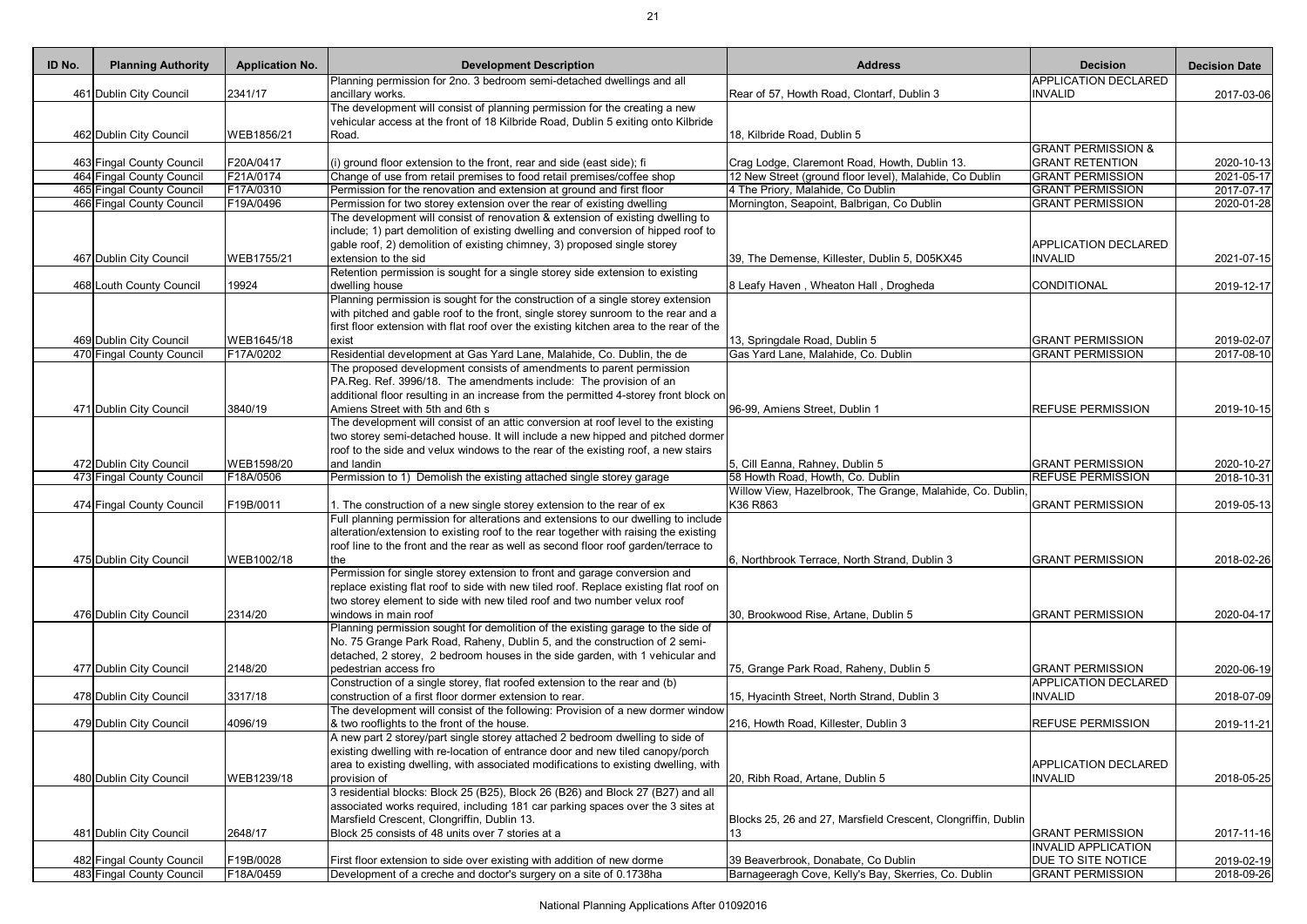| ID No. | <b>Planning Authority</b> | <b>Application No.</b> | <b>Development Description</b>                                                                                                                                                                                   | <b>Address</b>                                                     | <b>Decision</b>             | <b>Decision Date</b>        |
|--------|---------------------------|------------------------|------------------------------------------------------------------------------------------------------------------------------------------------------------------------------------------------------------------|--------------------------------------------------------------------|-----------------------------|-----------------------------|
|        |                           |                        | Permission for the following (i) the construction of a new dormer window to the                                                                                                                                  |                                                                    |                             |                             |
|        |                           |                        | rear roof plane (ii) the conversion of existing attic space to provide a storage                                                                                                                                 |                                                                    |                             |                             |
|        |                           |                        | room (iii) the construction of a new single storey extension to the front of the                                                                                                                                 |                                                                    |                             |                             |
|        | 484 Dublin City Council   | 2104/17                | dwelling wit                                                                                                                                                                                                     | 10, Coburg Place, North Wall, Dublin 1                             | <b>GRANT PERMISSION</b>     | 2017-03-16                  |
|        |                           |                        | Demolish existing domestic garage in the rear garden of 11 Howth Road and                                                                                                                                        |                                                                    |                             |                             |
|        |                           |                        | erect new two storey mews house with access from Charlemont Lane. (2)<br>Provide off-street parking in new front garden of proposed mews house with new Charlemont Lane at the rear of 11, Howth Road, Clontarf, |                                                                    |                             |                             |
|        | 485 Dublin City Council   | 3982/17                | access gate and boundary wall t                                                                                                                                                                                  | Dublin 3                                                           | <b>REFUSE PERMISSION</b>    | 2017-11-27                  |
|        | 486 Fingal County Council | F17A/0482              | The development will comprise: the demolition of an existing two-store                                                                                                                                           | Harbour View House, Church Street, Howth, Co. Dublin.              | <b>REFUSE PERMISSION</b>    | $\overline{2017} - 10 - 04$ |
|        |                           |                        |                                                                                                                                                                                                                  |                                                                    |                             |                             |
|        |                           |                        | construction of a new single storey pitched roof extension to the side and rear of                                                                                                                               |                                                                    |                             |                             |
|        |                           |                        | the existing dwelling to comprise of new kitchen, dining, living, utility & playroom                                                                                                                             |                                                                    |                             |                             |
|        | 487 Meath County Council  | LB181243               | inclusive of all interior alterations to existing dwelling & associated siteworks, Ian 34 The Grove Inse Bay, Laytown, Co. Meath                                                                                 |                                                                    | CONDITIONAL                 | 2018-12-07                  |
|        |                           |                        | EXTENSION OF DURATION OF 14/510041: Permission for development of 21                                                                                                                                             |                                                                    |                             |                             |
|        |                           |                        | no. residential dwellings consisting of subdivision of Bayview House (a Protected                                                                                                                                |                                                                    |                             |                             |
|        |                           |                        | Structure) into 2 no. 2 bedroom apartments with conversion and extension of                                                                                                                                      |                                                                    |                             |                             |
|        | 488 Louth County Council  | 191030                 | existing Coach House with                                                                                                                                                                                        | Bayview House, Cromwell Lane & Dublin Road, Drogheda CONDITIONAL   |                             | 2020-03-09                  |
|        |                           |                        | The development will consist of: works to refurbish and upgrade the existing 3                                                                                                                                   |                                                                    |                             |                             |
|        |                           |                        | single-bedroom residential units at 9 Killarney Street, Dublin 1, to comprise: a)                                                                                                                                |                                                                    |                             |                             |
|        |                           |                        | Demolition of three-storey bathroom annexe (with flat roof) and construction of                                                                                                                                  |                                                                    |                             |                             |
|        | 489 Dublin City Council   | 2348/17                | replacement t                                                                                                                                                                                                    | 9, Killarney Street, Dublin 1                                      | <b>GRANT PERMISSION</b>     | 2017-04-24                  |
|        |                           |                        | The development will consist of 1 no. additional 4-bedroom, two-storey,                                                                                                                                          |                                                                    |                             |                             |
|        |                           |                        | detached, dwelling house of dormer, hipped-roof design, in the rear garden of                                                                                                                                    |                                                                    |                             |                             |
|        |                           |                        | the existing house. new boundary division walls to match existing will subdivide                                                                                                                                 |                                                                    |                             |                             |
|        | 490 Dublin City Council   | WEB1523/16             | the site. The existing                                                                                                                                                                                           | 506, Howth Road, Raheny, Dublin 5                                  | <b>REFUSE PERMISSION</b>    | 2017-02-23                  |
|        | 491 Fingal County Council | F17A/0178              | Modifications to the residential development permitted under Reg. Ref.                                                                                                                                           | Station Road, Portmarnock, Co. Dublin.                             | <b>GRANT PERMISSION</b>     | 2017-05-22                  |
|        |                           |                        | RETENTION: The retention of a single storey extension to the rear of the                                                                                                                                         |                                                                    |                             |                             |
|        |                           |                        | existing dwelling and all associated site works at 27 Beau Park Square,                                                                                                                                          |                                                                    | <b>GRANT RETENTION</b>      |                             |
|        | 492 Dublin City Council   | WEB1074/21             | Clongriffin, Dublin 13, D13 NP90.                                                                                                                                                                                | 27, Beau Park Square, Clongriffin, Dublin 13                       | PERMISSION                  | 2021-03-24                  |
|        |                           |                        |                                                                                                                                                                                                                  |                                                                    | <b>INVALID APPLICATION</b>  |                             |
|        | 493 Fingal County Council | F17A/0356              | The change of use of an existing building from commercial & cafe to re                                                                                                                                           | 10 Old Street, Malahide, Co. Dublin.                               | <b>DUE TO SITE NOTICE</b>   | 2017-08-02                  |
|        |                           |                        |                                                                                                                                                                                                                  |                                                                    | <b>GRANT PERMISSION FOR</b> |                             |
|        | 494 Fingal County Council | F21B/0179              | Retention permission for a single storey extension to the rear of the                                                                                                                                            | 4 Seabanks, Bath Road, Balbriggan, Co Dublin, K32 VK22             | <b>RETENTION</b>            | 2021-07-01                  |
|        |                           |                        | Permission for a sunroom extension to the ground floor of the existing house and St Josephs 9 Stoney Lane, Greenhills Villas, Drogheda Co.                                                                       |                                                                    |                             |                             |
|        | 495 Louth County Council  | 20101                  | all associated site works                                                                                                                                                                                        | Louth                                                              | CONDITIONAL                 | 2020-04-02                  |
|        |                           |                        | RETENTION: Retention is sought for the illuminated signage on 3 sides of the                                                                                                                                     |                                                                    |                             |                             |
|        |                           |                        | canopy over the fuel pumps, illuminated totem sign and sign over the shop<br>entrance. Retention permission is also sought for the opening hours: 7am to                                                         |                                                                    | <b>GRANT RETENTION</b>      |                             |
|        |                           |                        | 11pm with a hatch service o                                                                                                                                                                                      | Clontarf Service Station, 54-56, Howth Road, Clontarf,<br>Dublin 3 | PERMISSION                  |                             |
|        | 496 Dublin City Council   | 2655/17                | Planning permission for change of use of single storey vacant commercial unit to                                                                                                                                 |                                                                    |                             | 2017-06-01                  |
|        |                           |                        | nail bar use (28m2) with new shop front signage and internal alterations to layout                                                                                                                               |                                                                    |                             |                             |
|        | 497 Dublin City Council   | 2300/19                | include new toilet / staff area and associated works.                                                                                                                                                            | 49D, Middle Third, Killester, Dublin 5                             | <b>GRANT PERMISSION</b>     | 2019-04-15                  |
|        |                           |                        | RETENTION AND PERMISSION: Permission for the demolition of the existing                                                                                                                                          |                                                                    |                             |                             |
|        |                           |                        | garage to the side & front, the construction of a two storey extension to the side                                                                                                                               |                                                                    |                             |                             |
|        |                           |                        | & front with 3 roof lights in the side hip of the extended main roof, the                                                                                                                                        |                                                                    | <b>GRANT PERMISSION AND</b> |                             |
|        | 498 Dublin City Council   | 2104/21                | construction of a single                                                                                                                                                                                         | 68, Ennafort Park, Raheny, Dublin 5                                | <b>RETENTION PERMISSION</b> | 2021-03-23                  |
|        | 499 Fingal County Council | F21B/0055              | Permission for demolition of existing ground floor rear conservatory.                                                                                                                                            | 59 Drumnigh Wood, Portmarnock, Co Dublin                           | <b>GRANT PERMISSION</b>     | 2021-04-15                  |
|        | 500 Fingal County Council | F17A/0303              | Permission for a 24m multi-user free standing structure carrying                                                                                                                                                 | Beaverstown Golf Club, Beaverstown, Donabate, Co Dublin            | <b>GRANT PERMISSION</b>     | 2017-09-18                  |
|        |                           |                        | PROTECTED STRUCTURE: Permission sought for the replacement of 2 No.                                                                                                                                              |                                                                    |                             |                             |
|        |                           |                        | existing 6.33m x 3.578m illuminated trivision advertising displays with 2 No.                                                                                                                                    | Eastern & Western Elevations of the Clontarf Road Railway          |                             |                             |
|        | 501 Dublin City Council   | 3735/16                | 6.52m x 3.47m internally illuminated advertising displays.                                                                                                                                                       | Bridge, (a Protected Structure), Clontarf Road, Dublin 3           | <b>GRANT PERMISSION</b>     | 2017-01-31                  |
|        |                           |                        | Planning permission is sought for amendments to previously granted planning                                                                                                                                      |                                                                    |                             |                             |
|        |                           |                        | Permission Reg Ref: 2079/20. The amendments will consist of: (i) Extending the                                                                                                                                   |                                                                    |                             |                             |
|        |                           |                        | main ridge line of the roof of the dwelling as viewed from the front, side and                                                                                                                                   |                                                                    |                             |                             |
|        | 502 Dublin City Council   | 3523/20                | rear: (ii) the addit                                                                                                                                                                                             | 50, Hollybrook Grove, Clontarf, Dublin 3                           | <b>GRANT PERMISSION</b>     | 2020-11-27                  |
|        | 503 Fingal County Council | F19B/0196              | Permission to construct a single storey extension to side and rear of                                                                                                                                            | 39 Verbana Lawn, Sutton, Dublin 13                                 | <b>GRANT PERMISSION</b>     | 2019-09-12                  |
|        | 504 Fingal County Council | F18B/0301              | New single storey extension with flat roof to the rear                                                                                                                                                           | 160 Sutton Park, Sutton, Dublin 13, D13 T3Y9                       | <b>GRANT PERMISSION</b>     | 2019-01-04                  |
|        | 505 Fingal County Council | F16B/0300              | A single storey ground floor extension with a verandah to the side of                                                                                                                                            | 1 Railway Avenue, Sutton, Dublin 13.                               | <b>GRANT PERMISSION</b>     | 2017-01-12                  |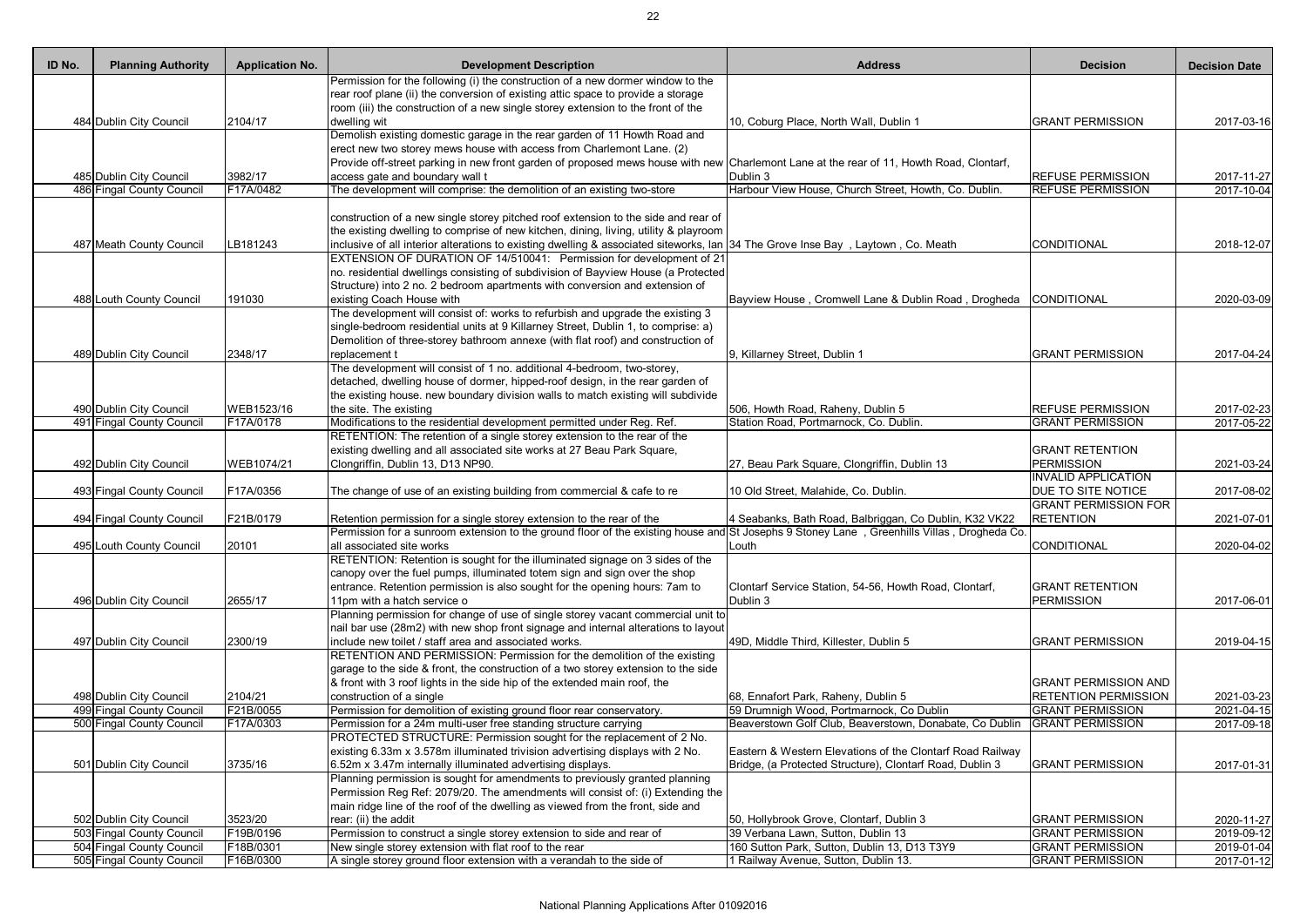| ID No. | <b>Planning Authority</b>                            | <b>Application No.</b> | <b>Development Description</b>                                                                                                         | <b>Address</b>                                                                      | <b>Decision</b>                               | <b>Decision Date</b>     |
|--------|------------------------------------------------------|------------------------|----------------------------------------------------------------------------------------------------------------------------------------|-------------------------------------------------------------------------------------|-----------------------------------------------|--------------------------|
|        |                                                      |                        | Permission is sought to construct a three bedroom house, dormer bungalow with                                                          |                                                                                     |                                               |                          |
|        | 506 Dublin City Council                              | 2949/17                | shared front driveway, to side of existing house.                                                                                      | 54, Demesne, Killester, Dublin 5                                                    | <b>REFUSE PERMISSION</b>                      | 2017-12-07               |
|        |                                                      |                        | Widening of the existing vehicular entrance to assist access to No. 1a Furry Park                                                      |                                                                                     |                                               |                          |
|        | 507 Dublin City Council                              | 2858/17                | Road together with associated site works.                                                                                              | 1, Furry Park Road, Killester, Dublin 5                                             | <b>REFUSE PERMISSION</b>                      | 2017-06-28               |
|        |                                                      |                        | New 2 storey extension to side of existing dwelling with re-location of entrance                                                       |                                                                                     |                                               |                          |
|        |                                                      |                        | door and new extension with porch area to front of existing dwelling, associated                                                       |                                                                                     |                                               |                          |
|        |                                                      |                        | internal modifications to existing dwelling, with provision of new vehicular access                                                    |                                                                                     | <b>APPLICATION DECLARED</b>                   |                          |
|        | 508 Dublin City Council                              | WEB1073/17             | to dwell                                                                                                                               | 81A, Harmonstown Road, Raheny, Dublin 5                                             | <b>INVALID</b>                                | 2017-02-14               |
|        |                                                      |                        | Permission for dormer window at rear and velux roof window to front at attic                                                           |                                                                                     |                                               |                          |
|        | 509 Dublin City Council                              | 2360/17                | level and all associated site works.<br>PERMISSION & RETENTION: The development consists of (i) retaining the                          | 49a, Carndonagh Road, Donaghmede, Dublin 13                                         | <b>GRANT PERMISSION</b>                       | 2017-04-25               |
|        |                                                      |                        | tiled roof canopy across the front of the house, (ii) building a bay window and                                                        |                                                                                     |                                               |                          |
|        |                                                      |                        | porch extension below the existing tiled canopy to the front of the dwelling and                                                       |                                                                                     | <b>GRANT PERMISSION AND</b>                   |                          |
|        | 510 Dublin City Council                              | 2451/19                | (iii) all associated in                                                                                                                | 67, Grange Abbey Grove, Donaghmede, Dublin 13                                       | <b>RETENTION PERMISSION</b>                   | 2019-04-24               |
|        | 511 Fingal County Council                            | F16B/0225              | Demolition of existing single storey side garage and construction of a                                                                 | Devenish, 30 Claremont Road, Howth, Co. Dublin.                                     | <b>GRANT PERMISSION</b>                       | 2017-01-11               |
|        | 512 Fingal County Council                            | F18A/0098              | Relocation of existing vehicular entrance                                                                                              | 4 Skerries Road, Balbriggan, Co Dublin                                              | <b>GRANT PERMISSION</b>                       | 2018-04-26               |
|        |                                                      |                        | Planning permission for replacement office building an alteration to the                                                               |                                                                                     |                                               |                          |
|        | 513 Dublin City Council                              | 4201/18                | previously approved development (4235/15).                                                                                             | 134, Harmonstown Road, Raheny, Dublin 5                                             | <b>GRANT PERMISSION</b>                       | 2018-12-13               |
|        |                                                      |                        | To build new flat roof dormer extension and window to rear of existing converted                                                       |                                                                                     | <b>APPLICATION DECLARED</b>                   |                          |
|        | 514 Dublin City Council                              | 4197/16                | attic space and associated site works.                                                                                                 | 28, Carndonagh Park, Donaghmede, Dublin 13                                          | <b>INVALID</b>                                | 2017-01-12               |
|        |                                                      |                        | Permission for development within Architectural Conservation Area No. 6,                                                               |                                                                                     |                                               |                          |
|        |                                                      |                        | consisting of the following: 1) Demolition of 1 no. small extension and 1 no.                                                          |                                                                                     |                                               |                          |
|        |                                                      |                        | outhouse to rear of existing house; 2) Demolition of garden shed; 3)                                                                   |                                                                                     |                                               |                          |
|        | 515 Louth County Council                             | 21452                  | Construction of a two storey ex                                                                                                        | 5 Legavoureen Park, Sunnyside, Drogheda Co Louth                                    | <b>CONDITIONAL</b>                            | 2021-06-11               |
|        |                                                      |                        | Construction of a single storey pitched roof domestic style outbuilding,                                                               |                                                                                     |                                               |                          |
|        |                                                      |                        | containing private gymnasium and combined storage, located to the rear garden                                                          |                                                                                     |                                               |                          |
|        |                                                      |                        | (north) of the existing dwelling. Other works as part of the development include:                                                      |                                                                                     |                                               |                          |
|        | 516 Dublin City Council                              | 3308/18                | landscaping; SUDs dra                                                                                                                  | 186, Howth Road, Clontarf, Dublin 3                                                 | <b>GRANT PERMISSION</b>                       | 2018-08-13               |
|        | 517 Fingal County Council                            | F16A/0559              | Construction of a single storey pitched roof porch to the front of the                                                                 | 144 Drumnigh Wood, Portmarnock, Co. Dublin.                                         | <b>GRANT PERMISSION</b>                       | 2017-02-08               |
|        | 518 Fingal County Council                            | F16A/0405              | 1) Demolition of existing single storey extension to side/rear of exis                                                                 | 13 Station Road Cottages, Sutton, Dublin 13.                                        | <b>GRANT PERMISSION</b>                       | 2016-11-09               |
|        | 519 Fingal County Council                            | F20A/0343              | Permission for demolition of EX Chimney to build single storey extensi                                                                 | 33 Saint Slyvester Villas, Malahide, Co. Dublin                                     | <b>GRANT PERMISSION</b>                       | 2020-09-01               |
|        | 520 Fingal County Council                            | F20A/0374              | Permission for alterations to previously approved Reg Ref: F20A/0120 t                                                                 | Ard Na Greine, 2 Seapoint Lane, Balbriggan, Co Dublin                               | <b>GRANT PERMISSION</b>                       | 2020-09-18               |
|        |                                                      |                        | Proposed demolition of front porch and rear shed and conservatory out                                                                  |                                                                                     |                                               |                          |
|        |                                                      |                        | buildings.                                                                                                                             |                                                                                     |                                               |                          |
|        |                                                      |                        | Proposed construction of front single storey extension, side first floor level                                                         |                                                                                     |                                               |                          |
|        |                                                      |                        | extension over garage conversion, side/rear two storey extension, rear single                                                          |                                                                                     |                                               |                          |
|        | 521 Dublin City Council                              | WEB1530/17             | storey extensi                                                                                                                         | 3, Copeland Grove, Clontarf, Dublin 3                                               | <b>GRANT PERMISSION</b>                       | 2017-12-11               |
|        |                                                      |                        | Permission sought for the proposed rear dormer extension to form bedroom &                                                             |                                                                                     | <b>APPLICATION DECLARED</b>                   |                          |
|        | 522 Dublin City Council                              | 2925/19                | en-suite bathroom to 2 storey terrace dwelling at 8 Furrypark Road, Dublin 5.                                                          | 8, Furrypark Road, Dublin 5                                                         | <b>INVALID</b>                                | 2019-06-07               |
|        |                                                      |                        | Dublin City Council Planning Permission is sought for works to existing end of                                                         |                                                                                     |                                               |                          |
|        |                                                      |                        | terrace, two-storey, dwelling at Placencia, Middle Third, Killester, Dublin 5, D05                                                     |                                                                                     |                                               |                          |
|        |                                                      |                        | C9T1 for Robert & Dearbhla Brickley. Works to include alterations to existing                                                          |                                                                                     |                                               |                          |
|        | 523 Dublin City Council                              | WEB1465/19             | front façad                                                                                                                            | Placencia, Middle Third, Killester, Dublin 5, D05 C9T1                              | <b>GRANT PERMISSION</b>                       | 2019-09-24               |
|        | 524 Fingal County Council                            | F17B/0214              | Demolish existing garage (size 36m <sup>2</sup> ) with flat roof (height 2.5m) loca                                                    | 4 Burrow Road, Sutton, Dublin 13, D13 E5C0.                                         | <b>GRANT PERMISSION</b>                       | 2017-11-01               |
|        | 525 Fingal County Council                            | F18A/0629              | $(i)$ Demolition of existing garden room, and (ii) construction of 1 no.                                                               | Sebring, 8 Claremont Road, Howth, Co. Dublin, D13 X856                              | <b>REFUSE PERMISSION</b>                      | 2019-01-08               |
|        |                                                      |                        | Planning permission to demolish existing garage to side at ground floor and to                                                         |                                                                                     |                                               |                          |
|        |                                                      |                        | construct a single storey extension to front at ground floor also 2 storey                                                             |                                                                                     |                                               |                          |
|        |                                                      |                        | extension to side for the provision of ancillary family member accommodation                                                           |                                                                                     | <b>APPLICATION DECLARED</b>                   |                          |
|        | 526 Dublin City Council                              | 4482/18                | and all associated site                                                                                                                | 33, Hollybrook Grove, Clontarf, Dublin 3                                            | <b>INVALID</b>                                | 2018-12-04               |
|        |                                                      |                        | Planning Permission is sought for amendments to previous planning application                                                          |                                                                                     |                                               |                          |
|        |                                                      |                        | Ref: 4008/19 to include the following: a) New roof lights to the rear and side; b)                                                     |                                                                                     |                                               |                          |
|        |                                                      |                        | Conversion of attic to storage space; c) Provision of a dormer window to the rear                                                      |                                                                                     |                                               |                          |
|        | 527 Dublin City Council                              | 2381/20                | elevation                                                                                                                              | 374, Howth Road, Raheny, Dublin 5                                                   | <b>GRANT PERMISSION</b>                       | 2020-06-18               |
|        |                                                      |                        | The development consists of the construction of a single storey porch to the                                                           |                                                                                     |                                               |                          |
|        |                                                      | WEB1139/18             | front and for a dormer roof extension to the rear roof and to convert attic space                                                      |                                                                                     | <b>APPLICATION DECLARED</b><br><b>INVALID</b> |                          |
|        | 528 Dublin City Council<br>529 Fingal County Council | F21A/0149              | into a storeroom/study and for all associated site works.<br>$(1)$ Partial demolition to the rear of the existing house (ii) removal o | 80, Abbeyfield, Killester, Dublin 5<br>32, St. Margarets Road, Malahide, Co. Dublin | <b>GRANT PERMISSION</b>                       | 2018-03-29<br>2021-04-29 |
|        |                                                      |                        | Permission sought for change of use from former car dealership to fitness club                                                         |                                                                                     |                                               |                          |
|        | 530 Dublin City Council                              | 4223/16                | including internal alterations.                                                                                                        | Unit 1, Gaelic Street, Dublin 3                                                     | <b>GRANT PERMISSION</b>                       | 2017-02-01               |
|        |                                                      |                        |                                                                                                                                        |                                                                                     |                                               |                          |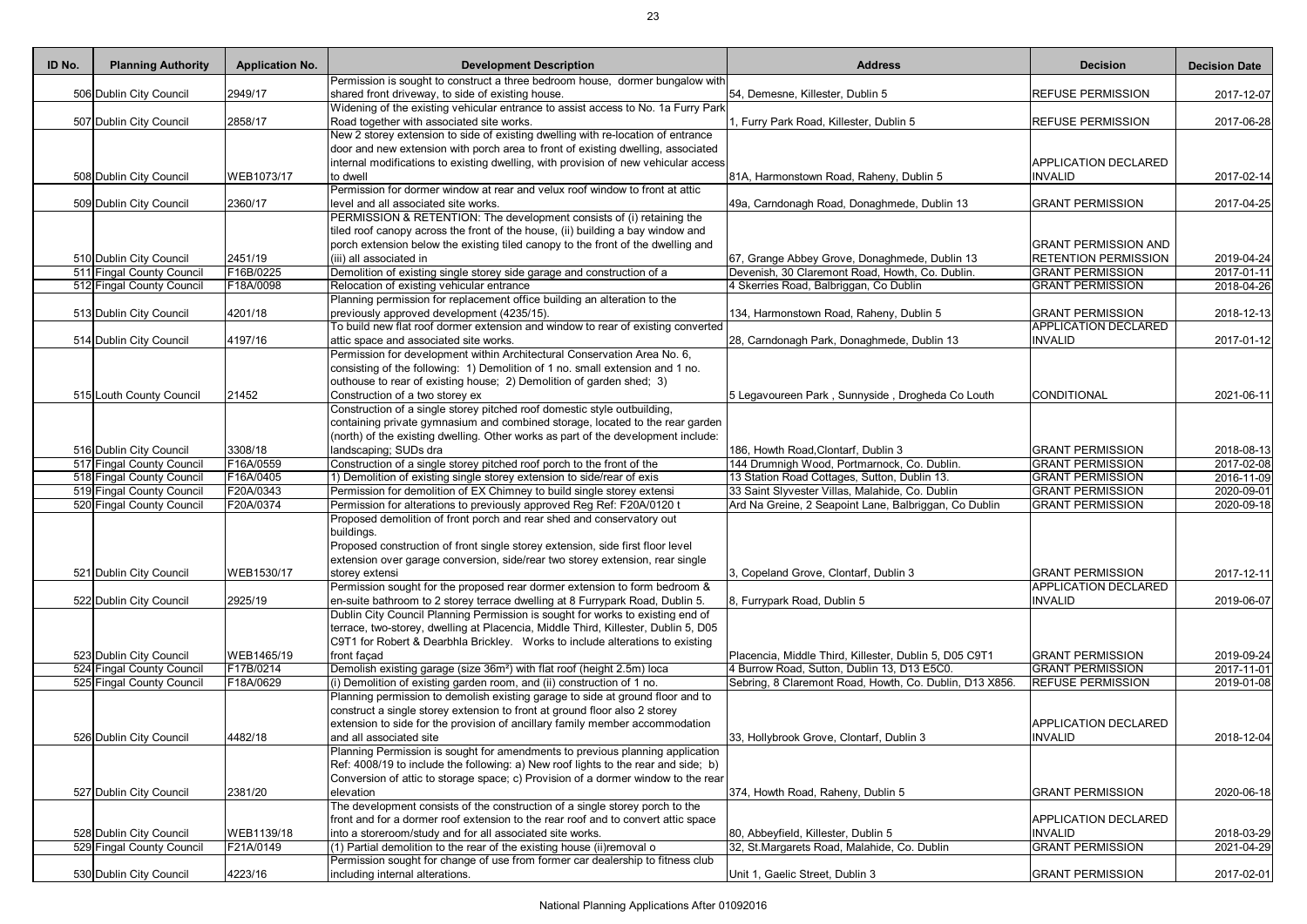| ID No. | <b>Planning Authority</b> | <b>Application No.</b> | <b>Development Description</b>                                                                                                                                | <b>Address</b>                                                                                                              | <b>Decision</b>                     | <b>Decision Date</b> |
|--------|---------------------------|------------------------|---------------------------------------------------------------------------------------------------------------------------------------------------------------|-----------------------------------------------------------------------------------------------------------------------------|-------------------------------------|----------------------|
|        |                           |                        | Demolition of existing commercial building and the construction of a four storey                                                                              |                                                                                                                             |                                     |                      |
|        |                           |                        | contemporary style building comprising:<br>i) 1 no. retail unit to accommodate Member First Credit Union at ground floor                                      |                                                                                                                             |                                     |                      |
|        |                           |                        | level:                                                                                                                                                        |                                                                                                                             |                                     |                      |
|        | 531 Dublin City Council   | 3817/17                | ii) 9 no. two-bedroom apartments and 4 no.one                                                                                                                 | O'Doherty House, Howth Road, Raheny, Dublin 5                                                                               | <b>REFUSE PERMISSION</b>            | 2017-10-31           |
|        |                           |                        | The development will consist of an attic conversion to a storage room with a                                                                                  |                                                                                                                             |                                     |                      |
|        | 532 Dublin City Council   | WEB1077/19             | dormer window and 2 no. rooflights to rear and all associated works.                                                                                          | 2, St. Assam's Avenue, Raheny, Dublin 5, D05 RD45                                                                           | <b>GRANT PERMISSION</b>             | 2019-04-11           |
|        | 533 Fingal County Council | F17A/0290              | (A) Demolition of 2 no. existing houses and 1 no. garage (B) Construct                                                                                        | 4 & 4A Station Road, Portmarnock, Co. Dublin.                                                                               | <b>REFUSE PERMISSION</b>            | 2017-07-19           |
|        |                           |                        | We, Serkan & Iknur Varoglu, intend to apply for planning permission and                                                                                       |                                                                                                                             |                                     |                      |
|        |                           |                        | retention permission for development at this site, No. 17 Railway Mews,                                                                                       |                                                                                                                             | <b>SPLIT</b>                        |                      |
|        |                           |                        | Clongriffin, Dublin 13, D13 AH24. The development consists of partial removal                                                                                 |                                                                                                                             | <b>DECISION(PERMISSION &amp;</b>    |                      |
|        | 534 Dublin City Council   | WEB1769/20             | of existing pitched roof to exis                                                                                                                              | 17, Railway Mews, Clongriffin, Dublin 13                                                                                    | <b>REFUSAL)</b>                     | 2021-01-12           |
|        |                           | F20A/0566              |                                                                                                                                                               | Balbriggan Railway Station, Railway Street, Balbriggan,<br>Fingal, Co Dub                                                   | <b>GRANT PERMISSION</b>             |                      |
|        | 535 Fingal County Council |                        | Temporary planning permission for single storey kiosk in the curtiage<br>Permission for partial demolition of existing single storey extension and            |                                                                                                                             |                                     | 2021-01-08           |
|        | 536 Louth County Council  | 2053                   | construction of new two storey extension to rear of existing dwelling                                                                                         | 39 Bredin Street, Drogheda, Co Louth                                                                                        | CONDITIONAL                         | 2020-03-13           |
|        |                           |                        | The development will consist of: The construction of a one storey detached                                                                                    |                                                                                                                             |                                     |                      |
|        |                           |                        | house with part attic level together with three rooflights, a new vehicular access                                                                            |                                                                                                                             |                                     |                      |
|        | 537 Dublin City Council   | 4816/19                | onto the public road and all associated landscaping & site works.                                                                                             | No. 107, Briarfield Road, Raheny, Dublin 5, D05 YW42                                                                        | <b>GRANT PERMISSION</b>             | 2020-06-18           |
|        |                           |                        |                                                                                                                                                               | 17 Station Road Cottages, Station Road, Sutton, Dublin 13,                                                                  |                                     |                      |
|        | 538 Fingal County Council | F20B/0236              | Planning Permission for alterations and an extension to the rear and s                                                                                        | D <sub>13</sub> H <sub>V27</sub>                                                                                            | <b>GRANT PERMISSION</b>             | 2020-11-17           |
|        |                           |                        |                                                                                                                                                               | Maxol Filling Station, Hearse Road, Donabate, Co Dublin,                                                                    |                                     |                      |
|        | 539 Fingal County Council | F21A/0306              | (1) The relocation of the existing Deli Area into the Barista Area and                                                                                        | K36 AW99                                                                                                                    | <b>GRANT PERMISSION</b>             | 2021-07-23           |
|        | 540 Louth County Council  | 19586                  | Retention permission for a porch at the front of dwelling.                                                                                                    | 96 Maple Drive, Drogheda, Co Louth                                                                                          | <b>CONDITIONAL</b>                  | 2019-09-02           |
|        |                           |                        | The development will consist of i) Removal of existing hipped roof canopy and                                                                                 |                                                                                                                             |                                     |                      |
|        |                           |                        | construction of new single storey coffee shop & covered trolley bay located at                                                                                |                                                                                                                             |                                     |                      |
|        | 541 Dublin City Council   | 3914/18                | the south west entrance to the Supervalu store. ii) Alterations to existing brick<br>facades and can                                                          | Killester Shopping Centre, 169, Howth Road, Killester,<br>Dublin 3                                                          | <b>GRANT PERMISSION</b>             | 2019-03-29           |
|        |                           |                        | The development will consist of amendments to previously approved planning                                                                                    |                                                                                                                             |                                     |                      |
|        |                           |                        | application reg ref: 4451/18 including: (i) the construction of pitched roof first                                                                            |                                                                                                                             |                                     |                      |
|        |                           |                        | floor extension with dormer windows to the front and rear elevations; (ii)                                                                                    |                                                                                                                             |                                     |                      |
|        | 542 Dublin City Council   | 3929/19                | extension to approved                                                                                                                                         | 1A, Middle Third, Killester, Dublin 5                                                                                       | <b>GRANT PERMISSION</b>             | 2019-10-25           |
|        |                           |                        | Construction of 1 Nr. 2 storey (over a habitable basement) domestic dwelling                                                                                  | The site lies between Nos. 13-19 Hollybrook Manor,                                                                          |                                     |                      |
|        |                           |                        | house with a total floor area of 157m2, a split level screened courtyard garden                                                                               | Hollybrook Park(the former Hollybrook Hotel), Clontarf,                                                                     |                                     |                      |
|        |                           |                        | and 1 Nr. Balcony. The construction of a new pedestrian entrance onto                                                                                         | Dublin 3 & 38, Hollybrook Road (a Protected Structure),                                                                     |                                     |                      |
|        | 543 Dublin City Council   | 2677/18                | Hollybrook Park, the retent                                                                                                                                   | Clontarf, Dublin 3, D03 Y264.                                                                                               | <b>GRANT PERMISSION</b>             | 2018-07-17           |
|        | 544 Fingal County Council | F17A/0719              | Change of use of the existing first floor unit from office to apartmen                                                                                        | 19 Old Street, Malahide, Co. Dublin.                                                                                        | <b>REFUSE PERMISSION</b>            | 2018-01-24           |
|        | 545 Fingal County Council | F19B/0113              | Alterations to existing hip roof to side to create Hip end dormer to s                                                                                        | 14 Beverton Avenue, Donabate, Co. Dublin.                                                                                   | <b>GRANT PERMISSION</b>             | 2019-06-19           |
|        |                           |                        |                                                                                                                                                               |                                                                                                                             | App withdrawn as no AI recd         |                      |
|        | 546 Fingal County Council | F17A/0528              | Continuation of use as Montessori School of part of Donabate Parish Ha<br>The development will consist of (i) reinstating the original front parapet wall and | Donabate Parish Hall, Main Street, Donabate, Co. Dublin.                                                                    | in 6 months                         | 2018-06-08           |
|        |                           |                        | ridge height of the roof of the house to match the adjoining property at 46                                                                                   |                                                                                                                             |                                     |                      |
|        |                           |                        | Bessborough Avenue, Dublin 3. (ii) reinstating the original window and door opes                                                                              |                                                                                                                             |                                     |                      |
|        | 547 Dublin City Council   | 2841/21                | at the front                                                                                                                                                  | 47, Bessborough Avenue, North Strand, Dublin 3, D03 X0W2 GRANT PERMISSION                                                   |                                     | 2021-07-21           |
|        |                           |                        |                                                                                                                                                               |                                                                                                                             | <b>Grant Retention &amp; Refuse</b> |                      |
|        | 548 Fingal County Council | F17A/0766              | Retention of necessary plant equipment and associated screening                                                                                               | Corner of Old Street/Strand Street, Malahide, Co. Dublin.                                                                   | Retention                           | 2018-02-23           |
|        |                           |                        | Planning permission for change of use of ground floor unit (50 sq.m) from retail                                                                              |                                                                                                                             |                                     |                      |
|        | 549 Dublin City Council   | 4590/19                | to cafe at 110 Amiens Street, Dublin 1.                                                                                                                       | 110, Amiens Street, Dublin 1                                                                                                | <b>GRANT PERMISSION</b>             | 2020-02-04           |
|        |                           |                        | Permission for the construction of 3 no. two storey dwellings, comprising of                                                                                  |                                                                                                                             |                                     |                      |
|        |                           |                        | House Type 'A' - 2 no. two storey detached four bedroom dwellings, House Type                                                                                 |                                                                                                                             |                                     |                      |
|        |                           |                        | 'B' - 1 no. two storey detached five bedroom dwelling, Alterations to existing                                                                                |                                                                                                                             |                                     |                      |
|        | 550 Louth County Council  | 19518                  | vehicular entrance a                                                                                                                                          | Knockmount, Dublin Road, Bryanstown                                                                                         | N/A                                 |                      |
|        |                           |                        | The development will consist of: Construction of 2 storey end of terrace (1 bed)                                                                              |                                                                                                                             |                                     |                      |
|        |                           |                        | dwelling to side of 18 Leinster Street East. Demolition of single storey<br>commercial unit to the rear of 17 Leinster Street East, new pedestrian access     | Site adjoining 18 Leinster Steet East, North Strand, Dublin 3<br>D03PE02, and to the rear of 17 Leinster Street East, North |                                     |                      |
|        | 551 Dublin City Council   | 3646/18                | gate 2.0m high & co                                                                                                                                           | Strand, Dublin 3, D03 X793                                                                                                  | <b>REFUSE PERMISSION</b>            | 2018-09-25           |
|        | 552 Fingal County Council | F20A/0396              | Permission for development consisting of a proposed new single storey                                                                                         | 56, Meadow Brook Park, Baldoyle, Dublin 13                                                                                  | <b>REFUSE PERMISSION</b>            | 2020-11-03           |
|        | 553 Fingal County Council | F18A/0383              | Permission for new stand-alone single storey restaurant of 103sq.m.                                                                                           | 32-36 Main Street, Malahide, Co. Dublin.                                                                                    | <b>GRANT PERMISSION</b>             | 2018-08-28           |
|        | 554 Fingal County Council | F18B/0264              | Permission to build up existing gable wall to meet extended roof ridge                                                                                        | 21 Kelly's Bay Tower, Skerries, Co Dublin                                                                                   | <b>GRANT PERMISSION</b>             | 2018-11-12           |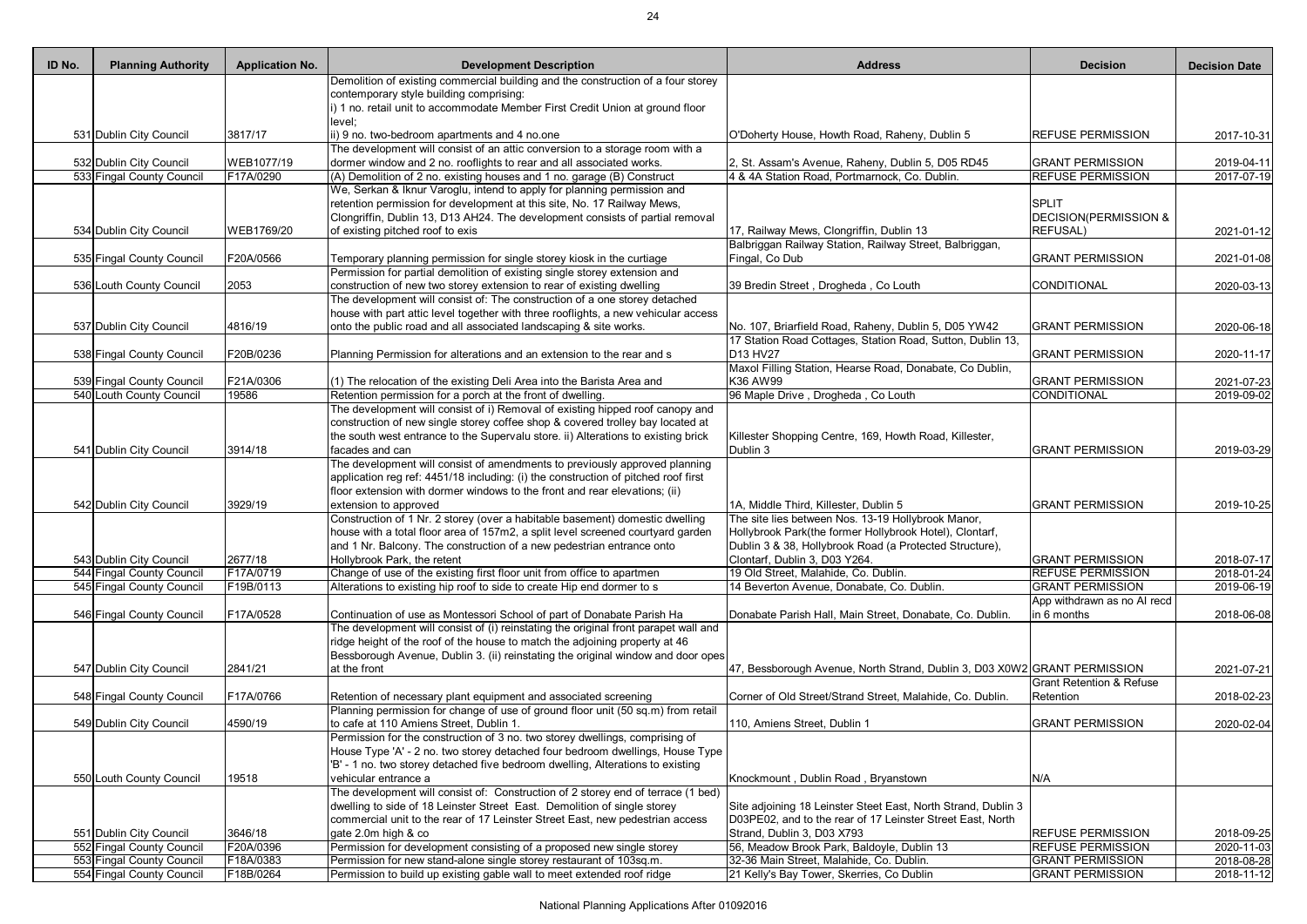| rear. Also the provision of folding timber doors to a re-sized garage; the insertion<br>of 2 No. rooflights to the roof tank room, to the front of the property and all<br>555 Dublin City Council<br>WEB1981/20<br>lancillar<br><b>GRANT PERMISSION</b><br>36, Hollybrook Mews, Clontarf, Dublin 3, D03 WV50<br>2021-02-24<br>556 Fingal County Council<br>F18A/0183<br>A) Demolition of a single storey extension to the rear B) Construction<br>84 Bayside Walk, Bayside, Dublin 13<br><b>GRANT PERMISSION</b><br>2018-07-26<br>The replacement of the existing internally illuminated Metropole advertising<br>display with a double sided digital Metropole advertising display including all<br>associated site works and services. The proposed structure has an overall height on the public footpath, on the South East side of Amiens<br>Street, Dublin 1, in front of Aras Failte, 88-95, Amiens Street GRANT PERMISSION<br>557 Dublin City Council<br>WEB1693/18<br>of 5.81m, a dept<br>2019-02-21<br>The development consists of:<br>A. The demolition of an existing shed to the rear and 2 no. existing side<br>extensions, removal of 2 existing roof dormers and the removal of the existing<br>chimney.<br>B. Modifications to the existing roof including raising and e<br>558 Dublin City Council<br>2842/21<br>232, Howth Road, Killester, Dublin 5, D05 FW44<br><b>GRANT PERMISSION</b><br>2021-07-21<br>PERMISSION & RETENTION: Permission for the demolition of:<br>.The first floor extension to the side.<br>And the construction of:<br>•A single storey extension to the rear;<br>559 Dublin City Council<br>3438/21<br>•A first floor extension to the side with a rooflight on the rear slope of the<br>68, Foxfield Road, Raheny, Dublin, 5<br>App withdrawn as no AI recd<br>in 6 months<br>560 Fingal County Council<br>F17B/0076<br>Construction of shed in rear garden.<br>38 Burrowfield Road, Sutton, Dublin 13<br>2018-04-27<br>561 Fingal County Council<br>F17B/0300<br>Single storey extension to side of existing dwelling<br>Ballisk, Donabate, Co. Dublin.<br><b>GRANT PERMISSION</b><br>2018-02-15<br>a two storey detached house with new access onto existing estate road and<br>ancillary works for car parking, boundary walls, landscaping and site works for<br>On Lands In Side Garden Of 19 The Health, Inse Bay,<br>562 Meath County Council<br>LB190906<br>drainage and services connection to existing public drainage and services<br>N/A<br>Laytown Co. Meath<br>The development will consist of the refurbishment and extension of existing two<br>storey semi detached property including the removal of single storey extension<br>to the side and rear, the construction of a new two storey extension to the side<br>WEB1666/19<br>and the rear o<br><b>GRANT PERMISSION</b><br>563 Dublin City Council<br>11, Copeland Grove, Clontarf, Dublin 3<br>2020-01-15<br>564 Meath County Council<br>211313<br>la first floor bedroom extension to rear<br>Shangrila, Corballis Laytown, Co. Meath<br>N/A<br>Planning permission is being sought for a residential apartment development<br>consisting of the demolition of 4 no. existing dwellings, 1 no. workshop and other<br>ancillary structures and the erection of an apartment block containing 71 no.<br>52, 54, 56, 58, Station Road, (adjacent Ashcroft Housing<br>565 Dublin City Council<br>3973/16<br>Estate), Raheny, Dublin 5<br><b>GRANT PERMISSION</b><br>apartments consis<br>2017-04-19<br>The development will consist of the change of use from retail to community day<br>2977/18<br>activity centre use including signage and lighting to shop front.<br>, Station Street, Clongriffin, Dublin 13<br><b>GRANT PERMISSION</b><br>566 Dublin City Council<br>2018-07-05<br>Permission for the construction of a single storey ground floor detached "Granny<br>Flat" accommodation to the side to the existing dwelling, 45sqm Floor area to<br>comprise entrance storm porch, Bedroom with accessible bathroom and Living<br><b>APPLICATION DECLARED</b><br>567 Dublin City Council<br>WEB1266/19<br>room/kitchenette acc<br>58, Mount Olive Grove, Dublin 5, D05 NH90<br><b>INVALID</b><br>2019-05-17<br>Junction of New Street, and The Green, Malahide, Co Dublin GRANT PERMISSION<br>568 Fingal County Council<br>F18A/0260<br>Permission for (1) change of use of the existing market space to combi<br>2018-06-27<br>Lands to the rear of The Beaver, Beaverstown Road,<br>569 Fingal County Council<br>F17A/0535<br>Donabate, Co. Dubli<br><b>GRANT PERMISSION</b><br>The provision of 3 no. houses (comprising 2 no. two-storey semi-detach<br>2017-11-29<br>The development will consist of alterations to existing two storey three bedroom<br>terraced dwelling to include: (i) the demolition of an existing two storey extension<br>to the rear and the construction of a part one - part two storey flat roof extension;<br>570 Dublin City Council<br><b>GRANT PERMISSION</b><br>3194/19<br>25, Bessborough Avenue, Dublin 3, D03 PT63<br>2019-07-31<br>The site lies between Nos. 13-19 Hollybrook Manor,<br>Planning permission of the construction of a 2 storey redesigned domestic<br>Hollybrook Park (the former Hollybrook Hotel), Clontarf,<br>dwelling house (from previously permitted planning development ref; 2677/18)<br>Dublin 3 and 38 Hollybrook Road (a Protected Structure),<br>with a total floor area of 124m2, a screened courtyard garden and a balcony.<br>Clontarf, Dublin 3, D03 Y264. The site is adjacent to 37<br>2300/20<br>Hollybrook Mews, Hollybrook Park<br><b>GRANT PERMISSION</b><br>571 Dublin City Council<br>The construction of a new<br>2020-05-05<br>The White House, The Harbour, Seapoint Lane, Balbriggan,<br><b>INVALID APPLICATION</b><br>The development will consist of the removal of the existing structure,<br>572 Fingal County Council<br>F18A/0620<br>Co Dublin<br>DUE TO SITE NOTICE<br>a) New kitchen/ dining ground floor extension to rear; b) New bedroom/<br>bathroom extension at first floor level to rear and side; c) All associated<br>3474/17<br>573 Dublin City Council<br>alterations and site works and d) Widening of existing vehicular entrance gate.<br>22, Saint Assam's Avenue, Raheny, Dublin 5<br><b>GRANT PERMISSION</b><br>574 Fingal County Council<br>F21B/0249<br>130 Drumnigh Wood, Portmarnock, Co Dublin<br>Conversion of the existing detached garage to use as a gym and home of<br><b>GRANT PERMISSION</b><br>2021-08-12<br>575 Fingal County Council<br>F18A/0633<br>Howth FHC Boatyard, West Pier, Howth, Co. Dublin<br><b>GRANT PERMISSION</b><br>Construction of a two-storey combined workshop, accommodation | ID No. | <b>Planning Authority</b> | <b>Application No.</b> | <b>Development Description</b>                                                   | <b>Address</b> | <b>Decision</b> | <b>Decision Date</b> |
|-------------------------------------------------------------------------------------------------------------------------------------------------------------------------------------------------------------------------------------------------------------------------------------------------------------------------------------------------------------------------------------------------------------------------------------------------------------------------------------------------------------------------------------------------------------------------------------------------------------------------------------------------------------------------------------------------------------------------------------------------------------------------------------------------------------------------------------------------------------------------------------------------------------------------------------------------------------------------------------------------------------------------------------------------------------------------------------------------------------------------------------------------------------------------------------------------------------------------------------------------------------------------------------------------------------------------------------------------------------------------------------------------------------------------------------------------------------------------------------------------------------------------------------------------------------------------------------------------------------------------------------------------------------------------------------------------------------------------------------------------------------------------------------------------------------------------------------------------------------------------------------------------------------------------------------------------------------------------------------------------------------------------------------------------------------------------------------------------------------------------------------------------------------------------------------------------------------------------------------------------------------------------------------------------------------------------------------------------------------------------------------------------------------------------------------------------------------------------------------------------------------------------------------------------------------------------------------------------------------------------------------------------------------------------------------------------------------------------------------------------------------------------------------------------------------------------------------------------------------------------------------------------------------------------------------------------------------------------------------------------------------------------------------------------------------------------------------------------------------------------------------------------------------------------------------------------------------------------------------------------------------------------------------------------------------------------------------------------------------------------------------------------------------------------------------------------------------------------------------------------------------------------------------------------------------------------------------------------------------------------------------------------------------------------------------------------------------------------------------------------------------------------------------------------------------------------------------------------------------------------------------------------------------------------------------------------------------------------------------------------------------------------------------------------------------------------------------------------------------------------------------------------------------------------------------------------------------------------------------------------------------------------------------------------------------------------------------------------------------------------------------------------------------------------------------------------------------------------------------------------------------------------------------------------------------------------------------------------------------------------------------------------------------------------------------------------------------------------------------------------------------------------------------------------------------------------------------------------------------------------------------------------------------------------------------------------------------------------------------------------------------------------------------------------------------------------------------------------------------------------------------------------------------------------------------------------------------------------------------------------------------------------------------------------------------------------------------------------------------------------------------------------------------------------------------------------------------------------------------------------------------------------------------------------------------------------------------------------------------------------------------------------------------------------------------------------------------------------------------------------------------------------------------------------------------------------------------------------------------------------------------------------------------------------------------------------------------------------------------------------------------------------------------------------------------------------------------------------------------------------------------------------------------------------------------------------------------------------------------------------------------------------------------------------------------------------------------------------------------------------------------------------------------------------------------------------------------------------------------------------------------------------------------------------------------------------------------------------------------------------------------------------------------------------------------------------------------------------------------------------------------|--------|---------------------------|------------------------|----------------------------------------------------------------------------------|----------------|-----------------|----------------------|
|                                                                                                                                                                                                                                                                                                                                                                                                                                                                                                                                                                                                                                                                                                                                                                                                                                                                                                                                                                                                                                                                                                                                                                                                                                                                                                                                                                                                                                                                                                                                                                                                                                                                                                                                                                                                                                                                                                                                                                                                                                                                                                                                                                                                                                                                                                                                                                                                                                                                                                                                                                                                                                                                                                                                                                                                                                                                                                                                                                                                                                                                                                                                                                                                                                                                                                                                                                                                                                                                                                                                                                                                                                                                                                                                                                                                                                                                                                                                                                                                                                                                                                                                                                                                                                                                                                                                                                                                                                                                                                                                                                                                                                                                                                                                                                                                                                                                                                                                                                                                                                                                                                                                                                                                                                                                                                                                                                                                                                                                                                                                                                                                                                                                                                                                                                                                                                                                                                                                                                                                                                                                                                                                                                                                                                                                                                                                                                                                                                                                                                                                                                                                                                                                                                                                                             |        |                           |                        | The development will consist of the erection of a single storey extension to the |                |                 |                      |
|                                                                                                                                                                                                                                                                                                                                                                                                                                                                                                                                                                                                                                                                                                                                                                                                                                                                                                                                                                                                                                                                                                                                                                                                                                                                                                                                                                                                                                                                                                                                                                                                                                                                                                                                                                                                                                                                                                                                                                                                                                                                                                                                                                                                                                                                                                                                                                                                                                                                                                                                                                                                                                                                                                                                                                                                                                                                                                                                                                                                                                                                                                                                                                                                                                                                                                                                                                                                                                                                                                                                                                                                                                                                                                                                                                                                                                                                                                                                                                                                                                                                                                                                                                                                                                                                                                                                                                                                                                                                                                                                                                                                                                                                                                                                                                                                                                                                                                                                                                                                                                                                                                                                                                                                                                                                                                                                                                                                                                                                                                                                                                                                                                                                                                                                                                                                                                                                                                                                                                                                                                                                                                                                                                                                                                                                                                                                                                                                                                                                                                                                                                                                                                                                                                                                                             |        |                           |                        |                                                                                  |                |                 |                      |
|                                                                                                                                                                                                                                                                                                                                                                                                                                                                                                                                                                                                                                                                                                                                                                                                                                                                                                                                                                                                                                                                                                                                                                                                                                                                                                                                                                                                                                                                                                                                                                                                                                                                                                                                                                                                                                                                                                                                                                                                                                                                                                                                                                                                                                                                                                                                                                                                                                                                                                                                                                                                                                                                                                                                                                                                                                                                                                                                                                                                                                                                                                                                                                                                                                                                                                                                                                                                                                                                                                                                                                                                                                                                                                                                                                                                                                                                                                                                                                                                                                                                                                                                                                                                                                                                                                                                                                                                                                                                                                                                                                                                                                                                                                                                                                                                                                                                                                                                                                                                                                                                                                                                                                                                                                                                                                                                                                                                                                                                                                                                                                                                                                                                                                                                                                                                                                                                                                                                                                                                                                                                                                                                                                                                                                                                                                                                                                                                                                                                                                                                                                                                                                                                                                                                                             |        |                           |                        |                                                                                  |                |                 |                      |
|                                                                                                                                                                                                                                                                                                                                                                                                                                                                                                                                                                                                                                                                                                                                                                                                                                                                                                                                                                                                                                                                                                                                                                                                                                                                                                                                                                                                                                                                                                                                                                                                                                                                                                                                                                                                                                                                                                                                                                                                                                                                                                                                                                                                                                                                                                                                                                                                                                                                                                                                                                                                                                                                                                                                                                                                                                                                                                                                                                                                                                                                                                                                                                                                                                                                                                                                                                                                                                                                                                                                                                                                                                                                                                                                                                                                                                                                                                                                                                                                                                                                                                                                                                                                                                                                                                                                                                                                                                                                                                                                                                                                                                                                                                                                                                                                                                                                                                                                                                                                                                                                                                                                                                                                                                                                                                                                                                                                                                                                                                                                                                                                                                                                                                                                                                                                                                                                                                                                                                                                                                                                                                                                                                                                                                                                                                                                                                                                                                                                                                                                                                                                                                                                                                                                                             |        |                           |                        |                                                                                  |                |                 |                      |
|                                                                                                                                                                                                                                                                                                                                                                                                                                                                                                                                                                                                                                                                                                                                                                                                                                                                                                                                                                                                                                                                                                                                                                                                                                                                                                                                                                                                                                                                                                                                                                                                                                                                                                                                                                                                                                                                                                                                                                                                                                                                                                                                                                                                                                                                                                                                                                                                                                                                                                                                                                                                                                                                                                                                                                                                                                                                                                                                                                                                                                                                                                                                                                                                                                                                                                                                                                                                                                                                                                                                                                                                                                                                                                                                                                                                                                                                                                                                                                                                                                                                                                                                                                                                                                                                                                                                                                                                                                                                                                                                                                                                                                                                                                                                                                                                                                                                                                                                                                                                                                                                                                                                                                                                                                                                                                                                                                                                                                                                                                                                                                                                                                                                                                                                                                                                                                                                                                                                                                                                                                                                                                                                                                                                                                                                                                                                                                                                                                                                                                                                                                                                                                                                                                                                                             |        |                           |                        |                                                                                  |                |                 |                      |
|                                                                                                                                                                                                                                                                                                                                                                                                                                                                                                                                                                                                                                                                                                                                                                                                                                                                                                                                                                                                                                                                                                                                                                                                                                                                                                                                                                                                                                                                                                                                                                                                                                                                                                                                                                                                                                                                                                                                                                                                                                                                                                                                                                                                                                                                                                                                                                                                                                                                                                                                                                                                                                                                                                                                                                                                                                                                                                                                                                                                                                                                                                                                                                                                                                                                                                                                                                                                                                                                                                                                                                                                                                                                                                                                                                                                                                                                                                                                                                                                                                                                                                                                                                                                                                                                                                                                                                                                                                                                                                                                                                                                                                                                                                                                                                                                                                                                                                                                                                                                                                                                                                                                                                                                                                                                                                                                                                                                                                                                                                                                                                                                                                                                                                                                                                                                                                                                                                                                                                                                                                                                                                                                                                                                                                                                                                                                                                                                                                                                                                                                                                                                                                                                                                                                                             |        |                           |                        |                                                                                  |                |                 |                      |
|                                                                                                                                                                                                                                                                                                                                                                                                                                                                                                                                                                                                                                                                                                                                                                                                                                                                                                                                                                                                                                                                                                                                                                                                                                                                                                                                                                                                                                                                                                                                                                                                                                                                                                                                                                                                                                                                                                                                                                                                                                                                                                                                                                                                                                                                                                                                                                                                                                                                                                                                                                                                                                                                                                                                                                                                                                                                                                                                                                                                                                                                                                                                                                                                                                                                                                                                                                                                                                                                                                                                                                                                                                                                                                                                                                                                                                                                                                                                                                                                                                                                                                                                                                                                                                                                                                                                                                                                                                                                                                                                                                                                                                                                                                                                                                                                                                                                                                                                                                                                                                                                                                                                                                                                                                                                                                                                                                                                                                                                                                                                                                                                                                                                                                                                                                                                                                                                                                                                                                                                                                                                                                                                                                                                                                                                                                                                                                                                                                                                                                                                                                                                                                                                                                                                                             |        |                           |                        |                                                                                  |                |                 |                      |
|                                                                                                                                                                                                                                                                                                                                                                                                                                                                                                                                                                                                                                                                                                                                                                                                                                                                                                                                                                                                                                                                                                                                                                                                                                                                                                                                                                                                                                                                                                                                                                                                                                                                                                                                                                                                                                                                                                                                                                                                                                                                                                                                                                                                                                                                                                                                                                                                                                                                                                                                                                                                                                                                                                                                                                                                                                                                                                                                                                                                                                                                                                                                                                                                                                                                                                                                                                                                                                                                                                                                                                                                                                                                                                                                                                                                                                                                                                                                                                                                                                                                                                                                                                                                                                                                                                                                                                                                                                                                                                                                                                                                                                                                                                                                                                                                                                                                                                                                                                                                                                                                                                                                                                                                                                                                                                                                                                                                                                                                                                                                                                                                                                                                                                                                                                                                                                                                                                                                                                                                                                                                                                                                                                                                                                                                                                                                                                                                                                                                                                                                                                                                                                                                                                                                                             |        |                           |                        |                                                                                  |                |                 |                      |
|                                                                                                                                                                                                                                                                                                                                                                                                                                                                                                                                                                                                                                                                                                                                                                                                                                                                                                                                                                                                                                                                                                                                                                                                                                                                                                                                                                                                                                                                                                                                                                                                                                                                                                                                                                                                                                                                                                                                                                                                                                                                                                                                                                                                                                                                                                                                                                                                                                                                                                                                                                                                                                                                                                                                                                                                                                                                                                                                                                                                                                                                                                                                                                                                                                                                                                                                                                                                                                                                                                                                                                                                                                                                                                                                                                                                                                                                                                                                                                                                                                                                                                                                                                                                                                                                                                                                                                                                                                                                                                                                                                                                                                                                                                                                                                                                                                                                                                                                                                                                                                                                                                                                                                                                                                                                                                                                                                                                                                                                                                                                                                                                                                                                                                                                                                                                                                                                                                                                                                                                                                                                                                                                                                                                                                                                                                                                                                                                                                                                                                                                                                                                                                                                                                                                                             |        |                           |                        |                                                                                  |                |                 |                      |
|                                                                                                                                                                                                                                                                                                                                                                                                                                                                                                                                                                                                                                                                                                                                                                                                                                                                                                                                                                                                                                                                                                                                                                                                                                                                                                                                                                                                                                                                                                                                                                                                                                                                                                                                                                                                                                                                                                                                                                                                                                                                                                                                                                                                                                                                                                                                                                                                                                                                                                                                                                                                                                                                                                                                                                                                                                                                                                                                                                                                                                                                                                                                                                                                                                                                                                                                                                                                                                                                                                                                                                                                                                                                                                                                                                                                                                                                                                                                                                                                                                                                                                                                                                                                                                                                                                                                                                                                                                                                                                                                                                                                                                                                                                                                                                                                                                                                                                                                                                                                                                                                                                                                                                                                                                                                                                                                                                                                                                                                                                                                                                                                                                                                                                                                                                                                                                                                                                                                                                                                                                                                                                                                                                                                                                                                                                                                                                                                                                                                                                                                                                                                                                                                                                                                                             |        |                           |                        |                                                                                  |                |                 |                      |
|                                                                                                                                                                                                                                                                                                                                                                                                                                                                                                                                                                                                                                                                                                                                                                                                                                                                                                                                                                                                                                                                                                                                                                                                                                                                                                                                                                                                                                                                                                                                                                                                                                                                                                                                                                                                                                                                                                                                                                                                                                                                                                                                                                                                                                                                                                                                                                                                                                                                                                                                                                                                                                                                                                                                                                                                                                                                                                                                                                                                                                                                                                                                                                                                                                                                                                                                                                                                                                                                                                                                                                                                                                                                                                                                                                                                                                                                                                                                                                                                                                                                                                                                                                                                                                                                                                                                                                                                                                                                                                                                                                                                                                                                                                                                                                                                                                                                                                                                                                                                                                                                                                                                                                                                                                                                                                                                                                                                                                                                                                                                                                                                                                                                                                                                                                                                                                                                                                                                                                                                                                                                                                                                                                                                                                                                                                                                                                                                                                                                                                                                                                                                                                                                                                                                                             |        |                           |                        |                                                                                  |                |                 |                      |
|                                                                                                                                                                                                                                                                                                                                                                                                                                                                                                                                                                                                                                                                                                                                                                                                                                                                                                                                                                                                                                                                                                                                                                                                                                                                                                                                                                                                                                                                                                                                                                                                                                                                                                                                                                                                                                                                                                                                                                                                                                                                                                                                                                                                                                                                                                                                                                                                                                                                                                                                                                                                                                                                                                                                                                                                                                                                                                                                                                                                                                                                                                                                                                                                                                                                                                                                                                                                                                                                                                                                                                                                                                                                                                                                                                                                                                                                                                                                                                                                                                                                                                                                                                                                                                                                                                                                                                                                                                                                                                                                                                                                                                                                                                                                                                                                                                                                                                                                                                                                                                                                                                                                                                                                                                                                                                                                                                                                                                                                                                                                                                                                                                                                                                                                                                                                                                                                                                                                                                                                                                                                                                                                                                                                                                                                                                                                                                                                                                                                                                                                                                                                                                                                                                                                                             |        |                           |                        |                                                                                  |                |                 |                      |
|                                                                                                                                                                                                                                                                                                                                                                                                                                                                                                                                                                                                                                                                                                                                                                                                                                                                                                                                                                                                                                                                                                                                                                                                                                                                                                                                                                                                                                                                                                                                                                                                                                                                                                                                                                                                                                                                                                                                                                                                                                                                                                                                                                                                                                                                                                                                                                                                                                                                                                                                                                                                                                                                                                                                                                                                                                                                                                                                                                                                                                                                                                                                                                                                                                                                                                                                                                                                                                                                                                                                                                                                                                                                                                                                                                                                                                                                                                                                                                                                                                                                                                                                                                                                                                                                                                                                                                                                                                                                                                                                                                                                                                                                                                                                                                                                                                                                                                                                                                                                                                                                                                                                                                                                                                                                                                                                                                                                                                                                                                                                                                                                                                                                                                                                                                                                                                                                                                                                                                                                                                                                                                                                                                                                                                                                                                                                                                                                                                                                                                                                                                                                                                                                                                                                                             |        |                           |                        |                                                                                  |                |                 |                      |
|                                                                                                                                                                                                                                                                                                                                                                                                                                                                                                                                                                                                                                                                                                                                                                                                                                                                                                                                                                                                                                                                                                                                                                                                                                                                                                                                                                                                                                                                                                                                                                                                                                                                                                                                                                                                                                                                                                                                                                                                                                                                                                                                                                                                                                                                                                                                                                                                                                                                                                                                                                                                                                                                                                                                                                                                                                                                                                                                                                                                                                                                                                                                                                                                                                                                                                                                                                                                                                                                                                                                                                                                                                                                                                                                                                                                                                                                                                                                                                                                                                                                                                                                                                                                                                                                                                                                                                                                                                                                                                                                                                                                                                                                                                                                                                                                                                                                                                                                                                                                                                                                                                                                                                                                                                                                                                                                                                                                                                                                                                                                                                                                                                                                                                                                                                                                                                                                                                                                                                                                                                                                                                                                                                                                                                                                                                                                                                                                                                                                                                                                                                                                                                                                                                                                                             |        |                           |                        |                                                                                  |                |                 |                      |
|                                                                                                                                                                                                                                                                                                                                                                                                                                                                                                                                                                                                                                                                                                                                                                                                                                                                                                                                                                                                                                                                                                                                                                                                                                                                                                                                                                                                                                                                                                                                                                                                                                                                                                                                                                                                                                                                                                                                                                                                                                                                                                                                                                                                                                                                                                                                                                                                                                                                                                                                                                                                                                                                                                                                                                                                                                                                                                                                                                                                                                                                                                                                                                                                                                                                                                                                                                                                                                                                                                                                                                                                                                                                                                                                                                                                                                                                                                                                                                                                                                                                                                                                                                                                                                                                                                                                                                                                                                                                                                                                                                                                                                                                                                                                                                                                                                                                                                                                                                                                                                                                                                                                                                                                                                                                                                                                                                                                                                                                                                                                                                                                                                                                                                                                                                                                                                                                                                                                                                                                                                                                                                                                                                                                                                                                                                                                                                                                                                                                                                                                                                                                                                                                                                                                                             |        |                           |                        |                                                                                  |                |                 |                      |
|                                                                                                                                                                                                                                                                                                                                                                                                                                                                                                                                                                                                                                                                                                                                                                                                                                                                                                                                                                                                                                                                                                                                                                                                                                                                                                                                                                                                                                                                                                                                                                                                                                                                                                                                                                                                                                                                                                                                                                                                                                                                                                                                                                                                                                                                                                                                                                                                                                                                                                                                                                                                                                                                                                                                                                                                                                                                                                                                                                                                                                                                                                                                                                                                                                                                                                                                                                                                                                                                                                                                                                                                                                                                                                                                                                                                                                                                                                                                                                                                                                                                                                                                                                                                                                                                                                                                                                                                                                                                                                                                                                                                                                                                                                                                                                                                                                                                                                                                                                                                                                                                                                                                                                                                                                                                                                                                                                                                                                                                                                                                                                                                                                                                                                                                                                                                                                                                                                                                                                                                                                                                                                                                                                                                                                                                                                                                                                                                                                                                                                                                                                                                                                                                                                                                                             |        |                           |                        |                                                                                  |                |                 |                      |
|                                                                                                                                                                                                                                                                                                                                                                                                                                                                                                                                                                                                                                                                                                                                                                                                                                                                                                                                                                                                                                                                                                                                                                                                                                                                                                                                                                                                                                                                                                                                                                                                                                                                                                                                                                                                                                                                                                                                                                                                                                                                                                                                                                                                                                                                                                                                                                                                                                                                                                                                                                                                                                                                                                                                                                                                                                                                                                                                                                                                                                                                                                                                                                                                                                                                                                                                                                                                                                                                                                                                                                                                                                                                                                                                                                                                                                                                                                                                                                                                                                                                                                                                                                                                                                                                                                                                                                                                                                                                                                                                                                                                                                                                                                                                                                                                                                                                                                                                                                                                                                                                                                                                                                                                                                                                                                                                                                                                                                                                                                                                                                                                                                                                                                                                                                                                                                                                                                                                                                                                                                                                                                                                                                                                                                                                                                                                                                                                                                                                                                                                                                                                                                                                                                                                                             |        |                           |                        |                                                                                  |                |                 |                      |
|                                                                                                                                                                                                                                                                                                                                                                                                                                                                                                                                                                                                                                                                                                                                                                                                                                                                                                                                                                                                                                                                                                                                                                                                                                                                                                                                                                                                                                                                                                                                                                                                                                                                                                                                                                                                                                                                                                                                                                                                                                                                                                                                                                                                                                                                                                                                                                                                                                                                                                                                                                                                                                                                                                                                                                                                                                                                                                                                                                                                                                                                                                                                                                                                                                                                                                                                                                                                                                                                                                                                                                                                                                                                                                                                                                                                                                                                                                                                                                                                                                                                                                                                                                                                                                                                                                                                                                                                                                                                                                                                                                                                                                                                                                                                                                                                                                                                                                                                                                                                                                                                                                                                                                                                                                                                                                                                                                                                                                                                                                                                                                                                                                                                                                                                                                                                                                                                                                                                                                                                                                                                                                                                                                                                                                                                                                                                                                                                                                                                                                                                                                                                                                                                                                                                                             |        |                           |                        |                                                                                  |                |                 |                      |
|                                                                                                                                                                                                                                                                                                                                                                                                                                                                                                                                                                                                                                                                                                                                                                                                                                                                                                                                                                                                                                                                                                                                                                                                                                                                                                                                                                                                                                                                                                                                                                                                                                                                                                                                                                                                                                                                                                                                                                                                                                                                                                                                                                                                                                                                                                                                                                                                                                                                                                                                                                                                                                                                                                                                                                                                                                                                                                                                                                                                                                                                                                                                                                                                                                                                                                                                                                                                                                                                                                                                                                                                                                                                                                                                                                                                                                                                                                                                                                                                                                                                                                                                                                                                                                                                                                                                                                                                                                                                                                                                                                                                                                                                                                                                                                                                                                                                                                                                                                                                                                                                                                                                                                                                                                                                                                                                                                                                                                                                                                                                                                                                                                                                                                                                                                                                                                                                                                                                                                                                                                                                                                                                                                                                                                                                                                                                                                                                                                                                                                                                                                                                                                                                                                                                                             |        |                           |                        |                                                                                  |                |                 |                      |
|                                                                                                                                                                                                                                                                                                                                                                                                                                                                                                                                                                                                                                                                                                                                                                                                                                                                                                                                                                                                                                                                                                                                                                                                                                                                                                                                                                                                                                                                                                                                                                                                                                                                                                                                                                                                                                                                                                                                                                                                                                                                                                                                                                                                                                                                                                                                                                                                                                                                                                                                                                                                                                                                                                                                                                                                                                                                                                                                                                                                                                                                                                                                                                                                                                                                                                                                                                                                                                                                                                                                                                                                                                                                                                                                                                                                                                                                                                                                                                                                                                                                                                                                                                                                                                                                                                                                                                                                                                                                                                                                                                                                                                                                                                                                                                                                                                                                                                                                                                                                                                                                                                                                                                                                                                                                                                                                                                                                                                                                                                                                                                                                                                                                                                                                                                                                                                                                                                                                                                                                                                                                                                                                                                                                                                                                                                                                                                                                                                                                                                                                                                                                                                                                                                                                                             |        |                           |                        |                                                                                  |                |                 |                      |
|                                                                                                                                                                                                                                                                                                                                                                                                                                                                                                                                                                                                                                                                                                                                                                                                                                                                                                                                                                                                                                                                                                                                                                                                                                                                                                                                                                                                                                                                                                                                                                                                                                                                                                                                                                                                                                                                                                                                                                                                                                                                                                                                                                                                                                                                                                                                                                                                                                                                                                                                                                                                                                                                                                                                                                                                                                                                                                                                                                                                                                                                                                                                                                                                                                                                                                                                                                                                                                                                                                                                                                                                                                                                                                                                                                                                                                                                                                                                                                                                                                                                                                                                                                                                                                                                                                                                                                                                                                                                                                                                                                                                                                                                                                                                                                                                                                                                                                                                                                                                                                                                                                                                                                                                                                                                                                                                                                                                                                                                                                                                                                                                                                                                                                                                                                                                                                                                                                                                                                                                                                                                                                                                                                                                                                                                                                                                                                                                                                                                                                                                                                                                                                                                                                                                                             |        |                           |                        |                                                                                  |                |                 |                      |
|                                                                                                                                                                                                                                                                                                                                                                                                                                                                                                                                                                                                                                                                                                                                                                                                                                                                                                                                                                                                                                                                                                                                                                                                                                                                                                                                                                                                                                                                                                                                                                                                                                                                                                                                                                                                                                                                                                                                                                                                                                                                                                                                                                                                                                                                                                                                                                                                                                                                                                                                                                                                                                                                                                                                                                                                                                                                                                                                                                                                                                                                                                                                                                                                                                                                                                                                                                                                                                                                                                                                                                                                                                                                                                                                                                                                                                                                                                                                                                                                                                                                                                                                                                                                                                                                                                                                                                                                                                                                                                                                                                                                                                                                                                                                                                                                                                                                                                                                                                                                                                                                                                                                                                                                                                                                                                                                                                                                                                                                                                                                                                                                                                                                                                                                                                                                                                                                                                                                                                                                                                                                                                                                                                                                                                                                                                                                                                                                                                                                                                                                                                                                                                                                                                                                                             |        |                           |                        |                                                                                  |                |                 |                      |
|                                                                                                                                                                                                                                                                                                                                                                                                                                                                                                                                                                                                                                                                                                                                                                                                                                                                                                                                                                                                                                                                                                                                                                                                                                                                                                                                                                                                                                                                                                                                                                                                                                                                                                                                                                                                                                                                                                                                                                                                                                                                                                                                                                                                                                                                                                                                                                                                                                                                                                                                                                                                                                                                                                                                                                                                                                                                                                                                                                                                                                                                                                                                                                                                                                                                                                                                                                                                                                                                                                                                                                                                                                                                                                                                                                                                                                                                                                                                                                                                                                                                                                                                                                                                                                                                                                                                                                                                                                                                                                                                                                                                                                                                                                                                                                                                                                                                                                                                                                                                                                                                                                                                                                                                                                                                                                                                                                                                                                                                                                                                                                                                                                                                                                                                                                                                                                                                                                                                                                                                                                                                                                                                                                                                                                                                                                                                                                                                                                                                                                                                                                                                                                                                                                                                                             |        |                           |                        |                                                                                  |                |                 |                      |
|                                                                                                                                                                                                                                                                                                                                                                                                                                                                                                                                                                                                                                                                                                                                                                                                                                                                                                                                                                                                                                                                                                                                                                                                                                                                                                                                                                                                                                                                                                                                                                                                                                                                                                                                                                                                                                                                                                                                                                                                                                                                                                                                                                                                                                                                                                                                                                                                                                                                                                                                                                                                                                                                                                                                                                                                                                                                                                                                                                                                                                                                                                                                                                                                                                                                                                                                                                                                                                                                                                                                                                                                                                                                                                                                                                                                                                                                                                                                                                                                                                                                                                                                                                                                                                                                                                                                                                                                                                                                                                                                                                                                                                                                                                                                                                                                                                                                                                                                                                                                                                                                                                                                                                                                                                                                                                                                                                                                                                                                                                                                                                                                                                                                                                                                                                                                                                                                                                                                                                                                                                                                                                                                                                                                                                                                                                                                                                                                                                                                                                                                                                                                                                                                                                                                                             |        |                           |                        |                                                                                  |                |                 |                      |
|                                                                                                                                                                                                                                                                                                                                                                                                                                                                                                                                                                                                                                                                                                                                                                                                                                                                                                                                                                                                                                                                                                                                                                                                                                                                                                                                                                                                                                                                                                                                                                                                                                                                                                                                                                                                                                                                                                                                                                                                                                                                                                                                                                                                                                                                                                                                                                                                                                                                                                                                                                                                                                                                                                                                                                                                                                                                                                                                                                                                                                                                                                                                                                                                                                                                                                                                                                                                                                                                                                                                                                                                                                                                                                                                                                                                                                                                                                                                                                                                                                                                                                                                                                                                                                                                                                                                                                                                                                                                                                                                                                                                                                                                                                                                                                                                                                                                                                                                                                                                                                                                                                                                                                                                                                                                                                                                                                                                                                                                                                                                                                                                                                                                                                                                                                                                                                                                                                                                                                                                                                                                                                                                                                                                                                                                                                                                                                                                                                                                                                                                                                                                                                                                                                                                                             |        |                           |                        |                                                                                  |                |                 |                      |
|                                                                                                                                                                                                                                                                                                                                                                                                                                                                                                                                                                                                                                                                                                                                                                                                                                                                                                                                                                                                                                                                                                                                                                                                                                                                                                                                                                                                                                                                                                                                                                                                                                                                                                                                                                                                                                                                                                                                                                                                                                                                                                                                                                                                                                                                                                                                                                                                                                                                                                                                                                                                                                                                                                                                                                                                                                                                                                                                                                                                                                                                                                                                                                                                                                                                                                                                                                                                                                                                                                                                                                                                                                                                                                                                                                                                                                                                                                                                                                                                                                                                                                                                                                                                                                                                                                                                                                                                                                                                                                                                                                                                                                                                                                                                                                                                                                                                                                                                                                                                                                                                                                                                                                                                                                                                                                                                                                                                                                                                                                                                                                                                                                                                                                                                                                                                                                                                                                                                                                                                                                                                                                                                                                                                                                                                                                                                                                                                                                                                                                                                                                                                                                                                                                                                                             |        |                           |                        |                                                                                  |                |                 |                      |
|                                                                                                                                                                                                                                                                                                                                                                                                                                                                                                                                                                                                                                                                                                                                                                                                                                                                                                                                                                                                                                                                                                                                                                                                                                                                                                                                                                                                                                                                                                                                                                                                                                                                                                                                                                                                                                                                                                                                                                                                                                                                                                                                                                                                                                                                                                                                                                                                                                                                                                                                                                                                                                                                                                                                                                                                                                                                                                                                                                                                                                                                                                                                                                                                                                                                                                                                                                                                                                                                                                                                                                                                                                                                                                                                                                                                                                                                                                                                                                                                                                                                                                                                                                                                                                                                                                                                                                                                                                                                                                                                                                                                                                                                                                                                                                                                                                                                                                                                                                                                                                                                                                                                                                                                                                                                                                                                                                                                                                                                                                                                                                                                                                                                                                                                                                                                                                                                                                                                                                                                                                                                                                                                                                                                                                                                                                                                                                                                                                                                                                                                                                                                                                                                                                                                                             |        |                           |                        |                                                                                  |                |                 |                      |
|                                                                                                                                                                                                                                                                                                                                                                                                                                                                                                                                                                                                                                                                                                                                                                                                                                                                                                                                                                                                                                                                                                                                                                                                                                                                                                                                                                                                                                                                                                                                                                                                                                                                                                                                                                                                                                                                                                                                                                                                                                                                                                                                                                                                                                                                                                                                                                                                                                                                                                                                                                                                                                                                                                                                                                                                                                                                                                                                                                                                                                                                                                                                                                                                                                                                                                                                                                                                                                                                                                                                                                                                                                                                                                                                                                                                                                                                                                                                                                                                                                                                                                                                                                                                                                                                                                                                                                                                                                                                                                                                                                                                                                                                                                                                                                                                                                                                                                                                                                                                                                                                                                                                                                                                                                                                                                                                                                                                                                                                                                                                                                                                                                                                                                                                                                                                                                                                                                                                                                                                                                                                                                                                                                                                                                                                                                                                                                                                                                                                                                                                                                                                                                                                                                                                                             |        |                           |                        |                                                                                  |                |                 |                      |
|                                                                                                                                                                                                                                                                                                                                                                                                                                                                                                                                                                                                                                                                                                                                                                                                                                                                                                                                                                                                                                                                                                                                                                                                                                                                                                                                                                                                                                                                                                                                                                                                                                                                                                                                                                                                                                                                                                                                                                                                                                                                                                                                                                                                                                                                                                                                                                                                                                                                                                                                                                                                                                                                                                                                                                                                                                                                                                                                                                                                                                                                                                                                                                                                                                                                                                                                                                                                                                                                                                                                                                                                                                                                                                                                                                                                                                                                                                                                                                                                                                                                                                                                                                                                                                                                                                                                                                                                                                                                                                                                                                                                                                                                                                                                                                                                                                                                                                                                                                                                                                                                                                                                                                                                                                                                                                                                                                                                                                                                                                                                                                                                                                                                                                                                                                                                                                                                                                                                                                                                                                                                                                                                                                                                                                                                                                                                                                                                                                                                                                                                                                                                                                                                                                                                                             |        |                           |                        |                                                                                  |                |                 |                      |
|                                                                                                                                                                                                                                                                                                                                                                                                                                                                                                                                                                                                                                                                                                                                                                                                                                                                                                                                                                                                                                                                                                                                                                                                                                                                                                                                                                                                                                                                                                                                                                                                                                                                                                                                                                                                                                                                                                                                                                                                                                                                                                                                                                                                                                                                                                                                                                                                                                                                                                                                                                                                                                                                                                                                                                                                                                                                                                                                                                                                                                                                                                                                                                                                                                                                                                                                                                                                                                                                                                                                                                                                                                                                                                                                                                                                                                                                                                                                                                                                                                                                                                                                                                                                                                                                                                                                                                                                                                                                                                                                                                                                                                                                                                                                                                                                                                                                                                                                                                                                                                                                                                                                                                                                                                                                                                                                                                                                                                                                                                                                                                                                                                                                                                                                                                                                                                                                                                                                                                                                                                                                                                                                                                                                                                                                                                                                                                                                                                                                                                                                                                                                                                                                                                                                                             |        |                           |                        |                                                                                  |                |                 |                      |
|                                                                                                                                                                                                                                                                                                                                                                                                                                                                                                                                                                                                                                                                                                                                                                                                                                                                                                                                                                                                                                                                                                                                                                                                                                                                                                                                                                                                                                                                                                                                                                                                                                                                                                                                                                                                                                                                                                                                                                                                                                                                                                                                                                                                                                                                                                                                                                                                                                                                                                                                                                                                                                                                                                                                                                                                                                                                                                                                                                                                                                                                                                                                                                                                                                                                                                                                                                                                                                                                                                                                                                                                                                                                                                                                                                                                                                                                                                                                                                                                                                                                                                                                                                                                                                                                                                                                                                                                                                                                                                                                                                                                                                                                                                                                                                                                                                                                                                                                                                                                                                                                                                                                                                                                                                                                                                                                                                                                                                                                                                                                                                                                                                                                                                                                                                                                                                                                                                                                                                                                                                                                                                                                                                                                                                                                                                                                                                                                                                                                                                                                                                                                                                                                                                                                                             |        |                           |                        |                                                                                  |                |                 |                      |
|                                                                                                                                                                                                                                                                                                                                                                                                                                                                                                                                                                                                                                                                                                                                                                                                                                                                                                                                                                                                                                                                                                                                                                                                                                                                                                                                                                                                                                                                                                                                                                                                                                                                                                                                                                                                                                                                                                                                                                                                                                                                                                                                                                                                                                                                                                                                                                                                                                                                                                                                                                                                                                                                                                                                                                                                                                                                                                                                                                                                                                                                                                                                                                                                                                                                                                                                                                                                                                                                                                                                                                                                                                                                                                                                                                                                                                                                                                                                                                                                                                                                                                                                                                                                                                                                                                                                                                                                                                                                                                                                                                                                                                                                                                                                                                                                                                                                                                                                                                                                                                                                                                                                                                                                                                                                                                                                                                                                                                                                                                                                                                                                                                                                                                                                                                                                                                                                                                                                                                                                                                                                                                                                                                                                                                                                                                                                                                                                                                                                                                                                                                                                                                                                                                                                                             |        |                           |                        |                                                                                  |                |                 |                      |
|                                                                                                                                                                                                                                                                                                                                                                                                                                                                                                                                                                                                                                                                                                                                                                                                                                                                                                                                                                                                                                                                                                                                                                                                                                                                                                                                                                                                                                                                                                                                                                                                                                                                                                                                                                                                                                                                                                                                                                                                                                                                                                                                                                                                                                                                                                                                                                                                                                                                                                                                                                                                                                                                                                                                                                                                                                                                                                                                                                                                                                                                                                                                                                                                                                                                                                                                                                                                                                                                                                                                                                                                                                                                                                                                                                                                                                                                                                                                                                                                                                                                                                                                                                                                                                                                                                                                                                                                                                                                                                                                                                                                                                                                                                                                                                                                                                                                                                                                                                                                                                                                                                                                                                                                                                                                                                                                                                                                                                                                                                                                                                                                                                                                                                                                                                                                                                                                                                                                                                                                                                                                                                                                                                                                                                                                                                                                                                                                                                                                                                                                                                                                                                                                                                                                                             |        |                           |                        |                                                                                  |                |                 |                      |
|                                                                                                                                                                                                                                                                                                                                                                                                                                                                                                                                                                                                                                                                                                                                                                                                                                                                                                                                                                                                                                                                                                                                                                                                                                                                                                                                                                                                                                                                                                                                                                                                                                                                                                                                                                                                                                                                                                                                                                                                                                                                                                                                                                                                                                                                                                                                                                                                                                                                                                                                                                                                                                                                                                                                                                                                                                                                                                                                                                                                                                                                                                                                                                                                                                                                                                                                                                                                                                                                                                                                                                                                                                                                                                                                                                                                                                                                                                                                                                                                                                                                                                                                                                                                                                                                                                                                                                                                                                                                                                                                                                                                                                                                                                                                                                                                                                                                                                                                                                                                                                                                                                                                                                                                                                                                                                                                                                                                                                                                                                                                                                                                                                                                                                                                                                                                                                                                                                                                                                                                                                                                                                                                                                                                                                                                                                                                                                                                                                                                                                                                                                                                                                                                                                                                                             |        |                           |                        |                                                                                  |                |                 |                      |
|                                                                                                                                                                                                                                                                                                                                                                                                                                                                                                                                                                                                                                                                                                                                                                                                                                                                                                                                                                                                                                                                                                                                                                                                                                                                                                                                                                                                                                                                                                                                                                                                                                                                                                                                                                                                                                                                                                                                                                                                                                                                                                                                                                                                                                                                                                                                                                                                                                                                                                                                                                                                                                                                                                                                                                                                                                                                                                                                                                                                                                                                                                                                                                                                                                                                                                                                                                                                                                                                                                                                                                                                                                                                                                                                                                                                                                                                                                                                                                                                                                                                                                                                                                                                                                                                                                                                                                                                                                                                                                                                                                                                                                                                                                                                                                                                                                                                                                                                                                                                                                                                                                                                                                                                                                                                                                                                                                                                                                                                                                                                                                                                                                                                                                                                                                                                                                                                                                                                                                                                                                                                                                                                                                                                                                                                                                                                                                                                                                                                                                                                                                                                                                                                                                                                                             |        |                           |                        |                                                                                  |                |                 |                      |
|                                                                                                                                                                                                                                                                                                                                                                                                                                                                                                                                                                                                                                                                                                                                                                                                                                                                                                                                                                                                                                                                                                                                                                                                                                                                                                                                                                                                                                                                                                                                                                                                                                                                                                                                                                                                                                                                                                                                                                                                                                                                                                                                                                                                                                                                                                                                                                                                                                                                                                                                                                                                                                                                                                                                                                                                                                                                                                                                                                                                                                                                                                                                                                                                                                                                                                                                                                                                                                                                                                                                                                                                                                                                                                                                                                                                                                                                                                                                                                                                                                                                                                                                                                                                                                                                                                                                                                                                                                                                                                                                                                                                                                                                                                                                                                                                                                                                                                                                                                                                                                                                                                                                                                                                                                                                                                                                                                                                                                                                                                                                                                                                                                                                                                                                                                                                                                                                                                                                                                                                                                                                                                                                                                                                                                                                                                                                                                                                                                                                                                                                                                                                                                                                                                                                                             |        |                           |                        |                                                                                  |                |                 |                      |
|                                                                                                                                                                                                                                                                                                                                                                                                                                                                                                                                                                                                                                                                                                                                                                                                                                                                                                                                                                                                                                                                                                                                                                                                                                                                                                                                                                                                                                                                                                                                                                                                                                                                                                                                                                                                                                                                                                                                                                                                                                                                                                                                                                                                                                                                                                                                                                                                                                                                                                                                                                                                                                                                                                                                                                                                                                                                                                                                                                                                                                                                                                                                                                                                                                                                                                                                                                                                                                                                                                                                                                                                                                                                                                                                                                                                                                                                                                                                                                                                                                                                                                                                                                                                                                                                                                                                                                                                                                                                                                                                                                                                                                                                                                                                                                                                                                                                                                                                                                                                                                                                                                                                                                                                                                                                                                                                                                                                                                                                                                                                                                                                                                                                                                                                                                                                                                                                                                                                                                                                                                                                                                                                                                                                                                                                                                                                                                                                                                                                                                                                                                                                                                                                                                                                                             |        |                           |                        |                                                                                  |                |                 |                      |
|                                                                                                                                                                                                                                                                                                                                                                                                                                                                                                                                                                                                                                                                                                                                                                                                                                                                                                                                                                                                                                                                                                                                                                                                                                                                                                                                                                                                                                                                                                                                                                                                                                                                                                                                                                                                                                                                                                                                                                                                                                                                                                                                                                                                                                                                                                                                                                                                                                                                                                                                                                                                                                                                                                                                                                                                                                                                                                                                                                                                                                                                                                                                                                                                                                                                                                                                                                                                                                                                                                                                                                                                                                                                                                                                                                                                                                                                                                                                                                                                                                                                                                                                                                                                                                                                                                                                                                                                                                                                                                                                                                                                                                                                                                                                                                                                                                                                                                                                                                                                                                                                                                                                                                                                                                                                                                                                                                                                                                                                                                                                                                                                                                                                                                                                                                                                                                                                                                                                                                                                                                                                                                                                                                                                                                                                                                                                                                                                                                                                                                                                                                                                                                                                                                                                                             |        |                           |                        |                                                                                  |                |                 |                      |
|                                                                                                                                                                                                                                                                                                                                                                                                                                                                                                                                                                                                                                                                                                                                                                                                                                                                                                                                                                                                                                                                                                                                                                                                                                                                                                                                                                                                                                                                                                                                                                                                                                                                                                                                                                                                                                                                                                                                                                                                                                                                                                                                                                                                                                                                                                                                                                                                                                                                                                                                                                                                                                                                                                                                                                                                                                                                                                                                                                                                                                                                                                                                                                                                                                                                                                                                                                                                                                                                                                                                                                                                                                                                                                                                                                                                                                                                                                                                                                                                                                                                                                                                                                                                                                                                                                                                                                                                                                                                                                                                                                                                                                                                                                                                                                                                                                                                                                                                                                                                                                                                                                                                                                                                                                                                                                                                                                                                                                                                                                                                                                                                                                                                                                                                                                                                                                                                                                                                                                                                                                                                                                                                                                                                                                                                                                                                                                                                                                                                                                                                                                                                                                                                                                                                                             |        |                           |                        |                                                                                  |                |                 |                      |
|                                                                                                                                                                                                                                                                                                                                                                                                                                                                                                                                                                                                                                                                                                                                                                                                                                                                                                                                                                                                                                                                                                                                                                                                                                                                                                                                                                                                                                                                                                                                                                                                                                                                                                                                                                                                                                                                                                                                                                                                                                                                                                                                                                                                                                                                                                                                                                                                                                                                                                                                                                                                                                                                                                                                                                                                                                                                                                                                                                                                                                                                                                                                                                                                                                                                                                                                                                                                                                                                                                                                                                                                                                                                                                                                                                                                                                                                                                                                                                                                                                                                                                                                                                                                                                                                                                                                                                                                                                                                                                                                                                                                                                                                                                                                                                                                                                                                                                                                                                                                                                                                                                                                                                                                                                                                                                                                                                                                                                                                                                                                                                                                                                                                                                                                                                                                                                                                                                                                                                                                                                                                                                                                                                                                                                                                                                                                                                                                                                                                                                                                                                                                                                                                                                                                                             |        |                           |                        |                                                                                  |                |                 |                      |
|                                                                                                                                                                                                                                                                                                                                                                                                                                                                                                                                                                                                                                                                                                                                                                                                                                                                                                                                                                                                                                                                                                                                                                                                                                                                                                                                                                                                                                                                                                                                                                                                                                                                                                                                                                                                                                                                                                                                                                                                                                                                                                                                                                                                                                                                                                                                                                                                                                                                                                                                                                                                                                                                                                                                                                                                                                                                                                                                                                                                                                                                                                                                                                                                                                                                                                                                                                                                                                                                                                                                                                                                                                                                                                                                                                                                                                                                                                                                                                                                                                                                                                                                                                                                                                                                                                                                                                                                                                                                                                                                                                                                                                                                                                                                                                                                                                                                                                                                                                                                                                                                                                                                                                                                                                                                                                                                                                                                                                                                                                                                                                                                                                                                                                                                                                                                                                                                                                                                                                                                                                                                                                                                                                                                                                                                                                                                                                                                                                                                                                                                                                                                                                                                                                                                                             |        |                           |                        |                                                                                  |                |                 |                      |
|                                                                                                                                                                                                                                                                                                                                                                                                                                                                                                                                                                                                                                                                                                                                                                                                                                                                                                                                                                                                                                                                                                                                                                                                                                                                                                                                                                                                                                                                                                                                                                                                                                                                                                                                                                                                                                                                                                                                                                                                                                                                                                                                                                                                                                                                                                                                                                                                                                                                                                                                                                                                                                                                                                                                                                                                                                                                                                                                                                                                                                                                                                                                                                                                                                                                                                                                                                                                                                                                                                                                                                                                                                                                                                                                                                                                                                                                                                                                                                                                                                                                                                                                                                                                                                                                                                                                                                                                                                                                                                                                                                                                                                                                                                                                                                                                                                                                                                                                                                                                                                                                                                                                                                                                                                                                                                                                                                                                                                                                                                                                                                                                                                                                                                                                                                                                                                                                                                                                                                                                                                                                                                                                                                                                                                                                                                                                                                                                                                                                                                                                                                                                                                                                                                                                                             |        |                           |                        |                                                                                  |                |                 |                      |
|                                                                                                                                                                                                                                                                                                                                                                                                                                                                                                                                                                                                                                                                                                                                                                                                                                                                                                                                                                                                                                                                                                                                                                                                                                                                                                                                                                                                                                                                                                                                                                                                                                                                                                                                                                                                                                                                                                                                                                                                                                                                                                                                                                                                                                                                                                                                                                                                                                                                                                                                                                                                                                                                                                                                                                                                                                                                                                                                                                                                                                                                                                                                                                                                                                                                                                                                                                                                                                                                                                                                                                                                                                                                                                                                                                                                                                                                                                                                                                                                                                                                                                                                                                                                                                                                                                                                                                                                                                                                                                                                                                                                                                                                                                                                                                                                                                                                                                                                                                                                                                                                                                                                                                                                                                                                                                                                                                                                                                                                                                                                                                                                                                                                                                                                                                                                                                                                                                                                                                                                                                                                                                                                                                                                                                                                                                                                                                                                                                                                                                                                                                                                                                                                                                                                                             |        |                           |                        |                                                                                  |                |                 |                      |
|                                                                                                                                                                                                                                                                                                                                                                                                                                                                                                                                                                                                                                                                                                                                                                                                                                                                                                                                                                                                                                                                                                                                                                                                                                                                                                                                                                                                                                                                                                                                                                                                                                                                                                                                                                                                                                                                                                                                                                                                                                                                                                                                                                                                                                                                                                                                                                                                                                                                                                                                                                                                                                                                                                                                                                                                                                                                                                                                                                                                                                                                                                                                                                                                                                                                                                                                                                                                                                                                                                                                                                                                                                                                                                                                                                                                                                                                                                                                                                                                                                                                                                                                                                                                                                                                                                                                                                                                                                                                                                                                                                                                                                                                                                                                                                                                                                                                                                                                                                                                                                                                                                                                                                                                                                                                                                                                                                                                                                                                                                                                                                                                                                                                                                                                                                                                                                                                                                                                                                                                                                                                                                                                                                                                                                                                                                                                                                                                                                                                                                                                                                                                                                                                                                                                                             |        |                           |                        |                                                                                  |                |                 |                      |
|                                                                                                                                                                                                                                                                                                                                                                                                                                                                                                                                                                                                                                                                                                                                                                                                                                                                                                                                                                                                                                                                                                                                                                                                                                                                                                                                                                                                                                                                                                                                                                                                                                                                                                                                                                                                                                                                                                                                                                                                                                                                                                                                                                                                                                                                                                                                                                                                                                                                                                                                                                                                                                                                                                                                                                                                                                                                                                                                                                                                                                                                                                                                                                                                                                                                                                                                                                                                                                                                                                                                                                                                                                                                                                                                                                                                                                                                                                                                                                                                                                                                                                                                                                                                                                                                                                                                                                                                                                                                                                                                                                                                                                                                                                                                                                                                                                                                                                                                                                                                                                                                                                                                                                                                                                                                                                                                                                                                                                                                                                                                                                                                                                                                                                                                                                                                                                                                                                                                                                                                                                                                                                                                                                                                                                                                                                                                                                                                                                                                                                                                                                                                                                                                                                                                                             |        |                           |                        |                                                                                  |                |                 |                      |
|                                                                                                                                                                                                                                                                                                                                                                                                                                                                                                                                                                                                                                                                                                                                                                                                                                                                                                                                                                                                                                                                                                                                                                                                                                                                                                                                                                                                                                                                                                                                                                                                                                                                                                                                                                                                                                                                                                                                                                                                                                                                                                                                                                                                                                                                                                                                                                                                                                                                                                                                                                                                                                                                                                                                                                                                                                                                                                                                                                                                                                                                                                                                                                                                                                                                                                                                                                                                                                                                                                                                                                                                                                                                                                                                                                                                                                                                                                                                                                                                                                                                                                                                                                                                                                                                                                                                                                                                                                                                                                                                                                                                                                                                                                                                                                                                                                                                                                                                                                                                                                                                                                                                                                                                                                                                                                                                                                                                                                                                                                                                                                                                                                                                                                                                                                                                                                                                                                                                                                                                                                                                                                                                                                                                                                                                                                                                                                                                                                                                                                                                                                                                                                                                                                                                                             |        |                           |                        |                                                                                  |                |                 |                      |
|                                                                                                                                                                                                                                                                                                                                                                                                                                                                                                                                                                                                                                                                                                                                                                                                                                                                                                                                                                                                                                                                                                                                                                                                                                                                                                                                                                                                                                                                                                                                                                                                                                                                                                                                                                                                                                                                                                                                                                                                                                                                                                                                                                                                                                                                                                                                                                                                                                                                                                                                                                                                                                                                                                                                                                                                                                                                                                                                                                                                                                                                                                                                                                                                                                                                                                                                                                                                                                                                                                                                                                                                                                                                                                                                                                                                                                                                                                                                                                                                                                                                                                                                                                                                                                                                                                                                                                                                                                                                                                                                                                                                                                                                                                                                                                                                                                                                                                                                                                                                                                                                                                                                                                                                                                                                                                                                                                                                                                                                                                                                                                                                                                                                                                                                                                                                                                                                                                                                                                                                                                                                                                                                                                                                                                                                                                                                                                                                                                                                                                                                                                                                                                                                                                                                                             |        |                           |                        |                                                                                  |                |                 |                      |
|                                                                                                                                                                                                                                                                                                                                                                                                                                                                                                                                                                                                                                                                                                                                                                                                                                                                                                                                                                                                                                                                                                                                                                                                                                                                                                                                                                                                                                                                                                                                                                                                                                                                                                                                                                                                                                                                                                                                                                                                                                                                                                                                                                                                                                                                                                                                                                                                                                                                                                                                                                                                                                                                                                                                                                                                                                                                                                                                                                                                                                                                                                                                                                                                                                                                                                                                                                                                                                                                                                                                                                                                                                                                                                                                                                                                                                                                                                                                                                                                                                                                                                                                                                                                                                                                                                                                                                                                                                                                                                                                                                                                                                                                                                                                                                                                                                                                                                                                                                                                                                                                                                                                                                                                                                                                                                                                                                                                                                                                                                                                                                                                                                                                                                                                                                                                                                                                                                                                                                                                                                                                                                                                                                                                                                                                                                                                                                                                                                                                                                                                                                                                                                                                                                                                                             |        |                           |                        |                                                                                  |                |                 |                      |
|                                                                                                                                                                                                                                                                                                                                                                                                                                                                                                                                                                                                                                                                                                                                                                                                                                                                                                                                                                                                                                                                                                                                                                                                                                                                                                                                                                                                                                                                                                                                                                                                                                                                                                                                                                                                                                                                                                                                                                                                                                                                                                                                                                                                                                                                                                                                                                                                                                                                                                                                                                                                                                                                                                                                                                                                                                                                                                                                                                                                                                                                                                                                                                                                                                                                                                                                                                                                                                                                                                                                                                                                                                                                                                                                                                                                                                                                                                                                                                                                                                                                                                                                                                                                                                                                                                                                                                                                                                                                                                                                                                                                                                                                                                                                                                                                                                                                                                                                                                                                                                                                                                                                                                                                                                                                                                                                                                                                                                                                                                                                                                                                                                                                                                                                                                                                                                                                                                                                                                                                                                                                                                                                                                                                                                                                                                                                                                                                                                                                                                                                                                                                                                                                                                                                                             |        |                           |                        |                                                                                  |                |                 |                      |
|                                                                                                                                                                                                                                                                                                                                                                                                                                                                                                                                                                                                                                                                                                                                                                                                                                                                                                                                                                                                                                                                                                                                                                                                                                                                                                                                                                                                                                                                                                                                                                                                                                                                                                                                                                                                                                                                                                                                                                                                                                                                                                                                                                                                                                                                                                                                                                                                                                                                                                                                                                                                                                                                                                                                                                                                                                                                                                                                                                                                                                                                                                                                                                                                                                                                                                                                                                                                                                                                                                                                                                                                                                                                                                                                                                                                                                                                                                                                                                                                                                                                                                                                                                                                                                                                                                                                                                                                                                                                                                                                                                                                                                                                                                                                                                                                                                                                                                                                                                                                                                                                                                                                                                                                                                                                                                                                                                                                                                                                                                                                                                                                                                                                                                                                                                                                                                                                                                                                                                                                                                                                                                                                                                                                                                                                                                                                                                                                                                                                                                                                                                                                                                                                                                                                                             |        |                           |                        |                                                                                  |                |                 |                      |
|                                                                                                                                                                                                                                                                                                                                                                                                                                                                                                                                                                                                                                                                                                                                                                                                                                                                                                                                                                                                                                                                                                                                                                                                                                                                                                                                                                                                                                                                                                                                                                                                                                                                                                                                                                                                                                                                                                                                                                                                                                                                                                                                                                                                                                                                                                                                                                                                                                                                                                                                                                                                                                                                                                                                                                                                                                                                                                                                                                                                                                                                                                                                                                                                                                                                                                                                                                                                                                                                                                                                                                                                                                                                                                                                                                                                                                                                                                                                                                                                                                                                                                                                                                                                                                                                                                                                                                                                                                                                                                                                                                                                                                                                                                                                                                                                                                                                                                                                                                                                                                                                                                                                                                                                                                                                                                                                                                                                                                                                                                                                                                                                                                                                                                                                                                                                                                                                                                                                                                                                                                                                                                                                                                                                                                                                                                                                                                                                                                                                                                                                                                                                                                                                                                                                                             |        |                           |                        |                                                                                  |                |                 |                      |
|                                                                                                                                                                                                                                                                                                                                                                                                                                                                                                                                                                                                                                                                                                                                                                                                                                                                                                                                                                                                                                                                                                                                                                                                                                                                                                                                                                                                                                                                                                                                                                                                                                                                                                                                                                                                                                                                                                                                                                                                                                                                                                                                                                                                                                                                                                                                                                                                                                                                                                                                                                                                                                                                                                                                                                                                                                                                                                                                                                                                                                                                                                                                                                                                                                                                                                                                                                                                                                                                                                                                                                                                                                                                                                                                                                                                                                                                                                                                                                                                                                                                                                                                                                                                                                                                                                                                                                                                                                                                                                                                                                                                                                                                                                                                                                                                                                                                                                                                                                                                                                                                                                                                                                                                                                                                                                                                                                                                                                                                                                                                                                                                                                                                                                                                                                                                                                                                                                                                                                                                                                                                                                                                                                                                                                                                                                                                                                                                                                                                                                                                                                                                                                                                                                                                                             |        |                           |                        |                                                                                  |                |                 |                      |
|                                                                                                                                                                                                                                                                                                                                                                                                                                                                                                                                                                                                                                                                                                                                                                                                                                                                                                                                                                                                                                                                                                                                                                                                                                                                                                                                                                                                                                                                                                                                                                                                                                                                                                                                                                                                                                                                                                                                                                                                                                                                                                                                                                                                                                                                                                                                                                                                                                                                                                                                                                                                                                                                                                                                                                                                                                                                                                                                                                                                                                                                                                                                                                                                                                                                                                                                                                                                                                                                                                                                                                                                                                                                                                                                                                                                                                                                                                                                                                                                                                                                                                                                                                                                                                                                                                                                                                                                                                                                                                                                                                                                                                                                                                                                                                                                                                                                                                                                                                                                                                                                                                                                                                                                                                                                                                                                                                                                                                                                                                                                                                                                                                                                                                                                                                                                                                                                                                                                                                                                                                                                                                                                                                                                                                                                                                                                                                                                                                                                                                                                                                                                                                                                                                                                                             |        |                           |                        |                                                                                  |                |                 |                      |
|                                                                                                                                                                                                                                                                                                                                                                                                                                                                                                                                                                                                                                                                                                                                                                                                                                                                                                                                                                                                                                                                                                                                                                                                                                                                                                                                                                                                                                                                                                                                                                                                                                                                                                                                                                                                                                                                                                                                                                                                                                                                                                                                                                                                                                                                                                                                                                                                                                                                                                                                                                                                                                                                                                                                                                                                                                                                                                                                                                                                                                                                                                                                                                                                                                                                                                                                                                                                                                                                                                                                                                                                                                                                                                                                                                                                                                                                                                                                                                                                                                                                                                                                                                                                                                                                                                                                                                                                                                                                                                                                                                                                                                                                                                                                                                                                                                                                                                                                                                                                                                                                                                                                                                                                                                                                                                                                                                                                                                                                                                                                                                                                                                                                                                                                                                                                                                                                                                                                                                                                                                                                                                                                                                                                                                                                                                                                                                                                                                                                                                                                                                                                                                                                                                                                                             |        |                           |                        |                                                                                  |                |                 | 2018-11-28           |
|                                                                                                                                                                                                                                                                                                                                                                                                                                                                                                                                                                                                                                                                                                                                                                                                                                                                                                                                                                                                                                                                                                                                                                                                                                                                                                                                                                                                                                                                                                                                                                                                                                                                                                                                                                                                                                                                                                                                                                                                                                                                                                                                                                                                                                                                                                                                                                                                                                                                                                                                                                                                                                                                                                                                                                                                                                                                                                                                                                                                                                                                                                                                                                                                                                                                                                                                                                                                                                                                                                                                                                                                                                                                                                                                                                                                                                                                                                                                                                                                                                                                                                                                                                                                                                                                                                                                                                                                                                                                                                                                                                                                                                                                                                                                                                                                                                                                                                                                                                                                                                                                                                                                                                                                                                                                                                                                                                                                                                                                                                                                                                                                                                                                                                                                                                                                                                                                                                                                                                                                                                                                                                                                                                                                                                                                                                                                                                                                                                                                                                                                                                                                                                                                                                                                                             |        |                           |                        |                                                                                  |                |                 |                      |
|                                                                                                                                                                                                                                                                                                                                                                                                                                                                                                                                                                                                                                                                                                                                                                                                                                                                                                                                                                                                                                                                                                                                                                                                                                                                                                                                                                                                                                                                                                                                                                                                                                                                                                                                                                                                                                                                                                                                                                                                                                                                                                                                                                                                                                                                                                                                                                                                                                                                                                                                                                                                                                                                                                                                                                                                                                                                                                                                                                                                                                                                                                                                                                                                                                                                                                                                                                                                                                                                                                                                                                                                                                                                                                                                                                                                                                                                                                                                                                                                                                                                                                                                                                                                                                                                                                                                                                                                                                                                                                                                                                                                                                                                                                                                                                                                                                                                                                                                                                                                                                                                                                                                                                                                                                                                                                                                                                                                                                                                                                                                                                                                                                                                                                                                                                                                                                                                                                                                                                                                                                                                                                                                                                                                                                                                                                                                                                                                                                                                                                                                                                                                                                                                                                                                                             |        |                           |                        |                                                                                  |                |                 |                      |
|                                                                                                                                                                                                                                                                                                                                                                                                                                                                                                                                                                                                                                                                                                                                                                                                                                                                                                                                                                                                                                                                                                                                                                                                                                                                                                                                                                                                                                                                                                                                                                                                                                                                                                                                                                                                                                                                                                                                                                                                                                                                                                                                                                                                                                                                                                                                                                                                                                                                                                                                                                                                                                                                                                                                                                                                                                                                                                                                                                                                                                                                                                                                                                                                                                                                                                                                                                                                                                                                                                                                                                                                                                                                                                                                                                                                                                                                                                                                                                                                                                                                                                                                                                                                                                                                                                                                                                                                                                                                                                                                                                                                                                                                                                                                                                                                                                                                                                                                                                                                                                                                                                                                                                                                                                                                                                                                                                                                                                                                                                                                                                                                                                                                                                                                                                                                                                                                                                                                                                                                                                                                                                                                                                                                                                                                                                                                                                                                                                                                                                                                                                                                                                                                                                                                                             |        |                           |                        |                                                                                  |                |                 | 2017-09-13           |
|                                                                                                                                                                                                                                                                                                                                                                                                                                                                                                                                                                                                                                                                                                                                                                                                                                                                                                                                                                                                                                                                                                                                                                                                                                                                                                                                                                                                                                                                                                                                                                                                                                                                                                                                                                                                                                                                                                                                                                                                                                                                                                                                                                                                                                                                                                                                                                                                                                                                                                                                                                                                                                                                                                                                                                                                                                                                                                                                                                                                                                                                                                                                                                                                                                                                                                                                                                                                                                                                                                                                                                                                                                                                                                                                                                                                                                                                                                                                                                                                                                                                                                                                                                                                                                                                                                                                                                                                                                                                                                                                                                                                                                                                                                                                                                                                                                                                                                                                                                                                                                                                                                                                                                                                                                                                                                                                                                                                                                                                                                                                                                                                                                                                                                                                                                                                                                                                                                                                                                                                                                                                                                                                                                                                                                                                                                                                                                                                                                                                                                                                                                                                                                                                                                                                                             |        |                           |                        |                                                                                  |                |                 |                      |
|                                                                                                                                                                                                                                                                                                                                                                                                                                                                                                                                                                                                                                                                                                                                                                                                                                                                                                                                                                                                                                                                                                                                                                                                                                                                                                                                                                                                                                                                                                                                                                                                                                                                                                                                                                                                                                                                                                                                                                                                                                                                                                                                                                                                                                                                                                                                                                                                                                                                                                                                                                                                                                                                                                                                                                                                                                                                                                                                                                                                                                                                                                                                                                                                                                                                                                                                                                                                                                                                                                                                                                                                                                                                                                                                                                                                                                                                                                                                                                                                                                                                                                                                                                                                                                                                                                                                                                                                                                                                                                                                                                                                                                                                                                                                                                                                                                                                                                                                                                                                                                                                                                                                                                                                                                                                                                                                                                                                                                                                                                                                                                                                                                                                                                                                                                                                                                                                                                                                                                                                                                                                                                                                                                                                                                                                                                                                                                                                                                                                                                                                                                                                                                                                                                                                                             |        |                           |                        |                                                                                  |                |                 | 2019-01-09           |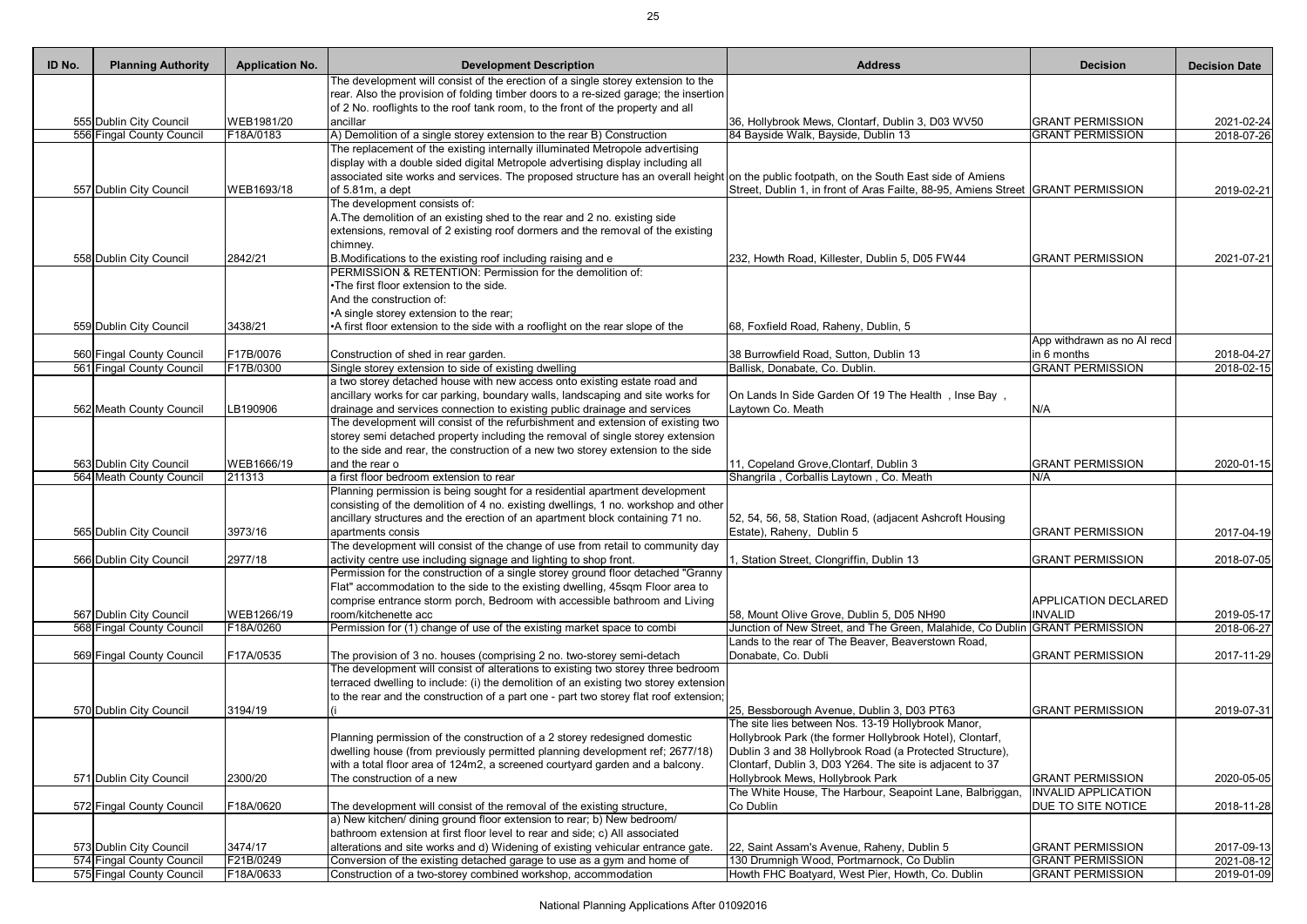| ID No. | <b>Planning Authority</b>                            | <b>Application No.</b> | <b>Development Description</b>                                                                                                                               | <b>Address</b>                                              | <b>Decision</b>                     | <b>Decision Date</b>        |
|--------|------------------------------------------------------|------------------------|--------------------------------------------------------------------------------------------------------------------------------------------------------------|-------------------------------------------------------------|-------------------------------------|-----------------------------|
|        |                                                      |                        | The development will consist of the change of use of the existing warehouse unit                                                                             |                                                             |                                     |                             |
|        |                                                      |                        | to gym / fitness studio use including roller shutter to north east elevation and all                                                                         |                                                             |                                     |                             |
|        |                                                      |                        | associated siteworks.                                                                                                                                        |                                                             | <b>GRANT RETENTION</b>              |                             |
|        | 576 Dublin City Council                              | WEB1668/20             |                                                                                                                                                              | 42-44, Strandville Avenue, North Strand, Dublin 3           | <b>PERMISSION</b>                   | 2020-11-26                  |
|        |                                                      |                        | The development will consist of 4 No. three storey two bedroom terraced                                                                                      |                                                             |                                     |                             |
|        |                                                      |                        | dwelling units with gross floor areas of: Unit No.1: 131.1m2, Unit No.2: 131.1<br>m2, Unit No.3: 131.1m2, Unit No.4: 115.2m2. Total Gross development area = | Rear of the Bank of Ireland Branch Office, 566, Howth Road, | <b>APPLICATION DECLARED</b>         |                             |
|        |                                                      | 4145/16                |                                                                                                                                                              | and fronting on to St. Assam's Road West, Raheny, Dublin,   | <b>INVALID</b>                      |                             |
|        | 577 Dublin City Council<br>578 Fingal County Council | F17A/0012              | 508.5 m2. The dwellings incl<br>A single storey rear extension (55 sq.m.), garage conversion and front                                                       | 20 Howth Road, Sutton, Dublin 13                            | <b>GRANT PERMISSION</b>             | 2016-11-24<br>2017-02-28    |
|        | 579 Fingal County Council                            | F20A/0045              | Change of use from garage workshop to retail, the subdivision into 2 u                                                                                       | 1 Church Road (rear), Malahide, Co. Dublin, K36 K230        | <b>GRANT PERMISSION</b>             | 2020-03-24                  |
|        | 580 Fingal County Council                            | F19B/0157              | Two storey extension to the rear.                                                                                                                            | 36, Hillside Gardens, Skerries, Co. Dublin                  | <b>GRANT PERMISSION</b>             | $\overline{2019} - 07 - 25$ |
|        |                                                      |                        | Permission sought for removal of existing boundary wall, gates and shed                                                                                      | Site on Charlemont Lane at rear of no's 47 & 49, Howth      |                                     |                             |
|        | 581 Dublin City Council                              | 3361/18                | fronting Charlemont Lane and the construction of 4 no. three storey dwellings.                                                                               | Road, Clontarf, Dublin 3                                    | <b>GRANT PERMISSION</b>             | 2018-11-27                  |
|        |                                                      |                        | Planning permission for the construction of 1) a single storey extension to the                                                                              |                                                             |                                     |                             |
|        |                                                      |                        | front and rear, 2) a first floor extension over the existing garage / utility & store /                                                                      |                                                             |                                     |                             |
|        |                                                      |                        | kitchen, to the side, 3) move the existing side lane access door by 1400mm                                                                                   |                                                             |                                     |                             |
|        | 582 Dublin City Council                              | 3855/19                | towards the                                                                                                                                                  | 22, Brookwood Rise, Dublin 5                                | <b>GRANT PERMISSION</b>             | 2019-10-18                  |
|        |                                                      |                        |                                                                                                                                                              | Lands adjacent to and to the rear of 17 Station Road,       |                                     |                             |
|        | 583 Fingal County Council                            | F16A/0541              | A 2 to 3 storey over basement residential apartment block comprising 2                                                                                       | (Protected Struc                                            | <b>GRANT PERMISSION</b>             | 2017-08-02                  |
|        |                                                      |                        |                                                                                                                                                              |                                                             | <b>GRANT PERMISSION FOR</b>         |                             |
|        | 584 Fingal County Council                            | F21B/0279              | Retention of a residential single storey extension to the rear includi                                                                                       | 3 Dalton Mews, Back Road, Malahide, Co Dublin, K36XR79      | <b>RETENTION</b>                    | 2021-09-14                  |
|        |                                                      |                        |                                                                                                                                                              |                                                             | <b>Grant Retention &amp; Refuse</b> |                             |
|        | 585 Fingal County Council                            | F21B/0252              | The development consists of an existing single storey extension compri                                                                                       | 50, Selskar Avenue, Skerries, Co. Dublin                    | Retention                           | 2021-08-23                  |
|        | 586 Fingal County Council                            | F20B/0218              | The works will consist of the conversion of existing attic to non- hab                                                                                       | 9 Fancourt Road, Balbriggan, Co. Dublin                     | <b>GRANT PERMISSION</b>             | 2020-11-04                  |
|        |                                                      |                        | Permission for conversion of attic to storage, including a dormer window to the                                                                              |                                                             |                                     |                             |
|        |                                                      |                        | side, a velux rooflight to the front and removal of an existing chimney all at roof                                                                          |                                                             |                                     |                             |
|        | 587 Dublin City Council                              | 2771/18                | level.                                                                                                                                                       | 125 Brookwood Avenue, Artane, Dublin 5.                     | <b>GRANT PERMISSION</b>             | 2018-06-11                  |
|        | 588 Fingal County Council                            | F20A/0567              | Permission for the removal of existing portacabins and stores, and for                                                                                       | Burrow National School, Howth Road, Sutton, Dublin 13.      | <b>GRANT PERMISSION</b>             | 2021-01-07                  |
|        | 589 Fingal County Council                            | F19B/0117              | Permission for ground floor extension to rear.                                                                                                               | 16 Parnell Cottages, Malahide, Co Dublin                    | <b>GRANT PERMISSION</b>             | 2019-12-02                  |
|        | 590 Fingal County Council                            | F16A/0519              | This application seeks to make alterations to the previously approved                                                                                        | Barnageeragh Cove, Skerries, Co.Dublin.                     | <b>GRANT PERMISSION</b>             | 2017-01-23                  |
|        |                                                      |                        | Construction of 2 storey rear extension & conversion of existing rear attic with                                                                             |                                                             |                                     |                             |
|        |                                                      |                        | roof light at first floor level & ancillary internal works with 2 roof lights to the rear                                                                    |                                                             | <b>APPLICATION DECLARED</b>         |                             |
|        | 591 Dublin City Council                              | WEB1336/17             | pitch.                                                                                                                                                       | 9, Saint Brigid's Avenue, North Strand, Dublin 3, D03 PR20  | <b>INVALID</b>                      | 2017-07-06                  |
|        |                                                      |                        | The development will consist of the conversion of an existing granny flat in rear                                                                            |                                                             |                                     |                             |
|        |                                                      |                        | garden to being part of the family house. Works include the construction of a                                                                                |                                                             |                                     |                             |
|        |                                                      |                        | new glazed walkway to the north-west boundary, addition of two new rooflights                                                                                |                                                             |                                     |                             |
|        | 592 Dublin City Council                              | WEB1475/20             | and all other as                                                                                                                                             | 47, Seaview Avenue East, Eastwall, Dublin 3                 | <b>GRANT PERMISSION</b>             | 2020-09-11                  |
|        |                                                      |                        | Planning permission for the construction of a two storey rear extension and an                                                                               |                                                             |                                     |                             |
|        |                                                      |                        | attic conversion with a rooflight to the front and to the rear along with the                                                                                |                                                             |                                     |                             |
|        | 593 Dublin City Council                              | WEB1133/21             | associated site works.                                                                                                                                       | 58, Lein Gardens, Dublin 5                                  | <b>GRANT PERMISSION</b>             | 2021-04-13                  |
|        |                                                      |                        |                                                                                                                                                              | Murdocks Builders Merchants, Kilbarrack Industrial Estate,  |                                     |                             |
|        | 594 Fingal County Council                            | F19A/0556              | Alterations to a previously approved permission (Reg. Ref. F17A/0630                                                                                         | Kilbarrack                                                  | <b>GRANT PERMISSION</b>             | 2020-01-22                  |
|        | 595 Fingal County Council                            | F21B/0253              | Development will consist of a proposed new first floor extension to th                                                                                       | 312, Sutton Park, Dublin 13                                 | <b>GRANT PERMISSION</b>             | 2021-08-19                  |
|        | 596 Fingal County Council                            | F21B/0095              | Permission for a proposed single-storey extension to rere.                                                                                                   | 52 St Margarets Road, Malahide, Co Dublin                   | <b>GRANT PERMISSION</b>             | 2021-05-06                  |
|        |                                                      |                        | Planning permission for change of use to existing three storey terraced building                                                                             |                                                             |                                     |                             |
|        |                                                      |                        | from office use at basement and ground floor levels and apartment at first floor                                                                             |                                                             |                                     |                             |
|        |                                                      |                        | level, to residential use throughout to convert each floor into self contained                                                                               |                                                             |                                     |                             |
|        | 597 Dublin City Council                              | 4249/16                | apartments to                                                                                                                                                | 42, Buckingham Street Lower, Dublin 1                       | <b>GRANT PERMISSION</b>             | 2017-05-10                  |
|        |                                                      |                        | Permission for the development of lands at an existing commercial premises at                                                                                |                                                             |                                     |                             |
|        |                                                      |                        | the junction of East Wall Road and Alfie Byrne Road on East Wall Road, Dublin                                                                                |                                                             |                                     |                             |
|        |                                                      |                        | 3, D03 F2H3. The proposed development will comprise of:                                                                                                      |                                                             |                                     |                             |
|        |                                                      |                        |                                                                                                                                                              | Commercial Premises at the Junction of East Wall Road and   |                                     |                             |
|        | 598 Dublin City Council                              | 3091/20                | The demolition of two existing vehi                                                                                                                          | Alfie Byrne Road, on East Wall Road, Dublin 3, D03 F2H3     | <b>GRANT PERMISSION</b>             | 2021-03-18                  |
|        |                                                      |                        | Planning Permission for the construction of a detached 2 storey dwelling                                                                                     |                                                             |                                     |                             |
|        |                                                      |                        | including all associated site works, landscaping & SUDs drainage details, the                                                                                |                                                             |                                     |                             |
|        |                                                      |                        | proposal will include a new vehicular access exiting onto Briarfield Road, Dublin                                                                            |                                                             |                                     |                             |
|        | 599 Dublin City Council                              | 2548/20                | 5, all at the site be                                                                                                                                        | Site between Nos. 24 & 26, Briarfield Road, Dublin 5        | <b>GRANT PERMISSION</b>             | 2020-07-10                  |
|        | 600 Fingal County Council                            | F20B/0175              | The provision of a new dormer style roof window on the rear roof slope                                                                                       | 51A The Strand, Donabate, Co Dublin                         | <b>GRANT PERMISSION</b>             | 2020-09-17                  |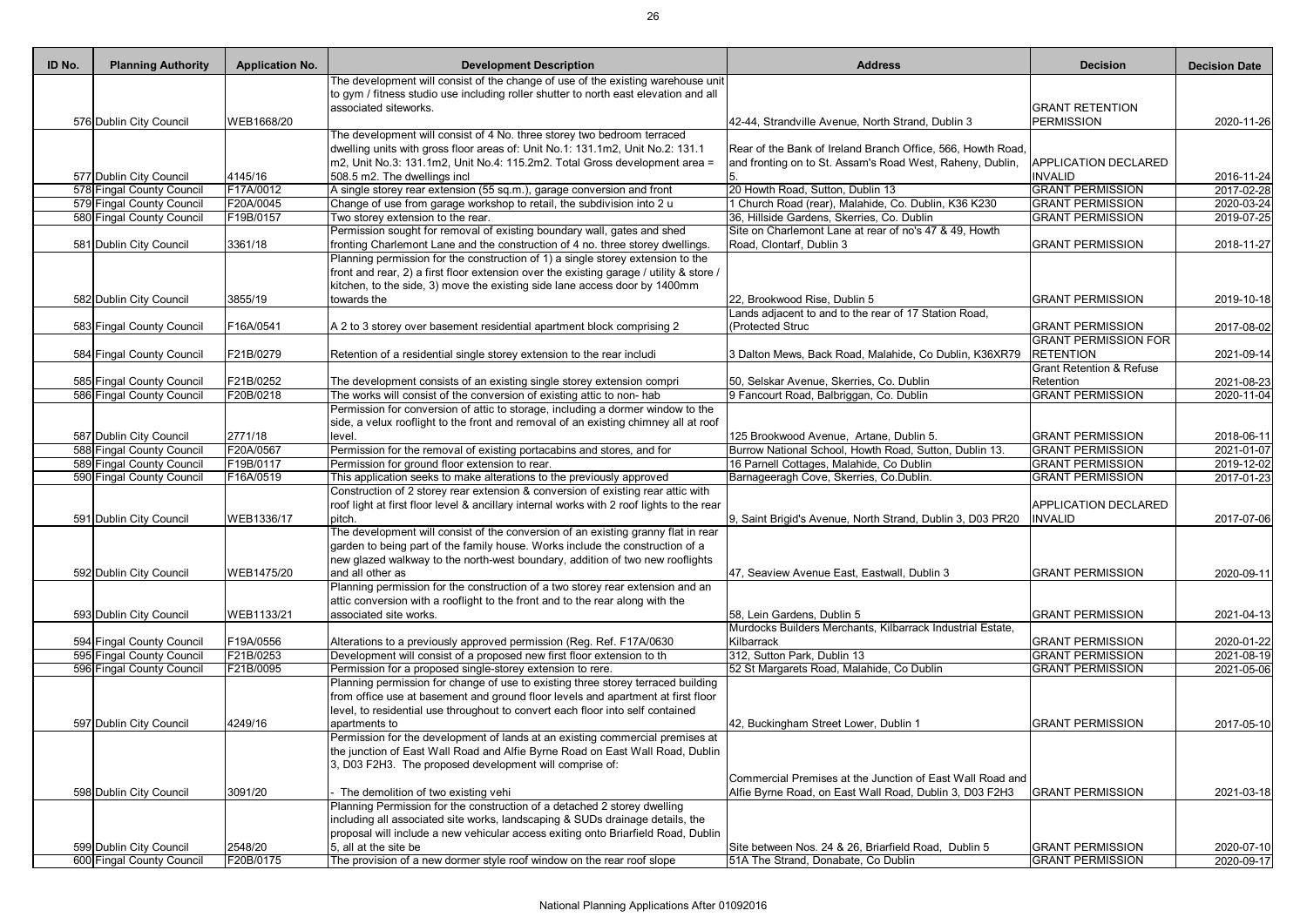| <b>Address</b>                                                                                                             | <b>Decision</b>                                            | <b>Decision Date</b>     |
|----------------------------------------------------------------------------------------------------------------------------|------------------------------------------------------------|--------------------------|
|                                                                                                                            |                                                            |                          |
| 7 Weir Hope, Drogheda, County Louth                                                                                        | <b>CONDITIONAL</b>                                         | 2021-06-24               |
| 73, Talbot Street, Dublin 1                                                                                                | <b>GRANT PERMISSION</b>                                    | 2020-01-14               |
| 2, Copeland Grove, Dublin 3 D03 XK64                                                                                       | <b>GRANT PERMISSION</b>                                    | 2020-11-12               |
| 24 Beaverstown Orchard, Donabate, Co. Dublin.<br>Lands at the former Sea Mills Hoisery Factory, Baths Road,<br>Balbriggan, | <b>GRANT PERMISSION</b><br><b>GRANT PERMISSION</b>         | 2017-01-12<br>2017-12-14 |
|                                                                                                                            |                                                            |                          |
| 75, Grange Park Road, Raheny, Dublin 5                                                                                     |                                                            |                          |
| 28, Carndonagh Park, Donaghmede, Dublin 13                                                                                 | <b>GRANT PERMISSION</b>                                    | 2017-03-30               |
| 7 Autumn Place, Wheaton Hall, Drogheda                                                                                     | <b>CONDITIONAL</b>                                         | 2017-10-27               |
| 49,50 & 51 Amiens Street,, Dublin 1.                                                                                       | <b>WITHDRAWN ARTICLE 33</b><br>(NO SUB)                    | 2018-04-19               |
| 39, The Demense, Killester, Dublin 5, D05KX45                                                                              | <b>ADDITIONAL</b><br><b>INFORMATION</b>                    | 2021-09-08               |
| Lands at Hearse Road, Donabate, Co. Dublin.<br>Lands adjacent to the existing residential development                      | <b>GRANT PERMISSION</b>                                    | 2017-12-01               |
| known as The Ga                                                                                                            | <b>REFUSE PERMISSION</b>                                   | 2017-05-29               |
|                                                                                                                            |                                                            |                          |
| 185 Meadowview, Drogheda, Co Louth                                                                                         | <b>CONDITIONAL</b><br><b>REQUEST ADDITIONAL</b>            | 2021-08-26               |
| 1 Selskar Road, Skerries, Co. Dublin, K34 K252.                                                                            | <b>INFORMATION</b>                                         | 2021-07-14               |
| Rear of Units 5 and 6, Donabate Shopping Centre,<br>Donabate, Co. Dublin.                                                  | <b>GRANT PERMISSION</b>                                    | 2017-02-23               |
| 12, Ossory Road, North Strand, Dublin 3                                                                                    | <b>GRANT PERMISSION AND</b><br><b>RETENTION PERMISSION</b> | 2017-12-11               |
| 32, Nuns Walk (Accessed off Middle Third Terrace),<br>Killester, Dublin 5                                                  | <b>GRANT PERMISSION</b>                                    | 2021-01-29               |
| Barnageeragh Cove, Skerries, Co. Dublin.                                                                                   | <b>GRANT PERMISSION</b>                                    | 2017-06-12               |
|                                                                                                                            |                                                            |                          |
| 27, Hollybrook Road, Clontarf, Dublin 3                                                                                    | <b>GRANT PERMISSION</b>                                    | 2017-09-25               |
| 20, Ribh Road, Artane, Dublin 5                                                                                            | <b>REFUSE PERMISSION</b>                                   | 2018-07-30               |
| Boyne Valley Hotel and Country Club, Stameen, Dublin<br>Road Drogheda                                                      | CONDITIONAL                                                | 2017-05-26               |

| ID No. | <b>Planning Authority</b> | <b>Application No.</b> | <b>Development Description</b>                                                                                                                                        | <b>Address</b>                                             | <b>Decision</b>             | <b>Decision Date</b> |
|--------|---------------------------|------------------------|-----------------------------------------------------------------------------------------------------------------------------------------------------------------------|------------------------------------------------------------|-----------------------------|----------------------|
|        |                           |                        | Retention and Permission Application consisting of Retention Permission for an                                                                                        |                                                            |                             |                      |
|        |                           |                        | existing domestic garage on a parcel of land located 20 metres to the north-west                                                                                      |                                                            |                             |                      |
|        |                           |                        | of 7 Weir Hope and Permission for 2 no. rear roof windows to include all                                                                                              |                                                            |                             |                      |
|        | 601 Louth County Council  | 21537                  | associated alteration                                                                                                                                                 | 7 Weir Hope, Drogheda, County Louth                        | CONDITIONAL                 | 2021-06-24           |
|        |                           |                        | The development will consist of installation of an ATM machine to the existing                                                                                        |                                                            |                             |                      |
|        | 602 Dublin City Council   | WEB1664/19             | shop front to the North elevation.                                                                                                                                    | 73, Talbot Street, Dublin 1                                | <b>GRANT PERMISSION</b>     | 2020-01-14           |
|        |                           |                        | Permission to construct single storey detached Playroom and Store in rear                                                                                             |                                                            |                             |                      |
|        | 603 Dublin City Council   | 3400/20                | garden, and, to widen existing front vehicular entrance.                                                                                                              | 2, Copeland Grove, Dublin 3 D03 XK64                       | <b>GRANT PERMISSION</b>     | 2020-11-12           |
|        | 604 Fingal County Council | F16B/0298              | Single storey extension to rear and single storey extension to side.                                                                                                  | 24 Beaverstown Orchard, Donabate, Co. Dublin.              | <b>GRANT PERMISSION</b>     | 2017-01-12           |
|        |                           |                        |                                                                                                                                                                       | Lands at the former Sea Mills Hoisery Factory, Baths Road, |                             |                      |
|        | 605 Fingal County Council | F17A/0295              | Permission for a four storey (part 2 storey/part 3 storey and part 4 s                                                                                                | Balbriggan,                                                | <b>GRANT PERMISSION</b>     | 2017-12-14           |
|        |                           |                        | RETENTION: The development consists of,                                                                                                                               |                                                            |                             |                      |
|        |                           |                        | Retention of alterations of the previously granted permission for 2 x two-storey                                                                                      |                                                            |                             |                      |
|        |                           |                        | dwellings (Reg/Ref No. 2148/20). Alterations comprise revised internal layout                                                                                         |                                                            |                             |                      |
|        | 606 Dublin City Council   | 3453/21                | with an additional 9sqm in the squared-off rear return<br>Planning permission is sought to build New flat roof dormer extension & window                              | 75, Grange Park Road, Raheny, Dublin 5                     |                             |                      |
|        | 607 Dublin City Council   | 2182/17                | to rear of existing converted attic space & associated site works.                                                                                                    | 28, Carndonagh Park, Donaghmede, Dublin 13                 | <b>GRANT PERMISSION</b>     |                      |
|        |                           |                        | Permission for development that will consist of the construction of a garage to                                                                                       |                                                            |                             | 2017-03-30           |
|        |                           |                        | the side and a revised site entrance to access same. *Significant Further                                                                                             |                                                            |                             |                      |
|        | 608 Louth County Council  | 17571                  | Information submitted 10/10/2017*                                                                                                                                     | 7 Autumn Place, Wheaton Hall, Drogheda                     | CONDITIONAL                 | 2017-10-27           |
|        |                           |                        | PROTECTED STRUCTRE: The proposed development will consist of the                                                                                                      |                                                            |                             |                      |
|        |                           |                        | rebuilding of no's. 49 & 50 as a new 3 storey over basement structure, with an                                                                                        |                                                            |                             |                      |
|        |                           |                        | additional 4th storey penthouse level setback from the front building line, and                                                                                       |                                                            | <b>WITHDRAWN ARTICLE 33</b> |                      |
|        | 609 Dublin City Council   | 2336/17                | also to refurbish and repair N                                                                                                                                        | 49,50 & 51 Amiens Street,, Dublin 1.                       | (NO SUB)                    | 2018-04-19           |
|        |                           |                        | The development will consist of renovation & extension of existing dwelling to                                                                                        |                                                            |                             |                      |
|        |                           |                        | include; 1) part demolition of existing dwelling and conversion of hipped roof to                                                                                     |                                                            |                             |                      |
|        |                           |                        | gable roof, 2) demolition of existing chimney, 3) proposed single storey                                                                                              |                                                            | <b>ADDITIONAL</b>           |                      |
|        | 610 Dublin City Council   | WEB1768/21             | extension to the sid                                                                                                                                                  | 39, The Demense, Killester, Dublin 5, D05KX45              | <b>INFORMATION</b>          | 2021-09-08           |
|        | 611 Fingal County Council | F17A/0113              | The construction of 196 houses, 62 apartments and a creche, with two v                                                                                                | Lands at Hearse Road, Donabate, Co. Dublin.                | <b>GRANT PERMISSION</b>     | 2017-12-01           |
|        |                           |                        |                                                                                                                                                                       | Lands adjacent to the existing residential development     |                             |                      |
|        | 612 Fingal County Council | F17A/0192              | Revisions to apartment Block C (3 storeys in height comprising 9 apart                                                                                                | known as The Ga                                            | <b>REFUSE PERMISSION</b>    | 2017-05-29           |
|        |                           |                        | Permission for development that will consist of extensions and alterations to                                                                                         |                                                            |                             |                      |
|        |                           |                        | existing dwelling house, including; demolition of existing single storey lean-to                                                                                      |                                                            |                             |                      |
|        |                           |                        | side extension, construction of a two-storey side extension and front porch                                                                                           |                                                            |                             |                      |
|        | 613 Louth County Council  | 21844                  | extension, elevatio                                                                                                                                                   | 185 Meadowview, Drogheda, Co Louth                         | CONDITIONAL                 | 2021-08-26           |
|        |                           |                        |                                                                                                                                                                       |                                                            | <b>REQUEST ADDITIONAL</b>   |                      |
|        | 614 Fingal County Council | F21A/0284              | The demolition of a single storey side garage and utility extension, t                                                                                                | 1 Selskar Road, Skerries, Co. Dublin, K34 K252.            | <b>INFORMATION</b>          | 2021-07-14           |
|        |                           |                        |                                                                                                                                                                       | Rear of Units 5 and 6, Donabate Shopping Centre,           |                             |                      |
|        | 615 Fingal County Council | F16A/0594              | Construct a permanent structure (475 sq.m.) for refrigeration units an                                                                                                | Donabate, Co. Dublin.                                      | <b>GRANT PERMISSION</b>     | 2017-02-23           |
|        |                           |                        | RETENTION & PERMISSION: Retention permission is required for an existing                                                                                              |                                                            |                             |                      |
|        |                           |                        | small rear ground floor extension currently serving as the bathroom. Permission                                                                                       |                                                            |                             |                      |
|        |                           |                        | is required for 1) construction of dormer window to rear elevation and attic                                                                                          |                                                            | <b>GRANT PERMISSION AND</b> |                      |
|        | 616 Dublin City Council   | WEB1536/17             | conversion to include 1                                                                                                                                               | 12, Ossory Road, North Strand, Dublin 3                    | <b>RETENTION PERMISSION</b> | 2017-12-11           |
|        |                           |                        | The construction of a two storey, three bedroom detached dwelling with new                                                                                            |                                                            |                             |                      |
|        |                           |                        | pedestrian entrance onto Nuns Walk and utilising the existing vehicular entrance 32, Nuns Walk (Accessed off Middle Third Terrace),                                   |                                                            |                             |                      |
|        | 617 Dublin City Council   | WEB1260/20             | onto Nuns Walk and all associated site works.                                                                                                                         | Killester, Dublin 5                                        | <b>GRANT PERMISSION</b>     | 2021-01-29           |
|        | 618 Fingal County Council | F17A/0064              | Development of a creche and doctor's surgery on a site of 0.1738 ha.                                                                                                  | Barnageeragh Cove, Skerries, Co. Dublin.                   | <b>GRANT PERMISSION</b>     | 2017-06-12           |
|        |                           |                        | Permission at 27 Hollybrook Road, Clontarf, Dublin 3 a house within an area of                                                                                        |                                                            |                             |                      |
|        |                           |                        | architectural conservation; The development will consist of: a) The removal of a                                                                                      |                                                            |                             |                      |
|        |                           |                        | portion of thin cementitious render and paint, along with the re-pointing of the                                                                                      |                                                            |                             |                      |
|        | 619 Dublin City Council   | 3555/17                | front facade                                                                                                                                                          | 27, Hollybrook Road, Clontarf, Dublin 3                    | <b>GRANT PERMISSION</b>     | 2017-09-25           |
|        |                           |                        | A new part 2 storey/part single storey attached 2 bedroom dwelling to side of                                                                                         |                                                            |                             |                      |
|        |                           |                        | existing dwelling with re-location of entrance door and new tiled canopy/porch<br>area to existing dwelling, with associated modifications to existing dwelling, with |                                                            |                             |                      |
|        | 620 Dublin City Council   | WEB1271/18             | provision of                                                                                                                                                          | 20, Ribh Road, Artane, Dublin 5                            | <b>REFUSE PERMISSION</b>    |                      |
|        |                           |                        | Permission for construction works which will include works to a protected                                                                                             |                                                            |                             | 2018-07-30           |
|        |                           |                        | structure comprising 1. An extension to existing leisure centre together with all                                                                                     |                                                            |                             |                      |
|        |                           |                        | associated works. 2. Demolition of existing function rooms, breakfast room,                                                                                           | Boyne Valley Hotel and Country Club, Stameen, Dublin       |                             |                      |
|        | 621 Louth County Council  | 1730                   | kitchen area and cons                                                                                                                                                 | Road Drogheda                                              | CONDITIONAL                 | 2017-05-26           |
|        |                           |                        |                                                                                                                                                                       |                                                            |                             |                      |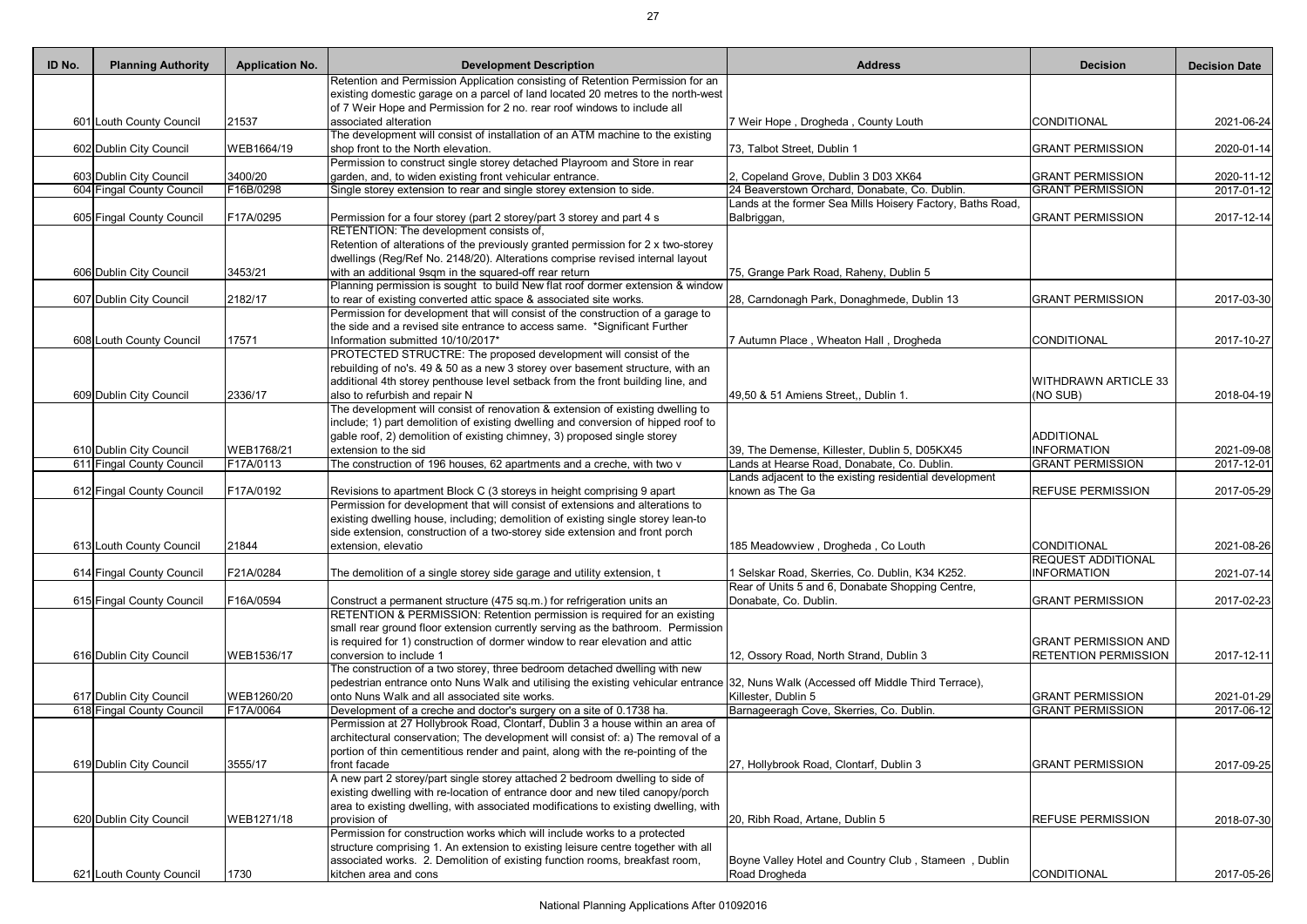| ID No. | <b>Planning Authority</b> | <b>Application No.</b> | <b>Development Description</b>                                                                                                                                           | <b>Address</b>                                                                | <b>Decision</b>             | <b>Decision Date</b>    |
|--------|---------------------------|------------------------|--------------------------------------------------------------------------------------------------------------------------------------------------------------------------|-------------------------------------------------------------------------------|-----------------------------|-------------------------|
|        |                           |                        | The development will consist of a new single storey extension including bin and                                                                                          |                                                                               |                             |                         |
|        |                           |                        | bicycle store to the side of existing dwelling, alterations to front and rear ground                                                                                     |                                                                               |                             |                         |
|        |                           |                        | floor elevations, new skylight to roof and all associated internal alterations, site                                                                                     |                                                                               | <b>APPLICATION DECLARED</b> |                         |
|        | 622 Dublin City Council   | WEB1672/19             | land                                                                                                                                                                     | 26 Auburn, Howth Road, Clontarf, Dublin 3                                     | <b>INVALID</b>              | 2019-11-22              |
|        |                           |                        | Planning permission to demolish existing single storey rear extension and to re-                                                                                         |                                                                               |                             |                         |
|        |                           |                        | build a two storey rear extension with pitched roof over including the installation<br>of two rooflights to the south facing roof elevation, in addition the development |                                                                               |                             |                         |
|        | 623 Dublin City Council   | 2504/20                | will inc                                                                                                                                                                 | 506, Howth Road, Dublin 5                                                     | <b>GRANT PERMISSION</b>     | 2020-08-05              |
|        | 624 Fingal County Council | F18B/0270              | New single storey family room and store extension to side                                                                                                                | Bouley, 44B Station Road, Sutton, Dublin 13                                   | <b>WITHDRAW APPLICATION</b> | 2018-10-03              |
|        |                           |                        |                                                                                                                                                                          | 5 Windsor Mews, St. Margarets Avenue, Malahide, Co.                           |                             |                         |
|        | 625 Fingal County Council | F21B/0088              | The construction of a dormer extension at attic level to the rear of t                                                                                                   | Dublin.                                                                       | <b>GRANT PERMISSION</b>     | 2021-05-10              |
|        | 626 Dublin City Council   | 4028/16                | Erection of a 1200 mm $x$ 410 mm advertisement signage to front.                                                                                                         | 76, Talbot Street, Dublin 1                                                   | <b>REFUSE PERMISSION</b>    | 2016-12-14              |
|        |                           |                        | The development will consist of a two storey extension with pitched roof to the                                                                                          |                                                                               |                             |                         |
|        |                           |                        | side and two storey extension with flat roof to the rear of the existing detached                                                                                        |                                                                               |                             |                         |
|        |                           |                        | house. It will also include widening the existing vehicular entrance to the front                                                                                        |                                                                               | <b>APPLICATION DECLARED</b> |                         |
|        | 627 Dublin City Council   | WEB1365/17             | and the de                                                                                                                                                               | 84, Howth Road, Clontarf, Dublin 3                                            | <b>INVALID</b>              | 2017-07-24              |
|        |                           |                        | Planning permission for development approved under Dublin City Council Reg.                                                                                              |                                                                               |                             |                         |
|        |                           |                        | Ref. 4353/16 at the existing petrol filling station consisting of revisions to existing                                                                                  |                                                                               |                             |                         |
|        |                           |                        | shop and forecourt including: (i) Change of use and internal alterations to ground                                                                                       |                                                                               |                             |                         |
|        | 628 Dublin City Council   | 3167/19                | floor t                                                                                                                                                                  | 338-340, Howth Road, Raheny, Dublin 5                                         | <b>GRANT PERMISSION</b>     | 2019-07-29              |
|        | 629 Fingal County Council | F21B/0108              | Permission for the construction of a single storey extension to the si                                                                                                   | 64 Drumnigh Wood, Pormarnock, Co Dublin, D13 WR25                             | <b>GRANT PERMISSION</b>     | 2021-05-17              |
|        | 630 Fingal County Council | F19B/0046              | Fitst floor extension to side over existing with addition of new dorme                                                                                                   | 39 Beaverbrook, Donabate, Co Dublin                                           | <b>GRANT PERMISSION</b>     | 2019-04-16              |
|        |                           |                        | Permission for development at this site. The development will consist of the                                                                                             |                                                                               |                             |                         |
|        |                           |                        | demolition of the existing single storey office and construction of a new                                                                                                |                                                                               |                             |                         |
|        |                           |                        | 569.65m2 gross floor area office along with associated site and infrastructural                                                                                          |                                                                               |                             |                         |
|        |                           | 4307/18                |                                                                                                                                                                          |                                                                               |                             |                         |
|        | 631 Dublin City Council   |                        | works including foul an                                                                                                                                                  | Newcourt House, Strandville Avenue East, Clontarf, Dublin 3 REFUSE PERMISSION |                             | 2019-01-03              |
|        | 632 Fingal County Council | F19A/0438              | 1) Removal of the existing entrance porch 2) Construction of a new                                                                                                       | 58 Bayside Walk, Sutton, Dublin 13, D13 VR98                                  | <b>GRANT PERMISSION</b>     | 2019-11-04              |
|        | 633 Fingal County Council | F16B/0254              | Remodelling and an extension of the existing dwelling. The works will                                                                                                    | 10 Ashleigh Lawn, Malahide, Co. Dublin.                                       | <b>GRANT PERMISSION</b>     | 2016-11-21              |
|        |                           |                        |                                                                                                                                                                          | Skerries Point Shopping Centre, Barnageeragh Road,                            |                             |                         |
|        | 634 Fingal County Council | F19A/0415              | Change of use at ground floor level from previously permitted public h                                                                                                   | Skerries, Co Dublin                                                           | <b>GRANT PERMISSION</b>     | 2019-10-29              |
|        |                           |                        | The development will consist of single storey extension to the rear, and ramp                                                                                            |                                                                               |                             |                         |
|        | 635 Dublin City Council   | WEB1310/18             | and handrail to front, of No. 5 Portside Court and all associated site works.                                                                                            | 5, Portside Court, Eastwall, Dublin 3                                         | <b>GRANT PERMISSION</b>     | 2018-08-20              |
|        | 636 Fingal County Council | F17A/0585              | A single storey extension to the rear and side, a first floor extensio                                                                                                   | 9 St. Andrews Grove, Malahide, Co. Dublin.                                    | <b>GRANT PERMISSION</b>     | $\overline{2017-11-15}$ |
|        |                           |                        | The development will consist of (i) the demolition of an existing garage in the                                                                                          |                                                                               |                             |                         |
|        |                           |                        | rear garden of 51 Howth Road and the construction of two number two-storey,                                                                                              |                                                                               |                             |                         |
|        |                           |                        | three bedroom semi detached mews houses with access from Charlemont Lane. Charlemont Lane at the rear of 51, Howth Road, Clontarf,                                       |                                                                               |                             |                         |
|        | 637 Dublin City Council   | 3388/18                | (ii) car parking within                                                                                                                                                  | Dublin 3                                                                      | <b>GRANT PERMISSION</b>     | 2018-10-26              |
|        |                           |                        | The development will consist of a ground floor front and rear extension,                                                                                                 |                                                                               |                             |                         |
|        |                           |                        | extension and revisions to existing first floor attic storey including provision of                                                                                      |                                                                               |                             |                         |
|        |                           |                        | rear facing dormer, front and side facing gables and other associated roof                                                                                               |                                                                               |                             |                         |
|        | 638 Dublin City Council   | WEB1671/21             | alterations, the provi                                                                                                                                                   | Fawmlough, 18, Middle Third, Killester, Dublin 5                              | <b>REFUSE PERMISSION</b>    | 2021-08-13              |
|        | 639 Fingal County Council | F18A/0174              | Construction of 1 no. single-storey two-bedroom detached bungalow with                                                                                                   | Sebring, 8 Claremont Road, Howth, Co. Dublin, D13 X856                        | <b>REFUSE PERMISSION</b>    | 2018-05-31              |
|        |                           |                        | Planning permission for single storey extension to the side and rear plus a                                                                                              |                                                                               | <b>APPLICATION DECLARED</b> |                         |
|        | 640 Dublin City Council   | 3774/20                | garden office to the rear.                                                                                                                                               | 36 The Demesne, Clontarf, Dublin 5                                            | <b>INVALID</b>              | 2020-11-27              |
|        |                           |                        | Planning permission for the construction of 1) a first floor extension on top of an                                                                                      |                                                                               |                             |                         |
|        |                           |                        | existing single storey extension to the rear, 2)new windows/ doors in the side and                                                                                       |                                                                               |                             |                         |
|        |                           |                        | rear of an existing single storey extension to the rear, 3)a new window to the                                                                                           |                                                                               |                             |                         |
|        | 641 Dublin City Council   | 3510/21                | front el                                                                                                                                                                 | 40, Collins Avenue East, Dublin 5                                             |                             |                         |
|        |                           |                        | New 2 storey extension to side of existing dwelling with re-location of entrance                                                                                         |                                                                               |                             |                         |
|        |                           |                        | door and new extension with porch area to front of existing dwelling, associated                                                                                         |                                                                               |                             |                         |
|        |                           |                        | internal modifications to existing dwelling, with provision of new vehicular access                                                                                      |                                                                               |                             |                         |
|        | 642 Dublin City Council   | WEB1096/17             | to dwell                                                                                                                                                                 | 81A, Harmonstown Road, Dublin 5                                               | <b>GRANT PERMISSION</b>     | 2017-04-19              |
|        | 643 Fingal County Council | F21A/0027              | Revisions to previously approved planning permission registration refe                                                                                                   | 4 Skerries Road, Balbriggan, Co Dublin                                        | <b>REFUSE PERMISSION</b>    | 2021-03-15              |
|        |                           |                        | The proposed development consists of the construction of a 19.4m2 extension to                                                                                           |                                                                               |                             |                         |
|        |                           |                        | the side and rear of the existing property, internal alterations, relocation of the                                                                                      |                                                                               |                             |                         |
|        |                           |                        | front door to the side elevation and associated alterations to the existing front                                                                                        |                                                                               |                             |                         |
|        | 644 Dublin City Council   | 4441/17                | elevation                                                                                                                                                                | 100, Carndonagh Road, Dublin 13, D13 A8N5                                     | <b>GRANT PERMISSION</b>     | 2018-02-08              |
|        |                           |                        | The development will consist of an attic conversion and the construction of a box 73, Grange Abbey Grove, Grange Abbey, Dublin 13, D13                                   |                                                                               |                             |                         |
|        | 645 Dublin City Council   | WEB1352/19             | dormer with windows at the rear of the dwelling.                                                                                                                         | <b>NX82</b>                                                                   | <b>GRANT PERMISSION</b>     | 2019-08-13              |
|        |                           |                        |                                                                                                                                                                          |                                                                               |                             |                         |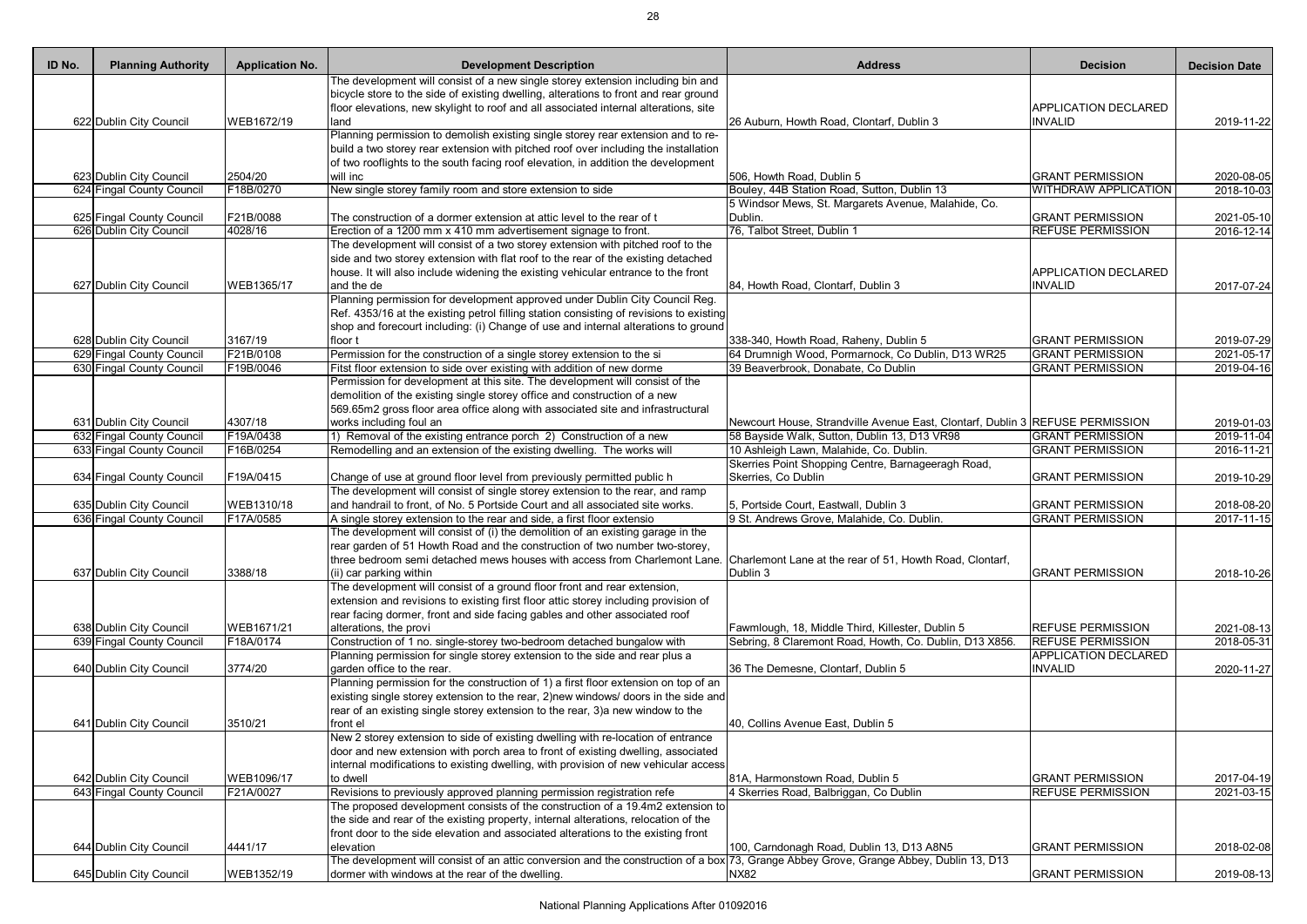| ID No. | <b>Planning Authority</b> | <b>Application No.</b> | <b>Development Description</b>                                                                  | <b>Address</b>                                                            | <b>Decision</b>               | <b>Decision Date</b> |
|--------|---------------------------|------------------------|-------------------------------------------------------------------------------------------------|---------------------------------------------------------------------------|-------------------------------|----------------------|
|        | 646 Fingal County Council | F18B/0175              | Permission for (a) a dependant relative extension                                               | 11 Seacliff Avenue, Baldoyle, Dublin 13                                   | <b>GRANT PERMISSION</b>       | 2018-10-17           |
|        | 647 Fingal County Council | F19A/0129              | $(i)$ Single storey extension to the side of the existing house; (ii)                           | 52 Abbey Park, Baldoyle, Dublin 13                                        | <b>GRANT PERMISSION</b>       | 2019-05-13           |
|        |                           |                        | Replacement office building and alterations to the previously approved                          |                                                                           | <b>APPLICATION DECLARED</b>   |                      |
|        | 648 Dublin City Council   | 4136/18                | development (4235/15)                                                                           | 134, Harmonstown Road, Raheny, Dublin 5                                   | <b>INVALID</b>                | 2018-10-16           |
|        |                           |                        | Permission for RETENTION of development as previously granted permission                        |                                                                           |                               |                      |
|        |                           |                        | under register reference: 15/203. The development will consist of the retention of              |                                                                           |                               |                      |
|        |                           |                        | 1. Revised site boundaries and variations to design of front boundary wall to                   |                                                                           |                               |                      |
|        | 649 Louth County Council  | 1884                   | dwellings 1 & 2 in                                                                              | Dublin Road, Drogheda, Co. Louth                                          | CONDITIONAL                   | 2018-03-23           |
|        |                           |                        | Proposed front and rear single storey extension, proposed side and rear two                     |                                                                           |                               |                      |
|        |                           |                        | storey extension, associated internal & external alterations, replacement                       |                                                                           |                               |                      |
|        |                           |                        | windows, external insulation system, proposed widening of existing vehicular                    |                                                                           |                               |                      |
|        | 650 Dublin City Council   | WEB1144/19             | access to form wider drivew                                                                     | 20, Hollybrook Grove, Clontarf, Dublin, D03 KV62                          | <b>GRANT PERMISSION</b>       | 2019-05-09           |
|        |                           |                        |                                                                                                 | Lands at Portmarnock Trotting Track D13 V8X2, Former                      |                               |                      |
|        | 651 Fingal County Council | F20A/0392              | Permission on lands adjacent to St. Marnock's Church and associated                             | Portmarnock Drivi                                                         | <b>GRANT PERMISSION</b>       | 2021-05-20           |
|        | 652 Fingal County Council | F20B/0303              | Permission for (A) conversion of attic space to storage space with two                          | 31 Back Road, ST Sylvester Villas, Malahide, Co Dublin                    | <b>GRANT PERMISSION</b>       | 2021-01-26           |
|        |                           |                        | the provision of temporary mobile home during the construction of proposed                      |                                                                           |                               |                      |
|        | 653 Meath County Council  | LB171241               | dwelling (Ref. No. LB151438) and all associated site works                                      | The Narrowways, Bettystown, Co. Meath                                     | CONDITIONAL                   | 2017-12-14           |
|        |                           |                        | Permission for development to consist of a 24m2, single storey extension to the                 |                                                                           |                               |                      |
|        |                           |                        | side and rear of existing dwelling, alterations to the ground floor facade, 1 new               |                                                                           |                               |                      |
|        | 654 Louth County Council  | 171                    | window in the ground floor side facade, 1 new window in the first floor side<br>facade, minor i | 18 Foxhill, Wheaton Hall, Drogheda                                        | CONDITIONAL                   | 2017-02-17           |
|        |                           |                        | The development will consist of the demolition of the existing commercial                       |                                                                           |                               |                      |
|        |                           |                        | building and the construction of a three storey contemporary style mixed use                    |                                                                           |                               |                      |
|        |                           |                        | building comprising: (i) 1 no. retail unit to accommodate Member First Credit                   |                                                                           |                               |                      |
|        | 655 Dublin City Council   | 4495/17                | Union at ground floor lev                                                                       | O'Doherty House, Howth Road, Raheny, Dublin 5, D05 C598 REFUSE PERMISSION |                               | 2018-12-10           |
|        |                           |                        | The development consists of the removal of the existing pitched roof canopy to                  |                                                                           |                               |                      |
|        |                           |                        | front entrance and provision for a single storey porch, rendered finish, with flat              |                                                                           |                               |                      |
|        |                           |                        | roof, aligned with existing bay window and the outline footprint of existing                    |                                                                           | <b>ADDITIONAL</b>             |                      |
|        | 656 Dublin City Council   | WEB1677/21             | canopy. Alignme                                                                                 | 17, Railway Mews, Clongriffin, Dublin 13                                  | <b>INFORMATION</b>            | 2021-08-16           |
|        | 657 Fingal County Council | F18A/0173              | 1. Demolition of existing cottage. 2. Construct new 2 bedroom cottage                           | 4 Bissets Strand, Malahide, Co. Dublin, K36 D963.                         | <b>GRANT PERMISSION</b>       | 2018-05-28           |
|        |                           |                        | The replacement of the existing 4-bay, 6.408m long x 1.315m wide x 2.485m                       |                                                                           |                               |                      |
|        |                           |                        | high bus shelter including 2 no. static 6 sheet illuminated advertising displays                |                                                                           |                               |                      |
|        |                           |                        | with a 4-bay, 6.5m long x 1.848m wide x 2.8m high stainless steel and glass                     | Bus Stop No. 496, in front of Busáras, Memorial Road                      |                               |                      |
|        | 658 Dublin City Council   | WEB1392/18             | Reliance bus shelter wi                                                                         | (Northern Side), Dublin 1                                                 | <b>GRANT PERMISSION</b>       | 2018-09-25           |
|        |                           |                        | The development consists of the construction of a single storey porch to the                    |                                                                           |                               |                      |
|        |                           |                        | front and for a dormer roof extension to the rear roof and to convert attic space               |                                                                           |                               |                      |
|        |                           |                        | into a storeroom/study and for all associated site works.                                       |                                                                           |                               |                      |
|        | 659 Dublin City Council   | WEB1155/18             |                                                                                                 | 80, Abbeyfield, Killester, Dublin 5                                       | <b>GRANT PERMISSION</b>       | 2018-05-18           |
|        |                           |                        | Planning permission for a two storey four bedroom detached house including a                    |                                                                           |                               |                      |
|        |                           |                        | one bedroom single storey structure attached to it for use as granny flat all on                |                                                                           |                               |                      |
|        | 660 Dublin City Council   | 2455/21                | the site on the southern side.                                                                  | 15 Carndonagh Lawn, Donaghmede, Dublin 13, D13 RY19                       | <b>GRANT PERMISSION</b>       | 2021-09-01           |
|        |                           |                        | PROTECTED STRUCTURE: Planning permission is sought for alterations to                           |                                                                           |                               |                      |
|        |                           |                        | Previously Approved Development Reg. Ref. 2533/15 at 'Block C' of The North                     |                                                                           |                               |                      |
|        |                           |                        | Star, 27 Amiens Street, Dublin 1. The proposed alterations are as follows: (i) the              |                                                                           |                               |                      |
|        | 661 Dublin City Council   | 2757/19                | construction of 2 no. add                                                                       | The North Star Hotel, 27, Amiens Street, Dublin 1                         | <b>REFUSE PERMISSION</b>      | 2019-06-07           |
|        |                           |                        | Permission at this site of c. 733 sq.m. The development will comprise extension                 |                                                                           |                               |                      |
|        |                           |                        | to the existing educational facility, at 4th floor with an additional 5th floor and set         |                                                                           |                               |                      |
|        |                           |                        | back 6th floor to provide overall an additional c.1,223 sq.m of floor area within               |                                                                           |                               |                      |
|        | 662 Dublin City Council   | 4474/17                | an o                                                                                            | Block B, The Steelworks, Foley Street, Dublin 1                           | <b>GRANT PERMISSION</b>       | 2018-07-31           |
|        |                           |                        | The development will consist of the reconversion of an existing nursing home                    |                                                                           |                               |                      |
|        |                           |                        | back into 2 separate residential homes with two new separate vehicular                          |                                                                           | <b>GRANT PERMISSION</b>       |                      |
|        | 663 Dublin City Council   | 3243/18                | entrances and off street car parking to each house.                                             | 50/52, Howth Road, Fairview, Dublin 3                                     | <b>GRANT PERMISSION &amp;</b> | 2018-08-07           |
|        | 664 Fingal County Council | F18A/0480              | Permission for continuation of use as Montessori School of part of Don                          | Donabate Parish Hall, Main Street, Donabate, Co Dublin                    | <b>GRANT RETENTION</b>        | 2019-05-01           |
|        | 665 Fingal County Council | F21B/0066              | Build new attic conversion with dormer extension to rear, as home offi                          | 28 The Strand, Donabate, Co. Dublin.                                      | <b>GRANT PERMISSION</b>       | 2021-05-05           |
|        |                           |                        | permission for development that will consist of the following:1) demolition of                  |                                                                           |                               |                      |
|        |                           |                        | 1no. small extension & 1 no. outhouse to rear of existing house, 2) demolition of               |                                                                           |                               |                      |
|        |                           |                        | garden shed, 3) construction of a single store extension for the rear and side of               |                                                                           |                               |                      |
|        | 666 Louth County Council  | 211054                 | the existin                                                                                     | 5 Legavoureen Park, Sunnyside Drogheda, Co Louth                          | N/A                           |                      |
|        |                           |                        |                                                                                                 |                                                                           |                               |                      |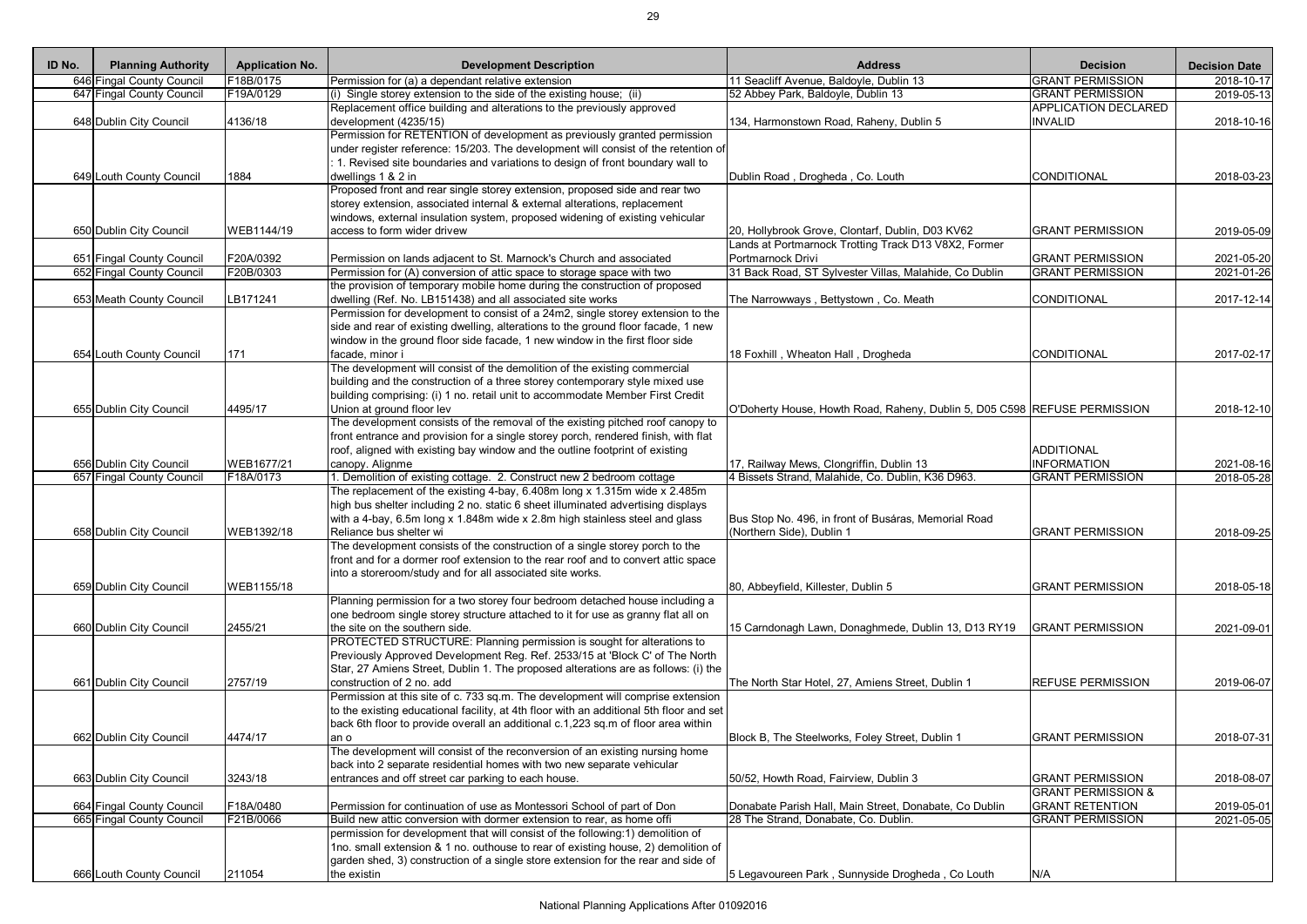| ID No. | <b>Planning Authority</b> | <b>Application No.</b> | <b>Development Description</b>                                                                                                             | <b>Address</b>                                                | <b>Decision</b>             | <b>Decision Date</b>     |
|--------|---------------------------|------------------------|--------------------------------------------------------------------------------------------------------------------------------------------|---------------------------------------------------------------|-----------------------------|--------------------------|
|        |                           |                        | Planning Permission is being sought for: 1) Demolition of existing two-storey                                                              |                                                               |                             |                          |
|        |                           |                        | return and single-storey garage to rear (total area 801 sq.m). 2) Construction of                                                          |                                                               |                             |                          |
|        |                           |                        | 2 no. three-storey, 2 bedroom townhouses to rear, (areas: 73.8 sqm & 73.9 sqm)                                                             |                                                               |                             |                          |
|        | 667 Dublin City Council   | 3326/18                | each with recess                                                                                                                           | 174, North Strand Road, Dublin 1                              | <b>GRANT PERMISSION</b>     | 2018-08-14               |
|        |                           |                        | Permission for (1) a single storey extension to the front (circa. 8.9sq.m.) (2) first                                                      |                                                               |                             |                          |
|        |                           |                        | floor extension to the rear (circa. 17.8sq.m.) (3) conversion of existing attic to                                                         |                                                               | <b>GRANT PERMISSION</b>     |                          |
|        | 668 Dublin City Council   | 4284/18                | storage use with a Dormer to the rear and all associated site works.<br>RETENTION: Retention Permission for raised timber decking area and | 36, Lough Derg Road, Raheny, Dublin 5                         | <b>WITHDRAWN ARTICLE 33</b> | 2018-12-18               |
|        | 669 Dublin City Council   | 4075/16                | supporting frame in garden at rear and all associated site works.                                                                          | 85, Belmont Park, Raheny, Dublin 5                            | (NO SUB)                    | 2018-03-15               |
|        |                           |                        |                                                                                                                                            | 37-4(B) Claremont Industrial Estate, Westpier, Howth, Co.     |                             |                          |
|        | 670 Fingal County Council | F17A/0515              | The construction of a two storey fish processing facility comprising o                                                                     | Dublin.                                                       | <b>GRANT PERMISSION</b>     | 2017-11-13               |
|        | 671 Fingal County Council | F19A/0074              | Proposed narrow single storey extension to side (west facing), single                                                                      | Carina, 5 Bissets Strand, Malahide, Co Dublin                 | <b>GRANT PERMISSION</b>     | $\overline{20}$ 19-06-25 |
|        |                           |                        | Planning permission for a first floor extension over existing ground floor section                                                         |                                                               |                             |                          |
|        |                           |                        | of house to the side/front of dwelling. The development will include minor                                                                 |                                                               |                             |                          |
|        | 672 Louth County Council  | 18469                  | alterations to the existing house along with the ancillary site development works. 20 Harvest Way, Wheaton Hall, Drogheda                  |                                                               | CONDITIONAL                 | 2018-07-26               |
|        |                           |                        | Permission for a development to consist of permission to construct a new two                                                               |                                                               |                             |                          |
|        |                           |                        | storey dwelling house, boundary walls with pedestrian entrance, off-street                                                                 |                                                               |                             |                          |
|        |                           |                        | parking, alterations to elevation of existing building and all associated site                                                             |                                                               |                             |                          |
|        | 673 Louth County Council  | 181055                 | development works.                                                                                                                         | 74 Maple Drive, Drogheda, Co Louth                            | CONDITIONAL                 | 2019-07-04               |
|        |                           |                        | Planning Permission is being sought for alterations to an existing shop front                                                              |                                                               |                             |                          |
|        | 674 Dublin City Council   | 2886/18                | including the relocation of an access door to upper floors to front facade.                                                                | 36B, Talbot Street, Dublin 1                                  | <b>GRANT PERMISSION</b>     | 2018-06-25               |
|        |                           |                        | The development will consist of alteration to existing corporate signage as                                                                |                                                               |                             |                          |
|        |                           |                        | follows: 2 No. 3.25m x 0.6m signs, 1 No.2.7m x 0.6m sign and 2no. 0.72m x                                                                  |                                                               |                             |                          |
|        |                           |                        | 0.72m projecting signs on front (Talbot Street) elevation. 2 No. 3.25m x 0.6m                                                              |                                                               | <b>APPLICATION DECLARED</b> |                          |
|        | 675 Dublin City Council   | WEB1556/19             | signs on side (James Joyce                                                                                                                 | Supervalu, 27-32, Talbot Street, Dublin 1                     | <b>INVALID</b>              | 2019-10-01               |
|        |                           |                        | 25.6sqm flat roof extension with rooflight to the rear, 6.2sqm flat roof extension                                                         |                                                               |                             |                          |
|        |                           |                        |                                                                                                                                            |                                                               |                             |                          |
|        |                           |                        | to the front, the conversion of an existing 10.8sqm garage to habitable space                                                              |                                                               |                             |                          |
|        |                           |                        | and a 14.9sqm first floor hipped roof extension to the side with tiled finish to                                                           |                                                               |                             |                          |
|        | 676 Dublin City Council   | WEB1240/19             | match existi                                                                                                                               | 34, Hollybrook Grove, Clontarf, Dublin 3, D03 DK25            | <b>GRANT PERMISSION</b>     | 2019-06-21               |
|        |                           |                        | A. Two storey detached house, B. Associated off street car parking to front, C.<br>All associated site works on site to side               | Site to Side Of No. 36 The Green, Inse Bay, Laytown Co.       |                             |                          |
|        | 677 Meath County Council  | LB170073               |                                                                                                                                            | Meath                                                         | CONDITIONAL                 | 2017-07-18               |
|        |                           |                        | Planning Permission sought for new driveway and vehicular entrance and                                                                     |                                                               | <b>APPLICATION DECLARED</b> |                          |
|        | 678 Dublin City Council   | 2451/20                | associated site works.                                                                                                                     | 25, Furry Park Road, Killester, Dublin 5                      | <b>INVALID</b>              | 2020-06-02               |
|        | 679 Fingal County Council | F20B/0264              | Single storey extension to front, side & rear of existing dwellinghous                                                                     | 68 Derham Park, Balbriggan, Co Dublin                         | <b>GRANT PERMISSION</b>     | 2020-12-09               |
|        | 680 Fingal County Council | F18A/0340              | Permission for a 527m <sup>2</sup> two storey restaurant with a drive through coll                                                         | Skerries Point, Barnageeragh Road, Skerries, Co Dublin        | <b>GRANT PERMISSION</b>     | 2019-03-06               |
|        |                           |                        | Permission for removal of existing rainscreen cladding and the installation of                                                             |                                                               |                             |                          |
|        | 681 Dublin City Council   | 4517/18                | replacement rendered external wall insulation system to the northern elevation.                                                            | Block D, The Steelworks, Foley Street, Dublin 1               | <b>GRANT PERMISSION</b>     | 2019-02-05               |
|        |                           |                        | The development will consist of a 4 bedroom, detached, 2 no. x storey house &                                                              |                                                               |                             |                          |
|        |                           |                        | associated siteworks to rear of site with vehicular access from Strandville                                                                |                                                               |                             |                          |
|        | 682 Dublin City Council   | 3027/19                | Avenue East.                                                                                                                               | No. 60, Hollybrook Grove, Clontarf, Dublin 3, D03 NR27        | <b>REFUSE PERMISSION</b>    | 2019-07-11               |
|        |                           |                        |                                                                                                                                            | Portmarnock Railway Station, Station Road, Portmarnock,       | <b>GRANT PERMISSION FOR</b> |                          |
|        | 683 Fingal County Council | F21A/0145              | Retention permission of an existing telecommunications support structu                                                                     | Co Dublin                                                     | <b>RETENTION</b>            | 2021-05-04               |
|        |                           |                        |                                                                                                                                            | Former Donabate Post Office, The Emerald, Donabate, Co.       | <b>GRANT PERMISSION FOR</b> |                          |
|        | 684 Fingal County Council | F20A/0525              | Retention permission for development consisting of retention of a                                                                          | <b>Dublin</b>                                                 | <b>RETENTION</b>            | 2020-12-14               |
|        | 685 Fingal County Council | F17A/0278              | Permission for change of use of first floor commercial unit to a two b                                                                     | Railway Street, Balbriggan, Co Dublin                         | <b>GRANT PERMISSION</b>     | 2017-07-13               |
|        |                           |                        | Planning Permission at site adjoining 18 Leinster Street East, North Strand,                                                               |                                                               |                             |                          |
|        |                           |                        | Dublin 3, D03 PE02 and to the rear of 17 Leinster Street East, North Strand,                                                               | Site adjoining 18 Leinster Steet East, North Strand, Dublin 3 |                             |                          |
|        |                           |                        | Dublin 3 D03 X793 for the construction of 2 storey end of terrace (1 bed)                                                                  | D03PE02, and to the rear of 17 Leinster Street East, North    |                             |                          |
|        | 686 Dublin City Council   | 4533/18                | dwelling to side of 18 Lei                                                                                                                 | Strand, Dublin 3, D03 X793                                    | <b>GRANT PERMISSION</b>     | 2019-03-12               |
|        |                           |                        | PERMISSION: RETENTION: The development consists of (a) retention of 3 no.                                                                  |                                                               |                             |                          |
|        |                           |                        | existing apartments, no. 59 (2-bed), no. 60 (1-bed) & no. 62 (1-bed) as existing,                                                          |                                                               |                             |                          |
|        |                           |                        | (b) retention of change of 1 no. apartments (no.57) from 2 bedroom to a 1                                                                  | The Strand Apartments, 149, 149a to 149e, North Strand        | <b>GRANT PERMISSION AND</b> |                          |
|        | 687 Dublin City Council   | 2105/18                | bedroom apartments with                                                                                                                    | Road, Dublin 3                                                | <b>RETENTION PERMISSION</b> | 2018-03-15               |
|        |                           |                        | The development consists of the construction of a single storey porch extension                                                            |                                                               |                             |                          |
|        |                           |                        | to the front and for the demolition of existing single storey kitchen annex to the                                                         |                                                               |                             |                          |
|        |                           |                        | rear and for the construction of a part two storey extension to the rear of existing                                                       |                                                               |                             |                          |
|        | 688 Dublin City Council   | WEB1474/18             | house                                                                                                                                      | 185C, Ashcroft, Raheny, Dublin 5, D05 C522                    | <b>GRANT PERMISSION</b>     | 2019-02-01               |
|        |                           |                        |                                                                                                                                            | 'Harbour View House', Church Street, Howth, Co Dublin, D13    |                             |                          |
|        | 689 Fingal County Council | F18A/0610              | (i) The demolition of a single storey garage to the side of the exsitin                                                                    | EY20                                                          | <b>GRANT PERMISSION</b>     | 2018-12-17               |
|        |                           |                        |                                                                                                                                            |                                                               |                             |                          |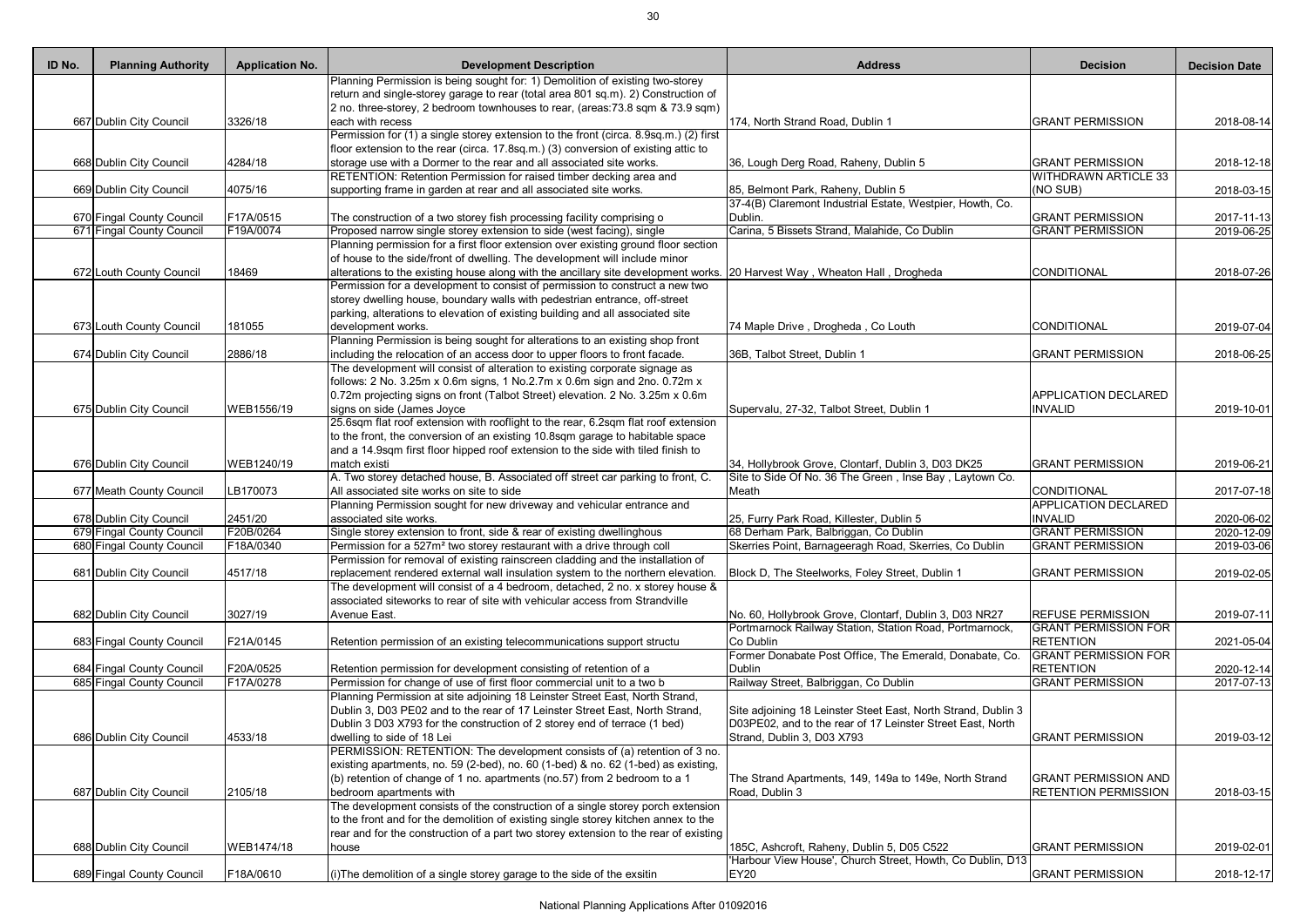| ID No. | <b>Planning Authority</b>                              | <b>Application No.</b>  | <b>Development Description</b>                                                                                                                 | <b>Address</b>                                                                  | <b>Decision</b>                           | <b>Decision Date</b>     |
|--------|--------------------------------------------------------|-------------------------|------------------------------------------------------------------------------------------------------------------------------------------------|---------------------------------------------------------------------------------|-------------------------------------------|--------------------------|
|        | 690 Fingal County Council                              | F20B/0302               | Rear-facing dormer to converted attic space.                                                                                                   | 41a St. Margaret's Road, Malahide, Co. Dublin                                   | <b>GRANT PERMISSION</b>                   | 2021-01-21               |
|        |                                                        |                         | Permission to convert existing garage to part of house and build a first floor                                                                 |                                                                                 |                                           |                          |
|        |                                                        |                         | extension over side single storey section of house matching bay windows to                                                                     |                                                                                 |                                           |                          |
|        |                                                        |                         | existing with roof light in side of proposed hipped roof. Addition of a single storey                                                          |                                                                                 |                                           |                          |
|        | 691 Dublin City Council                                | 3029/21                 | extension to r                                                                                                                                 | 19, Ennafort Park, Raheny, Dublin 5                                             | <b>GRANT PERMISSION</b>                   | 2021-08-19               |
|        |                                                        |                         | (a) Demolition of rere 3.04 sqm shed (b) Construction of one + two storey                                                                      |                                                                                 |                                           |                          |
|        |                                                        |                         | extension to rere and side (c) Conversion of existing attic to bedroom with the                                                                |                                                                                 |                                           |                          |
|        |                                                        |                         | inclusion of dormer to rere, all at second floor level (d) Alterations to existing                                                             |                                                                                 | <b>APPLICATION DECLARED</b>               |                          |
|        | 692 Dublin City Council                                | WEB1169/19<br>F18A/0160 | first floor wind                                                                                                                               | 14, Cill Eanna, Raheny, Dublin 5<br>195 Sutton Park, Sutton, Dublin 13          | <b>INVALID</b><br><b>GRANT PERMISSION</b> | 2019-04-03               |
|        | 693 Fingal County Council<br>694 Fingal County Council | F17A/0146               | Development will consist of 1) A garage conversion 2) A single store<br>Demolish existing single storey extensions to rear of house and constr | 13 St. Margaret's Road, Malahide, Co. Dublin.                                   | <b>GRANT PERMISSION</b>                   | 2018-05-22<br>2017-05-05 |
|        | 695 Fingal County Council                              | F20A/0507               | Permission for a new one and one and half storey four bedroom detached                                                                         | Back Road, Malahide, Co. Dublin                                                 | <b>GRANT PERMISSION</b>                   | 2021-07-12               |
|        |                                                        |                         | retention of existing outbuildings to form part of a new house extension and                                                                   |                                                                                 |                                           |                          |
|        |                                                        |                         | permission for a new link hall between the existing house and the existing                                                                     |                                                                                 |                                           |                          |
|        |                                                        |                         | outbuildings. Also included is the creation of a green flat roof and terrace space                                                             |                                                                                 | <b>APPLICATION DECLARED</b>               |                          |
|        | 696 Dublin City Council                                | WEB1704/21              | with screening over                                                                                                                            | 45, Strandville Avenue, North Strand Road, Dublin 3                             | <b>INVALID</b>                            | 2021-07-09               |
|        |                                                        |                         | 1 two storey pitched roof extension to side & one storey extension to rear, total                                                              |                                                                                 |                                           |                          |
|        |                                                        |                         | area 68m <sup>2</sup> , to provide kitchen and living at ground level & 2 bedrooms at first                                                    |                                                                                 |                                           |                          |
|        |                                                        |                         | floor level. Works include minor internal alterations, modifications to front & side                                                           |                                                                                 | <b>APPLICATION DECLARED</b>               |                          |
|        | 697 Dublin City Council                                | WEB1045/17              | elevati                                                                                                                                        | 130, Brookwood Avenue, Artane, Dublin 5                                         | <b>INVALID</b>                            | 2017-02-01               |
|        |                                                        |                         |                                                                                                                                                |                                                                                 | <b>INVALID APPLICATION</b>                |                          |
|        | 698 Fingal County Council                              | F18A/0006               | Permission for an extension to existing garage and change of use to                                                                            | Seapoint, Balbriggan, Co Dublin                                                 | <b>DUE TO SITE NOTICE</b>                 | 2018-01-25               |
|        |                                                        |                         |                                                                                                                                                |                                                                                 | <b>GRANT PERMISSION FOR</b>               |                          |
|        | 699 Fingal County Council                              | F21A/0169               | Retain the existing 28m high lattice telecommunications support struct                                                                         | Hazelbrook, The Grange, Malahide, Co. Dublin.                                   | <b>RETENTION</b>                          | 2021-05-17               |
|        |                                                        |                         | Planning Permission consisting of the following proposed works: (1) Demolish                                                                   |                                                                                 |                                           |                          |
|        |                                                        |                         | existing domestic garage in rear garden of 11 Howth Road and erect new two                                                                     |                                                                                 |                                           |                          |
|        |                                                        |                         | storey mews house with access from Charlemont Lane. (2) Provide off-street                                                                     | Charlemont Lane, Rear of No. 11 Howth Road, Clontarf,                           |                                           |                          |
|        | 700 Dublin City Council                                | 4066/18                 | parking in new front ga                                                                                                                        | Dublin 3                                                                        | <b>GRANT PERMISSION</b>                   | 2018-11-26               |
|        |                                                        |                         | Planning Permission is sought for development at 8 Ennafort Grove, Raheny,                                                                     |                                                                                 |                                           |                          |
|        |                                                        |                         | Dublin 5, (a corner site with Ennafort Road, Raheny, Dublin 5). The                                                                            |                                                                                 |                                           |                          |
|        |                                                        |                         | development will consist of: (i) demolition of single-storey attached domestic                                                                 |                                                                                 |                                           |                          |
|        | 701 Dublin City Council                                | 3669/18                 | store; (ii) construction of                                                                                                                    | 8, Ennafort Grove, Raheny, Dublin 5                                             | <b>GRANT PERMISSION</b>                   | 2018-09-27               |
|        | 702 Fingal County Council                              | F21B/0060               | Permission for development that will consist of a new proposed gable w                                                                         | 7 Kelly's Bay Weir, Skerries, Co Dublin, K34 H274                               | <b>GRANT PERMISSION</b>                   | 2021-04-28               |
|        |                                                        |                         | Planning permission for amendments to previously approved development                                                                          |                                                                                 |                                           |                          |
|        |                                                        |                         | register reference number 3786/07 as follows - the change of use of the ground                                                                 |                                                                                 |                                           |                          |
|        |                                                        |                         | level restaurant located at the corner of Railway Street and Buckingham Street                                                                 | Buckley Hall, 27/30, Lower Buckingham Street, and 60,                           |                                           |                          |
|        | 703 Dublin City Council                                | 4095/18                 | Lower measuring approximat                                                                                                                     | Railway Street, Dublin 1                                                        | <b>GRANT PERMISSION</b>                   | 2018-11-29               |
|        |                                                        |                         | PROTECTED STRUCTURE: Permission is sought for renovation of the existing                                                                       |                                                                                 |                                           |                          |
|        |                                                        |                         | interior and façade treatments to support a change of use from a pub/nightclub                                                                 |                                                                                 |                                           |                          |
|        |                                                        |                         | to a Medical Office for Irish Rail. The works will include the provision of a new                                                              |                                                                                 |                                           |                          |
|        | 704 Dublin City Council                                | 3586/20                 | interior fit out in                                                                                                                            | Connolly Vaults, Connolly Station, Dublin 1                                     | <b>GRANT PERMISSION</b>                   | 2021-03-05               |
|        |                                                        |                         | The development will consist of the replacement of the existing 3- bay, 5.3m                                                                   |                                                                                 |                                           |                          |
|        |                                                        |                         | long x 1.83m wide x 2.5m high stainless steel and glass bus shelter with                                                                       |                                                                                 |                                           |                          |
|        |                                                        |                         | walkthrough including 2 no. static 6 sheet illuminated advertising displays with a                                                             |                                                                                 |                                           |                          |
|        | 705 Dublin City Council                                | WEB1319/18              | 3- bay, 5.2m long x 1                                                                                                                          | Bus Stop No. 619, in front of 88-95, Amiens Street, Dublin 1   GRANT PERMISSION |                                           | 2018-08-23               |
|        |                                                        |                         | Planning Permission is being sought for:                                                                                                       |                                                                                 |                                           |                          |
|        |                                                        |                         | 1) Demolition of existing single-storey shed to rear (total area 15 sq.m).                                                                     |                                                                                 |                                           |                          |
|        |                                                        |                         | [2] Construction of 1.no single-storey, 1 bedroom dwelling house to rear (area: 50                                                             |                                                                                 | <b>APPLICATION DECLARED</b>               |                          |
|        | 706 Dublin City Council                                | WEB1344/20              | sqm), to be served by existing vehicular access, off                                                                                           | 2A, Cedar Walk, Raheny, Dublin 5                                                | <b>INVALID</b>                            | 2020-06-30               |
|        |                                                        |                         | The development will consist of a two storey extension to the side and a single                                                                |                                                                                 |                                           |                          |
|        |                                                        |                         | storey porch extension to the front of the existing house, the subdivision of the                                                              |                                                                                 |                                           |                          |
|        |                                                        |                         | existing end of terrace house into the original three bedroom house and a new                                                                  |                                                                                 |                                           |                          |
|        | 707 Dublin City Council                                | 2318/17                 | two bedroom en                                                                                                                                 | 84, Briarfield Grove, Kilbarrack, Dublin 5                                      | <b>GRANT PERMISSION</b>                   | 2017-04-20               |
|        |                                                        |                         |                                                                                                                                                |                                                                                 | <b>GRANT PERMISSION FOR</b>               |                          |
|        | 708 Fingal County Council                              | F19A/0436               | Retention permission for previously a proposal (Reg. Ref. F16A/0583) w                                                                         | Gas Yard Lane, Malahide, Co. Dublin                                             | <b>RETENTION</b>                          | 2020-01-15               |
|        | 709 Fingal County Council                              | F17B/0039               | Development consisting of the following: (i) demolition of 1 no. exist                                                                         | 5 Bissets Strand, Malahide, Co. Dublin.                                         | <b>GRANT PERMISSION</b>                   | 2017-05-25               |
|        | 710 Fingal County Council                              | F19A/0414               | Permission for alterations to previously approved F16A/0079. Alteration                                                                        | Eagle Lodge, Ballisk, Donabate, Co Dublin                                       | <b>GRANT PERMISSION</b>                   | 2019-10-21               |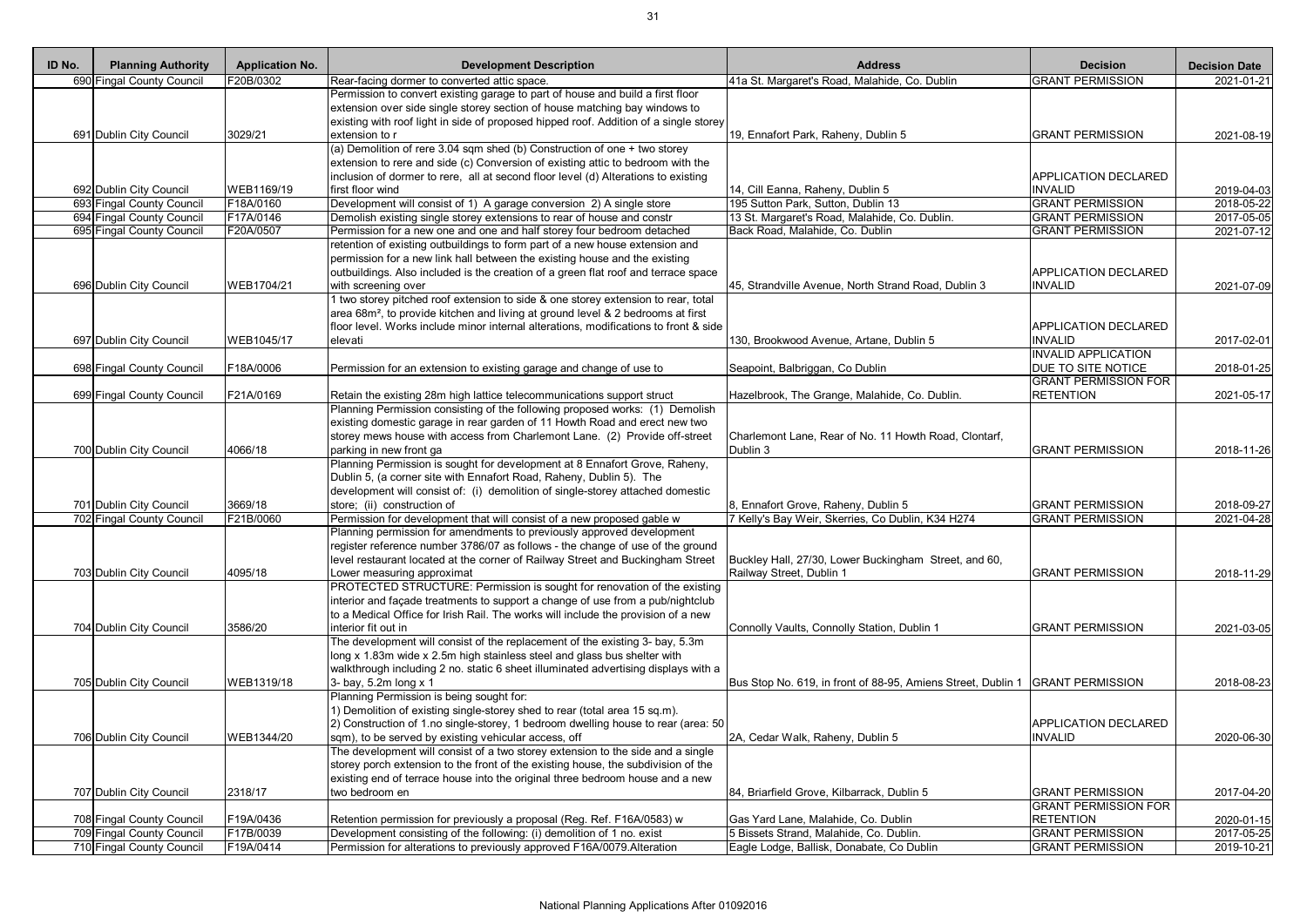| ID No. | <b>Planning Authority</b>                              | <b>Application No.</b> | <b>Development Description</b>                                                                                                                                  | <b>Address</b>                                                | <b>Decision</b>               | <b>Decision Date</b> |
|--------|--------------------------------------------------------|------------------------|-----------------------------------------------------------------------------------------------------------------------------------------------------------------|---------------------------------------------------------------|-------------------------------|----------------------|
|        |                                                        |                        | The development will consist of an attic conversion to include storage and wc                                                                                   |                                                               |                               |                      |
|        |                                                        |                        | with a dormer roof construction to the rear and velux roof light to the front,                                                                                  |                                                               |                               |                      |
|        |                                                        |                        | removal of existing chimney, internal refurbishment to existing dwelling and all                                                                                |                                                               |                               |                      |
|        | 711 Dublin City Council                                | 2965/20                | associated site                                                                                                                                                 | 22, Oriel Street Lower, North Dock, Dublin 1                  | <b>GRANT PERMISSION</b>       | 2020-08-25           |
|        |                                                        |                        | RETENTION: Permission for the conversion of the attic space, including the                                                                                      |                                                               |                               |                      |
|        |                                                        |                        | construction of a dormer roof on the rear roof slope, the insertion of 3 no. roof                                                                               |                                                               |                               |                      |
|        |                                                        |                        | lights in the front roof slope and the removal of the existing chimney. Retention                                                                               |                                                               | <b>GRANT PERMISSION AND</b>   |                      |
|        | 712 Dublin City Council                                | 4159/16                | permission is so                                                                                                                                                | 104, Grange Park Road, Raheny, Dublin 5                       | <b>RETENTION PERMISSION</b>   | 2017-01-19           |
|        |                                                        |                        | Planning Permission is sought for the demolition of an existing porch and                                                                                       |                                                               |                               |                      |
|        |                                                        |                        | construction of a new porch with pitched roof to front elevation of an existing two                                                                             |                                                               |                               |                      |
|        |                                                        |                        | storey, three bedroom semi-detached dwelling with manor alterations to                                                                                          |                                                               |                               |                      |
|        | 713 Dublin City Council                                | 3370/20                | height/size of ground flo                                                                                                                                       | 43, Grange Park Rise, Raheny, Dublin 5                        | <b>GRANT PERMISSION</b>       | 2020-11-05           |
|        |                                                        |                        |                                                                                                                                                                 |                                                               | <b>INVALID APPLICATION</b>    |                      |
|        | 714 Fingal County Council                              | F19B/0225              | Single storey garage extension to side.                                                                                                                         | 14 The Avenue, Semple Woods, Donabate, Co Dublin              | <b>DUE TO SITE NOTICE</b>     | 2019-10-02           |
|        |                                                        |                        |                                                                                                                                                                 |                                                               | <b>GRANT PERMISSION &amp;</b> |                      |
|        | 715 Fingal County Council                              | F17A/0160              | Retention permission for change of use (at ground floor level)<br>Development will consist of a proposed new dormer roof to the rear of the                     | Block 2 Ballisk Court, Donabate, Co. Dublin                   | <b>GRANT RETENTION</b>        | 2017-11-21           |
|        |                                                        | 3805/20                | existing house roof and all ancillary works.                                                                                                                    |                                                               | <b>GRANT PERMISSION</b>       |                      |
|        | 716 Dublin City Council                                |                        |                                                                                                                                                                 | 12, Rathmore Park, Dublin 5, D05 HW72                         | <b>GRANT PERMISSION FOR</b>   | 2021-01-28           |
|        |                                                        | F19B/0231              |                                                                                                                                                                 | 1 Old Street, Malahide, Co. Dublin                            | <b>RETENTION</b>              |                      |
|        | 717 Fingal County Council<br>718 Fingal County Council | F19A/0271              | (i) A single storey extension (St<br>Construction of new agricultural glasshouses, agricultural pack house,                                                     | Tyrrellstown, Lusk, Co. Dublin.                               | <b>GRANT PERMISSION</b>       | 2019-10-24           |
|        |                                                        |                        |                                                                                                                                                                 |                                                               |                               | 2019-08-19           |
|        |                                                        |                        | Permission sought for the redevelopment of the existing two storey building, to                                                                                 |                                                               |                               |                      |
|        |                                                        |                        | provide a new four storey over basement building. The new building will provide                                                                                 |                                                               |                               |                      |
|        |                                                        | 2099/17                | 11 no hotel bedrooms (1 no wheelchair accessible) at ground to third floors, an<br>office and rec                                                               | Railtours Ireland, Railtours House, 16, Amiens Street, Dublin | <b>GRANT PERMISSION</b>       | 2017-07-03           |
|        | 719 Dublin City Council                                |                        |                                                                                                                                                                 |                                                               |                               |                      |
|        |                                                        |                        | Permission for the construction of a single storey ground floor detached Granny<br>Flat accommodation to the side to the existing dwelling, 45sqm floor area to |                                                               |                               |                      |
|        |                                                        |                        | comprise entrance storm porch, bedroom with accessible bathroom and living                                                                                      |                                                               |                               |                      |
|        | 720 Dublin City Council                                | 3278/19                | room/kitchenette accom                                                                                                                                          | 58, Mount Olive Grove, Dublin 5                               | <b>REFUSE PERMISSION</b>      | 2019-08-09           |
|        |                                                        |                        |                                                                                                                                                                 | Beshoff Bros., Unit 2, New Street Mall, Malahide, Co.         | <b>INVALID APPLICATION</b>    |                      |
|        | 721 Fingal County Council                              | F16A/0528              | Retention planning permission for revisions to the existing shopfront                                                                                           | Dublin.                                                       | <b>DUE TO SITE NOTICE</b>     | 2016-12-22           |
|        | 722 Fingal County Council                              | F20A/0414              | The development will consist of a two storey extension to the side and                                                                                          | 41 Beverton Rise, Donabate, Co. Dublin                        | <b>GRANT PERMISSION</b>       | 2020-10-19           |
|        |                                                        |                        | Permission for alterations and extensions to our dwelling to include for                                                                                        |                                                               |                               |                      |
|        |                                                        |                        | demolition of a rear lean-to extension approx. 3sqm and for the erection of a two                                                                               |                                                               |                               |                      |
|        |                                                        |                        | storey rear extension approx. 22sqm with 2nd floor roof garden/terrace together                                                                                 |                                                               | <b>APPLICATION DECLARED</b>   |                      |
|        | 723 Dublin City Council                                | WEB1152/17             | with raising the ex                                                                                                                                             | 6, Northbrook Terrace, North Strand, Dublin 3                 | <b>INVALID</b>                | 2017-04-04           |
|        |                                                        |                        | RETENTION: Retention of porch to front. Also, widening of entrance to assist off                                                                                |                                                               | <b>GRANT RETENTION</b>        |                      |
|        | 724 Dublin City Council                                | 4225/18                | street parking.                                                                                                                                                 | 3, Brookwood Rise, Artane, Dublin 5                           | <b>PERMISSION</b>             | 2018-12-14           |
|        |                                                        |                        | New 2 storey attached 2 bedroom dwelling to side of existing dwelling with re-                                                                                  |                                                               |                               |                      |
|        |                                                        |                        | location of entrance door and new tiled canopy/porch area to existing dwelling,                                                                                 |                                                               |                               |                      |
|        |                                                        |                        | with associated modifications to existing dwelling, with provision of new                                                                                       |                                                               | APPLICATION DECLARED          |                      |
|        | 725 Dublin City Council                                | WEB1419/16             | vehicular access to ne                                                                                                                                          | 20, Ribh Road, Artane, Dublin 5                               | <b>INVALID</b>                | 2016-10-12           |
|        |                                                        |                        |                                                                                                                                                                 |                                                               | <b>GRANT PERMISSION &amp;</b> |                      |
|        | 726 Fingal County Council                              | F20B/0157              | Permission for construction of a single storey pitched roof extension                                                                                           | 33 Howth Road, Sutton, Dublin 13, D13 T2V9                    | <b>GRANT RETENTION</b>        | 2020-08-27           |
|        |                                                        |                        |                                                                                                                                                                 |                                                               | <b>INVALID APPLICATION</b>    |                      |
|        | 727 Fingal County Council                              | F20B/0088              | A. Single storey extension to side, b. all associated site works                                                                                                | Ashlea, Hazelbrook, Old Road, Portmarnock, Co. Dublin.        | <b>DUE TO SITE NOTICE</b>     | 2020-06-09           |
|        |                                                        |                        | The development will consist of the construction of a two-storey extension to the                                                                               |                                                               |                               |                      |
|        |                                                        |                        | side of the existing property to provide ancillary accommodation comprising a                                                                                   |                                                               |                               |                      |
|        |                                                        |                        | new front entrance serving a kitchen, dining and living area at ground floor level,                                                                             |                                                               |                               |                      |
|        | 728 Dublin City Council                                | WEB1387/21             | and one do                                                                                                                                                      | 3, Strangford Road East, East Wall, Dublin 3                  | <b>GRANT PERMISSION</b>       | 2021-06-08           |
|        |                                                        |                        | Proposed two storey 3 bedroom detached dwelling with living, kitchen, dining to                                                                                 |                                                               |                               |                      |
|        |                                                        |                        | ground floor and 3 no. Bedrooms to first floor and associated bathrooms.                                                                                        |                                                               |                               |                      |
|        | 729 Dublin City Council                                | WEB1516/18             | Proposed new vehicular entrance to serve existing house.                                                                                                        | 201, Howth Road, Clontarf, Dublin 3                           | <b>GRANT PERMISSION</b>       | 2018-12-03           |
|        |                                                        |                        | Planning Permission is sought for alterations to previously granted planning                                                                                    |                                                               |                               |                      |
|        |                                                        |                        | application, Reg. Ref: WEB1300/13 ABP Reg. Ref: PL 29N.243174 with                                                                                              |                                                               |                               |                      |
|        |                                                        |                        | amendments by WEB1010/17. Alterations to comprise the realignment of                                                                                            |                                                               |                               |                      |
|        | 730 Dublin City Council                                | WEB1508/17             | boundary wall between existing bungalow t                                                                                                                       | 288, Howth Road, Killester, Dublin 5                          | <b>GRANT PERMISSION</b>       | 2017-11-20           |
|        |                                                        |                        |                                                                                                                                                                 |                                                               |                               |                      |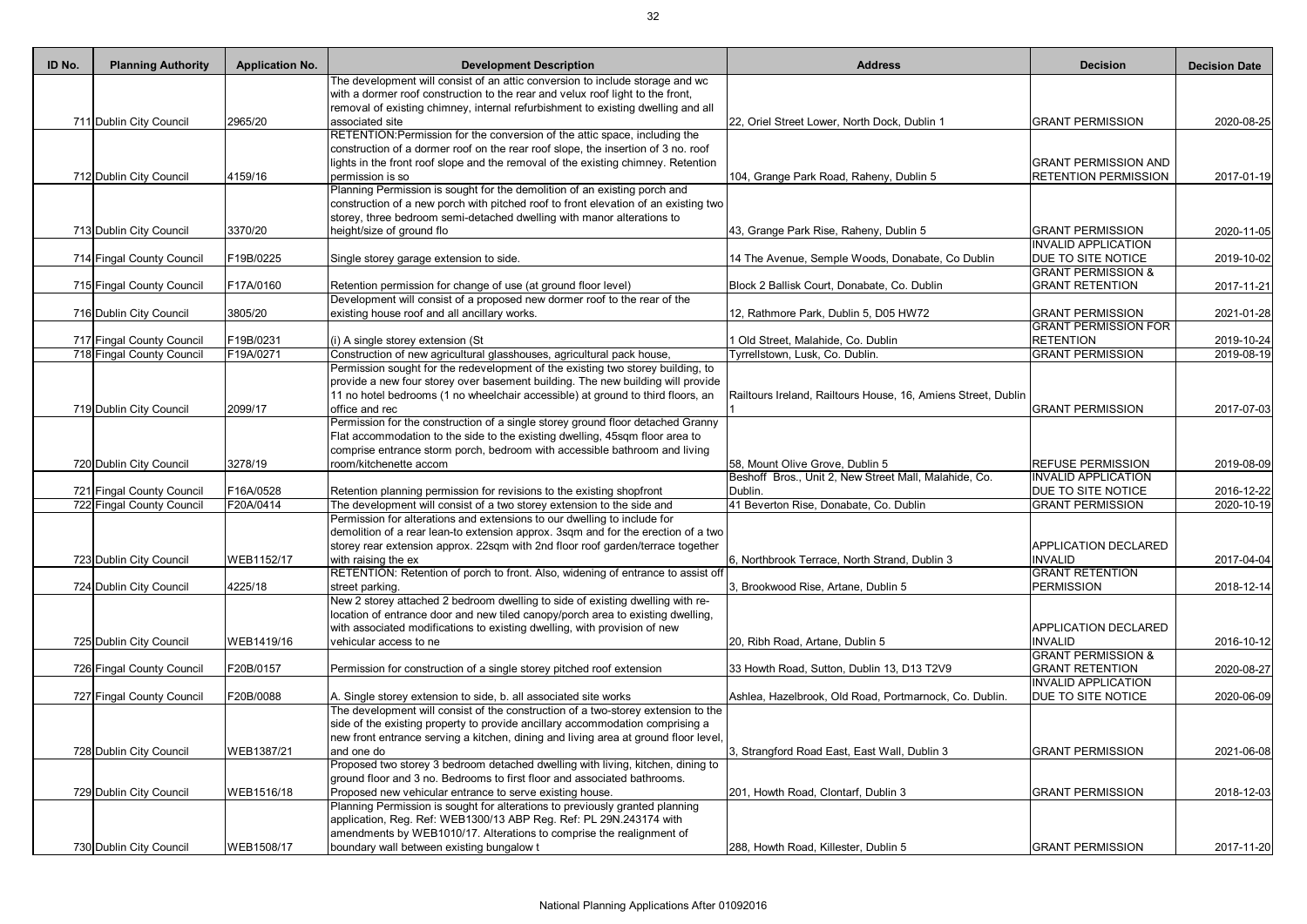| ID No. | <b>Planning Authority</b> | <b>Application No.</b> | <b>Development Description</b>                                                                                                             | <b>Address</b>                                                                                       | <b>Decision</b>                                 | <b>Decision Date</b> |
|--------|---------------------------|------------------------|--------------------------------------------------------------------------------------------------------------------------------------------|------------------------------------------------------------------------------------------------------|-------------------------------------------------|----------------------|
|        |                           |                        | Planning permission is sought by Member First Credit Union (having completed                                                               |                                                                                                      |                                                 |                      |
|        |                           |                        | a transfer of engagements with Raheny and District Credit Union Ltd) for an                                                                |                                                                                                      |                                                 |                      |
|        |                           |                        | extension of the temporary planning permission (Reg. Ref.: 3307/08 and Reg.                                                                | Church Grounds of Our Lady Mother of Divine Grace                                                    |                                                 |                      |
|        | 731 Dublin City Council   | 3492/18                | Ref.: 2320/13) for anothe                                                                                                                  | Church, Howth Road, Raheny, Dublin 5<br>Unit 62 Grange Close, Baldoyle Industrial Estate, Baldoyle,  | <b>GRANT PERMISSION</b>                         | 2018-09-05           |
|        | 732 Fingal County Council | F21A/0179              | Change of use of premises from an existing warehouse and ancillary off                                                                     | Dublin 13                                                                                            | <b>GRANT PERMISSION</b>                         | 2021-08-05           |
|        |                           |                        | Construction of a two-storey, three bedroom detached dwelling; private amenity                                                             |                                                                                                      |                                                 |                      |
|        |                           |                        | space to include garden to the rear and side of the dwelling, shared vehicular                                                             |                                                                                                      |                                                 |                      |
|        |                           |                        | entrance to main dwelling, SuDS drainage and all ancillary works necessary to                                                              |                                                                                                      |                                                 |                      |
|        | 733 Dublin City Council   | 4571/17                | facilitate the                                                                                                                             | 98, Briarfield Road, Kilbarrack, Dublin 5                                                            | <b>GRANT PERMISSION</b>                         | 2018-02-21           |
|        |                           |                        | The development will consist of the installation of two back lit signages of the                                                           |                                                                                                      |                                                 |                      |
|        |                           |                        | company logo placed on the south and west elevations, both positioned between International House, 3 Harbourmaster Place, Financial        |                                                                                                      |                                                 |                      |
|        | 734 Dublin City Council   | WEB1424/20             | the third and fourth floor and all ancillary site works.                                                                                   | Services Centre, Dublin D01 K8F1.                                                                    | <b>GRANT PERMISSION</b>                         | 2020-08-31           |
|        |                           |                        | The demolition of existing Leech Papers factory and associated site clearance                                                              |                                                                                                      |                                                 |                      |
|        |                           |                        | and construction of build to let scheme of 48 one bedroom and 12 two bedroom                                                               |                                                                                                      |                                                 |                      |
|        |                           |                        | apartments with private balconies over 6 storeys with 320sq.m of communal                                                                  |                                                                                                      |                                                 |                      |
|        | 735 Dublin City Council   | 2467/17                | facility (Bulk storage ar                                                                                                                  | Leech Paper Ltd., 1A-1C, Shamrock Place, Dublin 1                                                    | <b>REFUSE PERMISSION</b>                        | 2017-05-09           |
|        |                           |                        | RETENTION: Planning permission is sought at Harry Byrnes Public House. The                                                                 |                                                                                                      |                                                 |                      |
|        |                           |                        | development consists of a semi sheltered outdoor seating area, constructed of a                                                            |                                                                                                      |                                                 |                      |
|        |                           | 3592/20                | demountable timber frame structure with a low pitched roof and 4 no. portable<br>toilets all of which                                      |                                                                                                      | <b>GRANT RETENTION</b><br>PERMISSION            |                      |
|        | 736 Dublin City Council   |                        |                                                                                                                                            | 107-109, Howth Road, Clontarf, Dublin 3<br>Former Sea Mills Hosiery Factory, Baths Road, Balbriggan, |                                                 | 2020-12-11           |
|        | 737 Fingal County Council | F20A/0430              | The Site is located within the curtilage of a Protected Structure (RPS                                                                     | Co Dublin                                                                                            | <b>GRANT PERMISSION</b>                         | 2020-10-28           |
|        |                           |                        | conversion of existing single storey garage to side of existing dwelling including                                                         |                                                                                                      |                                                 |                      |
|        |                           |                        | internal and external alterations and construction of a new first floor extension                                                          |                                                                                                      |                                                 |                      |
|        | 738 Meath County Council  | LB180705               | over same for use as a granny flat associated with main dwelling                                                                           | Corballis, Laytown, Co. Meath                                                                        | N/A                                             |                      |
|        |                           |                        | Permission for development for amendments to an existing crèche premises                                                                   |                                                                                                      |                                                 |                      |
|        |                           |                        | comprising the following:                                                                                                                  |                                                                                                      |                                                 |                      |
|        |                           |                        | Subdivision of premises and part change of use to form new 3 bed dwelling                                                                  |                                                                                                      |                                                 |                      |
|        |                           |                        | house and rear garden with associated internal amendments;                                                                                 |                                                                                                      |                                                 |                      |
|        | 739 Dublin City Council   | 3959/16                | New ground floor e                                                                                                                         | 1, Lough Derg Road, Raheny, Dublin 5                                                                 | <b>GRANT PERMISSION</b>                         | 2016-12-14           |
|        | 740 Fingal County Council | F16B/0315              | Alterations and the extension of 54 Drumnigh Woods, Portmarnock, Co. D                                                                     | 54 Drumnigh Woods, Portmarnock, Co. Dublin.                                                          | <b>GRANT PERMISSION</b>                         | 2017-01-26           |
|        |                           |                        |                                                                                                                                            |                                                                                                      |                                                 |                      |
|        |                           |                        | Planning permission for construction of 1) a part single / part 2 storey granny flat                                                       |                                                                                                      |                                                 |                      |
|        |                           |                        | to the front, side and rear of the existing dwelling, 2) a new gable window in the                                                         |                                                                                                      |                                                 |                      |
|        | 741 Dublin City Council   | 2684/20                | side of the existing dwelling at first floor level, 3) alterations to the rear bedroom [48, Mount Olive Grove, Dublin 5, D05 K527          |                                                                                                      | <b>GRANT PERMISSION</b>                         | 2020-07-10           |
|        | 742 Fingal County Council | F21A/0143              | The formation of additional dental surgery consulting room within the                                                                      | 2 Old Street, Malahide, Co. Dublin, K67 ED00                                                         | <b>GRANT PERMISSION</b>                         | 2021-09-02           |
|        |                           | F20A/0097              |                                                                                                                                            |                                                                                                      | <b>GRANT PERMISSION FOR</b><br><b>RETENTION</b> |                      |
|        | 743 Fingal County Council |                        | Retention Planning Permission for single storey garage conversion into                                                                     | 31 Beaverbrook, Donabate, Co. Dublin.                                                                | <b>GRANT RETENTION</b>                          | 2020-06-10           |
|        | 744 Dublin City Council   | 3412/20                | RETENTION: For the retention of a velux rooflight to the front of the dwelling.                                                            | 15A, Middle Third, Killester, Dublin 5 D05 X0P4                                                      | <b>PERMISSION</b>                               | 2020-11-13           |
|        |                           |                        | Denise O'Reilly is seeking planning permission for a temporary change of use to                                                            |                                                                                                      |                                                 |                      |
|        |                           |                        | her existing 22.7sq.m Larch timber clad, flat roofed Garden Room / Study to a                                                              |                                                                                                      |                                                 |                      |
|        |                           |                        | Temporary Ancillary Family Accommodation in the rear garden of her existing                                                                |                                                                                                      | APPLICATION DECLARED                            |                      |
|        | 745 Dublin City Council   | WEB1634/20             | dwelling at 217 Ho                                                                                                                         | 217, Howth Road, Clontarf East, Dublin 5, D05 HD89                                                   | <b>INVALID</b>                                  | 2020-09-22           |
|        | 746 Fingal County Council | F19A/0138              | Two storey extension to rear of existing dwelling with balcony at firs                                                                     | Mornington, Seapoint, Balbriggan, Co Dublin                                                          | <b>REFUSE PERMISSION</b>                        | 2019-05-21           |
|        |                           |                        | Permission for the construction of a two storey dwelling house and associated                                                              |                                                                                                      |                                                 |                      |
|        | 747 Louth County Council  | 18313                  | site development works.                                                                                                                    | 9 Carmelite Cottages, Marsh Road, Drogheda                                                           | N/A                                             |                      |
|        |                           |                        | The development will consist of (i) removal of Condition No. 2 on planning                                                                 |                                                                                                      |                                                 |                      |
|        |                           |                        | permission Reg. Ref. 1956/02; (ii) use of unit as 1 no. two-bedroom, dual aspect,                                                          |                                                                                                      |                                                 |                      |
|        |                           |                        | student apartment; (iii) minor internal alterations to provide a new bathroom and Unit 19, Block A, The Forge, Railway Street, Dublin 1, a |                                                                                                      |                                                 |                      |
|        | 748 Dublin City Council   | 4071/17                | reconfigured d                                                                                                                             | corner property with Beaver Street Dublin 1                                                          | <b>GRANT PERMISSION</b>                         | 2018-05-18           |
|        |                           |                        | Planning permission for a residential development of 9 no. houses. The overall                                                             |                                                                                                      |                                                 |                      |
|        |                           |                        | proposed development will comprise of the following: demolition of the existing 3                                                          |                                                                                                      |                                                 |                      |
|        |                           |                        | storey, 6-bedroom detached dwelling; Construction of 9 no. dwellings comprising                                                            |                                                                                                      |                                                 |                      |
|        | 749 Dublin City Council   | 2284/18                | 3 no. 3-store                                                                                                                              | 174, Howth Road, Clontarf, Dublin 3                                                                  | <b>REFUSE PERMISSION</b>                        | 2018-04-05           |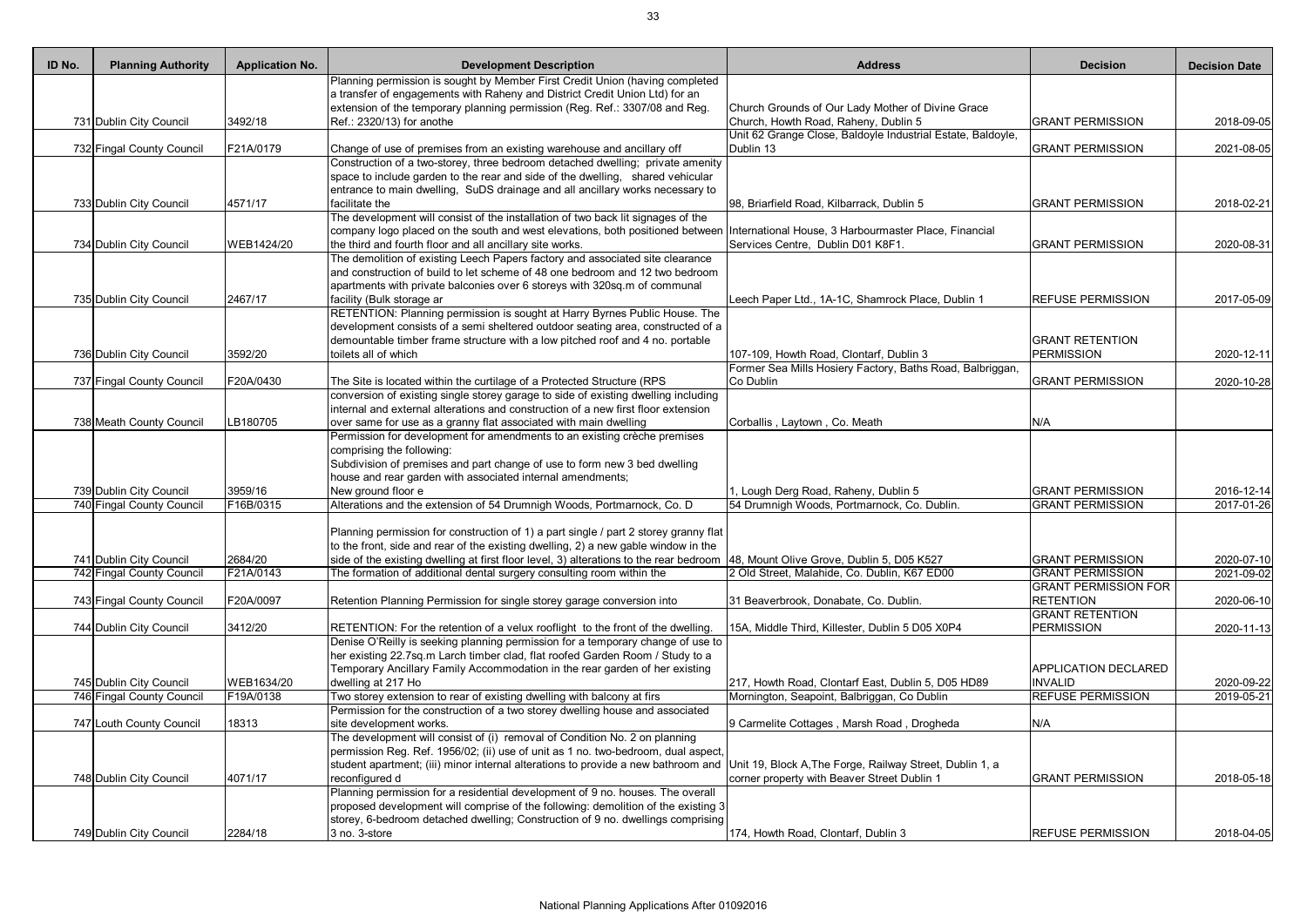| ID No. | <b>Planning Authority</b> | <b>Application No.</b> | <b>Development Description</b>                                                                                                                    | <b>Address</b>                                          | <b>Decision</b>             | <b>Decision Date</b> |
|--------|---------------------------|------------------------|---------------------------------------------------------------------------------------------------------------------------------------------------|---------------------------------------------------------|-----------------------------|----------------------|
|        |                           |                        | Removal of a detached single-storey store located in the rear service yard and                                                                    |                                                         |                             |                      |
|        |                           |                        | the construction of a single storey flat roofed extension to the rear of the existing                                                             |                                                         |                             |                      |
|        |                           |                        | retailing pharmacy for related uses with gated access to the laneway and will                                                                     |                                                         |                             |                      |
|        | 750 Dublin City Council   | 3901/17                | include cha                                                                                                                                       | 42, Brookwood Rise, Artane, Dublin 5                    | <b>GRANT PERMISSION</b>     | 2017-11-15           |
|        | 751 Fingal County Council | F17B/0084              | Single storey extension to side.                                                                                                                  | 1 Tramway Court, Sutton, Dublin 13.                     | <b>GRANT PERMISSION</b>     | 2017-05-31           |
|        |                           |                        |                                                                                                                                                   | Fragrance House, Malahide Marina Village, Malahide, Co. |                             |                      |
|        | 752 Fingal County Council | F19A/0313              | Change of use from Health Studio and office use to 2 no. Montessori ro                                                                            | Dublin, K36 T2                                          | <b>GRANT PERMISSION</b>     | 2020-01-08           |
|        |                           |                        | Permission for development that will consist of the construction of a                                                                             |                                                         |                             |                      |
|        |                           |                        | conservatory to the rear and a first floor side extension, containing a bedroom                                                                   |                                                         |                             |                      |
|        |                           |                        | and a bathroom. the demolition of the existing sunroom to the rear with ancillary                                                                 |                                                         |                             |                      |
|        | 753 Louth County Council  | 21238                  | works to accommodate s                                                                                                                            | 208 Meadow View, Drogheda, Co Louth                     | N/A                         |                      |
|        |                           |                        | Two storey extension (total area 65.7) at side and rear with 3 windows and 1 no                                                                   |                                                         | <b>APPLICATION DECLARED</b> |                      |
|        | 754 Dublin City Council   | 3340/17                | velux roof-light at side (South) elevation and 2 no Velux roof-lights to rear (East)<br>elevation.                                                | 26 The Orchard, Killester, Dublin 5                     | <b>INVALID</b>              |                      |
|        |                           |                        | Single storey extension to the side, bay window to the front & widened driveway                                                                   |                                                         | <b>APPLICATION DECLARED</b> | 2017-07-18           |
|        | 755 Dublin City Council   | WEB1974/20             | entrance to 3.6m                                                                                                                                  | 67, Grange Park Road, Raheny, Dublin 5                  | <b>INVALID</b>              | 2020-12-23           |
|        |                           |                        | Development will consist of changes to previous approved planning reference                                                                       |                                                         |                             |                      |
|        |                           |                        | 4072/19. Moving the new detached house 1.5m forward from the existing house                                                                       |                                                         |                             |                      |
|        | 756 Dublin City Council   | 3039/20                | line of 67 Grange Park Road and all ancillary works.                                                                                              | 67, Grange Park Road, Raheny, Dublin 5, D05 PP22        | <b>REFUSE PERMISSION</b>    | 2020-09-09           |
|        | 757 Fingal County Council | F19A/0444              | New two storey dwelling on an infill site to the rear and north                                                                                   | 9b Parnell Cottages, Malahide, Co Dublin                | <b>REFUSE PERMISSION</b>    | 2019-11-08           |
|        | 758 Fingal County Council | F19A/0196              | For the development of an area of open space at Barnageeragh Cove, Ske                                                                            | Barnageeragh Cove, Skerries, County Dublin              | <b>GRANT PERMISSION</b>     | 2020-01-23           |
|        |                           |                        |                                                                                                                                                   |                                                         | <b>GRANT RETENTION</b>      |                      |
|        | 759 Dublin City Council   | 4390/18                | Planning permission for the retention of the Bay Window and overhead Canopy                                                                       | 52, Railway Street, Dublin 1                            | <b>PERMISSION</b>           | 2019-01-17           |
|        |                           |                        | The development will consist of the installation of an ATM machine to the                                                                         |                                                         | <b>APPLICATION DECLARED</b> |                      |
|        | 760 Dublin City Council   | WEB1691/20             | existing shop front to the south elevation.                                                                                                       | 47/48, Talbot Street, Dublin 1, D01 H798                | <b>INVALID</b>              | 2020-10-19           |
|        |                           |                        | The development consists of: The demolition of the existing, single storey                                                                        |                                                         |                             |                      |
|        |                           |                        | dwelling and the construction of 2 new detached dwelling houses as follows: (A)                                                                   |                                                         |                             |                      |
|        |                           |                        | One two storey, 4 bedroom, detached dwelling with associated roof lights and                                                                      |                                                         |                             |                      |
|        | 761 Dublin City Council   | 4232/16                | solar panels. (B) One                                                                                                                             | 113 Howth Road,, Dublin 3.                              | <b>GRANT PERMISSION</b>     | 2017-02-01           |
|        |                           |                        | Planning permission is sought by Peter Melhorn & Sarah O'Connell for the                                                                          |                                                         |                             |                      |
|        |                           |                        | following works: (i) Construction of new ground floor single storey extension to                                                                  |                                                         |                             |                      |
|        |                           |                        | the rear of existing dwelling with part pitched / part flat roof (ii) Construction of a                                                           |                                                         |                             |                      |
|        | 762 Dublin City Council   | WEB1063/21             | new porch w                                                                                                                                       | 3, Ennafort Road, Raheny, Dublin 5                      | <b>GRANT PERMISSION</b>     | 2021-03-22           |
|        |                           |                        | Planning permission for 3 residential blocks; Block 25 (B25), Block 26 (B26), and                                                                 |                                                         |                             |                      |
|        |                           |                        | Block 27 (B27) and all associated works required, including 181 car parking                                                                       |                                                         |                             |                      |
|        |                           |                        | spaces over the 3 sites. Block 25 consists of 48 units over 7 stories at a height of Blocks 25,26 and 27, Marsfield Crescent, Clongriffin, Dublin |                                                         | <b>APPLICATION DECLARED</b> |                      |
|        | 763 Dublin City Council   | 2225/17                | 31.5m. Bloc                                                                                                                                       | 13                                                      | <b>INVALID</b>              | 2017-02-16           |
|        |                           |                        | development will consist of the following: 1. Construction of a new running                                                                       |                                                         |                             |                      |
|        |                           |                        | track on the site of the existing juvenile football pitch. 2. Erection of 7 no. 12m                                                               |                                                         |                             |                      |
|        |                           |                        | high lighting standards. 3. All associated works. Significant further                                                                             |                                                         |                             |                      |
|        | 764 Meath County Council  | LB180119               | information/revis                                                                                                                                 | St. Colmcilles GAA Club, Corballis, Laytown Co. Meath   | <b>REFUSED</b>              | 2018-08-28           |
|        |                           |                        | PROTECTED STRUCTURE: Installation of 2 no.signs behind the existing                                                                               |                                                         |                             |                      |
|        |                           |                        | contemporary glazed facade along Amiens Street at first floor level and 1 no.                                                                     |                                                         | <b>SPLIT</b>                |                      |
|        |                           |                        | sign behind the existing contemporary glazed facade at the upper level main                                                                       |                                                         | DECISION(PERMISSION &       |                      |
|        | 765 Dublin City Council   | 2763/17                | entrance. Connolly Station is a                                                                                                                   | Connolly Station, Amiens Street, Dublin 1               | <b>REFUSAL)</b>             | 2017-06-15           |
|        |                           |                        | Proposed conversion of an existing detached garage to rere, together with a                                                                       |                                                         |                             |                      |
|        |                           |                        | single-storey extension to North side of existing dwelling, all for use as ancillary                                                              |                                                         | <b>APPLICATION DECLARED</b> |                      |
|        | 766 Dublin City Council   | WEB1107/19             | family accommodation.                                                                                                                             | 259A, Howth Road, Dublin 5                              | <b>INVALID</b>              | 2019-03-04           |
|        |                           |                        | The development will consist of demolishing an existing ground floor only                                                                         |                                                         |                             |                      |
|        |                           |                        | extension to the side & rear of the existing house and replacing it with a new                                                                    |                                                         |                             |                      |
|        |                           |                        | ground & first floor extension to side and rear of the existing house the new                                                                     |                                                         |                             |                      |
|        | 767 Dublin City Council   | 2881/17                | extension to the rear w                                                                                                                           | 49, Briarfield Grove, Kilbarrack, Dublin 5              | <b>GRANT PERMISSION</b>     | 2017-06-23           |
|        |                           |                        |                                                                                                                                                   |                                                         | <b>INVALID APPLICATION</b>  |                      |
|        | 768 Fingal County Council | F19A/0492              | Construction of a one and a half storey shed at the end of the garden                                                                             | 38 Burrowfield Road, Sutton, Dublin 13                  | <b>DUE TO SITE NOTICE</b>   | 2019-11-26           |
|        |                           |                        |                                                                                                                                                   |                                                         | <b>GRANT PERMISSION FOR</b> |                      |
|        | 769 Fingal County Council | F19A/0157              | Retention permission for 3 No. Velux windows int he side (south) roof                                                                             | Auburn, Dublin Road, Skerries, Co Dublin                | <b>RETENTION</b>            | 2019-05-28           |
|        |                           |                        | The development will consist of proposed single storey extension to side of                                                                       |                                                         |                             |                      |
|        | 770 Louth County Council  | 18837                  | existing two-storey dwellinghouse together with associated siteworks.                                                                             | 101 Maple Drive, Greenhills, Drogheda                   | CONDITIONAL                 | 2018-11-29           |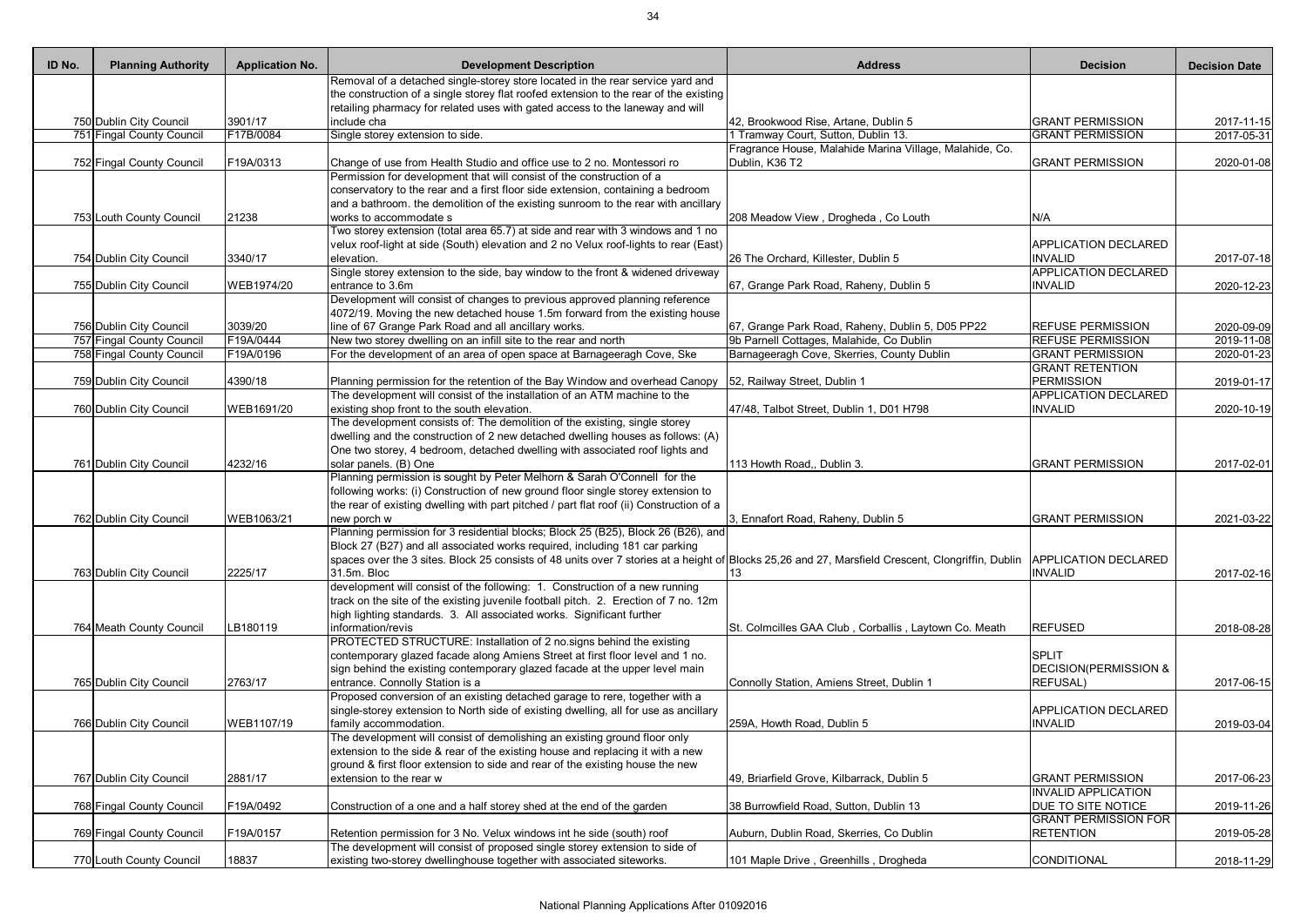| ID No. | <b>Planning Authority</b> | <b>Application No.</b> | <b>Development Description</b>                                                                                               | <b>Address</b>                                        | <b>Decision</b>               | <b>Decision Date</b>     |
|--------|---------------------------|------------------------|------------------------------------------------------------------------------------------------------------------------------|-------------------------------------------------------|-------------------------------|--------------------------|
|        |                           |                        | The development will consist of the removal of the side and rear walls of the                                                |                                                       |                               |                          |
|        |                           |                        | existing house including garage walls and the construction of a part two storey,                                             |                                                       |                               |                          |
|        |                           |                        | part single storey extension to the rear and side of the house including new                                                 |                                                       |                               |                          |
|        | 771 Dublin City Council   | 2086/18                | skylights. All ass                                                                                                           | 28, Clontarf Road, Dublin 3, D03 H512                 | <b>GRANT PERMISSION</b>       | 2018-03-12               |
|        |                           |                        | Conversion of attic space to storage space with dormer window to the north                                                   |                                                       |                               |                          |
|        |                           |                        | facing roof elevation and 3 no. roof lights to the rear roof elevation with all the                                          |                                                       |                               |                          |
|        | 772 Dublin City Council   | 3910/16                | associated internal alterations.                                                                                             | 52, Brookwood Crescent, Artane, Dublin 5              | <b>GRANT PERMISSION</b>       | 2016-11-29               |
|        |                           |                        |                                                                                                                              |                                                       | <b>GRANT PERMISSION &amp;</b> |                          |
|        | 773 Fingal County Council | F20A/0327              | Retention permission and permission for development                                                                          | Ketelby, 40 Howth Road, Sutton, Dublin 13, D13 C3F2   | <b>GRANT RETENTION</b>        | 2020-08-31               |
|        | 774 Fingal County Council | F18B/0341              | Increasing the ridge height of the existing domestic roof                                                                    | 8 Ashleigh Lawn, Malahide, Co. Dublin                 | <b>GRANT PERMISSION</b>       | $\overline{20}$ 19-02-11 |
|        | 775 Fingal County Council | F17B/0157              | Permission for proposed build up of gable wall to meet extended ridge                                                        | 36 Kelly's Bay Drive, Skerries, Co Dublin             | <b>GRANT PERMISSION</b>       | 2017-08-16               |
|        |                           |                        | planning permission for the construction of a first-floor extension with                                                     |                                                       |                               |                          |
|        |                           |                        | continuation of the existing roof profile, over the existing garage to the side of                                           |                                                       |                               |                          |
|        |                           |                        | the existing 2 storey dwelling, attic conversion to non-habitable space with roof                                            |                                                       | <b>APPLICATION DECLARED</b>   |                          |
|        | 776 Dublin City Council   | WEB1129/17             | lights to the re                                                                                                             | 90, Ennafort Road, Raheny, Dublin 5                   | <b>INVALID</b>                | 2017-03-23               |
|        |                           |                        | The development will consist of the construction of a two storey extension to the                                            |                                                       |                               |                          |
|        |                           |                        | front and side of the existing semi-detached dwelling house to provide a granny                                              |                                                       |                               |                          |
|        |                           |                        | flat, a ground floor extension to the rear of the dwelling, together with a rear                                             |                                                       |                               |                          |
|        | 777 Dublin City Council   | 3938/20                | dormer wind                                                                                                                  | 20, Ennafort Road, Raheny, Dublin 5                   | <b>GRANT PERMISSION</b>       | 2021-03-30               |
|        | 778 Fingal County Council | F17A/0711              | Permission is sought for (1) The demolition of existing single storey                                                        | 25, Mourne Drive, Skerries, Co. Dublin                | <b>GRANT PERMISSION</b>       | 2018-03-05               |
|        |                           |                        | Construction of a 2 storey rear extension and rear roof dormer extension; ground                                             |                                                       |                               |                          |
|        |                           |                        | floor to consist of a kitchen/dining room with 1No. rooflight, first floor to consist                                        |                                                       |                               |                          |
|        | 779 Dublin City Council   | WEB1431/21             | of a WC and bathroom with 1No. rooflight.                                                                                    | 28, Northbrook Terrace, North Strand, Dublin 3        | <b>GRANT PERMISSION</b>       | 2021-06-15               |
|        |                           |                        | The development will consist/consists of: The construction of a single storey side                                           |                                                       |                               |                          |
|        | 780 Dublin City Council   | 3964/16                | and rear extension and all associated site works.                                                                            | 175, Ashbrook, Howth Road, Clontarf, Dublin 3         | <b>GRANT PERMISSION</b>       | 2016-12-08               |
|        |                           |                        | Permission - minor alterations to previously granted permission under Reg. Ref.                                              |                                                       |                               |                          |
|        |                           |                        | 4280/18. The proposed development works as follows:                                                                          |                                                       |                               |                          |
|        |                           |                        | (i) To accommodate the new attic floor layout (House A), the inclusion of two                                                |                                                       |                               |                          |
|        | 781 Dublin City Council   | 2671/20                | pitched dormer roof-lights to the east fa                                                                                    | Derwent, 106, Howth Road, Dublin 3, D03 VW60          | <b>GRANT PERMISSION</b>       | 2020-07-08               |
|        |                           |                        | The development will consist of a single storey extension to side and rear of                                                |                                                       |                               |                          |
|        | 782 Dublin City Council   | WEB1604/18             | existing dwelling.                                                                                                           | 28, Beaupark Square, Clongriffin, Dublin 13, D13 YD89 | <b>GRANT PERMISSION</b>       | 2019-01-23               |
|        |                           |                        | Permission for (1) New façades to the northwest elevation and part of the                                                    |                                                       |                               |                          |
|        |                           |                        | southwest & northeast elevations of the existing shop unit. (2) New solar panels                                             |                                                       |                               |                          |
|        |                           |                        |                                                                                                                              |                                                       | CONDITIONAL                   |                          |
|        | 783 Louth County Council  | 19367                  | (325m2) to the roof area of the existing shop unit (3) All associated site works.                                            | Eurospar, Bredin Street, Drogheda                     |                               | 2019-06-27               |
|        |                           |                        | Permission for the following: 1. Construction of new single storey dwelling. 2.                                              |                                                       |                               |                          |
|        |                           |                        | New entrance to site from Maple Drive along with new boundary treatment. 3. All                                              |                                                       |                               |                          |
|        | 784 Louth County Council  | 19893                  | associated site works.                                                                                                       | Hilltop', Greenhills, Drogheda                        | <b>CONDITIONAL</b>            | 2019-12-13               |
|        |                           |                        | Planning permission is sought for the formation of a new vehicular entrance onto                                             |                                                       |                               |                          |
|        |                           |                        | the Howth Road to provide off street parking with dished kerb and all associated                                             |                                                       |                               |                          |
|        | 785 Dublin City Council   | 4525/17                | site works necessary to facilitate the development.                                                                          | 9, Howth Road, Clontarf, Dublin 3                     | <b>GRANT PERMISSION</b>       | 2018-02-14               |
|        | 786 Fingal County Council | F20A/0092              | The demolition of existing single storey extension to the rear of the                                                        | 30 The Bawn, Malahide, Co. Dublin, K36 A339           | <b>GRANT PERMISSION</b>       | 2020-06-11               |
|        |                           |                        | retention for (1) Change of use from garage to diningroom at the side of the                                                 |                                                       |                               |                          |
|        |                           |                        | dwelling. (2) The construction of a sunroom to the rear of the dwelling. (3) The                                             |                                                       |                               |                          |
|        |                           |                        | provision of 3 velux windows in the kitchen area and (4) The provision of one                                                | Redbank Cottage Pilltown Road, Bettystown Cross       |                               |                          |
|        | 787 Meath County Council  | LB180503               | velux wind                                                                                                                   | Bettystown, Co. Meath                                 | CONDITIONAL                   | 2018-07-10               |
|        |                           |                        |                                                                                                                              |                                                       |                               |                          |
|        |                           |                        | Permission for: 1. Demolition of existing single storey extension to the rear                                                |                                                       |                               |                          |
|        |                           |                        | (South). 2. The construction of a new two storey extension to the rear (South). 3.                                           |                                                       |                               |                          |
|        | 788 Louth County Council  | 19338                  | Renovations and alterations to the existing dwelling. 4. All associated site works. 3 Railway Terrace, Dublin Road, Drogheda |                                                       | CONDITIONAL                   | 2019-06-20               |
|        |                           |                        | Permission for development to consist of demolition of existing single storey                                                |                                                       |                               |                          |
|        |                           |                        | boiler house & replacement with new single storey flat roof extension comprising                                             |                                                       |                               |                          |
|        |                           |                        | of kitchen/dinning/family room to rear and side of existing two storey detached                                              | Newtown Lodge, Mc Graths Lane Newtown, Drogehda Co    |                               |                          |
|        | 789 Louth County Council  | 20265                  | dwelling togeth                                                                                                              | Louth                                                 | <b>CONDITIONAL</b>            | 2020-07-10               |
|        |                           |                        | Permission sought for the proposed rear dormer to form bedroom with en-suite                                                 |                                                       | <b>APPLICATION DECLARED</b>   |                          |
|        | 790 Dublin City Council   | 2790/19                | bathroom to existing dwelling.                                                                                               | 8, Furrypark Road, Dublin 5                           | <b>INVALID</b>                | 2019-04-29               |
|        |                           |                        | Attic conversion (33sq.M) to include dormer window to rear and 2 No: rooflights                                              |                                                       |                               |                          |
|        |                           |                        | to front                                                                                                                     |                                                       |                               |                          |
|        | 791 Dublin City Council   | WEB1526/16             |                                                                                                                              | 29, Middle Third, Killester, Dublin 5                 | <b>GRANT PERMISSION</b>       | 2017-02-23               |
|        | 792 Fingal County Council | F19B/0058              | $(i)$ A part single storey and part two storey extension to rear with r                                                      | 18 Warren Green, Baldoyle, Dublin 13.                 | <b>GRANT PERMISSION</b>       | 2019-04-29               |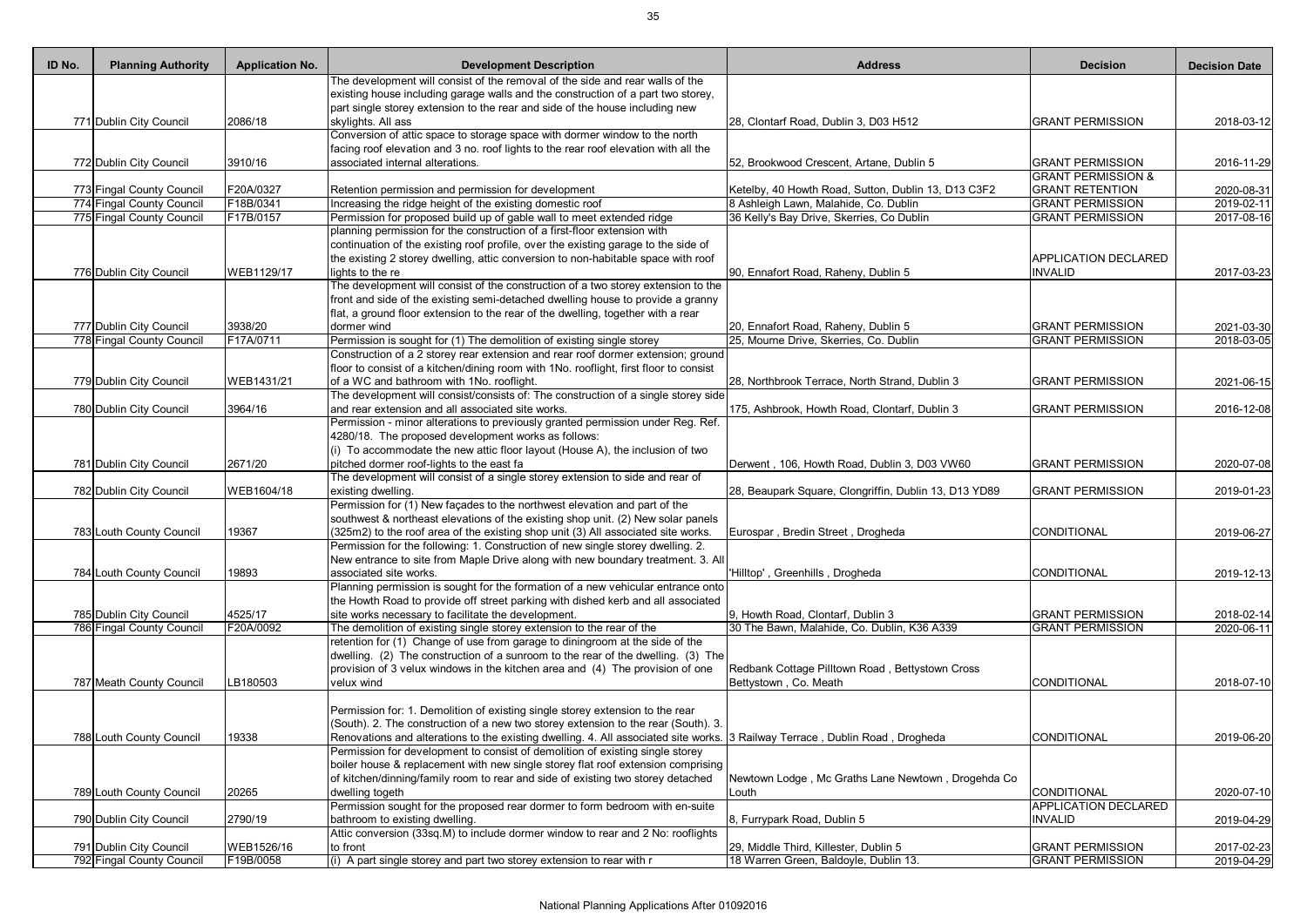| ID No. | <b>Planning Authority</b> | <b>Application No.</b> | <b>Development Description</b>                                                                                                                               | <b>Address</b>                                                               | <b>Decision</b>             | <b>Decision Date</b>     |
|--------|---------------------------|------------------------|--------------------------------------------------------------------------------------------------------------------------------------------------------------|------------------------------------------------------------------------------|-----------------------------|--------------------------|
|        |                           |                        |                                                                                                                                                              |                                                                              | <b>REQUEST ADDITIONAL</b>   |                          |
|        | 793 Fingal County Council | F21A/0320              | Permission for demolition off part single and part two storey return t                                                                                       | 11 Burrow Road, Sutton, Dublin 13, D13 C6F5                                  | <b>INFORMATION</b>          | 2021-07-29               |
|        |                           |                        |                                                                                                                                                              | Skerries Point Shopping Centre, Barnageeragh Road,                           |                             |                          |
|        | 794 Fingal County Council | F19A/0202              | Planning permission for the change of use of a vacant portion of Skerr<br>Permission for retention of single storey kitchen extension to rear of, and single | Skerries, Co Dublin                                                          | <b>REFUSE PERMISSION</b>    | 2019-07-04               |
|        | 795 Louth County Council  | 16616                  | storey garage extension to side of, 16 Legavoureen Park, Drogheda, Co. Louth                                                                                 | 16 Legavoureen Park, Drogheda, Co. Louth                                     | CONDITIONAL                 | 2016-10-20               |
|        |                           |                        | The development will consist of: (i) construction of a two storey extension to the                                                                           |                                                                              |                             |                          |
|        |                           |                        | side of the existing house including bay and dormer windows to harmonise with                                                                                |                                                                              |                             |                          |
|        |                           |                        | the existing front elevation; (ii) construction of a part single - part two storey                                                                           |                                                                              |                             |                          |
|        | 796 Dublin City Council   | 4410/17                | contempora                                                                                                                                                   | 186, Howth Road, Clontarf, Dublin 3, D03 YT53                                | <b>REFUSE PERMISSION</b>    | 2018-02-02               |
|        |                           |                        | The development will consist/consists of:                                                                                                                    |                                                                              |                             |                          |
|        |                           |                        | A.) the partial demolition of existing boundary wall facing the adjacent lane way.                                                                           |                                                                              |                             |                          |
|        |                           |                        |                                                                                                                                                              |                                                                              |                             |                          |
|        |                           |                        | B.) The construction of 1 no. new three bedroom, two storey dwelling.                                                                                        |                                                                              | <b>APPLICATION DECLARED</b> |                          |
|        | 797 Dublin City Council   | WEB1297/20             | C.) The provision of 1 no. new parking space and bin                                                                                                         | 71, Collins Avenue East, Donnycarney, Dublin 5                               | <b>INVALID</b>              | 2020-06-09               |
|        | 798 Fingal County Council | F21B/0180              | Permission is sought for attic conversion, raising of gable end which                                                                                        | 25 Seacliff Road, Baldoyle, Dublin 13                                        | <b>GRANT PERMISSION</b>     | 2021-06-24               |
|        | 799 Fingal County Council | F19B/0115              | A. Raising of existing ridge lineby 300mm to accomodate, B. Attic conv                                                                                       | No. 26 Quay Street, Balbriggan, Co Dublin                                    | <b>GRANT PERMISSION</b>     | 2019-07-01               |
|        |                           |                        | The development will consist of the removal of one set of glazed entrance doors                                                                              |                                                                              |                             |                          |
|        |                           |                        | and the removal of existing glazed entrance canopy, the installation of a new                                                                                |                                                                              |                             |                          |
|        |                           |                        | glazed revolving door set and the installation of a new canopy with signage and                                                                              |                                                                              |                             |                          |
|        | 800 Dublin City Council   | 3961/16                | associated works                                                                                                                                             | Custom House Plaza, Harbourmaster Place, I.f.s.c., Dublin 1 GRANT PERMISSION |                             | 2016-12-13               |
|        |                           |                        | Construction of a 3-storey building with a total gross floor area of 390 sq.m                                                                                |                                                                              |                             |                          |
|        |                           |                        | comprising office unit 35 sq.m and 1 bed residential unit 54 sq.m on ground                                                                                  |                                                                              | <b>APPLICATION DECLARED</b> |                          |
|        | 801 Dublin City Council   | 3725/16                | floor, 2 no. 1 bed units (54 & 55 sq.m) on first floor, 2 no. 1 bed units (52 & 53<br>sq.m) on second f                                                      | 174, North Strand Road, Dublin 1                                             | <b>INVALID</b>              | 2016-09-23               |
|        |                           |                        | Planning permission for alterations to existing childcare facility comprising new                                                                            |                                                                              |                             |                          |
|        |                           |                        | emergency exit door to south gable, opening onto existing pedestrian route                                                                                   |                                                                              |                             |                          |
|        |                           |                        | between Station Road and Lough Derg Road, alterations to front / east elevation                                                                              |                                                                              |                             |                          |
|        | 802 Dublin City Council   | 3537/20                | and demolition of                                                                                                                                            | 11, Station Road, Raheny, Dublin 5, D05 YX56.                                | <b>GRANT PERMISSION</b>     | 2020-12-04               |
|        |                           |                        | Permission for development to consist of amendments to part of the previously                                                                                |                                                                              |                             |                          |
|        |                           |                        | granted planning application reg. ref. 18280 consisting of the development of 3                                                                              |                                                                              |                             |                          |
|        |                           |                        | no. 2 bed, 2 storey houses, alterations to the open space, landscaping and                                                                                   |                                                                              |                             |                          |
|        | 803 Louth County Council  | 19118                  | pedestrian and cycle                                                                                                                                         | Site at Bredin Street, Drogheda, Co. Louth                                   | CONDITIONAL                 | 2019-09-13               |
|        |                           |                        | PROTECTED STRUCTURE: Permission for a commercial development at this                                                                                         |                                                                              |                             |                          |
|        |                           |                        | site at the rear of Connolly Station, Sheriff Street Lower, Dublin 1, D01 V6V6.                                                                              |                                                                              |                             |                          |
|        |                           |                        | The subject site encompasses an area of 2.884 hectares. The proposed                                                                                         | Site at the Rear of Connolly Station, Sheriff Street Lower,                  |                             |                          |
|        | 804 Dublin City Council   | 2723/20                | development relates to work to Pr                                                                                                                            | Dublin 1, Dublin D01 V6V6                                                    | <b>GRANT PERMISSION</b>     | 2021-01-11               |
|        |                           |                        | The demolition of an existing side extension and shed, construction of a new                                                                                 |                                                                              |                             |                          |
|        |                           |                        | single storey extension to the southeast, alterations to an existing roof light to                                                                           |                                                                              |                             |                          |
|        |                           |                        | attic storage space, provision of external wall insulation, associated internal                                                                              |                                                                              | <b>APPLICATION DECLARED</b> |                          |
|        | 805 Dublin City Council   | WEB1053/20             | works, widenin                                                                                                                                               | 27, The Demesne, Dublin 5                                                    | <b>INVALID</b>              | 2020-02-12               |
|        |                           |                        | RETENTION: The development consists of 1. Retention of the existing side and                                                                                 |                                                                              |                             |                          |
|        |                           |                        | rear timber boundary fence. Note: It is proposed to reduce the height of the one                                                                             |                                                                              |                             |                          |
|        |                           |                        | existing fence at the rear and partly to the side by 30cm. See plans for details.                                                                            |                                                                              | <b>GRANT RETENTION</b>      |                          |
|        | 806 Dublin City Council   | 4531/18                | All associated                                                                                                                                               | 59, Rathmore Park, Raheny, Dublin 5                                          | <b>PERMISSION</b>           | 2019-02-06               |
|        | 807 Fingal County Council | F16B/0276              | First floor extension over previously converted garage                                                                                                       | 96 Sutton Park, Sutton, Dublin 13.                                           | <b>GRANT PERMISSION</b>     | 2016-12-05               |
|        | 808 Fingal County Council | F16A/0057              |                                                                                                                                                              | 121, Grange Hill Road, Baldoyle Industrial Estate, Baldoyle,<br>Dublin 13    | WITHDRAW APPLICATION        |                          |
|        | 809 Fingal County Council | F17A/0747              | Construction of 2 no light Industrial Units which will include ancilla<br>Permission for the conversion of the existing ground floor retail unit             | The Bakery, George's Hill, Balbriggan, Co Dublin                             | <b>GRANT PERMISSION</b>     | 2016-10-20<br>2018-02-13 |
|        |                           |                        |                                                                                                                                                              |                                                                              |                             |                          |
|        |                           |                        | Permission for development to consist of the construction of a single storey                                                                                 |                                                                              |                             |                          |
|        |                           |                        | extension to rear and side elevation of existing dwelling. The proposed works to                                                                             |                                                                              |                             |                          |
|        | 810 Louth County Council  | 17614                  | facilitate increase to existing kitchen area together with all associated site works. No. 2 Shady Grove, Wheaton Hall, Drogheda                              |                                                                              | CONDITIONAL                 | 2017-09-27               |
|        |                           |                        | The development will consist of demolishing a ground floor only commercial                                                                                   |                                                                              |                             |                          |
|        |                           |                        | business and change of use to build a proposed 1 No. (2 no. bedroom                                                                                          |                                                                              |                             |                          |
|        |                           |                        | apartment) at ground floor & proposed new 1 No. (2 no. bedroom apartment)                                                                                    |                                                                              |                             |                          |
|        | 811 Dublin City Council   | 4044/17                | at first floor and all ancillary                                                                                                                             | 49C, Middle Third, Killester, Dublin 5                                       | <b>GRANT PERMISSION</b>     | 2017-12-04               |
|        |                           |                        |                                                                                                                                                              | 19 James McCormack Gardens, Sutton, Dublin 13, D13                           |                             |                          |
|        | 812 Fingal County Council | F19B/0308              | Minor alterations to previously approved planning application F14B/007                                                                                       | N8P <sub>2</sub>                                                             | <b>GRANT PERMISSION</b>     | 2020-01-28               |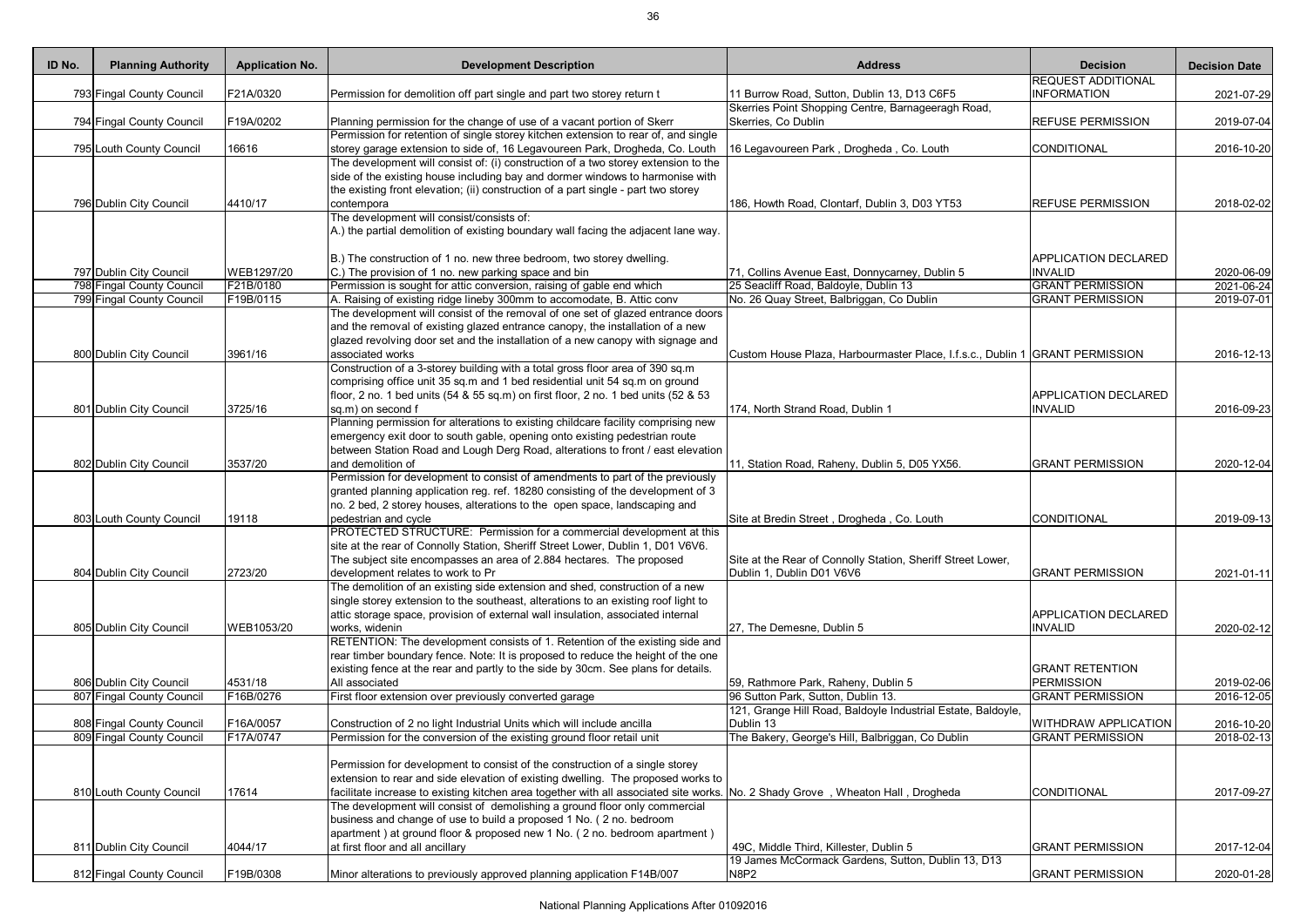| <b>GRANT PERMISSION &amp;</b><br>F19A/0300<br>813 Fingal County Council<br>Retention for (i) Changes to fenestration on the East, West and North<br>1A Burrow Road, Sutton, Dublin 13<br><b>GRANT RETENTION</b><br>2019-08-29<br>Planning Permission for a single storey extension to rear & side of existing<br>house, a new 1.8m wall to part of the front boundary and the widening of existing<br><b>APPLICATION DECLARED</b><br>WEB1534/20<br>vehicular access.<br>1, Ribh Road, Artane, Dublin 5<br><b>INVALID</b><br>814 Dublin City Council<br>2020-08-13<br>To extend the gable and roof of the above house to the party wall with half-hip<br>over to create bedroom over garage and a studio in the attic space. Also it is<br>proposed to provide a 2.85 m single storey extension to the rear using a 15 deg.<br><b>APPLICATION DECLARED</b><br>2204/17<br>46, Cill Eanna, Raheny, Dublin 5<br><b>INVALID</b><br>815 Dublin City Council<br>Mono pitch til<br>41 Sweetman House, Myrtle Drive, The Coast, Baldoyle,<br>F16A/0384<br>The sub-division of the existing vacant ground floor single storey ret<br><b>GRANT PERMISSION</b><br>816 Fingal County Council<br>Dublin 13, D13 P<br>2016-10-27<br>28 Baldoyle Road, Sutton, Dublin 13<br>817 Fingal County Council<br>F17B/0296<br><b>GRANT PERMISSION</b><br>Alterations and extension to the existing house to include a new singl<br>2018-02-08<br>Apartment No. 1 Offington Manor, Offington Park, Sutton,<br>F17B/0142<br><b>GRANT PERMISSION</b><br>818 Fingal County Council<br>Permission for the partial enclosing of existing ground floor patio<br>Dublin 13<br>2017-07-27<br>RETENTION: The removal of 1 large window unit and installation of 2 smaller<br><b>APPLICATION DECLARED</b><br>WEB1044/19<br>windows, all at ground floor to front.<br>9, Leinster Street East, North Strand, Dublin 3<br><b>INVALID</b><br>2019-03-08<br>819 Dublin City Council<br>Permission for alterations to previously approved application number<br>WEB1090/19. Works include the demolition of existing rear ground floor<br>extension as previously approved; the construction of a new amended rear<br>2984/20<br>extension at ground floor level; construc<br><b>GRANT PERMISSION</b><br>820 Dublin City Council<br>16, West Road, East Wall, Dublin 3, D03 K288<br>Planning Permission is sought for works at 70 Foxfield Avenue, Raheny, Dublin<br>5, by Conall Murphy and Elaine Lambe. Works to include the refurbishment of<br>existing single storey lean to extension to rear including replacement of roof,<br>821 Dublin City Council<br>WEB1047/17<br>conversion of origin<br>70, Foxfield Avenue, Raheny, Dublin 5<br><b>GRANT PERMISSION</b><br>2017-04-25<br><b>GRANT PERMISSION &amp;</b><br>F20A/0340<br>822 Fingal County Council<br>1st floor extension measuring 8 sq., FIFA along the western edge of th<br>3 Thulla, Dunbo Hill, Howth, Co. Dublin, D13 AC84.<br><b>GRANT RETENTION</b><br>2020-09-08<br>823 Fingal County Council<br>F17A/0466<br>Alterations to previously approved dwelling (Ref: F16A/0413) consistin<br>Site at No. 30 the Bawn, Malahide, Co. Dublin.<br><b>GRANT PERMISSION</b><br>2017-09-28<br><b>INVALID APPLICATION</b><br><b>DUE TO SITE NOTICE</b><br>824 Fingal County Council<br>F20B/0026<br>Extension and alterations to my existing dwelling to include:<br>39 St. Margaret's Road, Malahide, Co. Dublin, K36 D292<br>2020-03-10<br>Planning permission is sought for demolition of existing garage and construction<br>of a new detached 2 bedroom dwelling, 2 storey high, along with pedestrian<br>entrance with off-street car parking accessible from Copeland Avenue, alongside<br>2052/20<br><b>REFUSE PERMISSION</b><br>825 Dublin City Council<br>with rooflights &<br>Site to rear of 58 Howth Road, Clontarf, Dublin 3.<br>Planning permission for 1) the construction of a single storey extension to the<br>rear, 2) the construction of a single storey porch extension to the front, 3)<br>replacement of double doors with a window to an existing den room to the front,<br><b>GRANT PERMISSION AND</b><br>826 Dublin City Council<br>3388/19<br><b>RETENTION PERMISSION</b><br>and 4) to widen<br>24, Rosemount Avenue, Dublin 5<br>2019-08-23<br>The construction of a single storey entrance porch and bedroom extension to the<br>front elevation. A two storey extension to the side/rear elevations comprising<br>accessible bathroom/utility room and stair alterations at ground floor level and a<br>WEB1320/19<br>827 Dublin City Council<br>new first f<br>26, Middle Third, Dublin 5<br><b>REFUSE PERMISSION</b><br>2019-07-19<br>RETENTION: These alterations consist of (a) changes to the front and rear<br>elevations of units 1, 2 and 3, which include (i) changes to fenestration sizes and<br>(ii) reduction of perforated brick sections. (b) Minor alterations to the second<br><b>GRANT RETENTION</b><br><b>PERMISSION</b><br>828 Dublin City Council<br>2225/20<br>floor of units<br>63, Howth Road, Clontarf, Dublin 3<br>The development will consist of the demolition of an existing building (c. 250<br>sq.m) currently occupied by the Bank of Ireland, and the construction of a<br>building (max. height c.14 m) incorporating at ground floor a retail unit (c. 344.5<br>APPLICATION<br>2139/18<br>WITHDRAWN<br>829 Dublin City Council<br>566 Howth Road, Raheny, Dublin 5, D05 CK70<br>2018-12-06<br>sq.m), 2 no. si<br><b>INVALID APPLICATION</b><br>F17B/0254<br><b>DUE TO SITE NOTICE</b><br>830 Fingal County Council<br>Attic conversion and dormer extension at roof level to rear of the exi<br>1 The Priory, Main Street, Malahide, Co. Dublin<br>2017-12-11<br>831 Fingal County Council<br>F18A/0061<br>Extensions to existing garage and change of use residential to form a<br>Seapoint, Balbriggan, County Dublin<br><b>REFUSE PERMISSION</b><br>2018-04-05<br>PROTECTED STRUCTURE: Permission for development on lands (c. 0.791 ha)<br>at 64, 65 and 66, Gardiner Street Lower, and all associated sites to the rear<br>addressing Moland Place, Dublin 1. Nos. 64, 65 and 66 Gardiner Street Lower<br>Lands (c. 0.79 ha) at 64, 65 and 66, Gardiner Street Lower,<br>are Protected Structures.<br>and all associated sites to the rear addressing Moland Place,<br>4014/20<br>Dublin 1<br><b>GRANT PERMISSION</b><br>832 Dublin City Council<br>Тh | ID No. | <b>Planning Authority</b> | <b>Application No.</b> | <b>Development Description</b> | <b>Address</b> | <b>Decision</b> | <b>Decision Date</b> |
|------------------------------------------------------------------------------------------------------------------------------------------------------------------------------------------------------------------------------------------------------------------------------------------------------------------------------------------------------------------------------------------------------------------------------------------------------------------------------------------------------------------------------------------------------------------------------------------------------------------------------------------------------------------------------------------------------------------------------------------------------------------------------------------------------------------------------------------------------------------------------------------------------------------------------------------------------------------------------------------------------------------------------------------------------------------------------------------------------------------------------------------------------------------------------------------------------------------------------------------------------------------------------------------------------------------------------------------------------------------------------------------------------------------------------------------------------------------------------------------------------------------------------------------------------------------------------------------------------------------------------------------------------------------------------------------------------------------------------------------------------------------------------------------------------------------------------------------------------------------------------------------------------------------------------------------------------------------------------------------------------------------------------------------------------------------------------------------------------------------------------------------------------------------------------------------------------------------------------------------------------------------------------------------------------------------------------------------------------------------------------------------------------------------------------------------------------------------------------------------------------------------------------------------------------------------------------------------------------------------------------------------------------------------------------------------------------------------------------------------------------------------------------------------------------------------------------------------------------------------------------------------------------------------------------------------------------------------------------------------------------------------------------------------------------------------------------------------------------------------------------------------------------------------------------------------------------------------------------------------------------------------------------------------------------------------------------------------------------------------------------------------------------------------------------------------------------------------------------------------------------------------------------------------------------------------------------------------------------------------------------------------------------------------------------------------------------------------------------------------------------------------------------------------------------------------------------------------------------------------------------------------------------------------------------------------------------------------------------------------------------------------------------------------------------------------------------------------------------------------------------------------------------------------------------------------------------------------------------------------------------------------------------------------------------------------------------------------------------------------------------------------------------------------------------------------------------------------------------------------------------------------------------------------------------------------------------------------------------------------------------------------------------------------------------------------------------------------------------------------------------------------------------------------------------------------------------------------------------------------------------------------------------------------------------------------------------------------------------------------------------------------------------------------------------------------------------------------------------------------------------------------------------------------------------------------------------------------------------------------------------------------------------------------------------------------------------------------------------------------------------------------------------------------------------------------------------------------------------------------------------------------------------------------------------------------------------------------------------------------------------------------------------------------------------------------------------------------------------------------------------------------------------------------------------------------------------------------------------------------------------------------------------------------------------------------------------------------------------------------------------------------------------------------------------------------------------------------------------------------------------------------------------------------------------------------------------------------------------------------------------------------------------------------------------------------------------------------------------------------------------------------------------------------------------------------------------|--------|---------------------------|------------------------|--------------------------------|----------------|-----------------|----------------------|
|                                                                                                                                                                                                                                                                                                                                                                                                                                                                                                                                                                                                                                                                                                                                                                                                                                                                                                                                                                                                                                                                                                                                                                                                                                                                                                                                                                                                                                                                                                                                                                                                                                                                                                                                                                                                                                                                                                                                                                                                                                                                                                                                                                                                                                                                                                                                                                                                                                                                                                                                                                                                                                                                                                                                                                                                                                                                                                                                                                                                                                                                                                                                                                                                                                                                                                                                                                                                                                                                                                                                                                                                                                                                                                                                                                                                                                                                                                                                                                                                                                                                                                                                                                                                                                                                                                                                                                                                                                                                                                                                                                                                                                                                                                                                                                                                                                                                                                                                                                                                                                                                                                                                                                                                                                                                                                                                                                                                                                                                                                                                                                                                                                                                                                                                                                                                                                                                                                                                                                                                                                                                                                                                                                                                                                                                                                                                                                                                                                                      |        |                           |                        |                                |                |                 |                      |
|                                                                                                                                                                                                                                                                                                                                                                                                                                                                                                                                                                                                                                                                                                                                                                                                                                                                                                                                                                                                                                                                                                                                                                                                                                                                                                                                                                                                                                                                                                                                                                                                                                                                                                                                                                                                                                                                                                                                                                                                                                                                                                                                                                                                                                                                                                                                                                                                                                                                                                                                                                                                                                                                                                                                                                                                                                                                                                                                                                                                                                                                                                                                                                                                                                                                                                                                                                                                                                                                                                                                                                                                                                                                                                                                                                                                                                                                                                                                                                                                                                                                                                                                                                                                                                                                                                                                                                                                                                                                                                                                                                                                                                                                                                                                                                                                                                                                                                                                                                                                                                                                                                                                                                                                                                                                                                                                                                                                                                                                                                                                                                                                                                                                                                                                                                                                                                                                                                                                                                                                                                                                                                                                                                                                                                                                                                                                                                                                                                                      |        |                           |                        |                                |                |                 |                      |
|                                                                                                                                                                                                                                                                                                                                                                                                                                                                                                                                                                                                                                                                                                                                                                                                                                                                                                                                                                                                                                                                                                                                                                                                                                                                                                                                                                                                                                                                                                                                                                                                                                                                                                                                                                                                                                                                                                                                                                                                                                                                                                                                                                                                                                                                                                                                                                                                                                                                                                                                                                                                                                                                                                                                                                                                                                                                                                                                                                                                                                                                                                                                                                                                                                                                                                                                                                                                                                                                                                                                                                                                                                                                                                                                                                                                                                                                                                                                                                                                                                                                                                                                                                                                                                                                                                                                                                                                                                                                                                                                                                                                                                                                                                                                                                                                                                                                                                                                                                                                                                                                                                                                                                                                                                                                                                                                                                                                                                                                                                                                                                                                                                                                                                                                                                                                                                                                                                                                                                                                                                                                                                                                                                                                                                                                                                                                                                                                                                                      |        |                           |                        |                                |                |                 |                      |
|                                                                                                                                                                                                                                                                                                                                                                                                                                                                                                                                                                                                                                                                                                                                                                                                                                                                                                                                                                                                                                                                                                                                                                                                                                                                                                                                                                                                                                                                                                                                                                                                                                                                                                                                                                                                                                                                                                                                                                                                                                                                                                                                                                                                                                                                                                                                                                                                                                                                                                                                                                                                                                                                                                                                                                                                                                                                                                                                                                                                                                                                                                                                                                                                                                                                                                                                                                                                                                                                                                                                                                                                                                                                                                                                                                                                                                                                                                                                                                                                                                                                                                                                                                                                                                                                                                                                                                                                                                                                                                                                                                                                                                                                                                                                                                                                                                                                                                                                                                                                                                                                                                                                                                                                                                                                                                                                                                                                                                                                                                                                                                                                                                                                                                                                                                                                                                                                                                                                                                                                                                                                                                                                                                                                                                                                                                                                                                                                                                                      |        |                           |                        |                                |                |                 |                      |
|                                                                                                                                                                                                                                                                                                                                                                                                                                                                                                                                                                                                                                                                                                                                                                                                                                                                                                                                                                                                                                                                                                                                                                                                                                                                                                                                                                                                                                                                                                                                                                                                                                                                                                                                                                                                                                                                                                                                                                                                                                                                                                                                                                                                                                                                                                                                                                                                                                                                                                                                                                                                                                                                                                                                                                                                                                                                                                                                                                                                                                                                                                                                                                                                                                                                                                                                                                                                                                                                                                                                                                                                                                                                                                                                                                                                                                                                                                                                                                                                                                                                                                                                                                                                                                                                                                                                                                                                                                                                                                                                                                                                                                                                                                                                                                                                                                                                                                                                                                                                                                                                                                                                                                                                                                                                                                                                                                                                                                                                                                                                                                                                                                                                                                                                                                                                                                                                                                                                                                                                                                                                                                                                                                                                                                                                                                                                                                                                                                                      |        |                           |                        |                                |                |                 |                      |
|                                                                                                                                                                                                                                                                                                                                                                                                                                                                                                                                                                                                                                                                                                                                                                                                                                                                                                                                                                                                                                                                                                                                                                                                                                                                                                                                                                                                                                                                                                                                                                                                                                                                                                                                                                                                                                                                                                                                                                                                                                                                                                                                                                                                                                                                                                                                                                                                                                                                                                                                                                                                                                                                                                                                                                                                                                                                                                                                                                                                                                                                                                                                                                                                                                                                                                                                                                                                                                                                                                                                                                                                                                                                                                                                                                                                                                                                                                                                                                                                                                                                                                                                                                                                                                                                                                                                                                                                                                                                                                                                                                                                                                                                                                                                                                                                                                                                                                                                                                                                                                                                                                                                                                                                                                                                                                                                                                                                                                                                                                                                                                                                                                                                                                                                                                                                                                                                                                                                                                                                                                                                                                                                                                                                                                                                                                                                                                                                                                                      |        |                           |                        |                                |                |                 |                      |
|                                                                                                                                                                                                                                                                                                                                                                                                                                                                                                                                                                                                                                                                                                                                                                                                                                                                                                                                                                                                                                                                                                                                                                                                                                                                                                                                                                                                                                                                                                                                                                                                                                                                                                                                                                                                                                                                                                                                                                                                                                                                                                                                                                                                                                                                                                                                                                                                                                                                                                                                                                                                                                                                                                                                                                                                                                                                                                                                                                                                                                                                                                                                                                                                                                                                                                                                                                                                                                                                                                                                                                                                                                                                                                                                                                                                                                                                                                                                                                                                                                                                                                                                                                                                                                                                                                                                                                                                                                                                                                                                                                                                                                                                                                                                                                                                                                                                                                                                                                                                                                                                                                                                                                                                                                                                                                                                                                                                                                                                                                                                                                                                                                                                                                                                                                                                                                                                                                                                                                                                                                                                                                                                                                                                                                                                                                                                                                                                                                                      |        |                           |                        |                                |                |                 |                      |
|                                                                                                                                                                                                                                                                                                                                                                                                                                                                                                                                                                                                                                                                                                                                                                                                                                                                                                                                                                                                                                                                                                                                                                                                                                                                                                                                                                                                                                                                                                                                                                                                                                                                                                                                                                                                                                                                                                                                                                                                                                                                                                                                                                                                                                                                                                                                                                                                                                                                                                                                                                                                                                                                                                                                                                                                                                                                                                                                                                                                                                                                                                                                                                                                                                                                                                                                                                                                                                                                                                                                                                                                                                                                                                                                                                                                                                                                                                                                                                                                                                                                                                                                                                                                                                                                                                                                                                                                                                                                                                                                                                                                                                                                                                                                                                                                                                                                                                                                                                                                                                                                                                                                                                                                                                                                                                                                                                                                                                                                                                                                                                                                                                                                                                                                                                                                                                                                                                                                                                                                                                                                                                                                                                                                                                                                                                                                                                                                                                                      |        |                           |                        |                                |                |                 | 2017-02-16           |
|                                                                                                                                                                                                                                                                                                                                                                                                                                                                                                                                                                                                                                                                                                                                                                                                                                                                                                                                                                                                                                                                                                                                                                                                                                                                                                                                                                                                                                                                                                                                                                                                                                                                                                                                                                                                                                                                                                                                                                                                                                                                                                                                                                                                                                                                                                                                                                                                                                                                                                                                                                                                                                                                                                                                                                                                                                                                                                                                                                                                                                                                                                                                                                                                                                                                                                                                                                                                                                                                                                                                                                                                                                                                                                                                                                                                                                                                                                                                                                                                                                                                                                                                                                                                                                                                                                                                                                                                                                                                                                                                                                                                                                                                                                                                                                                                                                                                                                                                                                                                                                                                                                                                                                                                                                                                                                                                                                                                                                                                                                                                                                                                                                                                                                                                                                                                                                                                                                                                                                                                                                                                                                                                                                                                                                                                                                                                                                                                                                                      |        |                           |                        |                                |                |                 |                      |
|                                                                                                                                                                                                                                                                                                                                                                                                                                                                                                                                                                                                                                                                                                                                                                                                                                                                                                                                                                                                                                                                                                                                                                                                                                                                                                                                                                                                                                                                                                                                                                                                                                                                                                                                                                                                                                                                                                                                                                                                                                                                                                                                                                                                                                                                                                                                                                                                                                                                                                                                                                                                                                                                                                                                                                                                                                                                                                                                                                                                                                                                                                                                                                                                                                                                                                                                                                                                                                                                                                                                                                                                                                                                                                                                                                                                                                                                                                                                                                                                                                                                                                                                                                                                                                                                                                                                                                                                                                                                                                                                                                                                                                                                                                                                                                                                                                                                                                                                                                                                                                                                                                                                                                                                                                                                                                                                                                                                                                                                                                                                                                                                                                                                                                                                                                                                                                                                                                                                                                                                                                                                                                                                                                                                                                                                                                                                                                                                                                                      |        |                           |                        |                                |                |                 |                      |
|                                                                                                                                                                                                                                                                                                                                                                                                                                                                                                                                                                                                                                                                                                                                                                                                                                                                                                                                                                                                                                                                                                                                                                                                                                                                                                                                                                                                                                                                                                                                                                                                                                                                                                                                                                                                                                                                                                                                                                                                                                                                                                                                                                                                                                                                                                                                                                                                                                                                                                                                                                                                                                                                                                                                                                                                                                                                                                                                                                                                                                                                                                                                                                                                                                                                                                                                                                                                                                                                                                                                                                                                                                                                                                                                                                                                                                                                                                                                                                                                                                                                                                                                                                                                                                                                                                                                                                                                                                                                                                                                                                                                                                                                                                                                                                                                                                                                                                                                                                                                                                                                                                                                                                                                                                                                                                                                                                                                                                                                                                                                                                                                                                                                                                                                                                                                                                                                                                                                                                                                                                                                                                                                                                                                                                                                                                                                                                                                                                                      |        |                           |                        |                                |                |                 |                      |
|                                                                                                                                                                                                                                                                                                                                                                                                                                                                                                                                                                                                                                                                                                                                                                                                                                                                                                                                                                                                                                                                                                                                                                                                                                                                                                                                                                                                                                                                                                                                                                                                                                                                                                                                                                                                                                                                                                                                                                                                                                                                                                                                                                                                                                                                                                                                                                                                                                                                                                                                                                                                                                                                                                                                                                                                                                                                                                                                                                                                                                                                                                                                                                                                                                                                                                                                                                                                                                                                                                                                                                                                                                                                                                                                                                                                                                                                                                                                                                                                                                                                                                                                                                                                                                                                                                                                                                                                                                                                                                                                                                                                                                                                                                                                                                                                                                                                                                                                                                                                                                                                                                                                                                                                                                                                                                                                                                                                                                                                                                                                                                                                                                                                                                                                                                                                                                                                                                                                                                                                                                                                                                                                                                                                                                                                                                                                                                                                                                                      |        |                           |                        |                                |                |                 |                      |
|                                                                                                                                                                                                                                                                                                                                                                                                                                                                                                                                                                                                                                                                                                                                                                                                                                                                                                                                                                                                                                                                                                                                                                                                                                                                                                                                                                                                                                                                                                                                                                                                                                                                                                                                                                                                                                                                                                                                                                                                                                                                                                                                                                                                                                                                                                                                                                                                                                                                                                                                                                                                                                                                                                                                                                                                                                                                                                                                                                                                                                                                                                                                                                                                                                                                                                                                                                                                                                                                                                                                                                                                                                                                                                                                                                                                                                                                                                                                                                                                                                                                                                                                                                                                                                                                                                                                                                                                                                                                                                                                                                                                                                                                                                                                                                                                                                                                                                                                                                                                                                                                                                                                                                                                                                                                                                                                                                                                                                                                                                                                                                                                                                                                                                                                                                                                                                                                                                                                                                                                                                                                                                                                                                                                                                                                                                                                                                                                                                                      |        |                           |                        |                                |                |                 |                      |
|                                                                                                                                                                                                                                                                                                                                                                                                                                                                                                                                                                                                                                                                                                                                                                                                                                                                                                                                                                                                                                                                                                                                                                                                                                                                                                                                                                                                                                                                                                                                                                                                                                                                                                                                                                                                                                                                                                                                                                                                                                                                                                                                                                                                                                                                                                                                                                                                                                                                                                                                                                                                                                                                                                                                                                                                                                                                                                                                                                                                                                                                                                                                                                                                                                                                                                                                                                                                                                                                                                                                                                                                                                                                                                                                                                                                                                                                                                                                                                                                                                                                                                                                                                                                                                                                                                                                                                                                                                                                                                                                                                                                                                                                                                                                                                                                                                                                                                                                                                                                                                                                                                                                                                                                                                                                                                                                                                                                                                                                                                                                                                                                                                                                                                                                                                                                                                                                                                                                                                                                                                                                                                                                                                                                                                                                                                                                                                                                                                                      |        |                           |                        |                                |                |                 |                      |
|                                                                                                                                                                                                                                                                                                                                                                                                                                                                                                                                                                                                                                                                                                                                                                                                                                                                                                                                                                                                                                                                                                                                                                                                                                                                                                                                                                                                                                                                                                                                                                                                                                                                                                                                                                                                                                                                                                                                                                                                                                                                                                                                                                                                                                                                                                                                                                                                                                                                                                                                                                                                                                                                                                                                                                                                                                                                                                                                                                                                                                                                                                                                                                                                                                                                                                                                                                                                                                                                                                                                                                                                                                                                                                                                                                                                                                                                                                                                                                                                                                                                                                                                                                                                                                                                                                                                                                                                                                                                                                                                                                                                                                                                                                                                                                                                                                                                                                                                                                                                                                                                                                                                                                                                                                                                                                                                                                                                                                                                                                                                                                                                                                                                                                                                                                                                                                                                                                                                                                                                                                                                                                                                                                                                                                                                                                                                                                                                                                                      |        |                           |                        |                                |                |                 |                      |
|                                                                                                                                                                                                                                                                                                                                                                                                                                                                                                                                                                                                                                                                                                                                                                                                                                                                                                                                                                                                                                                                                                                                                                                                                                                                                                                                                                                                                                                                                                                                                                                                                                                                                                                                                                                                                                                                                                                                                                                                                                                                                                                                                                                                                                                                                                                                                                                                                                                                                                                                                                                                                                                                                                                                                                                                                                                                                                                                                                                                                                                                                                                                                                                                                                                                                                                                                                                                                                                                                                                                                                                                                                                                                                                                                                                                                                                                                                                                                                                                                                                                                                                                                                                                                                                                                                                                                                                                                                                                                                                                                                                                                                                                                                                                                                                                                                                                                                                                                                                                                                                                                                                                                                                                                                                                                                                                                                                                                                                                                                                                                                                                                                                                                                                                                                                                                                                                                                                                                                                                                                                                                                                                                                                                                                                                                                                                                                                                                                                      |        |                           |                        |                                |                |                 |                      |
|                                                                                                                                                                                                                                                                                                                                                                                                                                                                                                                                                                                                                                                                                                                                                                                                                                                                                                                                                                                                                                                                                                                                                                                                                                                                                                                                                                                                                                                                                                                                                                                                                                                                                                                                                                                                                                                                                                                                                                                                                                                                                                                                                                                                                                                                                                                                                                                                                                                                                                                                                                                                                                                                                                                                                                                                                                                                                                                                                                                                                                                                                                                                                                                                                                                                                                                                                                                                                                                                                                                                                                                                                                                                                                                                                                                                                                                                                                                                                                                                                                                                                                                                                                                                                                                                                                                                                                                                                                                                                                                                                                                                                                                                                                                                                                                                                                                                                                                                                                                                                                                                                                                                                                                                                                                                                                                                                                                                                                                                                                                                                                                                                                                                                                                                                                                                                                                                                                                                                                                                                                                                                                                                                                                                                                                                                                                                                                                                                                                      |        |                           |                        |                                |                |                 |                      |
|                                                                                                                                                                                                                                                                                                                                                                                                                                                                                                                                                                                                                                                                                                                                                                                                                                                                                                                                                                                                                                                                                                                                                                                                                                                                                                                                                                                                                                                                                                                                                                                                                                                                                                                                                                                                                                                                                                                                                                                                                                                                                                                                                                                                                                                                                                                                                                                                                                                                                                                                                                                                                                                                                                                                                                                                                                                                                                                                                                                                                                                                                                                                                                                                                                                                                                                                                                                                                                                                                                                                                                                                                                                                                                                                                                                                                                                                                                                                                                                                                                                                                                                                                                                                                                                                                                                                                                                                                                                                                                                                                                                                                                                                                                                                                                                                                                                                                                                                                                                                                                                                                                                                                                                                                                                                                                                                                                                                                                                                                                                                                                                                                                                                                                                                                                                                                                                                                                                                                                                                                                                                                                                                                                                                                                                                                                                                                                                                                                                      |        |                           |                        |                                |                |                 | 2020-08-31           |
|                                                                                                                                                                                                                                                                                                                                                                                                                                                                                                                                                                                                                                                                                                                                                                                                                                                                                                                                                                                                                                                                                                                                                                                                                                                                                                                                                                                                                                                                                                                                                                                                                                                                                                                                                                                                                                                                                                                                                                                                                                                                                                                                                                                                                                                                                                                                                                                                                                                                                                                                                                                                                                                                                                                                                                                                                                                                                                                                                                                                                                                                                                                                                                                                                                                                                                                                                                                                                                                                                                                                                                                                                                                                                                                                                                                                                                                                                                                                                                                                                                                                                                                                                                                                                                                                                                                                                                                                                                                                                                                                                                                                                                                                                                                                                                                                                                                                                                                                                                                                                                                                                                                                                                                                                                                                                                                                                                                                                                                                                                                                                                                                                                                                                                                                                                                                                                                                                                                                                                                                                                                                                                                                                                                                                                                                                                                                                                                                                                                      |        |                           |                        |                                |                |                 |                      |
|                                                                                                                                                                                                                                                                                                                                                                                                                                                                                                                                                                                                                                                                                                                                                                                                                                                                                                                                                                                                                                                                                                                                                                                                                                                                                                                                                                                                                                                                                                                                                                                                                                                                                                                                                                                                                                                                                                                                                                                                                                                                                                                                                                                                                                                                                                                                                                                                                                                                                                                                                                                                                                                                                                                                                                                                                                                                                                                                                                                                                                                                                                                                                                                                                                                                                                                                                                                                                                                                                                                                                                                                                                                                                                                                                                                                                                                                                                                                                                                                                                                                                                                                                                                                                                                                                                                                                                                                                                                                                                                                                                                                                                                                                                                                                                                                                                                                                                                                                                                                                                                                                                                                                                                                                                                                                                                                                                                                                                                                                                                                                                                                                                                                                                                                                                                                                                                                                                                                                                                                                                                                                                                                                                                                                                                                                                                                                                                                                                                      |        |                           |                        |                                |                |                 |                      |
|                                                                                                                                                                                                                                                                                                                                                                                                                                                                                                                                                                                                                                                                                                                                                                                                                                                                                                                                                                                                                                                                                                                                                                                                                                                                                                                                                                                                                                                                                                                                                                                                                                                                                                                                                                                                                                                                                                                                                                                                                                                                                                                                                                                                                                                                                                                                                                                                                                                                                                                                                                                                                                                                                                                                                                                                                                                                                                                                                                                                                                                                                                                                                                                                                                                                                                                                                                                                                                                                                                                                                                                                                                                                                                                                                                                                                                                                                                                                                                                                                                                                                                                                                                                                                                                                                                                                                                                                                                                                                                                                                                                                                                                                                                                                                                                                                                                                                                                                                                                                                                                                                                                                                                                                                                                                                                                                                                                                                                                                                                                                                                                                                                                                                                                                                                                                                                                                                                                                                                                                                                                                                                                                                                                                                                                                                                                                                                                                                                                      |        |                           |                        |                                |                |                 |                      |
|                                                                                                                                                                                                                                                                                                                                                                                                                                                                                                                                                                                                                                                                                                                                                                                                                                                                                                                                                                                                                                                                                                                                                                                                                                                                                                                                                                                                                                                                                                                                                                                                                                                                                                                                                                                                                                                                                                                                                                                                                                                                                                                                                                                                                                                                                                                                                                                                                                                                                                                                                                                                                                                                                                                                                                                                                                                                                                                                                                                                                                                                                                                                                                                                                                                                                                                                                                                                                                                                                                                                                                                                                                                                                                                                                                                                                                                                                                                                                                                                                                                                                                                                                                                                                                                                                                                                                                                                                                                                                                                                                                                                                                                                                                                                                                                                                                                                                                                                                                                                                                                                                                                                                                                                                                                                                                                                                                                                                                                                                                                                                                                                                                                                                                                                                                                                                                                                                                                                                                                                                                                                                                                                                                                                                                                                                                                                                                                                                                                      |        |                           |                        |                                |                |                 |                      |
|                                                                                                                                                                                                                                                                                                                                                                                                                                                                                                                                                                                                                                                                                                                                                                                                                                                                                                                                                                                                                                                                                                                                                                                                                                                                                                                                                                                                                                                                                                                                                                                                                                                                                                                                                                                                                                                                                                                                                                                                                                                                                                                                                                                                                                                                                                                                                                                                                                                                                                                                                                                                                                                                                                                                                                                                                                                                                                                                                                                                                                                                                                                                                                                                                                                                                                                                                                                                                                                                                                                                                                                                                                                                                                                                                                                                                                                                                                                                                                                                                                                                                                                                                                                                                                                                                                                                                                                                                                                                                                                                                                                                                                                                                                                                                                                                                                                                                                                                                                                                                                                                                                                                                                                                                                                                                                                                                                                                                                                                                                                                                                                                                                                                                                                                                                                                                                                                                                                                                                                                                                                                                                                                                                                                                                                                                                                                                                                                                                                      |        |                           |                        |                                |                |                 |                      |
|                                                                                                                                                                                                                                                                                                                                                                                                                                                                                                                                                                                                                                                                                                                                                                                                                                                                                                                                                                                                                                                                                                                                                                                                                                                                                                                                                                                                                                                                                                                                                                                                                                                                                                                                                                                                                                                                                                                                                                                                                                                                                                                                                                                                                                                                                                                                                                                                                                                                                                                                                                                                                                                                                                                                                                                                                                                                                                                                                                                                                                                                                                                                                                                                                                                                                                                                                                                                                                                                                                                                                                                                                                                                                                                                                                                                                                                                                                                                                                                                                                                                                                                                                                                                                                                                                                                                                                                                                                                                                                                                                                                                                                                                                                                                                                                                                                                                                                                                                                                                                                                                                                                                                                                                                                                                                                                                                                                                                                                                                                                                                                                                                                                                                                                                                                                                                                                                                                                                                                                                                                                                                                                                                                                                                                                                                                                                                                                                                                                      |        |                           |                        |                                |                |                 |                      |
|                                                                                                                                                                                                                                                                                                                                                                                                                                                                                                                                                                                                                                                                                                                                                                                                                                                                                                                                                                                                                                                                                                                                                                                                                                                                                                                                                                                                                                                                                                                                                                                                                                                                                                                                                                                                                                                                                                                                                                                                                                                                                                                                                                                                                                                                                                                                                                                                                                                                                                                                                                                                                                                                                                                                                                                                                                                                                                                                                                                                                                                                                                                                                                                                                                                                                                                                                                                                                                                                                                                                                                                                                                                                                                                                                                                                                                                                                                                                                                                                                                                                                                                                                                                                                                                                                                                                                                                                                                                                                                                                                                                                                                                                                                                                                                                                                                                                                                                                                                                                                                                                                                                                                                                                                                                                                                                                                                                                                                                                                                                                                                                                                                                                                                                                                                                                                                                                                                                                                                                                                                                                                                                                                                                                                                                                                                                                                                                                                                                      |        |                           |                        |                                |                |                 |                      |
|                                                                                                                                                                                                                                                                                                                                                                                                                                                                                                                                                                                                                                                                                                                                                                                                                                                                                                                                                                                                                                                                                                                                                                                                                                                                                                                                                                                                                                                                                                                                                                                                                                                                                                                                                                                                                                                                                                                                                                                                                                                                                                                                                                                                                                                                                                                                                                                                                                                                                                                                                                                                                                                                                                                                                                                                                                                                                                                                                                                                                                                                                                                                                                                                                                                                                                                                                                                                                                                                                                                                                                                                                                                                                                                                                                                                                                                                                                                                                                                                                                                                                                                                                                                                                                                                                                                                                                                                                                                                                                                                                                                                                                                                                                                                                                                                                                                                                                                                                                                                                                                                                                                                                                                                                                                                                                                                                                                                                                                                                                                                                                                                                                                                                                                                                                                                                                                                                                                                                                                                                                                                                                                                                                                                                                                                                                                                                                                                                                                      |        |                           |                        |                                |                |                 |                      |
|                                                                                                                                                                                                                                                                                                                                                                                                                                                                                                                                                                                                                                                                                                                                                                                                                                                                                                                                                                                                                                                                                                                                                                                                                                                                                                                                                                                                                                                                                                                                                                                                                                                                                                                                                                                                                                                                                                                                                                                                                                                                                                                                                                                                                                                                                                                                                                                                                                                                                                                                                                                                                                                                                                                                                                                                                                                                                                                                                                                                                                                                                                                                                                                                                                                                                                                                                                                                                                                                                                                                                                                                                                                                                                                                                                                                                                                                                                                                                                                                                                                                                                                                                                                                                                                                                                                                                                                                                                                                                                                                                                                                                                                                                                                                                                                                                                                                                                                                                                                                                                                                                                                                                                                                                                                                                                                                                                                                                                                                                                                                                                                                                                                                                                                                                                                                                                                                                                                                                                                                                                                                                                                                                                                                                                                                                                                                                                                                                                                      |        |                           |                        |                                |                |                 |                      |
|                                                                                                                                                                                                                                                                                                                                                                                                                                                                                                                                                                                                                                                                                                                                                                                                                                                                                                                                                                                                                                                                                                                                                                                                                                                                                                                                                                                                                                                                                                                                                                                                                                                                                                                                                                                                                                                                                                                                                                                                                                                                                                                                                                                                                                                                                                                                                                                                                                                                                                                                                                                                                                                                                                                                                                                                                                                                                                                                                                                                                                                                                                                                                                                                                                                                                                                                                                                                                                                                                                                                                                                                                                                                                                                                                                                                                                                                                                                                                                                                                                                                                                                                                                                                                                                                                                                                                                                                                                                                                                                                                                                                                                                                                                                                                                                                                                                                                                                                                                                                                                                                                                                                                                                                                                                                                                                                                                                                                                                                                                                                                                                                                                                                                                                                                                                                                                                                                                                                                                                                                                                                                                                                                                                                                                                                                                                                                                                                                                                      |        |                           |                        |                                |                |                 |                      |
|                                                                                                                                                                                                                                                                                                                                                                                                                                                                                                                                                                                                                                                                                                                                                                                                                                                                                                                                                                                                                                                                                                                                                                                                                                                                                                                                                                                                                                                                                                                                                                                                                                                                                                                                                                                                                                                                                                                                                                                                                                                                                                                                                                                                                                                                                                                                                                                                                                                                                                                                                                                                                                                                                                                                                                                                                                                                                                                                                                                                                                                                                                                                                                                                                                                                                                                                                                                                                                                                                                                                                                                                                                                                                                                                                                                                                                                                                                                                                                                                                                                                                                                                                                                                                                                                                                                                                                                                                                                                                                                                                                                                                                                                                                                                                                                                                                                                                                                                                                                                                                                                                                                                                                                                                                                                                                                                                                                                                                                                                                                                                                                                                                                                                                                                                                                                                                                                                                                                                                                                                                                                                                                                                                                                                                                                                                                                                                                                                                                      |        |                           |                        |                                |                |                 |                      |
|                                                                                                                                                                                                                                                                                                                                                                                                                                                                                                                                                                                                                                                                                                                                                                                                                                                                                                                                                                                                                                                                                                                                                                                                                                                                                                                                                                                                                                                                                                                                                                                                                                                                                                                                                                                                                                                                                                                                                                                                                                                                                                                                                                                                                                                                                                                                                                                                                                                                                                                                                                                                                                                                                                                                                                                                                                                                                                                                                                                                                                                                                                                                                                                                                                                                                                                                                                                                                                                                                                                                                                                                                                                                                                                                                                                                                                                                                                                                                                                                                                                                                                                                                                                                                                                                                                                                                                                                                                                                                                                                                                                                                                                                                                                                                                                                                                                                                                                                                                                                                                                                                                                                                                                                                                                                                                                                                                                                                                                                                                                                                                                                                                                                                                                                                                                                                                                                                                                                                                                                                                                                                                                                                                                                                                                                                                                                                                                                                                                      |        |                           |                        |                                |                |                 | 2020-03-10           |
|                                                                                                                                                                                                                                                                                                                                                                                                                                                                                                                                                                                                                                                                                                                                                                                                                                                                                                                                                                                                                                                                                                                                                                                                                                                                                                                                                                                                                                                                                                                                                                                                                                                                                                                                                                                                                                                                                                                                                                                                                                                                                                                                                                                                                                                                                                                                                                                                                                                                                                                                                                                                                                                                                                                                                                                                                                                                                                                                                                                                                                                                                                                                                                                                                                                                                                                                                                                                                                                                                                                                                                                                                                                                                                                                                                                                                                                                                                                                                                                                                                                                                                                                                                                                                                                                                                                                                                                                                                                                                                                                                                                                                                                                                                                                                                                                                                                                                                                                                                                                                                                                                                                                                                                                                                                                                                                                                                                                                                                                                                                                                                                                                                                                                                                                                                                                                                                                                                                                                                                                                                                                                                                                                                                                                                                                                                                                                                                                                                                      |        |                           |                        |                                |                |                 |                      |
|                                                                                                                                                                                                                                                                                                                                                                                                                                                                                                                                                                                                                                                                                                                                                                                                                                                                                                                                                                                                                                                                                                                                                                                                                                                                                                                                                                                                                                                                                                                                                                                                                                                                                                                                                                                                                                                                                                                                                                                                                                                                                                                                                                                                                                                                                                                                                                                                                                                                                                                                                                                                                                                                                                                                                                                                                                                                                                                                                                                                                                                                                                                                                                                                                                                                                                                                                                                                                                                                                                                                                                                                                                                                                                                                                                                                                                                                                                                                                                                                                                                                                                                                                                                                                                                                                                                                                                                                                                                                                                                                                                                                                                                                                                                                                                                                                                                                                                                                                                                                                                                                                                                                                                                                                                                                                                                                                                                                                                                                                                                                                                                                                                                                                                                                                                                                                                                                                                                                                                                                                                                                                                                                                                                                                                                                                                                                                                                                                                                      |        |                           |                        |                                |                |                 |                      |
|                                                                                                                                                                                                                                                                                                                                                                                                                                                                                                                                                                                                                                                                                                                                                                                                                                                                                                                                                                                                                                                                                                                                                                                                                                                                                                                                                                                                                                                                                                                                                                                                                                                                                                                                                                                                                                                                                                                                                                                                                                                                                                                                                                                                                                                                                                                                                                                                                                                                                                                                                                                                                                                                                                                                                                                                                                                                                                                                                                                                                                                                                                                                                                                                                                                                                                                                                                                                                                                                                                                                                                                                                                                                                                                                                                                                                                                                                                                                                                                                                                                                                                                                                                                                                                                                                                                                                                                                                                                                                                                                                                                                                                                                                                                                                                                                                                                                                                                                                                                                                                                                                                                                                                                                                                                                                                                                                                                                                                                                                                                                                                                                                                                                                                                                                                                                                                                                                                                                                                                                                                                                                                                                                                                                                                                                                                                                                                                                                                                      |        |                           |                        |                                |                |                 |                      |
|                                                                                                                                                                                                                                                                                                                                                                                                                                                                                                                                                                                                                                                                                                                                                                                                                                                                                                                                                                                                                                                                                                                                                                                                                                                                                                                                                                                                                                                                                                                                                                                                                                                                                                                                                                                                                                                                                                                                                                                                                                                                                                                                                                                                                                                                                                                                                                                                                                                                                                                                                                                                                                                                                                                                                                                                                                                                                                                                                                                                                                                                                                                                                                                                                                                                                                                                                                                                                                                                                                                                                                                                                                                                                                                                                                                                                                                                                                                                                                                                                                                                                                                                                                                                                                                                                                                                                                                                                                                                                                                                                                                                                                                                                                                                                                                                                                                                                                                                                                                                                                                                                                                                                                                                                                                                                                                                                                                                                                                                                                                                                                                                                                                                                                                                                                                                                                                                                                                                                                                                                                                                                                                                                                                                                                                                                                                                                                                                                                                      |        |                           |                        |                                |                |                 |                      |
|                                                                                                                                                                                                                                                                                                                                                                                                                                                                                                                                                                                                                                                                                                                                                                                                                                                                                                                                                                                                                                                                                                                                                                                                                                                                                                                                                                                                                                                                                                                                                                                                                                                                                                                                                                                                                                                                                                                                                                                                                                                                                                                                                                                                                                                                                                                                                                                                                                                                                                                                                                                                                                                                                                                                                                                                                                                                                                                                                                                                                                                                                                                                                                                                                                                                                                                                                                                                                                                                                                                                                                                                                                                                                                                                                                                                                                                                                                                                                                                                                                                                                                                                                                                                                                                                                                                                                                                                                                                                                                                                                                                                                                                                                                                                                                                                                                                                                                                                                                                                                                                                                                                                                                                                                                                                                                                                                                                                                                                                                                                                                                                                                                                                                                                                                                                                                                                                                                                                                                                                                                                                                                                                                                                                                                                                                                                                                                                                                                                      |        |                           |                        |                                |                |                 |                      |
|                                                                                                                                                                                                                                                                                                                                                                                                                                                                                                                                                                                                                                                                                                                                                                                                                                                                                                                                                                                                                                                                                                                                                                                                                                                                                                                                                                                                                                                                                                                                                                                                                                                                                                                                                                                                                                                                                                                                                                                                                                                                                                                                                                                                                                                                                                                                                                                                                                                                                                                                                                                                                                                                                                                                                                                                                                                                                                                                                                                                                                                                                                                                                                                                                                                                                                                                                                                                                                                                                                                                                                                                                                                                                                                                                                                                                                                                                                                                                                                                                                                                                                                                                                                                                                                                                                                                                                                                                                                                                                                                                                                                                                                                                                                                                                                                                                                                                                                                                                                                                                                                                                                                                                                                                                                                                                                                                                                                                                                                                                                                                                                                                                                                                                                                                                                                                                                                                                                                                                                                                                                                                                                                                                                                                                                                                                                                                                                                                                                      |        |                           |                        |                                |                |                 |                      |
|                                                                                                                                                                                                                                                                                                                                                                                                                                                                                                                                                                                                                                                                                                                                                                                                                                                                                                                                                                                                                                                                                                                                                                                                                                                                                                                                                                                                                                                                                                                                                                                                                                                                                                                                                                                                                                                                                                                                                                                                                                                                                                                                                                                                                                                                                                                                                                                                                                                                                                                                                                                                                                                                                                                                                                                                                                                                                                                                                                                                                                                                                                                                                                                                                                                                                                                                                                                                                                                                                                                                                                                                                                                                                                                                                                                                                                                                                                                                                                                                                                                                                                                                                                                                                                                                                                                                                                                                                                                                                                                                                                                                                                                                                                                                                                                                                                                                                                                                                                                                                                                                                                                                                                                                                                                                                                                                                                                                                                                                                                                                                                                                                                                                                                                                                                                                                                                                                                                                                                                                                                                                                                                                                                                                                                                                                                                                                                                                                                                      |        |                           |                        |                                |                |                 |                      |
|                                                                                                                                                                                                                                                                                                                                                                                                                                                                                                                                                                                                                                                                                                                                                                                                                                                                                                                                                                                                                                                                                                                                                                                                                                                                                                                                                                                                                                                                                                                                                                                                                                                                                                                                                                                                                                                                                                                                                                                                                                                                                                                                                                                                                                                                                                                                                                                                                                                                                                                                                                                                                                                                                                                                                                                                                                                                                                                                                                                                                                                                                                                                                                                                                                                                                                                                                                                                                                                                                                                                                                                                                                                                                                                                                                                                                                                                                                                                                                                                                                                                                                                                                                                                                                                                                                                                                                                                                                                                                                                                                                                                                                                                                                                                                                                                                                                                                                                                                                                                                                                                                                                                                                                                                                                                                                                                                                                                                                                                                                                                                                                                                                                                                                                                                                                                                                                                                                                                                                                                                                                                                                                                                                                                                                                                                                                                                                                                                                                      |        |                           |                        |                                |                |                 |                      |
|                                                                                                                                                                                                                                                                                                                                                                                                                                                                                                                                                                                                                                                                                                                                                                                                                                                                                                                                                                                                                                                                                                                                                                                                                                                                                                                                                                                                                                                                                                                                                                                                                                                                                                                                                                                                                                                                                                                                                                                                                                                                                                                                                                                                                                                                                                                                                                                                                                                                                                                                                                                                                                                                                                                                                                                                                                                                                                                                                                                                                                                                                                                                                                                                                                                                                                                                                                                                                                                                                                                                                                                                                                                                                                                                                                                                                                                                                                                                                                                                                                                                                                                                                                                                                                                                                                                                                                                                                                                                                                                                                                                                                                                                                                                                                                                                                                                                                                                                                                                                                                                                                                                                                                                                                                                                                                                                                                                                                                                                                                                                                                                                                                                                                                                                                                                                                                                                                                                                                                                                                                                                                                                                                                                                                                                                                                                                                                                                                                                      |        |                           |                        |                                |                |                 |                      |
|                                                                                                                                                                                                                                                                                                                                                                                                                                                                                                                                                                                                                                                                                                                                                                                                                                                                                                                                                                                                                                                                                                                                                                                                                                                                                                                                                                                                                                                                                                                                                                                                                                                                                                                                                                                                                                                                                                                                                                                                                                                                                                                                                                                                                                                                                                                                                                                                                                                                                                                                                                                                                                                                                                                                                                                                                                                                                                                                                                                                                                                                                                                                                                                                                                                                                                                                                                                                                                                                                                                                                                                                                                                                                                                                                                                                                                                                                                                                                                                                                                                                                                                                                                                                                                                                                                                                                                                                                                                                                                                                                                                                                                                                                                                                                                                                                                                                                                                                                                                                                                                                                                                                                                                                                                                                                                                                                                                                                                                                                                                                                                                                                                                                                                                                                                                                                                                                                                                                                                                                                                                                                                                                                                                                                                                                                                                                                                                                                                                      |        |                           |                        |                                |                |                 |                      |
|                                                                                                                                                                                                                                                                                                                                                                                                                                                                                                                                                                                                                                                                                                                                                                                                                                                                                                                                                                                                                                                                                                                                                                                                                                                                                                                                                                                                                                                                                                                                                                                                                                                                                                                                                                                                                                                                                                                                                                                                                                                                                                                                                                                                                                                                                                                                                                                                                                                                                                                                                                                                                                                                                                                                                                                                                                                                                                                                                                                                                                                                                                                                                                                                                                                                                                                                                                                                                                                                                                                                                                                                                                                                                                                                                                                                                                                                                                                                                                                                                                                                                                                                                                                                                                                                                                                                                                                                                                                                                                                                                                                                                                                                                                                                                                                                                                                                                                                                                                                                                                                                                                                                                                                                                                                                                                                                                                                                                                                                                                                                                                                                                                                                                                                                                                                                                                                                                                                                                                                                                                                                                                                                                                                                                                                                                                                                                                                                                                                      |        |                           |                        |                                |                |                 | 2020-04-16           |
|                                                                                                                                                                                                                                                                                                                                                                                                                                                                                                                                                                                                                                                                                                                                                                                                                                                                                                                                                                                                                                                                                                                                                                                                                                                                                                                                                                                                                                                                                                                                                                                                                                                                                                                                                                                                                                                                                                                                                                                                                                                                                                                                                                                                                                                                                                                                                                                                                                                                                                                                                                                                                                                                                                                                                                                                                                                                                                                                                                                                                                                                                                                                                                                                                                                                                                                                                                                                                                                                                                                                                                                                                                                                                                                                                                                                                                                                                                                                                                                                                                                                                                                                                                                                                                                                                                                                                                                                                                                                                                                                                                                                                                                                                                                                                                                                                                                                                                                                                                                                                                                                                                                                                                                                                                                                                                                                                                                                                                                                                                                                                                                                                                                                                                                                                                                                                                                                                                                                                                                                                                                                                                                                                                                                                                                                                                                                                                                                                                                      |        |                           |                        |                                |                |                 |                      |
|                                                                                                                                                                                                                                                                                                                                                                                                                                                                                                                                                                                                                                                                                                                                                                                                                                                                                                                                                                                                                                                                                                                                                                                                                                                                                                                                                                                                                                                                                                                                                                                                                                                                                                                                                                                                                                                                                                                                                                                                                                                                                                                                                                                                                                                                                                                                                                                                                                                                                                                                                                                                                                                                                                                                                                                                                                                                                                                                                                                                                                                                                                                                                                                                                                                                                                                                                                                                                                                                                                                                                                                                                                                                                                                                                                                                                                                                                                                                                                                                                                                                                                                                                                                                                                                                                                                                                                                                                                                                                                                                                                                                                                                                                                                                                                                                                                                                                                                                                                                                                                                                                                                                                                                                                                                                                                                                                                                                                                                                                                                                                                                                                                                                                                                                                                                                                                                                                                                                                                                                                                                                                                                                                                                                                                                                                                                                                                                                                                                      |        |                           |                        |                                |                |                 |                      |
|                                                                                                                                                                                                                                                                                                                                                                                                                                                                                                                                                                                                                                                                                                                                                                                                                                                                                                                                                                                                                                                                                                                                                                                                                                                                                                                                                                                                                                                                                                                                                                                                                                                                                                                                                                                                                                                                                                                                                                                                                                                                                                                                                                                                                                                                                                                                                                                                                                                                                                                                                                                                                                                                                                                                                                                                                                                                                                                                                                                                                                                                                                                                                                                                                                                                                                                                                                                                                                                                                                                                                                                                                                                                                                                                                                                                                                                                                                                                                                                                                                                                                                                                                                                                                                                                                                                                                                                                                                                                                                                                                                                                                                                                                                                                                                                                                                                                                                                                                                                                                                                                                                                                                                                                                                                                                                                                                                                                                                                                                                                                                                                                                                                                                                                                                                                                                                                                                                                                                                                                                                                                                                                                                                                                                                                                                                                                                                                                                                                      |        |                           |                        |                                |                |                 |                      |
|                                                                                                                                                                                                                                                                                                                                                                                                                                                                                                                                                                                                                                                                                                                                                                                                                                                                                                                                                                                                                                                                                                                                                                                                                                                                                                                                                                                                                                                                                                                                                                                                                                                                                                                                                                                                                                                                                                                                                                                                                                                                                                                                                                                                                                                                                                                                                                                                                                                                                                                                                                                                                                                                                                                                                                                                                                                                                                                                                                                                                                                                                                                                                                                                                                                                                                                                                                                                                                                                                                                                                                                                                                                                                                                                                                                                                                                                                                                                                                                                                                                                                                                                                                                                                                                                                                                                                                                                                                                                                                                                                                                                                                                                                                                                                                                                                                                                                                                                                                                                                                                                                                                                                                                                                                                                                                                                                                                                                                                                                                                                                                                                                                                                                                                                                                                                                                                                                                                                                                                                                                                                                                                                                                                                                                                                                                                                                                                                                                                      |        |                           |                        |                                |                |                 |                      |
|                                                                                                                                                                                                                                                                                                                                                                                                                                                                                                                                                                                                                                                                                                                                                                                                                                                                                                                                                                                                                                                                                                                                                                                                                                                                                                                                                                                                                                                                                                                                                                                                                                                                                                                                                                                                                                                                                                                                                                                                                                                                                                                                                                                                                                                                                                                                                                                                                                                                                                                                                                                                                                                                                                                                                                                                                                                                                                                                                                                                                                                                                                                                                                                                                                                                                                                                                                                                                                                                                                                                                                                                                                                                                                                                                                                                                                                                                                                                                                                                                                                                                                                                                                                                                                                                                                                                                                                                                                                                                                                                                                                                                                                                                                                                                                                                                                                                                                                                                                                                                                                                                                                                                                                                                                                                                                                                                                                                                                                                                                                                                                                                                                                                                                                                                                                                                                                                                                                                                                                                                                                                                                                                                                                                                                                                                                                                                                                                                                                      |        |                           |                        |                                |                |                 |                      |
|                                                                                                                                                                                                                                                                                                                                                                                                                                                                                                                                                                                                                                                                                                                                                                                                                                                                                                                                                                                                                                                                                                                                                                                                                                                                                                                                                                                                                                                                                                                                                                                                                                                                                                                                                                                                                                                                                                                                                                                                                                                                                                                                                                                                                                                                                                                                                                                                                                                                                                                                                                                                                                                                                                                                                                                                                                                                                                                                                                                                                                                                                                                                                                                                                                                                                                                                                                                                                                                                                                                                                                                                                                                                                                                                                                                                                                                                                                                                                                                                                                                                                                                                                                                                                                                                                                                                                                                                                                                                                                                                                                                                                                                                                                                                                                                                                                                                                                                                                                                                                                                                                                                                                                                                                                                                                                                                                                                                                                                                                                                                                                                                                                                                                                                                                                                                                                                                                                                                                                                                                                                                                                                                                                                                                                                                                                                                                                                                                                                      |        |                           |                        |                                |                |                 |                      |
|                                                                                                                                                                                                                                                                                                                                                                                                                                                                                                                                                                                                                                                                                                                                                                                                                                                                                                                                                                                                                                                                                                                                                                                                                                                                                                                                                                                                                                                                                                                                                                                                                                                                                                                                                                                                                                                                                                                                                                                                                                                                                                                                                                                                                                                                                                                                                                                                                                                                                                                                                                                                                                                                                                                                                                                                                                                                                                                                                                                                                                                                                                                                                                                                                                                                                                                                                                                                                                                                                                                                                                                                                                                                                                                                                                                                                                                                                                                                                                                                                                                                                                                                                                                                                                                                                                                                                                                                                                                                                                                                                                                                                                                                                                                                                                                                                                                                                                                                                                                                                                                                                                                                                                                                                                                                                                                                                                                                                                                                                                                                                                                                                                                                                                                                                                                                                                                                                                                                                                                                                                                                                                                                                                                                                                                                                                                                                                                                                                                      |        |                           |                        |                                |                |                 |                      |
|                                                                                                                                                                                                                                                                                                                                                                                                                                                                                                                                                                                                                                                                                                                                                                                                                                                                                                                                                                                                                                                                                                                                                                                                                                                                                                                                                                                                                                                                                                                                                                                                                                                                                                                                                                                                                                                                                                                                                                                                                                                                                                                                                                                                                                                                                                                                                                                                                                                                                                                                                                                                                                                                                                                                                                                                                                                                                                                                                                                                                                                                                                                                                                                                                                                                                                                                                                                                                                                                                                                                                                                                                                                                                                                                                                                                                                                                                                                                                                                                                                                                                                                                                                                                                                                                                                                                                                                                                                                                                                                                                                                                                                                                                                                                                                                                                                                                                                                                                                                                                                                                                                                                                                                                                                                                                                                                                                                                                                                                                                                                                                                                                                                                                                                                                                                                                                                                                                                                                                                                                                                                                                                                                                                                                                                                                                                                                                                                                                                      |        |                           |                        |                                |                |                 |                      |
|                                                                                                                                                                                                                                                                                                                                                                                                                                                                                                                                                                                                                                                                                                                                                                                                                                                                                                                                                                                                                                                                                                                                                                                                                                                                                                                                                                                                                                                                                                                                                                                                                                                                                                                                                                                                                                                                                                                                                                                                                                                                                                                                                                                                                                                                                                                                                                                                                                                                                                                                                                                                                                                                                                                                                                                                                                                                                                                                                                                                                                                                                                                                                                                                                                                                                                                                                                                                                                                                                                                                                                                                                                                                                                                                                                                                                                                                                                                                                                                                                                                                                                                                                                                                                                                                                                                                                                                                                                                                                                                                                                                                                                                                                                                                                                                                                                                                                                                                                                                                                                                                                                                                                                                                                                                                                                                                                                                                                                                                                                                                                                                                                                                                                                                                                                                                                                                                                                                                                                                                                                                                                                                                                                                                                                                                                                                                                                                                                                                      |        |                           |                        |                                |                |                 |                      |
|                                                                                                                                                                                                                                                                                                                                                                                                                                                                                                                                                                                                                                                                                                                                                                                                                                                                                                                                                                                                                                                                                                                                                                                                                                                                                                                                                                                                                                                                                                                                                                                                                                                                                                                                                                                                                                                                                                                                                                                                                                                                                                                                                                                                                                                                                                                                                                                                                                                                                                                                                                                                                                                                                                                                                                                                                                                                                                                                                                                                                                                                                                                                                                                                                                                                                                                                                                                                                                                                                                                                                                                                                                                                                                                                                                                                                                                                                                                                                                                                                                                                                                                                                                                                                                                                                                                                                                                                                                                                                                                                                                                                                                                                                                                                                                                                                                                                                                                                                                                                                                                                                                                                                                                                                                                                                                                                                                                                                                                                                                                                                                                                                                                                                                                                                                                                                                                                                                                                                                                                                                                                                                                                                                                                                                                                                                                                                                                                                                                      |        |                           |                        |                                |                |                 |                      |
|                                                                                                                                                                                                                                                                                                                                                                                                                                                                                                                                                                                                                                                                                                                                                                                                                                                                                                                                                                                                                                                                                                                                                                                                                                                                                                                                                                                                                                                                                                                                                                                                                                                                                                                                                                                                                                                                                                                                                                                                                                                                                                                                                                                                                                                                                                                                                                                                                                                                                                                                                                                                                                                                                                                                                                                                                                                                                                                                                                                                                                                                                                                                                                                                                                                                                                                                                                                                                                                                                                                                                                                                                                                                                                                                                                                                                                                                                                                                                                                                                                                                                                                                                                                                                                                                                                                                                                                                                                                                                                                                                                                                                                                                                                                                                                                                                                                                                                                                                                                                                                                                                                                                                                                                                                                                                                                                                                                                                                                                                                                                                                                                                                                                                                                                                                                                                                                                                                                                                                                                                                                                                                                                                                                                                                                                                                                                                                                                                                                      |        |                           |                        |                                |                |                 | 2021-08-25           |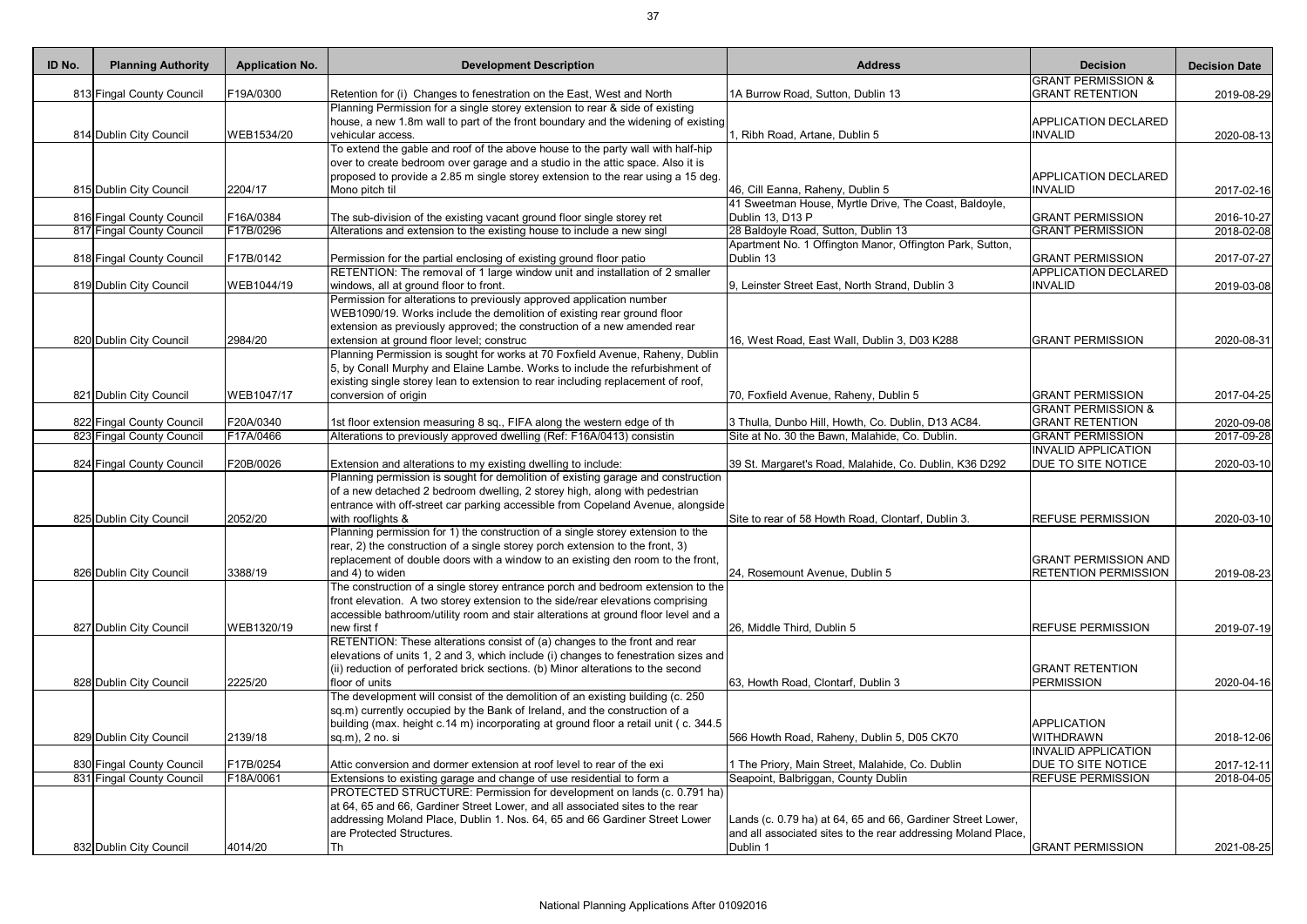| ID No. | <b>Planning Authority</b> | <b>Application No.</b> | <b>Development Description</b>                                                                                                                                | <b>Address</b>                                                | <b>Decision</b>               | <b>Decision Date</b>    |
|--------|---------------------------|------------------------|---------------------------------------------------------------------------------------------------------------------------------------------------------------|---------------------------------------------------------------|-------------------------------|-------------------------|
|        |                           |                        | Permission for development consisting of:                                                                                                                     |                                                               |                               |                         |
|        |                           |                        | (i) Change of use of the lower ground and ground floor unit of existing three-<br>storey (over basement level) building (former Hollybrook Hotel) from use as |                                                               |                               |                         |
|        |                           |                        | commercial to residential use;                                                                                                                                | Hollybrook Manor, Hollybrook Park, Dublin 3, D03 A7N9         |                               |                         |
|        | 833 Dublin City Council   | 2524/21                | (ii) internal alteratio                                                                                                                                       | (with frontage to Hollybrook Mews)                            | <b>GRANT PERMISSION</b>       | 2021-07-14              |
|        |                           |                        | Widening an existing pedestrian access to create a vehicular access with                                                                                      |                                                               |                               |                         |
|        | 834 Dublin City Council   | WEB1335/21             | ancillary site works.                                                                                                                                         | 15, Rathmore Park, Raheny, Dublin 5, D05 R850                 | <b>GRANT PERMISSION</b>       | 2021-05-25              |
|        |                           |                        | Permission to construct a first floor flat roofed extension on/to the rear of                                                                                 |                                                               |                               |                         |
|        |                           |                        | existing dwelling at 83 Ennafort Park, Raheny, Dublin 5. The work willl include                                                                               |                                                               |                               |                         |
|        |                           |                        | minor alterations to the existing dwelling along with the ancillary site                                                                                      |                                                               |                               |                         |
|        | 835 Dublin City Council   | 4432/19                | development works.                                                                                                                                            | 83, Ennafort Park, Raheny, Dublin 5                           | <b>GRANT PERMISSION</b>       | 2020-07-17              |
|        | 836 Fingal County Council | F17A/0706              | Permission for single storey ground floor extensions to the front and                                                                                         | 319B Sutton Park, Sutton, Dublin 13                           | <b>GRANT PERMISSION</b>       | 2018-01-18              |
|        | 837 Fingal County Council | F16A/0518              | A two storey detached house and ancillary services access and boundary<br>Permission sought for new vehicular access, amendments to railings to create        | Barnageeragh, Skerries, Co. Dublin, K34 Y389.                 | <b>GRANT PERMISSION</b>       | $\overline{2017-03-15}$ |
|        |                           |                        | gates, and the creation of a new paved car parking space in the front garden of                                                                               |                                                               |                               |                         |
|        | 838 Dublin City Council   | 4045/16                | house, with associated site works.                                                                                                                            | 41, Howth Road, Clontarf, Dublin 3                            | <b>GRANT PERMISSION</b>       | 2016-12-08              |
|        |                           |                        | Permission Sought for (a) Demolition of rere 3.04 sqm shed (b) Construction of                                                                                |                                                               |                               |                         |
|        |                           |                        | one + two storey extension to rere and side (c) Conversion of existing attic to                                                                               |                                                               |                               |                         |
|        |                           |                        | bedroom with the inclusion of dormer to rere, all at second floor level (d)                                                                                   |                                                               |                               |                         |
|        | 839 Dublin City Council   | WEB1195/19             | Alterations to exi                                                                                                                                            | 14, Cill Eanna, Raheny, Dublin 5                              | <b>GRANT PERMISSION</b>       | 2019-05-31              |
|        |                           |                        |                                                                                                                                                               | Lands adjacent to and to the rear of 17 Station Road, Sutton, |                               |                         |
|        | 840 Fingal County Council | F18A/0387              | Revisions to the granted residential apartment development                                                                                                    | Dublin 1                                                      | <b>GRANT PERMISSION</b>       | 2019-04-25              |
|        | 841 Fingal County Council | F17A/0256              | A new two storey dwelling to the west of the existing dwelling at 8 Ca                                                                                        | 8 Carlisle Terrace, Church Road, Malahide, Co. Dublin         | <b>REFUSE PERMISSION</b>      | 2017-06-27              |
|        |                           |                        |                                                                                                                                                               |                                                               | <b>GRANT PERMISSION &amp;</b> |                         |
|        | 842 Fingal County Council | F20B/0071              | Permission to add a hipped roof to the existing garage conversion to t                                                                                        | 7 Fancourt Road, Balbriggan, Co Dublin                        | <b>GRANT RETENTION</b>        | 2020-06-30              |
|        |                           |                        | Permission is sought to change the previously granted render finish listed on the                                                                             |                                                               |                               |                         |
|        | 843 Dublin City Council   | 2078/21                | south west elevation in the previously granted planning application reference No.<br>3326/18, to a brick finish.                                              | 174, North Strand Road, North Strand, Dublin 1                | <b>GRANT PERMISSION</b>       |                         |
|        |                           |                        |                                                                                                                                                               | Sites 37-03 and 37-05, Claremount Industrial Estate, West     |                               | 2021-03-18              |
|        | 844 Fingal County Council | F17A/0553              | Permission for the scheme previously approved under F17A/0313 with the                                                                                        | Pier, Howth                                                   | <b>GRANT PERMISSION</b>       | 2017-11-01              |
|        |                           |                        | PROTECTED STRUCTURE: Change of use as Community Facility; provision of                                                                                        |                                                               |                               |                         |
|        |                           |                        | accessible access to lower ground floor from rear including alteration of levels,                                                                             |                                                               |                               |                         |
|        |                           |                        | rear entrance and provision of ramp; removal of later stairs return and wc to                                                                                 |                                                               |                               |                         |
|        | 845 Dublin City Council   | 3177/17                | upper level; upgrade of                                                                                                                                       | 69, Amiens Street, Mountjoy, Dublin 1                         | <b>GRANT PERMISSION</b>       | 2017-10-10              |
|        |                           |                        | Permission for construction of 2 storey rear extension and conversion of existing                                                                             |                                                               |                               |                         |
|        |                           |                        | rear attic with rooflight at first floor level and ancillary internal works with 2                                                                            |                                                               | <b>APPLICATION DECLARED</b>   |                         |
|        | 846 Dublin City Council   | WEB1353/17             | rooflights to the rear pitch                                                                                                                                  | 9, St Brigid's Avenue, North Strand, Dublin 3                 | <b>INVALID</b>                | 2017-08-01              |
|        | 847 Fingal County Council | F21A/0228              | Renewal of temporary permission 5 years for the market which was previ                                                                                        | 3A Harbour Road, Howth, Co. Dublin, D13 T8Y7                  | <b>WITHDRAW APPLICATION</b>   | 2021-06-14              |
|        | 848 Fingal County Council | F17B/0050              | Proposed conversion of attic                                                                                                                                  | 2 Kellys Bay Weir, Skerries, Co. Dublin.                      | <b>GRANT PERMISSION</b>       | 2017-05-04              |
|        |                           |                        | PROTETED STRUCTURE: Planning permission consists of:<br>$(i)$ the renovation of the existing dilapidated dwelling house,                                      |                                                               |                               |                         |
|        |                           |                        | $(iii)$ Internal repairs and refurbishment works to the existing building,                                                                                    |                                                               |                               |                         |
|        | 849 Dublin City Council   | 3241/20                | (iii) reinstatement of main roof, timber sash windows, fr                                                                                                     | 4 Preston Street, Dublin 1                                    | <b>GRANT PERMISSION</b>       | 2021-01-12              |
|        |                           |                        | Planning permission sought for the following works: (i) construction of a ground                                                                              |                                                               |                               |                         |
|        |                           |                        | floor single storey extension to the rear of existing dwelling with flat roof (ii)                                                                            |                                                               |                               |                         |
|        |                           |                        | construction of a new single storey first floor extension to the side of existing                                                                             |                                                               |                               |                         |
|        | 850 Dublin City Council   | 2073/19                | dwelling                                                                                                                                                      | 55, Ennafort Park, Raheny, Dublin 5                           | <b>GRANT PERMISSION</b>       | 2019-03-14              |
|        | 851 Fingal County Council | F16A/0267              | Extractor Fan with duct rising from first floor level to ridge level t                                                                                        | Beshoffs, Unit 2, New Street, Malahide, Co. Dublin.           | <b>GRANT PERMISSION</b>       | 2016-11-11              |
|        |                           |                        |                                                                                                                                                               | Lands at Turvey Walk, fronting Turvey Avenue, adjacent to     |                               |                         |
|        | 852 Fingal County Council | F20A/0630              | Permission for a mixed use (Retail convenience foodstore, 4 retail uni                                                                                        | Donabate Tra                                                  | <b>GRANT PERMISSION</b>       | 2021-05-05              |
|        |                           |                        |                                                                                                                                                               | First Floor (part), Ulysses House, 23/24, Foley Street,       |                               |                         |
|        | 853 Dublin City Council   | 2128/18                | Change of use of the 1st floor (part) offices to an educational facility.                                                                                     | Dublin 1                                                      | <b>GRANT PERMISSION</b>       | 2018-05-22              |
|        |                           |                        | RETENTION & PERMISSION: Retention permission for an existing single storey                                                                                    |                                                               |                               |                         |
|        |                           |                        | extension to the rear of the existing single storey end of terrace dwelling.                                                                                  |                                                               |                               |                         |
|        | 854 Dublin City Council   | 4361/17                | Planning permission is sought for the demolition of the rear bedroom and<br>ensuite of the extension an                                                       | 50, Bessborough Avenue, North Strand, Dublin 3                | <b>GRANT PERMISSION</b>       | 2018-01-22              |
|        | 855 Fingal County Council | F21A/0012              | $(1)$ Partial demolition to the rear of the existing house.                                                                                                   | 32 St. Margaret's Road, Malahide, Co Dublin                   | <b>REFUSE PERMISSION</b>      | 2021-03-08              |
|        |                           |                        |                                                                                                                                                               |                                                               | <b>GRANT PERMISSION FOR</b>   |                         |
|        | 856 Fingal County Council | F17A/0765              | Retention for alterations to proviously approved planning permission                                                                                          | Tyrellstown, Lusk, Co Dublin                                  | <b>RETENTION</b>              | 2018-02-21              |
|        |                           |                        |                                                                                                                                                               |                                                               |                               |                         |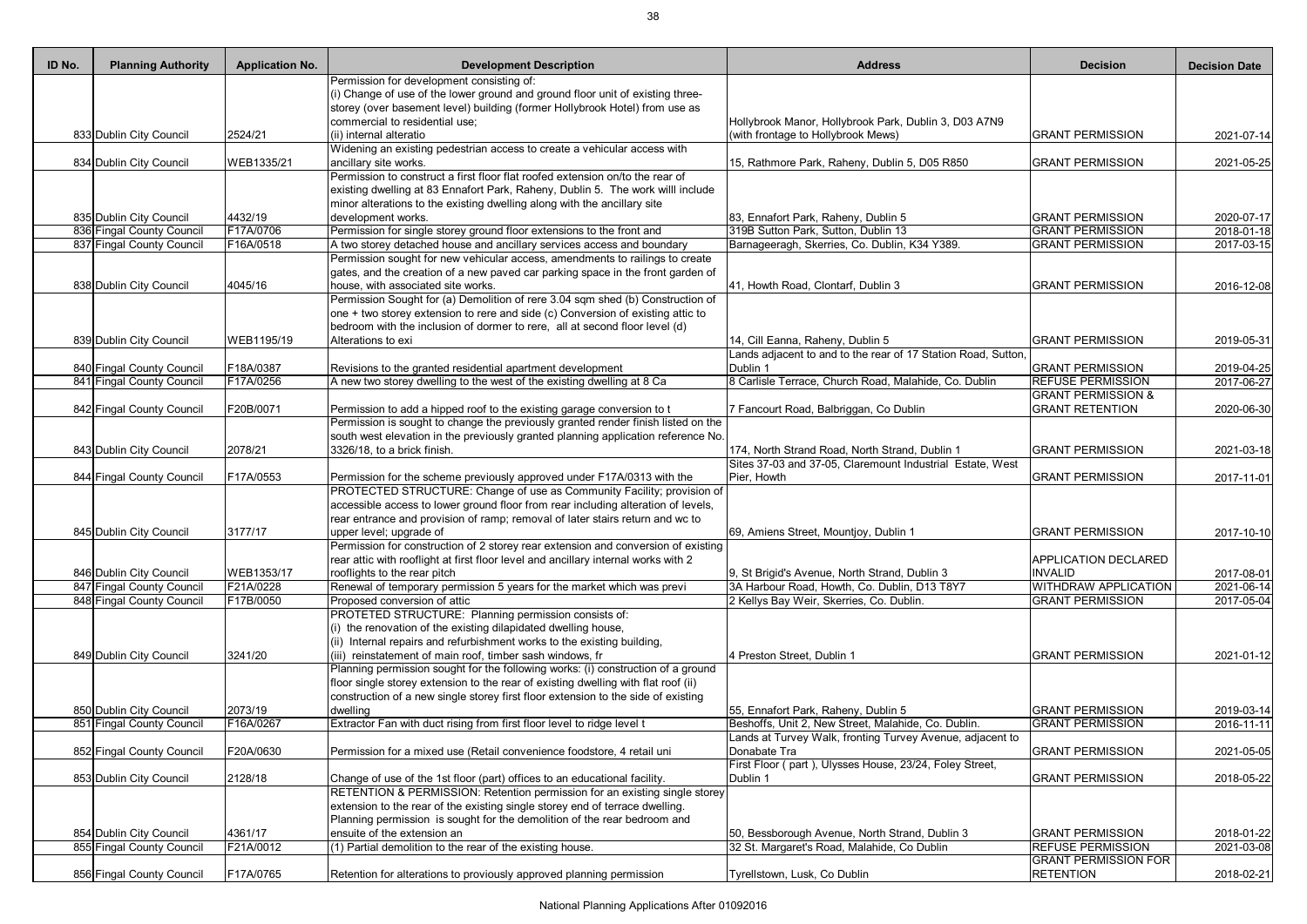| ID No. | <b>Planning Authority</b> | <b>Application No.</b> | <b>Development Description</b>                                                                                                                                   | <b>Address</b>                                                                     | <b>Decision</b>               | <b>Decision Date</b>    |
|--------|---------------------------|------------------------|------------------------------------------------------------------------------------------------------------------------------------------------------------------|------------------------------------------------------------------------------------|-------------------------------|-------------------------|
|        |                           |                        | Permission for 2 no. 3 bedroom, 3 storey, semi-detached dwellings with two                                                                                       |                                                                                    |                               |                         |
|        | 857 Dublin City Council   | 2470/17                | parking spaces and all ancillary works to the rear.                                                                                                              | Rear of 57, Howth Road, Clontarf, Dublin 3                                         | <b>REFUSE PERMISSION</b>      | 2017-05-02              |
|        | 858 Fingal County Council | F20A/0628              | Permission for a change of use of existing retail shop to a new coffee                                                                                           | 2B Warrenhouse Road, Burrow, Dublin 13, D13 T298                                   | <b>GRANT PERMISSION</b>       | $2021 - 02 - 04$        |
|        |                           |                        |                                                                                                                                                                  | 40 St Sylvester Villas, Back Road, Malahide, Co Dublin, K36                        |                               |                         |
|        | 859 Fingal County Council | F19A/0477              | Permission for general house upgrade consisting of flat roof rear exte                                                                                           | CF62                                                                               | <b>GRANT PERMISSION</b>       | 2019-12-02              |
|        |                           |                        |                                                                                                                                                                  | The Westbury Club, The Westbury, The Green, Malahide,                              |                               |                         |
|        | 860 Fingal County Council | F20A/0171              | (i) Demolition of the existing one storey, flat roof commercial buildi                                                                                           | Co Dublin K36 E                                                                    | <b>REFUSE PERMISSION</b>      | 2020-07-13              |
|        |                           |                        |                                                                                                                                                                  | Rear of 7 Castle Terrace (A Protected Structure), Malahide,                        |                               |                         |
|        | 861 Fingal County Council | F16A/0492              | Change of use of 55 sq.m. two-storey office building to dental surgery                                                                                           | Co. Dublin                                                                         | <b>GRANT PERMISSION</b>       | 2016-12-14              |
|        | 862 Fingal County Council | F21A/0002              | Development at the rear of Roscarrig, which is a Protected Structure.                                                                                            | Roscarrig, Church Street, Balbriggan, Co Dublin                                    | <b>GRANT PERMISSION</b>       | $\overline{2021-05-05}$ |
|        |                           |                        | Development will consist of a new dormer roof to the rear of the existing house                                                                                  |                                                                                    |                               |                         |
|        |                           |                        | roof to be used as an office/storage room & new velux to the front of the existing                                                                               |                                                                                    |                               |                         |
|        | 863 Dublin City Council   | 3294/18                | house roof and all ancillary works.                                                                                                                              | 98, Brookwood Avenue, Artane, Dublin 5                                             | <b>GRANT PERMISSION</b>       | 2018-08-13              |
|        |                           |                        | Proposed (A) Conversion of existing garage to granny flat, (B) One and two                                                                                       |                                                                                    | <b>APPLICATION DECLARED</b>   |                         |
|        | 864 Dublin City Council   | WEB1617/17             | storey extension to front and side                                                                                                                               | 133, Harmonstown Road, Dublin 5                                                    | <b>INVALID</b>                | 2017-12-20              |
|        |                           |                        | Permission to construct two front pillars with front side boundary walls and also                                                                                |                                                                                    |                               |                         |
|        | 865 Dublin City Council   | 4405/18                | the proposed widening of the existing vehicular access to our property.                                                                                          | 9, Lough Derg Road, Raheny, Dublin 5                                               | <b>GRANT PERMISSION</b>       | 2019-01-15              |
|        |                           |                        |                                                                                                                                                                  | Sutton DART Station, Station Road, Sutton, Dublin 13, D13                          |                               |                         |
|        | 866 Fingal County Council | F21A/0215              | Development will consist of a new 3.4m x 6.2m, 48 sheet back lit board                                                                                           | C <sub>6</sub> C <sub>2</sub>                                                      | <b>GRANT PERMISSION</b>       | 2021-06-10              |
|        |                           |                        | The development will consist of the construction of a first floor extension over                                                                                 |                                                                                    |                               |                         |
|        |                           |                        | the existing single storey extension to the rear. Reconfiguration of the first floor                                                                             |                                                                                    |                               |                         |
|        |                           |                        | with a new first floor window to the side. New velux roof lights to the rear to the                                                                              |                                                                                    |                               |                         |
|        | 867 Dublin City Council   | 2076/21                |                                                                                                                                                                  | 22, Oriel Street Lower, North Dock, Dublin 1                                       | <b>GRANT PERMISSION</b>       | 2021-03-18              |
|        |                           |                        | The development will consist of: Use of a semi-sheltered outdoor seating area<br>constructed of a demountable timber frame structure with a low pitched roof and |                                                                                    |                               |                         |
|        |                           |                        |                                                                                                                                                                  |                                                                                    | <b>ADDITIONAL</b>             |                         |
|        | 868 Dublin City Council   |                        | 4no. toilets, all of which are located within the carpark to east of the pubic house, Harry Byrne's Public House, 107-109 Howth Road, Clontarf,                  | Dublin 3                                                                           | <b>INFORMATION</b>            |                         |
|        |                           | 3146/21                | on a perma<br>RETENTION: Retention permission is sought for the retention of the vehicle                                                                         |                                                                                    |                               | 2021-09-06              |
|        |                           |                        | entrance gates to the rear garden of No. 45 Carndonagh Road with access off                                                                                      |                                                                                    | <b>REFUSE RETENTION</b>       |                         |
|        | 869 Dublin City Council   | 2378/19                | Carndonagh Drive.                                                                                                                                                | 45, Carndonagh Road, Donaghmede, Dublin 13                                         | <b>PERMISSION</b>             | 2019-04-23              |
|        | 870 Fingal County Council | F20A/0192              | 1) Demolish the existing attached single storey garage and two storey                                                                                            | 58 Howth Road, Howth, Co. Dublin                                                   | <b>REFUSE PERMISSION</b>      | 2020-07-20              |
|        |                           |                        |                                                                                                                                                                  |                                                                                    | <b>SEEK CLARIFICATION OF</b>  |                         |
|        | 871 Fingal County Council | F20B/0127              | A. Single storey extension to side, b. all associated site works                                                                                                 | Ashlea, Hazelbrook, Old Road, Portmarnock, Co. Dublin.                             | ADDITIONAL INFO.              | 2021-01-19              |
|        |                           |                        |                                                                                                                                                                  | Donabate Travel, Unit 1A Donabate Town Centre,                                     | <b>GRANT PERMISSION &amp;</b> |                         |
|        | 872 Fingal County Council | F20A/0335              | Permission for alterations to existing unit with relocation of main do                                                                                           | Ballalease West, Donab                                                             | <b>REFUSE PERMISSION</b>      | 2020-09-08              |
|        |                           |                        |                                                                                                                                                                  | Former Sea Mills Hosiery Factory, Baths Road, Balbriggan,                          |                               |                         |
|        | 873 Fingal County Council | F21A/0265              | The site is located within the curtilage of a Protected Strucure (RPS                                                                                            | Co Dublin                                                                          | <b>GRANT PERMISSION</b>       | 2021-07-01              |
|        |                           |                        | Substantial changes to previously approved application reg ref 2232/13                                                                                           |                                                                                    |                               |                         |
|        |                           |                        | consisting of a simplified house design, two storey 3 bedroom detached dwelling                                                                                  |                                                                                    |                               |                         |
|        |                           |                        | with living, kitchen, dining to ground floor and 3 no bedrooms to first floor and                                                                                |                                                                                    | APPLICATION DECLARED          |                         |
|        | 874 Dublin City Council   | WEB1408/18             | associated bathrooms.                                                                                                                                            | 201, Howth Road, Clontarf, Dublin 3                                                | <b>INVALID</b>                | 2018-08-16              |
|        |                           |                        | Planning permission is sought for modifications to the previously approved                                                                                       |                                                                                    |                               |                         |
|        |                           |                        | planning permission register reference WEB1645/18 to relocate and modify the                                                                                     |                                                                                    |                               |                         |
|        |                           |                        | single storey extension to the rear from the west side to the east side with                                                                                     |                                                                                    |                               |                         |
|        | 875 Dublin City Council   | WEB1210/19             | pitched roof and roofligh                                                                                                                                        | 13, Springdale Road, Dublin 5                                                      | <b>GRANT PERMISSION</b>       | 2019-06-06              |
|        |                           |                        | Permission to create vehicular access to the front site boundary and erect new                                                                                   |                                                                                    |                               |                         |
|        | 876 Louth County Council  | 21697                  | gate posts and gate within an architectural conservation area                                                                                                    | 13 Legavoureen Park, Sunnyside, Drogheda Co Louth                                  | CONDITIONAL                   | 2021-07-23              |
|        |                           |                        | The construction of a dormer extension to rear of existing dwelling to allow for                                                                                 |                                                                                    |                               |                         |
|        |                           |                        | conversion of attic space to habitable space (bedroom and en-suite) and                                                                                          |                                                                                    |                               |                         |
|        | 877 Dublin City Council   | WEB1469/20             | widening of front driveway entrance, adjustments to front wall, gate and railings. 9, Rosemount Avenue, Artane, Dublin 5, D05 HY66                               |                                                                                    | <b>GRANT PERMISSION</b>       | 2020-09-14              |
|        |                           |                        | 3 residential blocks: Block 25 (B25), Block 26 (B26) and Block 27 (B27) and all                                                                                  |                                                                                    |                               |                         |
|        |                           |                        | associated works required, including 181 car parking spaces over the 3 sites at                                                                                  |                                                                                    |                               |                         |
|        |                           |                        | Marsfield Crescent, Clongriffin, Dublin 13.                                                                                                                      | Blocks 25, 26 and 27, Marsfield Crescent, Clongriffin, Dublin APPLICATION DECLARED |                               |                         |
|        | 878 Dublin City Council   | 2273/17                | Block 25 consists of 48 units over 7 stories at a                                                                                                                | 13                                                                                 | <b>INVALID</b>                | 2017-03-23              |
|        |                           |                        | PROTECTED STRUCTURE- RETENTION PERMISSION: Retention of material                                                                                                 |                                                                                    |                               |                         |
|        |                           |                        | change of use only, (protected structure) from 4No. Residential apartments to                                                                                    |                                                                                    | <b>REFUSE RETENTION</b>       |                         |
|        | 879 Dublin City Council   | 4617/18                | an owner occupied apartment with 3No. short term let apartments.                                                                                                 | 57, Amiens Street, Dublin 1                                                        | <b>PERMISSION</b>             | 2019-02-14              |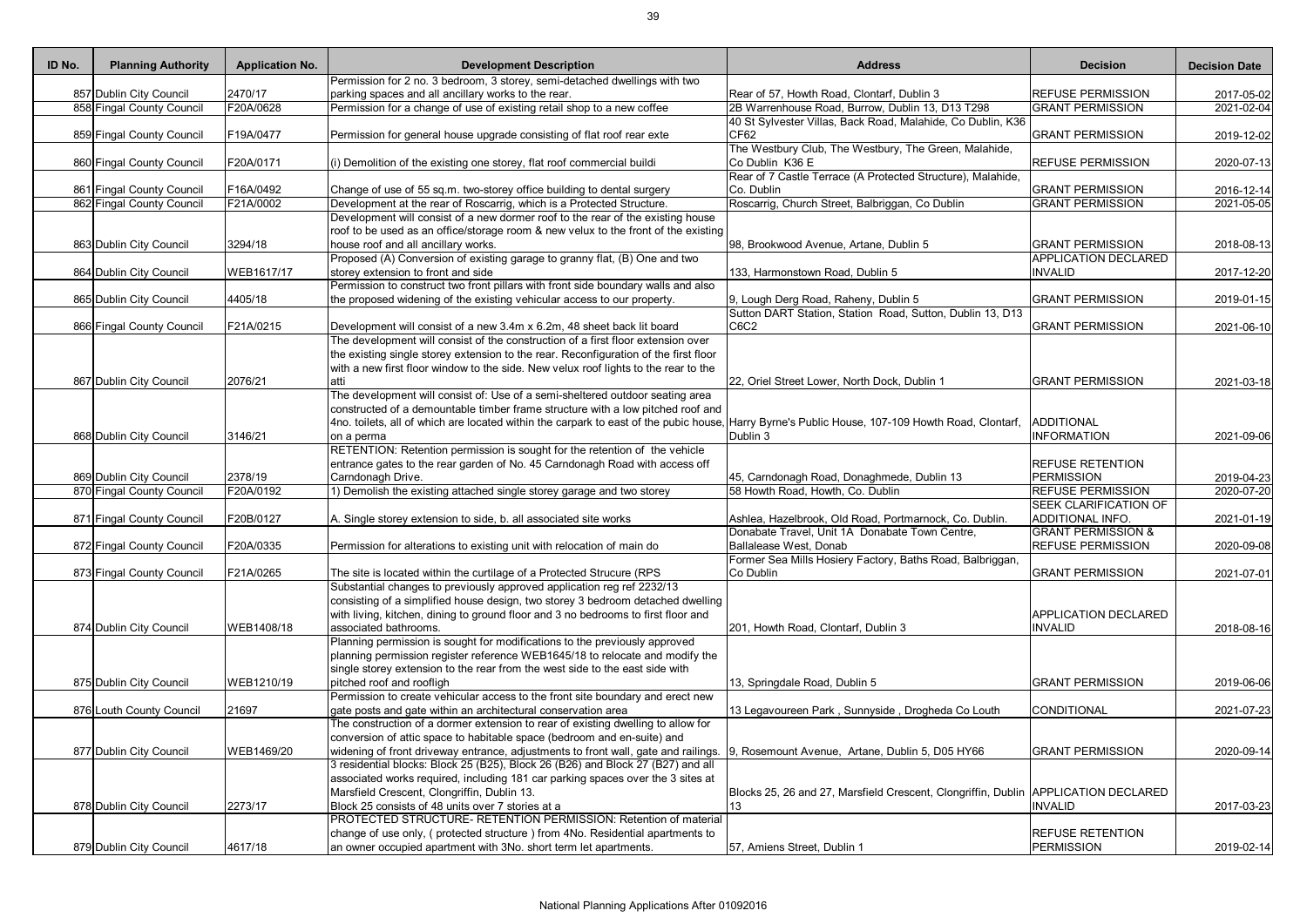|                  | <b>Decision</b>                                         | <b>Decision Date</b>     |
|------------------|---------------------------------------------------------|--------------------------|
|                  |                                                         |                          |
|                  | <b>GRANT PERMISSION</b>                                 | 2018-03-15               |
|                  | <b>APPLICATION DECLARED</b><br><b>INVALID</b>           | 2021-07-08               |
|                  | <b>GRANT PERMISSION &amp;</b><br><b>GRANT RETENTION</b> |                          |
|                  |                                                         | 2020-07-28               |
|                  | N/A                                                     |                          |
|                  |                                                         |                          |
|                  | N/A                                                     |                          |
|                  | <b>GRANT PERMISSION</b>                                 | 2019-08-15               |
|                  | <b>GRANT PERMISSION</b>                                 | 2021-07-09               |
|                  | N/A                                                     |                          |
|                  |                                                         |                          |
|                  | <b>GRANT PERMISSION</b>                                 | 2018-09-11               |
|                  |                                                         |                          |
|                  | <b>GRANT PERMISSION</b>                                 | 2019-11-19               |
| e, Co.           | <b>GRANT PERMISSION</b>                                 | 2018-11-05               |
| <b>Gillarney</b> | <b>APPLICATION DECLARED</b><br><b>INVALID</b>           | 2018-05-09               |
|                  | <b>GRANT PERMISSION</b>                                 | 2020-12-10               |
|                  |                                                         |                          |
|                  |                                                         |                          |
|                  | <b>GRANT PERMISSION</b>                                 | 2018-05-29               |
|                  |                                                         |                          |
|                  | <b>GRANT PERMISSION</b><br><b>GRANT PERMISSION</b>      | 2017-05-18<br>2018-08-31 |
|                  |                                                         |                          |
|                  | <b>APPLICATION DECLARED</b>                             |                          |
|                  | <b>INVALID</b>                                          | 2018-05-08               |
|                  | <b>GRANT PERMISSION AND</b>                             |                          |
|                  | <b>RETENTION PERMISSION</b>                             | 2019-07-25               |
|                  | <b>GRANT PERMISSION</b>                                 | 2018-04-13               |
|                  | N/A                                                     |                          |
|                  | <b>GRANT PERMISSION</b>                                 | 2021-02-03               |
|                  |                                                         |                          |
|                  | <b>GRANT PERMISSION</b><br><b>GRANT PERMISSION</b>      | 2019-07-29<br>2018-08-09 |

| ID No. | <b>Planning Authority</b> | <b>Application No.</b> | <b>Development Description</b>                                                                                                                                        | <b>Address</b>                                                            | <b>Decision</b>                                        | <b>Decision Date</b> |
|--------|---------------------------|------------------------|-----------------------------------------------------------------------------------------------------------------------------------------------------------------------|---------------------------------------------------------------------------|--------------------------------------------------------|----------------------|
|        |                           |                        | Permission for alterations to the existing dwelling house at 60 The Demesne,                                                                                          |                                                                           |                                                        |                      |
|        |                           |                        | Killester, Dublin 5, D05 WP21, comprising of alterations to front and rear                                                                                            |                                                                           |                                                        |                      |
|        | 880 Dublin City Council   | 2107/18                | facades, provision of external insulation, increases in parapet heights to existing<br>flat roofs, provis                                                             | 60 The Demesne, Killester, Dublin 5                                       | <b>GRANT PERMISSION</b>                                |                      |
|        |                           |                        | Planning permission for the creating a new vehicular access at the front of 18                                                                                        |                                                                           | <b>APPLICATION DECLARED</b>                            | 2018-03-15           |
|        | 881 Dublin City Council   | 3072/21                | Kilbride Road, Dublin 5 exiting onto Kilbride Road, Dublin 5.                                                                                                         | 18, Kilbride Road, Dublin 5                                               | <b>INVALID</b>                                         | 2021-07-08           |
|        |                           |                        |                                                                                                                                                                       |                                                                           | <b>GRANT PERMISSION &amp;</b>                          |                      |
|        | 882 Fingal County Council | F20A/0249              | Retention of a single storey structure for use as family accommodation                                                                                                | 16 St. Sylvester's Villas, Malahide, Co. Dublin                           | <b>GRANT RETENTION</b>                                 | 2020-07-28           |
|        |                           |                        | PERMISSION for the construction of a two storey dwelling house and associated                                                                                         |                                                                           |                                                        |                      |
|        | 883 Louth County Council  | 18108                  | site development works.                                                                                                                                               | 9 Carmelite Cottages, Marsh Road, Drogheda                                | N/A                                                    |                      |
|        |                           |                        | Permission for development that will consist of 67 No dwellings consisting of, 33<br>no 2 storey 3 bed house type A, 18 No2 storey 3 bed house type B, 8 No 2         |                                                                           |                                                        |                      |
|        |                           |                        | storey house type C, 2 No 2 storey 3 bed house type D and 6 No 2 storey 3 bed                                                                                         |                                                                           |                                                        |                      |
|        | 884 Louth County Council  | 21240                  | house type E in a lay                                                                                                                                                 | Marsh Road, Newtown Drogheda, Co Louth                                    | N/A                                                    |                      |
|        |                           |                        | Proposed 2-storey extension to side, & a proposed single-storey extension to                                                                                          |                                                                           |                                                        |                      |
|        | 885 Dublin City Council   | WEB1356/19             | rere.                                                                                                                                                                 | 37, Cill Eanna, Raheny, Dublin 5                                          | <b>GRANT PERMISSION</b>                                | 2019-08-15           |
|        |                           |                        | Planning permission for first floor extension to side over open side passage way                                                                                      |                                                                           |                                                        |                      |
|        | 886 Dublin City Council   | 2772/21                | and single and two storey extensions to rear and associated site works.                                                                                               | 213 Kilbarrack Road, Donaghmede, Dublin 13                                | <b>GRANT PERMISSION</b>                                | 2021-07-09           |
|        |                           |                        | Removal of 3 no. existing lighting poles. 2. Erection of 4 no. 12m high lighting<br>standards. 3. All associated site works                                           |                                                                           |                                                        |                      |
|        | 887 Meath County Council  | LB191816               | The development will consist of a) construction of a single storey, flat roofed                                                                                       | Corballis, Layout, Co. Meath                                              | N/A                                                    |                      |
|        |                           |                        | extension to the rear (b) 2 no. roof lights to South East (front) elevation and (c)                                                                                   |                                                                           |                                                        |                      |
|        | 888 Dublin City Council   | 3529/18                | construction of a first floor dormer extension to rear.                                                                                                               | 15, Hyacinth Street, North Strand, Dublin 3                               | <b>GRANT PERMISSION</b>                                | 2018-09-11           |
|        |                           |                        | Development will consist of changes to previous approved planning reference                                                                                           |                                                                           |                                                        |                      |
|        |                           |                        | 3514/15. The adding of a ground floor only porch to the front of the proposed                                                                                         |                                                                           |                                                        |                      |
|        |                           |                        | new house and a proposed ground floor only extension added to the rear/side of                                                                                        |                                                                           |                                                        |                      |
|        | 889 Dublin City Council   | 4072/19                | the proposed new hous                                                                                                                                                 | 67, Grange Park Road, Raheny, Dublin 5                                    | <b>GRANT PERMISSION</b>                                | 2019-11-19           |
|        |                           |                        |                                                                                                                                                                       | Beaverstown Golf Club, Beaverstown Road, Donabate, Co.                    |                                                        |                      |
|        | 890 Fingal County Council | F18A/0521              | The construction of an external passenger lift to first floor level at<br>The development will consist of the change of use of ground floor from office               | Dublin.<br>[77, 78, 78A, 78B, 79, 80, Amiens Street, & 2 and 4, Killarney | <b>GRANT PERMISSION</b><br><b>APPLICATION DECLARED</b> | 2018-11-05           |
|        | 891 Dublin City Council   | 2827/18                | use to educational use.                                                                                                                                               | Street, Dublin 1                                                          | <b>INVALID</b>                                         | 2018-05-09           |
|        |                           |                        | The development will consist of the installation of an ATM machine to the                                                                                             |                                                                           |                                                        |                      |
|        | 892 Dublin City Council   | WEB1712/20             | existing shop front to the south elevation.                                                                                                                           | 47/48, Talbot Street, Dublin 1, D01 H798                                  | <b>GRANT PERMISSION</b>                                | 2020-12-10           |
|        |                           |                        | The development will consist of: (i) construction of a two storey extension to the                                                                                    |                                                                           |                                                        |                      |
|        |                           |                        | side of the existing house, subservient of the existing front elevation; (ii)                                                                                         |                                                                           |                                                        |                      |
|        |                           |                        | construction of a part single - part two storey contemporary extension to the rear                                                                                    |                                                                           |                                                        |                      |
|        | 893 Dublin City Council   | 2664/18                | with cover<br>Planning permission for the construction of a first-floor extension with                                                                                | 186, Howth Road, Clontarf, Dublin 3                                       | <b>GRANT PERMISSION</b>                                | 2018-05-29           |
|        |                           |                        | continuation of the existing roof profile, over the existing garage to the side of                                                                                    |                                                                           |                                                        |                      |
|        |                           |                        | the existing 2 storey dwelling, attic conversion to non-habitable space with roof                                                                                     |                                                                           |                                                        |                      |
|        | 894 Dublin City Council   | WEB1135/17             | lights to the re                                                                                                                                                      | 90, Ennafort Road, Raheny, Dublin 5                                       | <b>GRANT PERMISSION</b>                                | 2017-05-18           |
|        | 895 Fingal County Council | F18B/0187              | The development will consist of internal alterations and changes to th                                                                                                | 17 Mourne Close, Skerries, Co. Dublin                                     | <b>GRANT PERMISSION</b>                                | 2018-08-31           |
|        |                           |                        | A new part 2 storey/part single storey attached 2 bedroom dwelling to side of                                                                                         |                                                                           |                                                        |                      |
|        |                           |                        | existing dwelling with re-location of entrance door and new tiled canopy/porch                                                                                        |                                                                           |                                                        |                      |
|        | 896 Dublin City Council   | WEB1203/18             | area to existing dwelling, with associated modifications to existing dwelling, with<br>provision of                                                                   | 20, Ribh Road, Artane, Dublin 5                                           | <b>APPLICATION DECLARED</b><br><b>INVALID</b>          | 2018-05-08           |
|        |                           |                        | RETENTION: Planning permission is sought for the construction of a single                                                                                             |                                                                           |                                                        |                      |
|        |                           |                        | storey extension to the rear of the existing house to include a mono pitched roof,                                                                                    |                                                                           |                                                        |                      |
|        |                           |                        | 1 no. rooflight, internal alterations and associated site works and the retention of                                                                                  |                                                                           | <b>GRANT PERMISSION AND</b>                            |                      |
|        | 897 Dublin City Council   | 3155/19                | the existin                                                                                                                                                           | 35, Saint Assam's Road West, Raheny, Dublin 5                             | <b>RETENTION PERMISSION</b>                            | 2019-07-25           |
|        | 898 Fingal County Council | F17A/0731              | Permission for a detached dormer dwelling to the side of the existing                                                                                                 | Auburn, Dublin Road, Skerries, Co Dublin                                  | <b>GRANT PERMISSION</b>                                | 2018-04-13           |
|        |                           |                        | construction of a two storey extension with internal alterations to accommodate                                                                                       |                                                                           |                                                        |                      |
|        | 899 Meath County Council  | LB180016               | same at the rear of                                                                                                                                                   | No.12 The Crescent, Inse Bay, Laytown Co. Meath                           | N/A                                                    |                      |
|        |                           |                        | New front porch, new gable end to existing hipped roof, new roof lights to front of<br>the existing roof, rear single storey extension, some internal alterations and |                                                                           |                                                        |                      |
|        | 900 Dublin City Council   | WEB1889/20             | associated site works                                                                                                                                                 | 49, Abbeyfield, Killester, Dublin 5                                       | <b>GRANT PERMISSION</b>                                | 2021-02-03           |
|        |                           |                        | Planning permission sought for new vehicular entrance, parking area and all                                                                                           |                                                                           |                                                        |                      |
|        | 901 Dublin City Council   | 3174/19                | associated works to front of 38 Station Road.                                                                                                                         | 38, Station Road, Raheny, Dublin 5                                        | <b>GRANT PERMISSION</b>                                | 2019-07-29           |
|        | 902 Fingal County Council | F18A/0339              | The demolition of the existing extension to the rear of the dwelling a                                                                                                | 40 St. Margarets Road, Malahide, Co. Dublin.                              | <b>GRANT PERMISSION</b>                                | 2018-08-09           |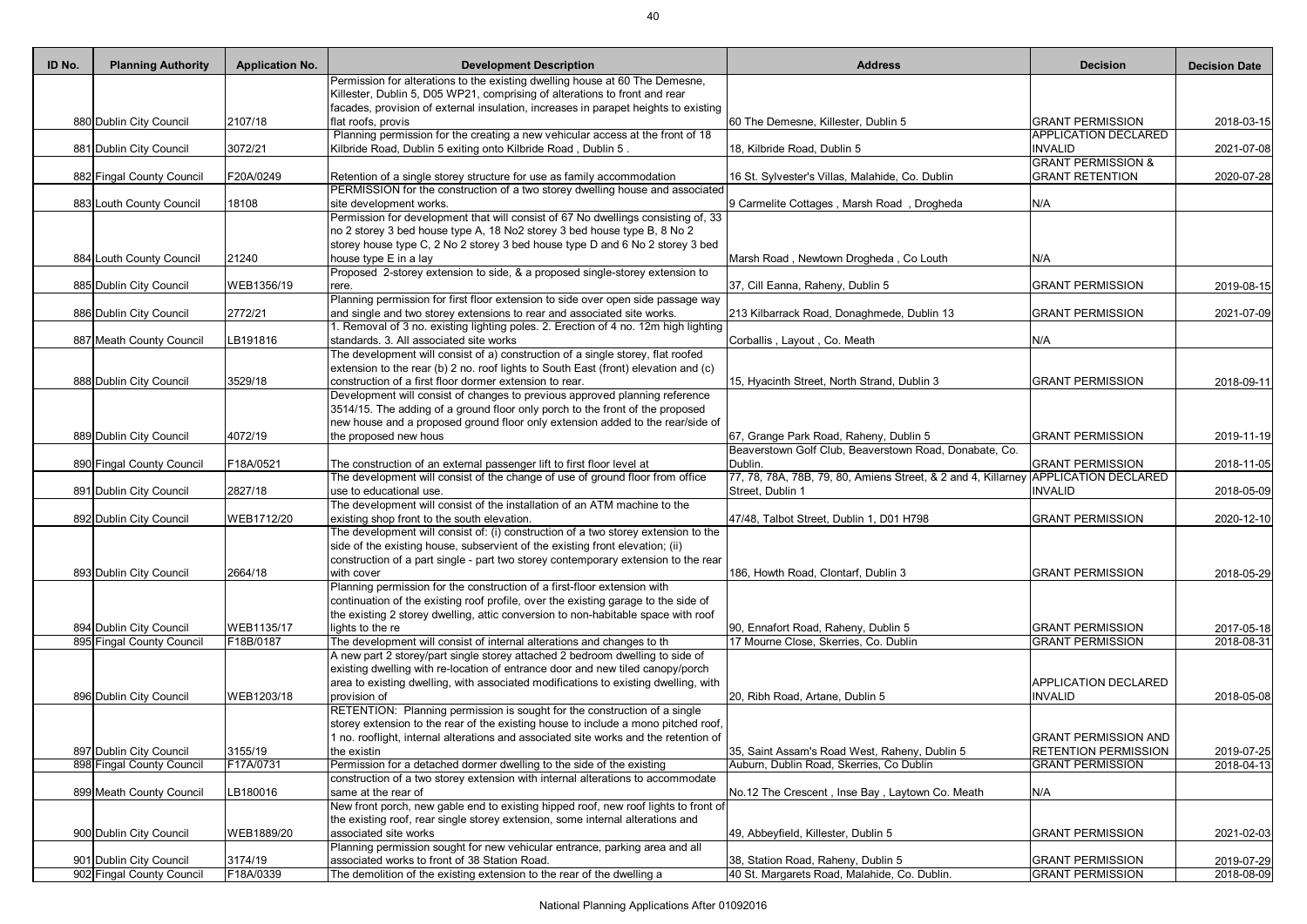| ID No. | <b>Planning Authority</b> | <b>Application No.</b> | <b>Development Description</b>                                                                                                                           | <b>Address</b>                                      | <b>Decision</b>               | <b>Decision Date</b> |
|--------|---------------------------|------------------------|----------------------------------------------------------------------------------------------------------------------------------------------------------|-----------------------------------------------------|-------------------------------|----------------------|
|        | 903 Fingal County Council | F20A/0633              | New timber bi-fold sliding glazed windows to replace existing glazing                                                                                    | 2 Ross Terrace, New Street, Malahide, Co Dublin     | <b>GRANT PERMISSION</b>       | 2021-04-08           |
|        | 904 Fingal County Council | F19B/0013              | A two storey extension to the side and rear of the existing dwelling a                                                                                   | 132 Lambeecher, Balbriggan, County Dublin, K32 PH21 | <b>GRANT PERMISSION</b>       | 2019-05-07           |
|        | 905 Fingal County Council | F18B/0283              | New single storey family room and store extension to side                                                                                                | Bouley, 44B Station Road, Sutton, Dublin 13         | <b>GRANT PERMISSION</b>       | 2019-03-21           |
|        | 906 Fingal County Council | F19A/0089              | a) The widening of the existing vehicular entrance; b) part demolit                                                                                      | Ketelby, 40 Howth Road, Sutton, Dublin 13, D13 C3F2 | <b>GRANT PERMISSION</b>       | 2019-04-12           |
|        |                           |                        | The proposed works will involve the demolition of existing workshop and                                                                                  |                                                     |                               |                      |
|        |                           |                        | workshop store, construction of three apartments in 2 buildings forming a                                                                                |                                                     |                               |                      |
|        |                           |                        | continuation of the terrace on Leinster Street East and Stoney Road respectively Junction of Leinster Street East and Stoney Road (Eircode               |                                                     | APPLICATION DECLARED          |                      |
|        | 907 Dublin City Council   | 2759/18                | with pedestrian entrances o                                                                                                                              | D03 FP89), North Strand, Dublin 3                   | <b>INVALID</b>                | 2018-04-26           |
|        |                           |                        | The development will consist of a single story extension to the side of an                                                                               |                                                     |                               |                      |
|        |                           |                        | existing two story semi-detached house with one Velux or similar roof window in                                                                          |                                                     |                               |                      |
|        |                           |                        | the rear roof and the replacement of an existing canopy above the front door,                                                                            |                                                     |                               |                      |
|        | 908 Dublin City Council   | WEB1657/20             | with all associated s                                                                                                                                    | 20A, Middle Third, Killester, Dublin 5              | <b>GRANT PERMISSION</b>       | 2020-11-23           |
|        |                           |                        | alterations to the previously approved 4 bedroom detached dwelling: Planning                                                                             |                                                     |                               |                      |
|        |                           |                        | Reg. Ref. LB171124 to include the following: (i) Reduction in the floor area of                                                                          |                                                     |                               |                      |
|        |                           |                        | the dwelling at ground and first floor, (ii) alterations to the roof profile,                                                                            |                                                     |                               |                      |
|        | 909 Meath County Council  | LB190495               | (iii) relocation of c<br>PERMISSION & RETENTION: Retention and completion permission for a front                                                         | Shelton, Pilltown Road, Bettystown                  | <b>CONDITIONAL</b>            | 2019-06-14           |
|        |                           |                        | vehicular access gateway, 3.6m wide between gateposts, construction of a new                                                                             |                                                     |                               |                      |
|        |                           |                        | boundary wall and associated site drainage works to the driveway of a terraced 2                                                                         |                                                     | <b>GRANT PERMISSION AND</b>   |                      |
|        | 910 Dublin City Council   | 4020/17                | storey dwelling.                                                                                                                                         | 71, Collins Avenue East, Donnycarney, Dublin 5      | <b>RETENTION PERMISSION</b>   | 2017-11-29           |
|        |                           |                        | Planning Permission to change the existing extended single two-storey dwelling                                                                           |                                                     |                               |                      |
|        |                           |                        | at 1 Carndonagh Road, Donaghmede, Dublin 13 into two separate two-storey                                                                                 |                                                     |                               |                      |
|        |                           |                        | dwellings to be designated 1 and 1A Carndonagh Road, the changes to include                                                                              |                                                     |                               |                      |
|        | 911 Dublin City Council   | 2794/20                | (1) providing a new entran                                                                                                                               | , Carndonagh Road, Donaghmede, Dublin 13            | <b>GRANT PERMISSION</b>       | 2020-11-26           |
|        |                           |                        | RETENTION: Planning permission for retention of a single storey freestanding                                                                             |                                                     | <b>GRANT RETENTION</b>        |                      |
|        | 912 Dublin City Council   | 3881/18                | building with utility room, sensory room, quiet room and toilet to the rear garden. [95, Donaghmede Road, Donaghmede, Dublin 13                          |                                                     | <b>PERMISSION</b>             | 2018-10-31           |
|        | 913 Fingal County Council | F18B/0229              | Permission for extensions and alterations to the existing detached dwe                                                                                   | 7 Ashleigh Lawns, Malahide, Co Dublin               | <b>GRANT PERMISSION</b>       | 2018-10-03           |
|        |                           |                        | Retention permission for the driveway and parking area constructed to the front                                                                          |                                                     |                               |                      |
|        | 914 Louth County Council  | 18959                  | of my dwelling house.                                                                                                                                    | 51 Hand Street, Drogheda, A92K59X                   | <b>CONDITIONAL</b>            | 2019-01-17           |
|        |                           |                        | PERMISSION for development will consist of the alteration to the front elevation                                                                         |                                                     |                               |                      |
|        | 915 Louth County Council  | 18203                  | to include 1 No. roof light.                                                                                                                             | 1 Weavers Way, Wheaton Hall, Drogheda               | CONDITIONAL                   | 2018-05-04           |
|        |                           |                        | Permission to erect a garage and utility room to the side, remove an existing                                                                            |                                                     |                               |                      |
|        |                           |                        | conservatory to the rear and extend the kitchen and dining areas over the                                                                                |                                                     |                               |                      |
|        | 916 Louth County Council  | 19758                  | existing conservatory footprint and all associated site works.                                                                                           | 33 Parkwood, Roschoill, Drogheda                    | <b>CONDITIONAL</b>            | 2019-11-08           |
|        |                           |                        | Planning permission for development will consist of:                                                                                                     |                                                     |                               |                      |
|        |                           |                        | (a) demolition of the existing garage structure, existing single storey structure to                                                                     |                                                     |                               |                      |
|        |                           |                        | the rear of the dwelling and 2 no. existing chimneys to the existing side roof-                                                                          |                                                     |                               |                      |
|        |                           |                        | slope,                                                                                                                                                   |                                                     |                               |                      |
|        | 917 Dublin City Council   | 2136/21                | $(b)$ construction of a ne                                                                                                                               | 80, Howth Road, Dublin 3, D03 R704                  | <b>GRANT PERMISSION</b>       | 2021-03-29           |
|        |                           |                        | RETENTION: The following as-built amendments to permission reference no.                                                                                 |                                                     |                               |                      |
|        |                           |                        | WEB1240-16,                                                                                                                                              |                                                     |                               |                      |
|        |                           |                        | $\vert$ (a) part glazed external door with two steps and handrail fitted in place of                                                                     |                                                     |                               |                      |
|        |                           |                        | previously permitted window to utility room on South West façade,                                                                                        |                                                     | <b>GRANT RETENTION</b>        |                      |
|        | 918 Dublin City Council   | WEB1546/17             | (b) additional velux r                                                                                                                                   | 16, Brookwood Glen, Dublin 5                        | <b>PERMISSION</b>             | 2017-12-14           |
|        | 919 Fingal County Council | F18B/0015              | Demolish a single storey extension at rear of house, construct an exte                                                                                   | 345 Sutton Park, Sutton, Dublin 13.                 | <b>GRANT PERMISSION</b>       | 2018-04-30           |
|        |                           |                        |                                                                                                                                                          |                                                     | <b>GRANT PERMISSION FOR</b>   |                      |
|        | 920 Fingal County Council | F20B/0028              | Retention for a temporary period of three years of the single storey I                                                                                   | 7 Skerries Road, Balbriggan, Co Dublin              | <b>RETENTION</b>              | 2020-03-26           |
|        |                           |                        | Permission: There is an existing permission for 16 no. dwellings on site (Ref.<br>14/510041/ABP15244345 extended 191030, to Protected Structure, Bayview |                                                     |                               |                      |
|        |                           |                        |                                                                                                                                                          |                                                     |                               |                      |
|        |                           |                        | House (DB301 & NIAH 13902407) and demolition of existing dwelling known as                                                                               | Bayview House & Bayview Cottage, Cromwells Lane St  |                               |                      |
|        | 921 Louth County Council  | 201086                 | 'Bayview Cottage (not protec<br>Permission sought for the proposed rear dormer extension to form bedroom &                                               | Mary's Villas, Lagavooren Drogheda                  | <b>CONDITIONAL</b>            | 2021-06-24           |
|        | 922 Dublin City Council   | 3281/19                | en-suite bathroom to 2 storey terrace dwelling.                                                                                                          | 8, Furrypark Road, Dublin 5                         | <b>GRANT PERMISSION</b>       | 2019-08-09           |
|        |                           |                        | Permission is sought for alterations to previously granted permissions under                                                                             |                                                     |                               |                      |
|        |                           |                        | Reg. Ref. 4280/18. The proposed development works to the house B&C                                                                                       |                                                     |                               |                      |
|        |                           |                        | includes: (i) widening of the houses by 0.55m; (ii) ground & first floor extension                                                                       |                                                     |                               |                      |
|        | 923 Dublin City Council   | 3587/20                | to the north-west by infill                                                                                                                              | 106, Howth Road, Dublin 3, D03 VW60                 | <b>GRANT PERMISSION</b>       | 2020-12-10           |
|        |                           |                        |                                                                                                                                                          |                                                     | <b>GRANT PERMISSION &amp;</b> |                      |
|        | 924 Fingal County Council | F19B/0207              | Retention permission for conversion of the existing attic to storage w                                                                                   | 30, Tramway Court, Dublin 13                        | <b>GRANT RETENTION</b>        | 2019-09-30           |
|        |                           |                        |                                                                                                                                                          |                                                     |                               |                      |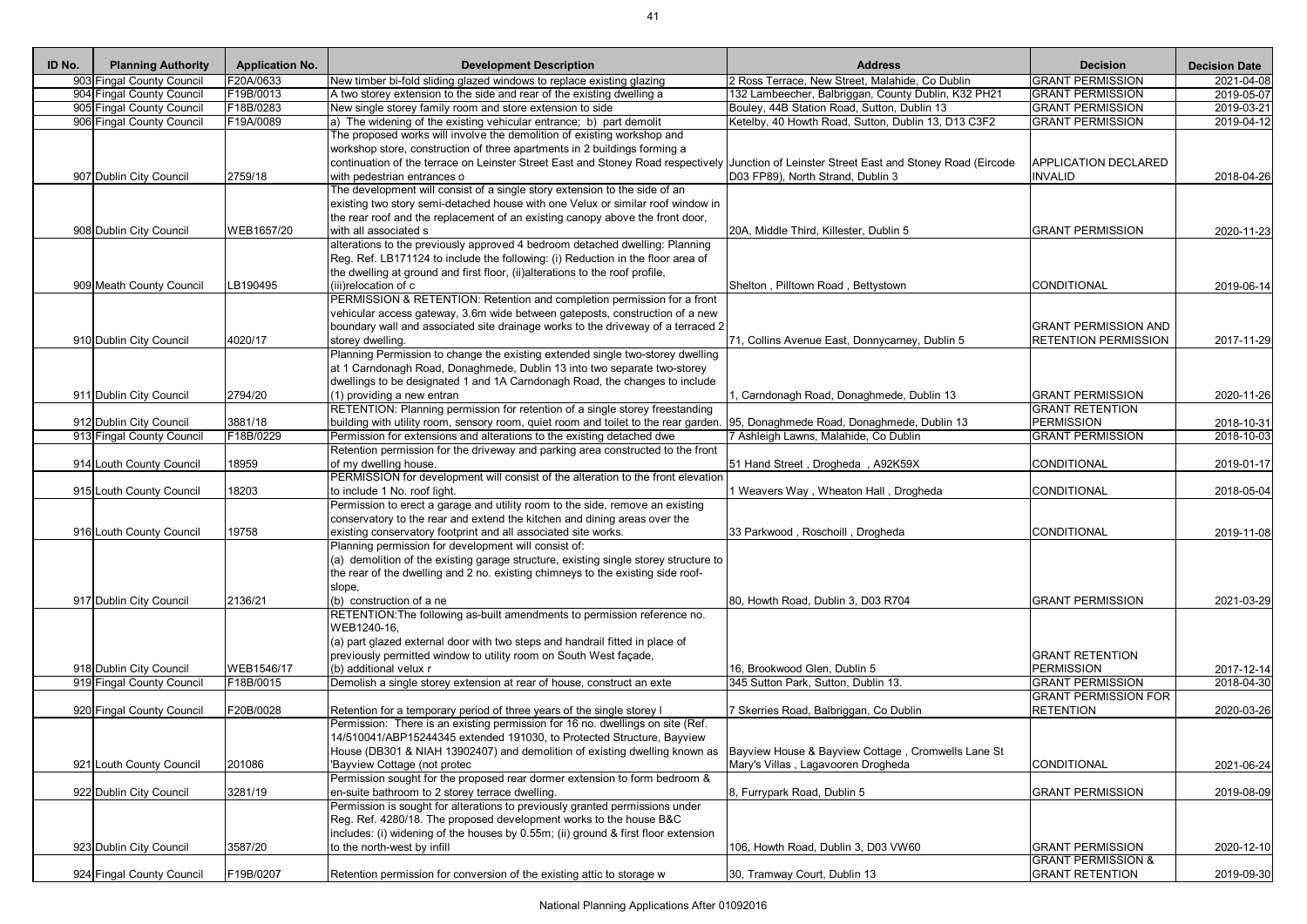| ID No. | <b>Planning Authority</b> | <b>Application No.</b> | <b>Development Description</b>                                                                                                                        | <b>Address</b>                                             | <b>Decision</b>             | <b>Decision Date</b>     |
|--------|---------------------------|------------------------|-------------------------------------------------------------------------------------------------------------------------------------------------------|------------------------------------------------------------|-----------------------------|--------------------------|
|        |                           |                        | Planning permission is being sought for the modification to existing 2 storey                                                                         |                                                            |                             |                          |
|        |                           |                        | building to include proposed third storey on to North Strand Road & minor                                                                             |                                                            |                             |                          |
|        |                           |                        | alterations to Seville Terrace facade, partial demolition to rear and the                                                                             |                                                            |                             |                          |
|        | 925 Dublin City Council   | 3850/16                | construction of a 3 storey b                                                                                                                          | 174, North Strand Road, Dublin 1                           | <b>REFUSE PERMISSION</b>    | 2016-11-25               |
|        | 926 Fingal County Council | F21A/0104              | Permission for modifications of approved plans Reg. Ref. F18A/0383 (AP                                                                                | 32-36 Main Street, Malahide, Co. Dublin                    | <b>GRANT PERMISSION</b>     | 2021-04-20               |
|        |                           |                        | RETENTION: Corporate signage to the front, side and rear of Supervalu                                                                                 |                                                            |                             |                          |
|        |                           |                        | Supermarket with main entrance at 27-29 Talbot Street, Dublin 1. Fascia                                                                               |                                                            |                             |                          |
|        |                           |                        | signage to front of shop at 27-32 Talbot Street; to entrance at side over 9-11                                                                        | Supervalu, 27-32, Talbot Street, 9-11 James Joyce Street & | <b>APPLICATION DECLARED</b> |                          |
|        | 927 Dublin City Council   | 3658/17                | James Joyce Street; and to rear, o                                                                                                                    | 1-3 Foley Street, Dublin 1                                 | <b>INVALID</b>              | 2017-09-07               |
|        |                           |                        | Planning permission is sought for the demolition of existing single storey                                                                            |                                                            |                             |                          |
|        |                           |                        | extension to rear, the construction of a single storey extension and covered                                                                          |                                                            |                             |                          |
|        |                           |                        | patio to rear, extension of existing pitched roof side incorporating new roof light,                                                                  |                                                            |                             |                          |
|        | 928 Dublin City Council   | 4042/19                | the construction                                                                                                                                      | 14, Brookwood Park, Artane, Dublin 5                       | <b>GRANT PERMISSION</b>     | 2019-11-14               |
|        |                           |                        |                                                                                                                                                       | 0.167Ha. Site, Ashwood Hall, (accessed off Back Road),     |                             |                          |
|        | 929 Fingal County Council | F19A/0579              | a) Construction of 2 no. 288sq.m. part two storey / part single storey<br>The development will consist of alterations to an existing two storey three | Malahide, Co Du                                            | <b>GRANT PERMISSION</b>     | 2020-02-03               |
|        |                           |                        | bedroom detached dwelling including: (I) the partial demolition of the existing                                                                       |                                                            |                             |                          |
|        |                           |                        | roof structure and bay window to the side elevation; (ii) the construction of a                                                                       |                                                            |                             |                          |
|        | 930 Dublin City Council   | 4451/18                | two storey flat                                                                                                                                       | 1A, Middle Third, Killester, Dublin 5                      | <b>GRANT PERMISSION</b>     | 2019-06-19               |
|        |                           |                        | RETENTION & PERMISSION Planning Permission is sought for the                                                                                          |                                                            |                             |                          |
|        |                           |                        | demolition of an existing porch and construction of a new porch with flat roof to                                                                     |                                                            |                             |                          |
|        |                           |                        | front elevation of an existing three storey (two-storey with attic conversion), four                                                                  |                                                            |                             |                          |
|        | 931 Dublin City Council   | 3369/20                | bedroom semi-detached d                                                                                                                               | 41, Grange Park Rise, Raheny, Dublin, 5                    | <b>GRANT PERMISSION</b>     | 2020-11-05               |
|        | 932 Fingal County Council | F19A/0137              | (A) Demolition of part of an exsiting single storey rear extension,                                                                                   | 12 Burrowfield Road, Sutton, Dublin 13                     | <b>GRANT PERMISSION</b>     | 2019-05-17               |
|        |                           |                        | A) The demolition of i) the existing single storey side garages, ii) the single                                                                       |                                                            |                             |                          |
|        |                           |                        | storey rear extension and iii) the removal of the sloped roof, north side chimney                                                                     |                                                            |                             |                          |
|        |                           |                        | and part of the existing rear return, B) The construction of a part single, part two-                                                                 |                                                            |                             |                          |
|        | 933 Dublin City Council   | WEB1209/20             | storey                                                                                                                                                | Iona, 130, Howth Road, Dublin 3                            | <b>GRANT PERMISSION</b>     | 2020-10-23               |
|        |                           |                        | Planning Permission is sought for (a) construction of a single storey extension to                                                                    |                                                            |                             |                          |
|        |                           |                        | the rear and side (b) new rooflights to the front and rear all with ancillary site                                                                    |                                                            |                             |                          |
|        | 934 Dublin City Council   | 2904/18                | works.                                                                                                                                                | 33. Briarfield Grove, Kilbarrack, Dublin 5                 | <b>GRANT PERMISSION</b>     | 2018-06-26               |
|        | 935 Fingal County Council | F16A/0539              | Construct 1 No. 3 bed detached dwelling to rear and all associated sit                                                                                | 153 Howth Road, Sutton, Dublin 13.                         | <b>GRANT PERMISSION</b>     | 2017-06-02               |
|        | 936 Fingal County Council | F17B/0248              | Narrow single story extension to side(west facing) single storey exten                                                                                | Carina, 5 Bissets Strand, Malahide, Co. Dublin             | <b>WITHDRAW APPLICATION</b> | 2018-03-12               |
|        |                           |                        | Planning permission for demolition of existing single storey extension and                                                                            |                                                            |                             |                          |
|        |                           |                        | construction of a new two storey extension to the rear of their existing dwelling                                                                     |                                                            |                             |                          |
|        | 937 Dublin City Council   | 2055/17                | and all associated site works.                                                                                                                        | 16, Leinster Street East, North Strand, Dublin 3           | <b>GRANT PERMISSION</b>     | 2017-03-07               |
|        |                           |                        | Permission for (1) Change of use of an existing commercial unit to create a new                                                                       |                                                            |                             |                          |
|        |                           |                        | 2 storey dwelling, (2) the demolition of an existing single storey store to the rear,                                                                 |                                                            |                             |                          |
|        |                           |                        | $(3)$ a single storey extension to the front and side, $(4)$ a new gable end window at                                                                |                                                            |                             |                          |
|        | 938 Dublin City Council   | 2736/17                | first                                                                                                                                                 | 74 Killester Avenue, Dublin, 5.                            | <b>GRANT PERMISSION</b>     | 2017-06-13               |
|        |                           |                        | The development will consist of: The construction of a one storey with attic level                                                                    |                                                            |                             |                          |
|        |                           |                        | detached house together with a dormer window and three rooflights, a new                                                                              |                                                            |                             |                          |
|        |                           |                        | vehicular access onto the public road and all associated landscaping & site                                                                           |                                                            |                             |                          |
|        | 939 Dublin City Council   | 3166/19                | works.                                                                                                                                                | 107, Briarfield Road, Raheny, Dublin 5, D05 YW42           | <b>REFUSE PERMISSION</b>    | 2019-07-29               |
|        | 940 Fingal County Council | F20B/0337              | The development will consist of the construction of a proposed new two                                                                                | No. 59 Verbena Lawn, Sutton, Dublin 13                     | <b>GRANT PERMISSION</b>     | 2021-02-12               |
|        |                           |                        | Amendments to previously granted Planning Permission WEB1047/17 are                                                                                   |                                                            |                             |                          |
|        |                           |                        | sought for works at 70 Foxfield Avenue, Raheny, Dublin 5, for Conall Murphy                                                                           |                                                            |                             |                          |
|        |                           |                        | and Elaine Lambe. Amendments to include a new first floor extension to side of                                                                        |                                                            |                             |                          |
|        | 941 Dublin City Council   | WEB1423/17             | existing dwelling, the addition                                                                                                                       | 70, Foxfield Avenue, Raheny, Dublin 5                      | <b>GRANT PERMISSION</b>     | 2017-10-09               |
|        | 942 Fingal County Council | F17A/0758              | Permission for a new vehicular entrance 3.5m wide to the rear of the s                                                                                | Site at 30 The Bawn, Malahide, Co Dublin                   | <b>REFUSE PERMISSION</b>    | $\overline{20}$ 18-02-07 |
|        |                           |                        | The development will consist of the conversion of attic space with dormer                                                                             |                                                            |                             |                          |
|        |                           |                        | window to the south-east facing roof elevation, a dormer window to the south-                                                                         |                                                            |                             |                          |
|        |                           |                        | west facing roof elevation and 1 no. roof light to the north-west facing elevation                                                                    |                                                            |                             |                          |
|        | 943 Dublin City Council   | 3092/19                | with all associated                                                                                                                                   | 64, Brookwood Rise, Artane, Dublin 5                       | <b>GRANT PERMISSION</b>     | 2019-07-18               |
|        |                           |                        | Single storey extension to the side & rear of existing house. New 1.8m wall to                                                                        |                                                            |                             |                          |
|        | 944 Dublin City Council   | WEB1550/20             | the part of front boundary & the widening of existing vehicular access.                                                                               | , Ribh Road, Artane, Dublin 5                              | <b>GRANT PERMISSION</b>     | 2020-10-07               |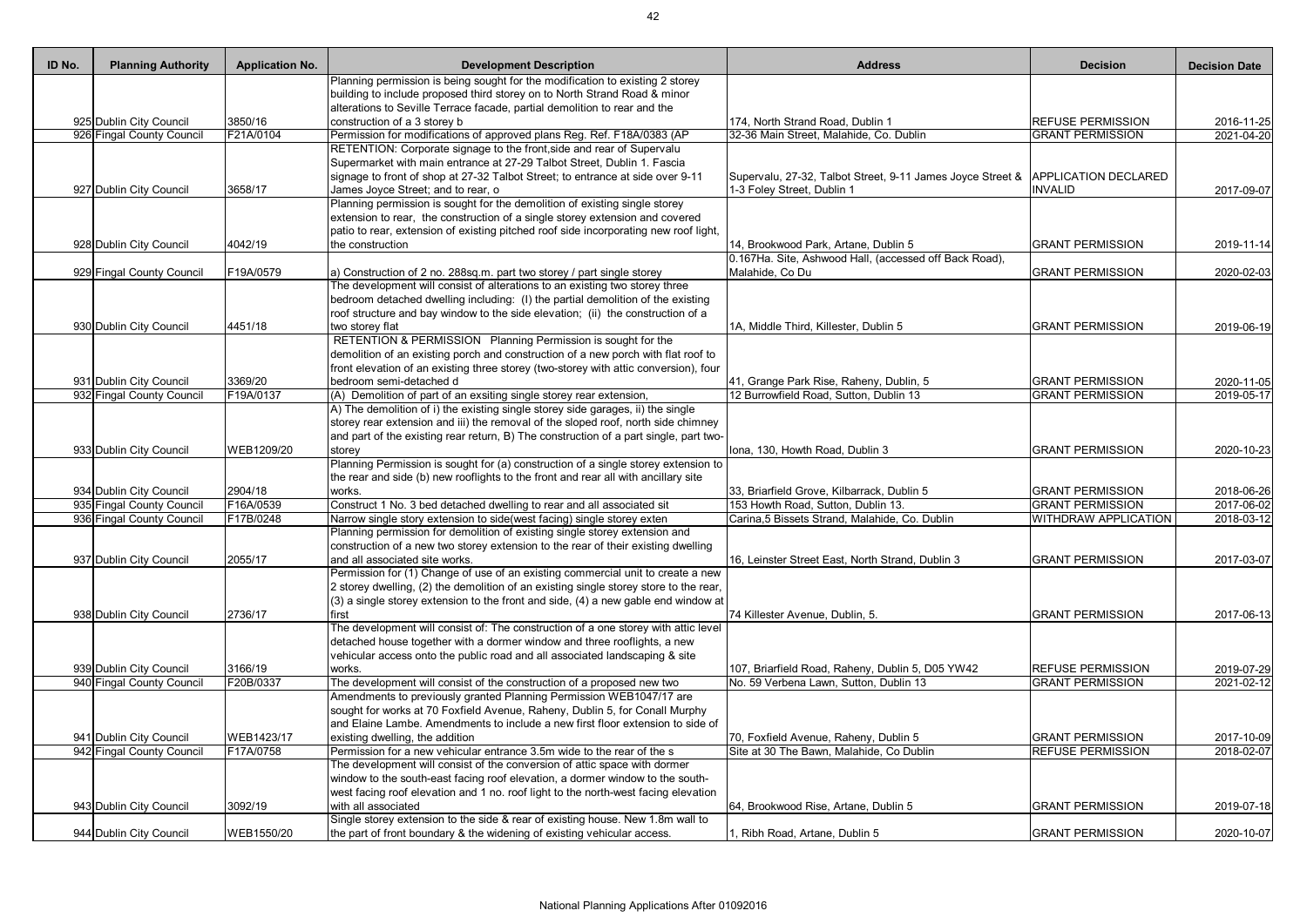| ID No. | <b>Planning Authority</b> | <b>Application No.</b> | <b>Development Description</b>                                                                                                                                         | <b>Address</b>                                             | <b>Decision</b>          | <b>Decision Date</b> |
|--------|---------------------------|------------------------|------------------------------------------------------------------------------------------------------------------------------------------------------------------------|------------------------------------------------------------|--------------------------|----------------------|
|        |                           |                        | PERMISSION & RETENTION: We, Serkan & Iknur Varoglu, intend to apply for                                                                                                |                                                            |                          |                      |
|        |                           |                        | planning permission and retention permission for development at this site, No.                                                                                         |                                                            |                          |                      |
|        |                           |                        | 17 Railway Mews, Clongriffin, Dublin 13, D13 AH24. The development consists                                                                                            |                                                            | APPLICATION DECLARED     |                      |
|        | 945 Dublin City Council   | WEB1733/20             | of partial removal of exist                                                                                                                                            | 17, Railway Mews, Clongriffin, Dublin 13                   | <b>INVALID</b>           | 2020-10-29           |
|        | 946 Fingal County Council | F17B/0161              | Permission to replace the existing conservatory at the rear, erecting                                                                                                  | 55 Strand Road, Baldoyle, Dublin 13                        | <b>GRANT PERMISSION</b>  | 2017-08-30           |
|        |                           |                        | The development will consist of alterations to previously approved planning<br>application (Planning Reference WEB1077/19) to include additional attic storage         |                                                            |                          |                      |
|        | 947 Dublin City Council   | WEB1736/19             | and new dormer to side of house and all associated works.                                                                                                              | 2, St. Assam's Avenue, Raheny, Dublin 5, D05 RD45          | <b>GRANT PERMISSION</b>  | 2020-02-17           |
|        | 948 Fingal County Council | F19B/0008              | Demolition of ground floor utility room, and continuation of a new two                                                                                                 | 2 Burrowfield Road, Sutton, Dublin 13, HW44                | <b>GRANT PERMISSION</b>  | 2019-03-04           |
|        | 949 Fingal County Council | F20A/0529              | Permission to construct a 27 meter multi-user lattice mobile and broad                                                                                                 | Drumlattery, Skerries, Co. Dublin.                         | <b>GRANT PERMISSION</b>  | 2021-05-21           |
|        |                           |                        | Permission for 1. Construction of 28 no. apartments within 2 no. new apartment                                                                                         |                                                            |                          |                      |
|        |                           |                        | blocks - 1 no. 5 storey/4 storey block (consisting of 9 no. one bed apartments, 9                                                                                      |                                                            |                          |                      |
|        |                           |                        | no. two bed apartments and 4 no. three bed apartments) and 1 no. 3 storey                                                                                              |                                                            |                          |                      |
|        | 950 Louth County Council  | 201022                 | block (consisting o                                                                                                                                                    | Knockmount, Dublin Road, Bryanstown Drogheda               | CONDITIONAL              | 2021-07-16           |
|        |                           |                        | Permission to demolish existing garage to side at ground floor and to construct a                                                                                      |                                                            |                          |                      |
|        |                           |                        | single storey extension to front at ground floor also 2 storey extension to side for<br>the provision of ancillary family member accommadition and all associated site |                                                            |                          |                      |
|        | 951 Dublin City Council   | 4554/18                | works.                                                                                                                                                                 | 33, Hollybrook Grove, Clontarf, Dublin 3                   | <b>GRANT PERMISSION</b>  | 2019-03-05           |
|        |                           |                        | The erection of a single storey extension to the rear including the provision of                                                                                       |                                                            |                          |                      |
|        |                           |                        | folding timber doors to a re-sized garage; the insertion of 2 No. rooflights to the                                                                                    |                                                            | APPLICATION DECLARED     |                      |
|        | 952 Dublin City Council   | WEB1931/20             | roof tank room and all ancillary works.                                                                                                                                | 36, Hollybrook Mews, Clontarf, Dublin 3, D03 WV50          | <b>INVALID</b>           | 2020-12-17           |
|        | 953 Fingal County Council | F21A/0200              | Demolition of the garage, utility room, boiler room, part of kitchen &                                                                                                 | 136 Sutton Park, Sutton, Dublin 13                         | <b>REFUSE PERMISSION</b> | 2021-06-03           |
|        | 954 Fingal County Council | F18A/0692              | The extension and conversion of an existing outbuilding in order to cr                                                                                                 | The Cottage, The Square, Donabate, Co. Dublin.             | <b>GRANT PERMISSION</b>  | 2019-06-06           |
|        |                           |                        | Change of use of an existing commercial unit (87 sq.m) from Café use                                                                                                   |                                                            |                          |                      |
|        |                           |                        | (previously approved under planning reference 5224/06) to office use, including                                                                                        |                                                            |                          |                      |
|        |                           |                        | external signage to the North Strand Road elevation, minor alterations to glazed Unit 2, Ground Floor, Aldborough Court, North Strand Road,                            |                                                            |                          |                      |
|        | 955 Dublin City Council   | 2756/18                | screen treatment and al                                                                                                                                                | North Strand, Dublin 1                                     | <b>GRANT PERMISSION</b>  | 2018-06-11           |
|        |                           |                        | The development will consist of partial demolition of existing rear single storey                                                                                      |                                                            |                          |                      |
|        |                           |                        | return and construction of a rear 2 storey flat roof return. Consisting of breakfast                                                                                   |                                                            |                          |                      |
|        |                           |                        | bar / kitchen area to ground floor and bathroom to first floor. The extension will                                                                                     |                                                            |                          |                      |
|        | 956 Dublin City Council   | 3288/20                | be f                                                                                                                                                                   | 4, Northbrook Terrace, North Strand, Dublin 3              | <b>GRANT PERMISSION</b>  | 2020-10-15           |
|        |                           |                        | The development will consist of the change of use of retail space to office space                                                                                      |                                                            |                          |                      |
|        |                           |                        | which was previously permitted under planning references 0132/02 and 5945/04                                                                                           |                                                            |                          |                      |
|        |                           |                        |                                                                                                                                                                        |                                                            |                          |                      |
|        |                           |                        | and for the provision of additional floor area as mezzanine and associated minor                                                                                       |                                                            |                          |                      |
|        | 957 Dublin City Council   | 4054/16                | alterations, i                                                                                                                                                         | Block 12, Station Square, Clongriffin, Dublin 13           | <b>GRANT PERMISSION</b>  | 2017-05-30           |
|        |                           |                        | DUBLIN CITY COUNCIL. Declan Kavanagh of 58 Mount Olive Grove., Dublin 5                                                                                                |                                                            |                          |                      |
|        |                           |                        | is applying for permission for the construction of a single storey ground floor                                                                                        |                                                            |                          |                      |
|        |                           |                        | detached "Granny Flat" accommodation to the side to the existing dwelling,                                                                                             |                                                            | APPLICATION DECLARED     |                      |
|        | 958 Dublin City Council   | WEB1318/19             | 45sqm floor area to comprise                                                                                                                                           | 58, Mount Olive Grove, Dublin 5                            | <b>INVALID</b>           | 2019-05-30           |
|        | 959 Fingal County Council | F21B/0241              | Permission for 1. A ground floor extension to the rear. 2. A first flo                                                                                                 | 6 Beverton Crescent, Donabate, Co Dublin                   | <b>GRANT PERMISSION</b>  | 2021-08-12           |
|        |                           |                        | Permission for proposed extension to existing bathroom at first floor level to rear                                                                                    |                                                            |                          |                      |
|        | 960 Louth County Council  | 20476                  | of existing two storey dwelling house                                                                                                                                  | 27 Maple Drive, Drogheda, Co Louth                         | <b>CONDITIONAL</b>       | 2020-08-13           |
|        | 961 Fingal County Council | F20A/0294              | Construction of a workshop with Offices and Canteen facilities and a g                                                                                                 | Howth FHC Boatyard, West Pier, Howth, Co. Dublin           | <b>GRANT PERMISSION</b>  | 2020-08-13           |
|        |                           |                        |                                                                                                                                                                        |                                                            | <b>REFUSE PERMISSION</b> |                      |
|        | 962 Fingal County Council | F18A/0189              | Retention of existing 128 sq.m. metal clad machinery workshop, 5.2m hi                                                                                                 | Tyrrelstown Big, Lusk, Co. Dublin, K45 CY31.               | FOR RETENTION            | 2018-06-07           |
|        |                           |                        | Proposed attic roof space conversion with dormer roof window fitted with<br>obscured frosted glazed stairwell window to side part of roof, dormer roof window          |                                                            |                          |                      |
|        |                           |                        | to rear part of roof, 2no. Rooflights to front part of roof with associated internal                                                                                   |                                                            |                          |                      |
|        | 963 Dublin City Council   | WEB1548/17             | alterations to                                                                                                                                                         | 4, Hollybrook Grove, Clontarf, Dublin 3                    | <b>GRANT PERMISSION</b>  | 2017-12-14           |
|        |                           |                        | The development will consist of 1) the construction of a single storey extension                                                                                       |                                                            |                          |                      |
|        |                           |                        | to the rear of the existing dwelling and 2) to widen the existing vehicular access                                                                                     |                                                            |                          |                      |
|        | 964 Dublin City Council   | 2746/18                | exiting onto Gracefield Avenue, Dublin 5.                                                                                                                              | 25, Gracefield Avenue, Dublin 5                            | <b>GRANT PERMISSION</b>  | 2018-06-07           |
|        |                           |                        |                                                                                                                                                                        | Lands adjacent to No. 17 Station Road (Protected Structure |                          |                      |
|        | 965 Fingal County Council | F16A/0540              | A 2.5 storey, 4 bed detached residential dwelling, with associated car                                                                                                 | Ref. 920),                                                 | <b>GRANT PERMISSION</b>  | 2017-08-03           |
|        | 966 Fingal County Council | F20B/0134              | Single storey extensions to the front, rear and sides of the existing                                                                                                  | Aherlow 1A Offington Park Sutton, Dublin 13                | <b>GRANT PERMISSION</b>  | 2020-08-14           |
|        | 967 Fingal County Council | F19B/0130              | Permission is sought for a (i) 2 storey extension to the side (ii) Par                                                                                                 | 1 Miller's Lane, Skerries, Co Dublin                       | <b>GRANT PERMISSION</b>  | 2019-08-07           |
|        | 968 Fingal County Council | F20B/0184              | Permission for attic conversion and provision of 3 rooflights.                                                                                                         | 17 Hamilton Hill, Barnageeragh Cove, Skerries, Co Dublin   | <b>GRANT PERMISSION</b>  | 2020-09-24           |
|        |                           |                        |                                                                                                                                                                        |                                                            |                          |                      |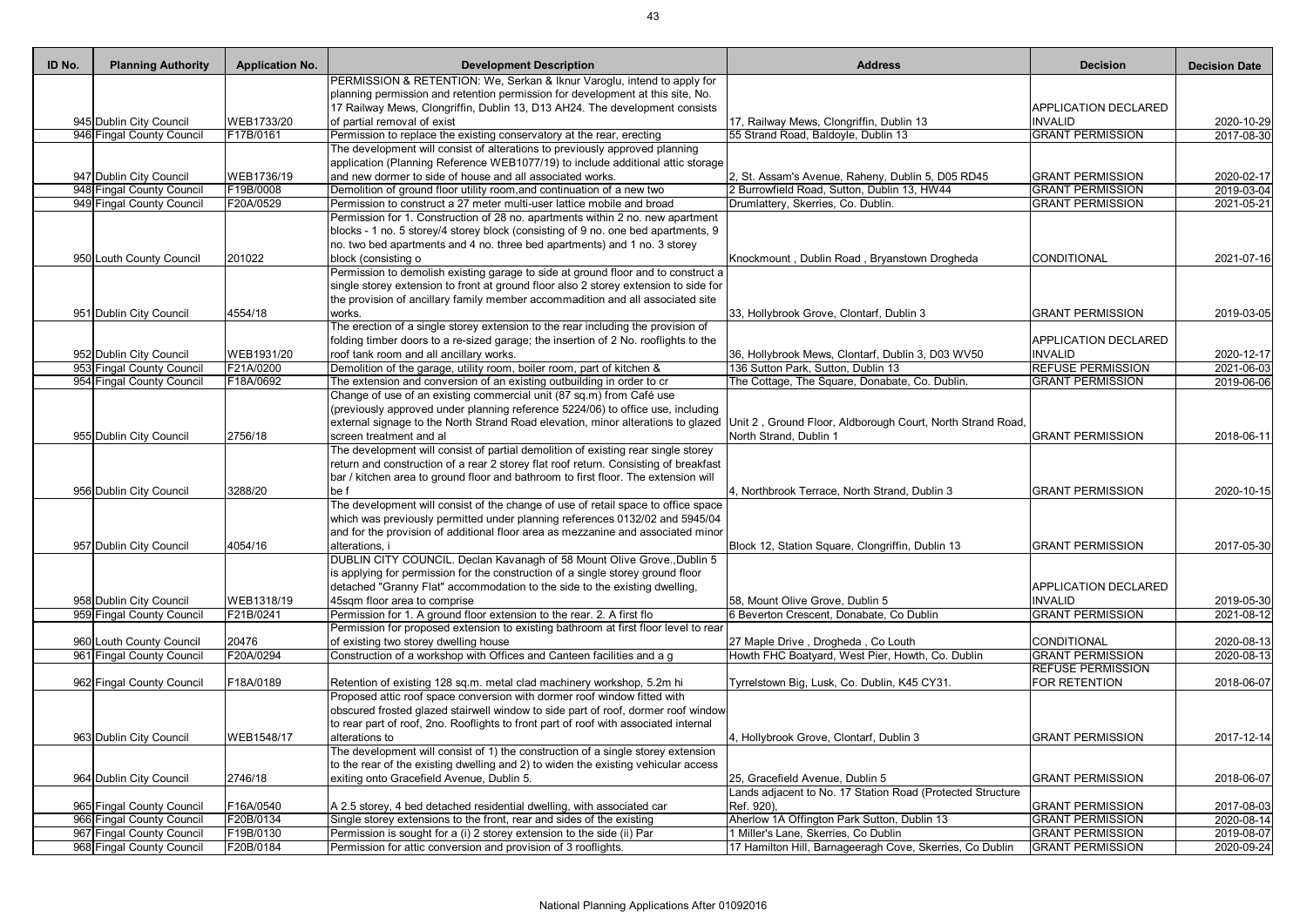| ID No. | <b>Planning Authority</b>                            | <b>Application No.</b> | <b>Development Description</b>                                                                                                          | <b>Address</b>                                                                         | <b>Decision</b>                               | <b>Decision Date</b>     |
|--------|------------------------------------------------------|------------------------|-----------------------------------------------------------------------------------------------------------------------------------------|----------------------------------------------------------------------------------------|-----------------------------------------------|--------------------------|
|        |                                                      |                        | construction of a single storey style dwelling with detached domestic garage,                                                           |                                                                                        |                                               |                          |
|        |                                                      |                        | install a proprietary sewage treatment system and form new entrance to private                                                          |                                                                                        |                                               |                          |
|        | 969 Meath County Council                             | 211698                 | lane leading to public road                                                                                                             | Corballis, Layout, Co. Meath                                                           | N/A                                           |                          |
|        |                                                      |                        | The proposed development will consist of (1) the demolition of existing flat roof,                                                      |                                                                                        |                                               |                          |
|        |                                                      |                        | two storey extension to side and flat roof, single storey porch to front of existing                                                    |                                                                                        |                                               |                          |
|        | 970 Dublin City Council                              | WEB1654/19             | dwelling house, (2) construction of a new two storey extension to side and single                                                       | 4, Ennafort Avenue, Raheny, Dublin 5                                                   | <b>APPLICATION DECLARED</b><br><b>INVALID</b> | 2019-11-15               |
|        |                                                      |                        | stor                                                                                                                                    |                                                                                        | <b>GRANT PERMISSION FOR</b>                   |                          |
|        | 971 Fingal County Council                            | F18B/0089              | A single storey extension to rear and south-east side of the original                                                                   | 113 Bayside Boulevard North, Sutton, Dublin 13                                         | <b>RETENTION</b>                              | 2018-06-11               |
|        | 972 Fingal County Council                            | F21B/0124              | Permission for construction of a new 16.5 sq.m. first floor extension                                                                   | 18b Claremont Road, Howth, Co. Dublin.                                                 | <b>GRANT PERMISSION</b>                       | 2021-06-03               |
|        | 973 Fingal County Council                            | F19B/0322              | Permission for the construction of a new gable wall to form new roof p                                                                  | 5 Shalloch Hill Grove, Townparks, Skerries, Co Dublin                                  | <b>GRANT PERMISSION</b>                       | 2020-02-12               |
|        |                                                      |                        |                                                                                                                                         | The White House, The Harbour, Seapoint Lane, Balbriggan,                               |                                               |                          |
|        | 974 Fingal County Council                            | F18A/0684              | Removal of the existing structure, the construction of a new two store                                                                  | Co. Dublin                                                                             | <b>REFUSE PERMISSION</b>                      | 2019-07-24               |
|        |                                                      |                        | RETENTION: Permission to retain amendments to development permitted under                                                               |                                                                                        |                                               |                          |
|        |                                                      |                        | Reg. Ref. 3329/14, consisting of: a) increase in ground floor single storey flat                                                        |                                                                                        |                                               |                          |
|        |                                                      |                        | roofed extension to rear of existing retail unit, from permitted area of 30.0 sqm                                                       |                                                                                        | <b>GRANT PERMISSION AND</b>                   |                          |
|        | 975 Dublin City Council                              | 2094/17                | to 33.9 sqm; b) O                                                                                                                       | 49. Talbot Street, Dublin 1                                                            | <b>RETENTION PERMISSION</b>                   | 2017-08-22               |
|        |                                                      |                        | Permission to erect a 3.5m high single storey extension to rear of house                                                                |                                                                                        |                                               |                          |
|        |                                                      |                        | comprising; demolition of single storey rear bedroom, demolition of single storey                                                       |                                                                                        |                                               |                          |
|        |                                                      |                        | kitchen extension, provision of 44m2 'Granny Flat' linked to main house, new                                                            |                                                                                        | <b>APPLICATION DECLARED</b>                   |                          |
|        | 976 Dublin City Council                              | 4005/17                | 50m2 rear extension t                                                                                                                   | 59, Howth Road, Dublin 3                                                               | <b>INVALID</b>                                | 2017-10-25               |
|        |                                                      |                        | The development will consist of the construction of a new 2 storey dwelling                                                             |                                                                                        |                                               |                          |
|        |                                                      |                        | house and associated site works and services adjacent to the existing house at                                                          |                                                                                        |                                               |                          |
|        |                                                      | WEB1099/19             | this address. The development will include the provision of new site entrances                                                          |                                                                                        | <b>APPLICATION DECLARED</b><br><b>INVALID</b> |                          |
|        | 977 Dublin City Council<br>978 Fingal County Council | F17A/0054              | from Foxfield Height<br>The development will consist of the demolition of the existing two-sto                                          | 74, Foxfield Road, Raheny, Dublin 5<br>Balsculty, Dublin Road, Malahide, Co. Dublin.   | <b>GRANT PERMISSION</b>                       | 2019-03-04<br>2017-06-29 |
|        |                                                      |                        | Planning permission for development on a site of c. 0.08 ha at 17-21 Foley                                                              |                                                                                        |                                               |                          |
|        |                                                      |                        | Street, Dublin 1. The application site is located north of Block B, Joyce's Court,                                                      |                                                                                        |                                               |                          |
|        |                                                      |                        | south of Foley Street, east of Joyce's Walk and west of Ulysses House.                                                                  |                                                                                        |                                               |                          |
|        |                                                      |                        |                                                                                                                                         |                                                                                        |                                               |                          |
|        | 979 Dublin City Council                              | 3279/21                | The proposed developme                                                                                                                  | A site of c. 0.08 ha at 17-21, Foley Street, Dublin 1                                  |                                               |                          |
|        |                                                      |                        | Permission sought for removal of existing boundary wall, gates and shed                                                                 | site on Charlemont Lane at rear of Nos 47 & 49 Howth Road,                             |                                               |                          |
|        | 980 Dublin City Council                              | 3915/19                | fronting Charlemont Lane and the construction of 4 no. two storey dwellings.                                                            | Clontarf, Dublin 3                                                                     | <b>GRANT PERMISSION</b>                       | 2019-10-25               |
|        |                                                      |                        |                                                                                                                                         |                                                                                        | <b>APPLICATION DECLARED</b>                   |                          |
|        | 981 Dublin City Council                              | WEB1060/17             | Single storey extension to the rear.                                                                                                    | 504A, Howth Road, Raheny, Dublin 5                                                     | <b>INVALID</b>                                | 2017-02-07               |
|        |                                                      |                        | Detached two-storey, three-bedroom dwelling house and associated                                                                        |                                                                                        | <b>APPLICATION DECLARED</b>                   |                          |
|        | 982 Dublin City Council                              | 3075/17                | landscaping, boundary and site development works.                                                                                       | Side of 98, Briarfield Road, Kilbarrack, Dublin 5, D05 E029                            | <b>INVALID</b>                                | 2017-06-27               |
|        |                                                      |                        |                                                                                                                                         |                                                                                        | <b>GRANT PERMISSION &amp;</b>                 |                          |
|        | 983 Fingal County Council                            | F20A/0016              | Retention of amendments to glazing and fenestration on the dwelling fa                                                                  | Rear of Tree Tops, Claremont Road, Howth, Co Dublin                                    | <b>GRANT RETENTION</b>                        | 2020-03-11               |
|        | 984 Fingal County Council                            | F19A/0206              | Demolish existing garage at side and construct two storey extensions                                                                    | 17 Saint Margaret's Road, Malahide, Co. Dublin                                         | <b>GRANT PERMISSION</b>                       | 2019-07-03               |
|        |                                                      |                        | Change of use to existing three-storey terraced building from office use at                                                             |                                                                                        |                                               |                          |
|        |                                                      |                        | basement and ground floor levels and apartment at first floor level, to residential                                                     |                                                                                        |                                               |                          |
|        | 985 Dublin City Council                              | 3646/16                | use throughout to convert each floor into self contained apartments to provide 3<br>no. apartment                                       |                                                                                        | <b>REFUSE PERMISSION</b>                      |                          |
|        | 986 Dublin City Council                              | 3243/17                | Construction of a single-storey extension to the side and rear.                                                                         | 42, Buckingham Street Lower, Dublin 1<br>13, Saint Assam's Road West, Raheny, Dublin 5 | <b>GRANT PERMISSION</b>                       | 2016-10-20<br>2017-08-17 |
|        |                                                      |                        | Planning permission for development consisting of: The construction of a new                                                            |                                                                                        |                                               |                          |
|        |                                                      |                        | garden space to include a mono pitch canopy structure 2.6m - 3.4m in height) to                                                         |                                                                                        |                                               |                          |
|        |                                                      |                        | the proposed covered sensory area, trampoline area, seating and new fencing to St. Michael's House, Foxfield Special School, Briarfield |                                                                                        |                                               |                          |
|        | 987 Dublin City Council                              | 2689/19                | screen the garden                                                                                                                       | Villas, Greendale Road, Dublin 5                                                       | <b>GRANT PERMISSION</b>                       | 2019-05-27               |
|        |                                                      |                        |                                                                                                                                         | Lands at Turvey Avenue, (200m west of Donabate Railway                                 |                                               |                          |
|        | 988 Fingal County Council                            | F18A/0587              | Permission for a 3 storey mixed use development in lieu of the granted                                                                  | Station), Donab                                                                        | <b>REFUSE PERMISSION</b>                      | 2019-06-17               |
|        |                                                      |                        | Permission for the following;                                                                                                           |                                                                                        |                                               |                          |
|        |                                                      |                        | . A new accessible entrance by demolishing the existing entrance steps and                                                              |                                                                                        |                                               |                          |
|        |                                                      |                        | landing. Removal of existing entrance doors and canopy. Construction of new                                                             |                                                                                        |                                               |                          |
|        | 989 Dublin City Council                              | 2085/17                | access level with the existing pavement, new entrance doors, screen wi                                                                  | 63-66, Amiens Street, Dublin 1                                                         | <b>GRANT PERMISSION</b>                       | 2017-03-14               |
|        |                                                      |                        | RETENTION & PERMISSION: Retention permission is being sought for an                                                                     |                                                                                        |                                               |                          |
|        |                                                      |                        | existing rear first floor ope, together with permission to replace an existing                                                          |                                                                                        | <b>GRANT PERMISSION AND</b>                   |                          |
|        | 990 Dublin City Council                              | 2318/18                | outward opening double door with a top opening window.                                                                                  | 33, Leinster Avenue, North Strand, Dublin 3                                            | <b>RETENTION PERMISSION</b>                   | 2018-04-11               |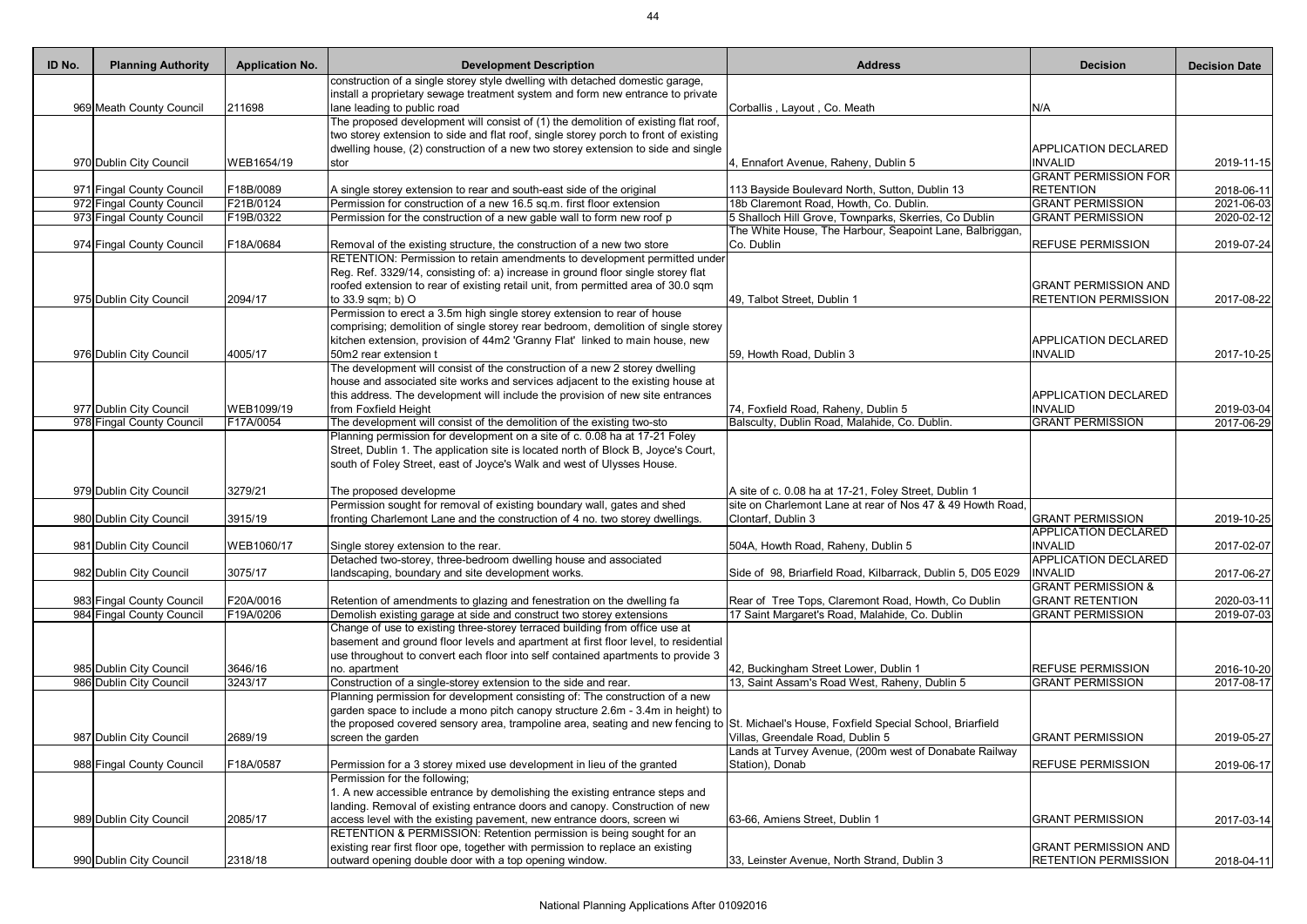| ID No. | <b>Planning Authority</b>  | <b>Application No.</b> | <b>Development Description</b>                                                                                                                                                                                                                                                                                                                            | <b>Address</b>                                                                                                                                                    | <b>Decision</b>                               | <b>Decision Date</b>    |
|--------|----------------------------|------------------------|-----------------------------------------------------------------------------------------------------------------------------------------------------------------------------------------------------------------------------------------------------------------------------------------------------------------------------------------------------------|-------------------------------------------------------------------------------------------------------------------------------------------------------------------|-----------------------------------------------|-------------------------|
|        |                            |                        |                                                                                                                                                                                                                                                                                                                                                           | Murdocks Builders Merchants, Kilbarrack Industrial Estate,                                                                                                        |                                               |                         |
|        | 991 Fingal County Council  | F19A/0181              | Alterations to a previously approved permission (Reg. Ref. F17A/0630/                                                                                                                                                                                                                                                                                     | Kilbarrack                                                                                                                                                        | <b>GRANT PERMISSION</b>                       | 2019-06-21              |
|        | 992 Fingal County Council  | F17B/0290              | Permission for a ground floor extension to the rear of the property fr                                                                                                                                                                                                                                                                                    | Beverton Walk, Donabate, Co Dublin                                                                                                                                | <b>GRANT PERMISSION</b>                       | $\overline{2018-02-08}$ |
|        | 993 Dublin City Council    | 2928/17                | Planning permission for the construction of a single storey flat roof extension to<br>the rear and side of the existing semi-detached house, construction of a new<br>pitched roof porch to the front of the existing house, extension of the existing<br>roof, alterat                                                                                   | 58, Ennafort Park, Raheny, Dublin 5                                                                                                                               | <b>APPLICATION DECLARED</b><br><b>INVALID</b> | 2017-05-29              |
|        | 994 Dublin City Council    | 3754/20                | The development will consist of the replacement of the facades of the existing<br>station concourse with new robust quality materials consequent on breakages of<br>the existing glass facades including a new stone entrance facade. Duplicate<br>(Identical) planning                                                                                   | Station Way, Clongriffin, Dublin 13                                                                                                                               | <b>GRANT PERMISSION</b>                       | 2021-01-12              |
|        | 995 Fingal County Council  | F19B/0258              | Permission for single storey garage extension to side.                                                                                                                                                                                                                                                                                                    | 14 The Avenue, Semple Woods, Donabate, Co Dublin                                                                                                                  | <b>GRANT PERMISSION</b>                       | 2019-12-02              |
|        | 996 Fingal County Council  | F17B/0276              | Single storey extension to side of existing.                                                                                                                                                                                                                                                                                                              | 23 Beaverstown Orchard, Donabate, Co. Dublin                                                                                                                      | <b>GRANT PERMISSION</b>                       | 2018-01-17              |
|        |                            | 3846/16                | The development will consist of upgrading works to existing house to include<br>internal alterations, demolition of existing single storey rear extension / rear<br>shed, construction of new single storey flat roof extension to rear to include                                                                                                        |                                                                                                                                                                   | <b>GRANT PERMISSION</b>                       |                         |
|        | 997 Dublin City Council    |                        | canopy, new stove<br>Planning permission for a 24m multi-user free standing support structure                                                                                                                                                                                                                                                             | 5, Bessborough Avenue, North Strand, Dublin 3                                                                                                                     |                                               | 2016-11-22              |
|        | 998 Dublin City Council    | 3625/19                | carrying telecommunications equipment, together with associated exchange<br>cabinets, fencing and all associated site development works for 2G, 3G, 4G &<br>5G wireless broadband and data                                                                                                                                                                | Killester Donnycarney Football Club, Haddon Park, Nuns<br>Walk, Abbeyfield, Killester, Dublin 5                                                                   | <b>GRANT PERMISSION</b>                       | 2019-09-20              |
|        |                            |                        | Planning permission for a new vehicular access driveway involving the re-                                                                                                                                                                                                                                                                                 |                                                                                                                                                                   |                                               |                         |
|        | 999 Dublin City Council    | 3304/21                | modelling of existing pedestrian access gate and all associated site works.                                                                                                                                                                                                                                                                               | 66 St. Assam's Road West, Raheny, Dublin 5                                                                                                                        |                                               |                         |
|        | 1000 Fingal County Council | F17B/0125              | A 2 storey extension to side with modifications & increased floor spac                                                                                                                                                                                                                                                                                    | 38 Burrowfield Road, Sutton, Dublin 13                                                                                                                            | <b>GRANT PERMISSION</b>                       | 2017-07-17              |
|        |                            |                        |                                                                                                                                                                                                                                                                                                                                                           | White Piers, Rogerstown Lane, Rogerstown, Lusk, Co.                                                                                                               |                                               |                         |
|        | 1001 Fingal County Council | F16A/0561              | An on-site waste water treatment unit, percolation area & associated s                                                                                                                                                                                                                                                                                    | Dublin, K45 E189.                                                                                                                                                 | <b>GRANT PERMISSION</b>                       | 2017-05-29              |
|        | 1002 Fingal County Council | F19B/0127              | Planning permission for the renovation and extension of an existing tw                                                                                                                                                                                                                                                                                    | 41 Dublin Road, Skerries, Co. Dublin.                                                                                                                             | <b>GRANT PERMISSION</b>                       | 2019-07-08              |
|        | 1003 Louth County Council  | 18280                  | Permission for 92 no. residential units, comprising 5 no. duplexes (4 no. 2-bed<br>and 1 no. 3-bed), 44 no. houses (26 no. 2-bed and 18 no. 3-bed) and 43 no.<br>apartments (15 no. 1-bed and 28 no. 2-bed); closing of existing site entrance<br>and creation of new                                                                                     | Former 'Bridgeford Bar', Bound by Newfoundwell Road<br>Bredin Street, Lands adjacent to the Dublin-Belfast railway<br>line & existing residences at Bredin Street | CONDITIONAL                                   | 2018-08-10              |
|        | 1004 Dublin City Council   | 3637/18                | PROTECTED STRUCTURE; The development will comprise of the following (i)<br>Reconstruction at no. 49 and 50 Amiens Street to provide a three storey over<br>basement building, with a fourth floor penthouse level stepped back. The<br>existing front facade to No. 50                                                                                    | 49/51, Amiens Street, Dublin 1                                                                                                                                    | <b>REFUSE PERMISSION</b>                      | 2018-12-12              |
|        |                            |                        | Planning permission is sought for a) demolition of existing house, b) construction                                                                                                                                                                                                                                                                        |                                                                                                                                                                   |                                               |                         |
|        | 1005 Dublin City Council   | 4019/19                | of a part two storey and part single storey detached house with rooflights, all with<br>ancillary site works.                                                                                                                                                                                                                                             | 312, Howth Road, Killester, Dublin 5                                                                                                                              | <b>GRANT PERMISSION</b>                       | 2019-11-07              |
|        | 1006 Dublin City Council   | 2145/19                | Permission is sought to demolish existing chimney, to construct new 2 storey<br>extension to gable containing play room, utility room and passage-way at ground<br>floor and master bedroom at first floor, to raise sill of existing box room window<br>at first floor                                                                                   | 47, Grange Park Crescent, Raheny, Dublin 5                                                                                                                        | <b>GRANT PERMISSION</b>                       | 2019-03-26              |
|        |                            |                        | Planning permission for development consists of internal alterations to existing                                                                                                                                                                                                                                                                          |                                                                                                                                                                   |                                               |                         |
|        | 1007 Dublin City Council   | 3794/20                | ground floor for wheelchair accessible, install new wheelchair accessible front<br>door and ramp to front garden. Install two number velux rooflights to existing<br>front roof s                                                                                                                                                                         | 92, Carndonagh Road, Donaghmede, Dublin 13                                                                                                                        | <b>GRANT PERMISSION</b>                       | 2021-01-27              |
|        |                            |                        |                                                                                                                                                                                                                                                                                                                                                           | Lands adjacent to the existing residential development                                                                                                            |                                               |                         |
|        | 1008 Fingal County Council | F16A/0268              | 3 no. 3 storey, apartment blocks comprising 51 no. apartment units (1)                                                                                                                                                                                                                                                                                    | known as The Ga                                                                                                                                                   | <b>GRANT PERMISSION</b>                       | 2016-11-01              |
|        | 1009 Dublin City Council   | 3663/18                | PROTECTED STRUCTURE: Construction of a new ground floor over basement<br>extension of 6 sq.m and first floor extension of 35 sq.m to the rear of the existing<br>four storey terraced building. Alterations to rationalise the existing windows at<br>the rear. The bui<br>Planning permission to convert existing attic space into non habitable storage | 59, Amiens Street, Dublin 1                                                                                                                                       | REQUEST AI EXT OF TIME                        | 2019-07-12              |
|        |                            |                        | that includes dormer to side of existing roof to accommodate attic stairs, Fakro<br>EDD rooflight dormer to rear, 4 rooflights to side including a light tunnel and                                                                                                                                                                                       |                                                                                                                                                                   |                                               |                         |
|        | 1010 Dublin City Council   | 4745/19                | replacing fron                                                                                                                                                                                                                                                                                                                                            | 243, Howth Road, Killester, Dublin 5                                                                                                                              | <b>GRANT PERMISSION</b>                       | 2020-02-20              |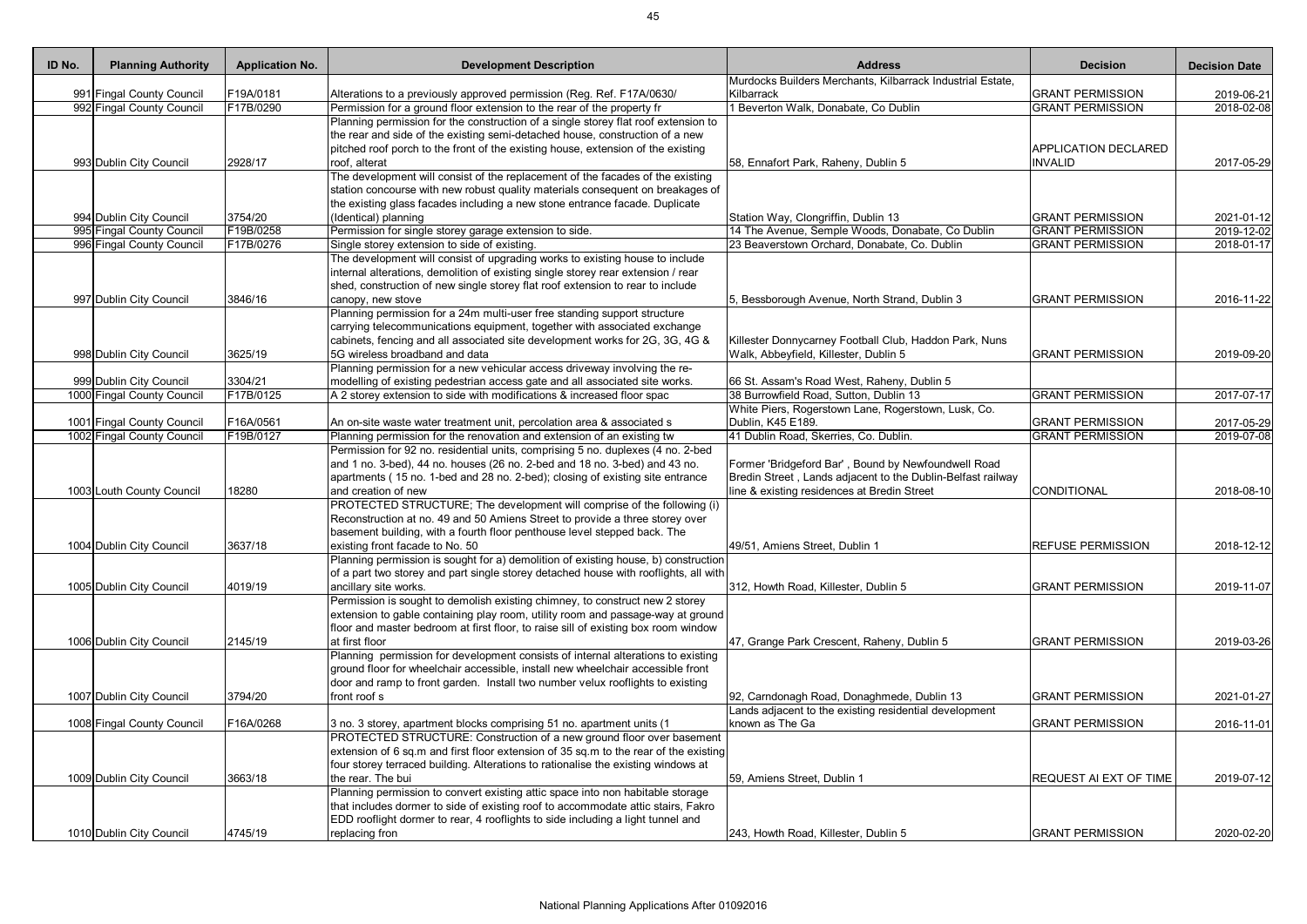| ID No. | <b>Planning Authority</b>  | <b>Application No.</b> | <b>Development Description</b>                                                       | <b>Address</b>                                           | <b>Decision</b>             | <b>Decision Date</b> |
|--------|----------------------------|------------------------|--------------------------------------------------------------------------------------|----------------------------------------------------------|-----------------------------|----------------------|
|        |                            |                        | Denise O'Reilly is seeking planning permission for a temporary change of use to      |                                                          |                             |                      |
|        |                            |                        | her existing 22.7 sq.m larch timber clad, flat roofed garden room / study to a       |                                                          |                             |                      |
|        |                            |                        | Temporary Ancillary Family Accommodation in the rear garden of her existing          |                                                          | <b>APPLICATION DECLARED</b> |                      |
|        | 1011 Dublin City Council   | WEB1647/20             | dwelling at 217 H                                                                    | 217, Howth Road, Clontarf East, Dublin 5, D05 HD89       | <b>INVALID</b>              | 2020-10-09           |
|        |                            |                        | Permission for development which comprises one unit of permitted retail use.         |                                                          |                             |                      |
|        |                            |                        | The development will consist of the installation of an ATM machine to the            |                                                          |                             |                      |
|        | 1012 Dublin City Council   | 2384/17                | existing shop front to the south elevation.                                          | 47 & 48, Talbot Street, Dublin 1                         | <b>GRANT PERMISSION</b>     | 2017-04-26           |
|        |                            |                        | Permission sought for the following works: The development will consist of an        |                                                          |                             |                      |
|        |                            |                        | amendment to a previous Grant of Permission (Reg. Ref: 4074/16). The                 |                                                          |                             |                      |
|        |                            |                        | amendment consists of (a) the construction of 2 no. 3 bedroom, two-storey            |                                                          |                             |                      |
|        | 1013 Dublin City Council   | 3281/18                | townhouse dwellings in place of 1                                                    | 63, Howth Road, Clontarf, Dublin 3                       | <b>GRANT PERMISSION</b>     | 2018-08-09           |
|        |                            |                        | Planning permission for 2no. 3 bedroom semi-detached dwellings and all               |                                                          | <b>APPLICATION DECLARED</b> |                      |
|        | 1014 Dublin City Council   | 3701/16                | ancillary works.                                                                     | Rear of 57, Howth Road, Clontarf, Dublin 3               | <b>INVALID</b>              | 2016-09-14           |
|        |                            |                        | The development will consist of 4 No. three storey, two bedroom, terraced            |                                                          |                             |                      |
|        |                            |                        | dwelling units with gross floor areas of: Unit No.1: 131.1m2, Unit No.2: 131.1m2,    |                                                          |                             |                      |
|        |                            |                        | Unit No.3: 131.1m2, Unit No. 4: 115.2m2. Total Gross development area =              | Rear of Bank of Ireland Branch Office, 566, Howth Road,  |                             |                      |
|        | 1015 Dublin City Council   | 4253/16                | 508.5m2. The dwellings inc                                                           | fronting on to St. Assam's Road West, Raheny Dublin, 5.  | <b>REFUSE PERMISSION</b>    | 2017-02-03           |
|        | 1016 Fingal County Council | F18A/0364              | The erection of a golf ball safety netting screen                                    | Sutton Golf Club, Burrow Road, Dublin 13                 | <b>GRANT PERMISSION</b>     | 2018-08-21           |
|        |                            |                        |                                                                                      |                                                          | <b>INVALID APPLICATION</b>  |                      |
|        | 1017 Fingal County Council | F17A/0683              | Extensions to existing garage and change of use residential to form a                | Seapoint, Balbriggan, County Dublin                      | DUE TO SITE NOTICE          | 2017-12-05           |
|        |                            |                        | Proposed ground floor only extension to the side of the existing house and           |                                                          |                             |                      |
|        |                            |                        | demolishing/ removal of an existing chimney to the side of the existing house        |                                                          |                             |                      |
|        | 1018 Dublin City Council   | 3254/17                | and all ancillary works.                                                             | 41, The Demesne, Killester, Dublin 5                     | <b>GRANT PERMISSION</b>     | 2017-08-21           |
|        | 1019 Fingal County Council | F18A/0439              | Permission for the demolition of the existing detached 2 storey house                | 1 St Margaret's Road, Malahide, Co Dublin                | <b>GRANT PERMISSION</b>     | 2018-09-20           |
|        |                            |                        | The development consists of: A proposed new single storey 36 sq.m garden             |                                                          |                             |                      |
|        | 1020 Dublin City Council   | 2624/18                | shed to the rear with associated landscaping and site works.                         | 113A, Howth Road, Clontarf, Dublin 3                     | <b>GRANT PERMISSION</b>     | 2018-05-18           |
|        |                            |                        | The development consists of the demolition of the existing single storey kitchen     |                                                          |                             |                      |
|        |                            |                        | extension to the rear of the property, demolition of the existing non-original side  |                                                          |                             |                      |
|        |                            |                        | shed lean to roof, demolition of existing non original front entrance porch lean to  |                                                          | <b>APPLICATION DECLARED</b> |                      |
|        | 1021 Dublin City Council   | WEB1400/19             | & col                                                                                | 78, Carndonagh Road, Donaghmede, Dublin 13               | <b>INVALID</b>              | 2019-07-22           |
|        | 1022 Fingal County Council | F20B/0225              | Permission for the construction of a new first floor bedroom, with ens               | 4 Old Street, Malahide, Co Dublin                        | <b>GRANT PERMISSION</b>     | 2021-04-19           |
|        |                            |                        | The proposed development will consist of the change of use of the existing           | Applegreen Service Station, 223, Howth Road, Clontarf,   |                             |                      |
|        | 1023 Dublin City Council   | 2197/18                | ground floor from retail to retail with ancillary off-licence use.                   | Killester, Dublin                                        | <b>REFUSE PERMISSION</b>    | 2018-03-28           |
|        | 1024 Fingal County Council | F18A/0009              | Permission for the construction of a new 24m high slim line                          | CIE Skerries, Railway Station Lands, Skerries, Co Dublin | <b>GRANT PERMISSION</b>     | 2018-03-05           |
|        |                            |                        | Permission for the construction of two number two storey two bedroom dwelling        |                                                          |                             |                      |
|        | 1025 Louth County Council  | 19996                  | houses and all associated site development works                                     | 9 Carmelite Cottages, Marsh Road, Drogheda               | N/A                         |                      |
|        |                            |                        | Planning permission for development at this site encompassing nos. 134, 135          |                                                          |                             |                      |
|        |                            |                        | and 136 North Strand Road, Dublin 3. The development will consist of                 |                                                          |                             |                      |
|        |                            |                        | demolition of 3 existing properties on the site and construction of 20 no.           |                                                          |                             |                      |
|        | 1026 Dublin City Council   | 3422/21                | apartments in two linked buildings                                                   | 134, 135 & 136 North Strand Road, Dublin 3               |                             |                      |
|        |                            |                        | The development will consist of the following: The demolition of a single storey     |                                                          |                             |                      |
|        |                            |                        | garage to the side; construction of a two storey extension to the side; ground       |                                                          |                             |                      |
|        |                            |                        | floor extension to the front; internal alterations to the existing ground and first  |                                                          |                             |                      |
|        | 1027 Dublin City Council   | 4248/17                | floors; ne                                                                           | 67, Hollybrook Grove, Clontarf, Dublin 3                 | <b>GRANT PERMISSION</b>     | 2018-01-16           |
|        |                            |                        | Planning permission to convert existing garage at ground floor to family room        |                                                          |                             |                      |
|        |                            |                        | with new pitched roof over also single storey extension at ground floor to rear,     |                                                          |                             |                      |
|        |                            |                        | attic conversion with new flat roof dormer and windows to rear and to extend         |                                                          |                             |                      |
|        | 1028 Dublin City Council   | 2437/21                | existing roof over                                                                   | 19, Cedar Walk, Raheny, Dublin 5                         | <b>GRANT PERMISSION</b>     | 2021-05-14           |
|        | 1029 Fingal County Council | F16B/0242              | Demolition of the existing single storey extension to the rear                       | 30 The Bawn, Malahide, Co. Dublin, K36 A339              | <b>GRANT PERMISSION</b>     | 2017-05-31           |
|        | 1030 Fingal County Council | F19A/0219              | Change of use from restaurant to office at existing two storey buildin               | Malahide Marina Village, Malahide, Co. Dublin            | <b>GRANT PERMISSION</b>     | 2019-07-15           |
|        |                            |                        | alterations to previously granted planning permission (Ref No. LB151438) to          |                                                          |                             |                      |
|        |                            |                        | include increased floor area, revised parapet heights, alterations to elevations     |                                                          |                             |                      |
|        | 1031 Meath County Council  | LB171009               | and all associated site works                                                        | Narrowways, Bettystown, Co. Meath                        | CONDITIONAL                 | 2017-10-20           |
|        |                            |                        | The development will consist of renovations and internal alterations to the          |                                                          |                             |                      |
|        |                            |                        | existing house, demolition of the shower room to rear, the addition of a first floor |                                                          | <b>ADDITIONAL</b>           |                      |
|        | 1032 Dublin City Council   | 3171/21                | balcony and rooflights and all associated site works.                                | 7, Northbrook Terrace, North Strand, Dublin 3            | <b>INFORMATION</b>          | 2021-09-09           |
|        |                            |                        |                                                                                      |                                                          |                             |                      |

| <b>Address</b>                                                                                                     | <b>Decision</b>                               | <b>Decision Date</b> |
|--------------------------------------------------------------------------------------------------------------------|-----------------------------------------------|----------------------|
|                                                                                                                    |                                               |                      |
|                                                                                                                    | APPLICATION DECLARED                          |                      |
| 217, Howth Road, Clontarf East, Dublin 5, D05 HD89                                                                 | <b>INVALID</b>                                | 2020-10-09           |
|                                                                                                                    |                                               |                      |
| 47 & 48, Talbot Street, Dublin 1                                                                                   | <b>GRANT PERMISSION</b>                       | 2017-04-26           |
|                                                                                                                    |                                               |                      |
|                                                                                                                    |                                               |                      |
| 63, Howth Road, Clontarf, Dublin 3                                                                                 | <b>GRANT PERMISSION</b>                       | 2018-08-09           |
| Rear of 57, Howth Road, Clontarf, Dublin 3                                                                         | <b>APPLICATION DECLARED</b><br><b>INVALID</b> | 2016-09-14           |
|                                                                                                                    |                                               |                      |
|                                                                                                                    |                                               |                      |
| Rear of Bank of Ireland Branch Office, 566, Howth Road,<br>fronting on to St. Assam's Road West, Raheny Dublin, 5. | <b>REFUSE PERMISSION</b>                      | 2017-02-03           |
| Sutton Golf Club, Burrow Road, Dublin 13                                                                           | <b>GRANT PERMISSION</b>                       | 2018-08-21           |
|                                                                                                                    | <b>INVALID APPLICATION</b>                    |                      |
| Seapoint, Balbriggan, County Dublin                                                                                | DUE TO SITE NOTICE                            | 2017-12-05           |
|                                                                                                                    |                                               |                      |
| 41, The Demesne, Killester, Dublin 5                                                                               | <b>GRANT PERMISSION</b>                       | 2017-08-21           |
| 1 St Margaret's Road, Malahide, Co Dublin                                                                          | <b>GRANT PERMISSION</b>                       | 2018-09-20           |
| 113A, Howth Road, Clontarf, Dublin 3                                                                               | <b>GRANT PERMISSION</b>                       | 2018-05-18           |
|                                                                                                                    |                                               |                      |
|                                                                                                                    |                                               |                      |
| 78, Carndonagh Road, Donaghmede, Dublin 13                                                                         | APPLICATION DECLARED<br><b>INVALID</b>        | 2019-07-22           |
| 4 Old Street, Malahide, Co Dublin                                                                                  | <b>GRANT PERMISSION</b>                       | 2021-04-19           |
| Applegreen Service Station, 223, Howth Road, Clontarf,                                                             |                                               |                      |
| Killester, Dublin                                                                                                  | <b>REFUSE PERMISSION</b>                      | 2018-03-28           |
| CIE Skerries, Railway Station Lands, Skerries, Co Dublin                                                           | <b>GRANT PERMISSION</b>                       | 2018-03-05           |
| 9 Carmelite Cottages, Marsh Road, Drogheda                                                                         | N/A                                           |                      |
|                                                                                                                    |                                               |                      |
|                                                                                                                    |                                               |                      |
| 134, 135 & 136 North Strand Road, Dublin 3                                                                         |                                               |                      |
|                                                                                                                    |                                               |                      |
|                                                                                                                    |                                               |                      |
| 67, Hollybrook Grove, Clontarf, Dublin 3                                                                           | <b>GRANT PERMISSION</b>                       | 2018-01-16           |
|                                                                                                                    |                                               |                      |
|                                                                                                                    |                                               |                      |
| 19, Cedar Walk, Raheny, Dublin 5                                                                                   | <b>GRANT PERMISSION</b>                       | 2021-05-14           |
| 30 The Bawn, Malahide, Co. Dublin, K36 A339                                                                        | <b>GRANT PERMISSION</b>                       | 2017-05-31           |
| Malahide Marina Village, Malahide, Co. Dublin                                                                      | <b>GRANT PERMISSION</b>                       | 2019-07-15           |
|                                                                                                                    |                                               |                      |
| Narrowways, Bettystown, Co. Meath                                                                                  | <b>CONDITIONAL</b>                            | 2017-10-20           |
|                                                                                                                    |                                               |                      |
|                                                                                                                    | <b>ADDITIONAL</b>                             |                      |
| 7, Northbrook Terrace, North Strand, Dublin 3                                                                      | <b>INFORMATION</b>                            | 2021-09-09           |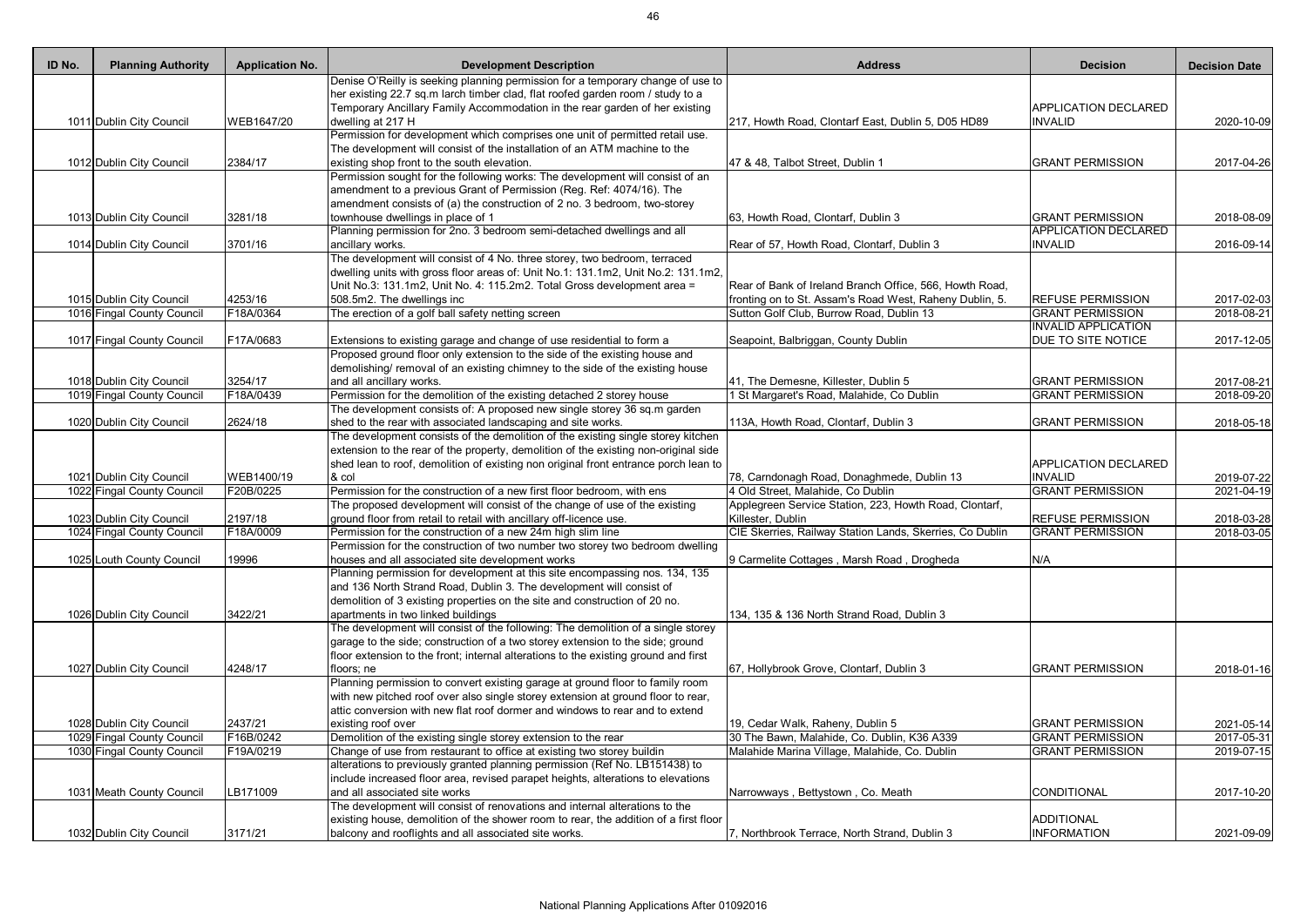| ID No. | <b>Planning Authority</b>  | <b>Application No.</b> | <b>Development Description</b>                                                                                                                                  | <b>Address</b>                                         | <b>Decision</b>             | <b>Decision Date</b> |
|--------|----------------------------|------------------------|-----------------------------------------------------------------------------------------------------------------------------------------------------------------|--------------------------------------------------------|-----------------------------|----------------------|
|        |                            |                        | The development will consist of a new single storey extension including bin and                                                                                 |                                                        |                             |                      |
|        |                            |                        | bicycle store to the side of existing dwelling, alterations to front and rear ground                                                                            |                                                        |                             |                      |
|        |                            |                        | floor elevations, new skylight to front of roof and all associated internal                                                                                     |                                                        |                             |                      |
|        | 1033 Dublin City Council   | WEB1721/19             | alterations,                                                                                                                                                    | 26 Auburn, Howth Road, Clontarf, Dublin 3              | <b>REFUSE PERMISSION</b>    | 2020-02-11           |
|        |                            |                        | RETENTION: The development will consist of retention of change of use from                                                                                      |                                                        |                             |                      |
|        |                            |                        | office use to educational use of part ground floor and complete first floor and                                                                                 |                                                        | <b>GRANT RETENTION</b>      |                      |
|        | 1034 Dublin City Council   | 2182/20                | second floor of the premises.                                                                                                                                   | 76, Talbot Street, Dublin 1                            | <b>PERMISSION</b>           | 2020-07-23           |
|        |                            |                        | The development will consist of a two storey extension with pitched roof to the                                                                                 |                                                        |                             |                      |
|        |                            |                        | side and two storey extension with flat roof to the rear of the existing detached                                                                               |                                                        |                             |                      |
|        |                            |                        | house. It will also include widening the existing vehicular entrance to the front                                                                               |                                                        |                             |                      |
|        | 1035 Dublin City Council   | WEB1383/17             | and the de                                                                                                                                                      | 84, Howth Road, Clontarf, Dublin 3                     | <b>GRANT PERMISSION</b>     | 2017-09-15           |
|        | 1036 Fingal County Council | F19B/0036              | (i) Replacement of all windows and front door to existing dwelling                                                                                              | Skerries Road, Balbriggan, Co. Dublin, K32 D850        | <b>GRANT PERMISSION</b>     | 2019-03-27           |
|        |                            |                        | Permission to demolish existing shed and construct two storey extension all to<br>side. Demolish existing porch to front and construct new single storey porch. |                                                        |                             |                      |
|        |                            |                        |                                                                                                                                                                 |                                                        |                             |                      |
|        |                            | 2465/19                | Widen existing vehicular access to front and create additional area for off street<br>parking.                                                                  | 60, Ennafort Road, Raheny, Dublin 5, D05 W5F3          | <b>GRANT PERMISSION</b>     | 2019-04-30           |
|        | 1037 Dublin City Council   |                        | The development will consist of retention of modifications to the front entrance                                                                                |                                                        |                             |                      |
|        |                            |                        | porch including moving the side porch door to the front façade as part of the                                                                                   |                                                        |                             |                      |
|        |                            |                        | living room. Also to be retained are internal modifications to the layout at ground                                                                             |                                                        | <b>GRANT RETENTION</b>      |                      |
|        | 1038 Dublin City Council   | WEB1427/16             | and first                                                                                                                                                       | 4, Ennafort Court, Raheny, Dublin 5                    | <b>PERMISSION</b>           | 2016-12-06           |
|        | 1039 Fingal County Council | F16B/0350              | The renovation and extension at ground level to the front and rear of                                                                                           | 15 Ashleigh Lawns, Malahide, Co. Dublin.               | <b>GRANT PERMISSION</b>     | 2017-02-22           |
|        | 1040 Fingal County Council | F18B/0010              | Permission for a) a single-storey Kitchen/Dining extension to rear and                                                                                          | 39 Dublin Road, Skerries, Co Dublin                    | <b>GRANT PERMISSION</b>     | 2018-03-13           |
|        | 1041 Fingal County Council | F18A/0685              | Part change of use within the existing retail store of alcoholic beve                                                                                           | 6 Mill Street, Balbriggan, Co. Dublin, K32 W296.       | <b>GRANT PERMISSION</b>     | 2019-01-31           |
|        |                            |                        | Planning permission to construct new single-storey side and rear extensions to                                                                                  |                                                        |                             |                      |
|        |                            |                        | existing dwelling, permission to construct single storey garden office in back                                                                                  |                                                        |                             |                      |
|        | 1042 Dublin City Council   | 3305/21                | garden, connection to existing site services including all ancillary site works.                                                                                | 36 The Demesne, Clontarf East, Dublin 5                |                             |                      |
|        |                            |                        | Planning permission is sought for the erection of a single storey double height (9                                                                              |                                                        |                             |                      |
|        |                            |                        | meters high) warehouse extension building at the rear southern area of existing                                                                                 |                                                        |                             |                      |
|        |                            |                        | plumbing and heating suppliers premises which contains existing Warehouse,                                                                                      | Davies Heating and Plumbing Suppliers, 150 Harmonstown |                             |                      |
|        | 1043 Dublin City Council   | 2371/17                | Trade Counter, S                                                                                                                                                | Road, Raheny, Dublin 5                                 | <b>GRANT PERMISSION</b>     | 2017-04-25           |
|        |                            |                        | RETENTION: Retention Planning Permission at 1 Main Street, Clongriffin,                                                                                         |                                                        |                             |                      |
|        |                            |                        | Dublin 13 on the corner of Main Street and Railway Road. The development will  1, Main Street, Clongriffin, Dublin 13 on the corner of Main                     |                                                        | <b>GRANT RETENTION</b>      |                      |
|        | 1044 Dublin City Council   | 4543/19                | consist of the change of use from the permitted retail use to estate agent use.                                                                                 | <b>Street and Railway Road</b>                         | <b>PERMISSION</b>           | 2020-01-28           |
|        |                            |                        |                                                                                                                                                                 |                                                        | <b>GRANT PERMISSION FOR</b> |                      |
|        | 1045 Fingal County Council | F20B/0047              | Retention permission for partially completed rear extension works gran                                                                                          | 21 Burrowfield Road, Sutton, Dublin 13                 | <b>RETENTION</b>            | 2020-06-11           |
|        |                            |                        |                                                                                                                                                                 |                                                        | <b>GRANT PERMISSION FOR</b> |                      |
|        | 1046 Fingal County Council | F17B/0116              | Retention planning permission sought for alteration to approved plans                                                                                           | Carraig Mews, Glencarraig, Sutton, Dublin 13           | <b>RETENTION</b>            | 2017-06-28           |
|        |                            |                        | RETENTION: Demolition of a 4sq.m existing 2-storey rear annex; construction                                                                                     |                                                        |                             |                      |
|        |                            |                        | of a 2-storey rear extension of 24 sq.m including a kitchen and bedroom; internal                                                                               |                                                        |                             |                      |
|        |                            |                        | layout modifications to the existing plans with two rear roof lights and all                                                                                    |                                                        | <b>GRANT RETENTION</b>      |                      |
|        | 1047 Dublin City Council   | 3586/18                | associated site wor                                                                                                                                             | 28, East Wall Road, East Wall, Dublin 3                | <b>PERMISSION</b>           | 2018-09-19           |
|        |                            |                        | Planning permission is sought for the construction of a new vehicular entrance to                                                                               |                                                        |                             |                      |
|        | 1048 Dublin City Council   | WEB1504/21             | the front of the existing dwelling and all associated works.                                                                                                    | 18, Furry Park Road, Killester, Dublin 5               | <b>GRANT PERMISSION</b>     | 2021-07-02           |
|        |                            |                        | Permission for the construction of a two storey detached 4 no. bedroom dwelling                                                                                 |                                                        |                             |                      |
|        |                            |                        | consisting of ground floor over basement, including 3m x 6m pool, garage                                                                                        |                                                        |                             |                      |
|        |                            |                        | parking for 2 no. cars, accessed utilising existing vehicular access to Hollybrook                                                                              |                                                        |                             |                      |
|        | 1049 Dublin City Council   | 3519/21                | Park through archw                                                                                                                                              | Rear of 18, Hollybrook Park, Clontarf, Dublin 3        |                             |                      |
|        |                            |                        |                                                                                                                                                                 |                                                        |                             |                      |
|        |                            |                        | (i) a two storey extension to side with pitched roof, (ii) part single part two storey                                                                          |                                                        |                             |                      |
|        |                            |                        | extension to rear with pitched and flat roofs including roof lights (iii) dormer attic                                                                          |                                                        | <b>APPLICATION DECLARED</b> |                      |
|        | 1050 Dublin City Council   | WEB1330/18             | window to rear (iv) single storey porch extension to front elevation with flat r                                                                                | 24, Brookwood Park, Artane, Dublin 5                   | <b>INVALID</b>              | 2018-07-10           |
|        |                            |                        | The development will consist of                                                                                                                                 |                                                        |                             |                      |
|        |                            |                        | I.A single storey extension to front of dwelling with associated windows.                                                                                       |                                                        | <b>SPLIT</b>                |                      |
|        |                            |                        | II.A two storey extension to rear of dwelling with associated windows.                                                                                          |                                                        | DECISION(PERMISSION &       |                      |
|        | 1051 Dublin City Council   | WEB1685/18             | III. Dormer roof attic extension which incorporates raising ridge heigh                                                                                         | 69, Carndonagh Drive, Donaghmede, Dublin 13, D13 F2P3  | <b>REFUSAL)</b>             | 2019-02-22           |
|        |                            |                        |                                                                                                                                                                 | Lands at Portmarnock Trotting Track D13 V8X2, Former   |                             |                      |
|        | 1052 Fingal County Council | F19A/0458              | Permission on lands adjacent to St. Marnock's Church and associated                                                                                             | Portmarnock Drivi                                      | <b>REFUSE PERMISSION</b>    | 2019-11-20           |
|        |                            |                        |                                                                                                                                                                 |                                                        | <b>GRANT PERMISSION FOR</b> |                      |
|        | 1053 Fingal County Council | F17A/0206              | Change of use from part residential to sessional pre-school facility t                                                                                          | 159 Baths Road, Balbriggan, Co. Dublin.                | <b>RETENTION</b>            | 2017-06-06           |

| <b>Address</b>                                                                  | <b>Decision</b>                                 | <b>Decision Date</b>     |
|---------------------------------------------------------------------------------|-------------------------------------------------|--------------------------|
|                                                                                 |                                                 |                          |
|                                                                                 |                                                 |                          |
| 26 Auburn, Howth Road, Clontarf, Dublin 3                                       | <b>REFUSE PERMISSION</b>                        | 2020-02-11               |
|                                                                                 | <b>GRANT RETENTION</b>                          |                          |
| 76, Talbot Street, Dublin 1                                                     | <b>PERMISSION</b>                               | 2020-07-23               |
|                                                                                 |                                                 |                          |
| 84, Howth Road, Clontarf, Dublin 3                                              | <b>GRANT PERMISSION</b>                         | 2017-09-15               |
| 1 Skerries Road, Balbriggan, Co. Dublin, K32 D850                               | <b>GRANT PERMISSION</b>                         | 2019-03-27               |
|                                                                                 |                                                 |                          |
|                                                                                 |                                                 |                          |
| 60, Ennafort Road, Raheny, Dublin 5, D05 W5F3                                   | <b>GRANT PERMISSION</b>                         | 2019-04-30               |
|                                                                                 |                                                 |                          |
|                                                                                 | <b>GRANT RETENTION</b><br><b>PERMISSION</b>     |                          |
| 4, Ennafort Court, Raheny, Dublin 5<br>15 Ashleigh Lawns, Malahide, Co. Dublin. | <b>GRANT PERMISSION</b>                         | 2016-12-06<br>2017-02-22 |
| 39 Dublin Road, Skerries, Co Dublin                                             | <b>GRANT PERMISSION</b>                         | 2018-03-13               |
| 6 Mill Street, Balbriggan, Co. Dublin, K32 W296.                                | <b>GRANT PERMISSION</b>                         | 2019-01-31               |
|                                                                                 |                                                 |                          |
| 36 The Demesne, Clontarf East, Dublin 5                                         |                                                 |                          |
|                                                                                 |                                                 |                          |
| Davies Heating and Plumbing Suppliers, 150 Harmonstown                          |                                                 |                          |
| Road, Raheny, Dublin 5                                                          | <b>GRANT PERMISSION</b>                         | 2017-04-25               |
| 1, Main Street, Clongriffin, Dublin 13 on the corner of Main                    | <b>GRANT RETENTION</b>                          |                          |
| <b>Street and Railway Road</b>                                                  | <b>PERMISSION</b>                               | 2020-01-28               |
|                                                                                 | <b>GRANT PERMISSION FOR</b>                     |                          |
| 21 Burrowfield Road, Sutton, Dublin 13                                          | <b>RETENTION</b>                                | 2020-06-11               |
| Carraig Mews, Glencarraig, Sutton, Dublin 13                                    | <b>GRANT PERMISSION FOR</b><br><b>RETENTION</b> | 2017-06-28               |
|                                                                                 |                                                 |                          |
|                                                                                 |                                                 |                          |
| 28, East Wall Road, East Wall, Dublin 3                                         | <b>GRANT RETENTION</b><br><b>PERMISSION</b>     | 2018-09-19               |
|                                                                                 |                                                 |                          |
| 18, Furry Park Road, Killester, Dublin 5                                        | <b>GRANT PERMISSION</b>                         | 2021-07-02               |
|                                                                                 |                                                 |                          |
| Rear of 18, Hollybrook Park, Clontarf, Dublin 3                                 |                                                 |                          |
|                                                                                 |                                                 |                          |
|                                                                                 |                                                 |                          |
| 24, Brookwood Park, Artane, Dublin 5                                            | <b>APPLICATION DECLARED</b><br><b>INVALID</b>   | 2018-07-10               |
|                                                                                 |                                                 |                          |
|                                                                                 | <b>SPLIT</b>                                    |                          |
| 69, Carndonagh Drive, Donaghmede, Dublin 13, D13 F2P3                           | DECISION(PERMISSION &<br><b>REFUSAL)</b>        | 2019-02-22               |
| Lands at Portmarnock Trotting Track D13 V8X2, Former                            |                                                 |                          |
| Portmarnock Drivi                                                               | <b>REFUSE PERMISSION</b>                        | 2019-11-20               |
| 159 Baths Road, Balbriggan, Co. Dublin.                                         | <b>GRANT PERMISSION FOR</b><br><b>RETENTION</b> | 2017-06-06               |
|                                                                                 |                                                 |                          |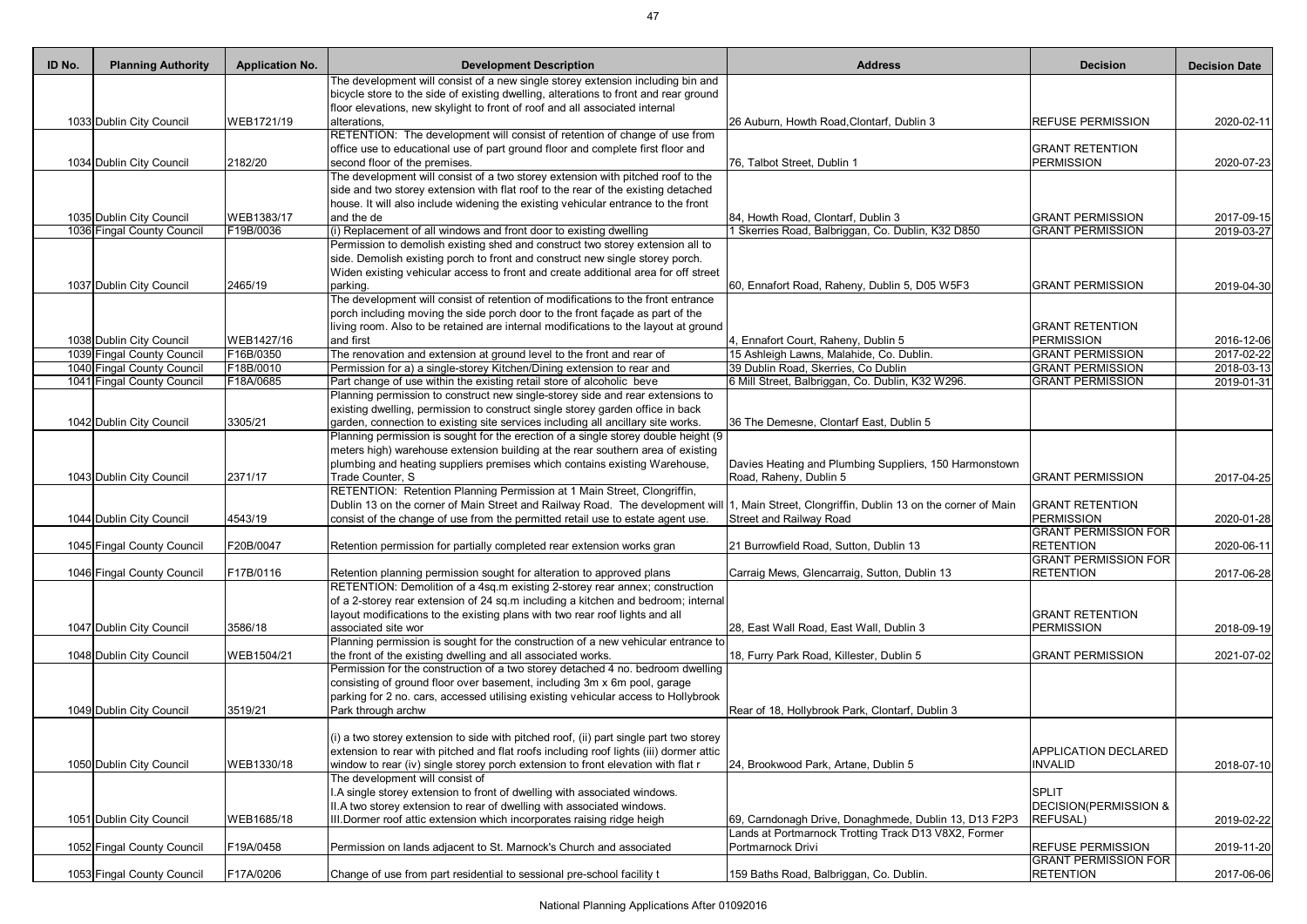| ID No. | <b>Planning Authority</b>  | <b>Application No.</b> | <b>Development Description</b>                                                                                                                  | <b>Address</b>                                           | <b>Decision</b>             | <b>Decision Date</b> |
|--------|----------------------------|------------------------|-------------------------------------------------------------------------------------------------------------------------------------------------|----------------------------------------------------------|-----------------------------|----------------------|
|        |                            |                        | The development will consist of: construction of a new flat roof single storey                                                                  |                                                          |                             |                      |
|        |                            |                        | extension to the rear, covered external courtyard area to rear, 4 no. dormer roof                                                               |                                                          |                             |                      |
|        |                            |                        | extensions, located to the north, south, east and west elevations at roof level to                                                              |                                                          |                             |                      |
|        | 1054 Dublin City Council   | 2058/20                | existing                                                                                                                                        | The Presbytery', No.287, Howth Road, Killester, Dublin 5 | <b>GRANT PERMISSION</b>     | 2020-03-12           |
|        | 1055 Fingal County Council | F19A/0530              | Construction of a new pedestrian entrance to the west                                                                                           | 106 Baldoyle Industrial Estate, Baldoyle, Dublin 13      | <b>GRANT PERMISSION</b>     | 2020-01-06           |
|        | 1056 Fingal County Council | F18A/0528              | Permission for removal of existing brick piers and installation of aut                                                                          | Karibu Sana, Broomfield, Malahide, Co Dublin, K36 EY13   | <b>GRANT PERMISSION</b>     | 2018-11-09           |
|        |                            |                        | Planning permission sought for an attic bedroom extension including a dormer                                                                    |                                                          |                             |                      |
|        |                            |                        | window to the rear, bathroom an ancillary accommodation with roof windows                                                                       |                                                          |                             |                      |
|        | 1057 Dublin City Council   | 2642/18                | front and back.                                                                                                                                 | 22, Middle Third, Killester, Dublin 5                    | <b>GRANT PERMISSION</b>     | 2018-05-24           |
|        |                            |                        | Conversion of existing attic space for non-habitable use, including raised ridge                                                                |                                                          |                             |                      |
|        |                            |                        | height, removal of existing Dutch hip, construction of rear dormer, 2 no. Velux                                                                 |                                                          |                             |                      |
|        | 1058 Dublin City Council   | 3971/16                | rooflights to front and associated works.                                                                                                       | 89, Ashcroft, Raheny, Dublin 5                           | <b>REFUSE PERMISSION</b>    | 2016-12-08           |
|        | 1059 Fingal County Council | F17A/0294              | Revisions to planning permisssion granted underReg. Ref. F13A/0282                                                                              | Lands At Beaverstown Road, Donabate, Co. Dublin          | <b>GRANT PERMISSION</b>     | 2017-08-23           |
|        |                            |                        | a new dwelling mainly one and a half storeys and part single storey. The                                                                        |                                                          |                             |                      |
|        |                            |                        | proposed dwelling will be 295m2 built in traditional construction with dormer style                                                             |                                                          |                             |                      |
|        |                            |                        | windows to upper floor. The accommodation will consist of 4No. Ensuite                                                                          | Site Behind Mystic Cottage, Narroway Road, Bettystown Co |                             |                      |
|        | 1060 Meath County Council  | LB200032               | Bedrooms, open plan Family                                                                                                                      | Meath                                                    | N/A                         |                      |
|        |                            |                        |                                                                                                                                                 |                                                          | <b>APPLICATION DECLARED</b> |                      |
|        | 1061 Dublin City Council   | 3254/19                | Planning permission is sought for a single storey extension to the rear.                                                                        | 35, Hollybrook Mews, Clontarf, Dublin 3                  | <b>INVALID</b>              | 2019-06-24           |
|        | 1062 Fingal County Council | F17A/0381              | Permission for demolition of porch and stairs area to front of propert                                                                          | 150 Howth Road, Sutton, Dublin 13                        | <b>GRANT PERMISSION</b>     | 2017-11-06           |
|        |                            |                        |                                                                                                                                                 |                                                          | <b>REFUSE PERMISSION</b>    |                      |
|        |                            | F19A/0443              |                                                                                                                                                 |                                                          | FOR RETENTION               |                      |
|        | 1063 Fingal County Council |                        | Retention permission for the use of the existing front entrance courty                                                                          | Corner of Old Street/Strand Street, Malahide, Co Dublin  |                             | 2019-11-08           |
|        | 1064 Fingal County Council | F17A/0085              | The proposed development will consist of the following: 1. Demolition                                                                           | 4 Bissets Strand, Malahide, Co. Dublin, K36 D963         | <b>GRANT PERMISSION</b>     | 2017-04-10           |
|        |                            |                        | Planning permission for a material change of use from previously approved                                                                       |                                                          |                             |                      |
|        |                            |                        | retail use to use as a gymnasium with associated ancillary facilities, to include                                                               |                                                          |                             |                      |
|        | 1065 Dublin City Council   | 3371/17                | the fit out of same and provision of new external signage at the ground floor.                                                                  | 110-114, Amiens Street, Dublin 1                         | <b>GRANT PERMISSION</b>     | 2017-09-04           |
|        |                            |                        | The development will consist of the demolition of the existing mixed-use                                                                        |                                                          |                             |                      |
|        |                            |                        | (commercial/office/retail/residential) building extending to 2 to 3 no. storeys plus                                                            |                                                          |                             |                      |
|        |                            |                        | set back 4th storey tank room (c. 2,118 sqm) and transmission mast, and the                                                                     |                                                          | <b>ADDITIONAL</b>           |                      |
|        | 1066 Dublin City Council   | 2934/21                | construction of a 5                                                                                                                             | 63, 65, 65A, 67 & 67A Collins Avenue East, Dublin 5      | <b>INFORMATION</b>          | 2021-08-04           |
|        |                            |                        | The removal of existing piers, pedestrian gate and front wall and replacing with a                                                              |                                                          |                             |                      |
|        |                            |                        | new driveway entrance consisting of new piers and wall forming a car parking                                                                    |                                                          |                             |                      |
|        |                            |                        | area including a new crossover altered path verge with dished kerbs along with                                                                  |                                                          |                             |                      |
|        | 1067 Dublin City Council   | WEB1647/18             | the associated                                                                                                                                  | 28, Rathmore Park, Raheny, Dublin 5, D05 FX02            | <b>GRANT PERMISSION</b>     | 2019-02-08           |
|        |                            |                        |                                                                                                                                                 | Golf Links Road & Ballygossan Park, Hacketstown, in the  |                             |                      |
|        | 1068 Fingal County Council | F21A/0287              | The proposed development consists of advance infrastructure works on a                                                                          | townland of Mi                                           |                             |                      |
|        |                            |                        | RETENTION: Permission is sought for the retention of a single storey extension                                                                  |                                                          |                             |                      |
|        |                            |                        | at ground floor level to the rear of existing retail premises to provide additional                                                             |                                                          | <b>GRANT PERMISSION AND</b> |                      |
|        | 1069 Dublin City Council   | 3277/20                | storage for the existing pharmacy at 36a Talbot Street, Dublin 1.                                                                               | 36A, Talbot Street, Dublin 1                             | <b>RETENTION PERMISSION</b> | 2020-10-22           |
|        |                            |                        |                                                                                                                                                 |                                                          | <b>INVALID APPLICATION</b>  |                      |
|        | 1070 Fingal County Council | F19B/0066              |                                                                                                                                                 | 132 Drumnigh Wood, Portmarnock, Co. Dublin               | DUE TO SITE NOTICE          |                      |
|        |                            |                        | Conversion of existing garage to gym and home office (32.5sq.m.) floor<br>Planning Permission for a development on this at 30 Beau Park Square, |                                                          |                             | 2019-04-29           |
|        |                            |                        |                                                                                                                                                 |                                                          |                             |                      |
|        |                            |                        | Clongriffin, Dublin 13. The development will consist of single storey dining and                                                                |                                                          |                             |                      |
|        | 1071 Dublin City Council   | 2193/19                | kitchen room extension to rear of existing house.                                                                                               | 30, Beau Park Square, Clongriffin, Dublin 13             | <b>GRANT PERMISSION</b>     | 2019-04-01           |
|        |                            |                        | Permission for development consisting of building                                                                                               |                                                          |                             |                      |
|        |                            |                        | (i) A tiled roof one-storey extension across the front of the house,                                                                            |                                                          |                             |                      |
|        |                            |                        | (ii) A flat roof 2 storey extension at the rear,                                                                                                |                                                          |                             |                      |
|        |                            |                        | (iii) A dormer attic conversion in the rear roof of the dwelling and                                                                            |                                                          |                             |                      |
|        | 1072 Dublin City Council   | 2435/17                | (iv) All ass                                                                                                                                    | 28, Carndonagh Road, Donaghmede, Dublin 13               | <b>GRANT PERMISSION</b>     | 2017-05-03           |
|        |                            |                        | Permission for Development adjacent to protected structures. This application                                                                   |                                                          |                             |                      |
|        |                            |                        | comprises of: Alteration, revision and extension to existing planning Grant                                                                     |                                                          |                             |                      |
|        |                            |                        | #2882.15. The principle changes are: Compliance with condition 4 of said grant.                                                                 | 158-178 North Strand Road and 115 Seville Place, Five    | <b>APPLICATION DECLARED</b> |                      |
|        | 1073 Dublin City Council   | 4196/17                | Addition of one dupl                                                                                                                            | Lamps, Dublin 1                                          | <b>INVALID</b>              | 2017-11-16           |
|        |                            |                        | Permission for sought for the construction of an extension to the rear of existing                                                              |                                                          |                             |                      |
|        |                            |                        | dwelling, alterations to the front elevation (New window to bedroom), internal                                                                  |                                                          |                             |                      |
|        | 1074 Dublin City Council   | 4670/19                | modifications and associated site works.                                                                                                        | 194, Howth Road, Dublin 3.                               | <b>GRANT PERMISSION</b>     | 2020-06-12           |
|        | 1075 Fingal County Council | F21B/0282              | Attic conversion, raising of gable end to change roof profile with dor                                                                          | 15 Kelly's Bay Drive, Skerries, Co Dublin                | <b>GRANT PERMISSION</b>     | 2021-09-16           |
|        |                            |                        |                                                                                                                                                 |                                                          |                             |                      |